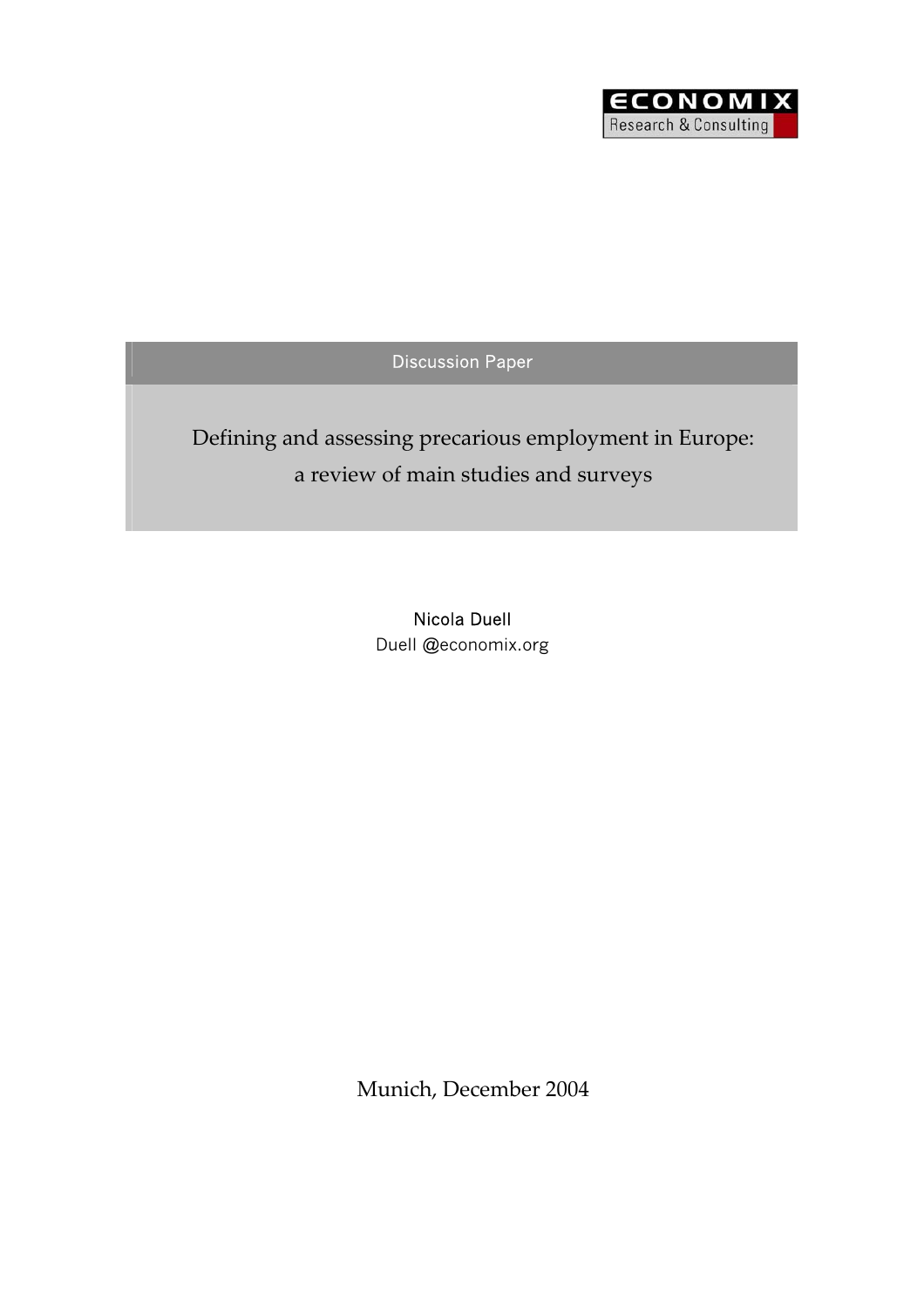This Discussion paper is based on the **ESOPE Project, financed by the European** Commission, DG Research, Framework V Programme, Key Action: Improving the Socio economic Knowledge Base. The paper was submitted to the European Commission as DELIVERABLE 01 OF WORK PACKAGE 1.1, Final Draft / Synthesis Report in March 2003.

Outline of the research project ESOPE (Precarious Employment in Europe: A Comparative Study of Labour Market related Risks in Flexible Economies):

The aim of the ESOPE project is to contribute to an improved comparative understanding and evaluation of «precarious employment» as one of the main facets of social and socio-economic insecurity and risks in contemporary European societies. By thus doing the project expects both to increase knowledge and to inform current policy debates on the interrelations between the modernisation of systems of social protection, the activation of employment policies, and the «quality of employment» in Europe. The research questions include:

- How is «precarious employment» understood and appraised in both scientific and policy terms in the five countries of our study (France, Germany, Italy, Spain and the United Kingdom) and also at the European and wider international levels?
- What are the main factors accounting for the actual incidence and forms of «precarious employment» and what is the relative importance of sectoral factors and State-based regulatory frameworks?
- What notion of «precarious employment» could be more appropriate in scientific as well as operational terms for understanding, measurement and policy making?

In order to achieve these purposes, the project is divided into three major phases: [1] literature review and comparative policy analysis; [2] two strands of empirical research through case studies of selected services sectors and of local innovative initiatives; and [3] drawing of policy implications and dissemination activities, including an important scientific seminar.

#### Members of the consortium:

- Departamento de Trabajo Social, Universidad Pública de Navarra (Pamplona, ES)
- ICAS Institute (Barcelona, ES)
- Economix Research and Consulting (Munich, D)
- Centre d'Etude de l'Emploi (Paris, FR)
- Centro di Ricerche Economiche e Sociali (Roma, IT)
- Warwick Institute for Employment Research, University of Warwick (Coventry, UK)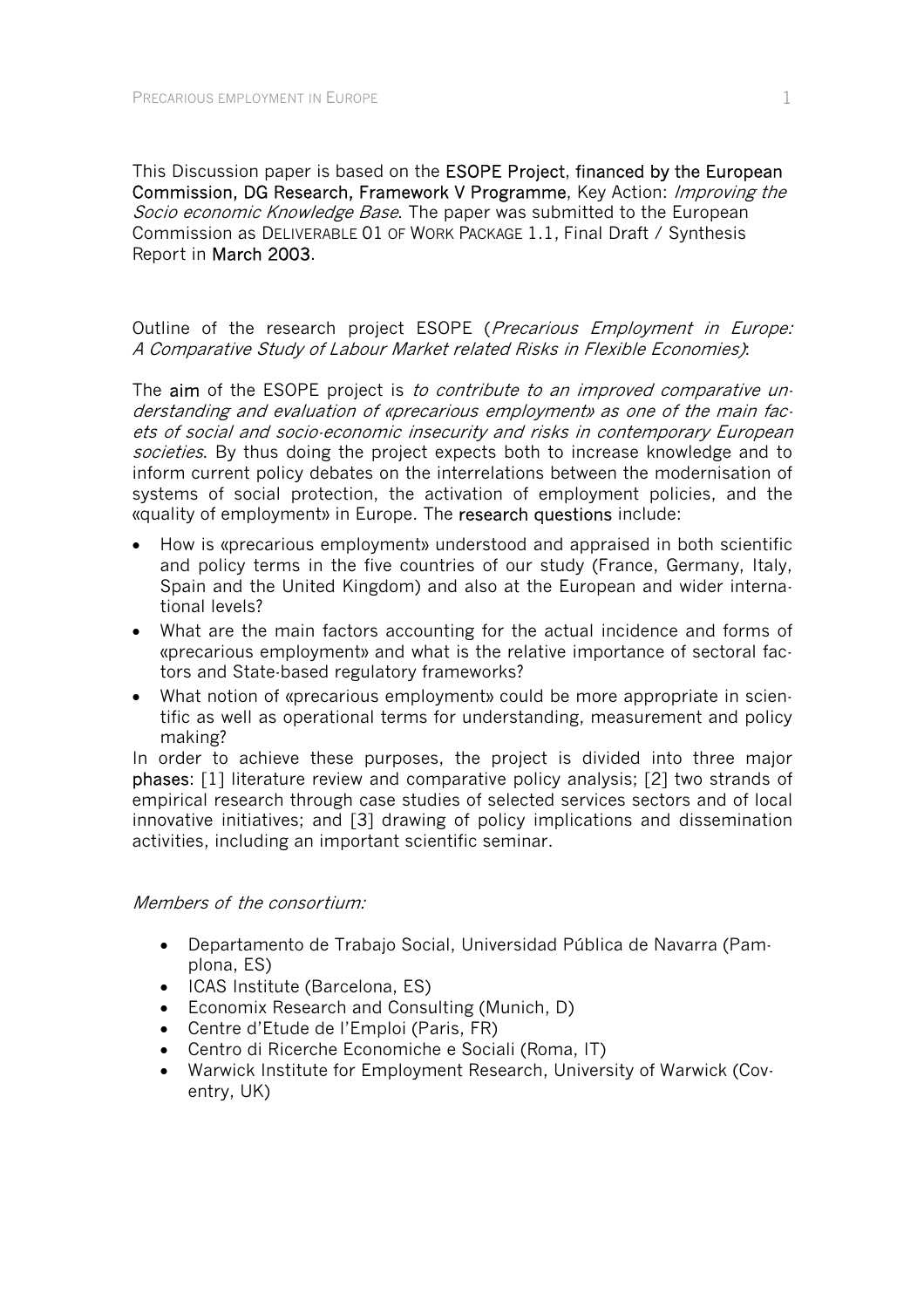| 2.1. The perception and analyses of precariousness in the national context      |  |
|---------------------------------------------------------------------------------|--|
| - the place and role of academic debate in the wider public debate in the       |  |
|                                                                                 |  |
| 2.2 Explaining precarious employment: the various trends in the literature      |  |
| 36                                                                              |  |
|                                                                                 |  |
|                                                                                 |  |
|                                                                                 |  |
|                                                                                 |  |
|                                                                                 |  |
|                                                                                 |  |
|                                                                                 |  |
| 2.2.8 Flexibility at the level of the firm and precarious employment44          |  |
| 2.2.9. The general destabilisation of the employment relation47                 |  |
|                                                                                 |  |
|                                                                                 |  |
|                                                                                 |  |
|                                                                                 |  |
|                                                                                 |  |
| 3. Cross-national comparison of indicators and characteristics of precarious    |  |
|                                                                                 |  |
|                                                                                 |  |
| 3.2 Organisational dimension / working conditions74                             |  |
|                                                                                 |  |
|                                                                                 |  |
|                                                                                 |  |
|                                                                                 |  |
| 4 The dynamics of precarious employment: transitional labour markets versus     |  |
|                                                                                 |  |
| 5. The supply-side of the labour market: specific groups of workers affected by |  |
|                                                                                 |  |
|                                                                                 |  |
|                                                                                 |  |
|                                                                                 |  |
|                                                                                 |  |
|                                                                                 |  |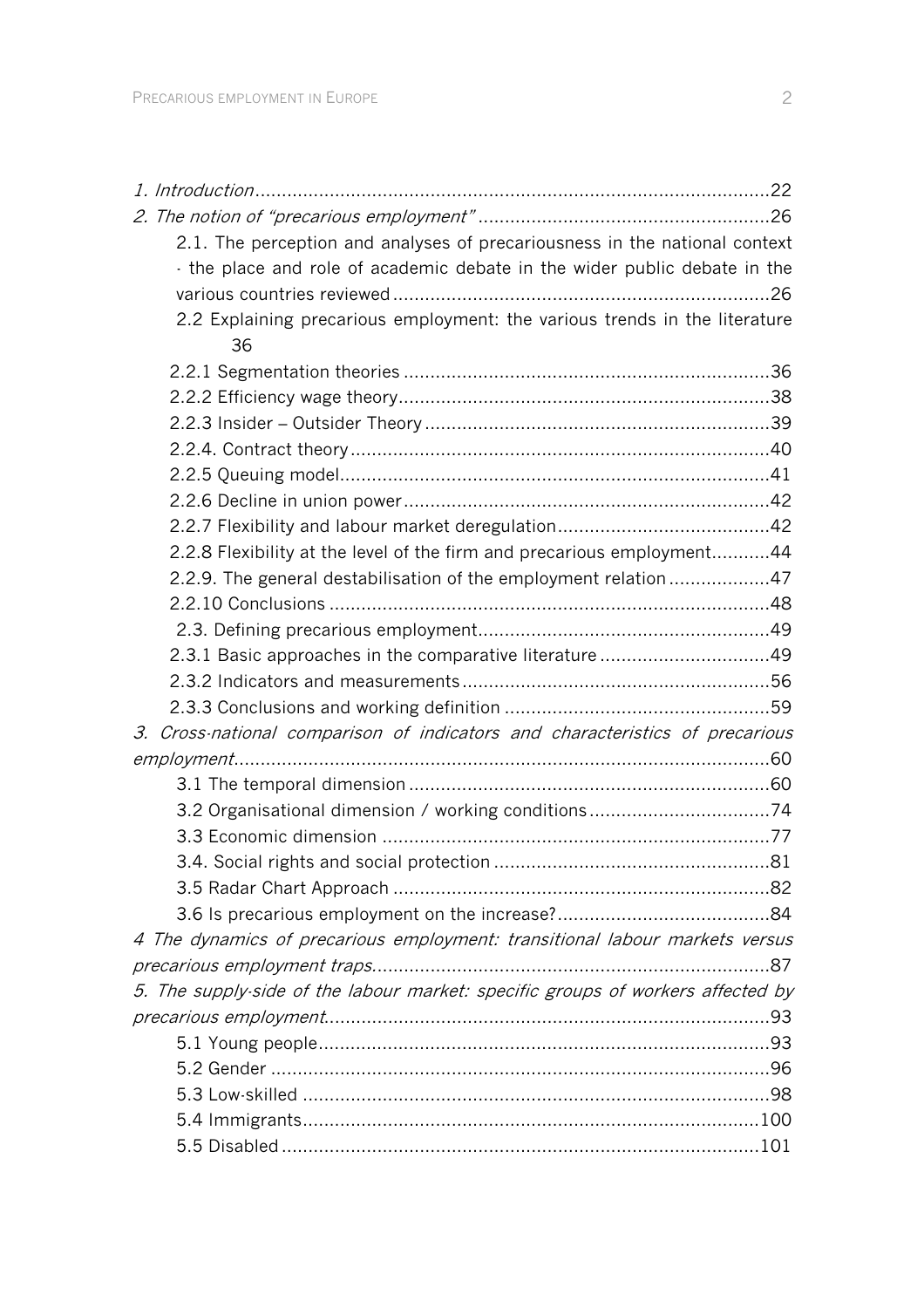| 6. The demand side of the labour market: sectors and type of companies102   |  |
|-----------------------------------------------------------------------------|--|
|                                                                             |  |
|                                                                             |  |
| 7. The correlates of precarious employment at the macro level: the national |  |
|                                                                             |  |
| 7.1. Interaction between the political system and precarious employment     |  |
| 106                                                                         |  |
| 7.2. Macroeconomic performance and precarious employment109                 |  |
|                                                                             |  |
|                                                                             |  |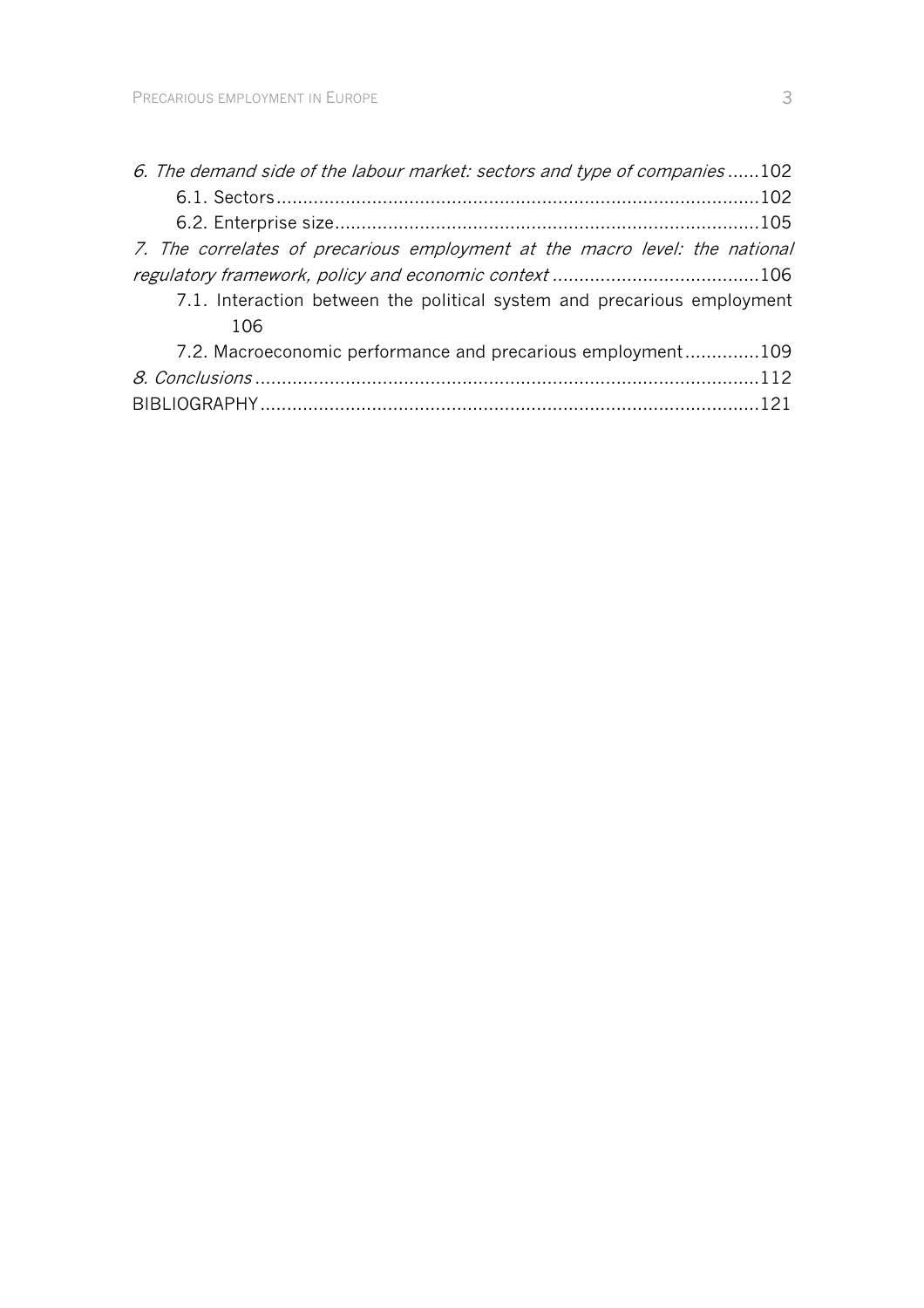#### Executive summary

#### 1. Research questions

Differences between the anglo-saxon model of the welfare state and labour market flexibility resulting in lower unemployment figures and the phenomenon of the "working poor", and the (continental) European models of labour market regulation and social welfare regimes has shaped the debate about labour market and social policy reforms in a number of European countries. In this context, the incidence and the development of precarious employment has been addressed.

However, one of the difficulties with assessing precarious employment in a comparative perspective is connected to the notion of "precarious employment" itself and the different meaning it may take in the national labour market context. The perception of "precarious employment" is imbedded in the ideological and political discourse of a country, its actual national regulatory and institutional context and its production model. In this respect the perception, the incidence as well as the particular national structure and shape of precarious employment can be regarded as an outcome of the specific national "flexibility-qualitysecurity" contract. The different degrees of labour market flexibility have to be looked at in the context of overall macro-economic productivity. Furthermore, an analysis of different types of labour market flexibility (e.g. internal vs. external flexibility, spread of labour market adjustments) may explain to some degree differences between countries in the incidence and form of precarious employment. Finally, different social protection regimes may be responsible to a great extent for cross-country differences in precarious employment.

The comparative analysis of the literature, the data and the national context factors have shown that precarious employment needs to be understood as a multi-facet notion and a multi-dimensional phenomenon. The factors determining the event of precarious employment vary from country to country. Finally, the role of precarious employment varies significantly across the different labour market and institutional context.

The following report seeks to answer as far as possible, the following basic questions addressed from a comparative perspective:

- How has precarious employment been defined?
- To what extent is the socio-economic and regulatory context reflected in the perception of precarious employment?
- What is the actual incidence of precarious employment and distribution of precarious employment in the five countries under review?
- Is precarious employment on the increase?
- What are the national particularities of precarious employment? Is there a trade-off between inactivity, precarious employment and stable employment? Does precarious employment represent a way to reduce unemployment? Is precarious employment replacing stable employment forms? Does precarious employment lead to employment expansion? Can a deep-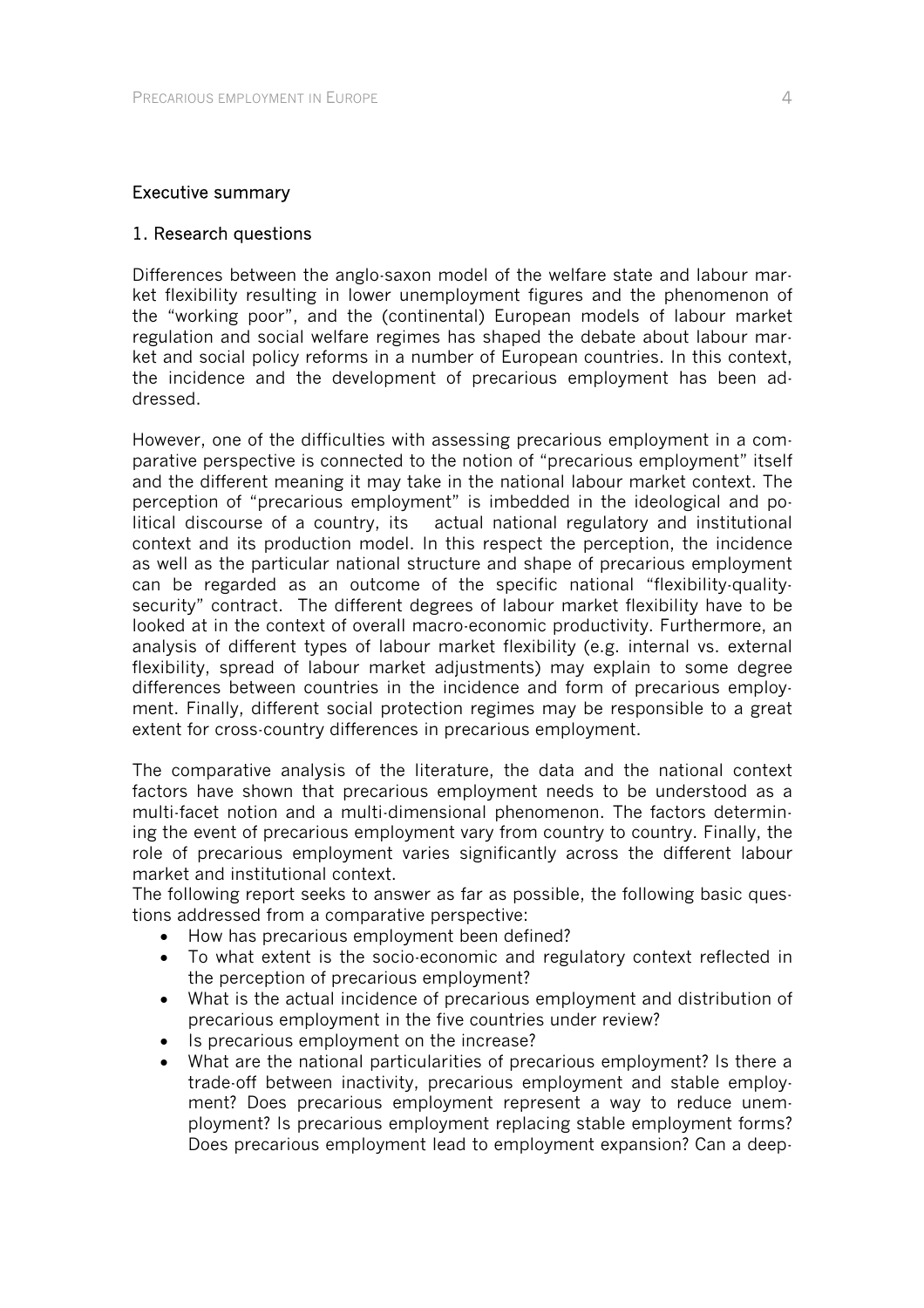ening or softening of segmentation lines at the labour market be observed in the context of precarious employment?

• What is the rationale for expanding precarious employment in the national context? To what extent do national regulations and the social policy framework ease the spread and the social acceptance of precarious employment? To what extent is the incidence and character of precarious employment at the national level influenced by the specific structure of the workforce (mainly in regard to skills, participation rate in the workforce, unionisation) and to what extent are flexibility strategies chosen in this respect and generating precarious employment?

#### 2. Perception and understanding of precarious employment at the national level

The notion of "precarious employment" is only commonly used in France, Spain and Italy, while in the UK it is not used at all. In Germany, the term is mostly used – in a rather restrictive way - by social scientists but has not entered the political and public debate (Barbier et al. 2002b).

Whilst the concern with precariousness can be dated back to the fifties in some countries, when it was found out that the new protection systems put in place after the Second World War were leaving aside whole parts of the population, it became a widely used concept in the 1990s. However, major differences appear with regard to the attention paid to precarious employment: while in some of the countries studied (particularly France and Spain) it is feared that precariousness is becoming a structural feature of the contemporary world of work, while other countries, like the UK, are not addressing the question of precarious employment as such.

It would seem that in all countries, the debate about precarious employment is to a greater or lesser extent marked by its origins: poverty studies in France, studies on hidden employment in Italy and Spain as well as studies on labour market regulation in Italy and Germany. However, this influence seems to have operated in very distinct directions, according to the dominant research traditions and/or influences in particular. In contrast to the continental European countries under review, in the UK the individual choice approach is dominant. Furthermore, the British debate is concentrating on the notion of "social exclusion" rather than on "precarious employment". However, notions of "risk" have emerged as an important new focus and the measurement of "insecurity", especially in relation to jobs has attracted much attention (Hogarth et all., 2002).

In France the focus is on the "societal aspect", while the German, Italian and Spanish debates are concentrating on industrial relation issues. The wide public concerns about "new poverty" in France, and its expansion to heretofore protected social groups in France was probably a determining factor for the influence of sociological studies and essays on the erosion of the traditional waged employment relationship and for the audience gained by theses of the "precarisation" of society. But this was also probably due to the revisiting of a longstand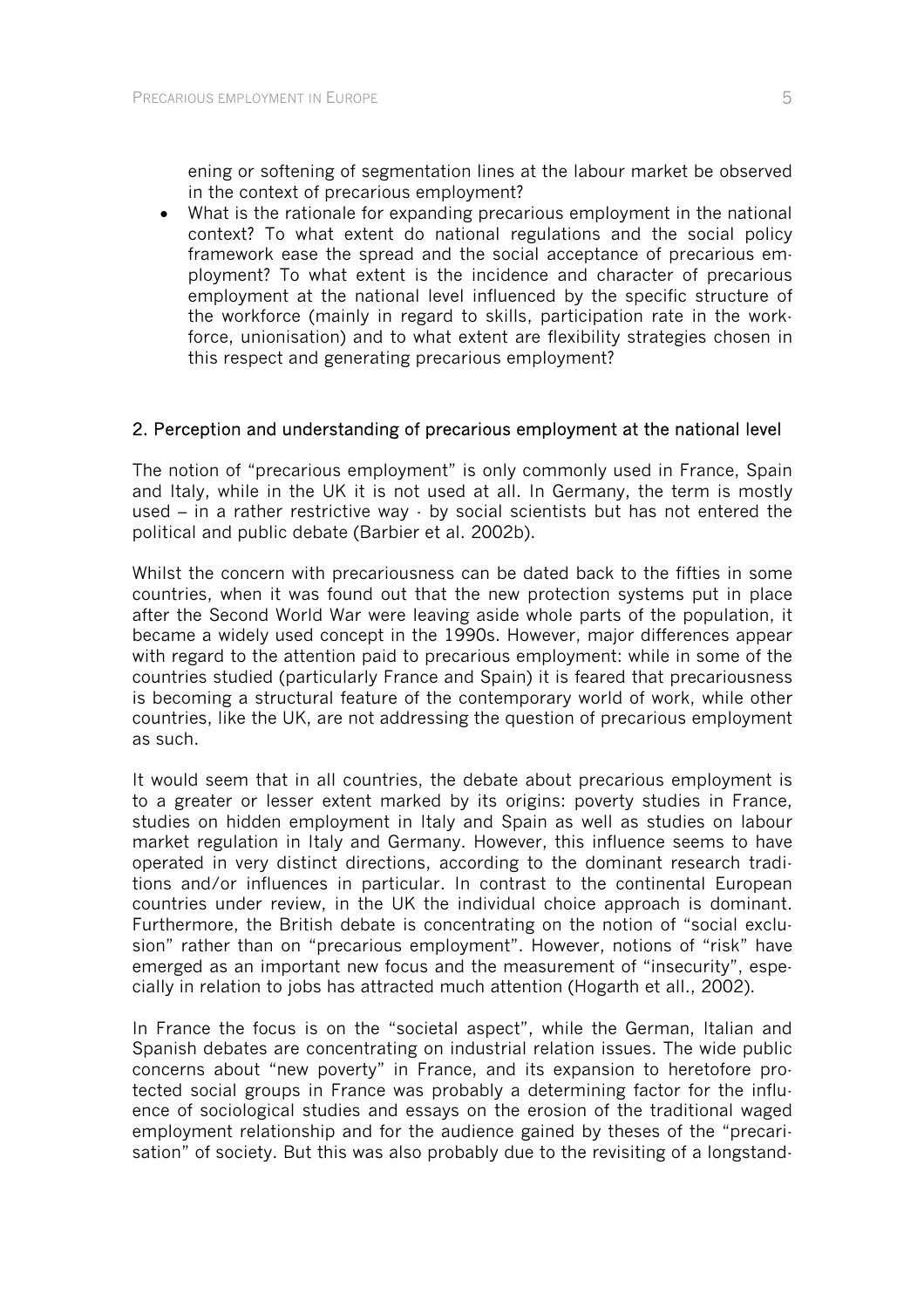ing sociological tradition in France, looking at status as a key to social cohesion. Waged employment being at the core of "statut" and its erosion is seen as a danger potentially affecting the whole of society. In France there is a lot of concern about precarious employment. The French debate on precariousness needs to be viewed in the tradition of the important role of the State and the debate on the decline in solidarity. Thus, in the French scientific debate on precarious employment, the focus is on legal and social rights.

In Spain, the "societal aspect" of the debate has been reflected in research work analysing the role of families in the context of the persistence of precarious employment (Laparra 2002).

In Germany, the question is whether an erosion of collectively regulated employment relationships (Erosion des Normalarbeitsverhältnisses) can be observed, while in Italy the problem of collectively regulating the labour market is more politicised, a greater emphasis lies on the role of the collective actors at the macro-level.

In Spain, the focus of the debate is on the increase and the high incidence of temporary employment (*trabajo temporal*), which has become according to some authors a structural feature of the Spanish labour market. A large research body is analysing this dimension of precarious employment departing from a segmentation theory approach.

In a wider context all continental European countries surveyed are debating the "end of salaried work" or the "end of the working society". This debate is particularly accentuated in Germany and in France.

Another strand of the debate in all countries refers to the increasing flexibility at the labour market. Flexibility and economic constraints are dominating the debate in particular in the UK, but also in Italy and in Spain. These differences in this debate which can be observed across the countries reflect in particular the diverging role of the State and the expectations from the Welfare State in the national context. In Italy the academic debate has been very much in touch with policy making and fuelled its analyses into the successive labour market reforms. The concern with the employment relationship was subordinated to the discussion about competitiveness, and from the 90s onwards, financial recovery and stability. Interestingly, among German labour researchers a new line of arguments have emerged recently, highlighting the positive effects of new employment forms (transitional labour markets). In contrast to the other countries studies, the argument to increase labour market flexibility is supply-side driven rather than demand-side driven. Not the competitive stance of the German economy and the need of companies for more flexibility are at the basis of this debate, but the high unemployment figures, the distribution of risks between groups of workers and the type of social concensus.

In France, two strands of research that have dedicated particular attention to the issue of flexibility deserve mentioning: the regulation school, and other economists taking similar approaches; and general, or critical, political sociology.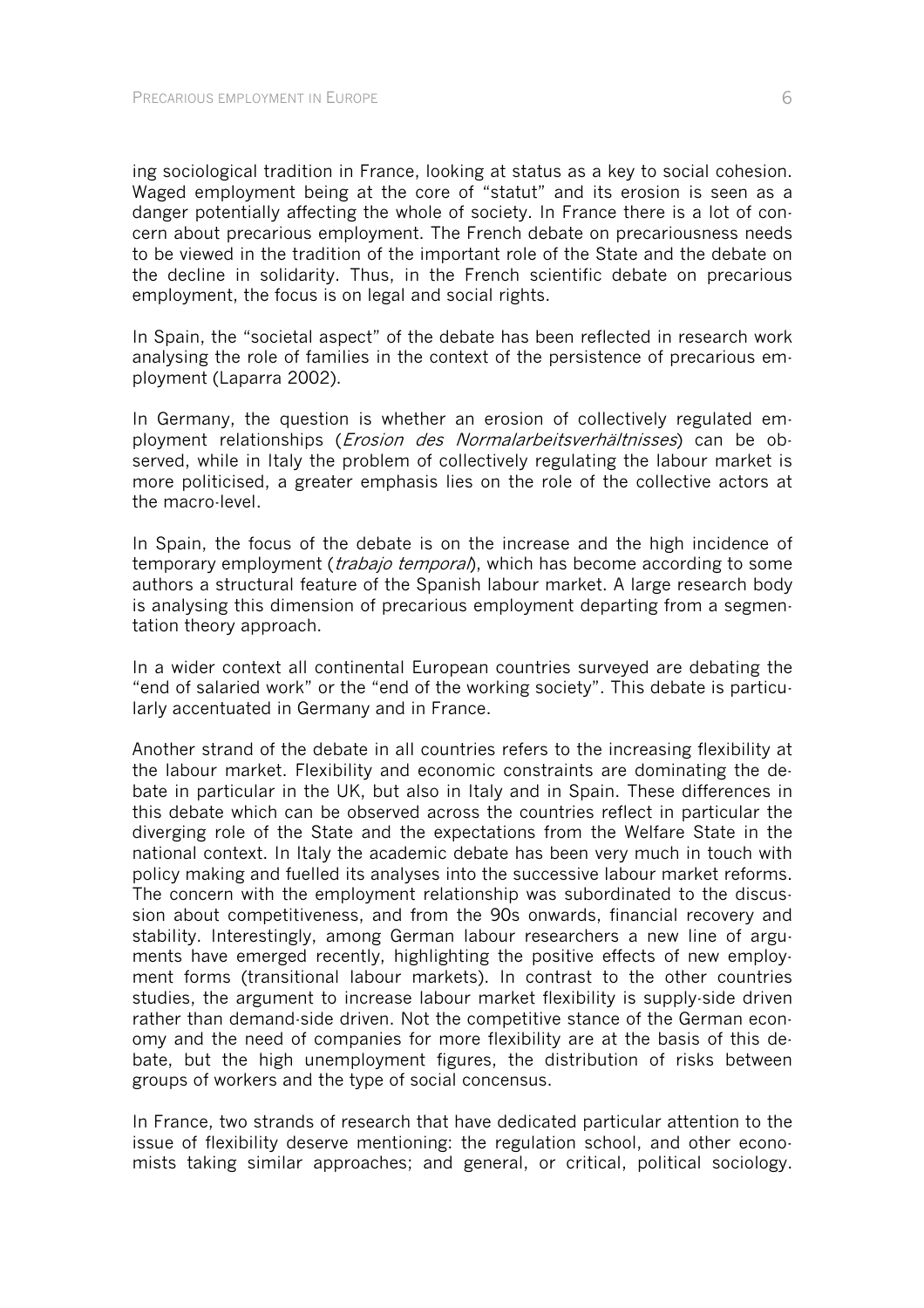However, they seem to have been concerned mainly with flexibility strategies at the level of firms.

The different production models, the high labour costs – high productivity strategies versus low labour cost – low productivity strategies, lead to a different focus of the debate, flexibility and low labour costs being in the centre of interest in particular in the UK and in Spain. German economists have been discussing the permanency and evolution of an economic model chiefly based on high value added and high productivity sectors, in contrast for example to Italy, where deregulation was seen as an imperative for the competitiveness of the whole Italian economy. Although, the debate on enhancing labour market flexibility has gained importance, a large part of the academic community values positively the German model of labour market regulation as suited to the competitiveness model.

Interestingly, the perception and the weight of the debate on precarious employment at national level do not necessarily reflect the incidence of precariousness. Thus, in comparative terms the incidence of precarious employment in France seems to stay at a low or middle field position while France is probably the country where precarious employment has retained the highest interest in the academic and in the public debate. In contrast, the data suggest that in the UK the incidence of precarious employment (or functional equivalents) is higher than in France, the question of precarious employment not addressed as such. Contextual factors are once again decisive (tradition of a strong state vs. liberalism and individualistic approach). In Italy the debate is highly politicised and ranges in the tradition of trilateral incomes policies and of macro-regulation by the collective actors, with a consequent high attention, also by many academics and politicians, for the "precariousness" of less or not regulated workers. Also in Germany we have seen that the debate about precarious employment stems from the concern about collective labour market regulation and the power of the trade-unions to do so. However, in Germany and partly in Italy (mainly in the last five years) a second approach towards precarious employment is evolving, as academics and politicians are advocating for enhancing precarious employment and enlarging transitional labour markets in order to reduce unemployment and to respond to the flexibility needs of the workforce. Finally, in Spain precarious employment has entered the academic debate like in Germany only at the end of the 1980s. Despite the very high incidence of precarious employment, the debate on hidden employment and unemployment in Spain still outweights the debate on precarious employment. The Spanish academic debate departs from a segmentation theory approach and focuses on power relationship. The public debate seems to be dominated by the deregulation and flexibility debate, although the shift in the balance of power is addressed.

In the literature a number of different approaches to explain the incidence of precarious employment can be found. National variations in the general theoretical approaches have been identified. Furthermore, according to the different perceptions of precarious employment and due to the differences in the national institutional, economical and political context, the different theoretical ap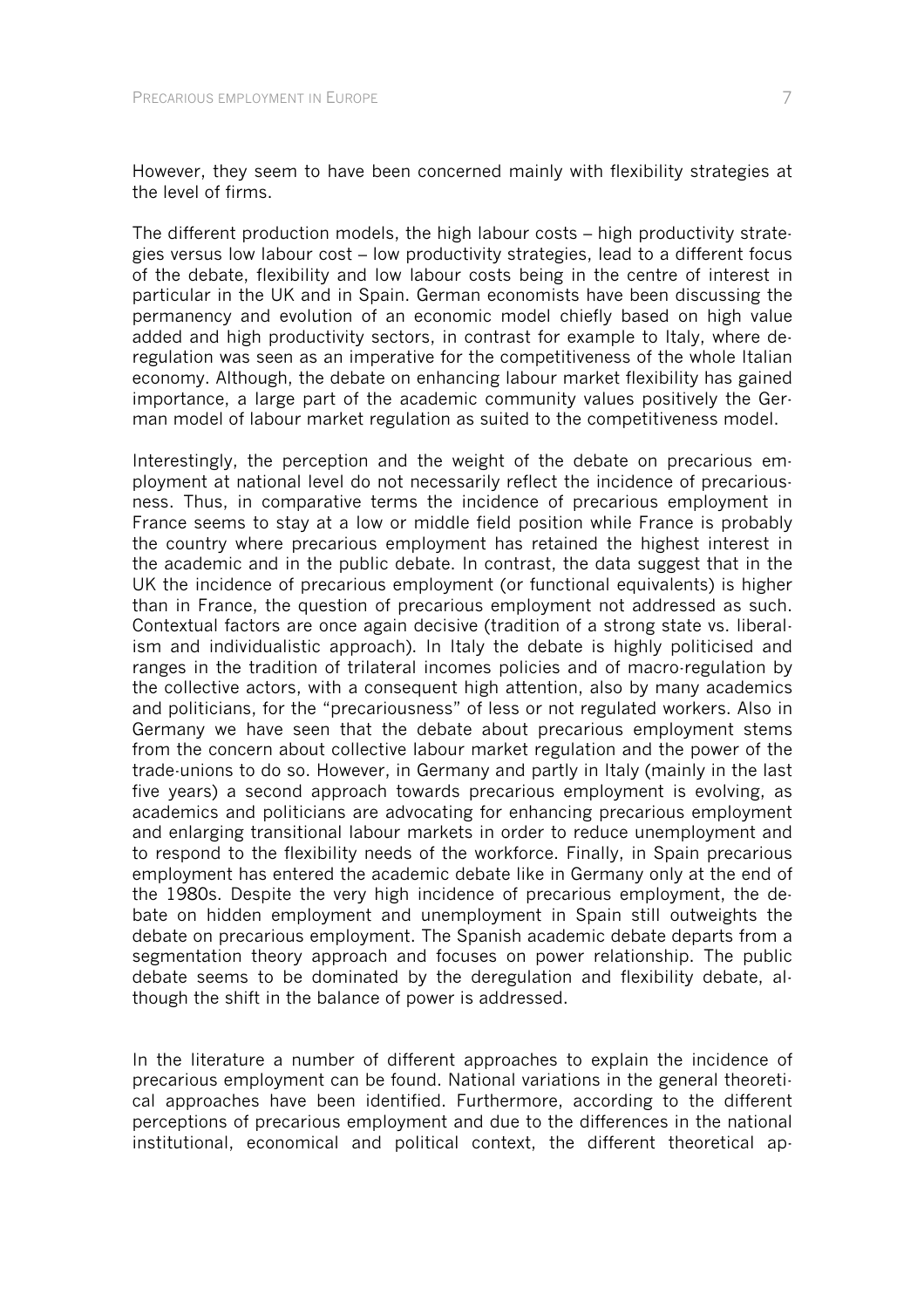proaches have a varying weight in the debate at the national level. In this summary only a broad overview of the approaches referred to can be given:

- Segmentation theories
- Efficiency wage theory
- Insider-Outsider theory
- Contract theory
- Queuing model
- Decline in Union power
- Flexibility and labour market deregulation
- Flexibility at the level of the firm and precarious employment
- The general destabilisation of the employment relation

None of the above theories can explain all dimensions of precarious employment and differences among countries. The most important set of theories refers to the segmentation approach, another set to the flexibility discourse. In particular segmentation theories may serve to explain different types of inequalities and the distribution of risks. However, our research goes further and aims not only at explaining inequalities, but also at detecting whether certain types of labour market segmentation are in a way stable for the individual, offering no possibilities to move from one labour market segment to the other, or whether on the contrary bridges between labour market segments exist. The queuing model and the concept of transitional labour markets are representing possible approaches to argue in favour of the existence of bridges.

#### 3. The notion of precarious employment and related terms: definitions, dimensions and indicators in the comparative literature

As there is no common understanding of precarious employment among the five countries under review, it makes it difficult to find a common set of indicators to measure it. We turned our attention to perceptions and definitions of precarious employment and similar concept in the comparative international literature.

#### Atypical contracts

-

The European Foundation for the Improvement of the Living and Working Conditions has adopted a working definition of precariousness for its studies on precarious employment and working conditions, wholly based on atypical contracts (Letourneux,  $1998$ ).<sup>1</sup> Thus in these studies, "precarious" employment is equated

- Ensuring career and employment security
- Maintaining and promoting the health and well-being of workers
- Developing skills and competencies
- Reconciling working life and non-working life

 $<sup>1</sup>$  It has to be noted, however, that on the grounds of the criteria developed by the European Com-</sup> mission, the European Foundation for the Improvement of the Living and Working Conditions has developed four objectives for the promotion of the quality of work and employment (European Foundation for the Improvement of the Working and Living Conditions: Quality of work and employment in Europe. Issues and challenges. Foundation paper No.1 February 2002). These are:

The objective of "ensuring career and employment security" includes four aspects: the terms of employment and the dual labour market, workers´ rights and equal opportunities, earned income, social protection.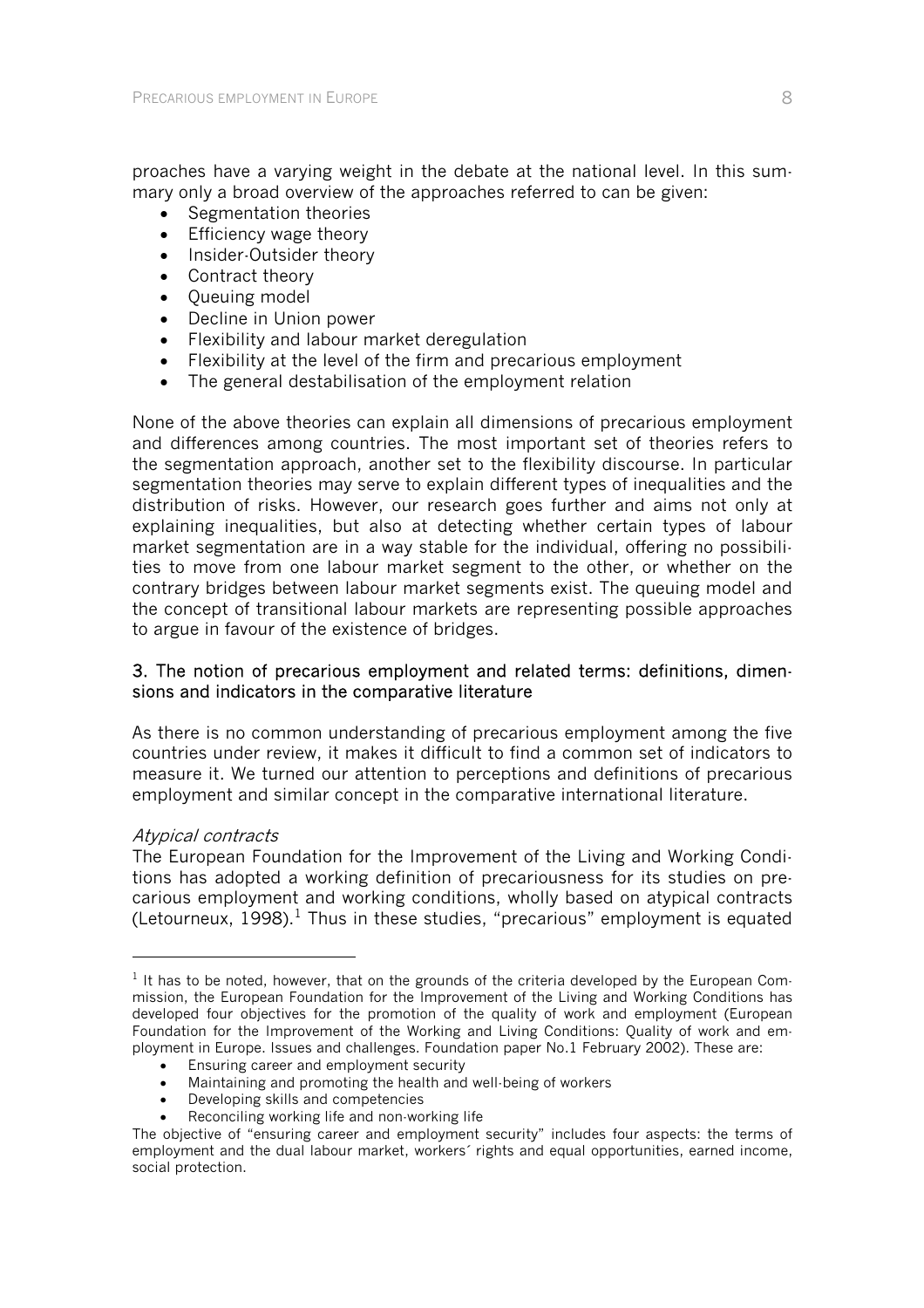with non-permanent contracts, i.e. fixed-term contracts and temporary contracts. They also sometimes include self-employment and involuntary part-time employment, understood as under-activity.

In some countries such as Spain, research has shown that there is no problem with equating non-permanent employment with precarious employment. However, in other countries, such as Germany, France or Italy, the literature is more ambivalent. A key question becomes how to distinguish precarious from nonprecarious atypical employment.

Another problem with measuring precarious employment through atypical employment is that there is no common understanding between the countries of how "atypical" or "non-standard" employment is defined. Most importantly, there are major differences as regards part-time work and whether apprenticeship contracts are included in temporary employment or not. Furthermore, there are differences between countries as to whether a distinction between involuntary and voluntary part-time employment is made.

#### Individual Choice Approach

A further approach towards precarious employment is based on its more or less voluntary character, and resorts to a subjective appreciation by workers. In particular, involuntary part-time employment is often associated with under-activity (Insee, OCDE, European Foundation for the Improvement of the Working and Living Conditions). On the other hand this type of approaches has been criticised as "choices" are heavily dependent on what one perceives is available to them, in the current legislative framework.

Subjective measures are used to grasp the individual perception of precariousness, arguing that for the political sphere it is decisive whether people are satisfied with their situation or not. The OECD (1997) is analysing the individual perception of job insecurity. One of the findings of this study indicates that this individual feeling depends among other factors on labour market institutions.

#### The quality in work and trajectories

-

In order to distinguish between jobs of different quality, the European Commission has grouped in its Employment in Europe 2001 report the jobs according to three main dimensions: job security, access to training and career development, and hourly wages and distinguishes between dead-end jobs, "low paid/low productivity" jobs; "reasonable quality" jobs; and "good quality" jobs. Low quality jobs are according to this definition "dead-end-jobs" and "low pay/low productivity.

The concept of the Commission includes the approach towards "quality in work" and the dynamics of the quality in work in terms of individual trajectories. Although, the Commission is departing from the concept of "good" and "bad" jobs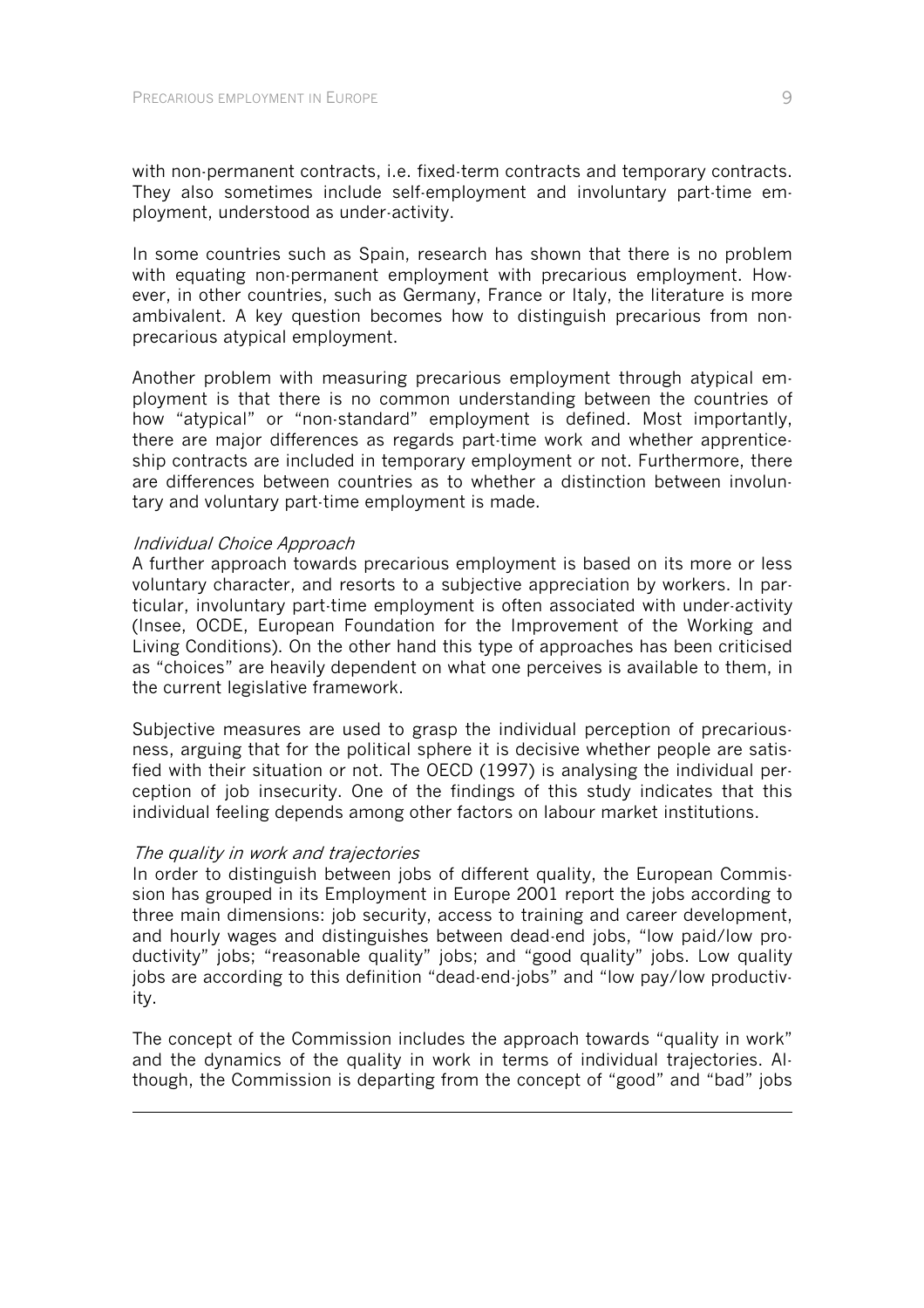rather than from the notion of "precarious" employment, the dynamic approach taken is shading light on a whole set of aspects linked to the question of "precarious employment": the degree to which labour market segmentation is fostered, the role of precarious employment in the labour market and the impact of precarious employment for the individual.

The concept of the job "quality" appears to be rather encompassing and includes dimensions not only concerning the quality of the work and itself but focusing also on general labour market features like discrimination, gender equality, and individual features like the skills development and trajectories.

#### Four dimensions of precarious employment

Most of the comparative approaches to precarious employment distinguish various dimensions so as to account for various types of precarious employment (see for example the dimensions used by the European Commission) and avoid the identification of precarious with atypical employment (Darmon 2001 et al.).

A list of criteria was established by Rodgers (1992) for the ILO. He identifies 4 dimensions:

- level of certainty over the continuity of employment;
- individual and collective control over work  $\cdot$  working conditions, income, working hours;
- level of protection social protection, protection against unemployment, or against discrimination;
- and insufficient income or economic vulnerability.

#### Working definition for this research project

In line with the above-mentioned approach of Rodgers we will structure these dimensions in a temporal dimension, an economic dimension, an organisational dimension and a social protection dimension.

Furthermore, this report is based on three levels of analysis

- Functional equivalents of precarious employment, combining the various dimensions - security; earnings; working time; social protection; skill content; working conditions.
- Dynamics of precarious employment and the individual risk, as measured by trajectories out of insecure employment, low pay employment, lowskilled employment, etc.
- The structure of the labour market (supply and demand for precarious employment) and contextual factors

#### 4. Main Findings concerning the incidence of precarious employment according to the four dimensions

The comparison of precarious employment has demonstrated that the different levels of analysis - criteria of the job, of the jobholders including trajectories, and contextual factors like the strategies of firms and the overall national regulatory and economic context - are determining all together the incidence, structure and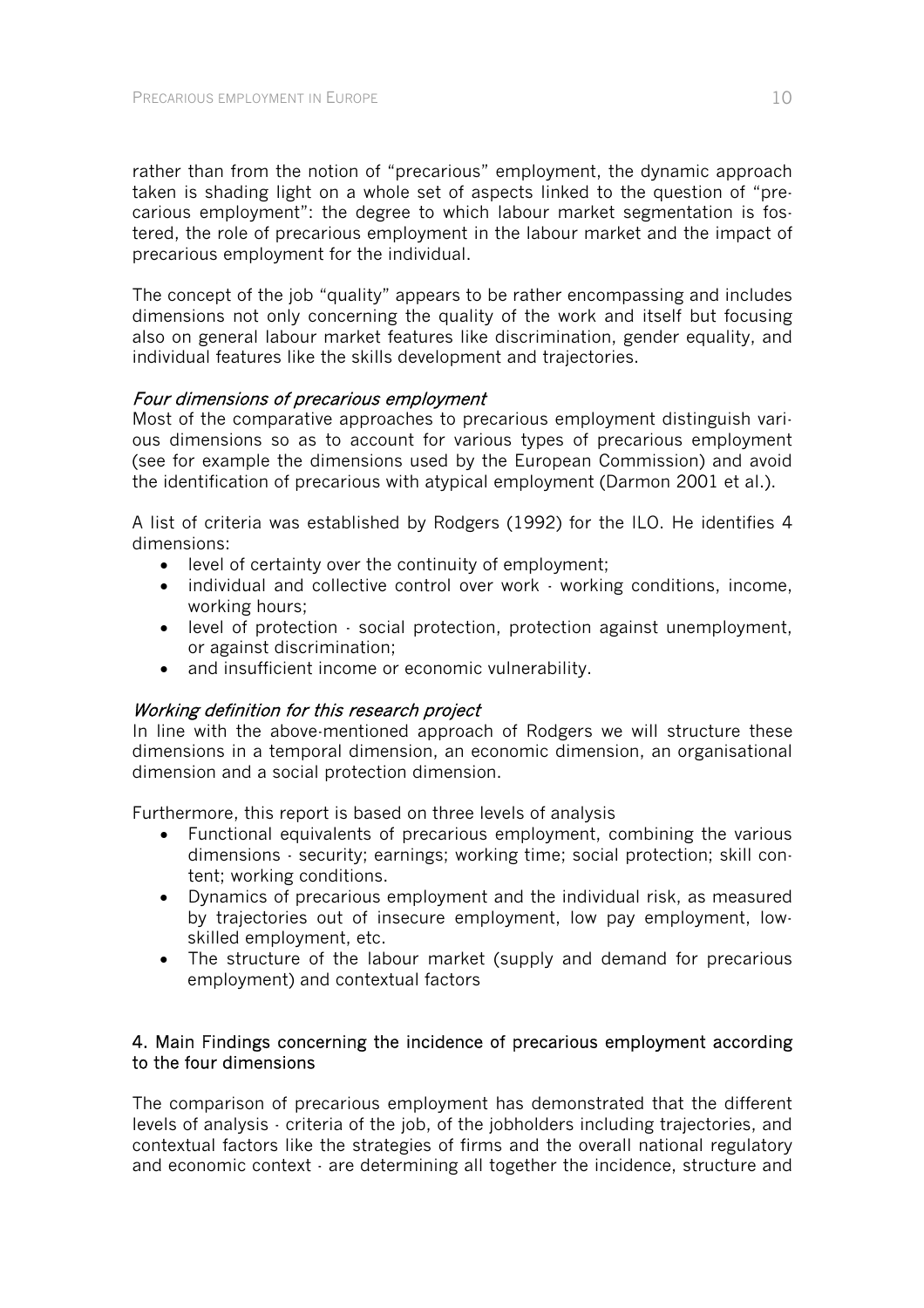trends of precarious employment. Furthermore, unstable forms of employment and "insecure" employment play specific roles in the different national context.

#### General remarks on the comparability of the data

Besides the difficulty with assessing the extent of precarious employment due to the different forms of employment relationships which can be considered as precarious in the national context and the different aggregation levels of the terms used (eg. of atypical employment and of temporary employment), there is a further problem arising: the available comparative data contains a great deal of limitation.

For example one of the indicators mostly used for measuring "atypical employment", "flexibility and security" dimension in the "quality in work approach" as well as for measuring the "temporal dimension" of precarious employment is the "temporary contract". The problem with this indicator consists in the fact that it is too highly aggregated. To depict whether precarious employment exists, it is important to analyse which types of temporary contracts can be regarded as reflecting precarious employment. The commonly source used is the European Labour Force Survey Data.<sup>1</sup> But also, the Third Survey on Working Conditions carried out by the European Foundation for the Improvement of Working and Living Conditions is informing on fixed-term contracts.

|         | 2000         | 2000                | <i>2000</i>      | 2000             |
|---------|--------------|---------------------|------------------|------------------|
|         | Temporary    | Fixed-term          | Temporary        | Apprenticeship   |
|         | workers      | contracts           | Agency contracts | and other Train- |
|         | Employm in   | <b>Third Survey</b> | Third Survey on  | ing Schemes      |
|         | Europe 2002, | on Working          | Working Condi-   | Third Survey on  |
|         |              | Conditions          | tions            | Working Condi-   |
|         |              |                     |                  | tions            |
| France  | 15.3         | 9.3                 | 3.2              | 1.4              |
| Germany | 12.7         | 8.5                 | 0.6              | 2.1              |
| Italy   | 10.1         | 5.4                 | 5.0              | $4.2^{\circ}$    |
| Spain   | 32.0         | 27.1                | 2.3              | 1.4              |
| UK      | 7.0          | 9.2                 | 2.2              | 0.4              |

#### Different data sources at European level compared

-

Source: Employment in Europe 2002, European Foundation for the Improvement of Living and Working Conditions

The problem with using LFS data on temporary employment will be demonstrated in taking the French and the German data.

The percentage of so-called "temporary jobs" for France (translated in French Eurostat documents as *contrats à durée déterminée, CDD*) amounted in 1999 to 14% (and 15% in the 2000 Eurostat LFS). The corresponding figure for the indi-

 $1$  To our knowledge so far, with regard to labour market "status", the *published* Eurostat Labour force statistics strictly depend on item n° 45 ("permanency of the job") in the "Labour status" section, [an item which separates "permanent jobs or work contract of unlimited duration" from all other forms added together ("temporary jobs/work contracts of limited duration".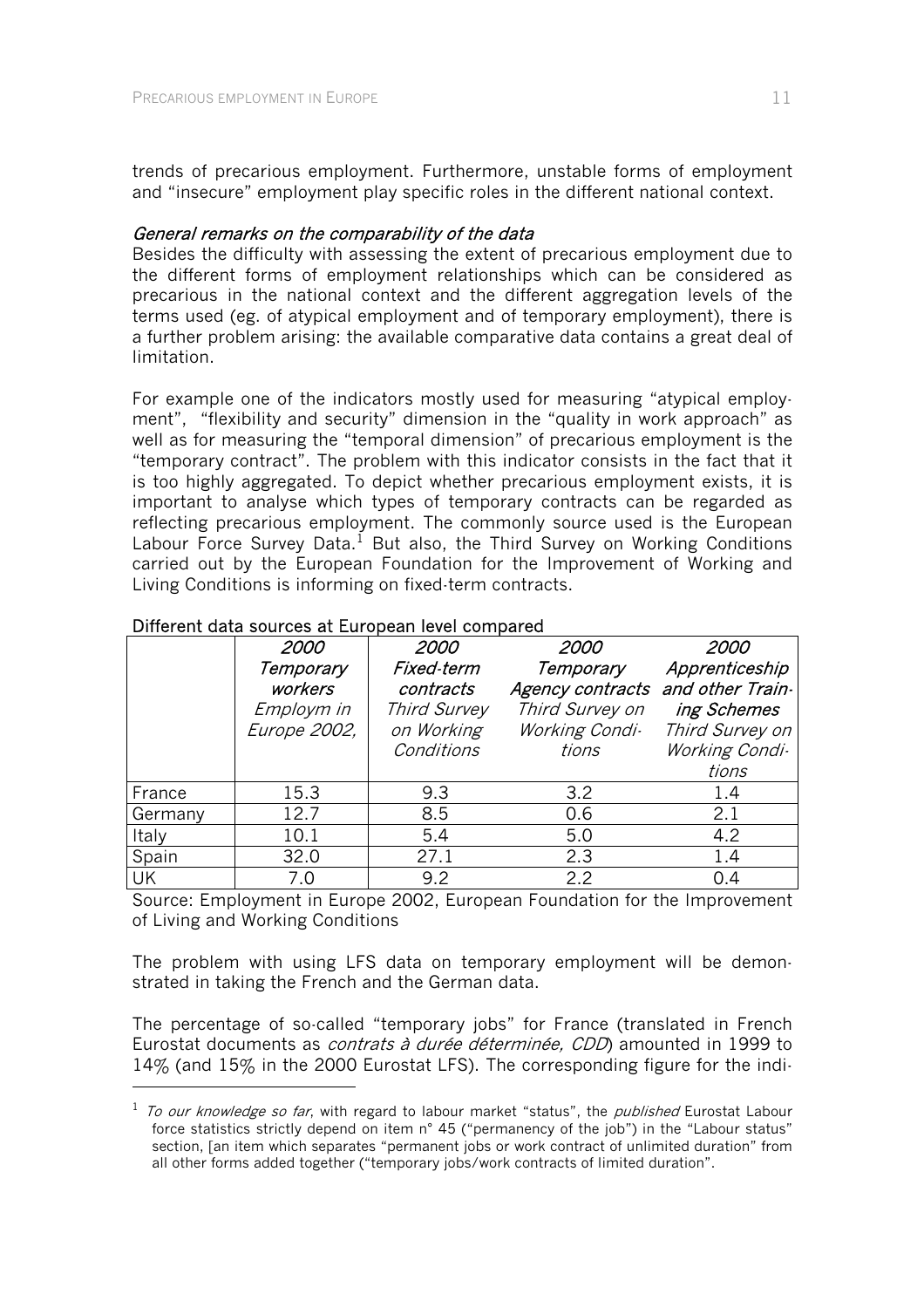l

cator mostly used in France – i.e. the Formes Particulières d'Emploi" (FPE) indicator amounted for 2000 to roughly 10%. An *estimation* of this 5 points discrepancy was made with the help of ministry of employment statisticians for this report. The main cause accounting for it is related to public administration contracts (central state as well as local authorities).<sup>1</sup> Actually the French most commonly used "CDD" (fixed-term) figure does not include public administration "CDDs".

For the analysis of the German data on temporary employment, it must be taken into account that a large share of fixed-term contracts are apprenticeship contracts. Thus, apprenticeships need to be explicitly excluded from the analysis. According to German Labour Force Survey data, which excludes trainees and soldiers, the temporary work rate in western Germany amounted to 5% in 1991 and to 7% in 1999. In Eastern Germany, due to a higher share of subsidised temporary contracts, the respective shares amounted to 10.3%and 13.1% respectively. The 1999 European LFS data is indicating the share of temporary employment at a share of 13.0% for whole Germany. Thus, in this research work, an additional indicator has been used to measure the temporal dimension of precarious employment, that is tenures. This indicator has the advantage that employment instability and temporal insecurity is disconnect from special employment forms.

Similar problems exist with regard to the use of voluntary and involuntary parttime employment. In particular, the informative power for comparative purposes of the indicator "involuntary employment" may be doubted as it depends heavily on national institutional features, mainly childcare arrangements. Also "parttime" is not precise enough to distinguish particular forms of employment as for example "marginal employment" in Germany ("geringfügige Beschäftigung"). Also there is no common data source on the share of "false self-employed". At the national level the volume of false self-employed and, among them, the share of those being in precarious employment is difficult to measure. However, this category might be quite important in some countries. Thus, false selfemployment and freelance work reaches a high volume in particular in Italy. In 2000, nearly 2 million persons were registered as "freelance coordinated workers" (lavoratori coordinati continuativi). Together with occasional work, being classified as self-employment, and profit sharing associations, the freelance coordinated work is regarded as part of "false" self-employment ("quasisubordinated" work). The "freelance coordinated workers" appear to be a highly heterogeneous group of workers with regard to gender, geographic areas and occupation. This category of workers encompasses managers and professionals as well as workers with more controlled tasks. The "polyactivities" characteristics is found to be largely present (Frey et al. 2002).

 $<sup>1</sup>$  About 500,000 people surveyed in the French LFS, not being civil servants (i.e. fonctionnaires</sup> titulaires) are classified as "temporary" (= non permanent) when their category is processed by Eurostat.This figure mixes together a multitude of contracts forms, some very "precarious" – like for instance the so-called *vacataires*, whose status is more precarious than that of fixed-term contracts in the private sector; *auxiliaires*, like those in public education or in the post office – with some, i.e. a significant amount of *contractuels* who are not particularly precarious because their contracts are permanent although being theoretically fixed-term ones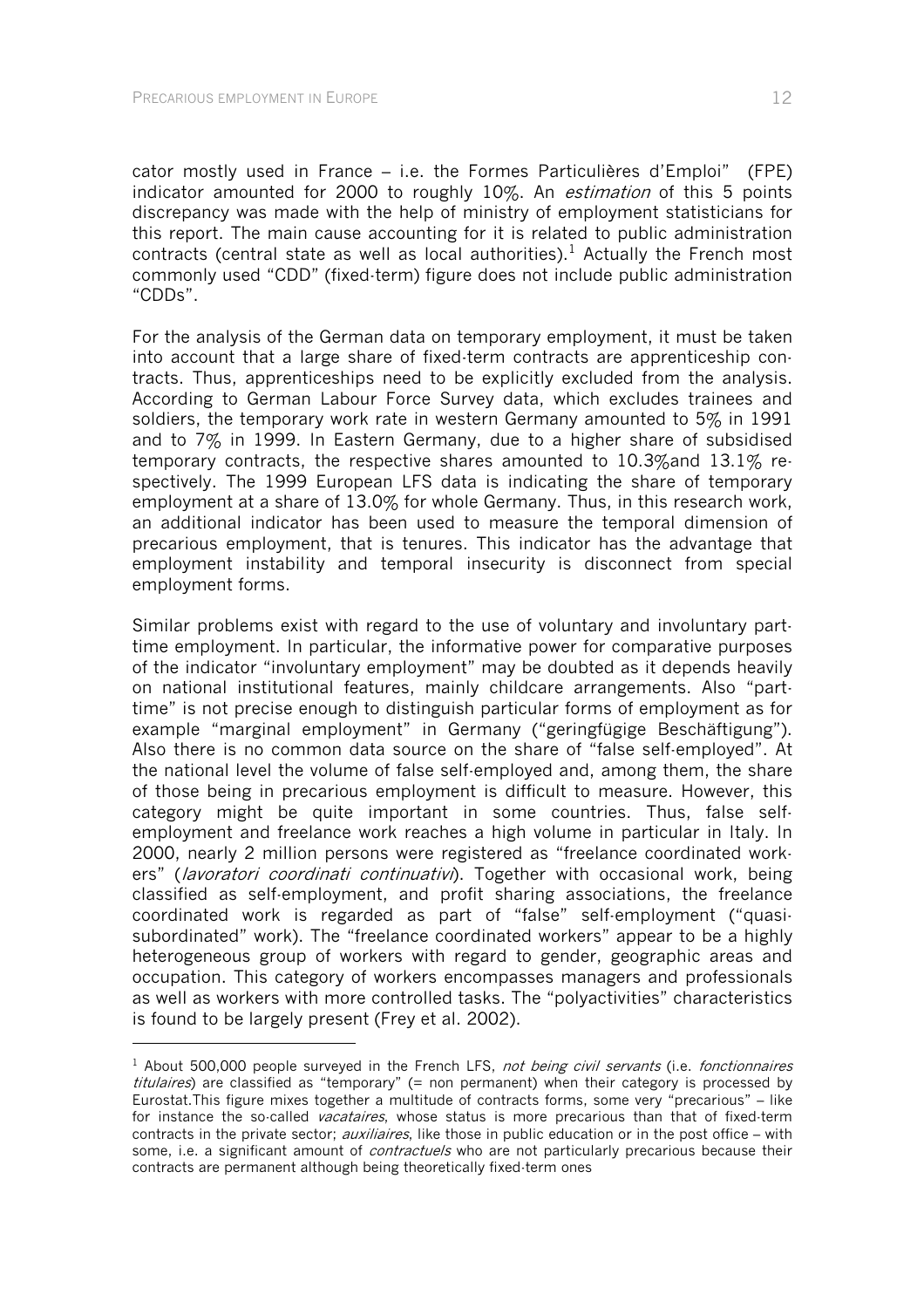-

The comparison of the following two approaches to precarious jobs and to "bad jobs", and the use of different data sources, shows show how difficult a quantification of the phenomenon is:

- Within the ESOPE research project an attempt has been undertaken by the analysis of the data of the Third Survey on the Working and Living Conditions carried out in 2000 by using a radar chart approach. The identified degrees of employment precariousness depend heavily on how many of the indicators of the different dimensions have to be fulfilled at the same time. The indicators chosen (but not weighted) are: lowest income quartile, job tenure under one year, fixed term or temporary agency contract, low intellectual job content, high degree of heteronomy (or low degree of autonomy at work), harassement during the last 12 months, working unsocial hours, bad physical job environment. Interestingly the data showed a clear ranking among the countries with Germany and Italy proving to have the lowest shares in all different "degrees" of precarious employment, France and the UK taking a middle field position and Spain ranging far behind the other four countries.
- According to the concept of "low quality jobs" of the European Commission, one quarter of all jobs in the European Union can be considered as low quality jobs (Employment in Europe 2001). Of these, roughly a third of those jobs are jobs without employment security or employer providedtraining. The Commission describes these jobs as "precarious jobs without any career prospects". The other two thirds of jobs of lower quality are low pay/productivity jobs but offer at least some job security or career prospects.<sup>1</sup> Unsurprisingly, in 1996 the share of dead-end jobs was particularly high in Spain (about a quarter of all jobs). Together with jobs of low pay/low productivity, the share of "low quality jobs" in Spain amounted to about 40%. In Italy, the UK and Germany the share of "low quality jobs" was roughly at EU average. Especially in the UK and in Germany the bulk of them were low pay/low productivity jobs (approximately 20% of all jobs in these countries). There are no comparable data for France.

#### Incidence and trends of precarious employment as a characteristic of the job according to the four dimensions

The table below shall give an overview of the most usual forms and dimension of precarious employment in each country. Of course all forms and dimensions do exist and are debated at the national level, however with a varying incidence and scope.

<sup>&</sup>lt;sup>1</sup> Share of employed in low pay/productivity jobs: 17%; dead-end: 8% of which 3% with low pay/productivity and the other 5% with decent pay/productivity. This data rest on the evaluation of ECHP, wave 3 (1996)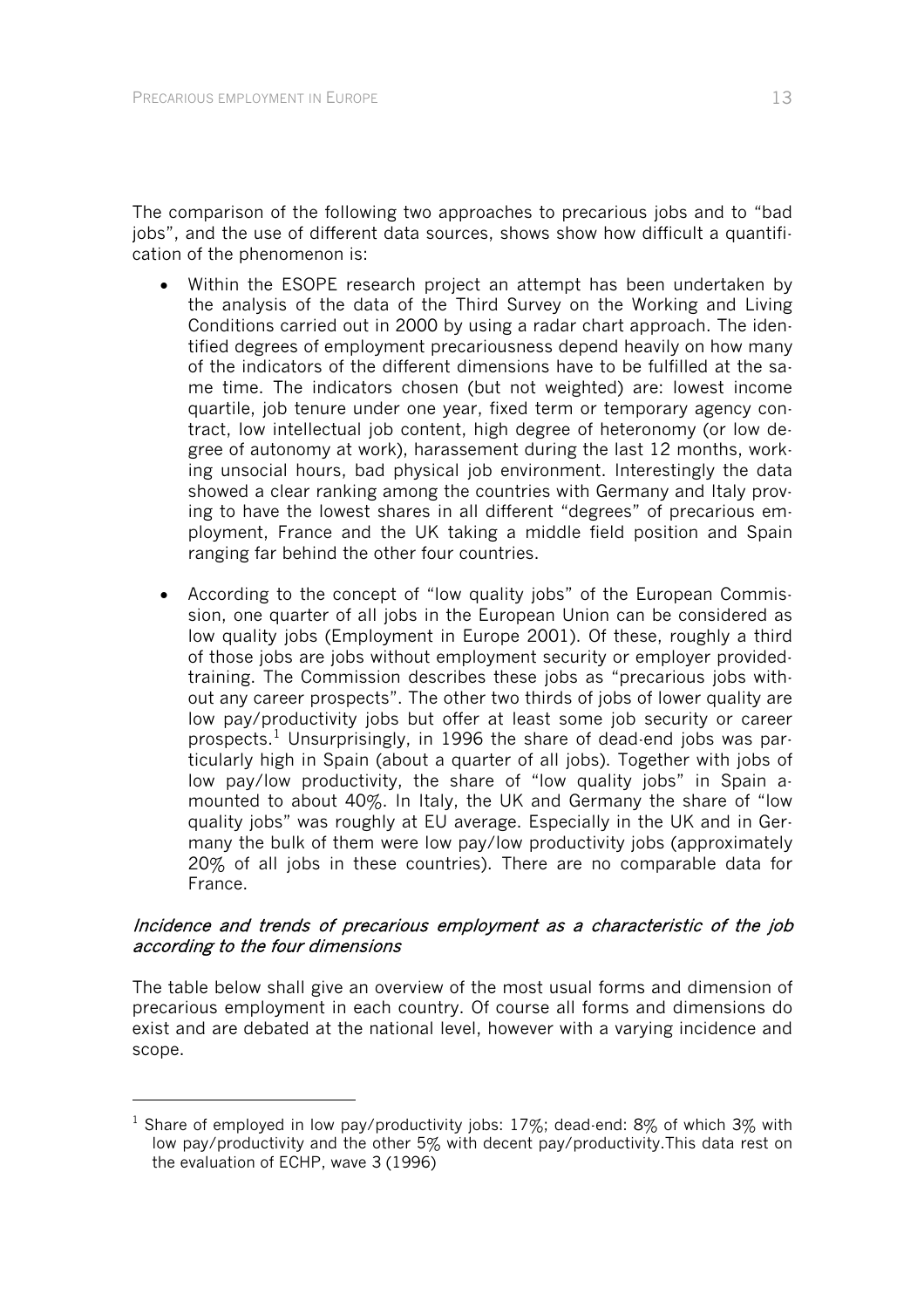# Table

# Incidence and relevance of different forms and dimensions of precarious employment in the national context

|                | France              | Italy                       | Germany               | Spain                           | UK                         |
|----------------|---------------------|-----------------------------|-----------------------|---------------------------------|----------------------------|
| Short tenures  | High                | Medium                      | Medium                | High                            | High                       |
| Fixed-term     | Medium              | Low                         | Medium                |                                 |                            |
| contracts      |                     |                             |                       |                                 |                            |
|                |                     | (Focus in the (Focus in the | (Focus in the         |                                 |                            |
|                | debate<br>on        | debate<br>on                | debate<br>on          |                                 |                            |
|                | temporary           | temporary                   | temporary             |                                 | Low                        |
|                | subsidised          | subsidised                  | subsidised            | High                            |                            |
|                | labour)             | labour)                     | labour)               |                                 | (increasing,               |
|                |                     | particular<br>(in           |                       |                                 | sharp<br>increase          |
|                |                     | combined                    |                       |                                 | of<br>temporary            |
|                |                     | training<br>and             |                       |                                 | agency workers)            |
|                |                     | work contracts)             |                       |                                 |                            |
| Temporary      | Medium              | Medium                      | Low                   |                                 |                            |
| agency work    |                     |                             |                       |                                 |                            |
| part-time      | Medium              | Low                         | Medium                | Low                             | High                       |
|                |                     |                             |                       |                                 |                            |
|                |                     |                             | (But<br>incidence and | high $(High)$<br>inci-<br>dence | (but not<br>per-<br>ceived |
|                |                     |                             |                       | in                              | as                         |
|                |                     |                             | relevance of          | connection                      | precarious                 |
|                |                     |                             | marginal              | with<br>tempo-                  | employment)                |
|                |                     |                             | "employed")           | employ-<br>rary                 |                            |
| Involuntary    | High                | High                        | Low                   | ment)<br>High                   | Medium                     |
| part-time      |                     |                             | high<br>(but<br>in    |                                 |                            |
|                |                     |                             | East Germany)         |                                 |                            |
| self-<br>Quasi | No<br>precise       | High                        | Low                   | High                            | Medium,                    |
| employment,    | data<br>for         |                             |                       |                                 | (but                       |
| freelance      | France              |                             |                       |                                 | high<br>the<br>in          |
|                |                     |                             |                       |                                 | cultural indus-            |
|                |                     |                             |                       |                                 | try)                       |
| Bad            | working Correlation | High<br>in<br>the           | No data               | High                            | High                       |
| conditions     | for between<br>bad  | hidden<br>econ-             | $($ ln<br>general     |                                 |                            |
| "atypical      | working condi- omy  |                             | and in low-skilled)   |                                 | intensifi-<br>(work        |
| workers"       | tions<br>and        | general for the             |                       |                                 | cation,<br>subcon-         |
|                | atypical empl       | educated<br>low             |                       |                                 | tractor)                   |
|                |                     | skilled<br>and              |                       |                                 |                            |
|                |                     | workers                     |                       |                                 |                            |
|                |                     | operating<br>in             |                       |                                 |                            |
|                |                     | Southern<br>the             |                       |                                 |                            |
|                |                     | regions                     |                       |                                 |                            |
| Working poor   | Medium              | Medium                      | Low                   | High                            | High                       |
|                | (But<br>high        | (low-paid work              |                       |                                 |                            |
|                | relevance<br>in I   | is mostly linked            |                       |                                 |                            |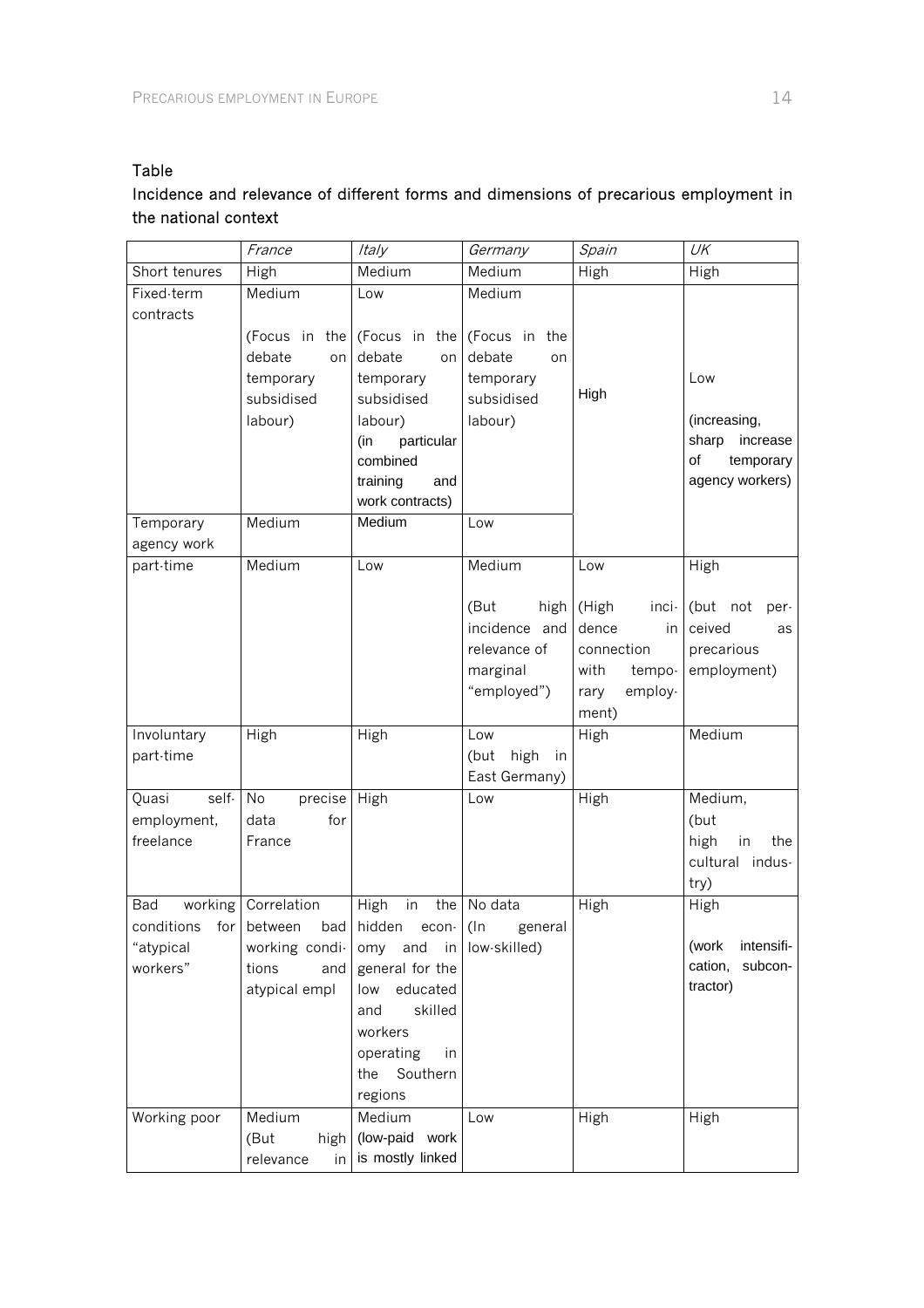|                | the debate)  | "atypical<br>to  |              |      |            |
|----------------|--------------|------------------|--------------|------|------------|
|                |              | work" but may    |              |      |            |
|                |              | in<br>also occur |              |      |            |
|                |              | standard         |              |      |            |
|                |              | employment)      |              |      |            |
| Hidden<br>eco- | Medium $(*)$ | High             | Medium $(*)$ | High | Medium (*) |
| nomy           |              |                  |              |      |            |
| Little<br>no   | High         | High             | High         | High | High       |
| collective     |              |                  |              |      |            |
| rights<br>and  |              |                  |              |      |            |
| representation |              |                  |              |      |            |
| of<br>above    |              |                  |              |      |            |
| groups         |              |                  |              |      |            |

 (\*) According a comparative study on share of hidden economy in GDP, F. Schneider, Schattenwirtschaft – Tatbestand, Ursachen, Auswirkungen, Vortrag auf der Tagung "Die Arbeitswelt im Wandel" in Mönchengladbach, April 2000

The basic findings of the comparative research on the incidence and structure of the different dimensions of precarious employment or functional equivalents of precarious employment can be summarised as follows:

- Precarious employment is characterised by short tenures in Spain and to a lesser degree in the UK. In comparison to the other countries it is striking that in Spain a high share of contracts even lasts less than six months. In contrast to the UK, where employment protection is low, in Spain in the context of a higher level of employment protection for unlimited labour contracts and at the same time legal provisions allowing for a large use of fixed-term contracts, short tenures are realised through fixed-term contracts and temporary agency work. In Italy, temporary employment and short tenures as measured by the Eurostat data are at a low level despite the high degree of labour market regulation. However, the temporal dimension might be underestimated in the case of Italy as the high volume of quasi self-employed are likely to be not adequately reflected in the data. Nevertheless, it appears that there is no Southern European model with regard to temporal dimension of precarious employment.
- Interestingly, in France and Germany temporary employment is widespread either in the public sector or as a form of subsidised labour and thus State induced (it should be added, that temporary employment in the public sector can be found in all five countries under review).
- Involuntary part-time has proved to range at a high level in the latin countries France, Italy and Spain. Voluntary part-time employment is typically high in West-Germany and in the UK. In the case of these two countries, it has been argued that due to the lack of childcare facilities women are somewhat obliged to take on part-time jobs on a voluntary basis. In the case of Italy and Spain, where also a dramatic lack of childcare facilities can be observed, the low levels of voluntary part-time employment reflect that less women try to combine work and family lives.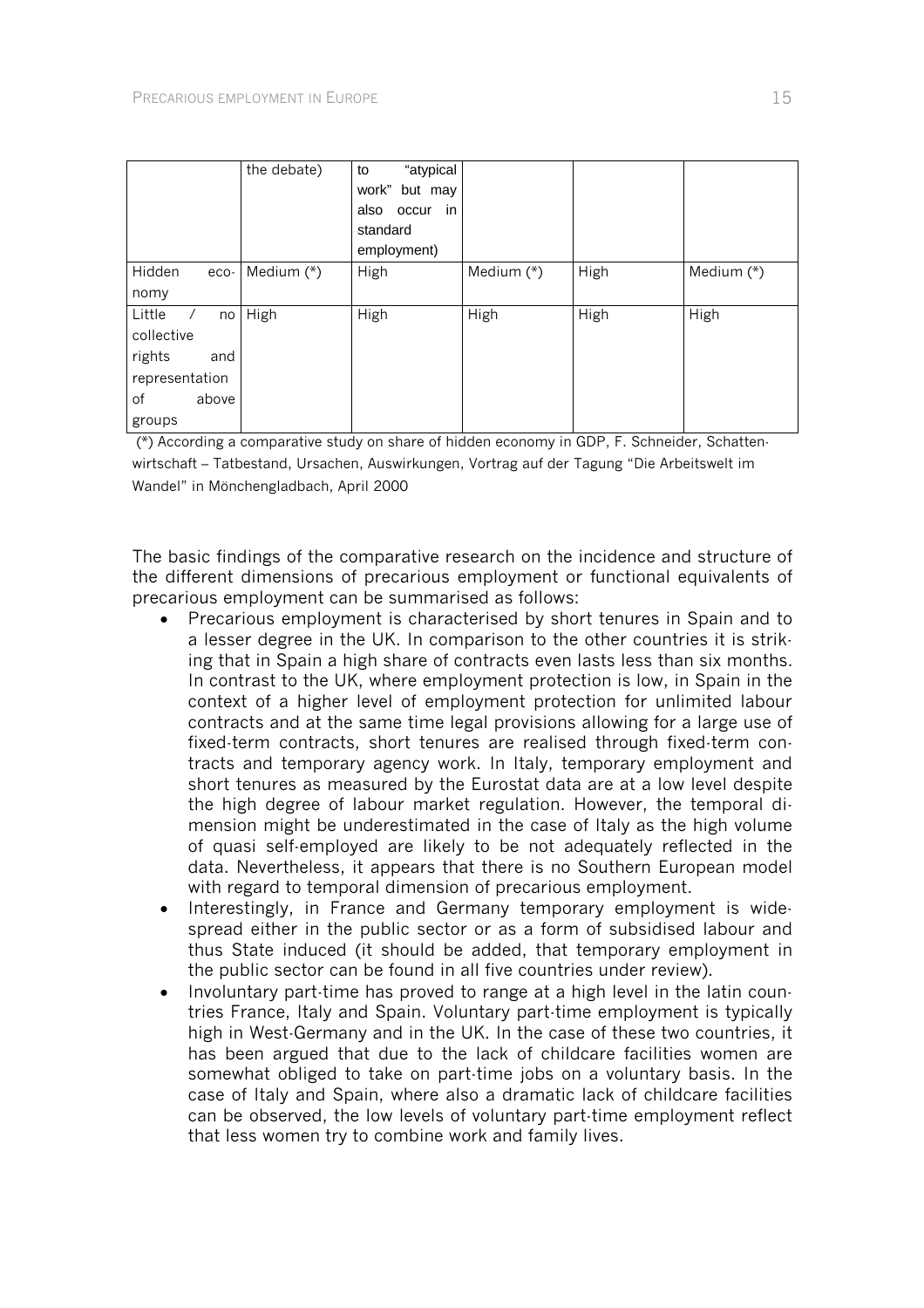- Quasi self-employment and freelance work play a major role in Italy, but also in Spain.
- Also hidden employment is important in these two Southern countries.
- The working poor phenomenon is reported to be high in Spain and in the UK (in the British context the high level of wage inequality needs to be stressed), but retains also much attention in France and in Italy although the problem is less pronounced. In the case of Italy it has been underlined that the incidence of low-paid employees appears generally much higher at the end of the 1990s than at the mid 1990s. In Spain low wages are strongly correlated with temporary work, while in other countries the link between low wages and contract forms seems to be less clear cut.
- Bad working conditions seem to be a main feature of precarious employment.

# 5. Is precarious employment on the increase?

-

In most countries precarious employment or at least atypical employment has increased over the last two decades. However, with the exception of Spain, where it has been reported that precarious employment has become a structural feature of the Spanish labour market, this growth, mostly departing from a low level, has not abolished permanent full-time jobs as the global employment norm. In Spain, a stabilisation and even low decrease of precarious employment over the recent past can be recorded, however, precarious employment still remains at a high level in this country.

In Spain the growth in precarious employment over the last two decades was driven in particular by the rise in temporary work, however not in the recent past (see above). In Italy, the rise in the number of quasi self-employed (parasubordinati) needs to be stressed, in France a rise in atypical employment (formes particulaires d'emploi) has been recorded and in Germany marginal part-time employment (*gerinfügige Beschäftigung*) grew until the end of the 1990s. It should be added that in some countries, like Spain and France also a rise in involuntary part-time employment was recorded. $<sup>1</sup>$ </sup>

Despite the rise of precarious employment in all countries since the mid 1980s, the data of the Survey on the working and living conditions carried out by the European Foundation in Dublin suggest that on the whole atypical employment has not grown at least between 1995 and 2000 and that the standard employment form prevails on the European labour markets.

 $1$  It should be noted, however, that there is a discrepancy between growth rates and levels.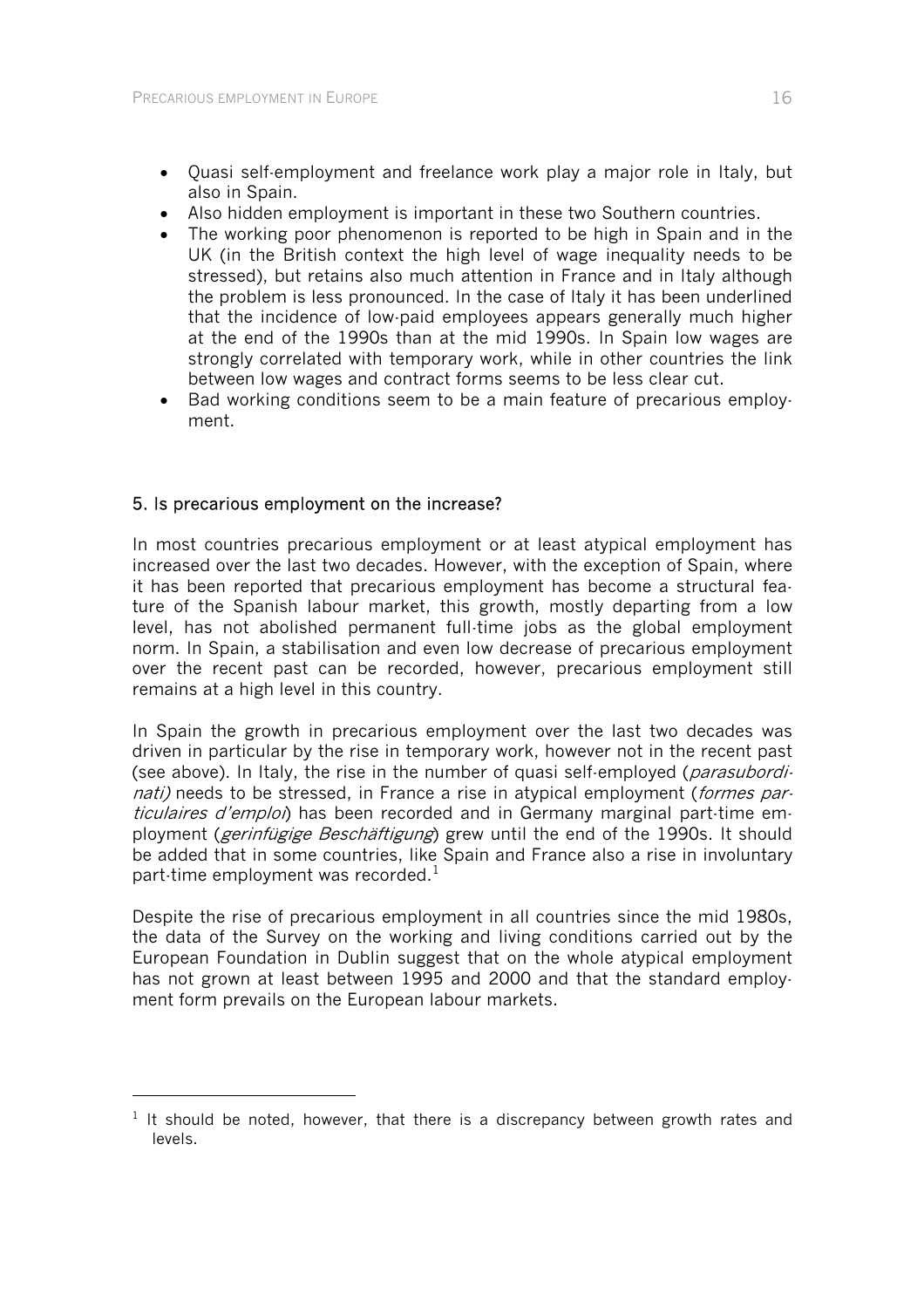-

#### 6. The dynamics of precarious employment: Transitional labour markets versus precarious employment traps

The Spanish labour market can be described as being highly segmented. Of all the five countries under review, the Spanish labour market seems to be strongest following the "partition" model, rather than the queuing model. Age plays a major role in the segmentation of labour markets in precarious and non-precarious employment in Spain. But also other groups are reported to be strongly affected, in particular women and immigrants. The transition rates are the poorest in the EU, and only for a minority of workers do precarious forms of employment constitute a transitional period. Precarious employment has thus become a structural feature of the Spanish labour market, although the flows are important. However, it has to be noted, that transition rates may have significantly changed in the late nineties due to the growth of stable employment (Frade et al. 2002).

In contrast to the Spanish example, the case of the UK seems less clear cut. The British flexible labour market might be less deeply segmented than the Spanish one. Although in the case of the UK it has been reported that the risk of unemployment is greater where the individual is in temporary work and where the job is unskilled. Furthermore, one of the findings is, that income mobility has decreased over time. Whilst there is considerable year-to year income mobility, it is mostly short range and there is a high level of persistence of people and households found in low incomes. According to the data derived from the ECHP in the UK (and in Germany) more workers in dead-end-jobs experienced upwards mobility than in Italy especially in Spain (European Commission 2001).<sup>1</sup> However, it should be noted that in the UK 20% of those in a dead-end-job moved into inactivity a year later, while in Spain 20% of those in dead-en-jobs moved into unemployment. The Employment in Europe 2002 report states that the transition rates from unemployment into employment differ significantly across countries. Persistence in unemployment between two years was particularly marked in France. Transitions back into employment were highest in Spain and the UK, while lowest in Italy. In the UK and in Germany transitions from unemployment into employment are dominated by transitions into permanent jobs as opposed to Spain and France where a large majority of the previously unemployed moves into temporary jobs. In these latter two countries a combination of low transitions from temporary to permanent jobs and relatively high outflow rates in particular into unemployment leads to unfavourable transition patterns over long periods. The case of Germany and Italy, however, show that a higher year-to year transition from temporary to permanent jobs, do not necessarily guarantee a favourable evolution over longer periods, because of high outflows from temporary employment into unemployment. It should be added that in France, Germany and Spain high outflows from low quality jobs into unemployment despite relatively high year-to-year quality upward dynamics are stated in the Employment in Europe 2002 report.

 $1$  Unfortunately, the Employment in Europe 2002 report only informs about transition rates in Europe as a whole and only contains little detailed information for each Member State.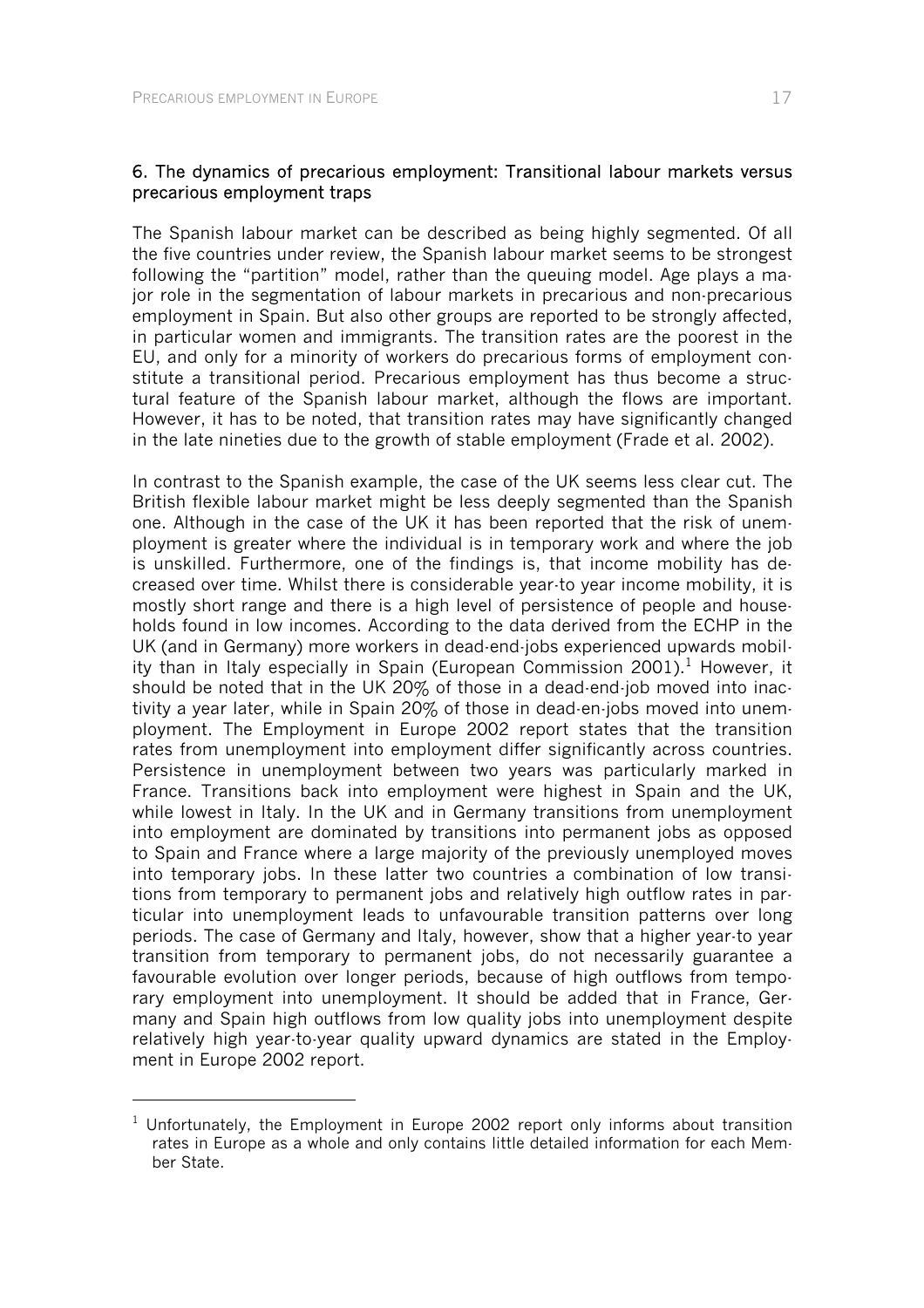In France, age plays a crucial role in defining the outsiders (i.e. those who hold a temporary job). This would mean that the "labour queue model" prevails. But for some categories, defined by more permanent characteristics (unskilled women for example), their situation refers more to the "partition model": they seem to be trapped in secondary jobs. Barbier et al. (2002a) conclude that there would seem that there are various types of outsiders: short-term, long term and even permanent ones. Notwithstanding the influence of economic cycles, the French labour market seems to have moved away from the "labour queue" model and got nearer to the "partition" model during the last twenty years. They presume in the case of France that the pool of "permanent" outsiders, i.e. those who will remain in the "secondary" sector throughout their active life cycle, has increased, especially among the less skilled workers. This may partly explain why precarious employment has retained so much attention in France in relation to its incidence.

In Italy, the picture is more diffuse as regional differences are important. Local areas, in particular in Southern regions characterised by a less integrated and weaker productive structure show a higher incidence of the work which would appear most exposed to the dimensions of precarious employment, such as hidden employment and temporarily created employment to meet unemployment problems. At the same time these regions show a lower incidence of what could be called "dynamic types" of atypical work, like "freelance coordinated work" and temporary agency work. In these regions the question of transition is more clear-cut than in Nothern regions. Thus local areas characterised by an articulated and dynamic productive structure, with a large presence of small and micro enterprises alongside medium sized enterprises show a higher presence of "regular" atypical work. Furthermore the "freelance coordinated worker", which account for a large part of the "regular" atypical work represent a highly heterogeneous group. Nevertheless, some researchers underline the presence of a "precariousness trap" in Italy. In this light the companies' behaviour with regard to training or retraining strategies on the job appears to be a crucial aspect in many types of atypical contracts. Especially young are often to be found in the same precarious employment situation after five years. It has been advocated in the case of Italy, that a way to overcome the "precariousness trap" in the context of atypical contracts in the strongest local productive systems would consist in implementing learning strategies.

In comparative terms, the incidence of precarious employment in Germany appears to be low. Although a more important share of persons in unstable employment experience upwards mobility with regard to their employment situation than in other continental European countries, some groups of workers are likely to be trapped in precarious employment: foreigners, low-skilled, in some cases women-returner and especially in the case of cumulative labour market risks (f.ex. unskilled, female and foreigner). Thus, for those excluded from the "regular" labour market, instable and insecure forms of employment do not represent a bridge to permanent employment. The German labour market is shaped by its dual structure, with insiders retaining a great deal of power and benefiting from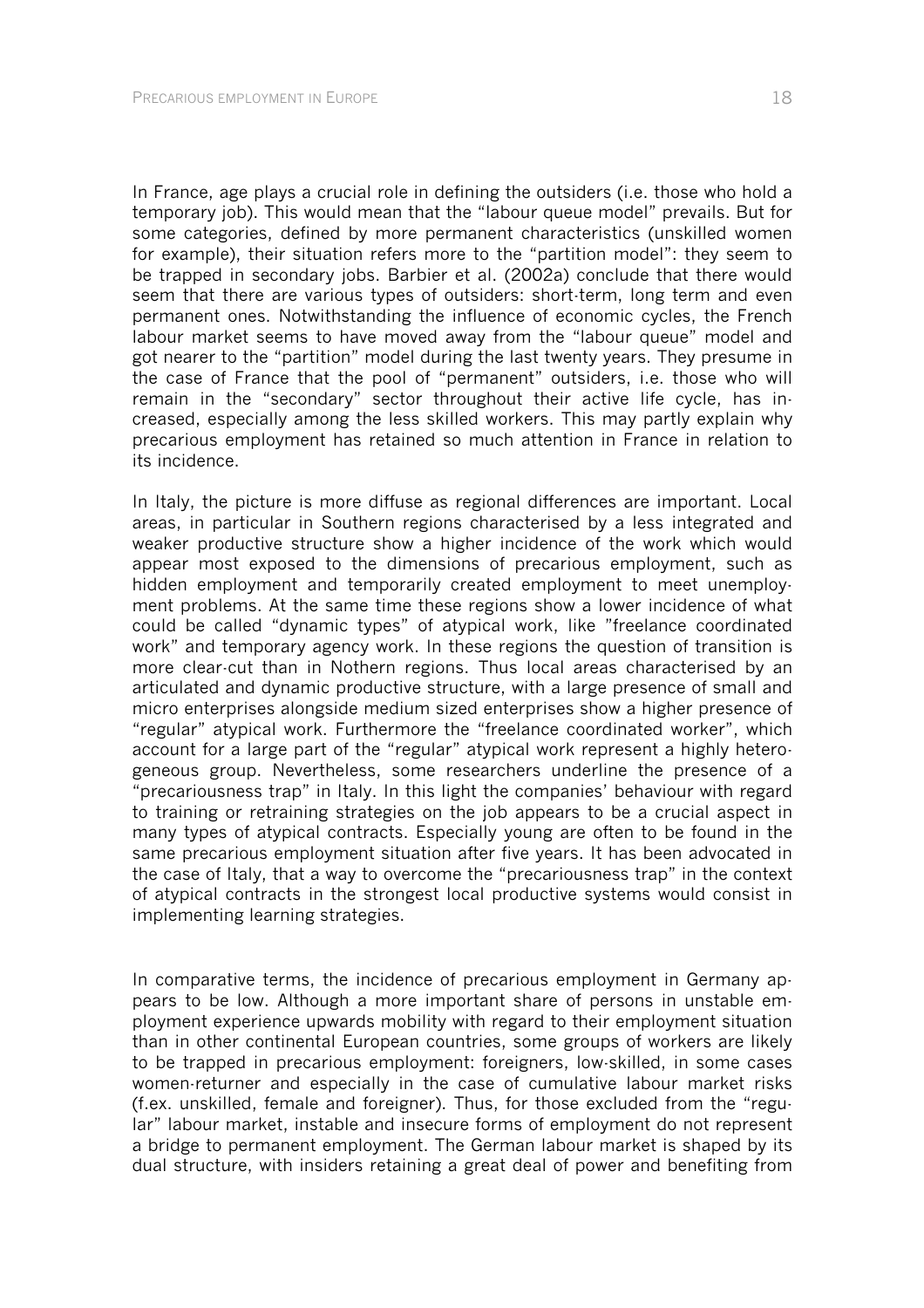a high degree of employment stability and "outsiders" who must bear the bulk of numerical flexibility and who are not collectively represented. Most of them are unemployed, some of them working under "insecure" conditions. However, it is important to stress that in contrast to many European countries, for the vast majority of young people (in case they are not belonging to the low-skilled), atypical employment is more likely to represent a transitional phase between education and training and permanent employment.

More than in other countries the regional division of Italy in two completely different types of economies is reflected in differences in the incidence and the nature of precarious employment. These fundamental differences could not be found in the case of Germany, despite important discrepancies between East and West German economies and labour market situations. This might be linked to the particularities of the transformation process and the very strong tradition of regular employment relationships in the ex-GDR. The incidence of atypical employment might be lower in East than in West Germany, however, East Germans are more likely to be trapped in it due to the high regional unemployment figures.

The comparative analysis suggests that the segmentation lines have deepened with no bridge to stable employment for the groups of workers who have anyway to face higher unemployment risks (low or "wrong" skills, immigrants, elderly worker) in a number of countries. Nevertheless, the analysis also shows that for some groups of workers precarious jobs may represent a transitional phase to stable employment (mainly young skilled workers, skilled women returner). Furthermore, there might be differences with regard to the sector in which precarious jobs is offered. Further sectoral research work will tackle this question.

#### 6. The demand and the supply side of the labour market

#### Specific groups of workers affected by precarious employment

As regards the structure of low quality jobs in the European Union, it can be stated in general terms that the gender gap is quite important. Furthermore, there is a higher and - with the exception of Germany even a markedly higher probability for young people to be in jobs with low pay and insecure jobs with bad career prospects. A low skills level also leads to an above average probability to be in precarious employment. These findings are also confirmed by the Employment in Europe 2001 report presented by the European Commission. Furthermore, our research work has demonstrated that immigrants are particularly likely to be in precarious employment.

#### Sectors and types of companies

The focus of atypical and short-tenure employment is concentrated in the service sector in all the five countries. According to Labour Force data, temporary employment is concentrated in personal services in all five countries, and in particular in Italy and in the UK. Furthermore, in all five countries, temporary employment was found to be less widespread in the manufacturing sector than on the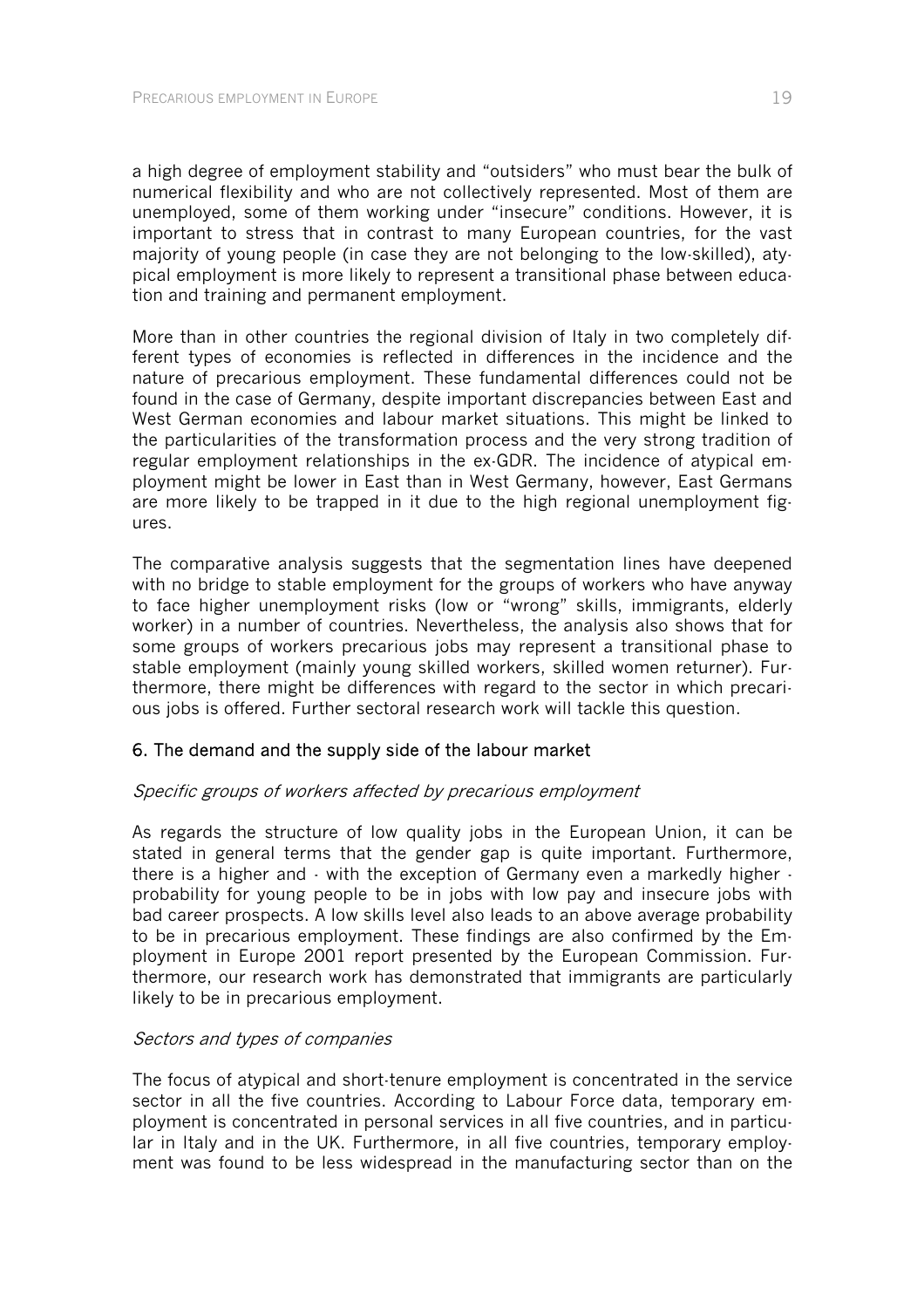average of the economy. This might be partly due to the fact, that the manufacturing sector is traditionally more regulated by the collective actors than other sectors. Furthermore, except in Italy, the job tenures tend to be longer in the manufacturing sector than on average of the economy.<sup>1</sup> Especially, personal services are characterised by temporary employment and short-tenure work. In most countries further typical service sector sub-branches with a high share of precarious workers are: hotels and restaurants, retail trade as well as private households. Temporary employment is also on the increase in the public sector in all five countries.

The analysis of skill structure suggests, temporary employment is concentrated in the low-skilled sectors, but in most countries an increasing share of highly skilled temporary workers could be identified. The cultural industries in particular in France, but also in Germany and the UK are reported to have high shares of peripheral forms of employment (including self-employment). It will have to be analysed in our further research work to what extent they can be classified as precarious.

Furthermore, the analysis of our five countries shows that the link between enterprise size and precarious employment is far from obvious. The differences in the structure of economic sectors by company size may explain part of the differences in the use of atypical employment across countries as well as sector specific business strategies. To give an example, the retail sector is characterised by a concentration in large companies in the British case, while in Italy comparatively more small enterprises are acting at the market.

#### 7. Contextual factors

l

The contextual factors contain primarily the "economic model" of a country, the social protection model and the labour market regulation system. As we have seen these contextual factors are shaping the event and the forms of precarious employment.

The hypothesis could be formulated that there might be a trade-off between unemployment and precarious employment. Although, there are good arguments supporting that there is a link between labour market deregulation and the growth of "bad job" (see again example of the UK, but also the growth of temporary employment in Spain linked to labour market flexibilisation, high level of unemployment but low level of precarious employment in Germany), the literature shows that the interlinkage is not clear cut. In the case of Spain it has been argued, that the expansion of precarious employment until the mid 1990s has substituted stable jobs rather than lowered unemployment. Other factors might be decisive. In the case of Italy, it has been suggested that both effects of precarious employment, a substitution and an employment creation take place.

 $1$  However, in the Italian case it has been argued, that including quasi self-employed (freelance coordinated workers, *parasubordinati*), the incidence of temporary employment tends to be higher in the manufacturing industries and much lower in agricultural sector (Frey et al. 2002).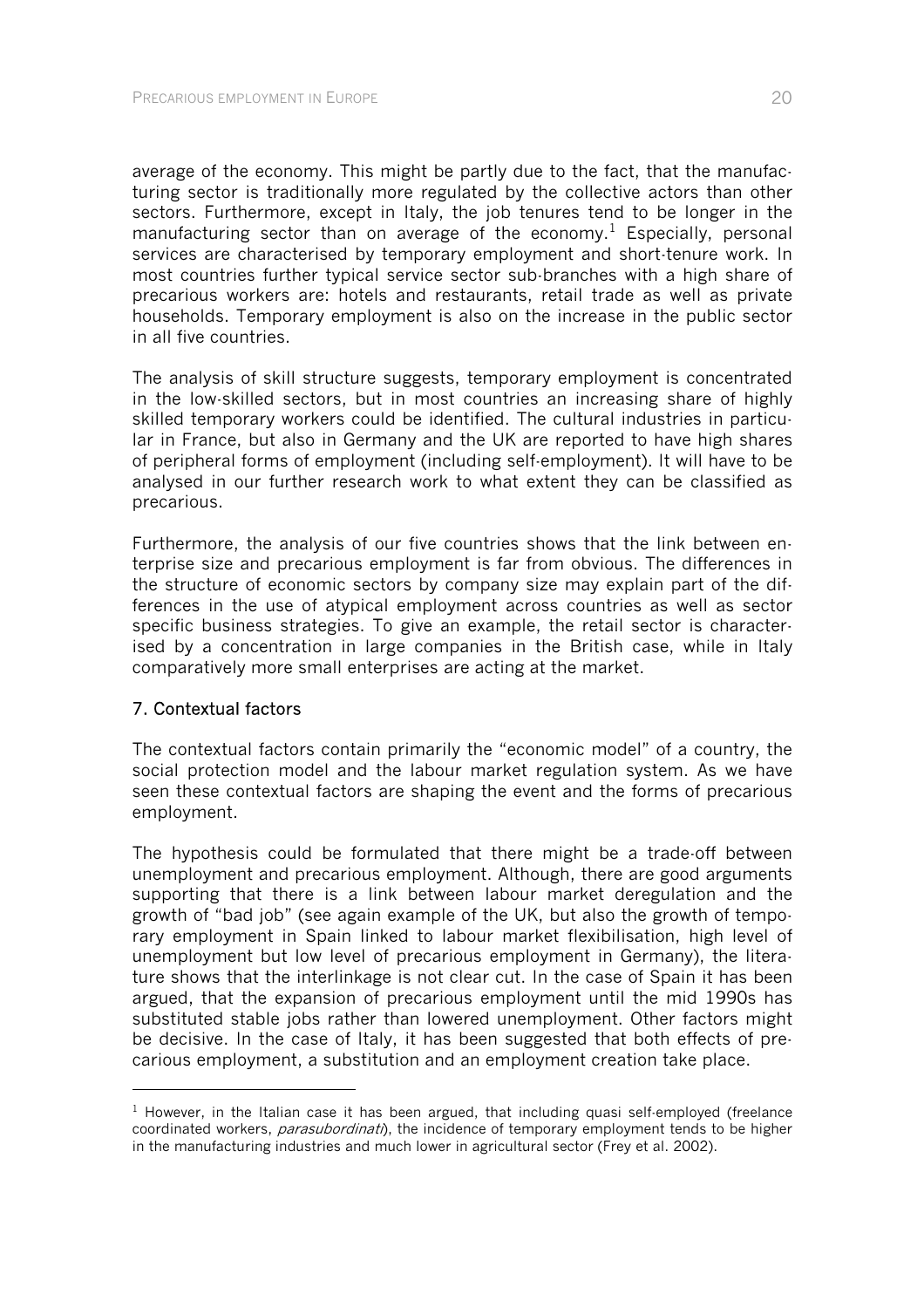The expansion of precarious employment proves to be only a valuable strategy in the context of a low productivity production model allowing for an extensive use of numerical flexibility. Thus, Spain and the UK show the highest figures of short tenures. In countries with high-wage high-productivity strategies there is a stronger interest in stable employment relationships, as instability is linked to costs like firm-specific skills. It seems that other flexibility strategies like the functional flexibility or even the flexibilisation of working time have gained importance in these countries. The Italian case represents a particular situation as "freelance coordinated workers" are found to be one of the most important groups of precarious workers. This finding applies not only to low-skilled work with a low degree of autonomy but also to high-skilled workers. However, also in the case of Italy this specific form of precarious employment might be explained by a regional production model which is characterised by a high number of small flexible firms. The volume of external flexibility is smaller in France and Germany, but also tends to be more differentiated, as high-skilled might also experience unstable employment. In a context of a flexible labour market and a low level of labour market regulation this tendency can also be found in the UK. The business strategies vary not only across countries but also among sectors. It further needs to be investigated what types of flexibility strategies are implemented in different sectors and what impact this has on precarious employment.

Although, the rise of precarious employment has been pushed by the need for more flexibility, the use of a high volume of precarious employment is likely to engender negative effects on the competitive stance of the economy. In particular it has been argued, that the investment in human capital might fall at a suboptimal level.

Furthermore, it has been demonstrated that high levels of social protection might be combined with low level of precarious employment, and high level of precarious employment combined with low level of social protection. Thus, in countries with a low level of social benefits individuals are more likely to take up jobs of a bad quality. This has opened the debate about the working poor. In the case of Spain, it has been argued that families play a major role in bearing the costs of precarious employment and in this context it has been referred to a model of integrated precariousness (Laparra 2002). In contrast to the concern of a growing number of working poor in a number of countries, in Germany the debate focuses on how a low-wage sector could be developed in connection with social policy reforms that would force people into work but at the same time avoid the working poor phenomenon.

To conclude, the hypothesis could be formulated that a countries' or regions' production model and linked to it the major flexibility strategies pursued as well as the social protection system are determining to a large extent the incidence of precarious employment or its functional equivalent, while the degree of labour market regulation has a greater impact on the specific shape of precarious employment takes in the national context (e.g. low tenures, atypical forms of employment). Furthermore, the supply of people accepting "bad jobs" might be important.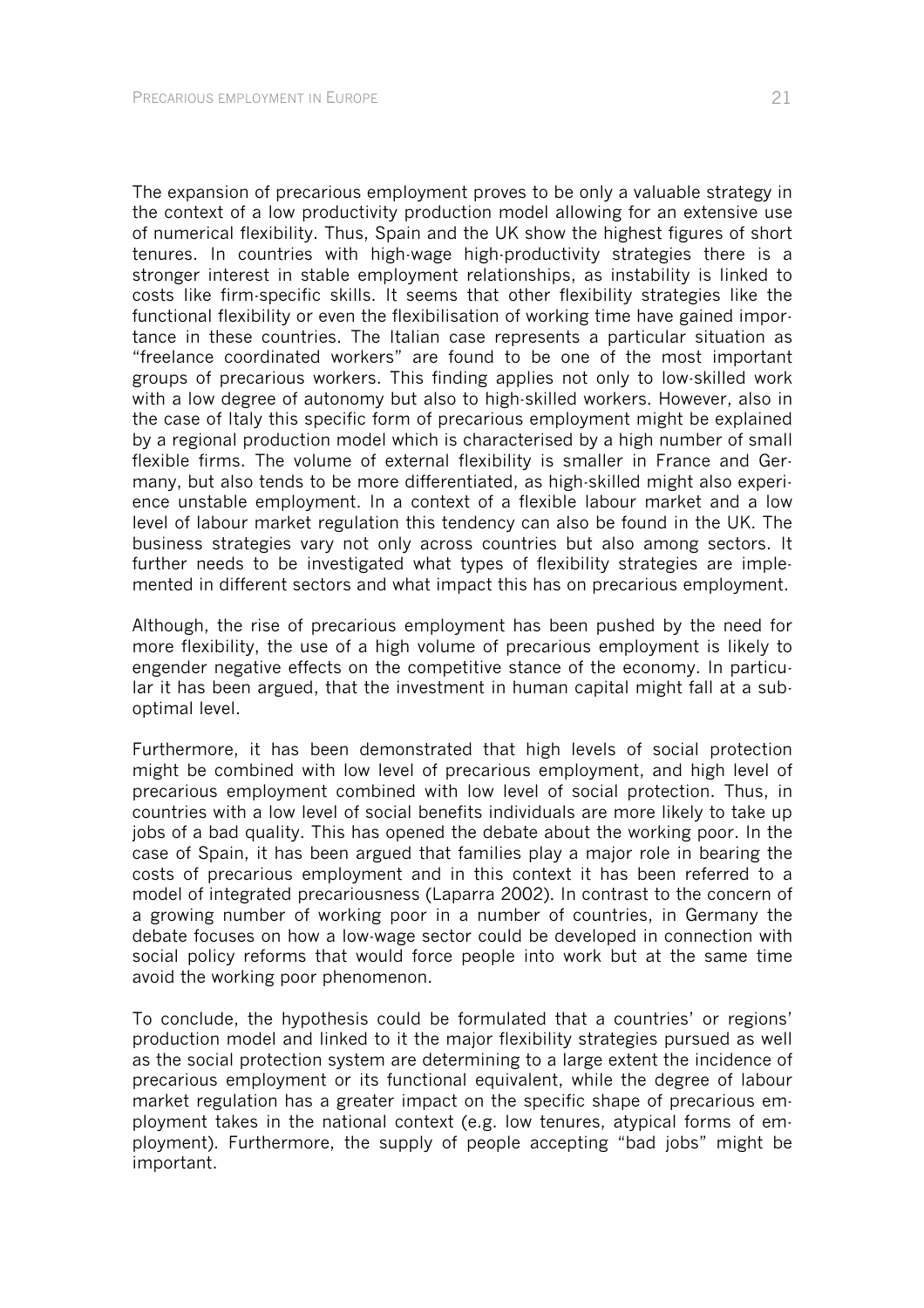#### 1. Introduction

Differences between the American, or more generally anglo-saxon model of the welfare state and labour market flexibility resulting in lower unemployment figures and the phenomenon of the "working poor", and the (continental) European models of labour market regulation and social welfare regimes has shaped the debate about labour market and social policy reforms in a number of European countries. Furthermore, the nature of economic dynamics and structural change and their outcomes in terms of number and type of employment is in the centre of the public and political debate in all countries. The European Commission itself has defined as basic objective to "create more and better jobs".

The notion of "precariousness", which has been and is unevenly used across countries, puts at stake national representations, image and policy choices. In this sense, definitions and assessments of precarious employment are difficult to conceive of without relocating them within the wider societal and policy context, in particular in a period of questioning and profound change of welfare regimes, of the role and forms of work and of the foundations of solidarities in our Western societies. Thus, the perception of "precariousness" is imbedded in the ideological and political discourse of a country and actual national regulatory and institutional context and a country's production model. In this respect the perception, the incidence as well as the particular national structure and shape of precarious employment can be regarded as an outcome of the specific national "flexibility-quality-security" contract. The different degrees of labour market flexibility have to be looked at in the context of overall macroeconomic productivity<sup>1</sup>. Furthermore, an analysis of different types of labour market flexibility (e.g. internal vs. external flexibility, spread of labour market adjustments<sup>2</sup>) may explain to some degree differences between countries in the incidence and form of precarious employment. Finally, different social security regimes may be responsible to a great extent for cross-country differences in precarious employment.

The notion of precarious employment is not only interlinked with the flexibility debate but also with the question about the role of work for securing a certain level of quality in life. Furthermore, the notion of precarious employment deals with the distribution of risk between companies and workers but also between groups of employees and between employees, unemployed and economically not active persons. In this sense, the debate on precarious employment cannot be disconnected from the more general debate on solidarity and fairness.

Finally, the international debates about precarious employment, "socio-economic security" or the "quality of jobs" reveal an important shift in definitions, essen-

l

 $<sup>1</sup>$  In a second phase of the research project ESOPE, the relationship between flexibility and the</sup> quality of the product or of the service as well as the quality of the ob will be looked at on a sectoral level.

<sup>2</sup> Lindley 1997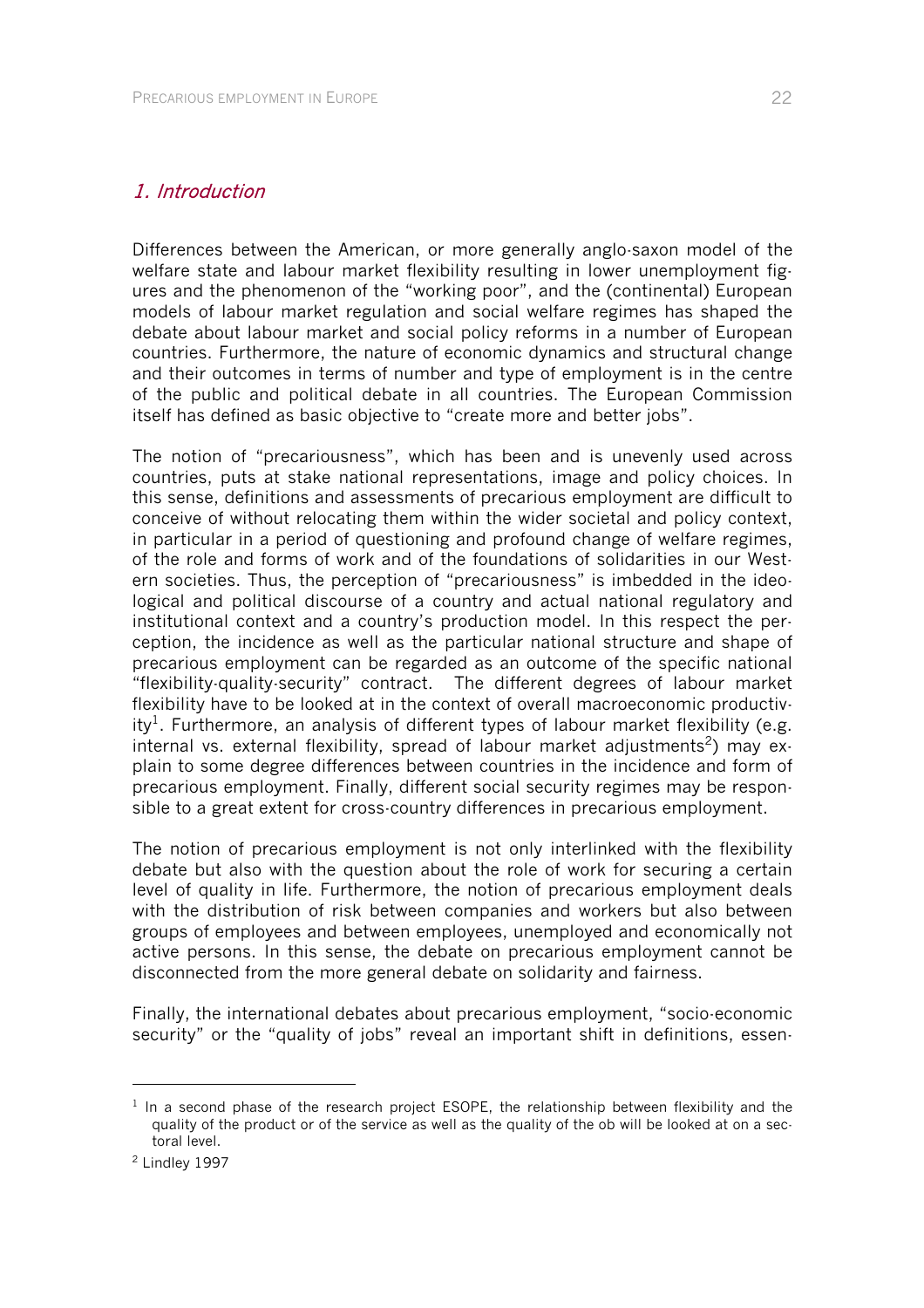-

tially from a reference to social and labour rights to a combined reference to rights and opportunities.

The notion of precarious employment has been used to question the shift in the balance of industrial relations and the loss of power of employees' representatives (as in Spain and in Italy). In this sense it has been used to challenge the flexibility discourse. The notion has also served to depict the partial loss of relevance of waged work for securing against adversity, and in providing a status (as, in different ways, in France and Germany). On the other hand, in the UK the concept of PE is not used as such, instead the term "social inclusion" and the concept of insecurity have received much attention. It is therefore unsurprising that "precarious employment" does only rarely constitute a statistical category in the countries under review $1$ .

If the use of the concept of precarious employment is subject to such an extent to national values and representations, to the changes of balance of power between unions and employers, to the changing role of the state and to different production models, then why stick to this fuzzy category? The fact that the term is being used in a loose manner in the public debate does not mean that it does not have explanatory power.

The aim of this report is to understand and explain the different perceptions of precariousness in the national context and to draw more general explanations and conclusions on the event and the dynamics of precarious employment. Thus, the starting point of this report is to comparatively and critically review major studies and existing surveys on precarious employment in the five European countries (France, Germany, Italy, Spain and the UK) and at the European level, supplemented by own research. This review is designed to understand different perceptions of precarious employment and the approaches taken to measure it. The notion of precarious employment seems to be very comprehensive, as it addresses a wide range of questions related to labour market and economic dynamics: that of the diversification of the forms of work, and consequently the disparities in the role that work and employment may have in securing economic independence, social protection, stability, and "decent" working conditions, sense of career and even "status", which is one of the main points of agreement in the literature. The first stages of the research have shown that this range of questions is more or less present in all of the countries, even though they are not

 $1$  In France, the National Institute for Statistics, INSEE, uses the term of "precarious situations", however not as a statistical category in itself. "Situations précaires" is rather used as a loose equivalent of all FPEs and encompass Contrats à Durée Déterminée (fixed term contracts in the private sector); Intérim (temporary agency contracts); Contrats Aidés (mostly temporary employment or training schemes in the public and non for profit sector); and Contrats d'Apprentissage (apprenticeship contracts). The inclusion of all of the contrats aidés in these "precarious situations" has been questioned. The *Contrat Initiative Emploi* for example is a standard contract with specific breaks in social contrbutions. Most CIE are permanent and full time. The inclusion of the *Contrat de Qualification* has also been questioned, as it is often taken as a screening contract leading to permanent full-time employment in the private sector.  $Ap$ prenticeship is a similar case (Barbier et al. 2002a).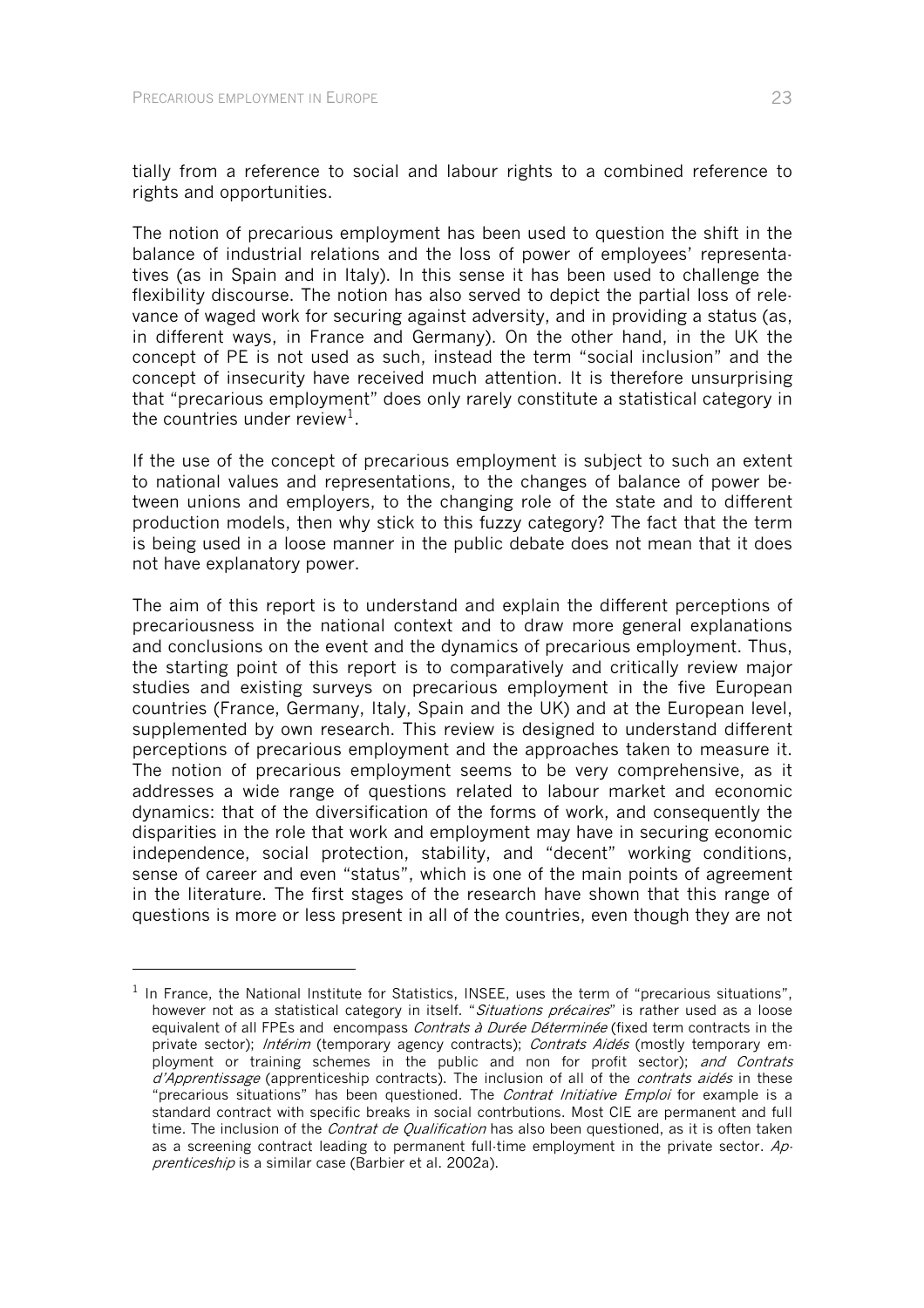homogeneously conceived of everywhere as pertaining to "employment precariousness".

Comparisons of systems of labour market regulation and social security regimes as well as of the "flexibility-quality-security regimes" and their outcomes across countries may be implemented in various ways. The basic distinction has often been captured as an opposition between a "culturalist" or "relativistic" approach and a "universalistic" one.<sup>1</sup> A pragmatic solution to the dilemma and in order to take a "middle" ground position between the two extremes positions of "universalism" and "culturalism" is then to resort to the construction of "functional equivalents" across countries.<sup>2</sup> For the comparison of precarious employment this concept helps to take into account that, firstly because of its at least partly normative and highly political content, "employment precariousness" does not exist as an "indigenous" or "natural" notion in all countries, but secondly, that nevertheless, in each country, dimensions exist which are variously inter-related and constructed in each national context, and which can be analysed (in each of them) as "functional equivalents" of "employment precariousness". Accordingly, explaining precarious employment demands to disentangle national context factors and more general rationales for the spread of precarious employment.

The basic questions addressed in this report are:

- How has precarious employment been defined?
- To what extent is the socio-economic and regulatory context reflected in the perception of precarious employment?
- What is the actual incidence of precarious employment and distribution of precarious employment in the five countries under review?
- Is precarious employment on the increase?

-

- What are the national particularities of precarious employment? Is there a trade-off between inactivity, precarious employment and stable employment? Does precarious employment represent a way to reduce unemployment? Is precarious employment replacing stable employment forms? Does precarious employment lead to employment expansion? Can a deepening or softening of segmentation lines at the labour market be observed in the context of precarious employment?
- What is the rationale for expanding precarious employment in the national context? To what extent do national regulations and the social policy

 $1$  In an extreme assumption, proponents of "culturalism" assume that institutions and countries are unique. Countries can only be compared as holistic entities. For their part, proponents of an extreme "universalism" assume that cross-comparisons are always possible and that the construction of "equivalent" entities across countries are not a theoretical problem (because of their high level of "reduction" of facts and their highly sophisticated modelization, economists often ignore this problem and are "spontaneous" universalists).

Much of the existing statistical comparative work is implemented under the assumption that universal indicators are adequate instruments to compare countries. This stance has many advantages, the main one being to provide information and "first-aid" comparative data. However, comparison on the basis of such universal indicators very often leads to mendacious conclusions and does not question their implicit theories.

 $2$  More theoretically, these "equivalents" act as "sets of elements" which a particular research is able to construct, in a given societal context, in the spirit of Maurice, Sellier, Sylvestre (1982) and Maurice (1989).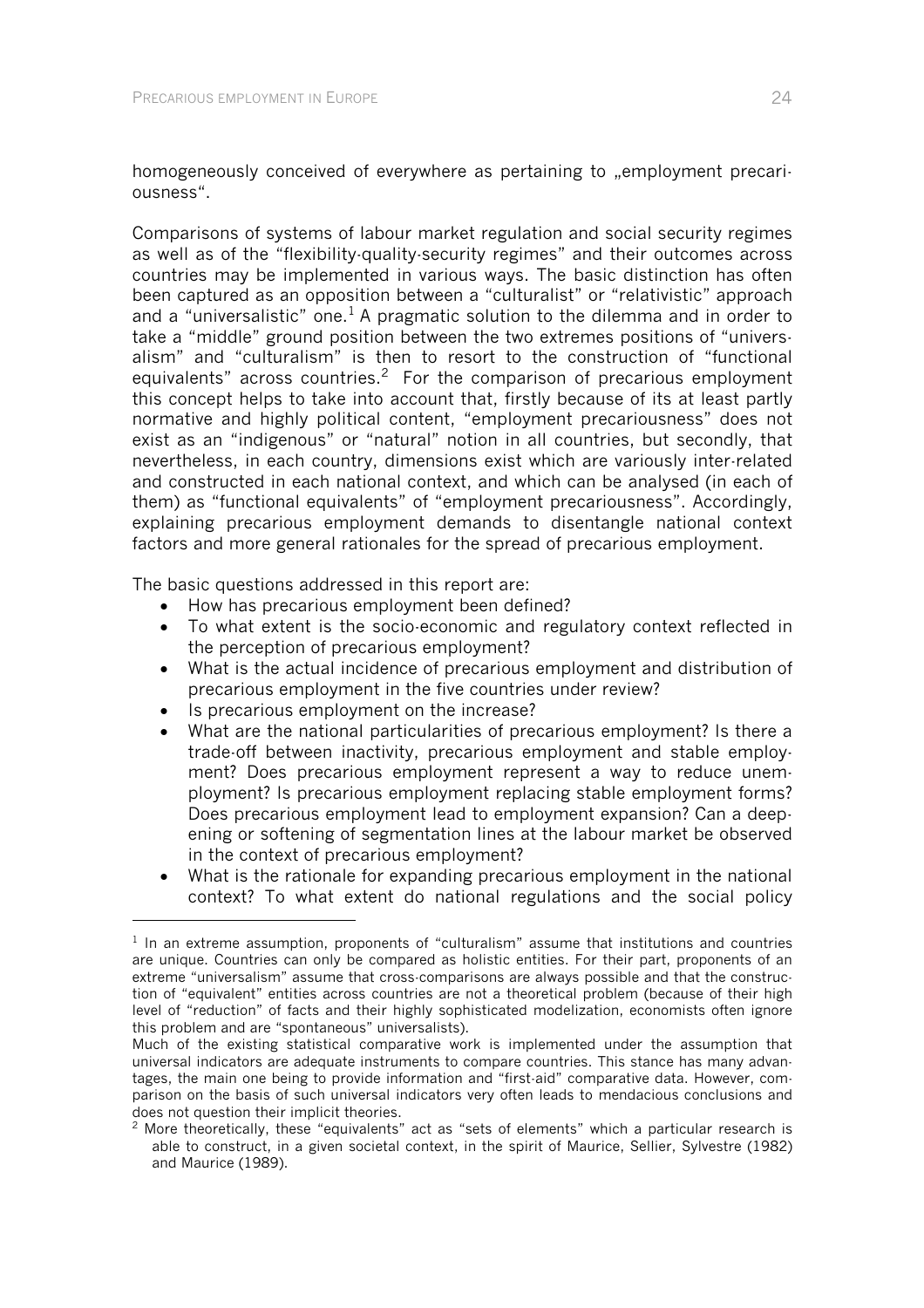framework ease the spread and the social acceptance of precarious employment? To what extent is the incidence and character of precarious employment at the national level influenced by the specific structure of the workforce (mainly in regard to skills, participation rate in the workforce, unionisation) and to what extent are flexibility strategies chosen in this respect and generating precarious employment?

• What basic assumptions can be formulated with regard to the impact of precarious employment for the economic system of the different countries?

The report begins with comparing the nature of the scientific debates in the countries reviewed and at the cross-national level. This will be done, like the following sections basically on the grounds of the national reports and the report on the cross national debate which have been elaborated within the ESOPE project (Barbier et al. 2002a, Düll et al. 2002, Frade et al 2002, Frey et al. 2002, Hogarth et al. 2002). We consider this exercise as a first step towards a more comprehensive analysis of the meaning and resonance of the concept of precarious employment in the various national settings. In a further step, general theories contributing to explain precarious employment and their weight in the national discourse will be presented. Finally, the section provides a working definition of precarious employment for this research, based on the critical and comparative analysis of the current available definitions.

In the third section, we provide the statistical data on which this research is based as well as an assessment of the incidence and the underlying trends of the different dimensions of precarious employment in the various countries. The focus is on exploring the differences in the incidence of the dimensions of precarious employment across countries. This section also includes the analysis of trajectories.

The two following sections give an account of the structure of precarious employment: its incidence and form according to various types of sectors and enterprises (demand side of the labour market) and according to various population groups (supply side).

Finally, we come back to the national contexts. The aim of this task is to locate the basic outcomes of the analysis of the incidence and the structure of precarious employment in the national context of labour market regulation, social policy and production models. Trade-offs possibly taking place between different forms and dimensions of precarious employment and between precarious employment and unemployment are to be detected.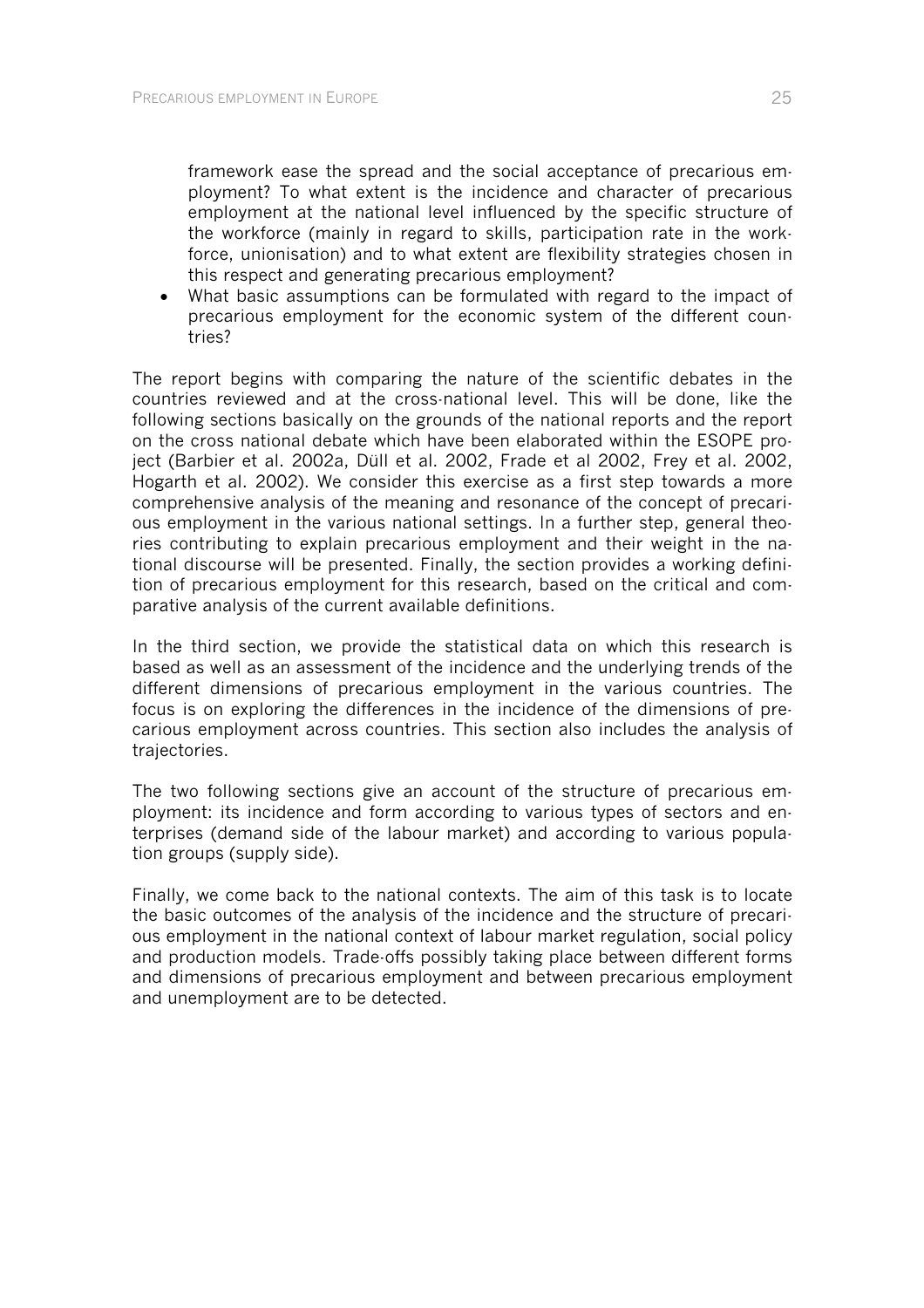#### 2. The notion of "precarious employment"

# 2.1. The perception and analyses of precariousness in the national context - the place and role of academic debate in the wider public debate in the various countries reviewed

The notion of "precarious employment" is only commonly used in France, Spain and Italy, while in the UK it is not used at all. In Germany, the term is mostly used – in a rather restrictive way - by social scientists but has not entered the political and public debate (Barbier et al. 2002b). In all our national languages precariousness has been used for a long time, in a way not specific to welfare or employment matters. For instance in France, "*précaire*" has been used from the  $14<sup>th</sup>$  century onwards. Applied to the human condition and its various aspects, the word "*précarité*" seems to have been used from the beginning of the  $18<sup>th</sup>$  in France. There is a famous essay by Malraux, published in 1977, L'homme précaire et la littérature. In English the term precariousness still has a more general signification referring to "depending on the will of another" and emphasizing individual chance, uncertainty and risk. The origin of the terms used in the different languages derives from the same Latin root: *precor* (pray)/ *precarius* (obtained on condition of praying for) (Barbier et al., 2002a). The use of the notion of precariousness in relation with social welfare regimes and employment has evolved after the World War II period in most countries.

Whilst the concern with precariousness can be dated back to the fifties in some countries, when it was found out that the new protection systems put in place after the Second World War were leaving aside whole parts of the population, it became a widely used concept in the 1990s. However, major differences appear with regard to the attention paid to precarious employment: while in some of the countries studied (particularly France and Spain) it is feared that precariousness is becoming a structural feature of the contemporary world of work, while other countries, like the UK, are not addressing the question of precarious employment as such.

In France, the debate on precariousness in more general terms dates back to the late 1970s. In these years, the debate was strongly linked to family and poverty studies (Pitrou, 1978a; 1978b). Despite the fact that precarious employment has been since then addressed as a labour market problem, the debate on precariousness is still marked by these beginnings - atypical employment situations being seen as a crucial factor of life precariousness, leading to poverty. Indeed, the category of *emploi précaire* (precarious employment) was rapidly used to define forms of atypical employment associated with vulnerable social statuses, or with degradation processes of social statuses. It was thus closely connected to the debate about social exclusion and social cohesion in the 1990s. This also seems to be a French specificity amongst the countries studied, be it, as in Germany, because precariousness is viewed as a phenomenon affecting marginal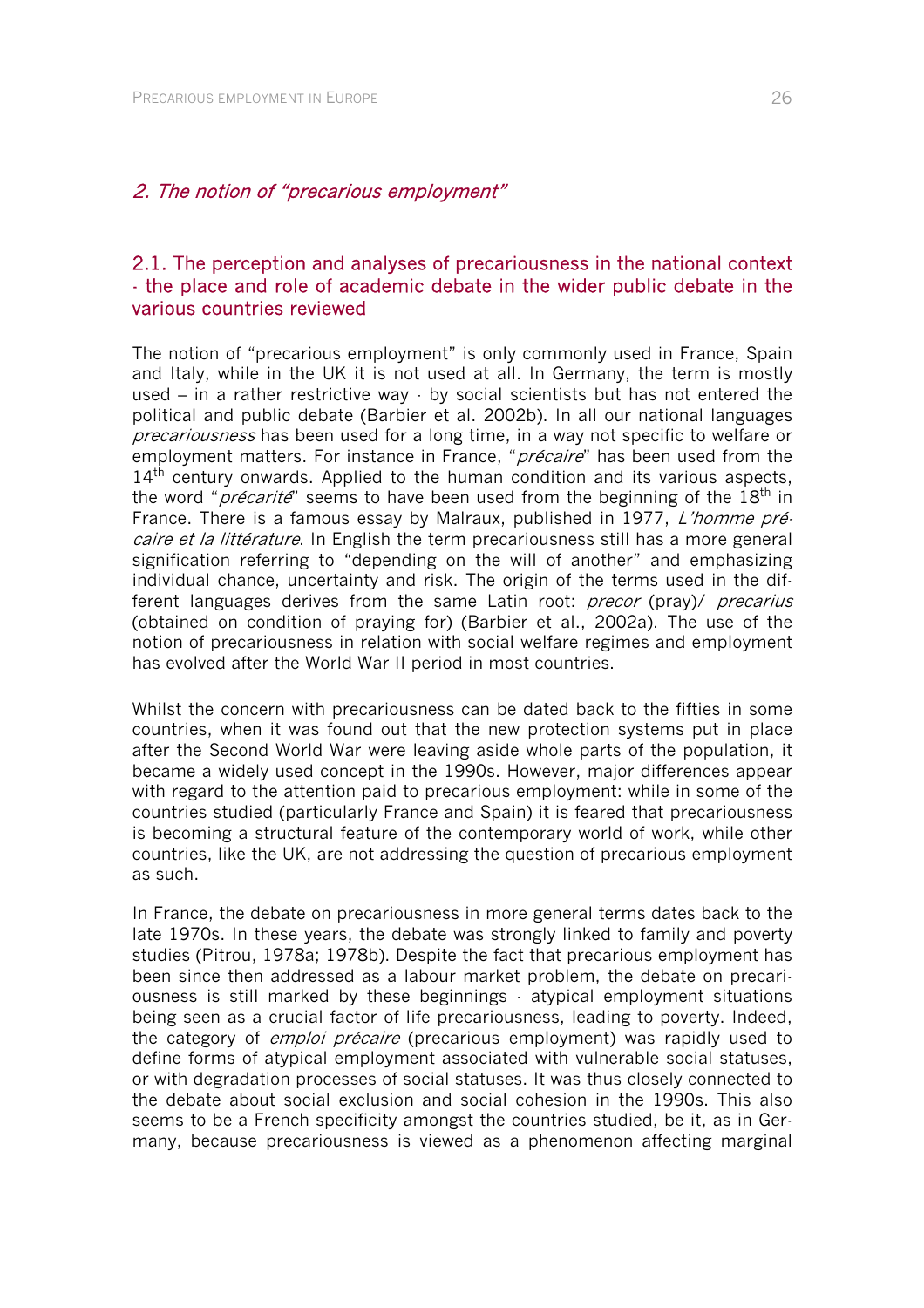1

groups<sup>1</sup>, or because, as in Spain, other foundations of social cohesion are seen to oppose resistance to this erosion of the social bond, as in Spain<sup>2</sup>.

What is most striking about the category of *précarité* in France, in comparison with what happened in the other countries studied, is its expansion and use in all spheres, not only, of course, in the academic sphere, but also in the policy sphere (in the social and employment policy areas), in labour law, as well as more generally in the public sphere. The feeling that precarious employment was growing in an unstoppable way led to widespread perceptions, directly or indirectly fuelled by some currents of sociology (see Schnapper, 1989; Paugam, 1993 and 2000a and b; Castel, 1995; Boltanski and Chiapello, 1999; Bourdieu, 1993), that a new society was emerging, a society of précarité, which, to some, is the direct product of globalisation and neoliberalism (Bourdieu, 1998).

Economic research (particularly the Regulationist school and further developments - Boyer, 1986; Beffa, Boyer and Touffut, 1999; Barbier and Nadel, 2000) and sociology of work (Nicole Drancourt, 1990 and 1992; Maruani and Reynaud, 1993) have generally been opposed to such broad statements, although Maruani (2001) refer for example to the "society of full unemployment". In any case, they have endeavoured to establish relationships between competitiveness and flexibility strategies of firms and new and differentiated forms of employment.

Drawing on American segmentation theory, Germe et Michon (1979), were the first French labour economists to suggest a clarification of the new forms of employment emerging in the 70s. They started from the differentiation processes at work within firms. That firms discriminate among different categories of their workforce entails various impacts on the resulting aggregated problems of employment and unemployment. In order to construct an object for research out of the many empirical manifestations of atypical employment they forged the notion of "formes particulières d'emploi (FPEs)", which has enjoyed till now a very wide acceptation. For them, the key to differentiation was embedded within firms' strategies. The *formes particulières d'emploi* do refer to what is "abnormal" since the usual norm is the open-ended full time contract and are thus linked to the *rapport salarial* (wage earner relationship) (Barbier et al. 2002a).<sup>3</sup>

For Castel, drawing from Regulationist literature (1995, p. 324- 326), a new form of society, *la société salariale* (the wage-earner's society, literally) emerged in the

 $1$  This does not mean that there has not been an important body of research in Germany into the feed-back effects between social disadvantages and discontinuous employment biographies, which can culminate into social exclusion (Brose et al., 1987; Noll, 1998; Bartelheimer, Kratzer, 1998; Kistler, Sing, 1998). But they tend to look at the social exclusion processes affecting some definite groups of the working population, rather than at national social cohesion as a whole. In Germany, the term "precarious" is used in a very restrictive way and refers to atypical and insecure employment.

<sup>&</sup>lt;sup>2</sup> However recent research in Spain would tend to challenge such clear-cut assumptions.

 $3$  Michon and Germe explicitly rejected the term "*précarité de l'emploi*" for all FPEs because it was both too restrictive and inadequate with regard to the logic of firms' strategies.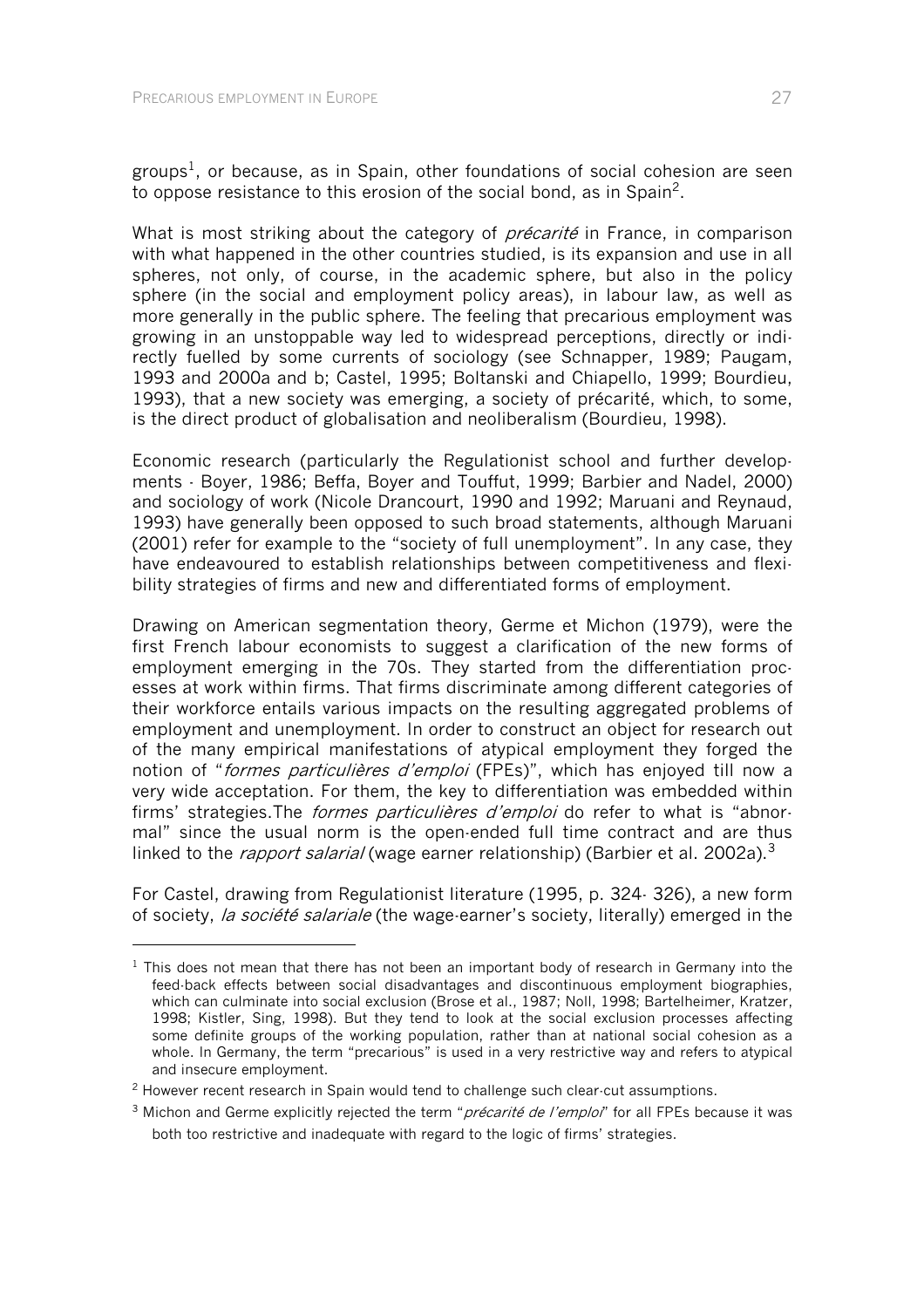times of Fordism. This society has been structured by the *rapport salarial* (wageearner relationship). However for Regulationists the notion of "wage-earner relationship"(Boyer) or "wage relation" (Jessop) points to a *global social relation*ship, institutionalized in the "wage-earning society" and it not only describes the individual contractual relation of the employee to the firm. The employment relationship is either seen as a private contract or as a private contract determined by the juridical and institutional framework (institutions). What we have been confronted with for the last 20 years is, for Castel "*l'effritement de la condi*tion salariale" (ib., p. 385) (the erosion of the wage earner condition). The *travail* précaire (precarious work) is one of (if not the) most important features of the erosion.

The three debates, i.e. the policy, academic and public debates have been intricately related in France, perhaps more than in any of the other countries studied. The influence of the analysis of precariousness as a form of degradation of social status, and of atypical employment as a general erosion of the traditional  $rap$ port salarial (wage earner relationship) and therefore as a crucial threat to social cohesion, seems to have been dominant, as reflected in the broad equivalence established between atypical and precarious employment at the policy level, and in public debates.

Spain is probably the other of the countries studied where the debate about precarious employment has had comparable intensity, although admittedly later, in very different terms and ways than in France. In the face of persistently higher unemployment rates than in the majority of European countries, the academic debate has long been marked by economic analyses of labour market rigidities taking up the work programme launched by the OECD. What is more, this trend in the literature has directly fed into the policy debate, in many ways like in Italy (see below), whilst other strands of research on the transformation of employment relations and the growth of precarious employment were largely ignored in the policy sphere. However, this divide between academic research specifically on precarious employment and the policy sphere is not mirrored in the public sphere, where the concepts of precariousness and precarious employment are in wide use, and in direct opposition to dominant discourses on flexibility, adaptability and competitiveness.

A large body of the economic and sociological literature has thus focused on the analysis of temporary employment *(trabajo temporal*), which is admittedly the main form taken by precarious employment in Spain and moreover has a by far higher incidence than in the other four countries studied (Chapter 3). The debate has taken place between neo-classical labour market economists and industrial relations researcher, as to the interpretation of the striking growth of temporary employment. Neo-classical arguments are well known - temporary employment would be a device to elude high dismissal costs, and/or would be used by business as a buffer in times of uncertainty (Bentolila and Dolado, 1993; Martín, 1997 see Chap 2.2.3). Both perspectives have been criticised, especially in the analyses of the last employment crisis (1991-94), as the fall in stable employment was greater than that of temporary employment, and as it was shown that the incidence of temporary employment was highest in those sectors where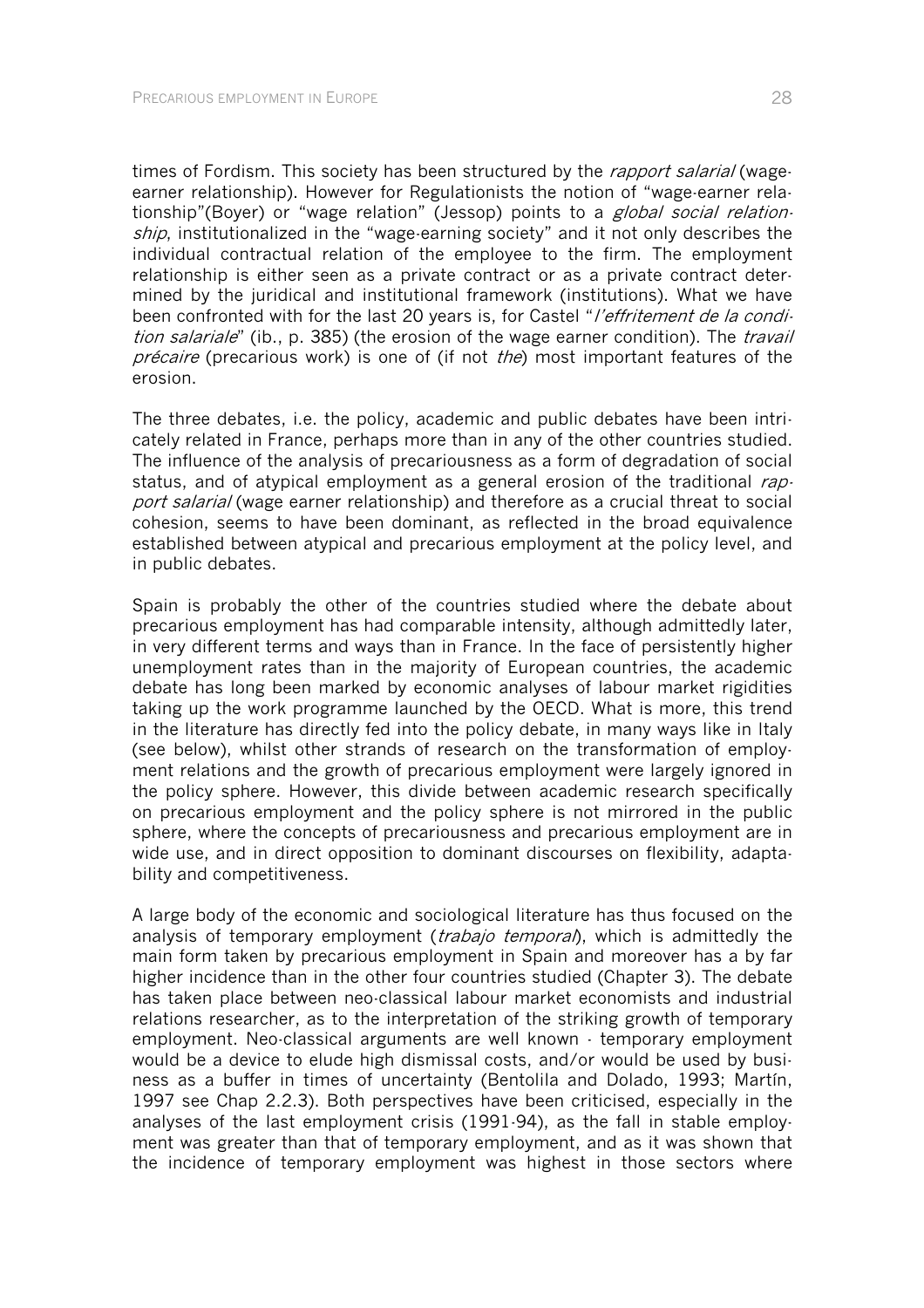secondary labour markets had always been important (Álavrez Aledo, 1996; Recio, 1999; Roca and Calvet, 1999).

Researchers such as Bilbao (1999), Recio (1996) or the QUIT group in the Autonomous University of Barcelona (1997) have analysed the tendency towards the development of a labour management system based on the secondary market, but within the more general framework of a plurality of labour markets with differentiated patterns of access, progression and exit. The resulting weakening of the unions, on the one hand, and of the state vis-à-vis the private sector, on the other hand, account for the generalisation of precariousness, even in more stable labour markets. Indeed the analysis of the change in industrial relations and the power balance between unions and employers has received much attention in the Spanish academic debate about precariousness.

A further research trend is focusing on the interlinkage between the societal model and precarious employment. From an overall sociological perspective, the fact that the Spanish society maintains comparatively high levels of social integration despite the strong dynamics of precariousness to which it is subject has led some authors to refer to a specific Spanish model of precariousness which Laparra (2002) has qualified as a "model of integrated precariousness". It has been thanks essentially to the family, which carries the main burden of labour market-produced risks, and also to the welfare state improvements during the seventies and eighties (in education, health and social security), that such an integration occurred. Currently these two factors are clearly at risk due to budgetary and demographic reasons.

In Italy, the debate about precarious employment significantly takes its origin, as in Spain (e.g. see Lafuente, 1980), in the studies about hidden and irregular employment. However, unlike in Spain, the roots of the debate go back to the mid-1960s. Furthermore, a major focus of the debate lies in the extent of labour market regulation by law and the collective actors. The first phase from the mid 60s to the mid 70s has to be understood in the context of industrialisation and increasing union power covering workers in medium and large firms and public administration (Frey et al., 2002). Studies coordinated by Leon and Marocchi (1973), Vinci (1974) and Graziani (1975) pointed to the formation of a divide between a protected labour market and whole areas of unprotected work, in which workers were affected by "precariousness". Again as in Spain (Castillo and Prieto, 1983), some pioneering studies demonstrated the direct relationship between the decentralisation of productive activity taking place and the rise of precariousness for employees working in subcontracting firms, especially in the South (Frey, 1972 and 1974; Del Monte and Raffa, eds., 1977).

This ongoing research strand about hidden employment and about industrial relations patterns took a new turn from the mid 70s onwards, when economic restructuring and the decline of large industrial manufacturers brought about the erosion of union power. The major debate taking root then - and still going on now - was that of labour market flexibility - particularly in terms of wage flexibility, labour mobility and flexibility of work organisations (for an overview of the debate, involving both sociologists and economists, see Maruani, Reynaud and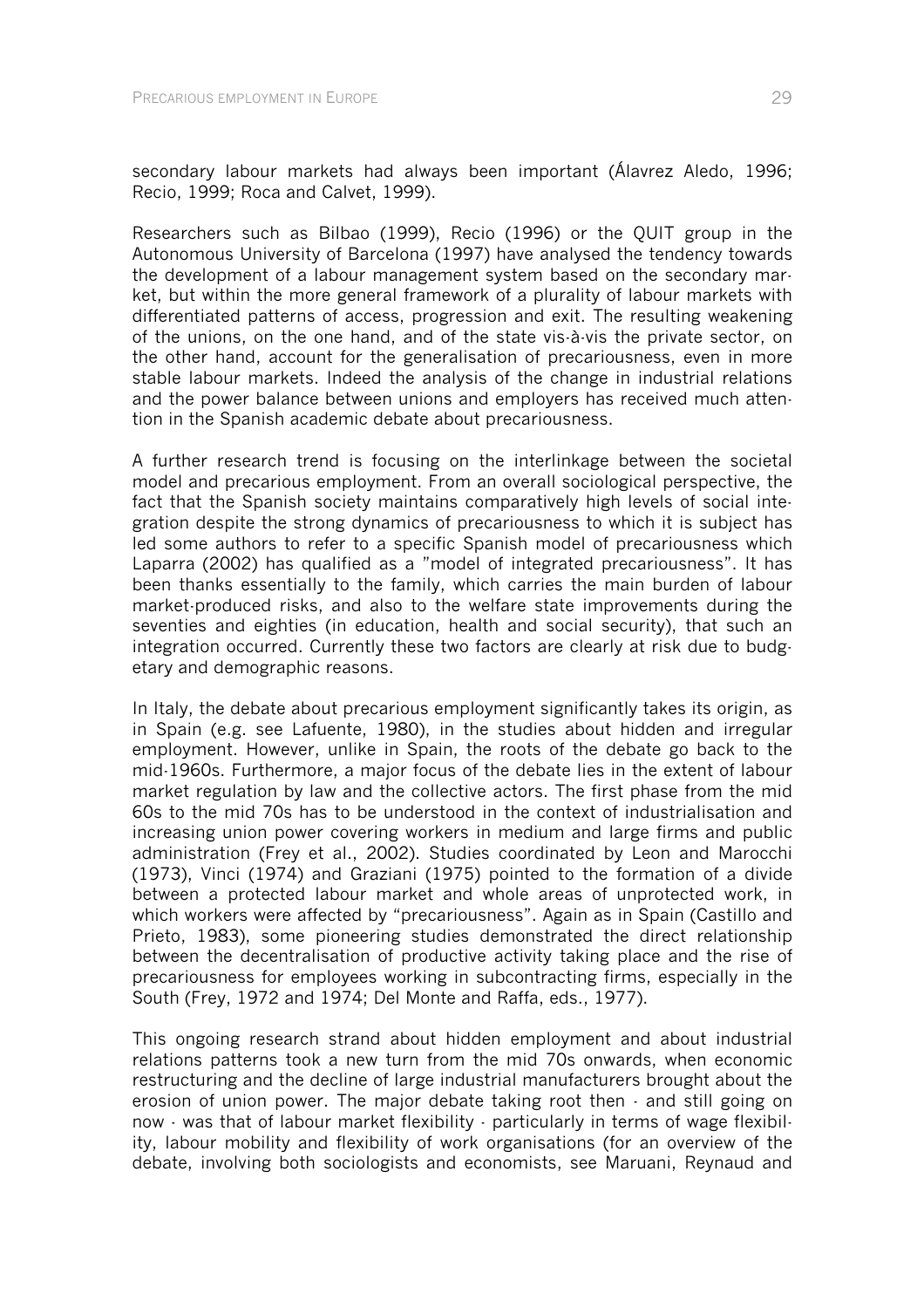Romani, eds., 1989). Unlike in France, but again like in Spain, this debate was dominated by the opposition between experts close to government circles (collaborators of the Brodolini Foundation and of the Ministry of Labour) and employer organisations (expressing their views in Economia e Lavoro, Labour, Rivista di Politica Economica etc.) advocating increased flexibility, and those closer to unions (expressing their views in Rassegna Sindicale, Progetto, Economia del Lavoro or in the Communist Politica e Economia), who emphasised the risks of generalising precarious employment instead of combating it. The policy driven character of the debate was indeed quite marked, and its main focus was labour market flexibility rather than precarious employment as such. The prevalence of this debate has to be seen in the light both of Anglo-saxon influence and of the concerns with hidden work, either considered as a way for employers to escape stringent regulations or (from a union standpoint) as the horizon for all in case more flexibility was institutionalised.

The third phase, starting in the 1990s, has been marked by the discussion about the limits of labour market regulation by the collective actors as well as about the interrelationship between labour market regulation by labour law and (tripartite) collective bargaining (Frey et al. 2002a). The negotiations on flexibility led to major labour law innovations with regard to atypical employment, introducing new forms of work, settled by a trilateral agreement in 1993 and extended by the so-called "Treu-package" in 1997. A new trend of research on atypical employment and precarious employment emerged linked to new forms of work, marked on the one hand by the ongoing arguments about the "rigidity" of Italian labour markets as compared with European ones (Boeri, 1997) and on the other hand by the analysis of the implication of these new flexible labour contracts in terms of precariousness.

In Germany, the ground for the debate on precariousness was prepared, so to speak, by various academic and policy debates - on humanising work (from the 70s onwards), on new poverty, on labour market deregulation (a debate which, as in all other countries, strongly opposed employer organisations and unions) and on working time reduction. However, the debate on precarious employment begins only at the end of the 1980s and reaches a first peak in the mid 1990s in the context of recession. The debate evolves in a context of a persisting high level of unemployment. Although less politicised than in Italy, the German debate on precarious employment, or more precisely on "atypical employment", focuses on the industrial relations aspect and the limits of labour market regulation. Another strand of debate refers to the wider context of the interrelationship between the German productive model, based on the high-wage – high productivity strategy, and the sustainability of the welfare state. Thus, an important part of the scientific debate among economists is directed towards the questions of how much regulation is needed in order to set a stable framework for the production of high-value-added goods and services and, from another perspective, to what extent the present employment regulations are impeding flexibility and productivity.

On the one hand, neo-classical economists analyse the rise in precarious employment as well as the high unemployment figures, as a consequence of the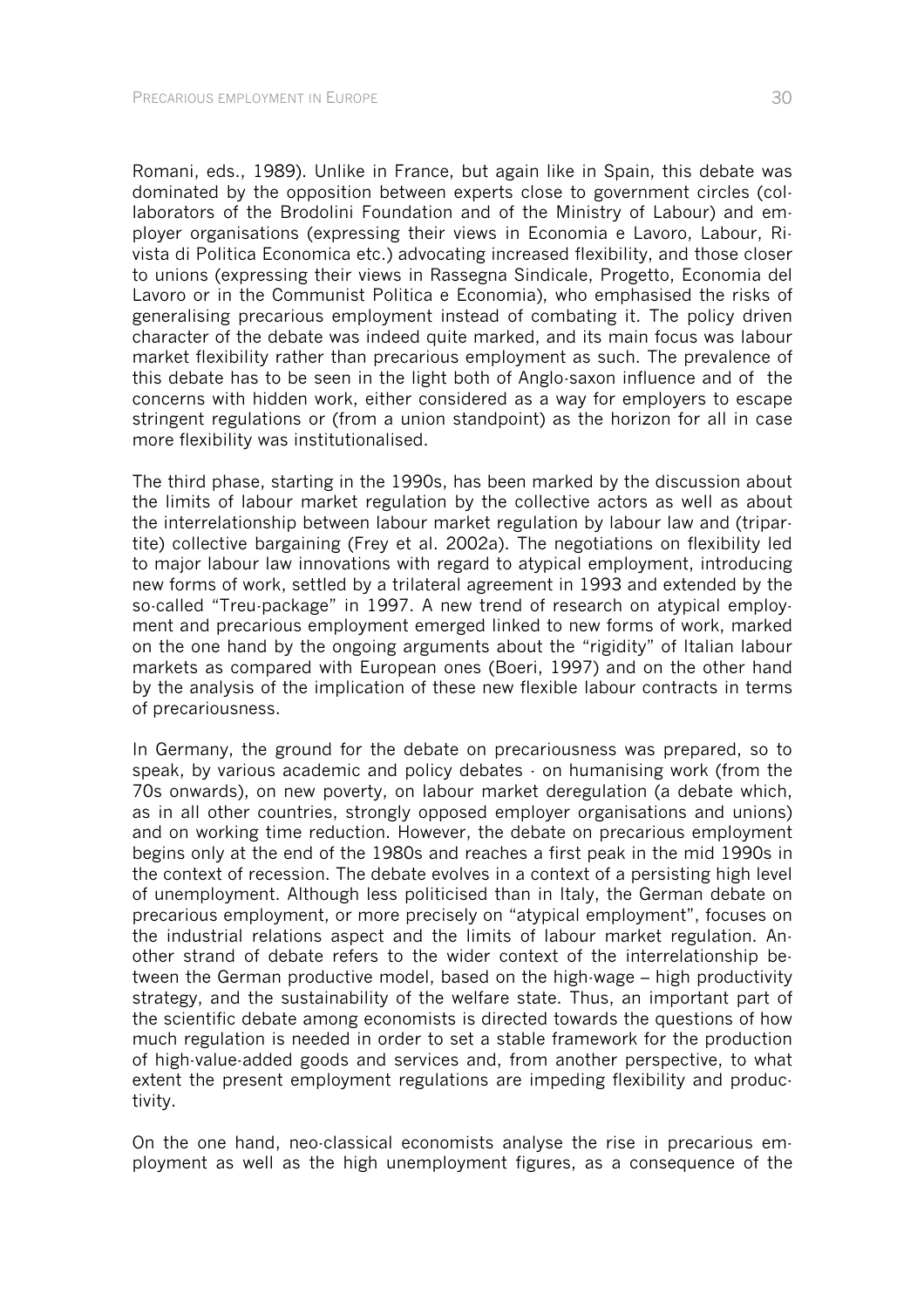choices made in terms of competitiveness of the German economy, i.e. of the high wage-high productivity model. These labour economists argue for the development of a low wage sector beside the high wage-high productivity sector, and therefore advocate some extent of labour market deregulation and reforms of the social security system (Buslei et al., 1999, Bender et al., 1999, Karr, 1999). This line of argument is rather recent as compared with, e.g. Italy, Spain or the UK, but has gained much credit in the face of persisting unemployment.

However another strand of labour market research, which started on earlier and still seems to be dominant in the German academic sphere, leads to exactly the opposite recommendations. Segmentation theorists (Sengenberger, 1978, 1987; Lutz, 1987) have analysed entry processes in the German labour market and have particularly highlighted the role of skill in the vertical segmentation of labour markets (Chapter 2.1.1) This type of analyses was later taken up by unionfriendly economists and social scientists advocating the introduction of more active employment policies in the sense of reskilling and further training so as to combat these inequalities (Bosch, 1986; Keller, Seiffert, 1998; Semlinger, 1991; Kress, 1998) and maintain a production and regulation model which is seen as saving transaction costs and fostering employee involvement and dedication (Hoffman, Walwei, 1999; Buttler, Walwei, 1994).

In the UK, the scientific debate on 'precariousness' has not assumed the significance that is has done in some other EU member states. It has been eclipsed intellectually, on the one hand, by the debate about 'flexibility' and labour market regulation and, on the other hand, by the much more muted exchanges about the term 'social exclusion', which has only quite recently been adopted. In the context of social exclusion it has been asked whether an "underclass" has developed (Hogarth et 2002 referring to work carried out by Burchardt et al. who have come to the conclusion that there is no underclass in the UK). 'Precariousness', in contrast, has had no real hold on social science theory or empirical analysis. Notions of 'risk', however, have emerged as an important new focus and the measurement of 'insecurity', especially in relation to jobs has attracted much attention.

If anything, the scientific debate in the UK appears to have been concerned not so much with conceptualising and analysing something called 'precariousness' but with developing closer observation of the socio-economic system as it related to 'disadvantage' and 'trajectories'. Debating the relative merits of different perspectives has been to a considerable degree eschewed in favour of 'measurement' and 'multi-disciplinarity'. Pragmatic collaborations, especially among economists, sociologists and social statisticians have led to improvements in official classifications, in the quality of the primary data themselves, and in access to them for the purposes of analysis.

Considerable attention has been paid to documenting disadvantage through both quantitative and qualitative research which has sought to establish how different ingredients of disadvantage are distributed among individuals and localities/communities. Successive cross-sectional analyses through time have shown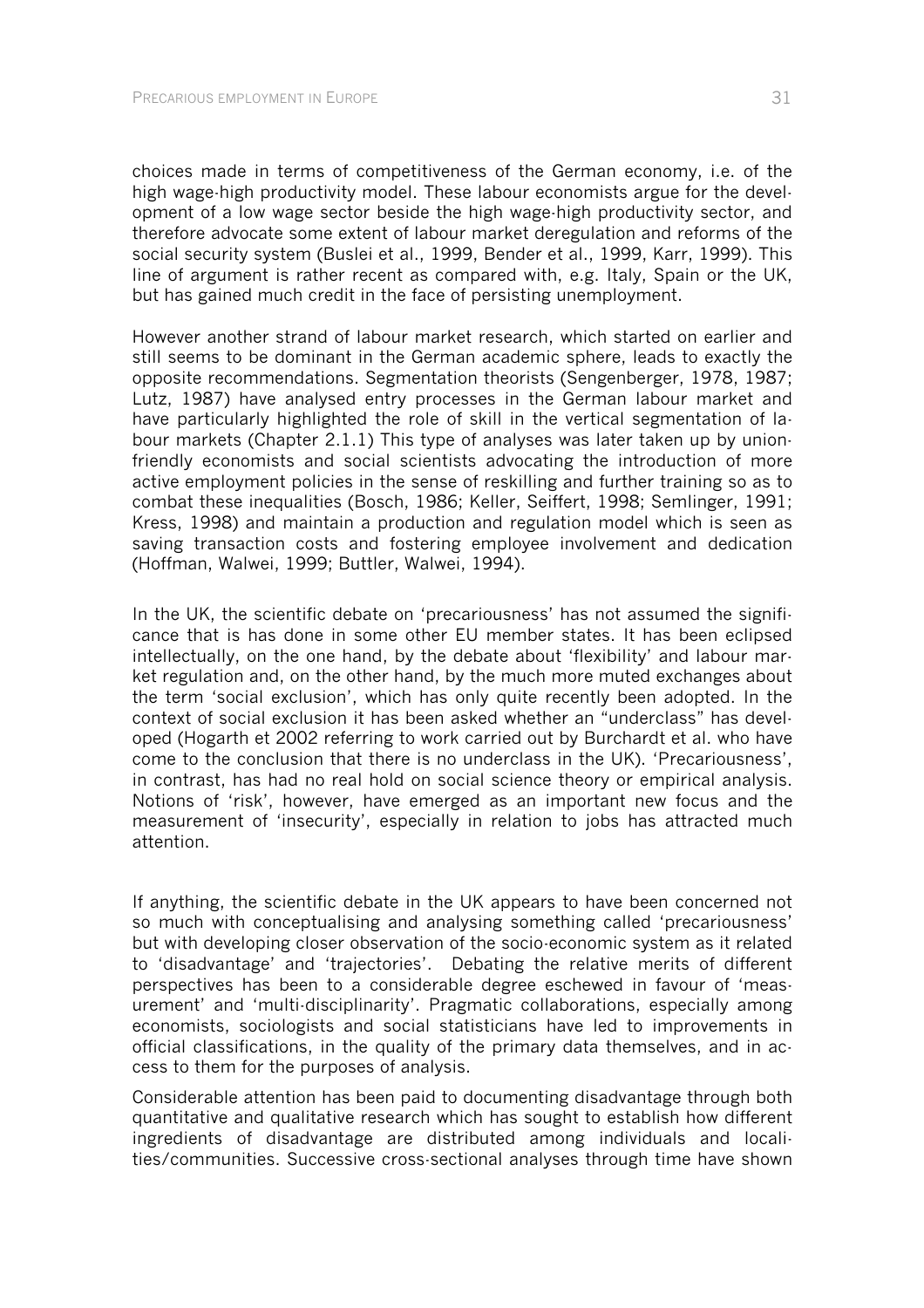rising inequality. Alongside more qualitative studies which can explore individual and family histories on a small scale but in depth, it has been possible to place an increasing number of statistical analyses using longitudinal data. These have sought to characterise the main forms of dynamic movement at the micro level and to offer insights into the nature of disadvantage as a temporary, transitional, recurrent or perpetual state.

This 'pragmatic' underpinning to UK social science during the 1990s is in contrast to the more 'programmatic' form of debate during the 1970s and 1980s. In the labour market context, the debate was between neo-classical economists who judged that markets should be made to work and other economists who believed that the inherent propensity towards market failure needed to be properly recognised. Most sociologists and industrial relations researchers lined up behind the latter. However, British social science neither engaged in controversy over the concept of precariousness nor generated research programmes in pursuit of holistic explanations of change in the socio-economic system of which precarious employment etc., is just one element.

In order to compare the magnitude, tone and arguments of the academic debates in the countries studied, one needs to take into account different socioeconomic, institutional and policy contexts, contrasted research traditions, as well as relationships and feed-back processes between academic debates and the policy and public spheres.

To start with, it would seem that in all countries, the debate about precarious employment is to a greater or lesser extent marked by its origins: poverty studies in France, studies on hidden employment in Italy and Spain as well as studies on labour market regulation in Italy and Germany. However, this influence seems to have operated in very distinct directions, according to the dominant research traditions and/or influences in particular. In contrast to the continental European countries under review, in the UK the individual choice approach is dominant.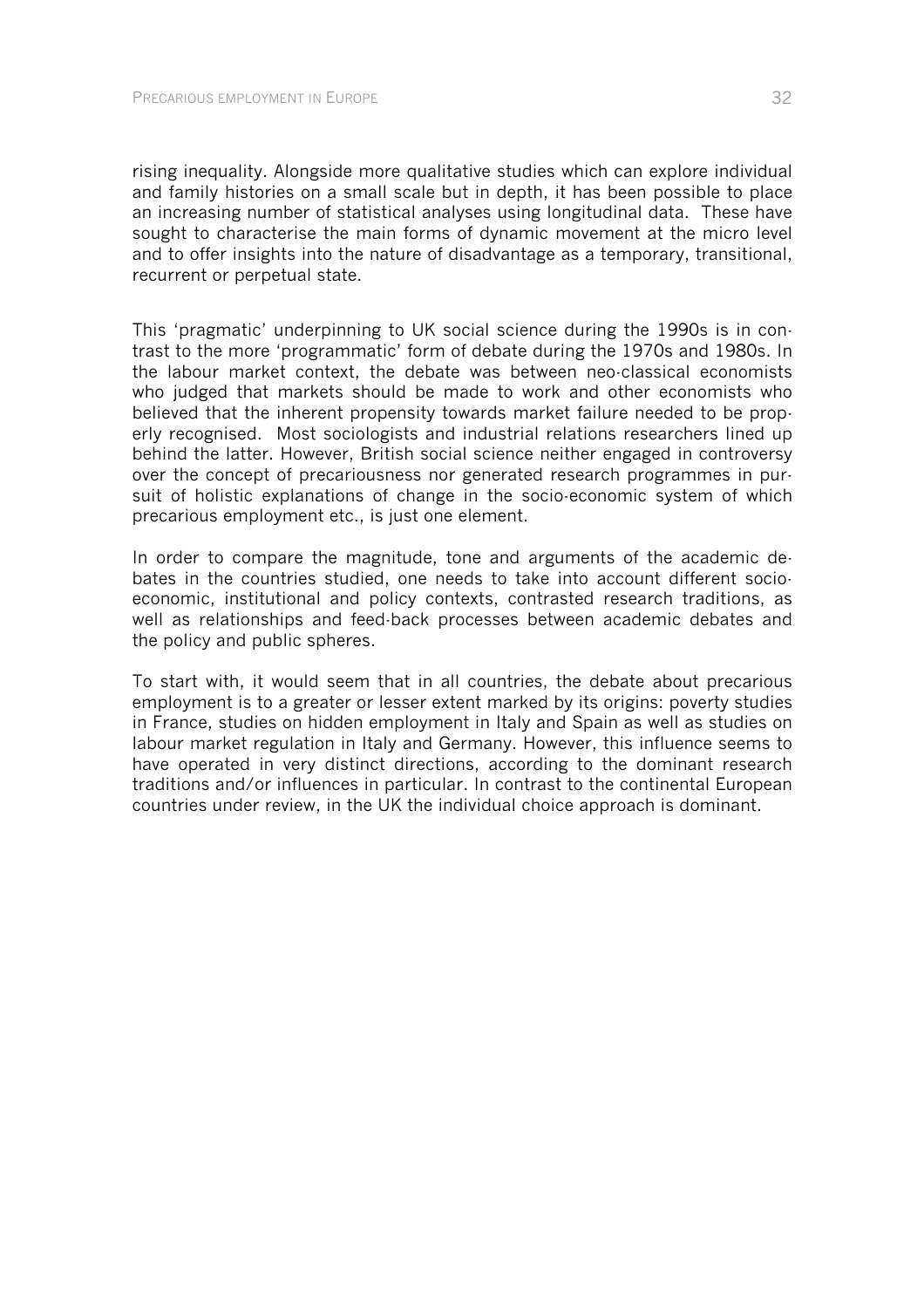The table hereafter provides the intent of synthesis of the main trends in national academic debates.

# Table 2.1

|  |  | Main trends in the national academic debates |  |
|--|--|----------------------------------------------|--|
|  |  |                                              |  |

|                 | $\overline{\textit{UK}}$ | <b>Italy</b>   | Spain           | France          | Germany          |
|-----------------|--------------------------|----------------|-----------------|-----------------|------------------|
| "Origin"        | The problem is           | Studies on     | Studies on      | Poverty studies | Studies ques-    |
|                 | not addresses            | hidden em-     | hidden em-      | (end of 70s,    | tioning the      |
|                 | as such, in-             | ployment and   | ployment        | 80s)            | erosion of the   |
|                 | stead debate             | industrial     | (end of 1970s,  |                 | "regular"        |
|                 | on social                | relations      | beginning of    |                 | employment       |
|                 | exclusion and            | system         | 1980s)          |                 | relationship     |
|                 | poverty                  | (1970s, 1980s) |                 |                 | (end of the      |
|                 |                          |                |                 |                 | 1980s)           |
| Influence       | Strong                   | Strong         | Strong          | Little Rele-    | Medium           |
| of economic     |                          |                |                 | vance           |                  |
| constraints and |                          |                |                 |                 |                  |
| labour market   |                          |                |                 |                 |                  |
| flexibility     |                          |                |                 |                 |                  |
| arguments       |                          |                |                 |                 |                  |
| of general      | Little Rele-             | Little Rele-   | Strong          | Strong          | Strong           |
| erosion of      | vance                    | vance          |                 |                 |                  |
| wage employ-    |                          |                |                 |                 |                  |
| ment relation-  |                          |                |                 |                 |                  |
| ship argument   |                          |                |                 |                 |                  |
| of segmen-      | Medium                   | Strong         | Strong          | Strong          | Strong           |
| tation theories | (including               |                |                 |                 |                  |
|                 | focus on                 |                |                 |                 |                  |
|                 | inequality and           |                |                 |                 |                  |
|                 | discrimination)          |                |                 |                 |                  |
| of social       | Little Rele-             | Medium rele-   | Medium          | Very strong but | Little relevance |
| cohesion        | vance                    | vance          | (with reference | contentious     |                  |
| arguments       |                          |                | to the sociol-  |                 |                  |
|                 |                          |                | ogy of family)  |                 |                  |
| of individual   | Strong                   | Medium         | Little Rele-    | Little Rele-    | Medium           |
| choices argu-   |                          |                | vance           | vance           |                  |
| ments           |                          |                |                 |                 |                  |

In France the focus is on the "societal aspect", while the German, Italian and Spanish debates are concentrating on industrial relation issues. This is linked to the specific role of the French central state as opposed (and in relation) to the role of social partners. The wide public concerns about "new poverty" in France, and its expansion to heretofore protected social groups in France was probably a determining factor for the influence of sociological studies and essays on the erosion of the traditional waged employment relationship and for the audience gained by theses of the "precarisation" of society. But this was also probably due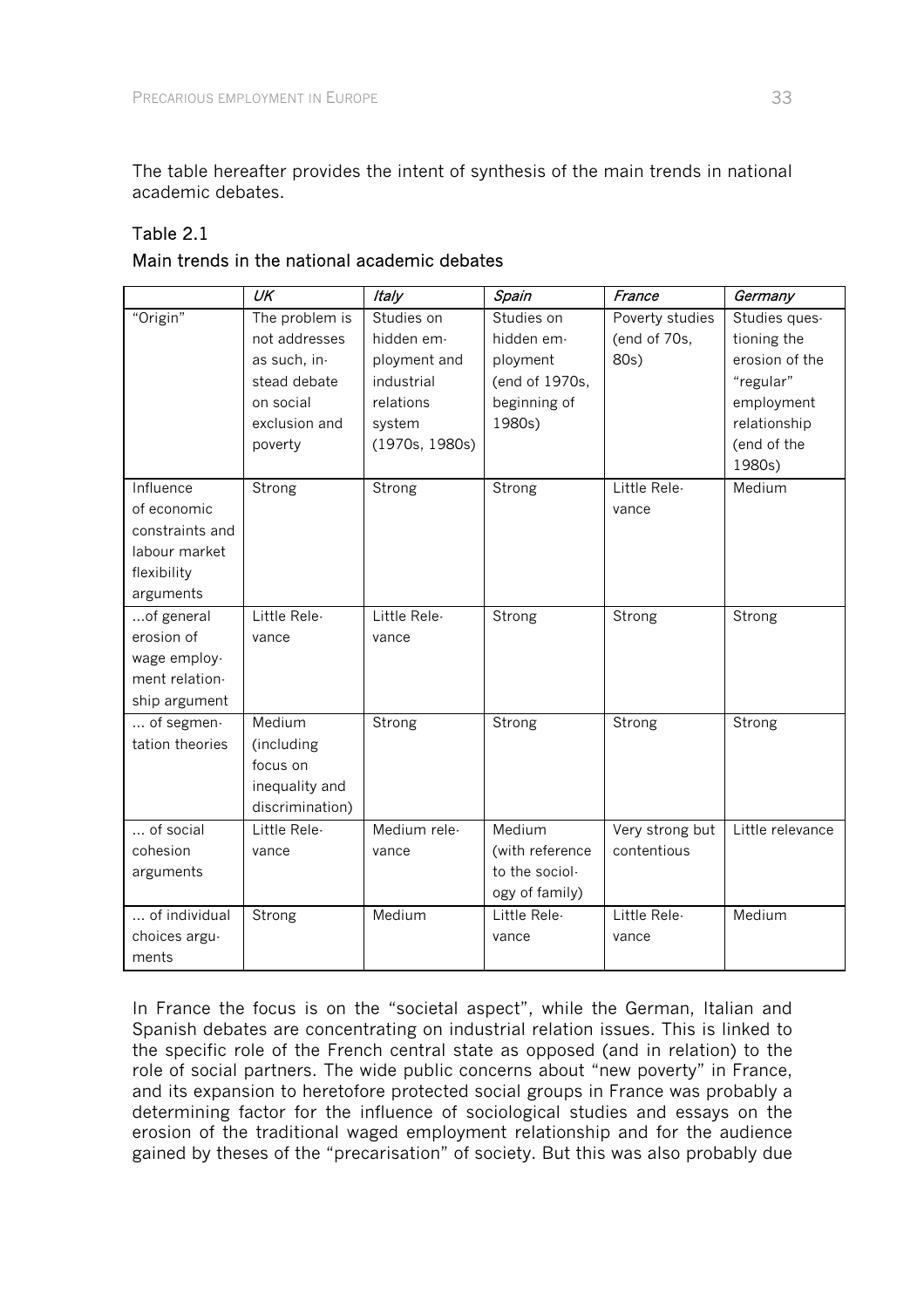to the revisiting of a longstanding sociological tradition in France, looking at status as a key to social cohesion. Waged employment being at the core of "statut" and its erosion is seen as a danger potentially affecting the whole of society. As we have already mentioned in France there is a lot of concern about precariousness. The French debate on precariousness needs to be viewed in the tradition of the important role of the State and the debate on the decline in solidarity. Thus, in the French scientific debate on precarious employment, the focus is on legal and social rights.

In Germany, the question is whether an erosion of collectively regulated employment relationships can be observed, while in Italy the problem of collectively regulating the labour market is more politicised, a greater emphasis lies on the role of the collective actors at the macro-level.

Another strand of research among German labour researchers is highlighting the positive effects of new employment forms (transitional labour markets) and arguing for employment policies to adapt to the needs for flexibility. The "transitional labour market" approach argues that the model of continuous and dependent full-time employment must be given up. Thus, researchers of the Wissenschaftszentrum Berlin have suggested replacing this norm with a regulatory notion of transitional labour markets, in the sense of a complementary element to the innovation and investment strategies required to solve the employment crisis (Schmid 1998, Schmid in Schmid and Gazier 2002). The approach towards transitional labour market contrasts in a way the research on the "erosion of the regular employment relationship", as it values positively some forms of "precarious employment" and advocates a further flexibilisation of the regular employment relationships, in particular in relation to working time. In policy terms it further argues for a stronger engagement of the state for easing the transition from unemployment into dependent employment, from dependent employment into self-employment or into retirement. The aim is to create more voluntary "transitional jobs".

In a wider context all continental European countries surveyed are debating the "end of salaried work" or the "end of the working society". This debate is particularly accentuated in Germany and was quite important in the mid nineties in France, but disappeared then in France while it is still discussed in Germany (see section 2.2).

Another strand of the debate in all countries refers to the increasing flexibility at the labour market. Flexibility and economic constraints are dominating the debate in particular in the UK, but also in Italy. These differences reflect in particular the diverging role of the State and the expectations from the Welfare State in the national context.

The flexibility debate has been particularly dominant in Italy. Especially since the mid-70s, and until the beginning of the 90s, in a context of industrial crisis and marked decline of union power, research has been focusing on the analysis of Italian labour law, and its supposed effects both on the competitiveness of the economy and on the persistence and growth of hidden employment, analysed by some as a labour management device to escape the burden of an overly regulated labour market. The academic debate has been very much in touch with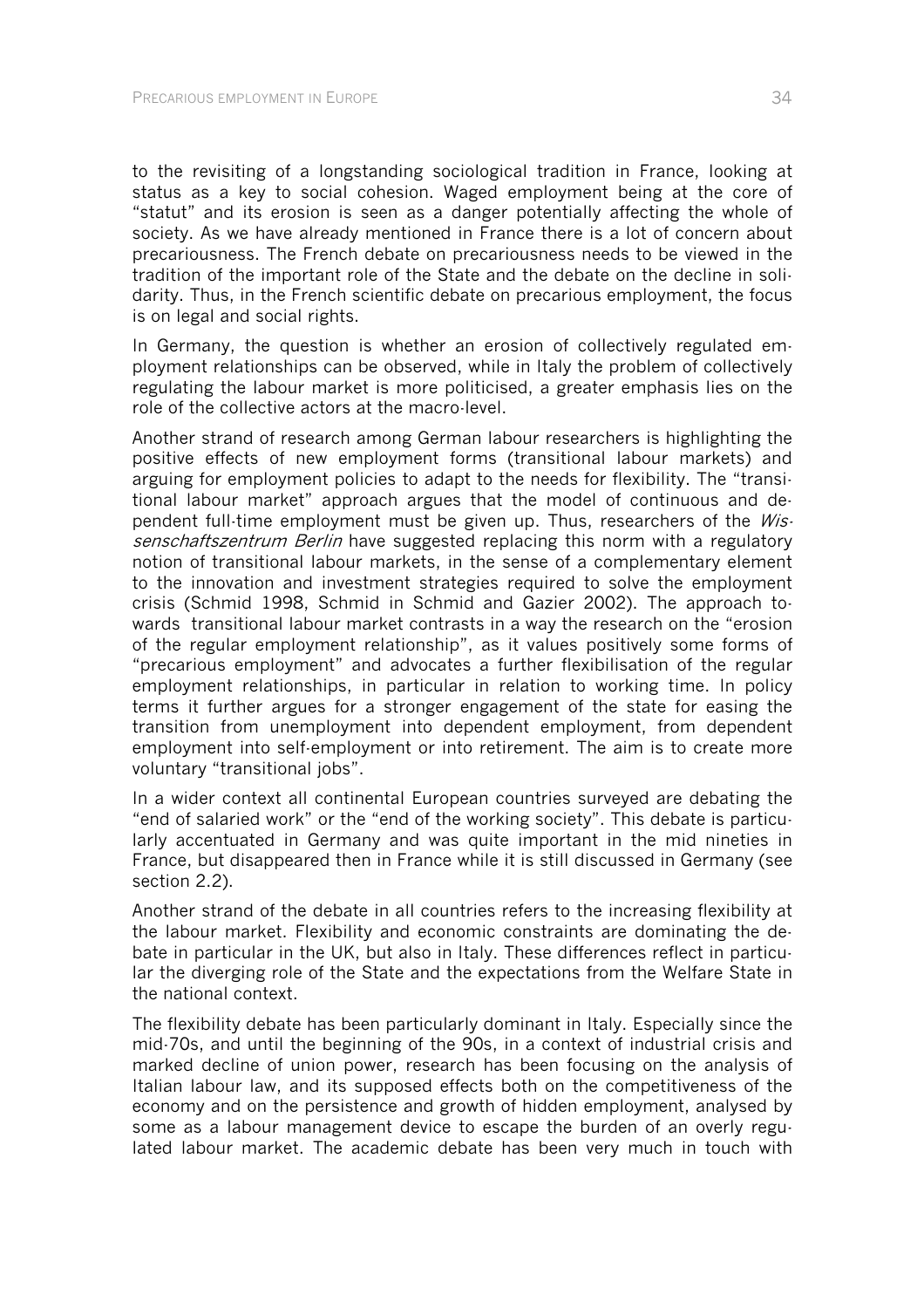policy making and fuelled its analyses into the successive labour market reforms. The concern with the employment relationship was subordinated to the discussion about competitiveness, and from the 90s onwards, financial recovery and stability.

Interestingly, in Spain, a country in many respects similar to Italy in terms of labour market regulation and welfare regime, the flexibility and deregulation debate, at the forefront of the political agenda, has attracted less attention in the academic community. However critical voices were heard, especially questioning the risk transfer from companies to individuals, and the reshaping of labour law in terms, not anymore of protection of labour rights, but rather in terms of labour availability.

In Germany, this debate has taken place - and still does, very much in connection with a questioning of the German economic model. Also in Germany overregulated labour markets have been made responsible for social exclusion, in particular for unemployment and flexible forms of employment are perceived as necessary. Interestingly, one strand of the flexibility debate is presently arguing not only for a deregulation and flexibilisation of the labour market like in all other countries, but is advocating to enhance atypical employment (e.g. debate on the positive aspects of transitional labour markets) and to promote the enlargement of the low wage sector. Also the social-democrat government has taken up the debate to promote the development of a low wage sector and is actually discussing a set of proposals to enhance the flexibility of the labour market (as proposed by the Hartz Commission). Most importantly, the policy and the academic debate link labour market deregulation and social policy reforms. The particularity of this debate rests on the argument that in a sense more "precariousness" is needed and that people have to be "forced" into work. Thus, in contrast to the other countries studies, the argument is supply-side driven rather than demandside driven. Not the competitive stance of the German economy and the need of companies for more flexibility are at the basis of this debate, but the high unemployment figures, the distribution of risks between groups of workers and the type of social concensus.

In France, apart from neo-classical economists, whose positions are very similar across countries, two strands of research have dedicated particular attention to the issue of flexibility: the regulation school, and other economists taking similar approaches; and general, or critical, political sociology. However, they seem to have been concerned mainly with flexibility strategies at the level of firms (Chap 2.2.8).

It is striking, that in the UK the problem of "precarious employment" is reported not to be addressed as such. Especially, in the UK context the question whether a special employment form suits the worker and thus the question of individual choice made is regarded as being a decisive factor. In contrast, in France the aspect of individual choice seems to play only a minor role. The role of the State in providing social protection and equality is in the centre of the focus and primarily in the context of precariousness a decline in solidarity is disclaimed.

Furthermore, the different production models, the high labour costs – high productivity strategies versus low labour cost – low productivity strategies, lead to a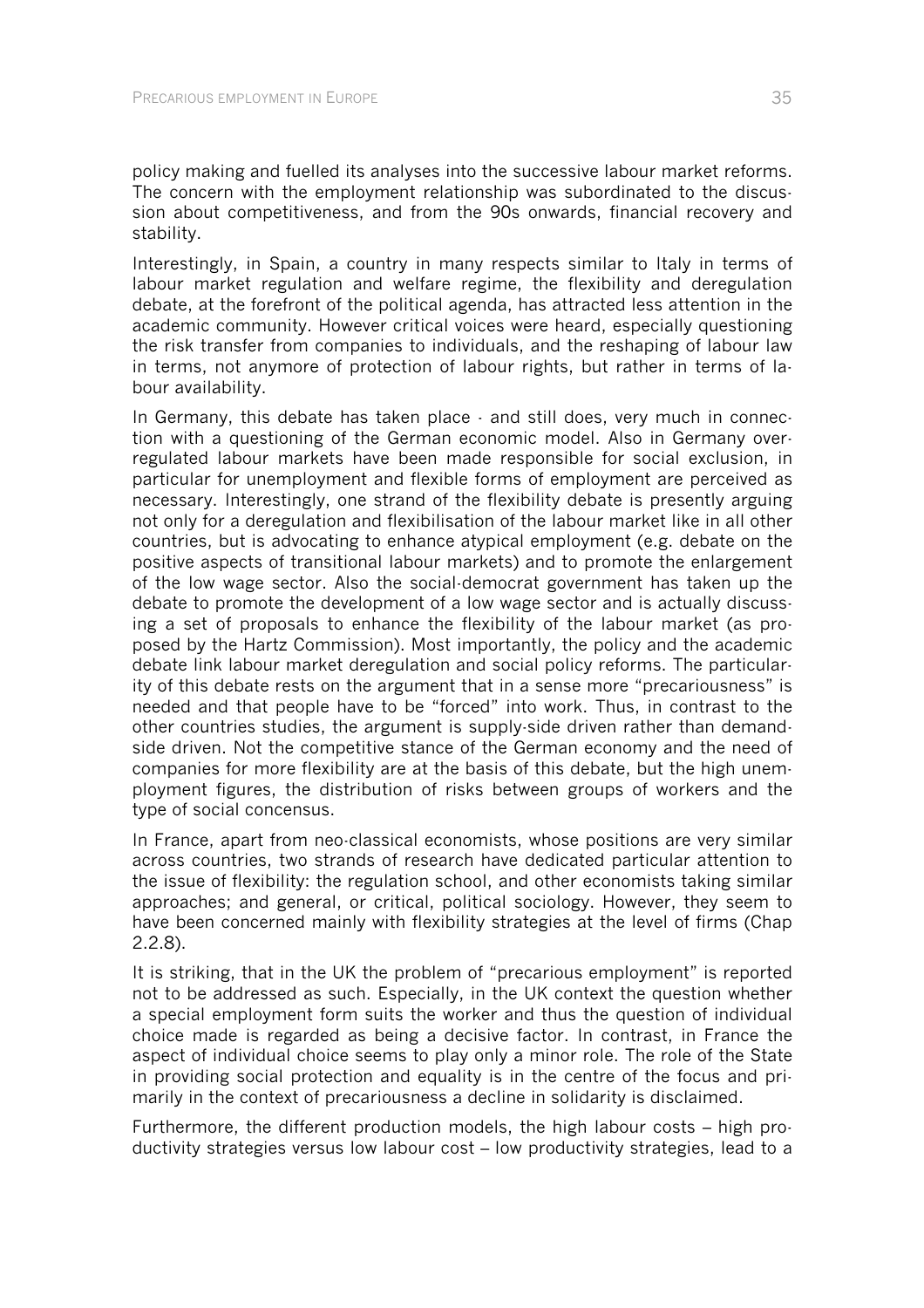different focus of the debate, flexibility and low labour costs being in the centre of interest in particular in the UK and in Spain. German economists have been discussing the permanency and evolution of an economic model chiefly based on high value added and high productivity sectors, in contrast for example to Italy, where deregulation was seen as an imperative for the competitiveness of the whole Italian economy. Although, the debate on enhancing labour market flexibility has gained importance, a large part of the academic community values positively the German model of labour market regulation as suited to the competitiveness model.

# 2.2 Explaining precarious employment: the various trends in the literature

This chapter is presenting general theoretical approaches to explain precarious employment and stresses, where relevant, particularities the academic debate and line of arguments may take in the national context.

### 2.2.1 Segmentation theories

There is an exhaustive literature on segmented labour markets. Labour markets are segmented for different reasons. A strand of arguments refers to different types of production models and the particular division of labour leading to the implementation of different flexibility strategies. With regard to analysing precarious employment in a comparative perspective it is interesting to compare whether different segmentation lines exist across countries and how difficult the transition from one labour market segment to the other may be. The theory of labour market segmentation insists on the institutional character of the labour market, leaving only limited scope for applying the laws of the commodity markets. Most importantly, in segmented labour markets opportunities for entry are unevenly distributed. Therefore, the segmentation approach seems to deliver important arguments to explain precarious employment.

One further explanatory line, refers to asymmetric information, and related to it to the balance of power between labour demand and labour supply (if combining the sociological and the labour economic approach, in particular the efficiency wage theory, see below). Furthermore, the different models rest either on the heterogeneity of labour or, on the contrary, are based on the assumption that different groups of workers are perfect substitutes.

The dual labour market theory, which constitutes one of the most important theoretical approaches to segmented labour market developed in the US, focuses on the distribution of product market risks between the firm and the workers, arguing in particular that the workers at the secondary labour market (or in analogy at the external labour market) has to bear the product market risk and cyclical variations.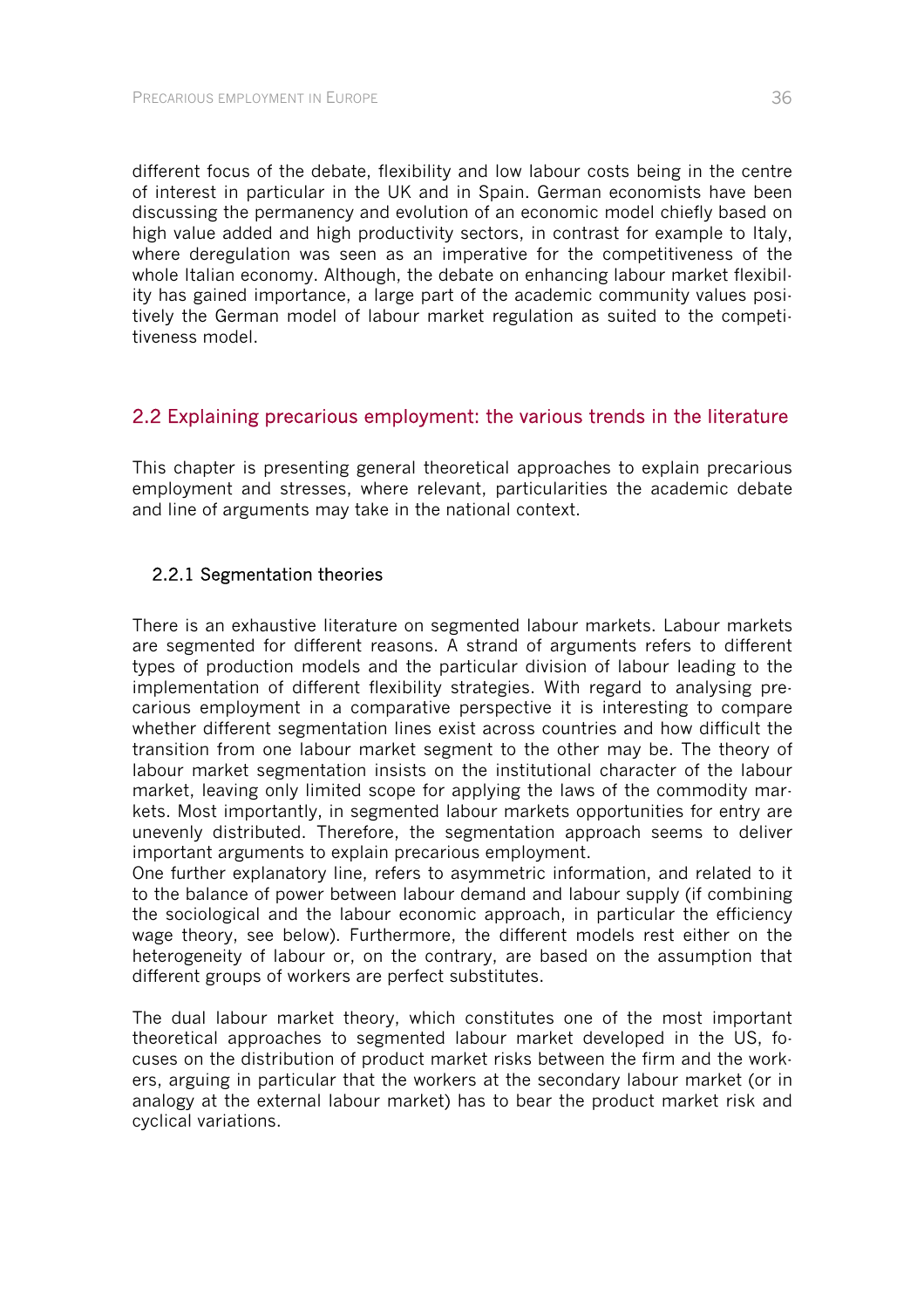Also in Spain segmentation theories have focused on the dualisation of the labour market in a primary and secondary labour market, while in Germany the segmentation theories are showing segmentation lines basically between the internal, an external labour market and occupational sub-markets. In France, labour market economists have highlighted either a "myriad" of statuses, or at least the emergence of differentiated uses of flexibility and atypical employment contracts according to workforce groups.

In Spain, the dual labour market theory has been challenged to a considerable extent by authors such as A. Recio (1999), who, on the basis of evidence is Spain, have described the resort to precarious employment as a *labour man*agement system based on the secondary market, where temporary contracts in particular play the double role of allowing for rapid quantitative adjustment and propitiating a personalised labour relation in which companies hold enormous power (Frade et al., 2002). This is how, starting from a segmentation approach, it was argued that the very strong segmentation between temporary workers (essentially the young, women, and immigrants; but also according to sectors) and stable workers had given rise to a shift in the status of employment which had made precariousness increasingly the norm, especially as the proportion of temporary workers is so high in Spain. An important body of research has located this analysis within the wider framework of the loss of power and relevance of the unions, in part through policies which have reduced the scope of collective negotiation. The very rise, in dramatic proportions, of temporality, has obviously also largely contributed to this state of affairs.

Unlike the dual labour market of the United States and their protagonists (as studied by authors like Piore, Doeringer, Gordon and Sabel), the segmentation between internal labour markets in firms and the general labour market especially has been found by German social scientists to characterise the situation in Germany (Lutz 1987, Sengenberger 1978, 1987). Interfirm segmentation, on the other hand, seems to be less pronounced in Germany than in other countries (e.g. Japan, the United States) because the German occupational training system and the scope of collective agreements have an equalising effect on labour market conditions. In German firms this segmentation pattern leads to a split between a stable group of core workers who come primarily from occupational submarkets and a group of peripheral workers with very general qualifications (*Jedermannsqualifikationen*) who are recruited from the general labour market. Wage differences are particularly pronounced between core workers and peripheral workers, less so between the occupational submarkets. Especially in periods of recession, peripheral workers are subject to a higher risk of losing their jobs, and it is primarily in this segment that atypical forms of employment are created. Thus, in the German labour market there are tendencies towards a vertical segmentation, which aggravate the unequal distribution of entry opportunities.

In France, it is significant that the focus of economic research has shifted over the last twenty years - from an analysis of the possible "scenarios" of evolution of Formes Particulières d'Emploi (FPEs) according to the outcomes of collective negotiation to an analysis of now established differentiated forms of employment relationship corresponding to different sectors and activities (Beffa, Boyer, Touf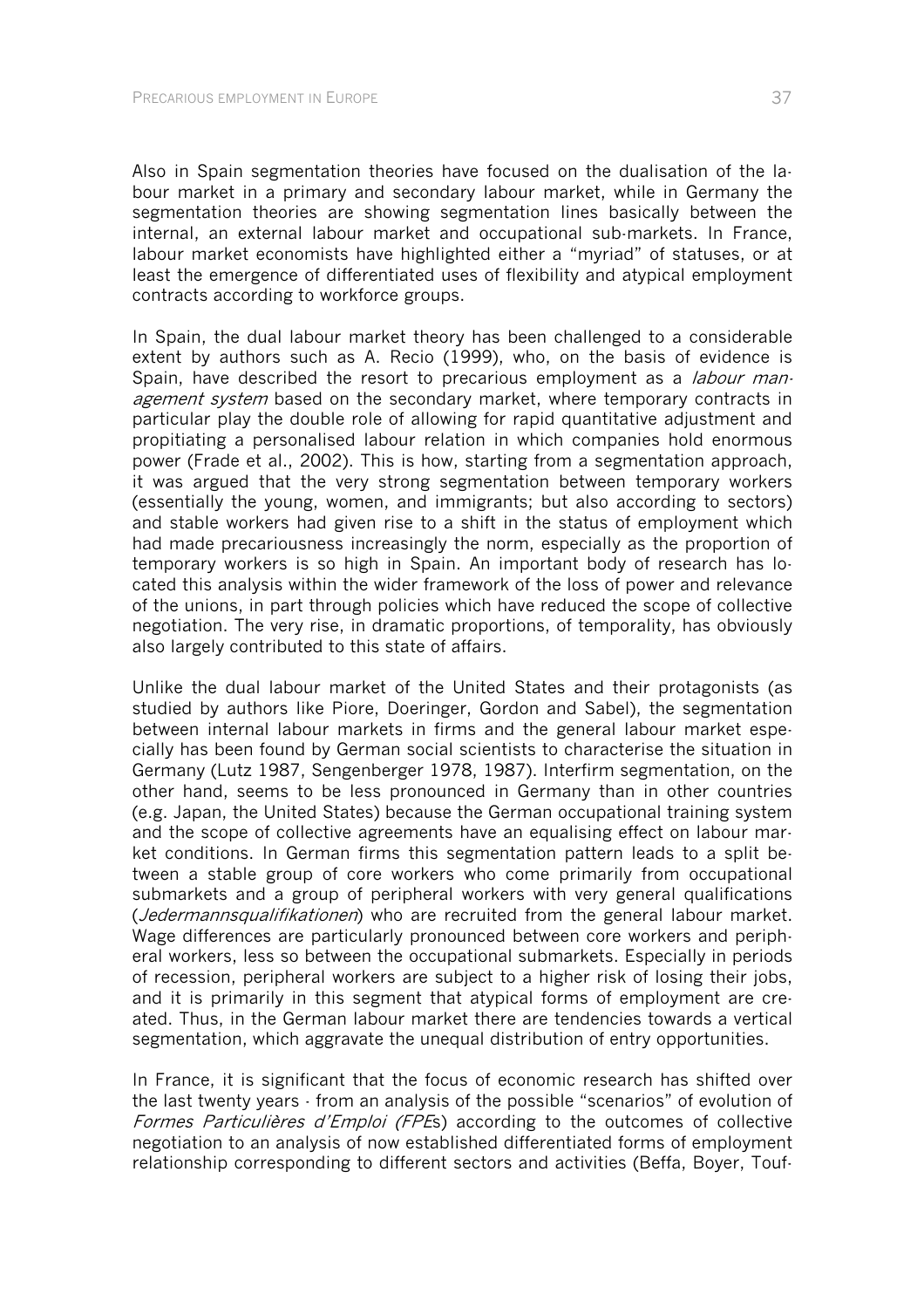fut, 1999; Barbier, Nadel, 2000). Labour market economists acknowledge part of the reshuffle of the employment relationship, particularly in terms of diminished social protection, but insist on the segmentation and plurality of statuses with differentiated exposure to the risks arising from a generalised labour market flexibility. They thus also question the analysis in terms of "secondary market", and propose a new distinction between groups of the workforce in stable but versatile employment; workforce groups fully exposed to market flexibility; and highly skilled professionals. In such a context, although *FPEs* are most often the reference, their total coincidence with precarious employment is questioned.

The segmentation and the contract theory were widely developed in Italy, but they were not strictly related to the debate on precarious employment. However, it should be mentioned, that contract theories were developed to explain the impact of thje Cassa Integrazione Guadagni on labour flexibility (Garonna, 1984).

# 2.2.2 Efficiency wage theory

The efficiency wage theory, as developed by Shapiro / Stiglitz and others, is in the first place explaining wage rigidities and wage levels above the equilibrium wage. It has been argued that efficiency wages are therefore leading to involuntary unemployment. But the efficiency wage theory has also been applied to explain the segmentation of the labour market in an internal labour market and an external labour market or a primary and a secondary sector (Erke, 1993). The internal labour market (or in the case of the dual labour market theory the primary sector) is characterised by complex tasks and major difficulties in developing a system of control over the performance of the employee linked to the nature of the task. The basic assumption of the model is that there is asymmetric information about the performance of the employee. Thus, higher wages are paid in order to motivate the workers to be productive and act in a way to substitute expensive control systems. The efficiency wage is paid in order to influence the behaviour of the employee. There are different strands of arguments how the efficiency wage actually enhances the productivity of the firm (mainly moral hazard arguments and adverse selection).

Following this approach, precarious employment is to be found at the external labour market (or the primary sector) and is thus linked to the characteristics of the job and in particular to the way the performance can be controlled and workers sanctioned. This theory may explain parts of the aspects of precarious employment, in particular the lower wages and a higher level of control. The argument can also be applied also to forms of non-monetary renumeration (e.g. level of employment protection, type of employment contract), the working conditions and the work organisation, in particular the strategies to control the workers' performance and social protection. The efficiency wage theory may also serve partly to explain the distribution of risk and uncertainty: as at the internal or primary labour market the employer has to bear the costs of uncertainty caused by asymmetric information.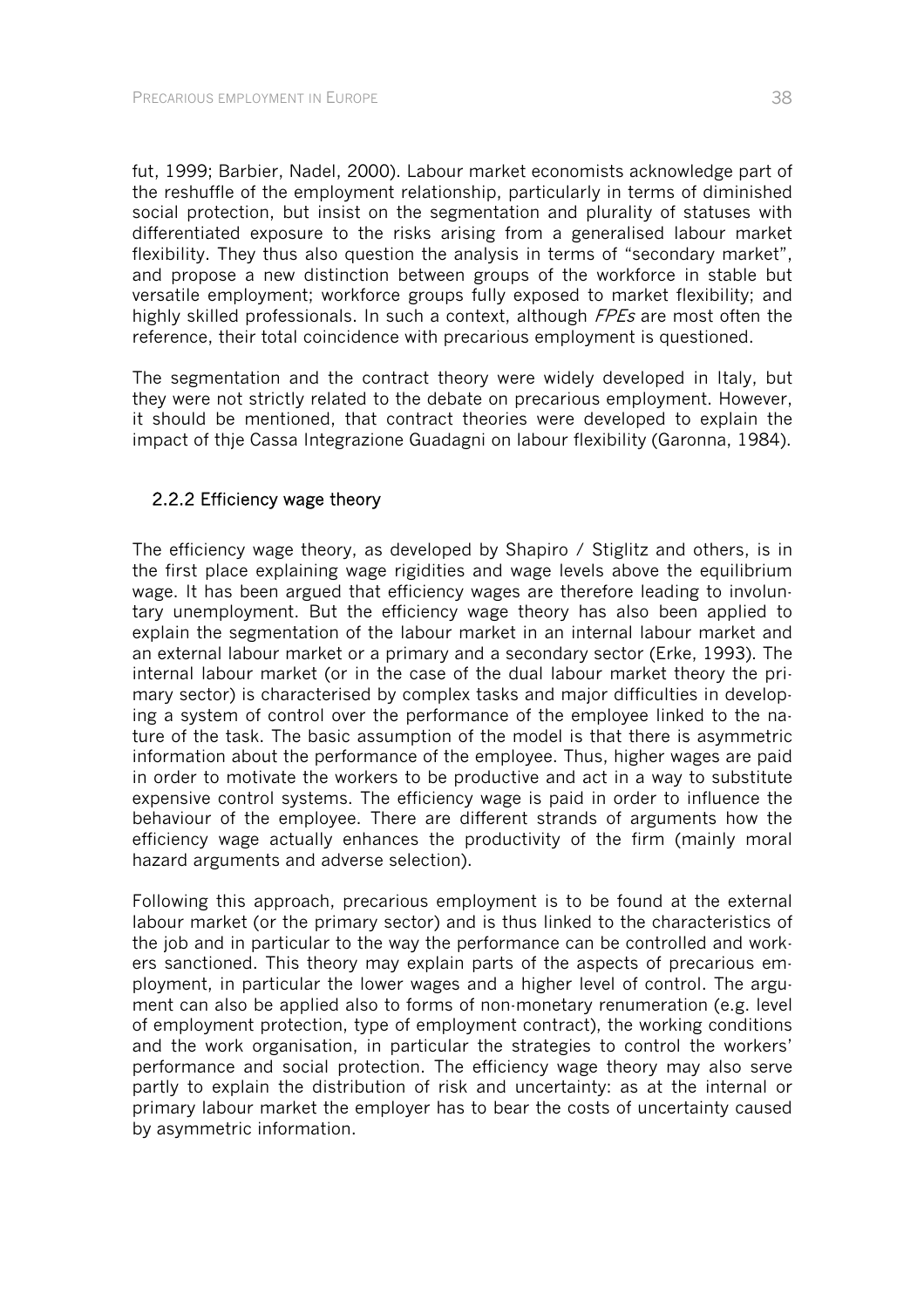### 2.2.3 Insider – Outsider Theory

According to the model developed by Linbeck and Snower in 1988, the existence of transaction costs, including the costs of hiring and firing and thus in particular search and screening costs, bargaining costs, severance pay, as well as fluctuation costs are enhancing the power of those persons who already hold a job. They are able to bargain wages above their productivity and are thus able get a share of the producers' rent. It is important to note that the theory departs from the hypothesis that Insiders and Outsiders are perfect substitutes (in contrast to segmentation theories based on skills). In particular the level of firing costs can be influenced by Insider, so the argument. The model has been developed in the first place to explain Insider power. However, this approach has been widely used to explain unemployment (Jahn 2002). The argumentation line differs from the efficiency wage theory in that it is the transaction costs and the fluctuation costs that are forming the insider power and leading to higher wages. Jahn (2002) gives an overview of the different models developed on the grounds of the basic model.

Bentolilo and Bertola (1990) demonstrate that the volatility of labour demand is lower and the employment level slightly higher in countries where there exist adjustment costs than in countries without employment protection. Firms have to adjust their workforce after demand and productivity shocks. The employment level in the next upturn phase is lower in the event of employment protection, but the volume of lay-offs during an economic crisis is lower than in the absence of employment protection and the saldo in terms of employment is positive, so the argument. Other labour economists have further developed this model. Hopenhayn and Rogerson are arguing for the US labour market, that labour protection costs are not only reducing job turnover but also the welfare. But, Bentolila / Saint-Paul are introducing natural fluctuation rates in the basic model and show that the impact of labour protection costs on the employment level in a dynamic model is not clear cut: very low and very high firing costs are likely to bring about the highest employment level. Saint-Paul (1995) went even further and developed a model showing that labour protection costs are generating different equilibriums depending on the fluctuation rate. These different approaches are questioning the commonly thought clear impact of labour protection on the employment level and may be useful for international comparisons. It has to be noted however, that despite the different approaches towards the dynamisation of the Insider-Outsider model, the basic model is still commonly used to explain high unemployment figures.

With regard to the explanatory power of this theory for precarious employment, the argumentation has to go further: in order to avoid high transaction costs, the firms try to avoid employment protection. However, this makes only sense if this occurs on a sub-market with the other transaction and fluctuation costs - in particular the hiring costs - being low and Insider and Outsider being perfect substitutes. The Outsider can then be divided into two groups: the unemployed and the precarious workers getting low wages and no protection. The possibility to avoid employment protection costs either by making use of hidden employ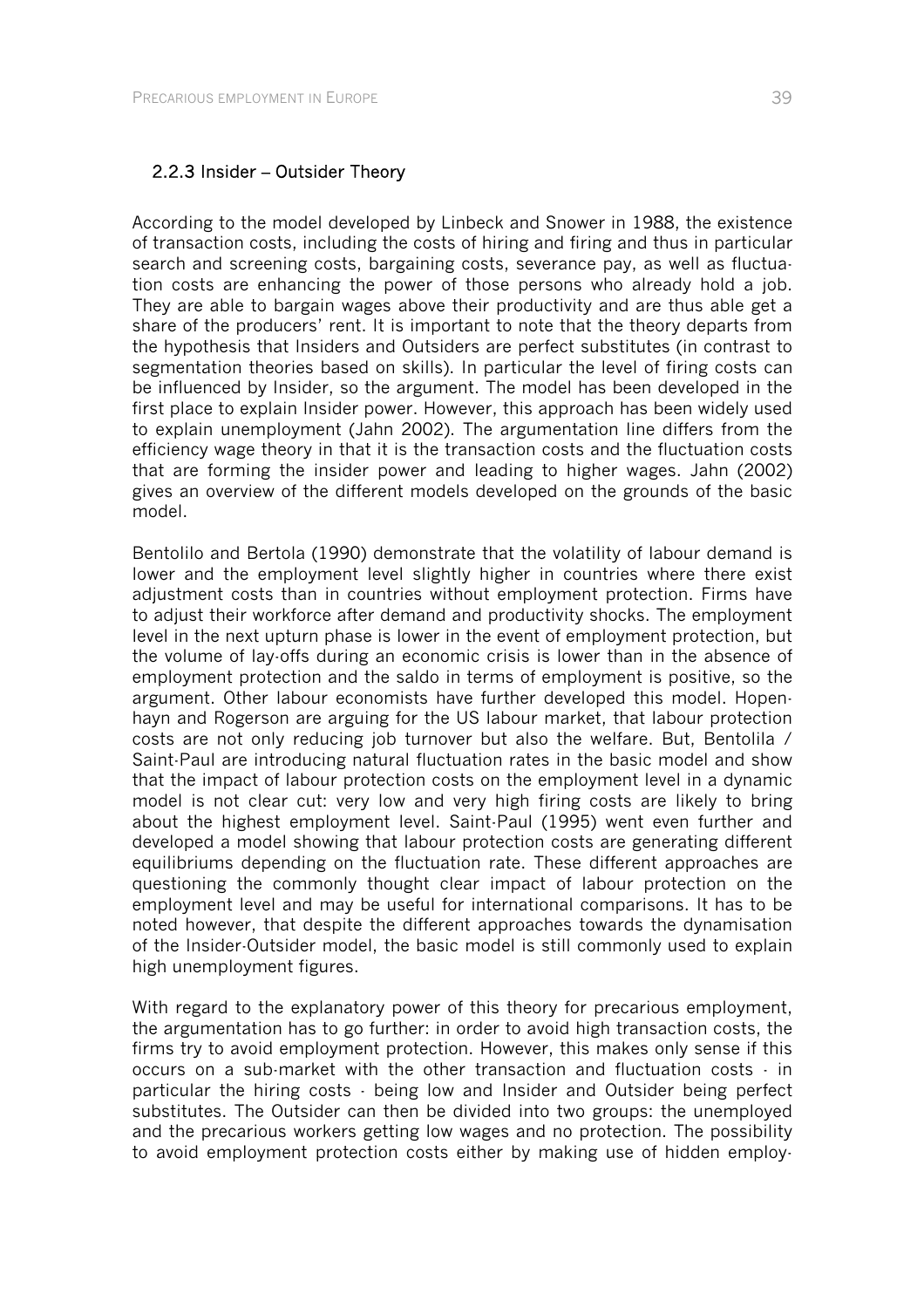ment or by using new types of institutionalised flexible labour contracts is reducing the power of Insider. Consequently, the Insider would have to lower their wage claims in order not to be substituted by "precarious workers".

Indeed, in all countries, in particular in Spain and Italy, but also in Germany and France it has been argued that employment protection is enhancing the Insider power and thus leading to unemployment (see also Chap 2.2.7). In countries like Spain some authors explained the growth of hidden employment resorting to the classical discourse about regulation rigidities and social protection costs that "disturb" or "free" adjustment between supply and demand and push a segment of labour out of the regular labour market (see e.g. Regussa 1987 quoted in Frade et al. 2002). It is interesting to note, that in Germany despite the high level of labour market protection costs, employers have been implementing other strategies and precarious employment has remained at a comparatively low level. One reason for that might consist in the higher level of other transaction and fluctuation costs, like company-based knowledge and experience, high uncertainty due to the complexity of the tasks etc.

From quite early on, but especially in the 90s, the strong segmentation of the Italian labour market has been analysed, on the one hand, as a result of the avoidance strategy of employers confronted to strict employment legislation, and, on the other hand, as a result of protective and corporatist union strategies, to develop employment protection at the expense of whole groups of the labour force. Although such analyses, particularly typical of neo-classical economists, can be found in all countries, these positions have had a prominent position in Italy, perhaps given the strong policy-led character of the debate, as mentioned earlier. Thus the important resort to hidden employment in particular, but also the very high incidence of long-term unemployment were analysed from this perspective. These analyses have led to profound labour market reforms, leading to a diversification of employment statuses and to a rapidly expanding use of "parasubordinati" (various combinations of waged and self employment) and to an expansion of atypical jobs introduced by employment policies (social utility temporary employment, traineeships, vocational integration plans, workships etc.). As is logical given the prior and ongoing debate about the "rigidities" of the labour market, these contracts  $\cdot$  in contrast to hidden employment $\cdot$  are usually not considered in themselves as precarious, although part of the research community closer to the unions insists on the increase in exposure to precariousness.

### 2.2.4. Contract theory

Basically, according to the contract theory developed by Azariadis, Bailey and D. F.Gordon in the mid 1970s, labour contracts do exist because of asymmetrical information at the labour market and workers being risk averse. The workers seek to minimise their income risk and accept a lower wage in return for more employment stability, set in a labour contract (implicit contract). Thus, wages are rigid, but below average productivity. The employment adjustments of firms in reaction to product market fluctuation are smoother, with a lower volume of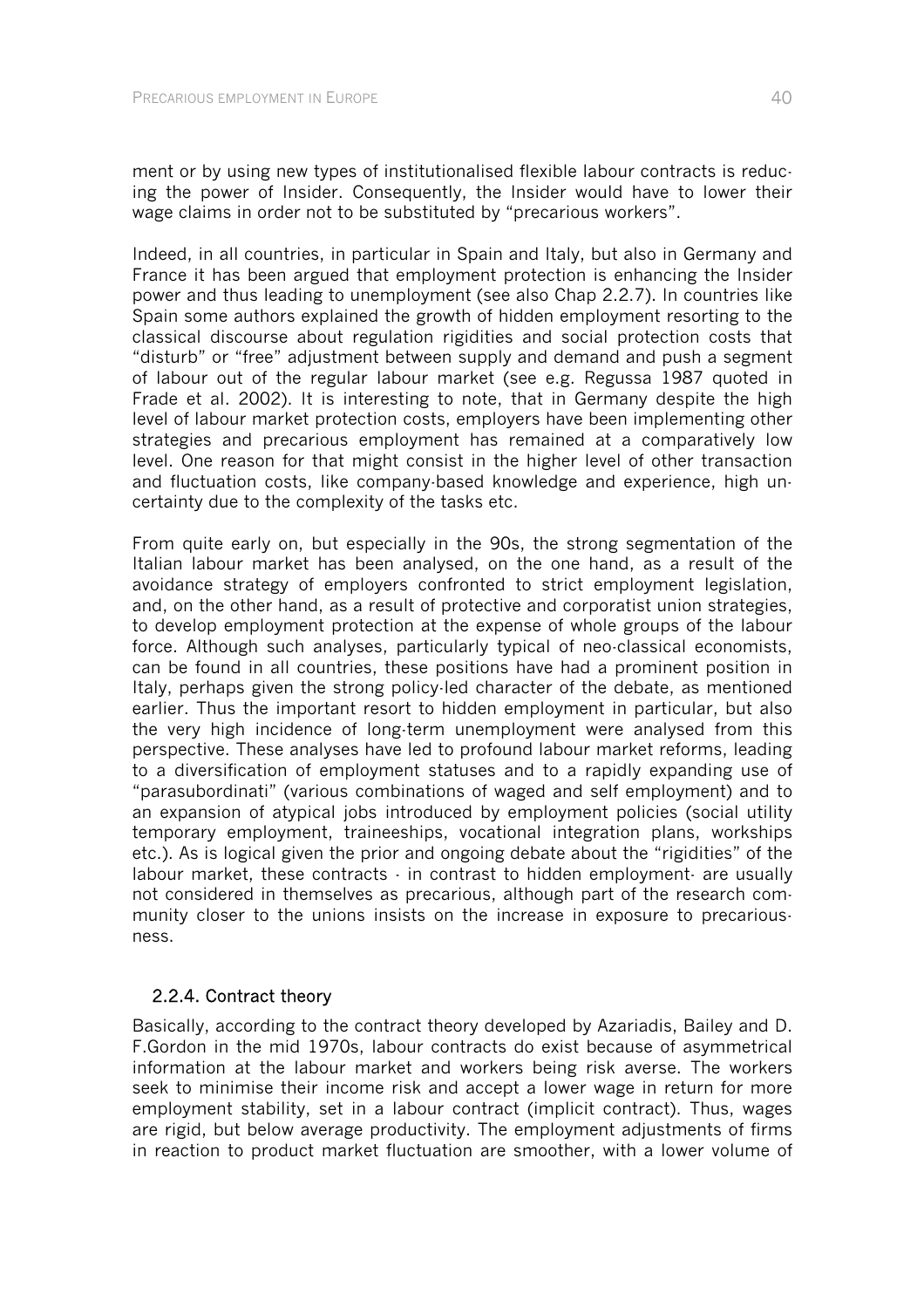variations, than in a world without implicit contracts. The basic models has been further developed. It has been argued by union-friendly social scientists, that there is also an interest of the firms in stable labour contracts. The very existence of this type of implicit contracts can explain why labour markets, in particular in segments which are not marked by high wages, are more stable in some countries than in other countries.

In Germany, departing from the contract theory and the efficiency wage theory, labour market regulation is still regarded by many labour market researchers as fostering the stability of employment relationships and, in this context, enhancing the productivity of the economy. Labour law and collective agreements are perceived by proponents of this approach as an instrument for correcting market failures caused by negative allocation effects. They argue that the standardisation of employment contracts by means of law and collective agreements saves on diverse negotiation costs. Moreover, the standardisation of the relationships induces contract-related investments which in turn create an interest in longterm relationships. Standardised and transparent employment relationships can have a positive effect on the willingness to perform as well as on the employers' investment in human capital. It is also argued that job security in the sense of lower risks of dismissal may have a positive effect on the willingness to perform (Buttler and Walwei 1994, Hoffmann and Walwei 1999). This approach can help to explain why in Germany, despite the debate on the "erosion of the regular employment relationship", employment relationships have proved to be quite stable so far and why the incidence of precarious employment is found to be lower than in other countries. But, unemployment still remains at high level (as explained by the efficiency wage theory).

The following links between the contract theory and segmentation approaches can be made. According to Baden, Kober, Schmid (1996) the labour market can be schematically divided in four sub-markets shaped by the correlates of uncertainty about the performance of a worker, the characteristics of the work he will be carrying out. Thus, the submarkets are structured by differences in the level of uncertainty before and after signing of the employment contract. Therefore, the transaction costs don't reach the same level at the different sub-markets resulting in different kind of labour contracts with regard to pay, length of the contract, further training, working time, etc. The sub-market being the less regulated by labour market institutions is characterised by a low level of uncertainty about the work to be carried out and the productivity of the worker. This is typically the case in tayloristic production models. The definition of the work is clear, hiring and firing costs are low, and also mobility costs and qualification costs are low. Following this concept, precarious employment will be found at this submarket.

### 2.2.5 Queuing model

Workers are competing for workplaces by a set wage structure. Following the rules of the internal labour market, the employer is not interested in changing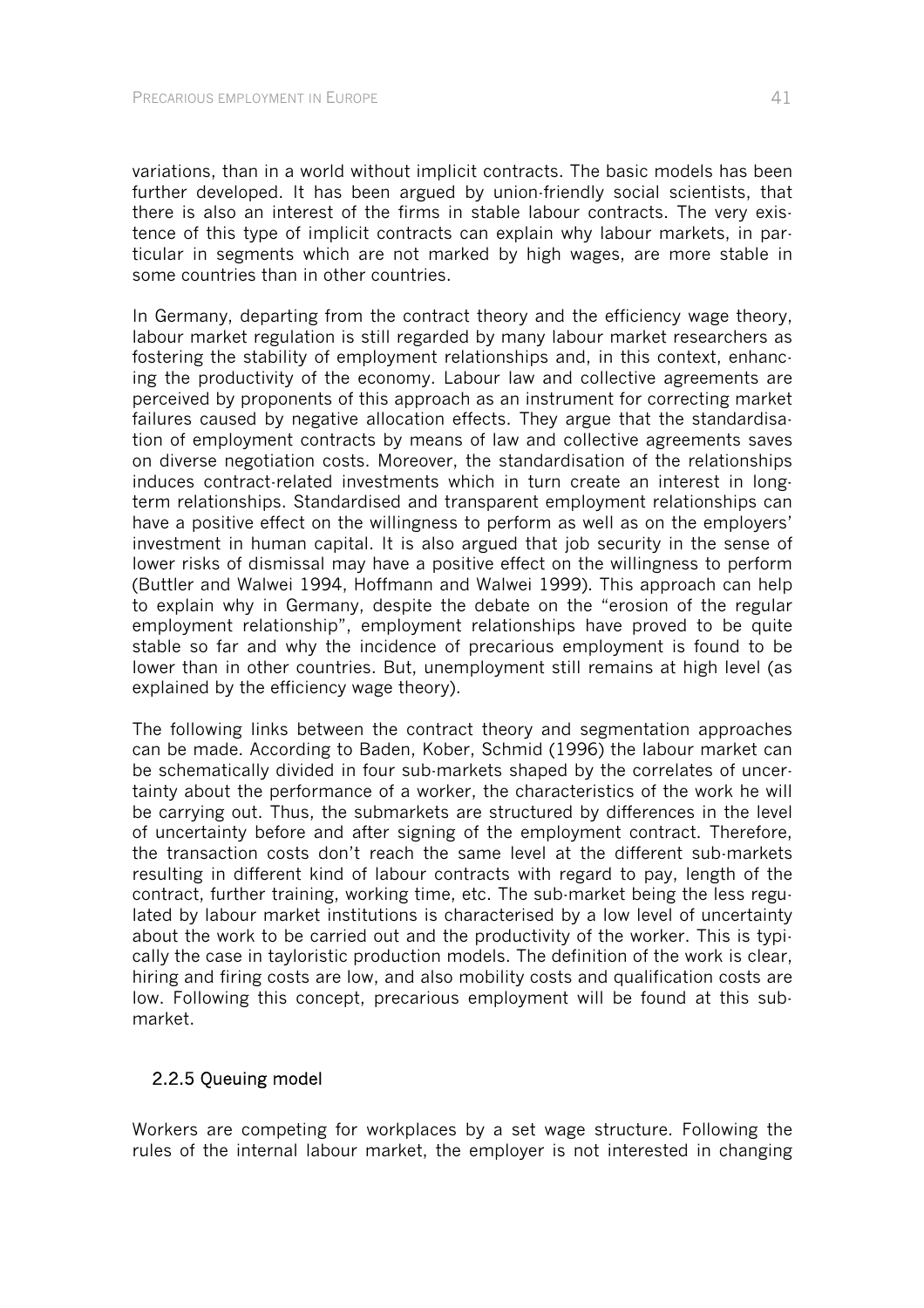the wages. The whole competition takes place in the entry period of the labour market (Lester C. Thurow, 1975). Qualifications and additional training costs for the employer are decisive for the place an employee takes in the queue. This approach has served in particular to explain precarious employment among young persons (Chapter 4).

Galtier and Gautier (2000), re opposing the "labour queue model" to a "partition model" in order to explain the existence or absence of bridges for the individual between the labour market segments. According to the "labour queue model", secondary jobs are a step to get access to "primary" ones; new labour market entrants have to "queue" in unemployment or temporary jobs, waiting to get a permanent one; they can be regarded as "temporary outsiders". According to the "partition model"<sup>1</sup>, secondary and primary sectors are two separate worlds, between no bridge between them; "outsiders" are the ones who remain definitely "trapped" in secondary jobs.

# 2.2.6 Decline in union power

In many countries the spread of precarious employment is perceived as resulting from a loss of power of trade unions. They experience less capability to regulate large parts of the labour market. Especially in the Italian case the debate on PE has to be viewed in the context of a loss of union power, in particular with regard to the regulation at the macro-level.

Whereas the debate about PE, although more or less developed in France, Germany, Spain and Italy, has focused a lot of its attention on "atypical" contracts, Formes Particulières d'Emploi, marginal employment and the like, part of the UK debate draws our attention on the incidence of precariousness, or rather, insecurity, in "normal", "standard" employment. In particular, there has been much review and analysis of the changes in collective representation, and in the declining coverage of collective bargaining, which has resulted in lesser protection (Millward et al, 1992; Cully et al., 1999). It has been argued that the decline of unions and unions' power in organisations may lead led to more generalised precariousness in standard employment in that country (Rubery, 1992). Ultimately, being in a company with strong union representation seemed to be a crucial factor affecting working conditions, social protection and earnings patterns. However, it seems that more research is needed to investigate the event of precariousness in "standard" employment.

# 2.2.7 Flexibility and labour market deregulation

l

Labour market researchers with a neo-classical orientation interpret the increase in precarious employment as a necessary consequence of an "overregulated" labour market that impedes or even eliminates the laws of the market and thus

 $1$  The word "partition" refers here to the mathematical concept: there is a partition when a set is entirely subdivided in sub-sets, which have no intersection between them.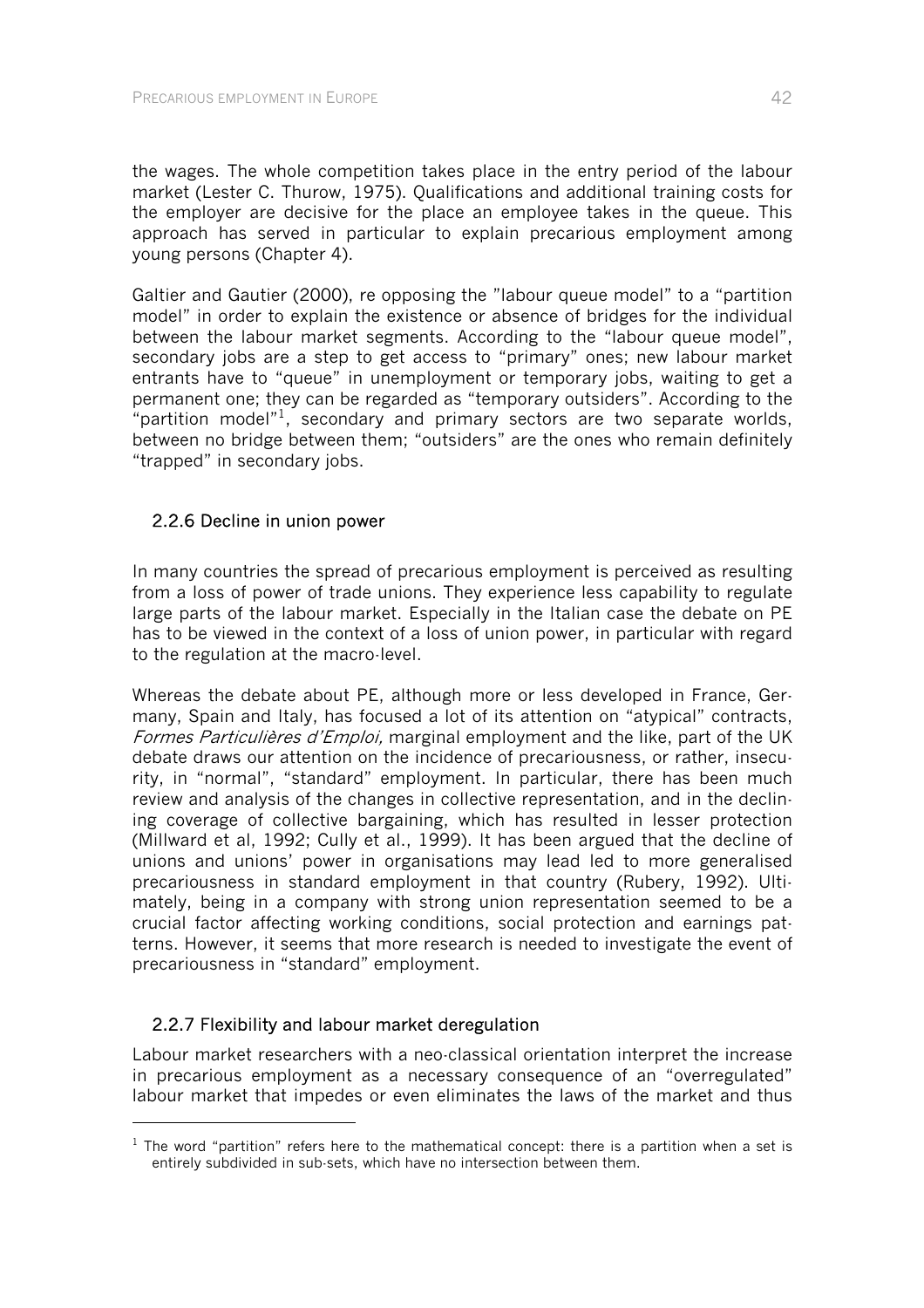seriously interferes with employment adjustments to changed macroeconomic conditions. Deregulated labour market are also producing PE, as more flexibility allows for short tenures, higher labour turnover and a more differentiated wage structure. These researchers basically agree with the demand for deregulation as a labour market policy. From this point of view globalisation tendencies in the world economy reinforce the problem because international competition exerts more and more pressure on the national labour market regulations (which can be translated in high wage costs).

International organisations such as the OECD have been prominent in promoting labour market flexibility as a strategy to combat unemployment and to foster competitiveness. Within this framework, a research programme (Nicoletti, Scarpetta and Boylaud, 2000) was launched to assess indicators of "strictness of national regulation", including indicators on the strictness of employment protection legislation, measured in terms of easiness of hiring and firing workers. The ranking provided (available both for 1990 and 1998) is meant to monitor government "efforts" to reform their legislation and achieve more flexibility, in order to improve labour market performance. However, the OECD has acknowledged the potential conflict between reform and social cohesion and equity (OECD, 1998), but does not question the relationship between labour market flexibility and labour market "performance". Moreover it has been shown that the unemployment risk distribution closely follows the targets of deregulation. Thus unemployment risk is relatively high and does not decrease with job tenure in the UK where employment protection legislation is uniformly weak. Other European studies (Jefferys, Pires, 2001) have tried to analyse the relationship between the level of general economic "freedom" (deregulation) with the levels of "exclusion from work", tentatively showing a high correlation. However the analytical tools used are still too rough to establish any firm conclusion.

The correlation between labour market regulation, in particular employment protection, has been questioned by some sociologists and economists (see also Chap 2.2.3). In their recent work, Esping-Andersen, Regini and others (2000) are reviewing the literature on labour market deregulation and its impact on unemployment. Esping-Andersen comes to the conclusion that the link between labour market regulation and employment is hard to pin down.

The debate on labour market flexibilisation and deregulation has been important in all the countries under review, however to different degrees and diverging focuses (section 2.1).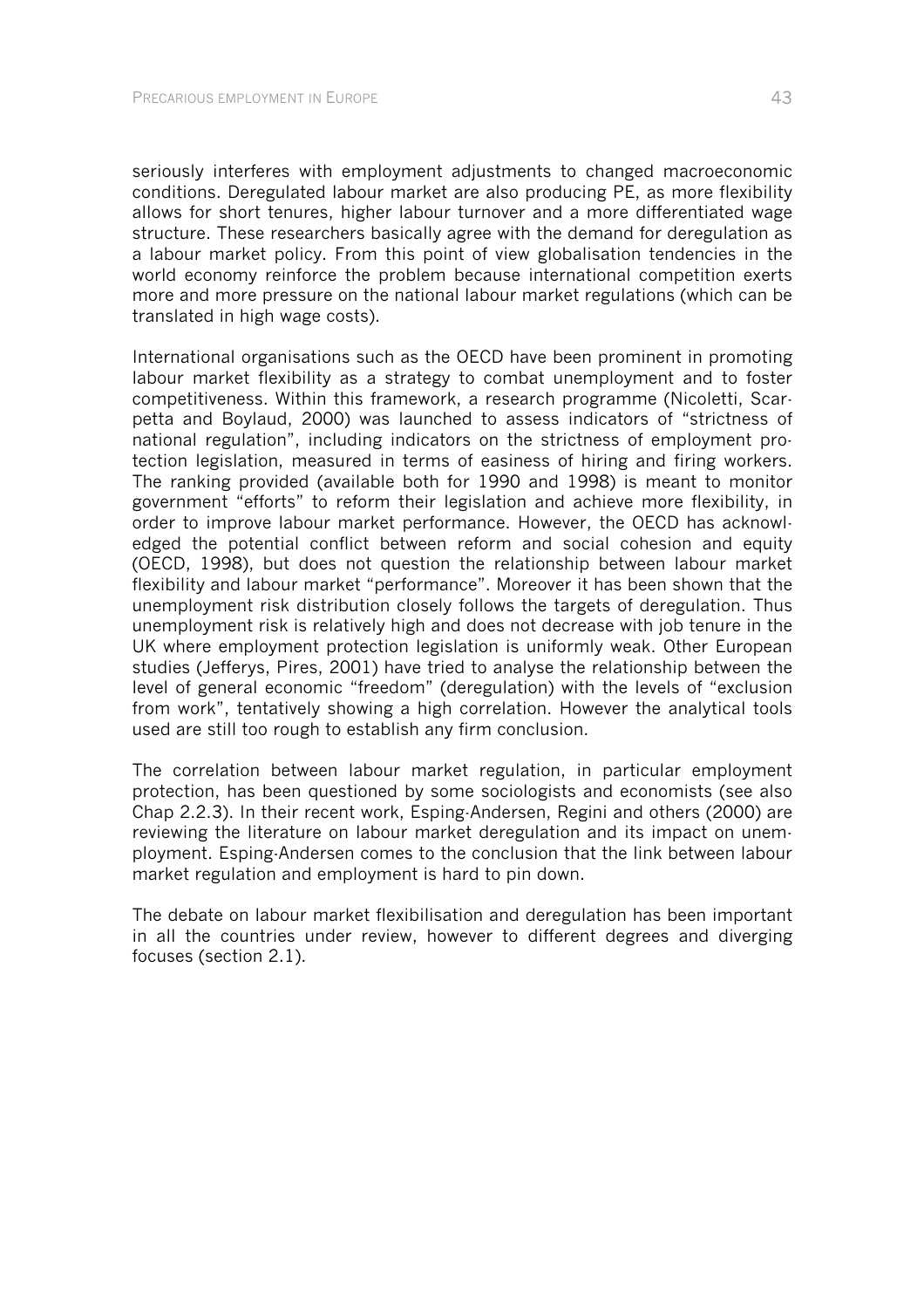Pioneering research on the model of the "flexible firm" was carried out at the beginning of the 80s in the UK (Atkinson, 1984). In a much debated article, Atkinson defined different types of flexibility (functional, numerical, financial) and analysed their occurrence in the "flexible firm". The flexible firm typically organises functional flexibility for its core workers and numerical flexibility for workers in the "periphery", in order to respond to fluctuations in market fluctuations and heightened competition.

There has been much discussion in the UK relating to whether the use of temporary employment contracts by employers is a strategic response to meeting uneven flows of work, or a more ad hoc response to the unpredictability of peaks in demand or staff shortages. In the late 1980s and early 1990s the 'coreperiphery model' was presented which suggested that firms had a core of permanent staff, central to the functioning of the business, and a peripheral group of workers who were hired for a limited period to meet peaks in demand (see, for example, Atkinson and Meager, 1986). The evidence, at the time, for the strategic deployment of temporary employees was not totally convincing (Pollert, 1994).

More recent evidence has revealed that some workplaces have developed strategic human resource policies in the manner described above (Purcell et al., 1999). In sectors with highly competitive product markets and where labour costs were a substantial component of their prices, the employer had attempted to transfer the risks attached to the product market to the individual. In areas where trade unions were still able to exert some influence to protect permanent contracts of employment, employers had sought greater flexibility within the permanent contract of employment (e.g. more flexible working hours). In general, employers preferred directly employed temporary staff, and used agencies or sub-contracting arrangements only when faced with labour shortages which could not be met in any other way.

The analysis of power positions within the firm and in society leads some French sociologists to denounce flexibility strategies. According to Bourdieu, generalised precariousness stems from a conscious "political will" of firms, seconded more or less actively by governments, to impose a new model of domination: "*Flexibil*ity practices in firms deliberately take advantage of this situation of insecurity, which they contribute to reinforce" (1998). Boltanski and Chiapello (1999) rather insist on the role of flexibility strategies for the transfer of risk from firms to subcontractors and other service providers, and ultimately on individuals. Thus precarious employment is analysed as a consequence of flexibility, notably external flexibility. This trend of analyses, of the relationship between firm flexibility strategies and precarious employment, has also gained some prominence in Spain. However, they have remained at a very general level of analyses. The Regulation school also analyses the link between flexibility and patterns of employment. Interestingly, it reflects upon different models of adjustments of em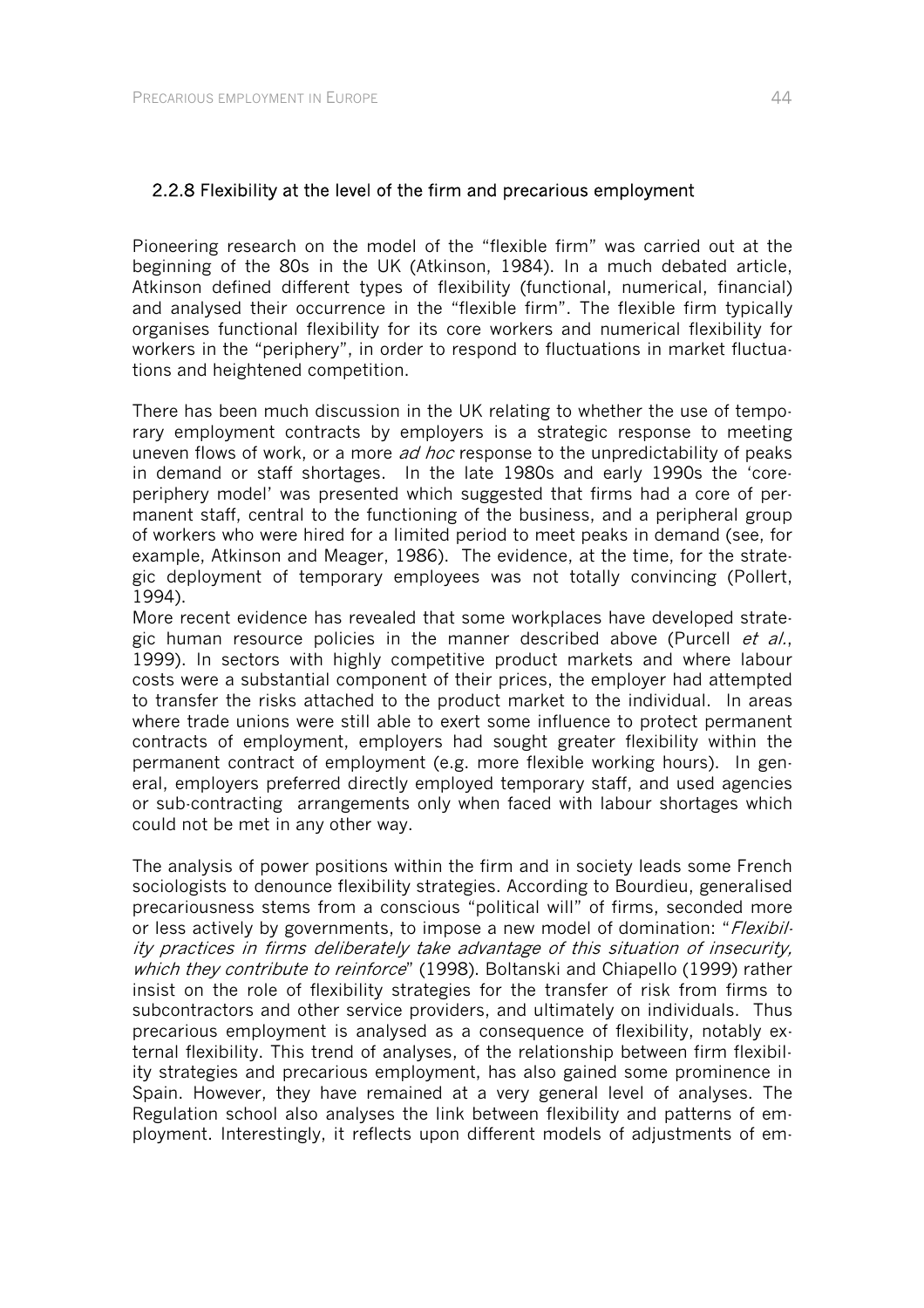ployment forms in different European countries, within a general drive towards more flexibility (at the macro level).

In Particular in Spain, it has been shown that companies are following a strategy of external or numerical flexibility. In respect to subcontracting it has been argued that the higher the company's dependency on other companies, the greater the tendency to shift adaption costs to employees by means of precarious employment (Cano 1998) .

Also in Italy, researches have found that the need for higher labour flexibility represents the most important explanation of the rise in atypical and precarious employment in Italy. Limited duration work, in particular, constitutes an arrangement primarily increasing numerical flexibility. Labour cost reduction has been another reason for adopting atypical employment by the firms. This was particularly important in the case of combined training and work and apprenticeship contracts, which allow relevant reductions in wage and non-wage costs aimed at expanding employment opportunities for youth (Ministero del Lavoro e della Previdenza Sociale, 2000). Alternative ways of adjustment comprehend working time flexibility, part-time work, solidarity contracts, other labour policies measures like Wages Guarantee Fund, early retirement and other measures to assist workers mobility. Moreover, the search for flexibility by the firms induced more radical changes in the employment structure towards an increase of the share of self- and quasi-selfemployment. Even outsourcing and decentralisation in favour of smaller and more flexible firms allowed the firms to avoid binding rules imposed by labour market regulation (see for example, De Luca and Bruni, 1993).

In France, it is argued, that in order to adapt to the permanent readjustments required by a highly competitive market, business strategies have tried to make their workforce more flexible, whether by outsourcing their production or internally, by hiring more and more workers on a temporary basis. (Barbier and Nadel, 2000). However, it has been stressed that there is little evidence from research that the rise in precarious employment is an outcome of globalisation and the requirements of the stock markets (Barbier et al. 2002). Furthermore, studies stress that the use of temporary agency work ("intérim") or fixed-term contracts is not a mechanically implemented consequence of all encompassing "low cost" strategies. A very comprehensive survey of the recourse to precarious employment in France as linked to business strategies was carried out between October 1999 and January 2001<sup>1</sup>, leading to a 4-items typology of companies (Fourmont, Gallioz, Pichon, 2001):

A first type of companies, of small or intermediate size and competing on a local market uses temporary work in a "traditional" way: temporary agency work and fixed-term contracts are used specifically and complementarily. Temporary agency work allows facing unforeseen events and it is used for low-skilled positions while fixed-term contracts are used for skilled positions and allow to adapt to the demand.

-

<sup>&</sup>lt;sup>1</sup> Fourmont N., Gallioz S., Pichon A., 2001.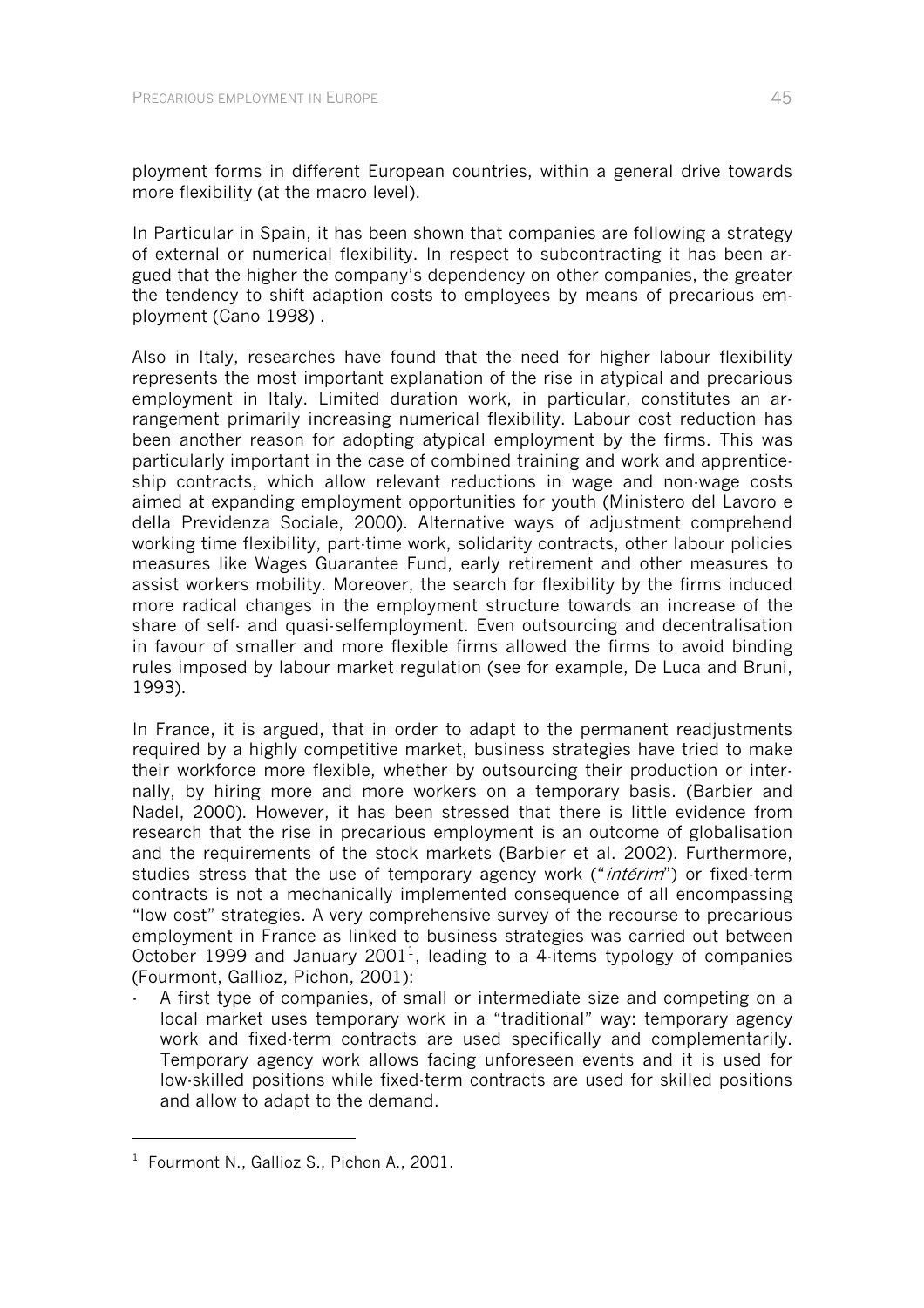- A second type of companies resists "temporary agency work" and tries to use fixed-term contracts exclusively when necessary.
- A third type of companies, often part of larger groups and submitted to shareholders' pressure, only uses temporary agency work as a way to adapt to variations in demand. Explicitly this strategy is intended to limit future personnel expenditure in the case of an economic downturn.
- The fourth type of companies reduces both their use of temporary agency work and fixed-term contracts by turning to "network flexibility" (flexibilité en réseau) made possible by being members of a group.

Similarly, in the German debate it has been argued that the basic interest of the firm in atypical employment consists in reducing labour costs and enhancing flexibility (German report , quoting Kress 1998, Bellmann et al., 1996, Semlinger 1991, Kratzer, Döhl 2000). The trend towards externalisation of risks has been studied particularly by the Institute for Social Research in Munich, which looked into new forms of "rationalisation" transcending the boundaries of the firm (outsourcing, reorganisation of the supplier chain, firm networks etc.). This type of rationalisation has been shown to lead to substantial employment effects which are unevenly distributed across the value chain. Whilst in the dominant firm, core workers may for a while hold to their positions, employees in the dominated firms are subjected to increased unemployment risk and to an array of various "atypical" and precarious employment relationships. Furthermore the inner structure of firms is also affected, as market mechanisms are introduced within the organisations, dismantling traditional wage relationships and causing a "disenclosure" of work (Entgrenzung der Arbeit, Kratzer et al. 1998, Voss, 1998).

Three types of strategies leading to an increased use of atypical employment can be identified in Germany:

- Traditional strategies of cost reducation and flexibility. The different approaches combining both numerical and functional flexibility in the human resource management is characterising the traditional strategies of costreduction and flexibility. This strategy is reflected for instance in the traditional dichotomy between skilled core-workers and unskilled peripheral workers.
- Cost reduction and flexibility strategies in the context of the reorganisation of firms. Primarily, cost-reduction and flexibility is achieved by externalisation. The flexibility requirements are shifted from the main company to the contractor companies on the bottom of the supplier chain. These subcontractors are then implementing the above-mentioned classical strategy of combining numerical and functional flexibility. Flexibility strategies aiming at reducing costs also encompass the reorganisation of traditional hierarchical organisational structures in particular of large companies. Thus, small business units are emerging acting autonomously at the markets and being often organised as profit centres. The new autonomous business units are pursuing systematically the strategy of tight volume of human resources. The business units respond to the flexibility requirements by internalisation and externalisation strategies, including numerical flexibility. A new type of peripheral workers can be identified, consisting of self-employed like consultants or IT specialists (outsourcing) and freelancer. In contrast to the traditional strategy, there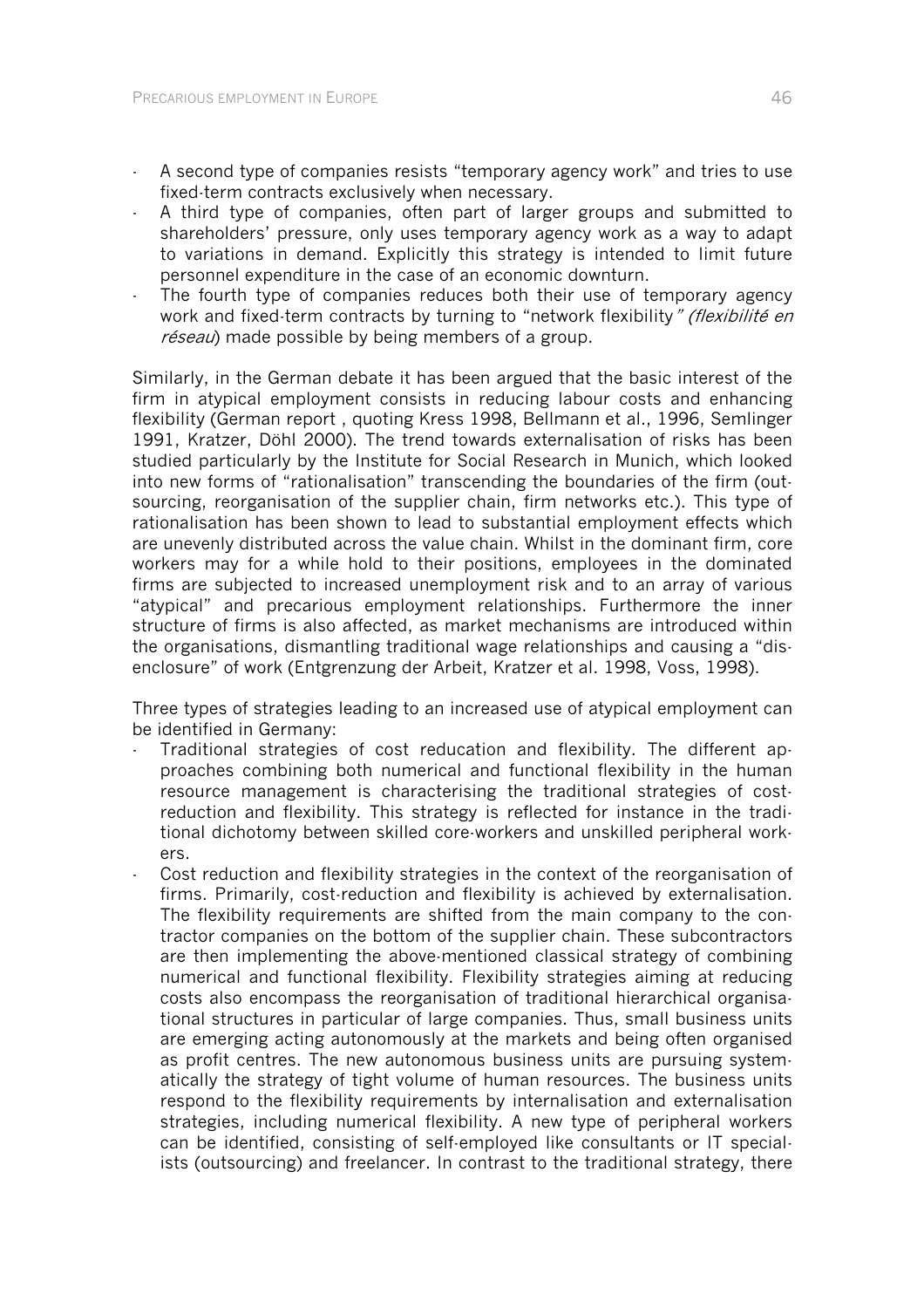are no major differences between the skills level of core and peripheral workers.

- Atypical employment in the context of overcoming a crisis. Ongoing from the late 1980s, companies coping with an economic crisis leading to personnel cuts and mass dismissals are increasingly making use of atypical forms of employment. Ongoing from the late 1980s, "alternative" social plans have been elaborated mostly on the pressure of the trade unions, subsidised creating qualifications and employment agencies (*Qualifizierungsgesellschaften* and *Beschäftigungsgesellschaften*). The subsidised temporary employment relationships are precarious in many respects: they are of limited duration and the reintegration in the "regular" labour market or in the former company is rather uncertain. As already mentioned, this labour market policy measure played a major role in the context of the transformation process in East Germany. There might also be a general interest of a company in making use of atypical forms of employment during an economic crisis. Although, peripheral workers are particularly affected by cuts in the number of personnel, the company may have a special interest in atypical employment because of the crisis it faces, as flexibility requirements are increasing in such a situation.

At the cross-national level, recent research by the Dublin Foundation has fuelled some new elements in the debate (Goudswaard, Nanteuil, 2000). Taking the different combinations of flexibility variables into account (productive, numerical, temporal and functional flexibilisation strategies), the case studies reveal that flexibility strategies are implemented on a complementary rather than on exclusive basis. They often take place silmultaneously, driven by different motives. Flexibility strategies may be designed differently according to the groups of workers they apply.

# 2.2.9. The general destabilisation of the employment relation

The debate on the destabilisation of the employment relationship puts an emphasis on the transformation of the role of work as to secure social protection.

A strand of sociological research, in particular in Germany, has launched a debate on the general destabilisation of employment. Already at the beginning of the 1980s, German sociologists put forward the hypothesis of the "crisis of the work society" (Krise der Arbeitsgesellschaft, Twenty-first Conference of German Sociologists in Bamberg, 1982; see Matthes 1983). According to this hypothesis, the employment relationship as the classic model of a remunerative occupation is becoming increasingly diversified: wage labour loses its dominant role as a basic value of the traditional working society. New orientations emerge which manifest themselves in manifold discontinuous work biographies (Offe 1993). These hypotheses are developed further in the theory of the risk society (Beck 1986) and the theory of "reflexive modernisation" (Beck et al. 1996): On the one hand there is an increasing employment risk through discontinuous work biographies or patchwork biographies (Patchworkbiographien, Bastelbiographien), but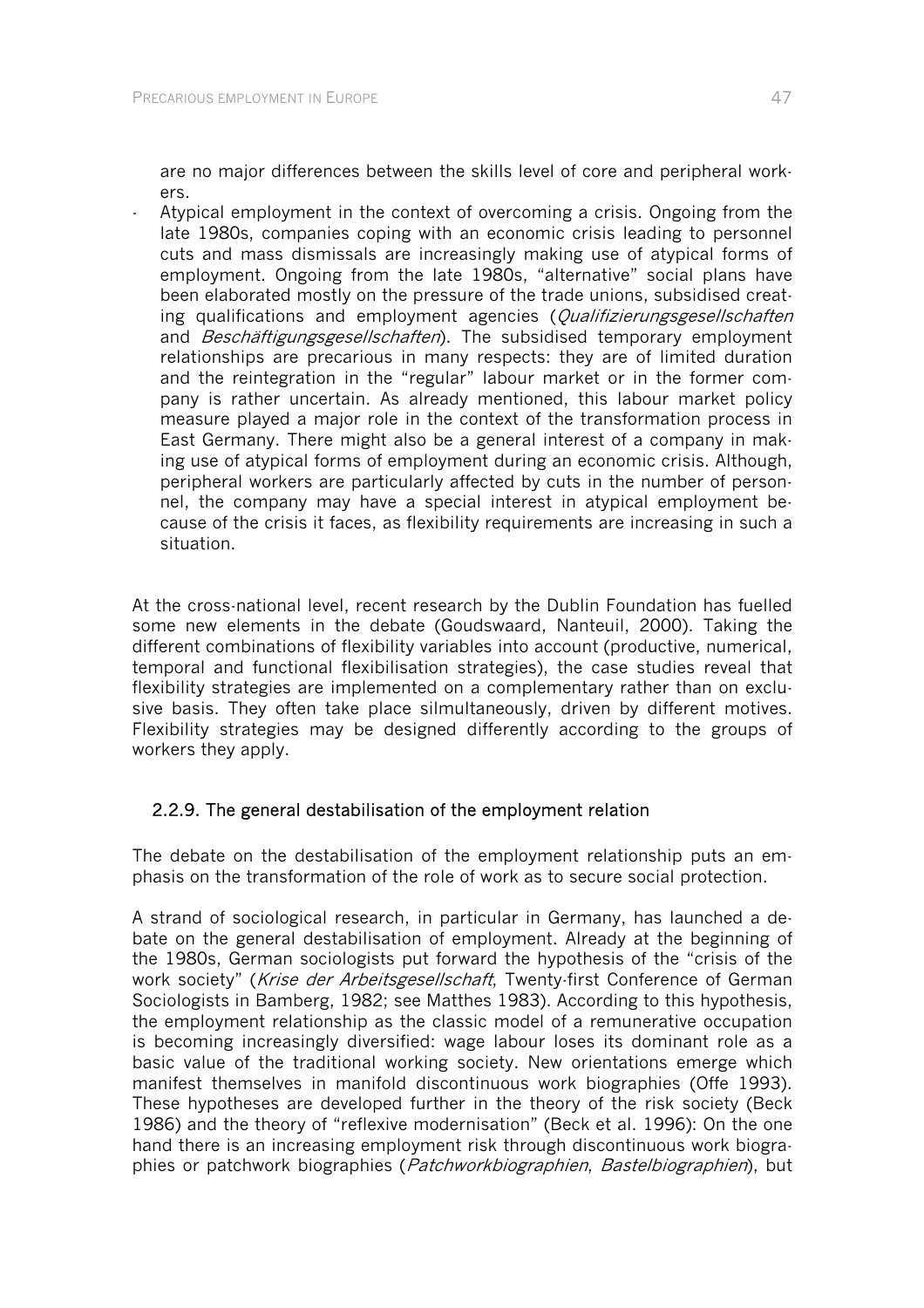on the other hand new possibilities for individual lifestyles are opened up (Beck 1994).

An important strand of French sociological and economic research has been pointing to the crucial role of the employment relation, especially in waged work, both for individual social integration (through "statut") and for social cohesion. "Statut" has been chiefly defined by Schnapper as derived from the access which employment provides to rights and social protection. However, in his most recent research, Paugam has introduced the notion of "precarious work", as work experienced as not recognised, and yielding feelings of uselessness. This might be seen as another dimension of "status", which would have to do with the value and prestige assigned to jobs. Precarious employment is seen as a *structural* process of deterioriation of the waged employment relation, and therefore of "statut", which has been taking place over the last two decades. Employment policies have both intended to mitigate the effects of this process and contributed to it by inventing multiple statuses amounting in reality to non-status. Because of the central role of waged employment in French society, it seems that the whole social stability is at stake. This strand of research is also concerned with the consequences for individual integration, and sees precarious employment as generally leading to "dis-afiliation" (Castel) and to social exclusion. In this conception, precarious employment is logically equated with all forms of atypical contracts, since status is essentially derived from former "typical" contracts. Recently, Paugam's study of precarious work, independently of or in addition to a precarious employment status, has put flesh on the underpinning hypothesis of a "society of precariousness".

Finally, a number of sociologists and labour market economists have investigated the destabilisation of the employment relationship in terms of differentiation of statuses rather than in terms of a general pattern.

# 2.2.10 Conclusions

None of the above theories can explain all dimensions of precarious employment and differences among countries. The most important set of theories refers to the segmentation approach, another set to the flexibility discourse. In particular segmentation theories may serve to explain different types of inequalities and the distribution of risks. However, our research goes further and aims not only at explaining inequalities, but also at detecting whether certain types of labour market segmentation are in a way permanent for the individual, offering no possibilities to move from one labour market segment to the other, or whether on the contrary bridges between labour market segments exist.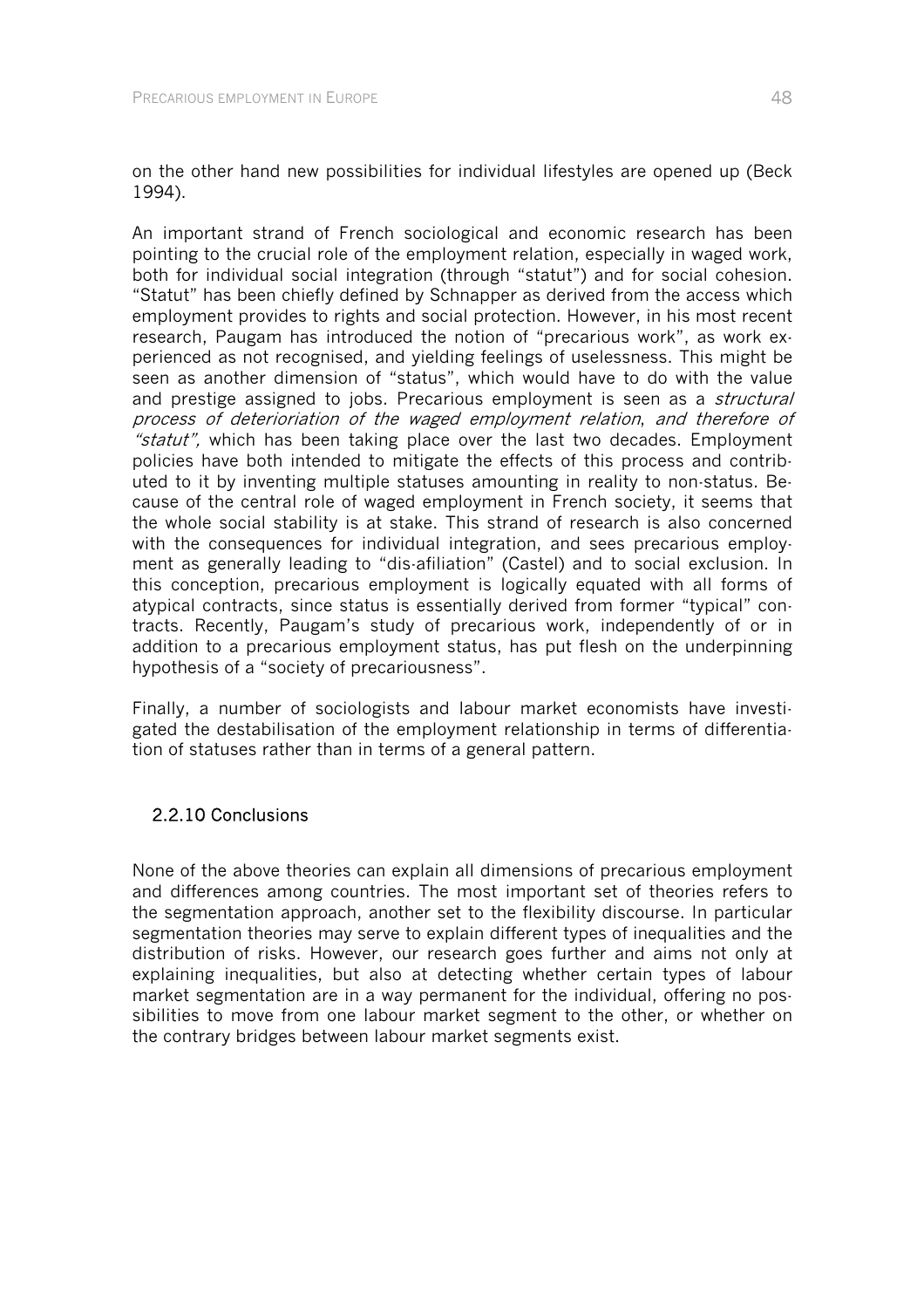## 2.3. Defining precarious employment

After having studied the different perceptions and analyses of precariousness in the national context we now turn to definitions of precariousness and related terms developed by the international comparative literature. Basically, the approaches differ in regard to different dimensions included as well as the type of measurement, leading to objective and subjective dimensions.

### 2.3.1 Basic approaches in the comparative literature

The European Foundation for the Improvement of the Living and Working Conditions has adopted a working definition of precariousness for its studies on precarious employment and working conditions, wholly based on atypical contracts (Letourneux, 1998).<sup>1</sup> Thus in these studies, "precarious" employment is equated with non-permanent contracts, i.e. fixed-term contracts and temporary contracts. They also sometimes include self-employment and involuntary part-time employment, understood as under-activity. In some countries such as Spain, research has shown that there is no problem with equating non-permanent employment with precarious employment. However, in other countries, such as Germany, France or Italy, the literature is more ambivalent (see problems linked to the equation of atypical employment and precarious employment in 2.3.2). At least part of the atypical employment forms are conducive not only to lower security of employment continuity and higher unemployment risks, but also, to lower pay and lower social benefits and pensions and possibly worse working conditions. The reasons may lie in lesser rights or simply because of discontinuous trajectories. In this sense, although most of these dimensions are mentioned in the literature reviewed, and although precarious employment is sometimes explicitly defined as a multidimensional phenomenon, the key criterion is that of the employment contract (or absence of contract). A key question becomes then, how to distinguish precarious from non-precarious atypical employment.

Another problem with measuring precarious employment through atypical employment is that there is no common understanding between the countries of how "atypical" or "non-standard" employment is defined. Most importantly,

-

 $<sup>1</sup>$  It has to be noted, however, that on the grounds of the criteria developed by the European Com-</sup> mission, the European Foundation for the Improvement of the Living and Working Conditions has developed four objectives for the promotion of the quality of work and employment (European Foundation for the Improvement of the Working and Living Conditiond: Quality of work and employment in Europe. Issues and challenges. Foundation paper No.1 Februar 2002). These are:

<sup>•</sup> Ensuring career and employment security

<sup>•</sup> Maintaining and promoting the health and well-being of workers

<sup>•</sup> Developing skills and competences

Reconciling working life and non-working life

The objective of "ensuring career and employment security" includes four aspects: the terms of employment and the dual labour market, workers´ rights and equal opportunities, earned income, social protection.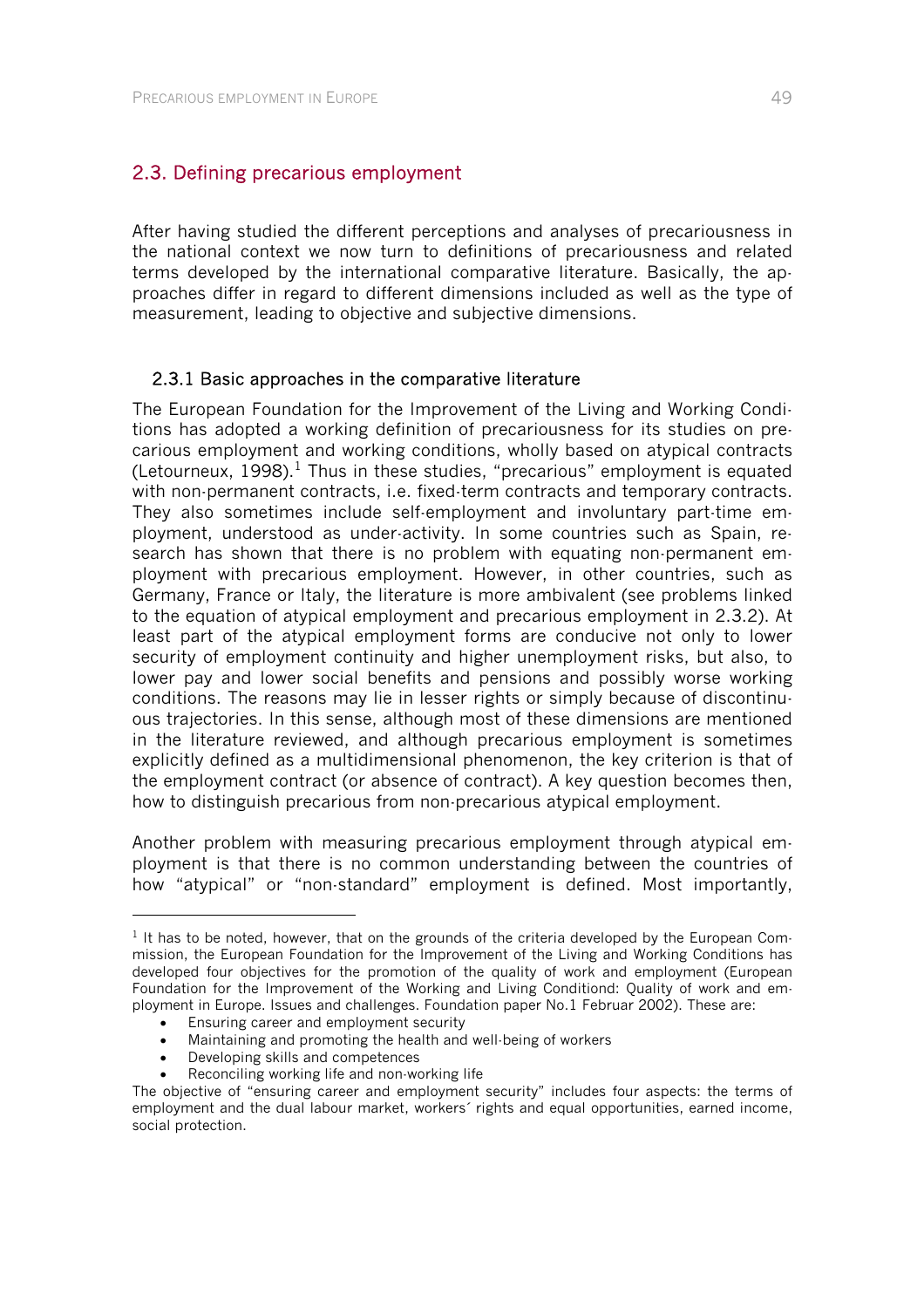there are major differences as regards part-time work and whether apprenticeship contracts are included in temporary employment or not (see below, section 3.2). Furthermore there are differences between countries as to whether distinction between involuntary and voluntary part-time employment is made.

Most comparative approaches to precarious employment distinguish various dimensions so as to account for various types of precarious employment and avoid the identification of precarious with atypical employment (Darmon 2001 et al.).

The first list of criteria was established by Rodgers (1992) for the ILO. He identifies 4 dimensions:

- level of certainty over the continuity of employment;
- individual and collective control over work working conditions, income, working hours;
- level of protection social protection, protection against unemployment, or against discrimination;
- and insufficient income or economic vulnerability.

The ILO has further developed its concept and comes up with a more comprehensive list of dimensions, largely based on Standing, 1999. "Socio-economic security" or insecurity is defined as encompassing 7 dimensions:

- labour market security (ensured by adequate macro economic policy),
- employment security (stability).
- occupational security<sup>1</sup> (opportunity of developing a sense of occupation),
- work security (working conditions),
- skill reproduction security (opportunities to gain and retain skills),
- income security
- and representation security (protection of collective voice in the labour market).

As compared with the 1992 approach, it is interesting to pinpoint that the new emphasis on "labour market", "occupational" and "skill reproduction" security (ILO), access to training/career prospects (EU) reflect the emergence of the debate on employability, mobility and skills transfer. Thus, work-based security is less attached to a particular job, although job security continues to be a focus of attention, and encompasses the "opportunities" arising both from "adequate" levels of labour demand and from institutional frameworks maintaining and improving individual employability and skill transfer. Moreover, the new concept reflects a shift from rights to opportunities. Furthermore, the new concept allows for trade-offs between different forms of security : "If a flexible labour market is essential economically, and if employment protection is an impediment to flexi-

-

 $1$  Added by ILO to the Standing definition.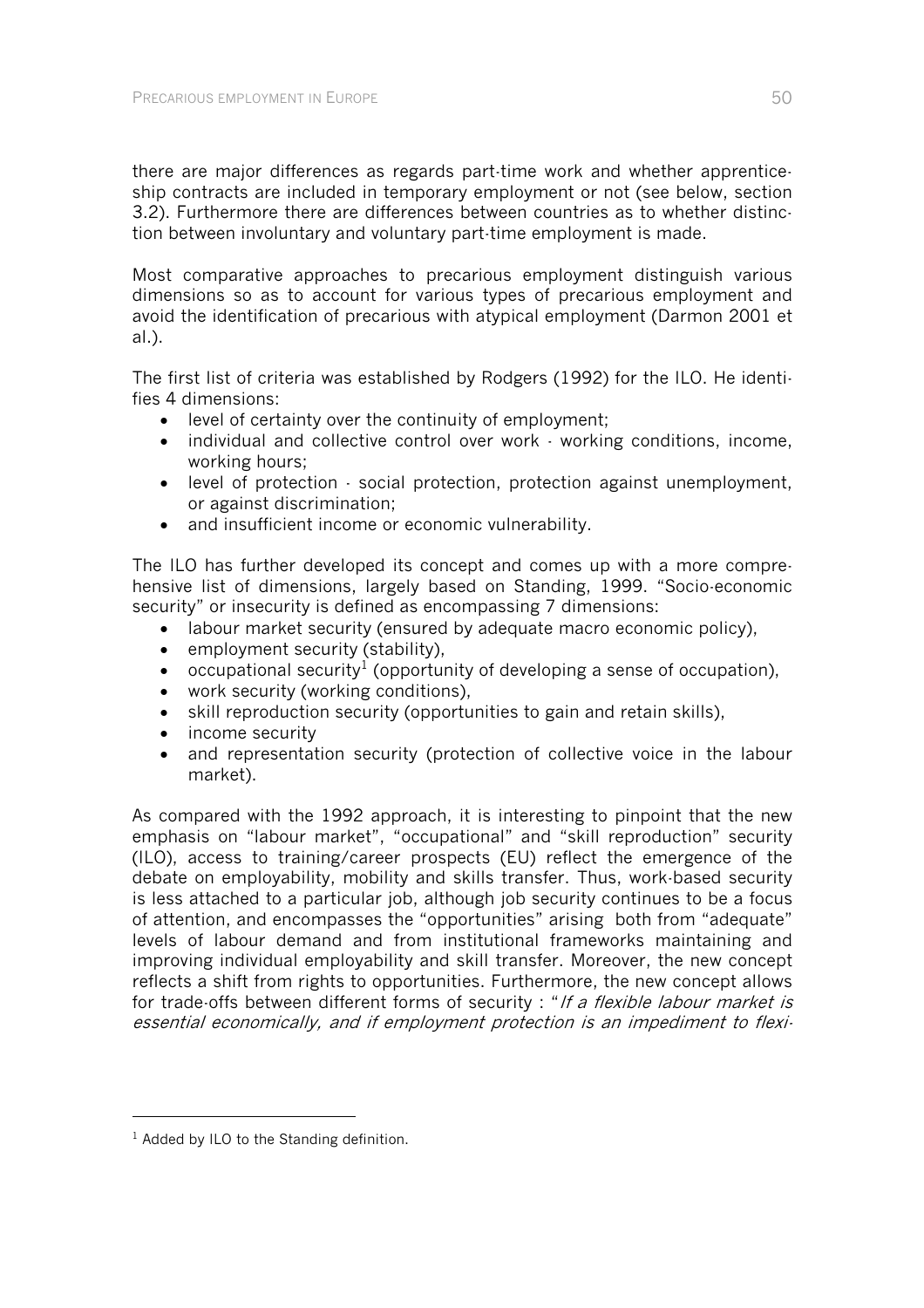l

bility, then as long as other forms of security are provided, employment security is surely a tradable right" (Standing 1999).<sup>1</sup>

The European Commission has developed a concept refering to the notion of the "quality in job". Most importantly, the concept of the European Commission includes the approach towards "quality in work" and the dynamics of the quality in work in terms of individual trajectories. Although, the Commission is departing from the concept of "good" and "bad" jobs<sup>2</sup> rather than from the notion of "precarious" employment, the dynamic approach taken is shading light on a whole set of aspects linked to the question of "precarious employment": the degree to which labour market segmentation is fostered, the role of precarious employment in the labour market and the impact of precarious employment for the individual.

 $1$  It has been criticised by Darmon et al., 2002, that the provision of "other forms of security" is not such a straightforward issue when employment is a major building block of the economy and the society, and employment security is at the very foundations of the security related to most dimensions of the existence, including the construction of the identities, social relations and the possibility of having a future.

<sup>&</sup>lt;sup>2</sup> On the grounds of the mandate provided by the Lisbon Council and the objective of "more and better jobs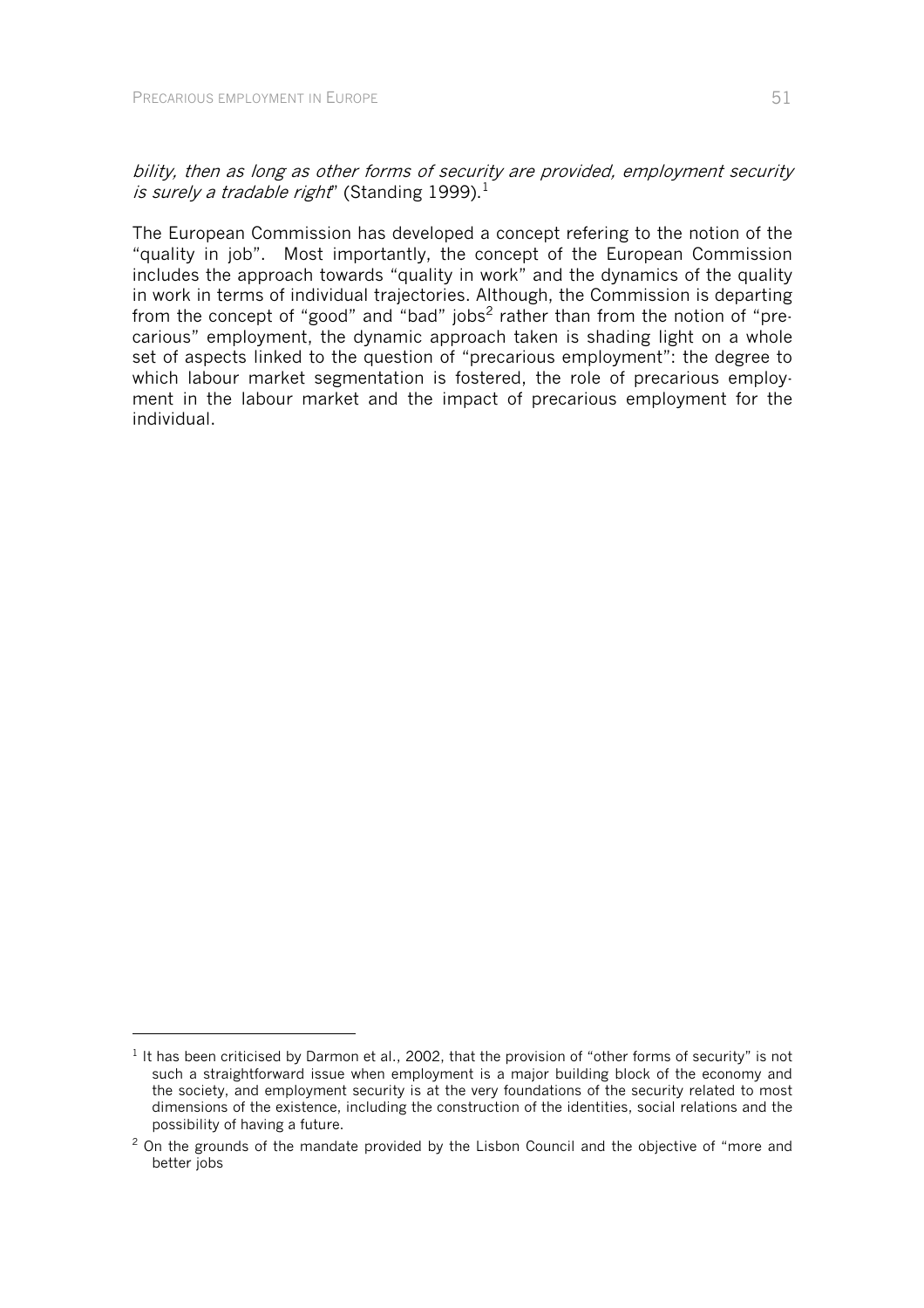In its Employment in Europe 2002 report, the European Commission has identified the following set of dimensions and criteria:

| <b>Dimension</b>                               | Indicator                                         |
|------------------------------------------------|---------------------------------------------------|
| Intrinsic job quality $(*)$                    | Self-reported job satisfaction, labour market     |
|                                                | transitions by pay level                          |
| Skills, life-long learning and career develop- | Among others: participation rates in education    |
| ment                                           | and training, the share of the workforce using    |
|                                                | computers for work purposes                       |
| Gender equality                                | Gender pay gap, employment and unemploy-          |
|                                                | ment rate gaps by gender, gender segregation      |
|                                                | in occupations and sectors                        |
| Health and safety at work                      | Possible indicators: Accidents at work and        |
|                                                | related costs, rates of occupational diseases     |
| Flexibility and security(**)                   | Shares of employees voluntarily and involun-      |
|                                                | tarily in part-time work and fixed-term contracts |
|                                                | respectively                                      |
| Inclusion and access to the labour market      | Among others: labour market transition by         |
|                                                | main activity status and transitions of unem-     |
|                                                | ployed people into employment and training        |
| Work organisation and work-life balance        | Employment rate gaps by gender and pres-          |
|                                                | ence of children, childcare provision, share of   |
|                                                | employees leaving their job for family res-       |
|                                                | ponsabilities or for education purposes           |
| Social dialogue and worker involvement         | Possible indicators: Employee representation      |
|                                                | and worker involvement, share of employees        |
|                                                | covered by collective agreements, evolution of    |
|                                                | working days lost due to industrial disputes      |
|                                                | and trade union density                           |
| Diversity and non-discrimination               | Employment rate gaps by age, ethnic origin        |
|                                                | and disability                                    |
| Overall work performance                       | Growth in labour productivity, share of high-     |
|                                                | skilled in the working age population             |

(\*)"Jobs ought to be intrinsically satisfying, compatible with a person's skills and abilities and provide appropriate levels of income"

(\*\*) Refering to the appropriate balance between flexibility and security

The concept of the job "quality" appears to be rather encompassing and includes dimensions not only concerning the quality of the work and itself but focusing also on general labour market features like discrimination, gender equality, and individual features like the skills development and trajectories.

Thus, the EC has produced an analysis of the quality of jobs, which includes indicators and statistical measures of volumes of respectively "good quality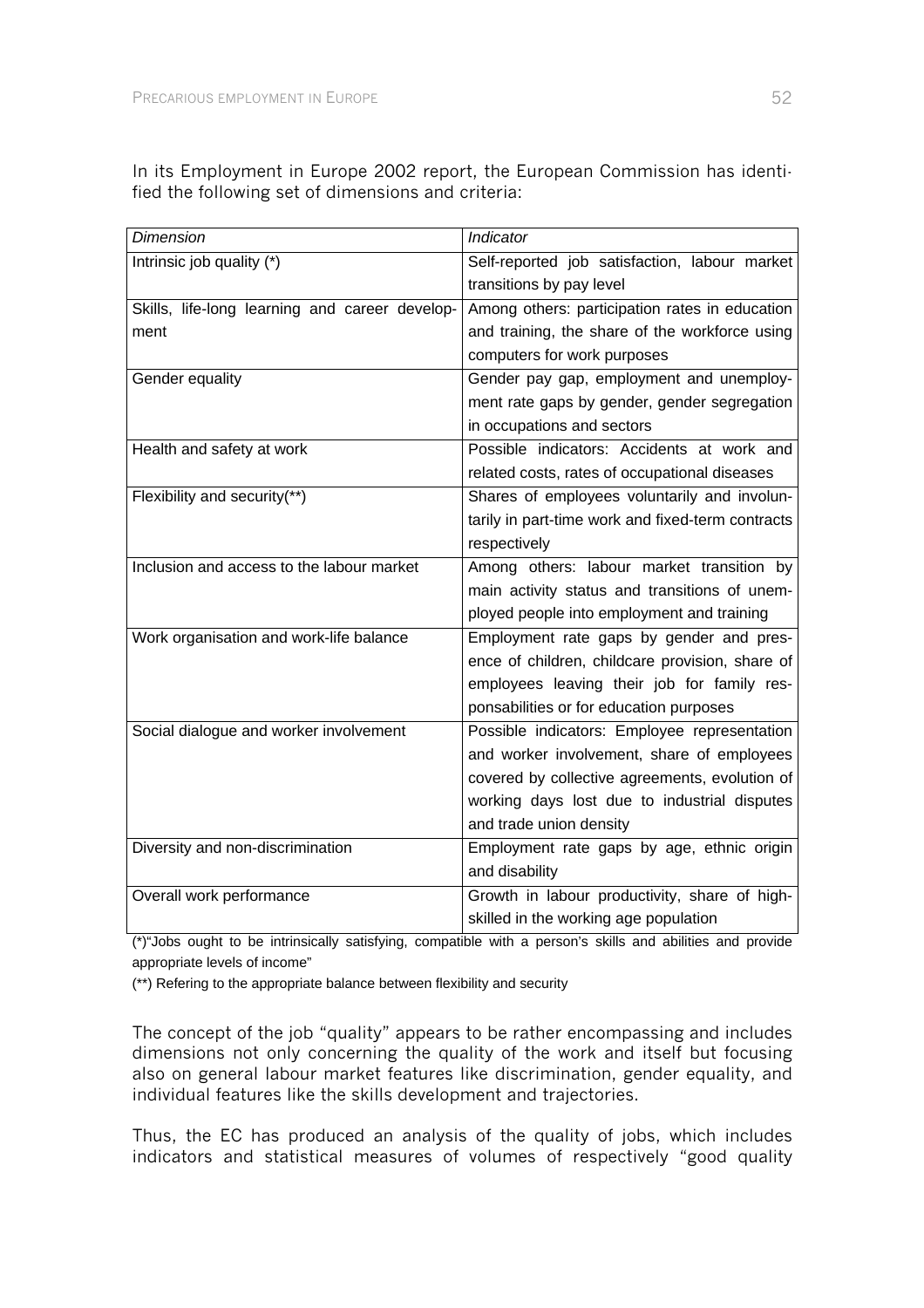jobs", "reasonable quality jobs", "low-pay/productivity jobs" and "dead-end jobs". The first results of the EC study of job quality and the elaboration of indicators has been presented in the Employment Outlook 2001. This approach amounts to the first comparative attempt at assessing what we call PE in this project. It is particularly interesting in that it allows for a crucial distinction to be made, namely the distinction between

- the characteristics of jobs,
- the characteristics of iob holders.
- and the dynamics of trajectories.

and establishes relations between the three. Thus key questions as to the often alleged role of PE in diminishing unemployment may be addressed. Furthermore, the analysis of the incidence of "dead-end jobs" and "low pay-productivity jobs" amongst particular groups of job holders may cast light on the distribution of risk amongst groups of the working population, on the implications of current "flex-security" compromises, and on exposure to social exclusion. These are questions which our own research seeks to address as well.

In order to distinguish between jobs of different quality, the Commission has grouped the jobs according to three main dimensions: job security, access to training and career development, and hourly wages.

# Table 2.2

### Criteria and indicators for distinguishing these levels of quality are as follows:

| Criteria                                    | Indicators                                      |
|---------------------------------------------|-------------------------------------------------|
| Job "security" : low / relative             | - low: jobs on fixed-term contracts, short-term |
|                                             | contracts, or jobs without formal contracts     |
|                                             | · relative: other contracts                     |
| Access to training and career prospects: no | no prospects: non supervisory functions, no     |
| prospects / prospects                       | further employer provided training              |
|                                             | prospects: employer-provided training and       |
|                                             | career prospects                                |
| Pay / productivity: low / decent            | - low: below 75% of country specific median     |
|                                             | hourly wage                                     |
|                                             | - decent: otherwise                             |

Source: European Commission, Employment in Europe 2001

On the grounds of these indicators, the EU distinguishes, as mentioned above, dead-end jobs, "low paid/low productivity" jobs; "reasonable quality" jobs; and "good quality" jobs. Low quality jobs are according to this definition "dead-endjobs" and "low pay/low productivity jobs".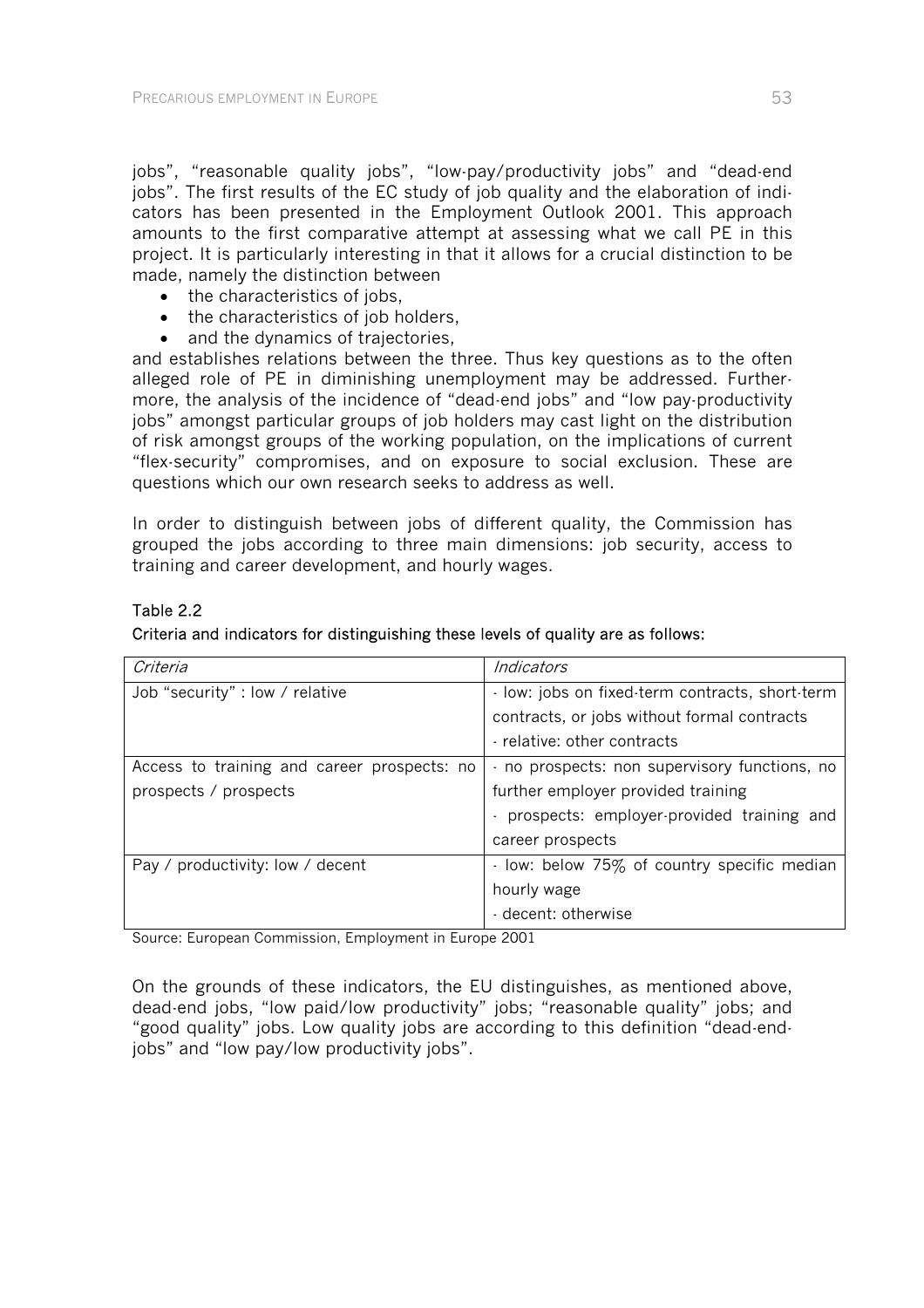|                     | Job security | <i>AND</i> | Prospects | <i>AND</i> | Pay/productivity |
|---------------------|--------------|------------|-----------|------------|------------------|
|                     |              | OR         |           | OR         |                  |
| Dead-end jobs       | Low          | and        | ∟0W       | and        | Low              |
| Low pay/low produc- | Low          | or         | Low       | and        | Low              |
| tivity jobs         |              |            |           |            |                  |
| Reasonable jobs     | Relative     | or         | prospects | and        | decent           |
| Good quality jobs   | Relative     | and        | prospects | and        | decent           |

## Table 2. 3 Definition of the different levels of job quality

However the EC programme for measuring job quality is much more ambitious than what this first set of criteria and indicators provide. To give an example, working conditions and other dimensions (e.g. collective rights) are not included, although the Commission itself aknowledges they should be integrated. The Commission plans to develop new indicators and uses a variety of data sources to cover various dimensions and levels of job quality (characteristics of the job as well as data on the context of the job). For this preliminary product, only the European Community Household Panel has been used (second and third waves 1995, 1996).

Apart from possibly questioning the underpinning rationale which gives rise to the equivalence between job security and prospects and thus considers that there are possible trade-offs, there are some problems with the measures used (Chap 3.2). The European Commission departs from a possible trade-off between job "job security" and "prospects": reasonable quality jobs are necessarily associated with hourly wages higher than 75% of the national median wages, but may be associated with stability or access to training/prospects. In the European Commission approach the hypothesis is that access to training as a step towards enhanced employability may compensate for low stability. This equivalence between an issue of status and a largely discretionary mechanism<sup>1</sup> is not explicitated in the approach of the European Commission.

Also the OECD (Clark, 1998) had previously developed indicators of job quality based on a survey of workers' evaluations of their situation (International Social Survey Programme, 9 OECD countries, 7,000 respondents). The responses to 20 questions were collapsed into six summary variables measuring workers' evaluations of:

- Pay ;

-

- Hours of work ;
- Future prospects (promotion and job security);
- How hard or difficult the job is;
- Job content: interest, prestige and independence; and

 $<sup>1</sup>$  although in some countries, continuous training is an obligation, the distribution of</sup> training opportunities is very unequal across workforce groups as is well documented by the European Commission itself.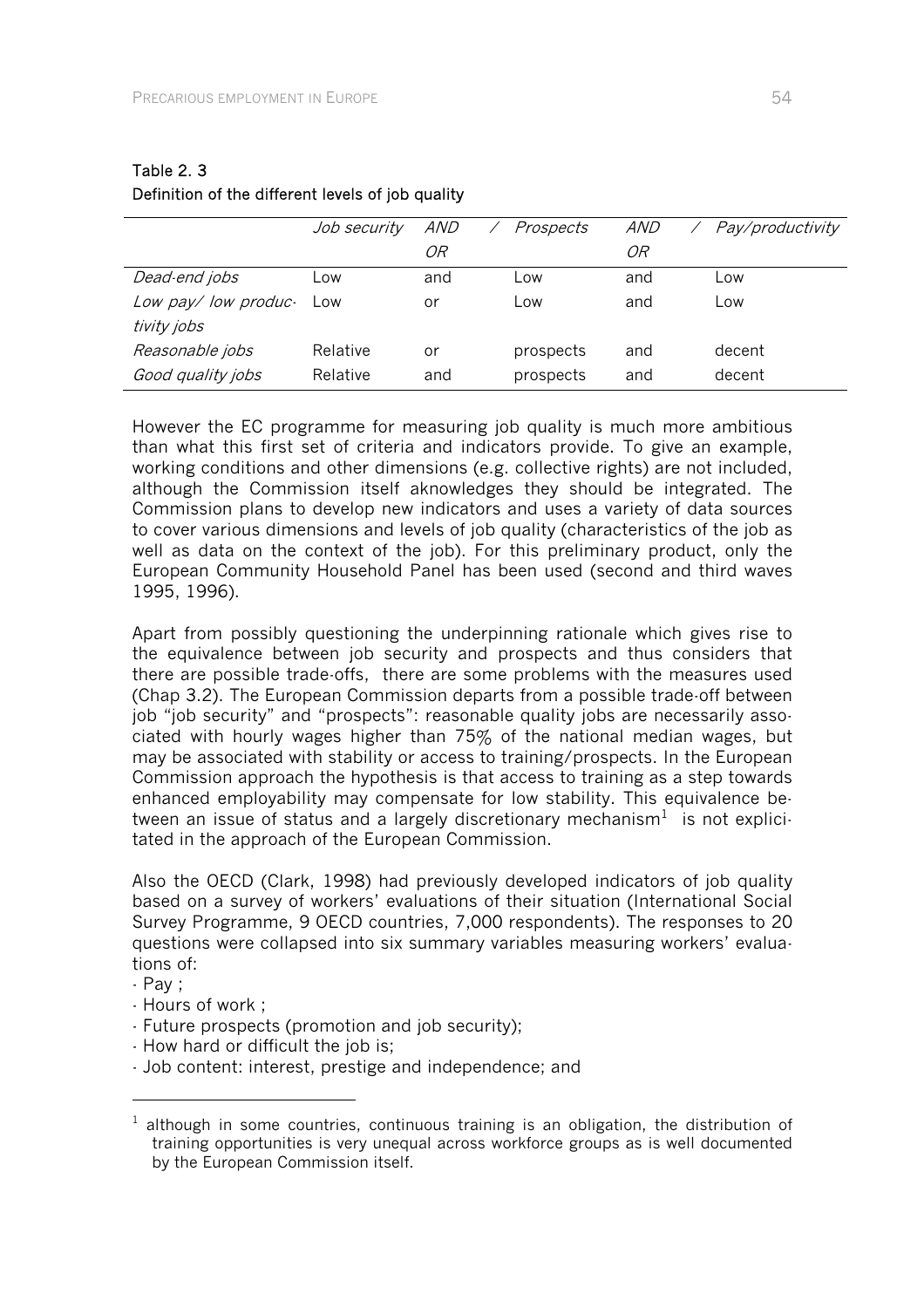- Interpersonal relationships (with co-workers and management).

A further approach towards precarious employment is based on its more or less voluntary character, and resorts to a subjective appreciation by workers. In particular, involuntary part-time employment is often associated with under-activity (Insee, OCDE, European Foundation). It is often linked to unstable contracts, and in that sense cumulates various dimensions of precariousness (in particular low earnings, insecurity, and risks of poverty due to proportional or inadequate access to benefits and pensions). On the other hand this type of approaches has been criticised as "choices" are heavily dependent on what one perceives is available to them, in the current legislative framework: e.g. women "choosing" to take up part-time jobs with little hours paid and no social security contributions, as has been the case in the UK and in Germany, so that social contributions would not further reduce their earnings (Marshall, 1992). ETUI (2001) have also shown the strong correlation which exists between voluntary part-time employment and the lack of appropriate childcare arrangements. Generally speaking, the literature shows (as is quite obvious) that the lesser the number of worked hours, the greater the risk of exposure to poverty, lower social protection etc.

Finally, subjective measures are used to grasp the individual perception of precariousness, arguing that for the political sphere is decisive whether people are satisfied with their situation or not. The OECD (1997) is analysing the individual perception of job insecurity. One of the findings of this study indicates that this individual feeling depends among other factors on labour market institutions. Thus, perceived job insecurity is significantly lower in countries where the unemployment benefit replacement rate is higher, where there is a higher level of collective bargaining coverage and where collective bargaining is more centralised. A further major outcome of this analysis is the high level of insecurity reported in countries where unemployment is low and falling as in the UK and in the US. Flexibility of the labour market thus may lead to the perception of insecure employment, if flexibility is particularly high in the "low quality of work" market segment. In general the relationship between education and insecurity is negative in OECD countries, although weak (OECD employment outlook 1997). However, in France, Italy and the UK it is those with the highest level of education who are more likely to report their job as insecure. Job insecurity is generally perceived to be lower in white-collar than in blue-collar occupations. According to an international survey the individual perception of job security fell very notably in the UK and in Germany between 1985 and 1995, and to a lesser extent in France, while Italy ranged among the countries with the smallest amounts. However, other surveys are reporting a sharp decline in the perception of insecurity also in France and Italy (OECD employment outlook 1997). Furthermore a comparison between the UK and Germany on the basis of the German socio-economic panel and the British Household Panel was carried out. The applied measure of job insecurity in Germany rose the most for younger workers, for workers with lower levels of education, and for workers in blue-collar occupations, while in the UK, the rise in perceived insecurity was observed across all groups, although somewhat larger rises in insecurity are reported by older workers.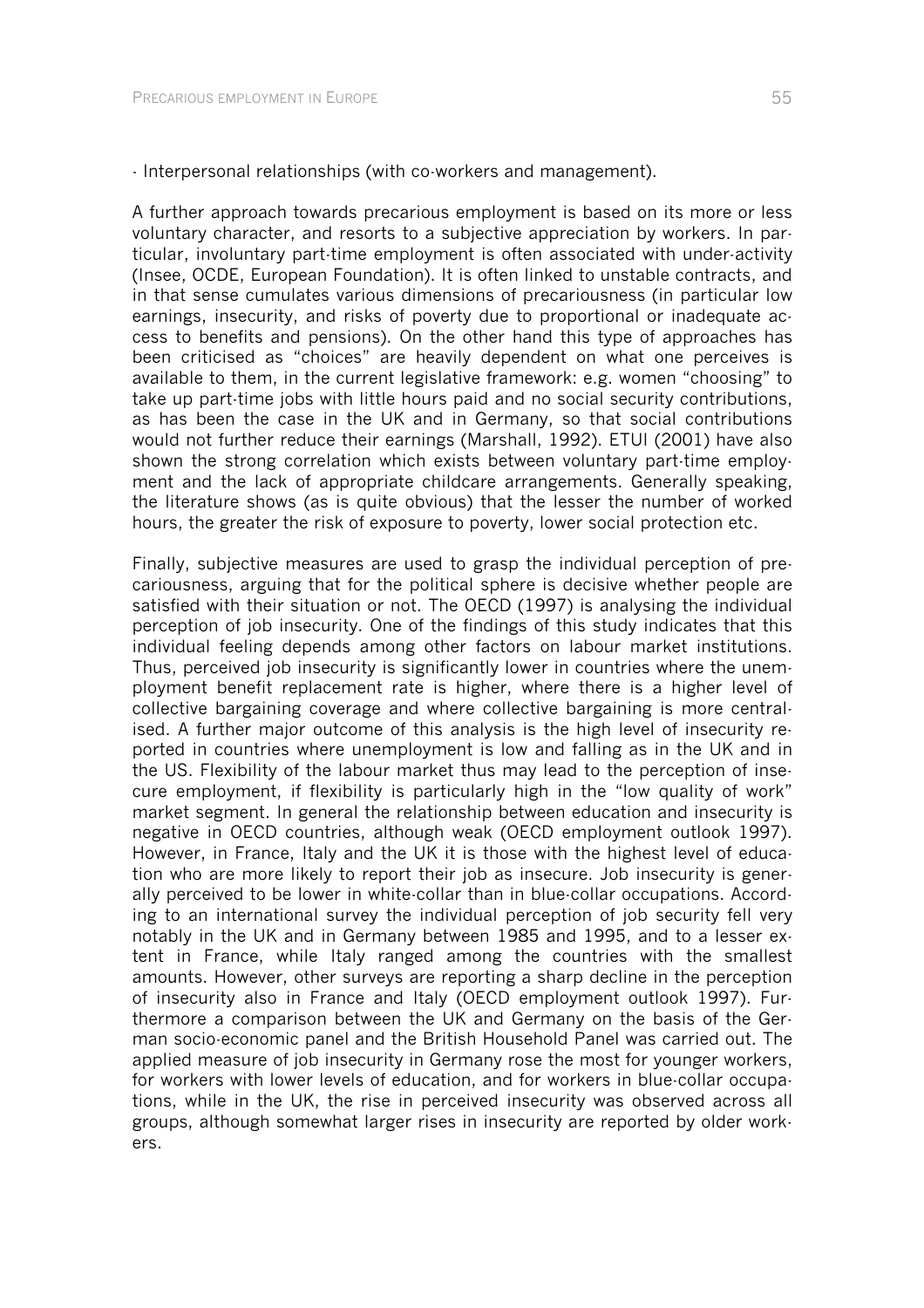There are pitfalls linked to the indicator "perception of job insecurity". According to the already mentioned case studies carried out for the European Foundation in 7 countries, numerical flexibility strategies generate a feeling of job insecurity, but this is not true everywhere: more than two-thirds of the case studies dealing with numerical flexibility actually report so. From a wider point of view, the feeling of job insecurity is expressed in over half of the whole sample. When looking at the variables that contribute to the emergence of such a feeling, it is revealed that "no/little access to training" and "pay gaps" play an influencing role in less than two-thirds of the case studies. However, the absence of career opportunities for non-permanent workers seems to be the main contributing factor. In the case studies with numerical flexibility not engendering job insecurity, numerical flexibility was based on training-work contracts etc. The feeling of job insecurity remains widely expressed even when "conditions of work" are positively assessed (Goudswaard, Nanteuil, 2000).

### 2.3.2 Indicators and measurements

There have been little attempts so far at quantifying precarious employment or equivalents in a comparative way. The most accomplished effort in that direction is the recent publication by the European Commission of its study on job quality, in which aggregated indicators have been elaborated and combined to provide overall measures. Although the EC also uses in parallel job satisfaction measures, it does not use them on their own to quantify precarious employment. Previous studies, e.g. an OECD study (Clark, 1998), have used evaluations by workers to provide indicators of job quality in some OECD countries.

The ILO has also developed a provisional decent work index, which is measured through surveys, but the methodology has not been applied so far to industrialized countries. Other researchers working comparatively at the European level (see TSER funded network "Employment and exclusion" -Jefferys, S., Pires de Lima, M., 2001) have developed indexes allowing for various dimensions of precariousness to be taken into account independently of contractual status (in this case, an exclusion at work index). Although their is a first and still rough attempt, the approach through indexes is interesting.

Most of the literature usually starts from the basis of atypical contracts, and then qualifies this by making distinctions between atypical and precarious employment (Darmon 2001). Rodgers (1992), drawing from ILO commissioned research, had already proposed an analysis of the "bimodality" of atypical employment. He also had suggested that the dual model of labour market (security vs. precariousness) did not hold and that it would be more adequate to talk about levels or types of precariousness. To a certain extent, this approach echoes findings commented above about the multiplicity of employment forms.

Within its programme on Socio-Economic Security, the ILO has initiated work on indexes for measuring socio-economic security through surveys. This work is still in its pilot stage, although indexes are already being developed for a set of 100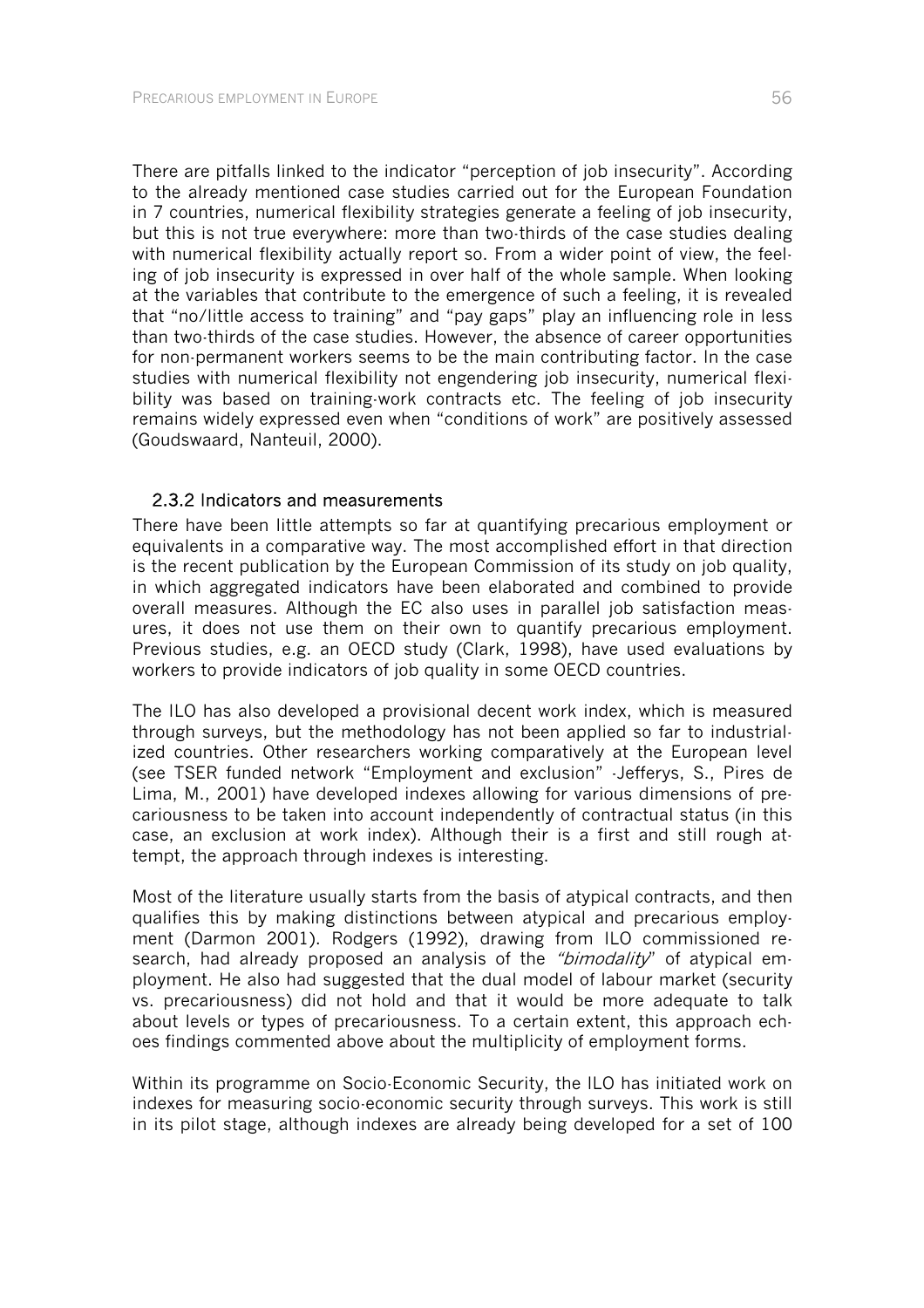l

countries and 24 national surveys, and a first global report is expected in 2002. The ILO distinguished three levels of indexes<sup>1</sup>: macro (national) / meso (firms) / micro (individuals). All indexes are constructed on the basis of the seven "areas" of socio-economic security and are using both objective and subjective measurements.

A further quantitative approach elaborated by the TSER network on "Employment and exclusion" should be mentioned here. Exclusion in work for this team of researchers is comparable to what we have called precarious employment in our own research. They propose to rate it at the macro level by averaging the relative ratings of various indicators of exclusion in work. The indicators selected are: the percentage of unqualified young people (18-24); disability-free life expectancy; income inequality ratio; usual full-time employee weekly hours;  $\%$ average working anti-social hours; % of workforce covered by collective agreements. Their contribution is, as they themselves acknowledge, nothing but a first step in the direction of a comprehensive and precise index. In particular, the macro indicators selected are not sufficiently focused on exclusion at work, and rather provide a more general and somewhat patchy image of some of the facets of social risk in European countries. The low-skilled content of jobs, low pay levels, "anti-social" working hours, and low collective agreement coverage certainly are dimensions to take into account in order to measure precarious employment. But it is unsure whether the indicators chosen adequately reflect these dimensions, and whether averaging these ratings and leaving others out, is pertinent.

To sum up, the following table gives an overview of the main outcomes of the different studies:

 $1$  The information presented here is taken from the ILO website, socio-economic security programme (www.ilo.org).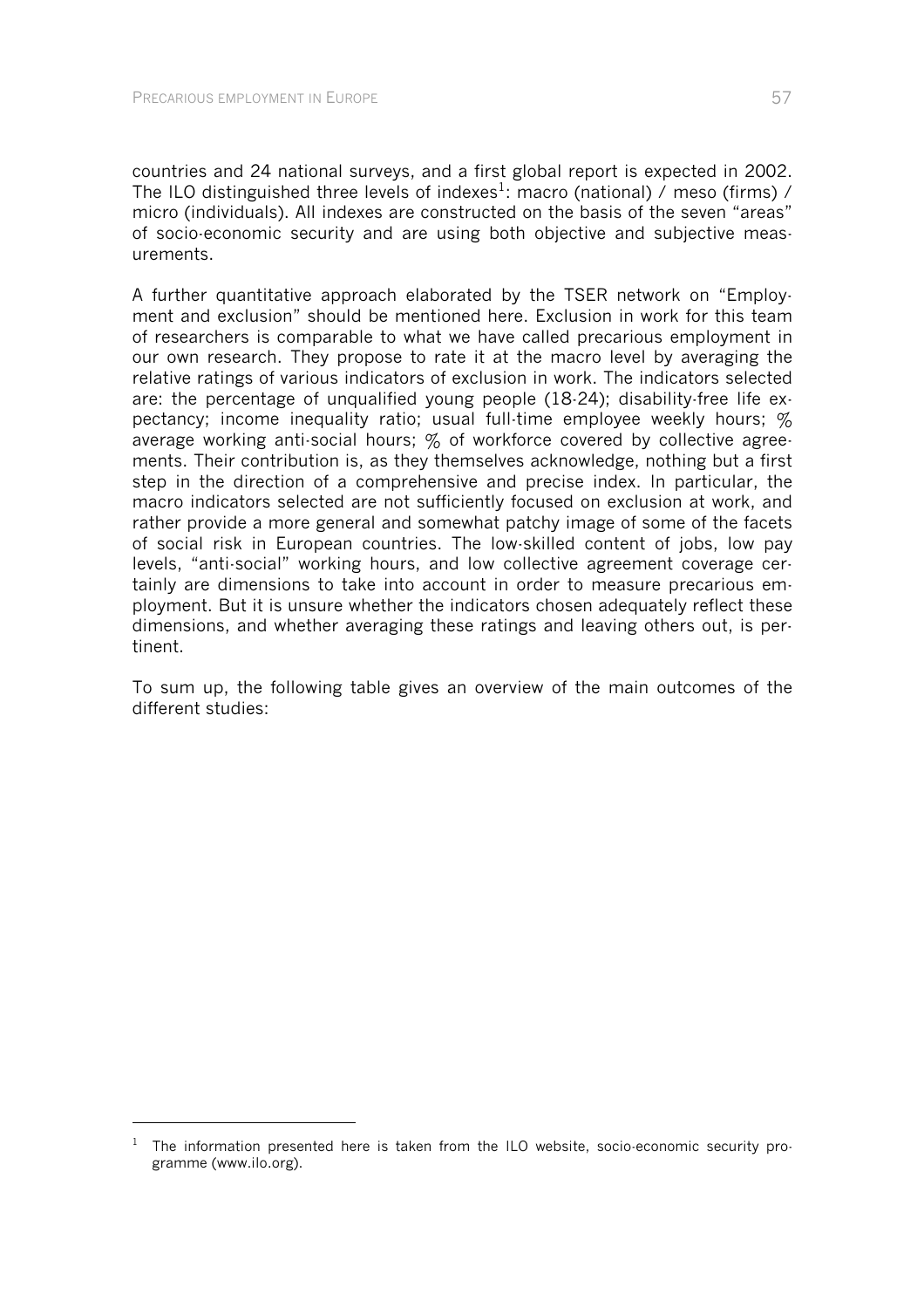| Table 2.4                                                            |
|----------------------------------------------------------------------|
| Overall measures of precarious employment and functional equivalents |

|                                                                                                                                                          | France  | Germany                 | Italy          | Spain | UK             | $EU \cdot 15$ |
|----------------------------------------------------------------------------------------------------------------------------------------------------------|---------|-------------------------|----------------|-------|----------------|---------------|
| Low quality jobs (all types<br>of jobs) (ECHP, 1996)                                                                                                     | 19% (*) | 24%                     | 21%            | 37%   | 22%            | 23%           |
| "Precarious jobs" as share<br>of waged employment<br>European Foundation for<br>the Improvement of Living<br>and Working Conditions.<br><b>ESWC 1997</b> | 22%     | 10%<br>(WG)<br>15% (EG) | 11%            | 40%   | $9\%$          | 15%           |
| satisfaction<br>overall<br>Low<br>with main activity status,<br><b>ECHP 1996</b>                                                                         | 10%     | $8\%$                   | 23%            | 19%   | 11%            | 12%           |
| Job quality measured by<br>worker evaluations (OECD<br>$1998 \cdot data = 1989$                                                                          | N/A     | (WG)                    |                | N/A   |                | N/A           |
| - % saying income is high<br>- % saying would like to                                                                                                    |         | 30,4%                   | 17,7%          |       | 28.4%          |               |
| spend less time in their<br>jobs                                                                                                                         |         | 34%                     | 39%            |       | 22.1%          |               |
| - % saying possibilities of                                                                                                                              |         | 26.5%                   | 22%            |       | 22.7%          |               |
| advancement are high                                                                                                                                     |         | 85.5%                   | 71.3%          |       | 59.9%          |               |
| - % saying job is secure                                                                                                                                 |         | 50.6%                   | 39.3%          |       | 57%            |               |
| - % reporting hard work<br>- % reporting good job<br>content                                                                                             |         | 54.2%<br>81.1%          | 44.1%<br>58.9% |       | 52.6%<br>66.6% |               |
| - % reporting good relations<br>at work<br>- % reporting high job<br>satisfaction                                                                        |         | 43.4%                   | 33.9%          |       | 39.1%          |               |
| Overall exclusion at work<br>index (from 1 - best ratio to<br>5 - worse ratio)                                                                           | 1.8     | N/A                     | 2.8            | N/A   | 4              | N/A           |

(\*) Due to the lack of data on employer-provided training in France, only the two intermediate categories of job quality could be established (low pay / low productivity jobs and reasonable jobs). The data is therefore to be taken with caution. Source: Darmon, 2001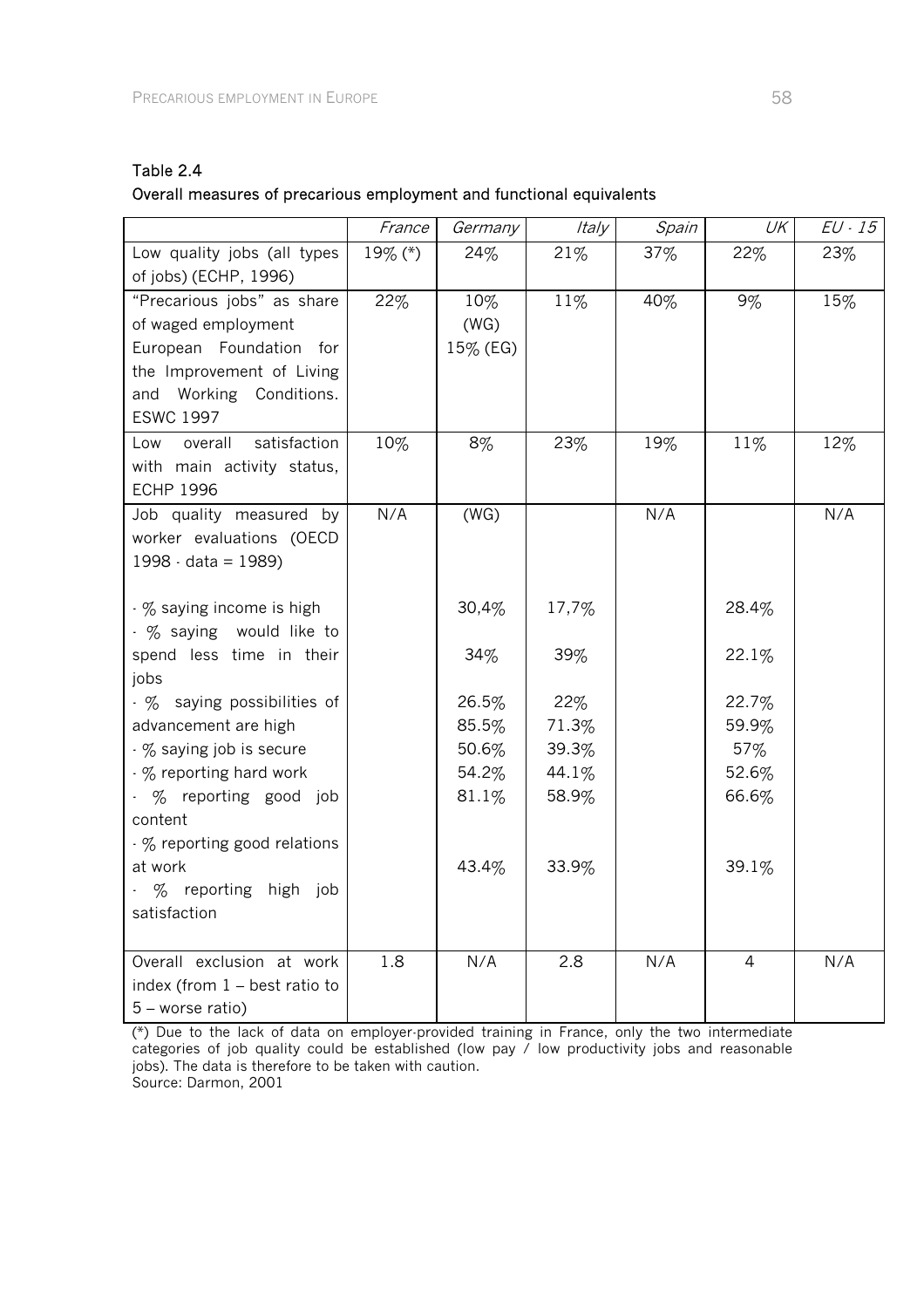The table shows that depending on the concepts and indicator used the picture about precarious employment in European countries and the ranking between the countries varies quite significantly.<sup>1</sup>

# 2.3.3 Conclusions and working definition

For our own further research it is suggested that current characteristics of employment precariousness (e.g. insecurity) might be distinguished from the "risk of employment precariousness" (as measured by the probability of blocked trajectories), in agreement with the distinction established by the European Commission between quality and dynamics of quality. Furthermore, it should be looked at separately what characteristics of employment are linked to opportunities or risks arising from contextual factors, such as labour market situation, fiscal or social policies compensating for low earnings, active labour market policies etc. These contextual factors could be taken into account as "magnifiers" or "mediator" of risks and effects of precarious employment. This means in particular that low pay should be preferred to low income as a measure of the economic dimension of precarious employment.

This leads to three levels of analysis :

-

- Forms of precarious employment and functional equivalents, combining the various dimensions - security; earnings; working time; social protection; skill content; working conditions. In line with the approach of Rodgers, we will structure these dimensions in a temporal dimension, an economic dimension, an organisational dimension and a social protection dimension.
- Dynamics of PE and the individual risk, as measured by trajectories out of insecure employment, low pay employment, low-skilled employment etc.
- The structure of the labour market (supply and demand for precarious employment) and contextual factors

Precariousness might be understood as resulting from a combination of various indicators and individual as well as contextual factors. Furthermore, we consider that precariousness has different degrees, as not only a combination of more indicators might be found but as there are possible trade-offs between the three levels of analysis when assessing the impact of precarious employment for the economy, the society and the individual. Thus, the analysis of the characteristics of the job needs to be separated from the distribution of the risks among groups of workers. Moreover, it does make a difference whether the bad jobs are taken up by persons who can consider this employment situation as transitory or whether the employment and income risk are becoming a structural factor for the individual.

The following research work is taking these levels of analysis into account and looks at job characteristics, at trajectories, at the characteristics of the job hold-

 $1$  Moreover, as will be shown in the case of France, taken alone the measurement of temporary employment as part of precarious employment is far from being clear.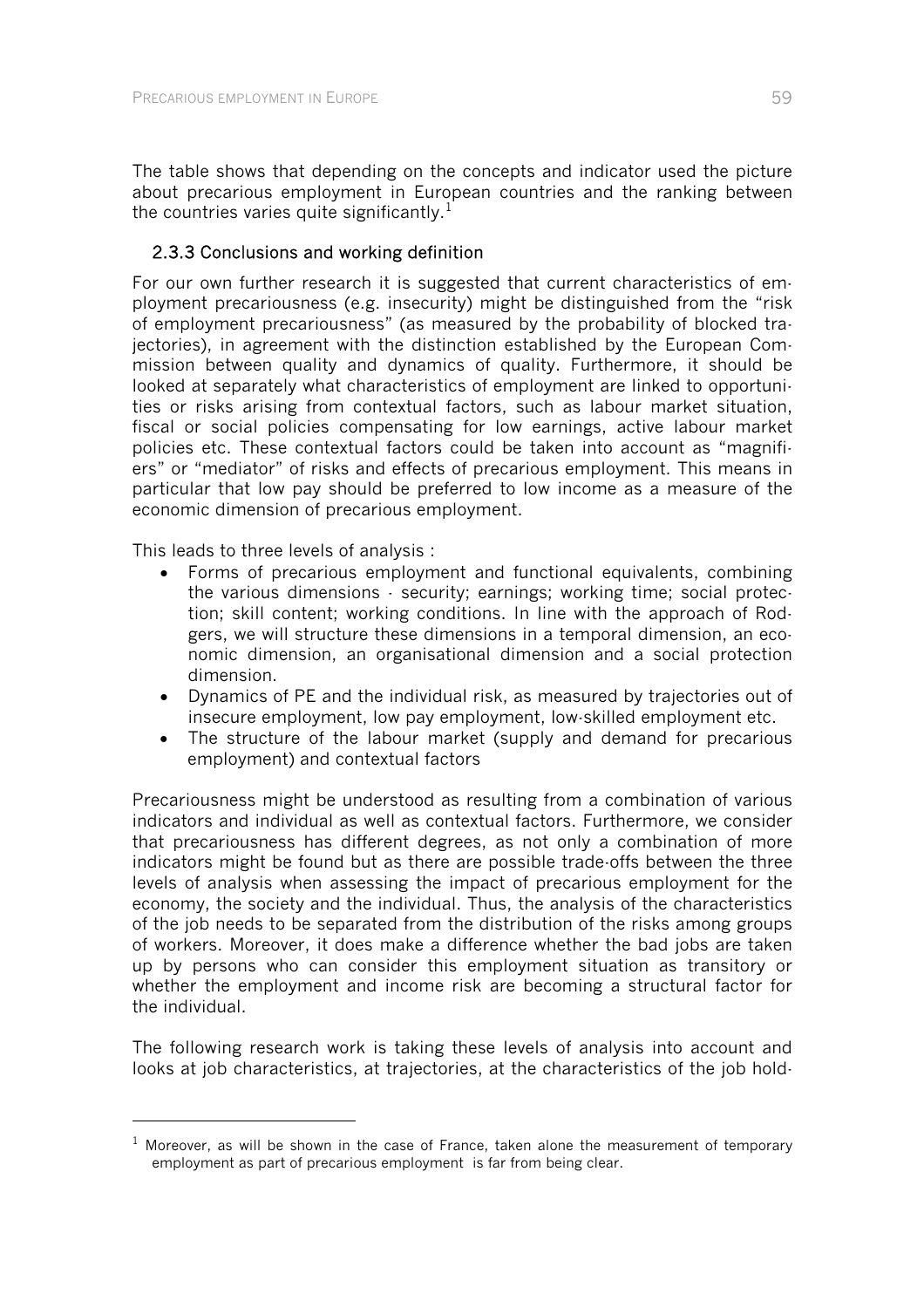ers as well as at the institutional and economic context. We will be primarily using "objective" measures rather than subjective measures.

# 3. Cross-national comparison of indicators and characteristics of precarious employment

## 3.1 The temporal dimension

In the initial Rodgers definition, the temporal dimension is about the level of control over the continuity of employment - which may be measured both for permanent and non-permanent contractual forms (in a highly "flexible" labour market, levels of control of employees over the continuity of employment may be low), and may reflect changes in economic conditions and cycles as well. Since then, this dimension has been mostly approached in terms of security and/or stability. Thus the recent ILO definition (SES programme, 1999) mentions "employment security - stability" as one of the dimensions of general socio-economic security. And the European Commission (2001) considers low security to be one of the characteristics of low quality jobs.

There seems to be a general consensus in the literature that both the temporal insecurity or instability is one of the key dimensions of precarious employment, and that not all unstable jobs can necessarily be considered as "precarious". Thus it has to be reminded that the temporal dimension taken for itself, leaving the other dimensions aside, is not exclusively an indicator for precariousness. Unstable jobs might also be associated with high earnings (economic dimension) and, say, high skill contents (occupational dimension), as is the case for example for a whole segment of the self-employed professionals. In more general terms, it has to be considered that a higher employment risk might be compensated by higher earnings. In this case, one can hardly speak of precarious employment.

A key question while assessing and comparing the temporal dimension consists in which indicators are used. Measuring job security exclusively through contracts is problematic, especially in largely deregulated labour markets, where low job stability may be associated with permanent contracts (which is the case for the UK in our sample). A combination of measure by contracts and by tenures seems more adequate. Furthermore, there are discrepancies between Eurostat data and national data on temporary contracts (as in the case of France), and problems for measuring non-permanent contracts at the national level which have consequences for the Eurostat data (e.g. the case of free-lance coordinated work, *parasubordinati*) in Italy and marginal employment (*geringfügige* Beschäftigung) in Germany). It is possible that job insecurity is overestimated in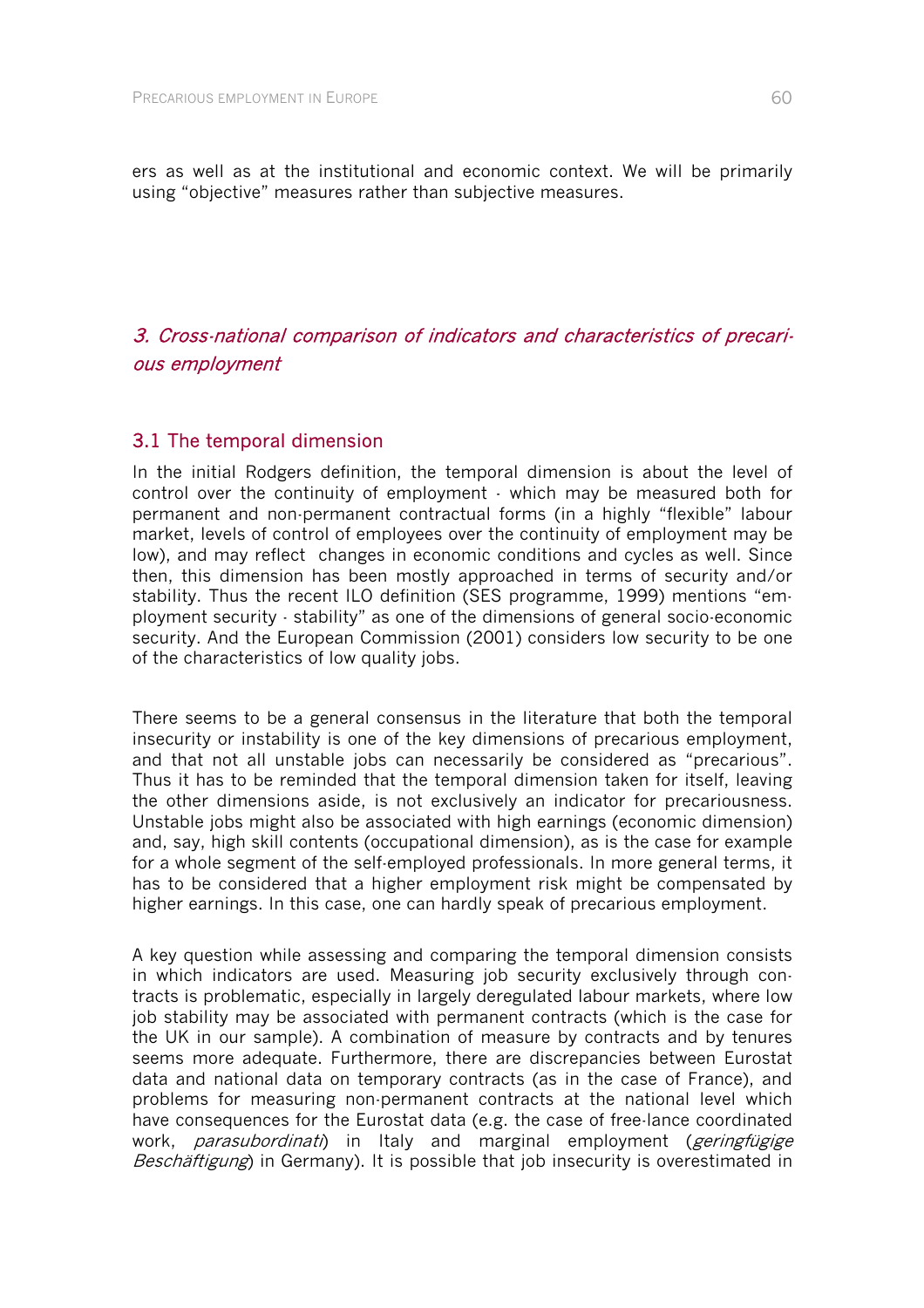the case of France and underestimated in the cases of the UK, Italy and Germany. For Spain, the coincidence between national and Eurostat measures seems to be better, and temporary employment is an adequate measure of employment instability or insecurity, although things have been changing recently.

There are usually three ways of approaching instability and uncertainty:

- through tenures, i.e. the length of time a worker has been continuously employed by the same employer (instability);

- through non-permanent contracts (instability);

- through valorisations by the affected individuals (subjective approach) (uncertainty).

Some studies use a combination of 2 or all 3 approaches.

The measure of employment security by employment tenures (as in OECD 1993, 1996; 1997; Auer and Cazes, 2001) allows for an "objective" measure of stability and of the distribution of this stability or instability across gender, age, sector and educational attainment, type of employment contract, and to a lesser extent, size of companies. It also allows for more meaningful cross-national comparisons than the approach through contracts, as it is able to account for example for the cases of countries where a low use of temporary employment combines with low average tenures, such as the United Kingdom. As pointed out above, tenures also address part of the question of transition jobs, in the case of young people with a training contract then staying with the same employer in a permanent contract.

Measuring employment stability through tenures provides more integrated information than adding up non-permanent contracts for example, in that tenures also reflect the situation of the labour market. For example, as the European Commission points out, the increase in short term tenures between 1995 and 2000 in the EU does not only reflect an increase in labour market "flexibility" but also a wave of massive job creation. In that sense rises in short term tenures are to be interpreted with caution, and cannot be identified with a decrease of employment stability in a straightforward way.

A basic problem is the gap which exists between the picture provided by actual tenures (which, as Auer and Cazes have shown, reveal the "resilience of the longterm employment relationship" in industrialized countries) and the feeling of insecurity which has become more widespread. Admittedly, the reasons for this feeling of insecurity to expand are very varied. The fact that tenures do not reflect contractual status, and therefore do not reflect the situation in which workers might hold a succession of unstable jobs with the same employer, might be one of them. Decreased social protection even for workers on long-term tenures might be another. The case of the "false" self-employed is another possible reason for this discrepancy, as they may be continuously registered as selfemployed, but clearly have little control over the continuity of their situation.

It is striking that average tenures are lower in the UK than in the continental European countries (Table 3.1). The general picture of more jobs proving to have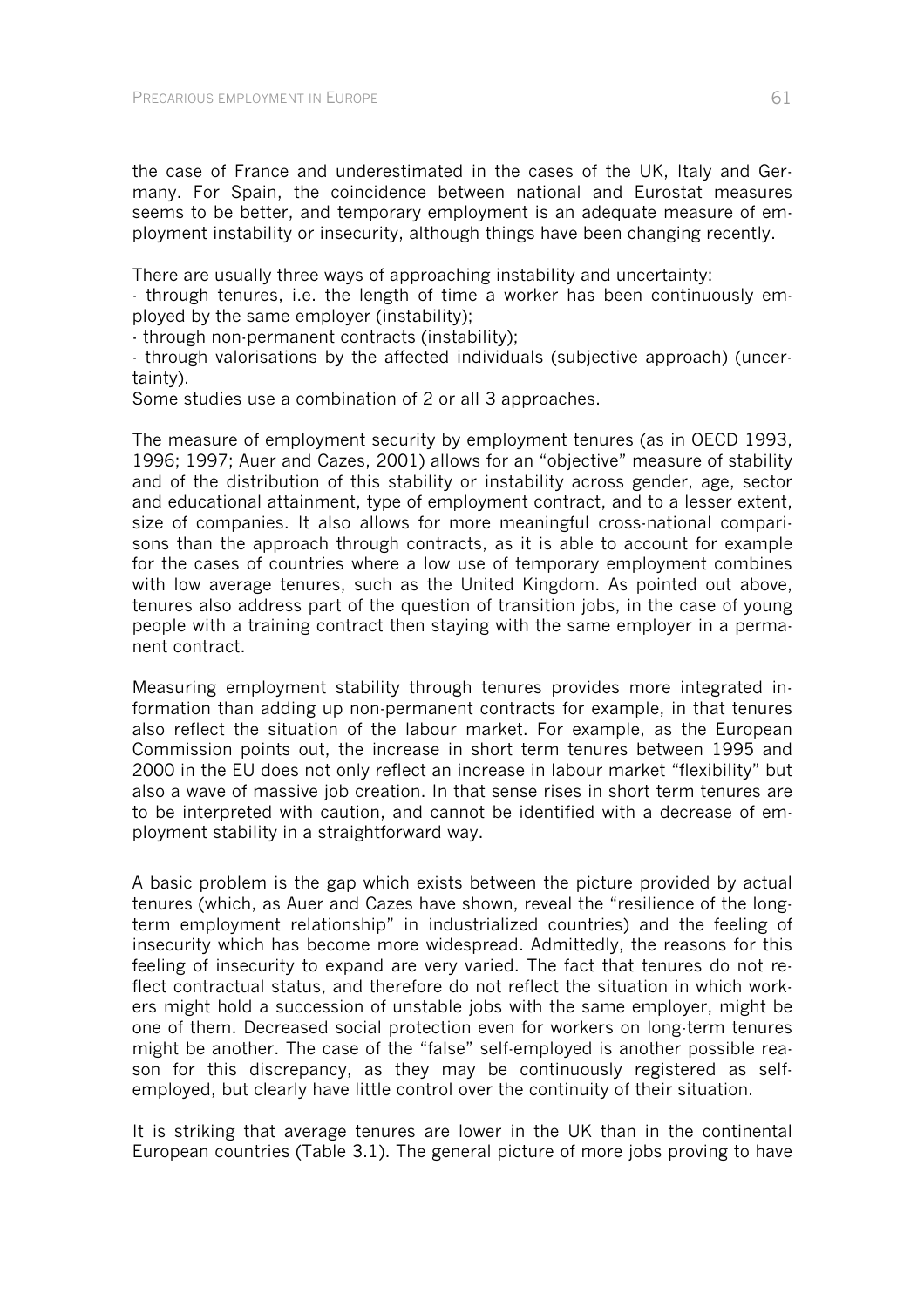a short duration in the UK than in the other countries and less employment relationships lasting for longer than 10 years is confirmed by an analysis of the distribution of employment by class of tenures. In comparative terms, this more differentiated analysis also clearly demonstrates the labour market segmentation between stable and short-term employment in Spain (Table 3.2). In particular, do very short-term contracts (with tenures under 6 months) play an important role in Spain, in contrast to the other countries (table 3.3).

## Table 3.1

### Average tenure (years)

|                       | 1992 | 1995 | 1998 |
|-----------------------|------|------|------|
| France                | 10.4 | 10.7 | 11.3 |
| Germany               | 10.7 | 10.0 | 10.4 |
| Italy                 | 11.9 | 12.1 | 12.1 |
| Spain                 | 9.9  | 9.9  | 10.0 |
| <b>United Kingdom</b> | 8.1  | 8.2  | 82   |

Source: Auer, Cazes, International Labour Review 2000 No. 4, p. 382

# Table 3.2

## Distribution of employment by class of tenure (%)

|         | Under 1 year |      |      | 10 years and over |             |      |
|---------|--------------|------|------|-------------------|-------------|------|
|         | <i>1991</i>  | 1995 | 1998 | 1991              | <i>1995</i> | 1998 |
| France  | 15.7         | 15.0 | 14.3 | 41.4              | 42.0        | 45.0 |
| Germany | 12.8         | 16.1 | 14.3 | 41.2              | 35.4        | 38.3 |
|         | (1990)       |      |      | (1990)            |             |      |
| Italy   |              | 8.5  | 9.9  |                   | 45.6        | 49.2 |
| Spain   | 23.9         | 35.5 | 28.4 | 39.7              | 34.2        | 39.8 |
| UK      | 18.6         | 19.6 | 19.9 | 28.9              | 26.7        | 32.3 |

Source: Auer, Cazes, International Labour Review 2000 No. 4, p. 382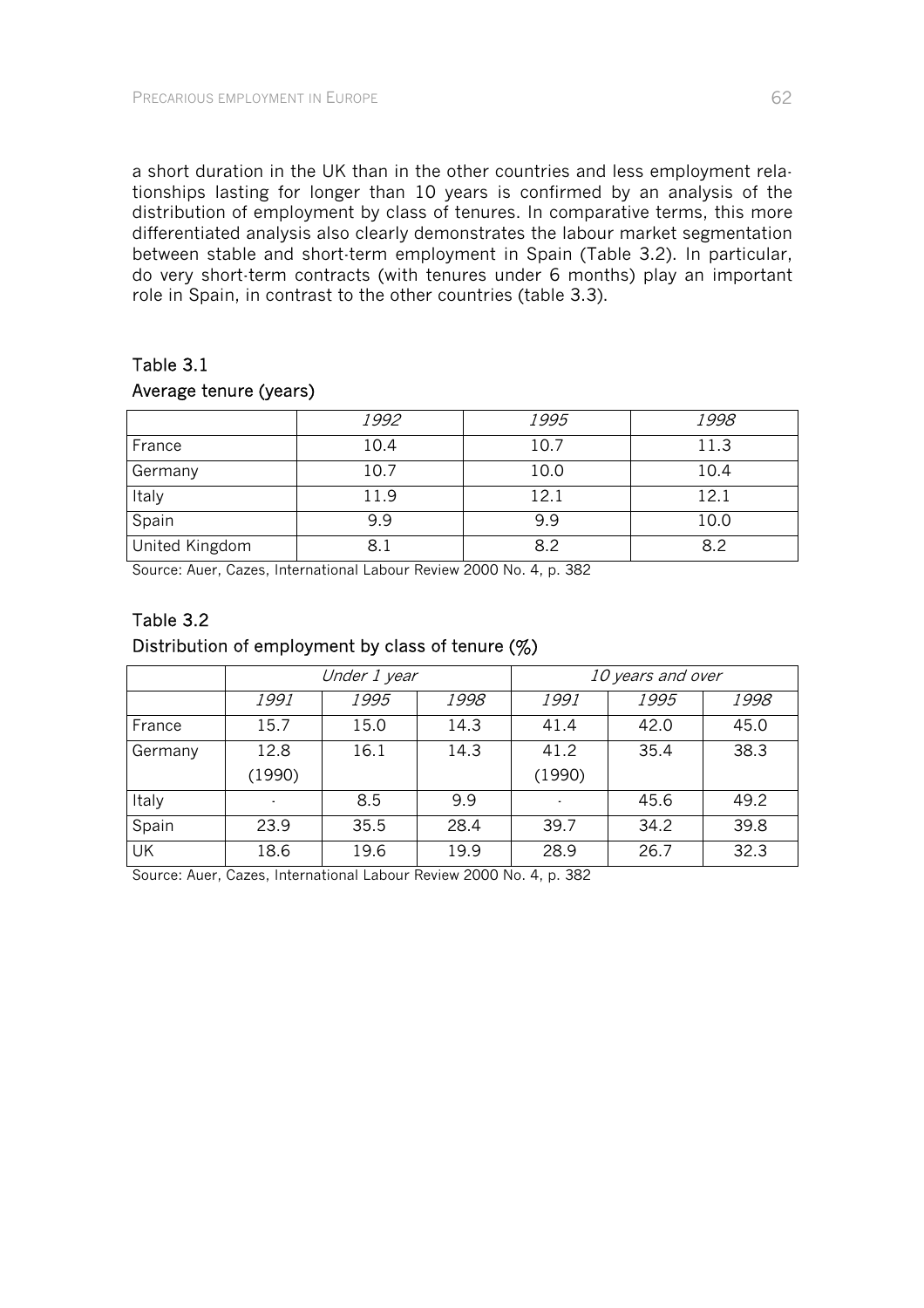|           | Under 6 | 6 months    | 1 and under | 2 and under | Under 5 |
|-----------|---------|-------------|-------------|-------------|---------|
|           | months  | and under 1 | 2 years     | 5 years     | years   |
|           |         | year        |             |             |         |
| France    | 10.1    | 4.9         | 8.0         | 17.7        | 40.6    |
| Germany   | 7.9     | 8.2         | 9.4         | 22.0        | 47.5    |
| Italy     | 4.5     | 4.0         | 7.0         | 18.1        | 33.6    |
| Spain     | 27.3    | 8.2         | 4.9         | 11.1        | 51.4    |
| <b>UK</b> | 10.5    | 9.1         | 10.7        | 19.5        | 49.8    |

| Table 3.3 |                                                                    |
|-----------|--------------------------------------------------------------------|
|           | Distribution of employment by employment tenure, 1995, percentages |

Source: OECD 1997, p. 138

Another measure for instability and temporal insecurity consists in identifying non-permanent contracts and adding up the numbers of holders of such contracts. This is for example the choice made by the European Commission (2001) which measures "low security" by adding up casual, fixed-term and temporary, as well as casual employment contracts. The European Foundation for the Improvement of the Living and Working Conditions' studies of "precarious employment" (e.g. Letourneux, 1998) are in fact studies of insecure employment, and they add up temporary and fixed-term contracts.

In the continental countries, atypical forms of employment relationships are in the centre of interest. "Atypical employment" or "non-standard employment" mainly basically refers to employment instability. However, as has already been stated in section 2.3, it is widely acknowledged at the national level, that atypical or non-standard forms of employment are not identical to precarious employment as specific employment relationships may represent an individual choice or constitute only a short transitional period for entering the labour market. Moreover as already mentioned, an employment relationship might be unstable independently from the contract forms. The following table gives an overview of the definitions of "atypical" employment and its elements.

# Table 1

# Definitions of "atypical" or "non-standard" forms of employment (mainly for statistical purposes)

| Employment | France | Italy | Germany | Spain | UK | European       |
|------------|--------|-------|---------|-------|----|----------------|
| form       |        |       |         |       |    | Foundation for |
|            |        |       |         |       |    | the Improve-   |
|            |        |       |         |       |    | ment of the    |
|            |        |       |         |       |    | Living and     |
|            |        |       |         |       |    | Working Con-   |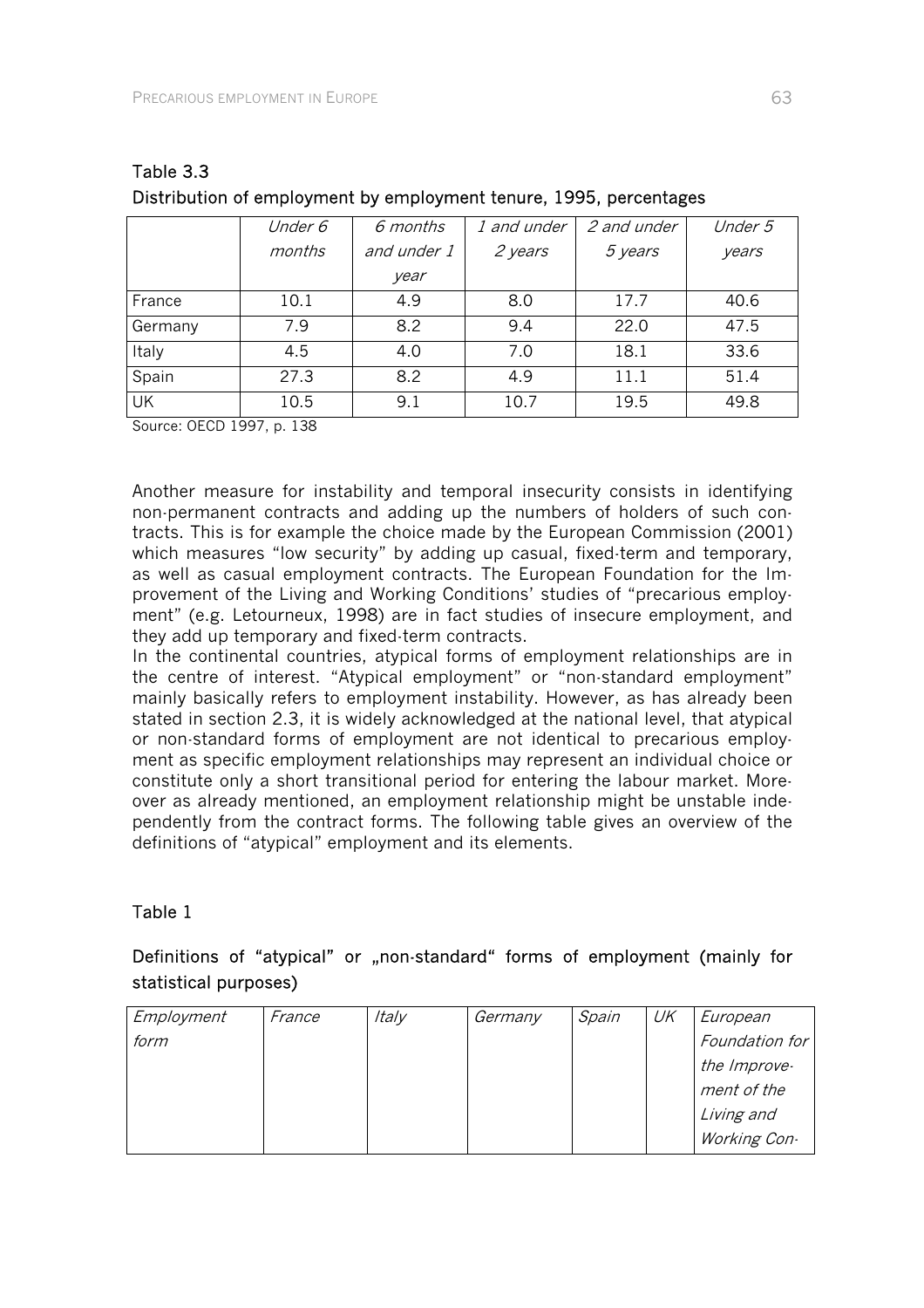|                   |             |                |             |          |         | ditions        |
|-------------------|-------------|----------------|-------------|----------|---------|----------------|
| Use of the notion | Special     |                | Atypical    | Term     |         | Atypical em-   |
| of "atypical      | employment  |                | employment  | not used |         | ployment       |
| employment" or    | forms (*)   |                |             | in the   |         |                |
| functional        |             |                |             | national |         |                |
| equivalent        |             |                |             | report   |         |                |
| commonly used     |             |                |             |          |         |                |
| Temporary         | Not used as | $\sf X$        | Not used as | $\times$ | $\sf X$ | Χ              |
| contracts         | aggregated  |                | aggregated  |          |         |                |
|                   | notion      |                | notion      |          |         |                |
| Fixed-term        | Χ           | Χ              | Χ           |          |         | Χ              |
| contracts         |             |                |             |          |         |                |
| Temporary         | Χ           | $\sf X$        | $\sf X$     |          |         | $\sf X$        |
| Agency<br>con-    |             |                |             |          |         |                |
| tracts            |             |                |             |          |         |                |
| Subsidised        | $\sf X$     | $\sf X$        | $\sf X$     |          |         | X              |
| temporary<br>la-  |             |                |             |          |         |                |
| bour contracts    |             |                |             |          |         |                |
| Apprenticeship    | $\sf X$     | $\overline{X}$ |             |          |         | $\overline{X}$ |
| contracts         |             |                | (in general |          |         |                |
|                   |             |                | excluded)   |          |         |                |
| "false"<br>self-  |             | X (Free-       | (X)         |          | X       |                |
| employment,       |             | lance coor-    |             |          |         |                |
| freelancer        |             | dinated        |             |          |         |                |
|                   |             | work)          |             |          |         |                |
| Part-time         |             | Χ              | $\sf X$     | (X)      |         |                |
| Involuntary part- |             |                |             |          | (X)     | (X)            |
| time              |             |                |             |          |         |                |

(\*)Formes particulières d'emploi

According to the Second European Survey on Working Conditions, paid permanent employment accounts for 82% of total employment of the European Union and proved to remain quite stable between 1995 and 2000 (Veronique Letourneux, 1998) (Table 3.4).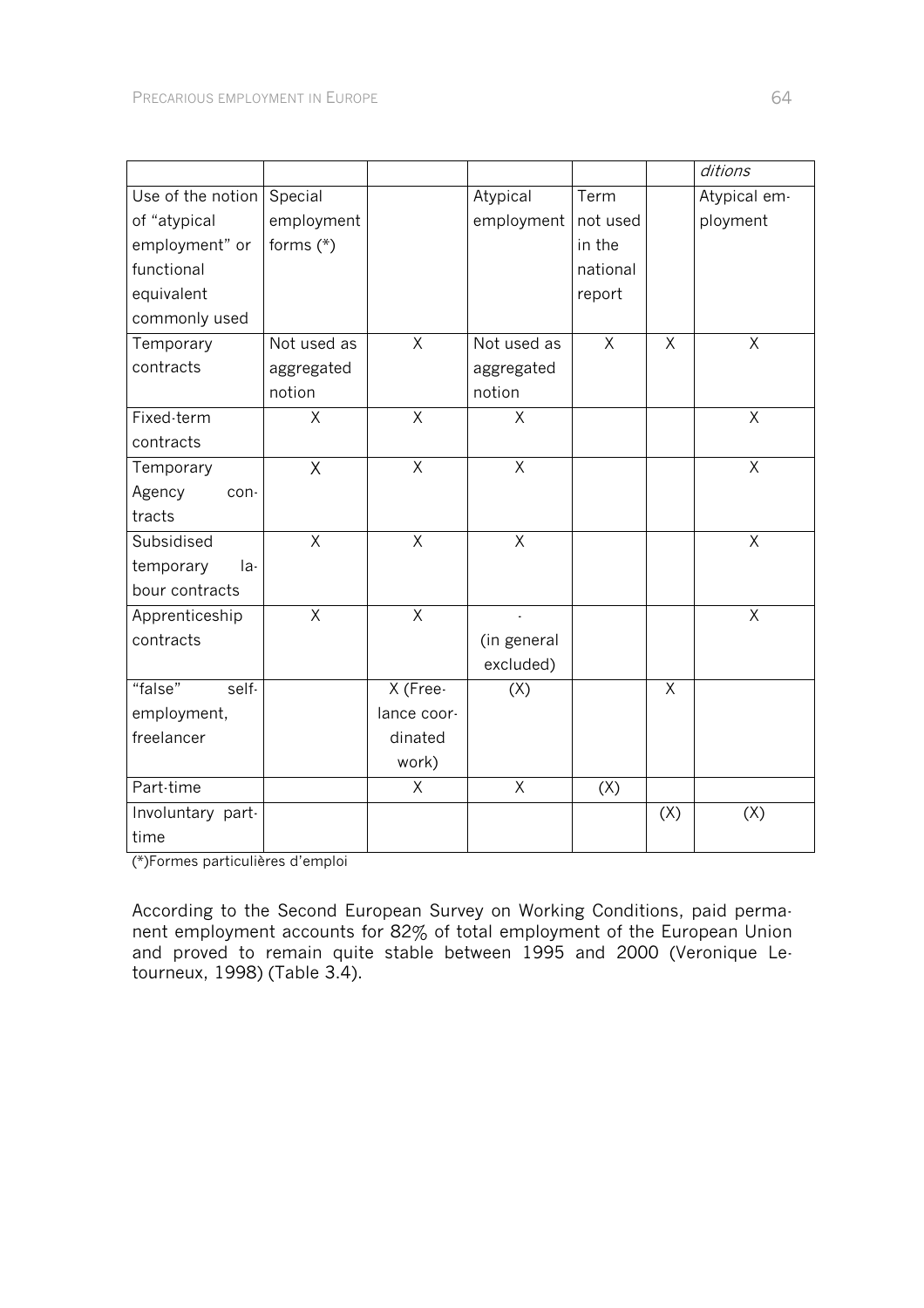| <b>Employees with</b>      | <i>1995</i> | <i>2000</i> |
|----------------------------|-------------|-------------|
| Unlimited contracts        | 82          | 82          |
| Fixed-term contracts       |             |             |
| Temporary agency contracts |             |             |
| Apprenticeships            |             |             |
| <b>Others</b>              |             |             |

### Table 3.4 Employment status – EU average in  $\%$ , 1995 and 2000

source: www.eurofound.eu.int/working/emplstatus2.htm, 12.09.2001

According to the data of the Third Survey on living and working conditions carried out by the European Foundation for the Improvement of the Living and Working Conditions, the "regular" employment relationship measured by the share of unlimited work contracts was highest in Germany, followed by Italy, France and the UK with the share of unlimited contracts being above 80% in all these four countries. In contrast, the share of unlimited contracts in Spain amounted to only about two thirds of all employment contracts. As confirmed by the national report, the share of fixed-term contracts was at a very high level in Spain (27%). In contrast, the share of fixed-term contracts only amounted to 5% in Italy. The share of temporary agency work contracts was at a particularly low level in Germany and was highest in Italy (5%), followed by France (3.2%).

As regards apprenticeship contracts the following remarks need to be made: in Germany, apprenticeship contracts are commonly not regarded as atypical and by no means as precarious employment as they represent a basic element of the dual vocational training system (see Chap. 6). Accordingly, in the French case it has been argued, that the private sector "*contrats de qualification*" (training contracts) can not be regarded as precarious employment (Barbier et al. 2002a). They represent the main type of atypical employment in the French private sector with both in-house and external training. But there are also state funded training contracts in the public sector in France, which can be regarded as a subsidised form of precarious employment. Especially, in Italy the volume of training contracts which can be categorised as subsidised labour contracts is high. Furthermore, it is important to note in this context, that in Italy, only 10% of the apprenticeship contracts are changed into unlimited employment contracts. Only 5% of the combined training and work contracts and 10% of the apprenticeship contracts were changed into an unlimited contract within the same year.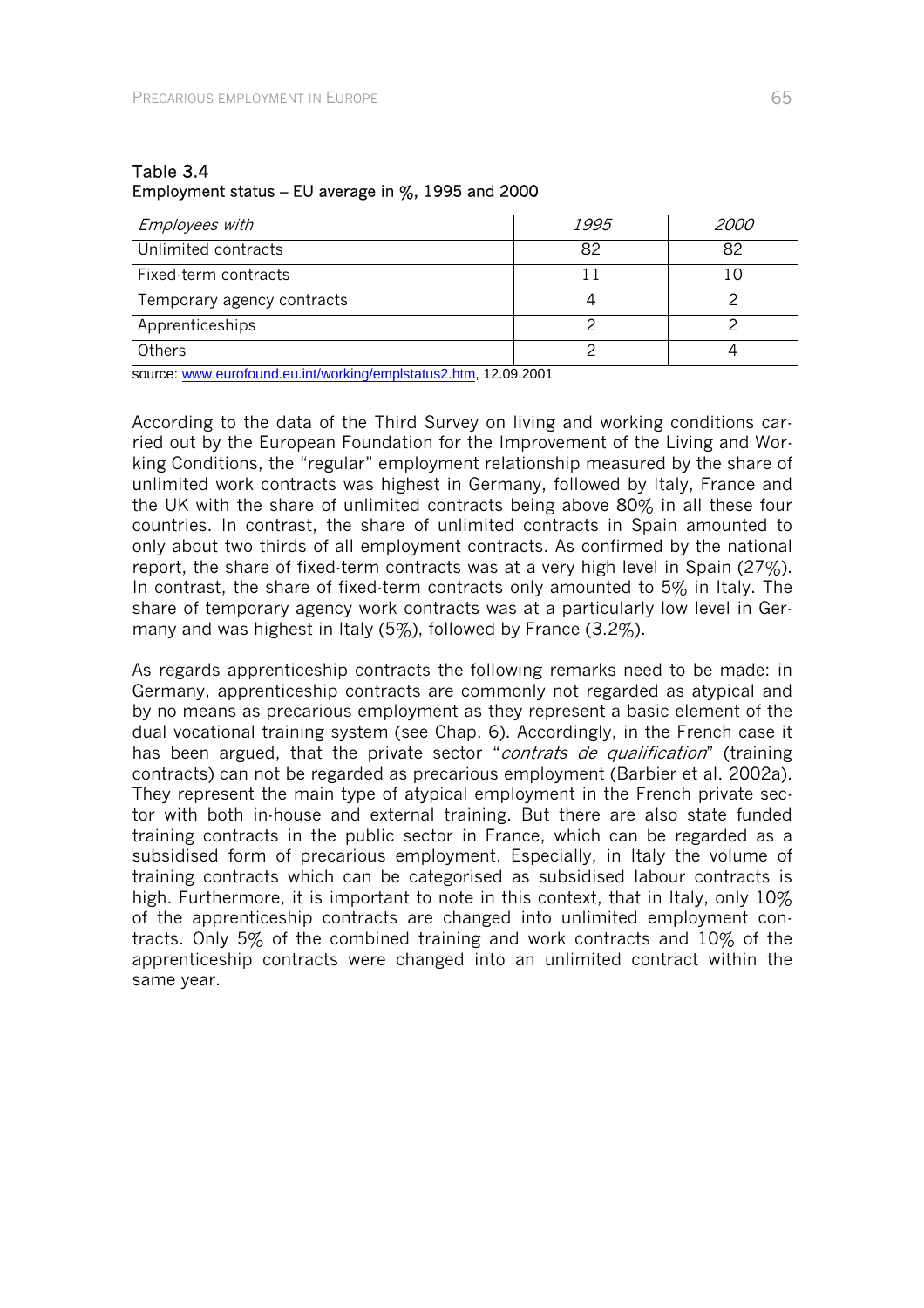l

| Employees with             | UK   | Germany | France | Italy | Spain |
|----------------------------|------|---------|--------|-------|-------|
| <b>Unlimited Contracts</b> | 81.8 | 86.6    | 83.2   | 84.1  | 64.6  |
| Fixed-term contracts       | 9.2  | 8.5     | 9.3    | 5.4   | 27.1  |
| Temporary<br>agency        | 2.2  | 0.6     | 3.2    | 5.0   | 2.3   |
| contracts                  |      |         |        |       |       |
| Apprenticeships,           | 0.4  | 2.1     | 1.4    | 4.2   | 1.4   |
| training<br>other          |      |         |        |       |       |
| schemes                    |      |         |        |       |       |
| <b>Others</b>              | 4.1  | 2.1     | 2.2    | 0.9   | 4.3   |
| No response                | 2.3  | 0.2     | 07     | 0.5   | 0.4   |

# Table 3.5 Employment status in the five countries, 2000

Source: European Foundation for the Improvement of the Living and Working Conditions, Third Survey on the Working Conditions, 2000

Besides the data resulting of the Surveys on the Living and Working Conditions, the commonly used source to inform on the aggregated notion of temporary employment is the European Labour Force Survey Data.<sup>1</sup> The following table compares the outcome of these two data sources.

#### Table 3.6 Different data sources at European level on temporary employment and its elements compared

|         | 2000                 | 2000                    | 2000                          | 2000                               |
|---------|----------------------|-------------------------|-------------------------------|------------------------------------|
|         | Temporary<br>workers | Fixed-term<br>contracts | Temporary Agency<br>contracts | Apprenticeship<br>and other Train- |
|         | Employm in           | Third Survey on         | Third Survey on               | ing Schemes                        |
|         | Europe 2002,         | Working Condi-          | Working Condi-                | Third Survey on                    |
|         |                      | tions                   | tions                         | Working Condi-                     |
|         |                      |                         |                               | tions                              |
| France  | 15.3                 | 9.3                     | 3.2                           | 1.4                                |
| Germany | 12.7                 | 8.5                     | 0.6                           | 2.1                                |
| Italy   | 10.1                 | 5.4                     | 5.0                           | 4.2                                |
| Spain   | 32.0                 | 27.1                    | 2.3                           | 1.4                                |
| UK      | 7.0                  | 9.2                     | 22                            | 0.4                                |

Source: Employment in Europe 2002, European Foundation for the Improvement of Living and Working Conditions

Further problems with using LFS data on temporary employment for comparative purposes will be demonstrated in taking the French and the German data.

 $1$  To our knowledge so far, with regard to labour market "status", the *published* Eurostat Labour force statistics strictly depend on item n° 45 ("permanency of the job") in the "Labour status" section, [an item which separates "permanent jobs or work contract of unlimited duration" from all other forms added together ("temporary jobs/work contracts of limited duration".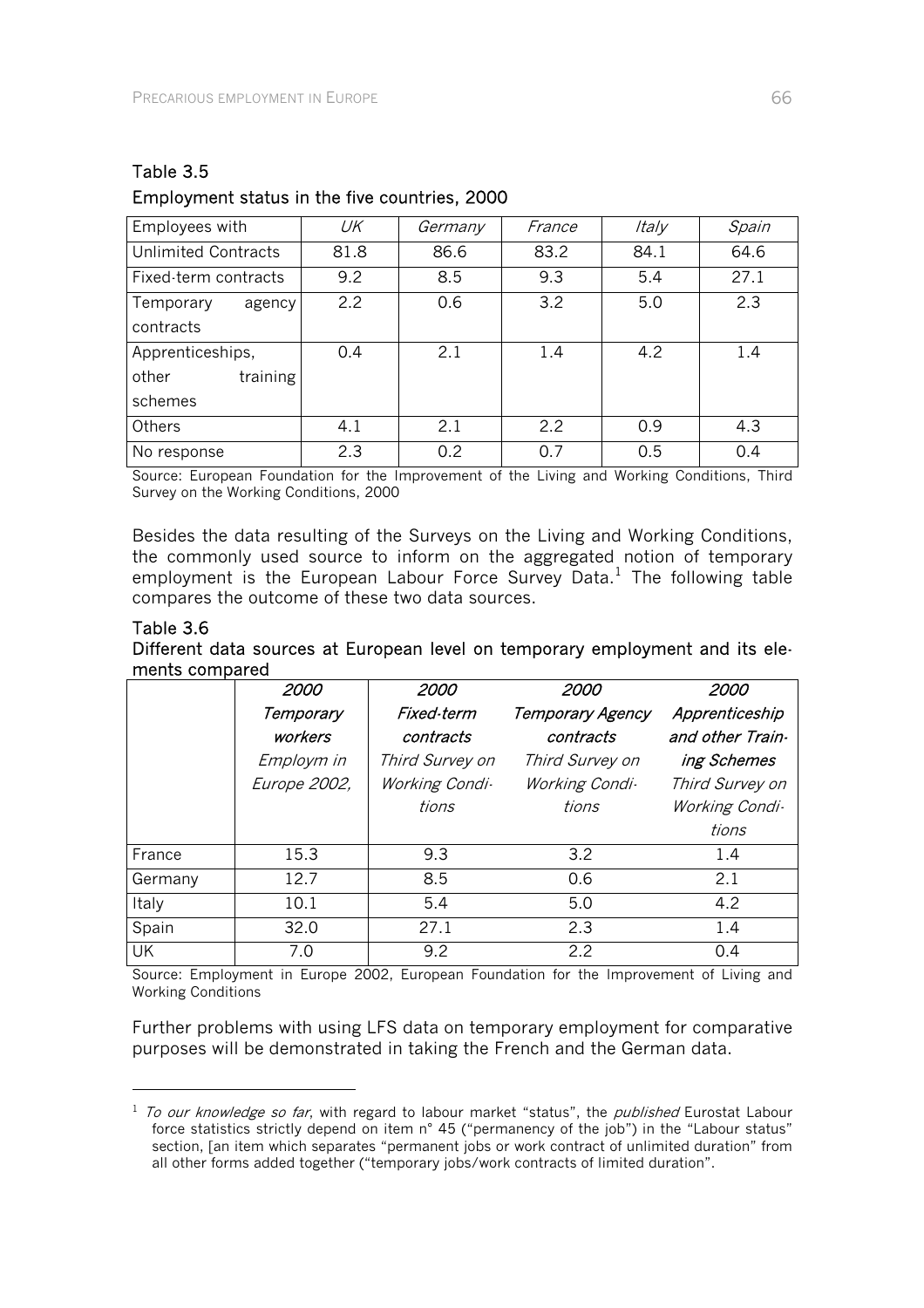The percentage of so-called "temporary jobs" for France (translated in French Eurostat documents as *contrats à durée déterminée, CDD*) amounted in 1999 to 14% (and 15% in the 2000 Eurostat LFS) (see for the following Barbier et al. 2002a). The corresponding figure for the indicator mostly used in France – i.e. the Formes Particulières d'Emploi" (FPE) indicator amounted for 2000 to roughly 10%. An estimation of this 5 points discrepancy was made with the help of ministry of employment statisticians for this report. The main cause accounting for it is related to public administration contracts (central state as well as local authorities).<sup>1</sup> Actually the French most commonly used "CDD" (fixed-term) figure does not include public administration "CDDs". On top of this, due to the Eurostat processing mechanism, the "temporary" aggregated Eurostat figure also include around 150,000 "élèves fonctionnaires" (civil servants in their first integration training period<sup>2</sup>). This means that a group of 650,000, i.e around 3.25 points of the standard absolute FPE figure (see after) accounts for the difference between French and Eurostat figures. In the 'temporal dimension', a very classical indicator is the FPE level. This indicator is thus very different in its composition from the Eurostat "temporary workers" indicator. In fact, the contract categories used by French statistical office INSEE<sup>3</sup> are the following:

- *contrats à durée déterminée* (CDD) [fixed term contracts in the private sector]
- *intérim* [temporary agency contracts]

-

- *contrats aidés et stages* [for the most part, temporary employment or training schemes in the public and non-profit sectors<sup>4</sup>]
- *contrats d'apprentissage* [apprenticeship contracts<sup>1</sup>]

<sup>&</sup>lt;sup>1</sup> About 500,000 people surveyed in the French LFS, not being civil servants (i.e. fonctionnaires titulaires) are classified as "temporary" (= non permanent) when their category is processed by Eurostat.This figure mixes together a multitude of contracts forms, some very "precarious" – like for instance the so-called *vacataires*, whose status is more precarious than that of fixed-term contracts in the private sector; *auxiliaires*, like those in public education or in the post office – with some, i.e. a significant amount of *contractuels* who are not particularly precarious because their contracts are permanent although being theoretically fixed-term ones

 $2$  We were unable to check whether this figure included École Nationale d'Administration pupils.

<sup>&</sup>lt;sup>3</sup> To be exhaustive, we have to mention the specific 'aides familiaux' category. All current analyses now exclude this category, the importance of which has faded gradually.

<sup>&</sup>lt;sup>4</sup> There are also *contrats aidés* and *stages* in the private sector. When they are accounted for in the LFS, they mainly include, for the 1990's, "contrats initiative emploi  $\cdot$  CIE" and "contrats de qualification-  $CQ$ " i.e. about 1% of private sectors contracts in the 1990's. However, this type of contracts is underestimated by the LFS (Bloch and Estrade, 1998-99, p. 124) if compared with the independent series of the employment ministry. In international comparison terms, these contracts are either standard private contracts (CIE) with specific social contributions' breaks or alike apprenticeships. The bulk of CIE for instance are indefinite term full time contracts. This form of contract is a very good example of a *national-specific* construction of a particular contract, radically impossible to compare with strict equivalents in other countries. We chose to treat them as *standard contracts* for the comparative purpose (this type of contract also has standard rights to social protection attached). We will also discuss some findings about CQs. Only temporary employment or training in the public and non-profit sectors forms a category relatively comparable across member states (Barbier, 2001a).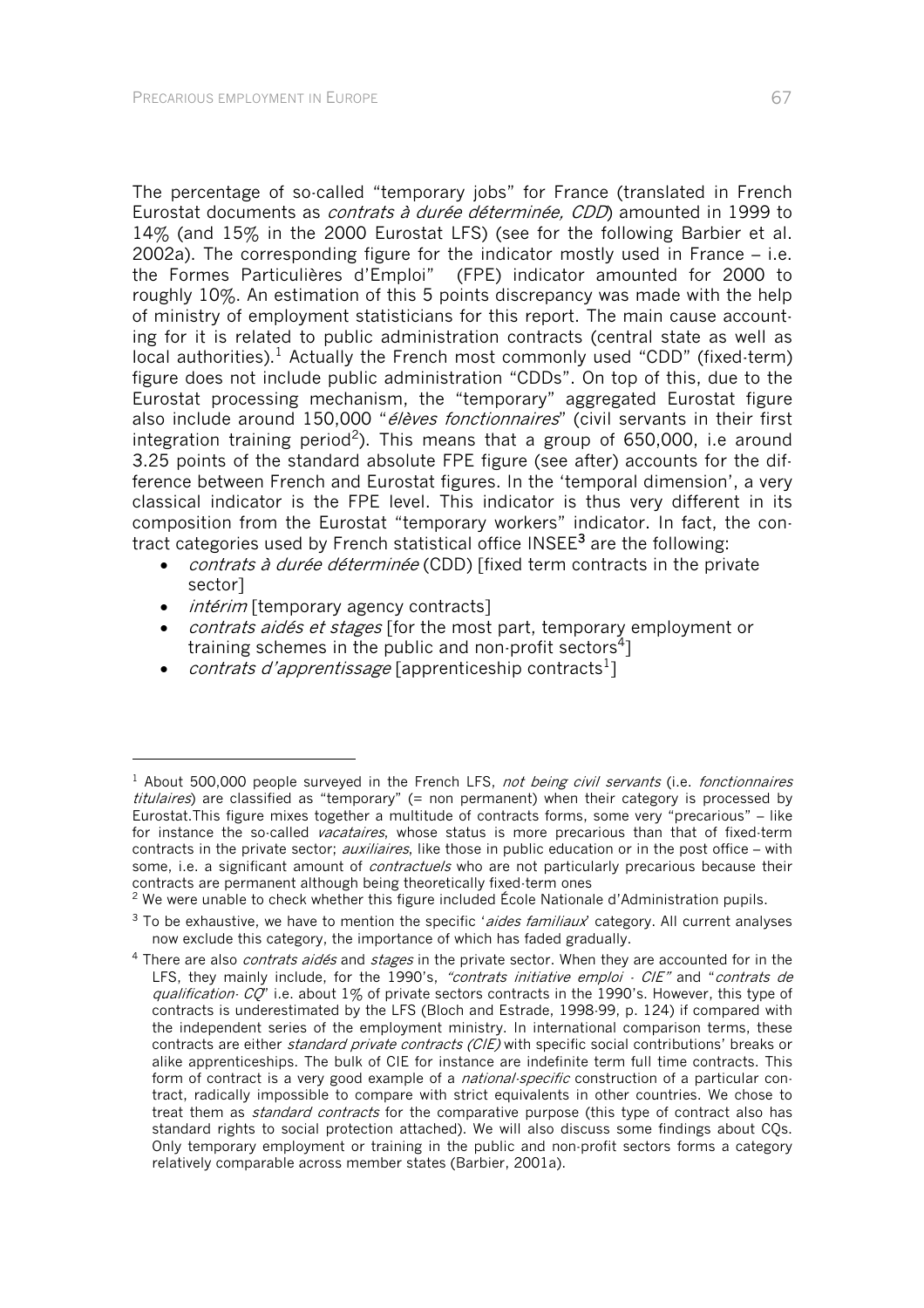(excluding: 'non permanent' (Eurostat sense) jobs in the public sector: not known by INSEE)

### Table 3.7

-

Third Survey on Working Conditions nad national sources compared: the case of France, 2000

| Fixed-term<br>contracts<br>Eurofound,<br>Third<br><i>Survey</i><br>Working<br>Conditions | Contrats<br>a l<br>Durée<br>Dé-l<br>terminée<br>on INSEE,<br>enquête<br>emploi ;<br>apprentices<br>and soldiers<br>are ex-<br>cluded, as<br>well as non<br>salaried<br>persons and<br>self-<br>employed | Temporary<br>Agency<br>contracts<br>Eurofound,<br>Third Sur-<br>vey<br>on<br>Working<br>Conditions | Intérim<br><b>INSEE</b><br>enquête emploi ;<br>apprentices and<br>soldiers<br>are<br>excluded, as well<br>as non salaried<br>persons and self-<br>employed | Apprenticeship<br>and other Train- formation<br>ing Schemes<br>Eurofound,<br>Third Survey on<br>Working Condi-<br>tions | Contrats aidés et<br><b>INSEE</b><br>enquête emploi;<br>apprentices<br>and<br>soldiers<br>are<br>excludecd,<br>as<br>well as non sala-<br>ried persons and<br>self-employed |
|------------------------------------------------------------------------------------------|---------------------------------------------------------------------------------------------------------------------------------------------------------------------------------------------------------|----------------------------------------------------------------------------------------------------|------------------------------------------------------------------------------------------------------------------------------------------------------------|-------------------------------------------------------------------------------------------------------------------------|-----------------------------------------------------------------------------------------------------------------------------------------------------------------------------|
| 9.3                                                                                      | 4.8                                                                                                                                                                                                     | 3.2                                                                                                | 27                                                                                                                                                         | 1.4                                                                                                                     | 2.3                                                                                                                                                                         |

Source: European Foundation on the Improvement of Living and Working Conditions – Third Survey of 2000; Barbier et al. (2002 a)

For the analysis of the German data on temporary employment, it must be taken into account that a large share of fixed-term contracts are apprenticeship contracts. Thus, as has been already argued in the case of Germany, apprenticeships need to be explicitly excluded from the analysis. According to German Labour Force Survey data, which excludes trainees and soldiers, the temporary work rate in western Germany amounted to 5% in 1991 and to 7% in 1999. In Eastern Germany, due to a higher share of subsidised temporary contracts, the respective shares amounted to 10.3%and 13.1% respectively (Düll et al. 2002). The 1999 European LFS data is indicating the share of temporary employment at a share of 13.0% for whole Germany. Thus, in this research work, an additional indicator has been used to measure the temporal dimension of precarious employment, that is tenures. This indicator has the advantage that employment instability and temporal insecurity is disconnect from special employment forms.

Between 1985 and 1997 temporary employment increased considerably in Spain, France and Italy, departing from quite different levels. In Germany only a slight raise can be observed, while in the UK the shares of temporary employment rose in the first half of the 1990s and declined than to the level of 1992 (Hogarth et al. 2002, p.15).

 $1$  More often than not, as will be seen in the following tables, apprentices are counted out. Again their possible inclusion within an 'employment precarious' category is controversial. Eurostat sort of eschews the problem with its catch all "temporary" category. In the following text we will give rates of entry on the labour market of apprentices. Contrats de qualification (CQ) will here, for comparative purpose, treat as another form of apprenticeship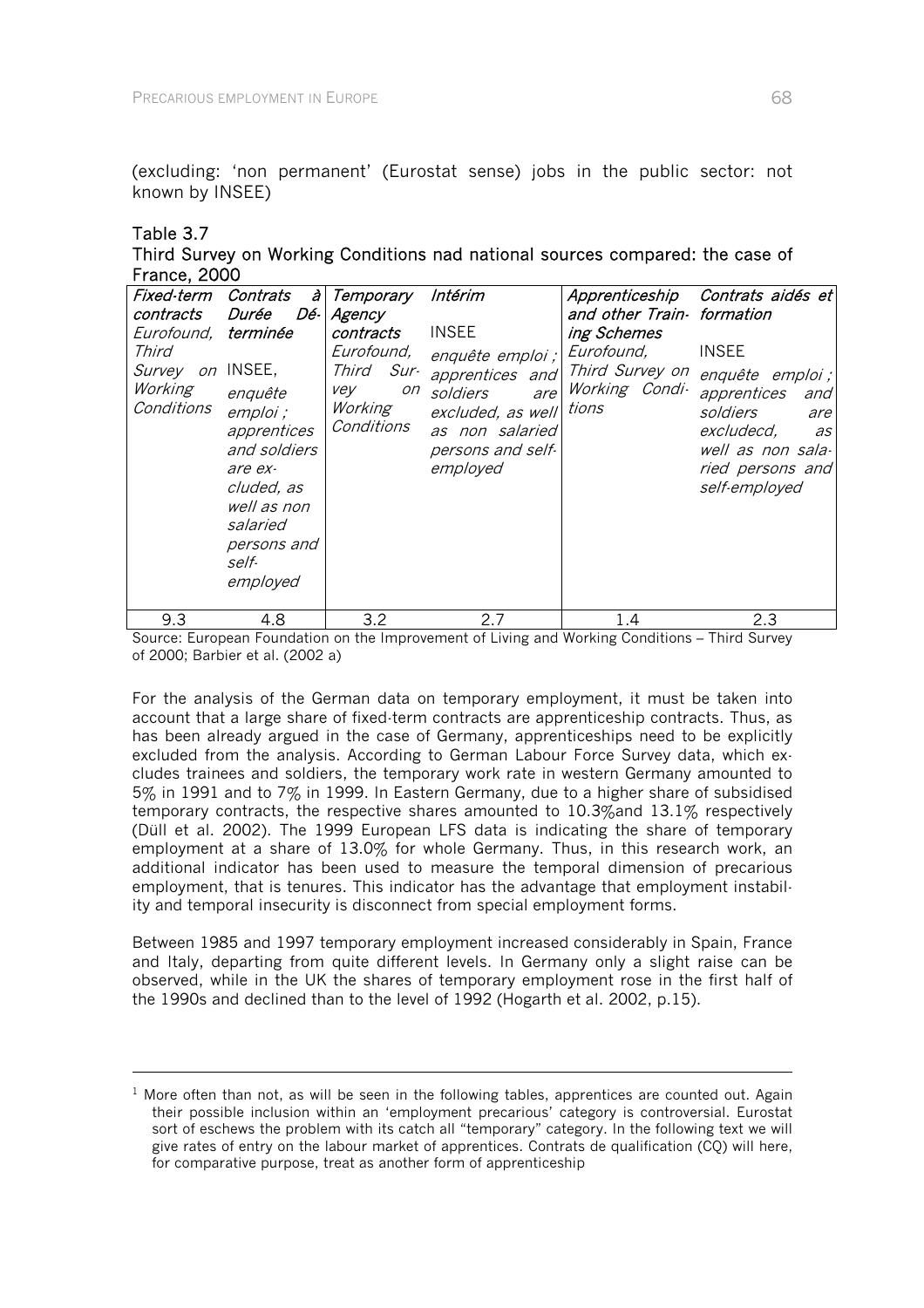Despite these problems in using the LFS data and with using temporary employment as an aggregate notion, we may look at the development of temporary measured on the grounds of the LFS data as it has been done by the European Commission in its Employment in Europe report as well as by Auer and Cazes (2000).

| <b>TUTTION OF WORKS</b> (70 UP total UITIDIU) ITCHILD |      |      |      |      |  |
|-------------------------------------------------------|------|------|------|------|--|
|                                                       | 1985 | 1990 | 1994 | 1998 |  |
| France (**)                                           | 4.7  | 10.5 | 11.0 | 13.9 |  |
| Germany (*)                                           | 10.0 | 10.5 | 10.3 | 12.3 |  |
| Italy                                                 | 4.8  | 5.2  | 7.3  | 8.6  |  |
| Spain                                                 | 15.6 | 29.8 | 33.7 | 32.9 |  |
| $\overline{\mathsf{UK}}$                              | 7.0  | 5.2  | 6.5  |      |  |

#### Table 3.8 Temporary workers (% of total employment)

(\*) 1994 onwards including new *Länder*. In German statistics, the share of temporary workers is reported to be lower, as apprentices and soldiers are generally excluded.

(\*\*) In the French Statistics, the share of temporary workers (as defined by detaining fixed-term contracts) is reported to be lower as certain groups of temporary employed in the public sector ("fonctionnaires titulaires" are being excluded)

Source: Auer, Cazes 2000 on the grounds of European Commission, Employment in Europe 1999

It should be noted however, that the data collected by Auer and Cazes do not exactly reflect the data used at a latter stage in the "Employment in Europe Report 2002" of the European Commission as shown in the Table 3.7. These data give an overview of the more recent developments.

### Table 3.9 Temporary employment (% of total employment), Employment in Europe 2002 Report

|           | 1998 | 1999 | <i>2000</i> | 2001 |
|-----------|------|------|-------------|------|
| France    | 14.0 | 14.6 | 15.3        | 14.9 |
| Germany   | 12.4 | 13.0 | 12.7        | 12.4 |
| Italy     | 8.6  | 9.5  | 10.1        | 9.8  |
| Spain     | 33.1 | 32.8 | 32.0        | 31.7 |
| <b>UK</b> | 7.5  |      | 7.0         | 6.8  |

Source: European Commission 2002

Temporary contracts may be used by firms to avoid costly employment protection regulation. Thus, short average tenures and a low level of temporary work are characterising the flexible UK labour market. In contrast, the Spanish labour market is shaped by very high levels of temporary work, but also a higher share of long-tenure employment relationships as compared to the UK. In the UK employment protection regulation weaker and this may partly explain why temporary employment contracts are not frequently resorted to. However, in the German context it has been argued, the correlation between employment protection and the use of temporary employment is not evident and depends also on other factors (Düll et al. 2002).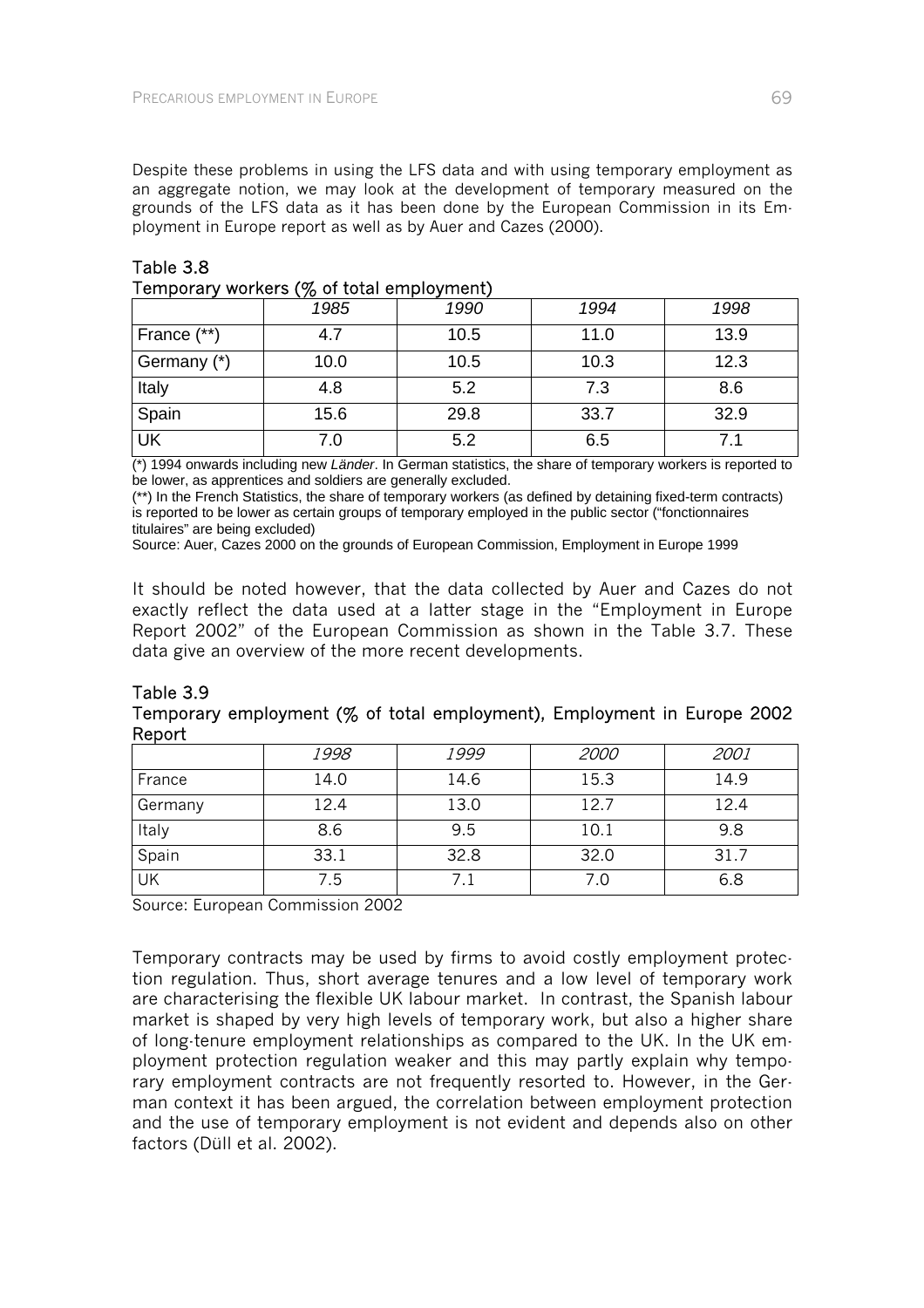According to the European Commissions' report "Employment in Europe 2001", in the EU one third of temporary contractual relationships can be described as involuntary. Thus, employment might be valued as being precarious if characteristics of the jobs (labour demand) are not matching with individual choice (labour supply). The same arguments have been used in regard to part-time employment (see below). The analysis of LFS data shows that despite the rising share of temporary employment contracts in recent years across Europe, the share of involuntary temporary workers among all employed has been slightly decreasing between 1997 and 2000 from 40% to 35 %, equivalent to 4.5% of total employment. There are major variations between the countries. Spain shows a extraordinarily high level of involuntary temporary employment in total employment, with nearly a quarter of all employed detaining involuntarily a temporary contract in 2000. This is not only due to the high incidence of temporary contracts in Spain, but also to the very high share of approximately three quarters of involuntary temporary contracts in all temporary contracts as compared to a third on European average. However, it has to be noted that this share was at an even higher level in the mid 1990s. In contrast, in Germany not only the share of temporary contracts in all employment contracts is comparatively low, but also only one in ten temporary workers declare themselves as involuntary. This situation contrasts the case of Italy, a country where temporary contracts play like in Germany only a minor role (about 5% of all contracts in 2000), but with nearly half of the workers detaining this type of contract involuntarily. The UK ranges at EU average as regards the share of involuntary temporary contracts in all temporary contracts, however, like in Italy and Germany involuntary temporary employment in total employment only plays a minor role as compared to the EU average. Unfortunately, no corresponding LFS data exists for France.

It is important to note, that in the British scientific debate, the argument has been put forward, that the majority of temporary workers do not want permanent jobs (Hogarth et al. 2002, referring to Sly and Stillwell 1997 and LFS data), while in the German debate this kind of arguments are only rarely found (as in the case of concept of "transitional labour markets, see section 2.1). In the British case, it has been argued that at least part-time temporary employment is typically female employment and that those women are often not available for fulltime permanent jobs. Furthermore, in contrast in particular to Spain, the structure of temporary employment in the UK differs, as comparatively large proportion of high-skilled workers is reported. Therefore, comparing the extent and characteristics of precarious employment would call for a deeper analysis of short-tenure employment.

In France, Germany and Italy, labour market policy measures consisting in subsidised temporary employment leading to precarious employment are widely debated. Especially, if these policy measures fail to integrate the targeted people into employment, these policy measures can be regarded as precarious employment. In France, the subsidised temporary labour contracts in the public sector (CES and CEC) nearly doubled between 1990 and 2000 with a peak in the mid 1990s. In contrast, in Germany subsidised temporary employment contracts (beschäftigungsschaffende Maßnahmen) decreased between 1994 and 2000 as the transformation process in East Germany goes on. In West Germany, the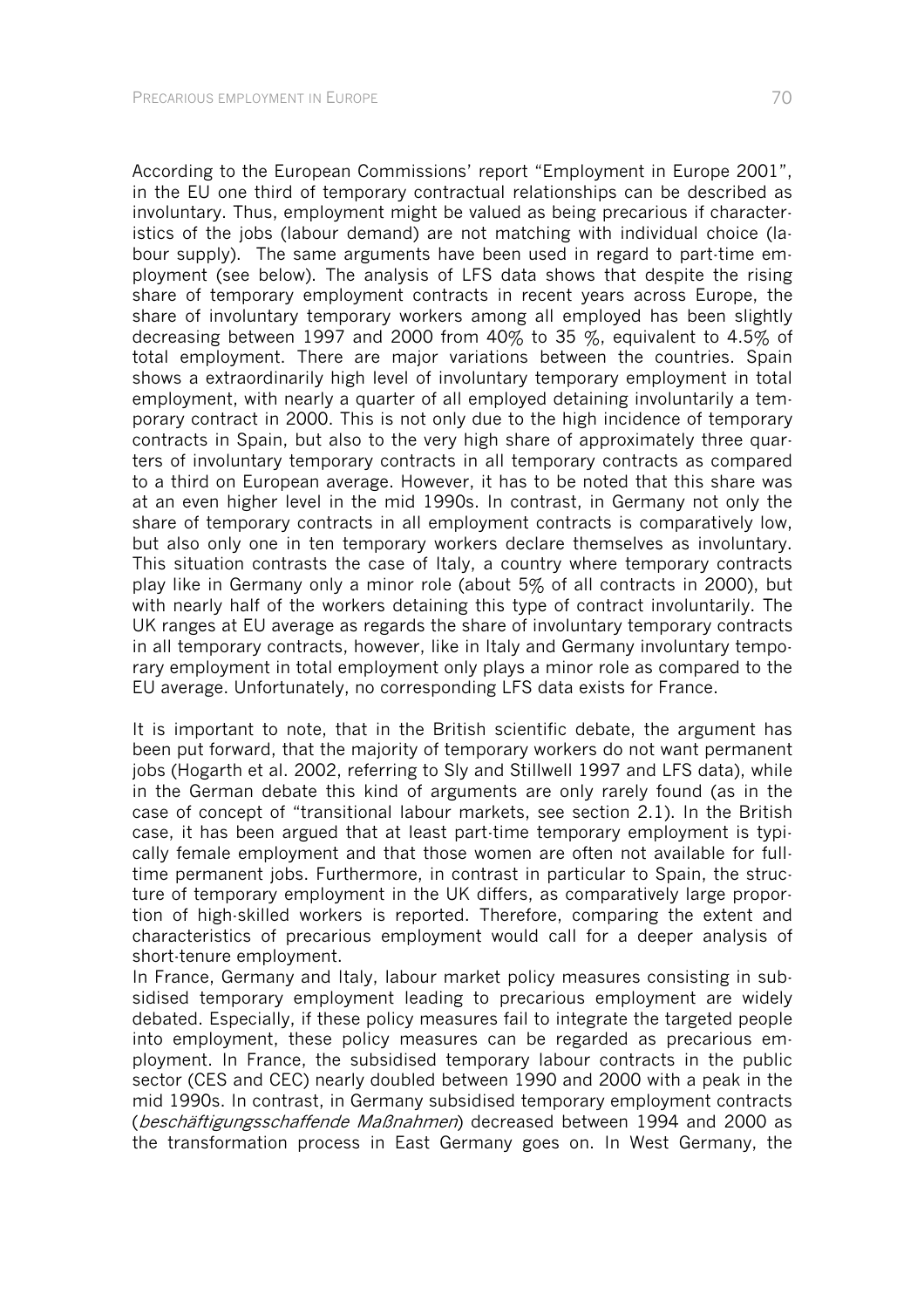volume of subsidised temporary employment has shown to be rather stable over the same period.

Finally, it should be noted that there are a number of serious problems in adding up non-permanent contracts as a measure of employment instability within each country, and even more so when it comes to cross-national comparisons.

To give an example, in France, the national statistics institute INSEE considers, under the term "Formes Particulières d'Emploi", all those contractual forms which may be associated with lack of security over continuity of employment. It thus sums up fixed-term contracts in the private sector (*contrats à durée déter*minée), temporary agency contracts (*intérim*), temporary employment or training schemes (contrats aidés and stages), and apprenticeship contracts (apprentissage). However, the inclusion of the temporary employment and training schemes in the private for profit sector as unstable jobs has been debated. In particular, one of these contracts, the *Contrat Initiative Emploi*, is very often of indefinite duration, and it has been argued that it should not be considered as a FPE (Barbier, 2001a). $<sup>1</sup>$ </sup>

There are also discrepancies between the French LFS and Eurostat data on nonpermanent jobs, as the Eurostat data include public sector non-permanent jobs, whereas INSEE does not. Especially if non-permanent jobs are taken as a measure of instability, it has been argued that including these public sector jobs was inadequate.

### Part-time employment

-

Over 1990s, part-time work increased in all the five countries reviewed. But this evolution has been assessed quite differently with regard to precariousness. With regard to the precarious employment issue, part-time employment has to be basically looked at in the organisational dimension (lack of control over the numbers of hours worked), in the economic dimension (lower earnings) and in the social protection dimension (incidence of part-time employment on social protection rights, and above all on their realisation). But part-time employment also might be linked to employment instability.

Independently from the question whether part-time work corresponds to individual choice (organisational dimension), part-time employment seems more connected to "low quality jobs". According to the Second Survey on the Working conditions<sup>2</sup>, on the average of the EU countries, proportionally larger numbers of employees on precarious contracts work part-time: 36% of temporary workers and 32% of fixed-term contract workers worked less than 36 hours per week in comparison with 22% of permanent employees (Veronique Letourneux, 1998). The proportion of employees whose contract is temporary and who work part-

 $1$  More generally, contracts which in France are deemed to be special, are so, only by the fact that the notion of "special" refers to exceptions to the Labour court standard.

 $2$  These findings are confirmed by the Third Survey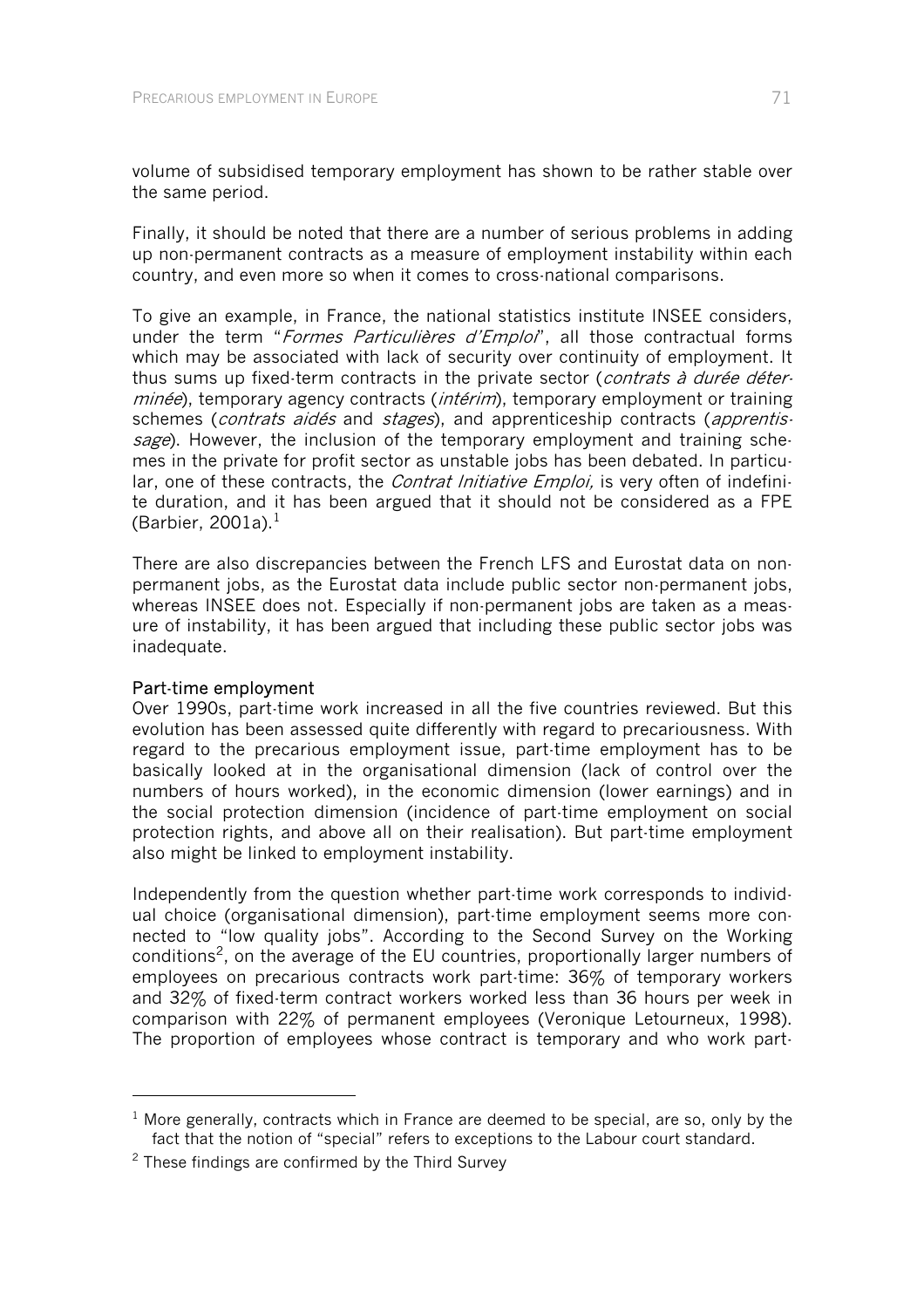Table 3.10

time is highest in the UK (57% work less than 36 hours a week, including  $23\%$ working between 20 and 30 hours and 20% less than 20 hours a week).

In the Italian case it is striking, that part-time employment accounted roughly for a third of limited duration work in 1999, while it represented only 6% of unlimited duration contracts. Table 3.7 indicates, that short tenures are characterising part-time work also in the other countries under review. Unions are objecting to diffuse part-time work due to different working conditions and career opportunities as compared to full-time work, especially if part-time work is connected to "limited duration work" (see Frey et al. 2002, p. 20).

The analysis of the Third Survey (table 3.7) clearly shows that short tenures (under one year) are more often linked to part-time employment than full-time employment in the five countries under review. Or the other way round: in the EU, 30% of part-time jobs last less than one year. As has been already demonstrated, short tenures are particularly characterising the Spanish labour market. According to the data of the third Survey, 37% of part-timers in Spain had tenures under one year. In the UK and France the share of short-tenure part-time in total part-time employment was about 32%, in Italy the corresponding figure was 29%, while in Germany short-term part-time work accounted only for 27% of total part-time employment.

| Tenures under one year, in % of part-time and of full-time employed |        |       |         |         |      |        |
|---------------------------------------------------------------------|--------|-------|---------|---------|------|--------|
|                                                                     | France | Italy | Germany | I Spain | UK   | "EU-15 |
| Part-time                                                           | 31.6   | 29.0  | 26.6    | 37.0    | 32.3 | 29.6   |

| Full-time | 18.7 | 15.8 | 14.8                                                                                    | 120.9 | 120.1 | 17.5 |
|-----------|------|------|-----------------------------------------------------------------------------------------|-------|-------|------|
|           |      |      | Source: European Foundation, Third Survey Survey on Living and Working Conditions, 2000 |       |       |      |

In Germany, "marginal" part-time employment (*geringfügige Beschäftigung*) has been in the centre of the public interest. It has been reported, that there was a considerable increase in marginal employment between 1987 and 1997 (see Düll et al. 2002a). The analysis of marginal employment revealed that the majority of "marginal" employed are not working permanently on this type of contract. On the grounds of the German socio-economic panel it could be demonstrated, that in particular women were repeatedly "marginal" employed. Furthermore, the duration of "marginal" employment was found to be longer for low-skilled than for persons with a high level of general education. Thus, in the German case, marginal employment among specific groups of workers (mainly women with children and low-skilled) can be quoted as precarious employment. However, the German debate is not clear in assessing the precariousness of this type of jobs, as in particular in the case of female employment it has been argued that "marginal" employment often corresponds to an individual choice, the alternative is consisting for a number of women in being out of the labour force. But, as a matter of fact marginal employment is concentrated among low quality jobs with regard to pay and work content, collective representation and social protection. The overview of comparative studies shows that the spread of "marginal" employment is heavily influenced by the regulatory framework (Marshall 1992 refer-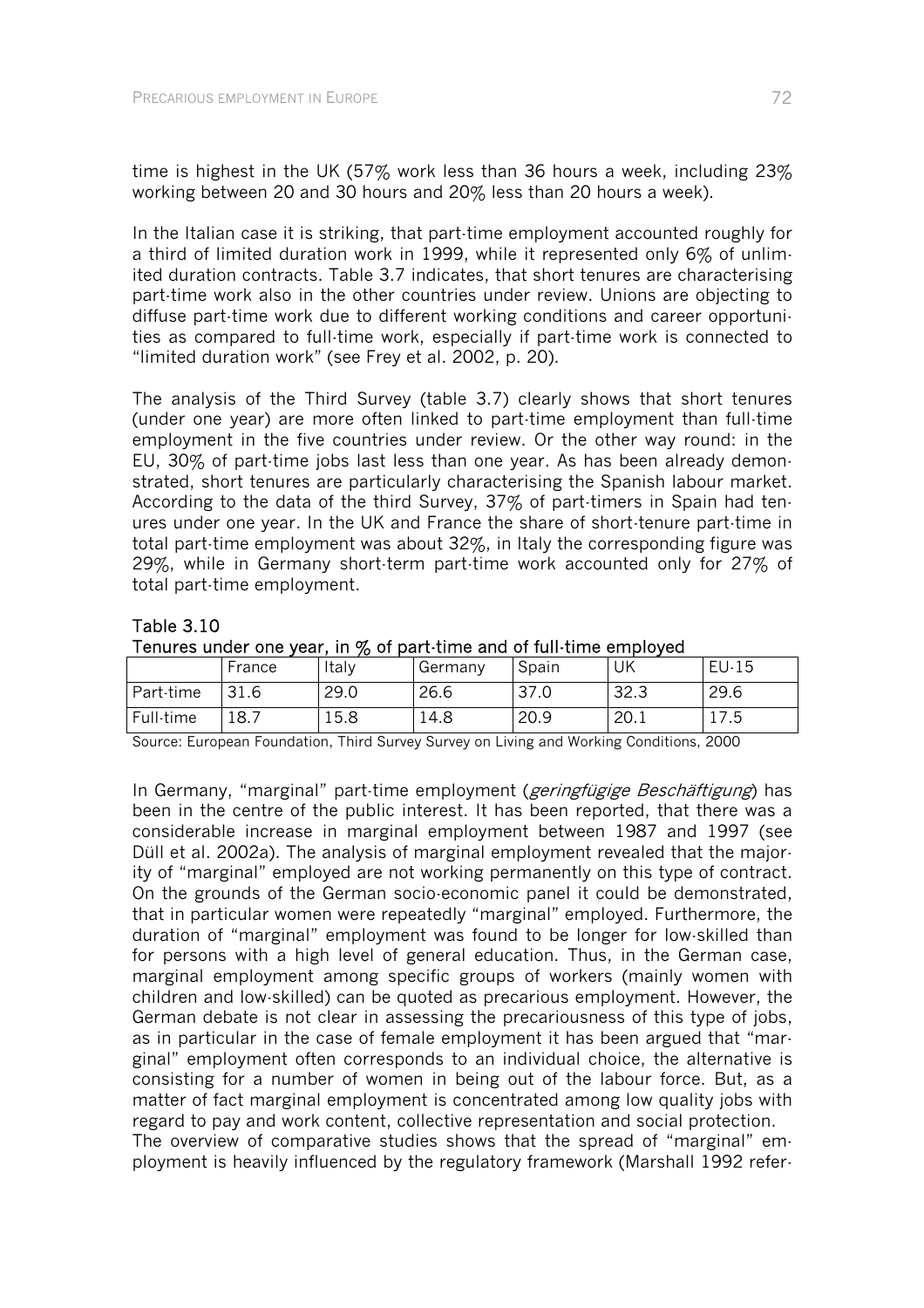ring in particular the example of the Netherlands and the UK, see Darmon et al., 2002). Thus, the incentive for working a small number of hours or for hiring somebody on this type of part-time work is based on a (partial) exemption or reduction of social security contributions. In the case of Germany, that the alternatives for the marginal employed are not clear: not being economically active or working more hours (Düll et al. 2002).

In the case of Spain, it has been suggested, that in the context of female employment part-time work often matches with other low-skilled work and other characteristics of "bad jobs" (Frade et al., 2002).

At EU-level, there are some indications that "involuntary part-time" and temporary part-time work, as well as in general low tenure jobs are more likely to be classified as "low quality jobs" and thus jobs with a low pay/productivity and / or a low security level and career prospects (European Commission, Employment in Europe 2001, p. 76).

#### Precarious status: quasi self-employment

-

It is difficult to assess the share of self-employment that can be regarded as being precarious. It is characterising self-employed that often their working conditions (e.g. number of working hours<sup>1</sup>) are worse than comparable salaried employees but their job satisfaction is recorded to be significantly higher. The so-called "false" self-employed or quasi self-employed, however, have a low autonomy at work and are regarded in general as being precarious workers with unstable employment conditions. In the case of Germany, the estimated number of quasi self-employed workers ranges between  $1\%$  and  $4\%$  of total employment.

According to a survey on the Employment Options for the Future carried out by the European Foundation in 1998, about one in five of self-employed workers would prefer a dependent position as employee: this preference was expressed in particular among the lower-educated and older entrepreneurs and workers in the agricultural sector.

Quasi self-employment and freelance work reaches a high volume in particular in Italy. In 2000, nearly 2 million persons were registered as "freelance coordinated workers" (*lavoratori coordinati continuativi*). The number of those workers has doubled between 1996 and 1998 (Frey et al. 2002). There is some empirical evidence that half of the freelance coordinated work contracts last less than one year with a high proportion lasting not more than six months and some even only a few weeks. Together with occasional work, being classified as self-employment, and profit sharing associations, the freelance coordinated work is regarded as part of "false" self-employment ("quasi-subordinated" work). The "freelance coordinated workers" appear to be a highly heterogeneous group of workers with

 $1$  In 2000, self-employed in the EU work on average significantly more hours (46.6 hours) than employed workers (36.7 hours a week). 18% of respondents report working parttime, but 23% of part-timers would prefer to work more (source: European Foundation for the Improvement of Living and Working Conditions www.eurofound.eu.in/working/time.htm, 12.09.2001)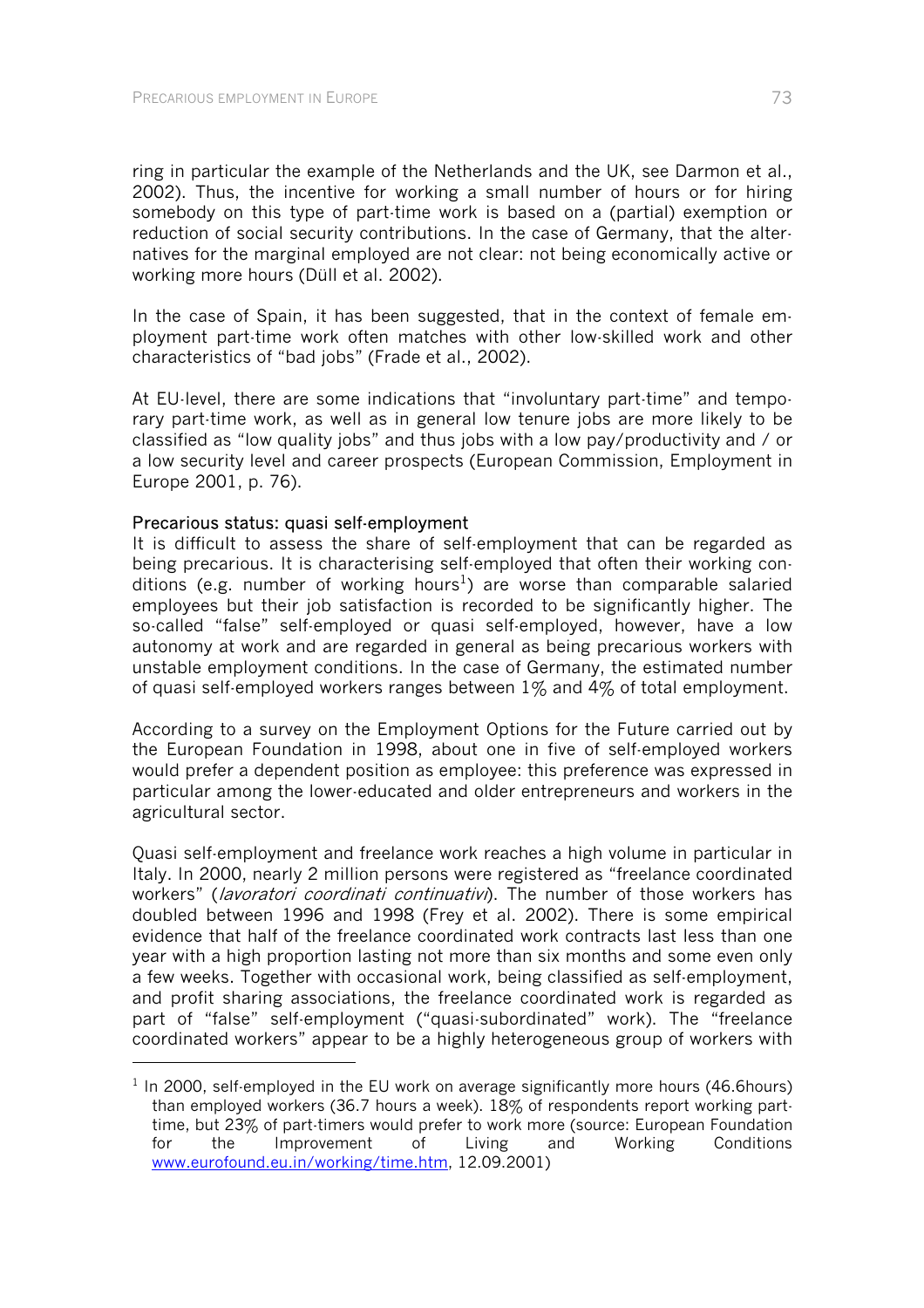regard to gender, geographic areas and occupation. This category of workers encompasses managers and professionals as well as workers with more controlled tasks. The "polyactivities" characteristics is found to be largely present (Frey et al. 2002).

## 3.2 Organisational dimension / working conditions

### Working conditions

In the cross-national debate, bad working conditions and atypical employment were not found to be much interlinked (see Darmon et al., 2002). In general terms it can be stated, that the segmentation line between skilled and low-skilled jobs with regard to working conditions is not evident as in particular stress in jobs with a high responsibility and autonomy at work has found to be on the increase. This finding seems to be confirmed in the French case, as it has been shown that working conditions have also worsened in more protected sectors (Barbier et al. 2002). Also in the UK case, it has been reported that those in temporary jobs are most likely to be employed in managerial, professional and associate professional jobs, there might have a relatively high degree of influence over their work (Hogarth et al., 2002).

In general terms, bad physical job environment and a low degree of autonomy at work as well as a low job content were found to be above EU average in Spain and also higher than in the other four countries under review (Third Survey on Working Conditions 2000).

#### **Table 3.11**

#### **Working conditions in 2000, in % of surveyed workers**

|                              | France                | <i>Italy</i> | Germany | Spain | UK   | EU 15 |
|------------------------------|-----------------------|--------------|---------|-------|------|-------|
| Bad<br>physical              | $\overline{10b}$ 28.5 | 20.9         | 17.8    | 34.5  | 22.0 | 23.1  |
| environment *                |                       |              |         |       |      |       |
| Low degree of auton $ 29.6 $ |                       | 28.7         | 30.2    | 37.6  | 27.7 | 29.3  |
| omy at work $(**)$           |                       |              |         |       |      |       |

\* Classified as bad if at least one out of 7 different forms of bad physical job environment were stated.

\*\* The degree of Selbstbestimmung is measured by 3 characteristics: the workers says that he / she is not able to choose or change the order of tasks, method of work and speed of work. It is classified as high when 2 or 3 items are given.

Source: Third Survey on the Working Conditions in the European Union, 2000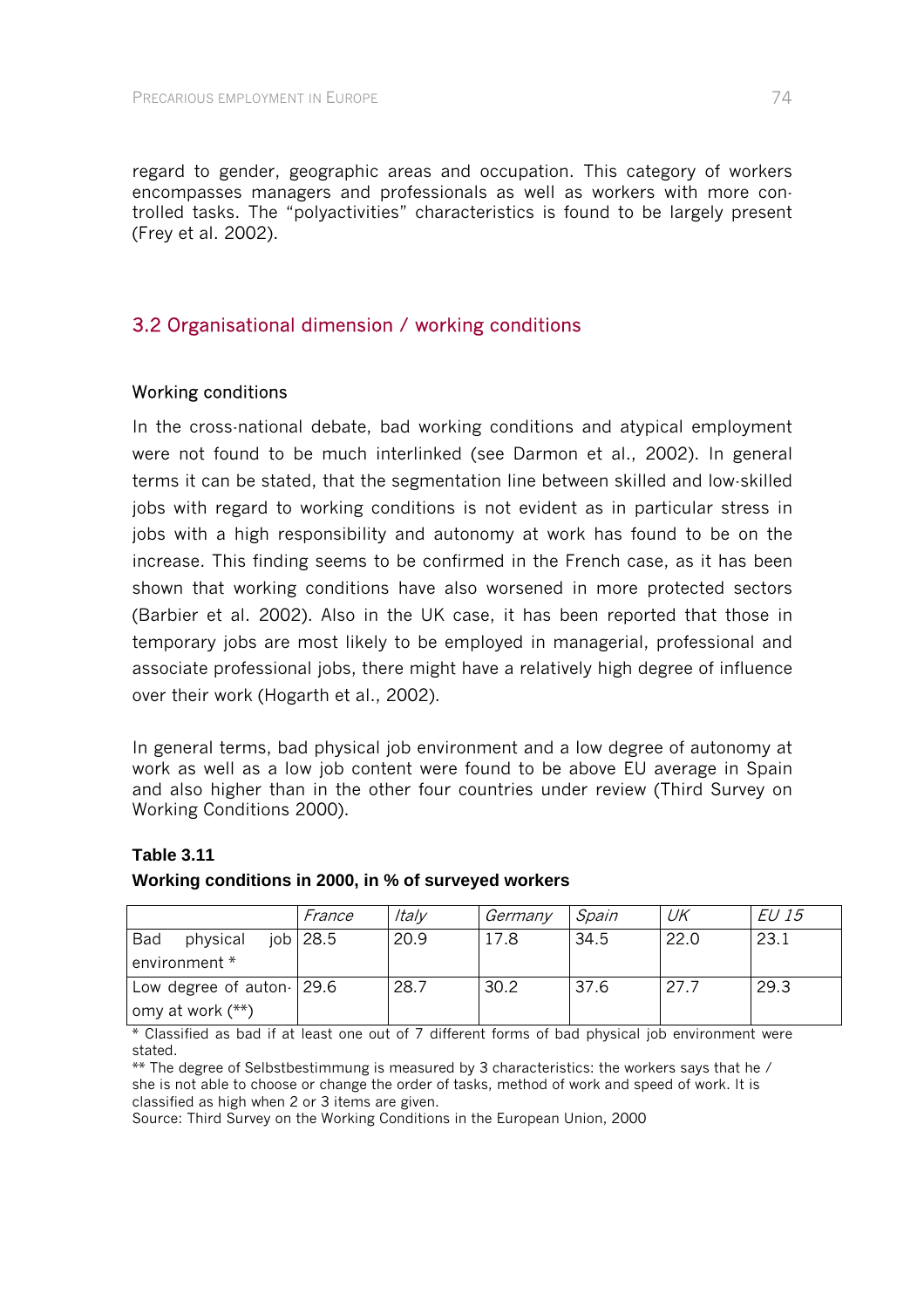Consequently, in contrast to the other countries, the bad working conditions in general, and extremely high rates of accidents at work in particular are currently at the centre of the debate on precarious employment in Spain. According to Frade et al. (2002): "today this is one of the main causes for concern among unions and public opinion alike; newspaper often report incredibly high figures of fatal accidents at work, usually higher than the previous year, and refer to this phenomenon as a kind of "cancer". If everyday 3 workers died in Spain asa a consequence of fatal accidents at work (Pietro, 1999), today this figure increased to approach 4 fatal accident daily." It has been shown that these high rates of accidents at work is related to the rotation of jobs and to temporary employment. The sectors most heavily affected are construction, industry and services.

In the UK, there is some evidence that sub-contractors and self-employed experience worse working conditions as they have to act under high pressure to complete tasks within budgets (Hogarth et al. 2002). In general a worsening of working conditions in relation with reward system has been identified (intensification of work), however the data does not show whether workers in atypical employment are more likely to be subject to work intensification related to reward systems.

In the Italian case, bad working conditions (with regard to safety and other bad working conditions) for those working in the hidden economy have been reported (Frey et al. 2002).

In southern Europe, very high percentages of employees on precarious contracts work over 44 hours per week (32% in Italy and 31% in Spain). (Veronique Letourneux, the European Foundation, Precarious Employment and Working Conditions in the European Union, 1998). This has been confirmed in the Spanish national report: a general increase in the number of working hours has taken place. Spain may be compared to the UK in this respect: as Spain has, like the UK, comparatively long working days for full-time employed (mainly males) and small number of working hours for part-time work (mainly females) (Frade et al. 2002 referring to the Third Survey on working conditions).

In the German context, it has been argued that also low-skilled "regularly employed" can be regarded as carrying out precarious work. Those carrying out repetitive or "restrictive work" are facing higher unemployment risks (independently from working on a permanent or temporary contract) and are found to work in the low wage segment (Düll et al., 2002).

Also in the French context, it has been argued that working conditions vary according to sectors and occupations. Nevertheless, low skilled and industrial occupations concentrate most of the bad physical working conditions. Occupations traditionally associated with low risks and relatively good working conditions are now more and more exposed to psychological constraints and stress related conditions. Across sectors, and obviously predominantly in industrial situations, blue-collar workers still experience the worst conditions of all (inhaling dust, transporting heavy objects, doing assembly line work and repetitive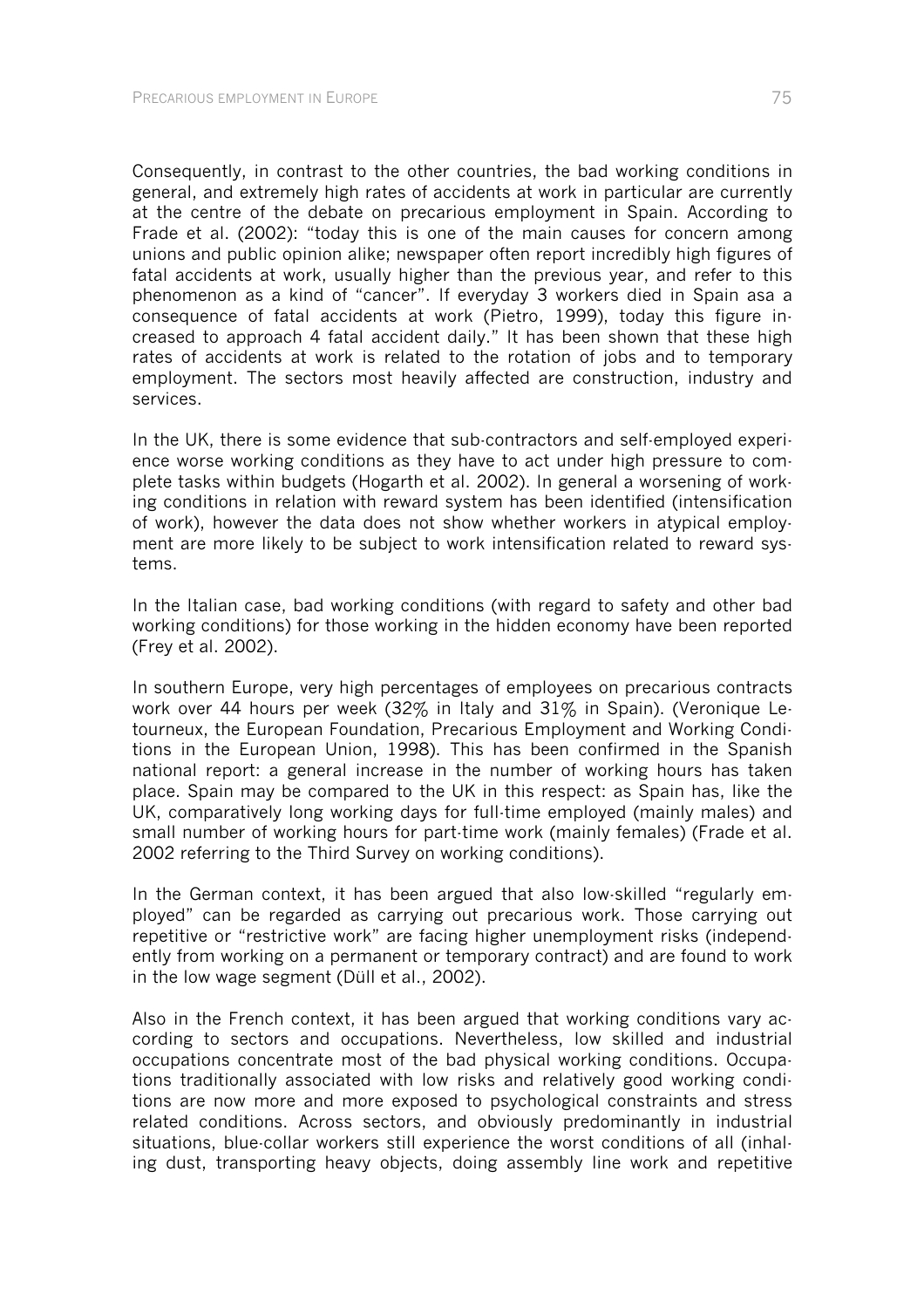tasks in rigid organisation situations and so on). But French surveys show that also employees in the retail trade sector are confronted with similar and sometimes increasingly bad conditions (Barbier et al. 2002a, p. 77 quoting Gollac and Volkoff 2000). Among the sectors, risks follow different patterns: the building sector has certainly remained the worst sector in this respect. Tayloristic industrial organisations are also associated with high industrial risks or bad conditions (and especially where the workforce is predominantly female). Service workers experience at the same time problems of working time length and schedules, as well as constraints due to the expected response to the demand. All indicators – this is indeed the case for the risk of being exposed to industrial accidents – show that there is some correlation between bad working conditions or risky ones and atypical situations (including outsourcing and atypical work contracts (formes particulaires d'emploi) (Barbier et al. 2002, p. 77 quoting Gollac and Volkoff 2000)

According to the second European Survey on Working conditions conducted by the Dublin Foundation, the self-employed workers often experience high-speed work, long working hours and shift work (e.g. restaurants). (Letourneux1998). According to this survey, self-employment is above the European average in Italy (33%) – especially in commerce, hotels and restaurants. The proportion of selfemployed craft workers is found to be even higher in the UK and in Germany. Moreover, the UK has a large proportion of self-employed in the service sector and commerce accounts for the lion's share in Spain. The hardest working conditions combined with the lowest job satisfaction are self-employed workers in the primary sector and, to a lesser extent, workers in the hotel and restaurant sector (Letourneux 1998).

#### Control over working time

As already mentioned in the previous section, part-time work may be regarded as precarious work if the worker has no control over working hours. Eurostat Data allows for the distinction between voluntary and involuntary part-time. According to the individual choice approach, only involuntary part-time is considered to be precarious. Similarly, the work of the Dublin Foundation on "precarious employment" does not include part-time work as such, but only if it is associated with fixed-term or other atypical contracts.

An analysis of the data of the Third Survey on Working Conditions carried out by the Dublin Foundation, reveals that the share of involuntary part-time is particularly high in France (Table 3.9)

#### Table 3.12 Share of involuntary part-time\* workers in all part-timers, in 2000

| -ranco<br>ance       | $+211.$<br>. taiv | Germany             | pain         | UK                    | -                     |
|----------------------|-------------------|---------------------|--------------|-----------------------|-----------------------|
| つに<br>$\sim$<br>◡.◡  | -<br>. .          | $\overline{ }$<br>_ | ∩∩<br>-<br>◡ | $\sim$<br>ີ<br>◡<br>. | $\sim$ $\sim$<br>22.J |
| $\sim$ $\sim$ $\sim$ | . .               | $\blacksquare$      |              | $\cdots$              | $\sim$                |

(\*) Involuntary part-time as measured by the question: "would you like to work more hours?" Source: European Foundation for the Improvement of the Living and Working Conditions. Third Survey on the Working and Living Conditions, 2000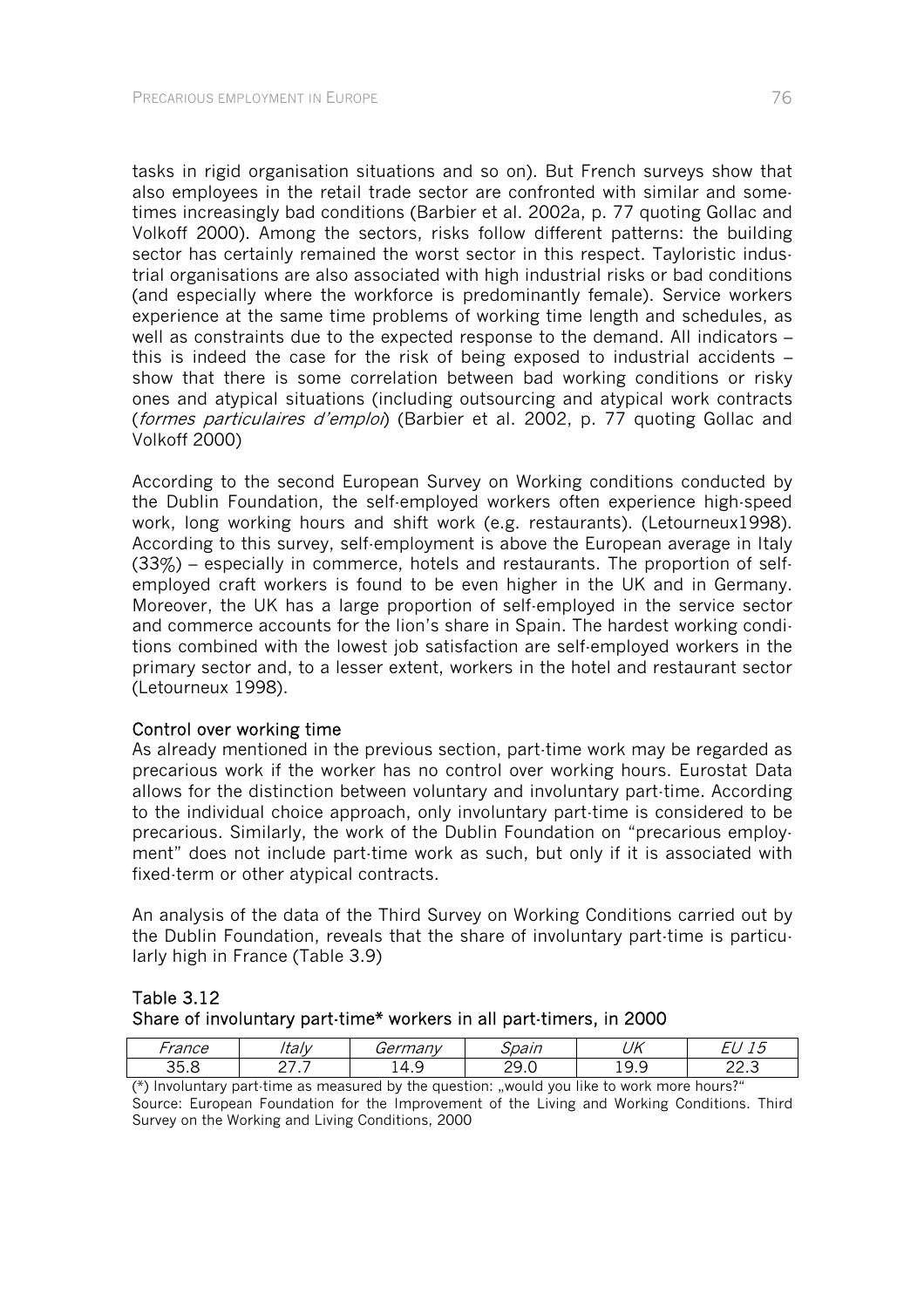After a significant increase of involuntary part-time employment during the 1990s, involuntary part-time has tended to decrease in France in the recent past in the context of economic recovery. In 2001, still a third of part-time workers stated they were wishing to work more (Barbier et al. 2002, p. 49). Also in Italy and in Spain the shares of part-timers wishing to work more hours are largely above EU average. But it has to be taken into account that in those two countries, part-time employment still is at a comparatively low level. The low share of part-time employment in Italy might be explained by the comparatively low labour market participation rate of women. The UK takes on an intermediate position in regard to involuntary part-time, while in Germany part-time work seems the most to correspond to individual choice, at least in West Germany. In West Germany, the data reveals that involuntary part-time only plays a minor role. However, this is not true for East Germany: according to micro census data, nearly half of East German part-time workers stated to work involuntary parttime, as against 8% of West-German respondents. East German part-timers where also found to work more hours than West German ones, as in particular "marginal" part-time employment is more widespread in West Germany. One of the underlying reasons for this difference can be viewed in the different traditional role and perception of female employment.

## 3.3 Economic dimension

#### Wages

In general terms, a link between low-paid jobs and atypical or low-tenure employment could be identified. A wide range of atypical forms of employment and short tenure employment are concentrated in the low-wage sectors and in the low productivity activities. But, it has also been shown in a number of countries that "atypical" employment is not necessarily linked to low pay. Some of the country studies report a dichotomy as regards the typology of "non-standard" employment contracts, as they figure at the bottom of the wage scale as well as in the higher earnings segments (this dichotomy is especially mentioned in the case of the UK, but also to a lesser extent in the case of Germany). This shows again the caveats linked to measuring precarious employment by the type of contracts.

In general, hourly earnings for part-timers are lower than for full-time employees. Large parts of this finding can be explained by the gender pay differential, as part-time work is typical female employment and pay discrimination still is important in most countries (Tables 3.10, 3.11, 3.12).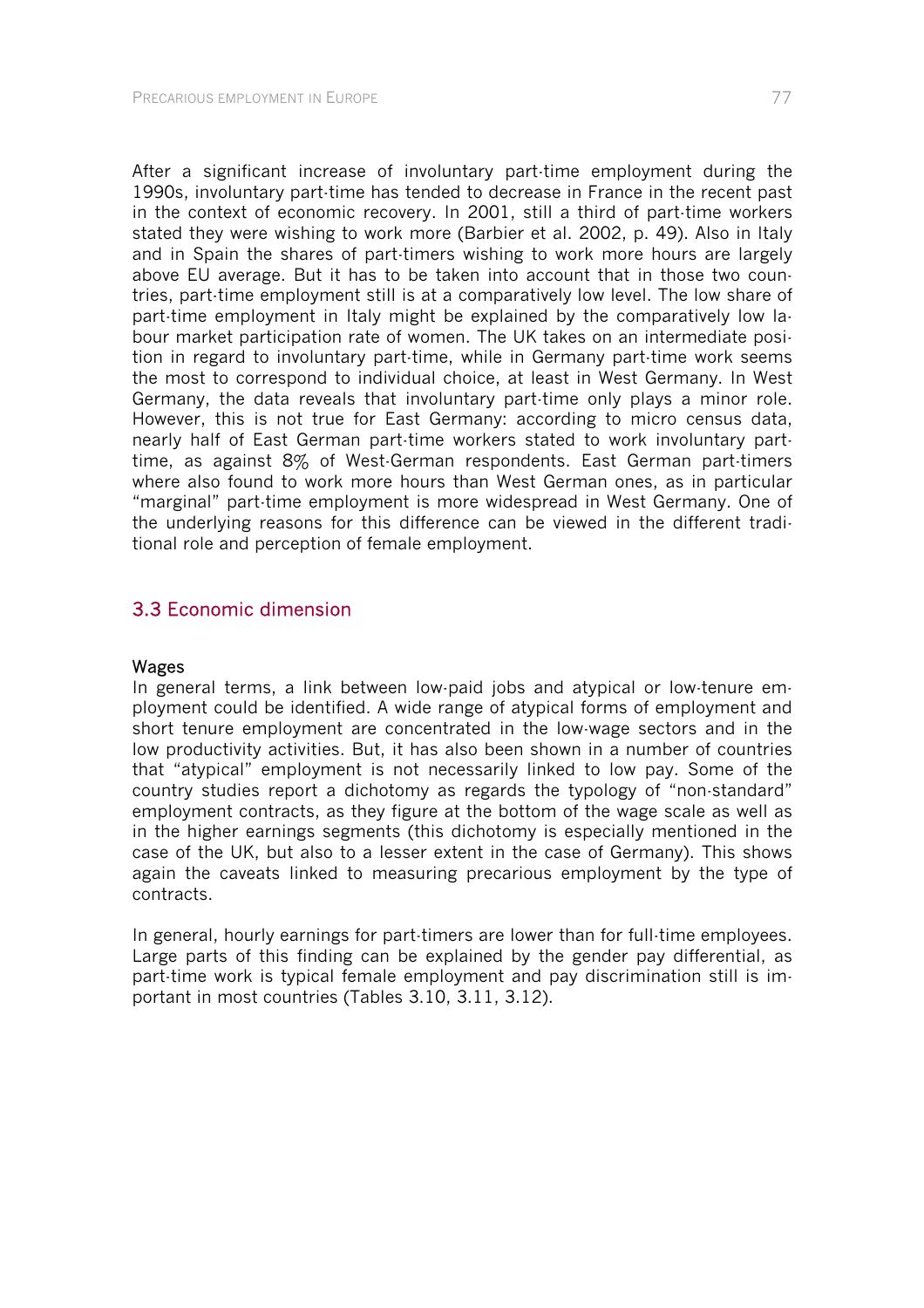#### Table 3.13

## Percentage of employees with hourly earnings below two-thirds of the median, all employees, men and women, ESES and ECHP, 1995

|              | ESES    |      |       | ECHP    |      |       |
|--------------|---------|------|-------|---------|------|-------|
|              | All em- | Men  | Women | All em· | Men  | Women |
|              | ployees |      |       | ployees |      |       |
| France $(*)$ | 8.2     | 5.7  | 13.0  | 12.1    | 8.4  | 19.5  |
| Italy        | 3.4     | 2.2  | 8.1   | 5.4     | 3.8  | 9.1   |
| Spain        | 19.3    | 14.6 | 34.0  | 18.4    | 13.0 | 33.8  |
| UK           | 20.0    | 10.9 | 34.2  | 19.0    | 10.0 | 34.8  |

(\*) 1994 not 1995

Source: Salverda et al. (LoWER), Benchmarking Low-Wage and High-Wage Employment in Europe and the United States (2001)

### Table 3.14

### Percentage of employees with hourly earnings below two-thirds of the median, full-time, part-time, ESES and ECHP, 1995

|        |           | <b>ESES</b> | <i>ECHP</i> |           |  |
|--------|-----------|-------------|-------------|-----------|--|
|        | Full-time | Part-time   | Full-time   | Part-time |  |
| France |           | 21.8        | .0.9        |           |  |
| Italy  | 3.4       | 9.5         | 5.I         | 10.4      |  |
| Spain  | 18.5      | 45.         |             | 33.3      |  |
| UK     | .3.8      | 54.9        | l 4.8       | 52.       |  |

Source: Salverda et al. (LoWER), Benchmarking Low-Wage and High-Wage Employment in Europe and the United States (2001)

#### Table 3.15

Composition of low wage employment: employees with hourly earnings below two-thirds of the median and in the bottom decile; by gender and full-time, parttime, Germany, 1995

|                            | Male full- | <i>Male part-</i> | Female full- | <i>Female part-</i> | Total |
|----------------------------|------------|-------------------|--------------|---------------------|-------|
|                            | time       | time              | tıme         | time                |       |
| Bottom<br>decile           | 24.1       | 1.6               | 34.4         | 39.9                | 100   |
| Below 2/3 of<br>the median | 30.7       | 12                | 38.1         | 29.9                | 100   |

Source: Salverda et al. (LOWER Network), 2001 on the basis of the socio-economic panel

Thus, in 1994 in the UK both men and women in permanent part-time and temporary jobs were much more likely to receive hourly earnings in the lowest quartile than individuals with permanent full-time jobs (according to LFS data, Hogarth et al. 2002 quoting Jenkins 2002).

In Germany, in particular "marginal employment" leads to low earnings. The debate on atypical employment and precarious employment has, however, not focused on pay in Germany. In the German context, the public and academic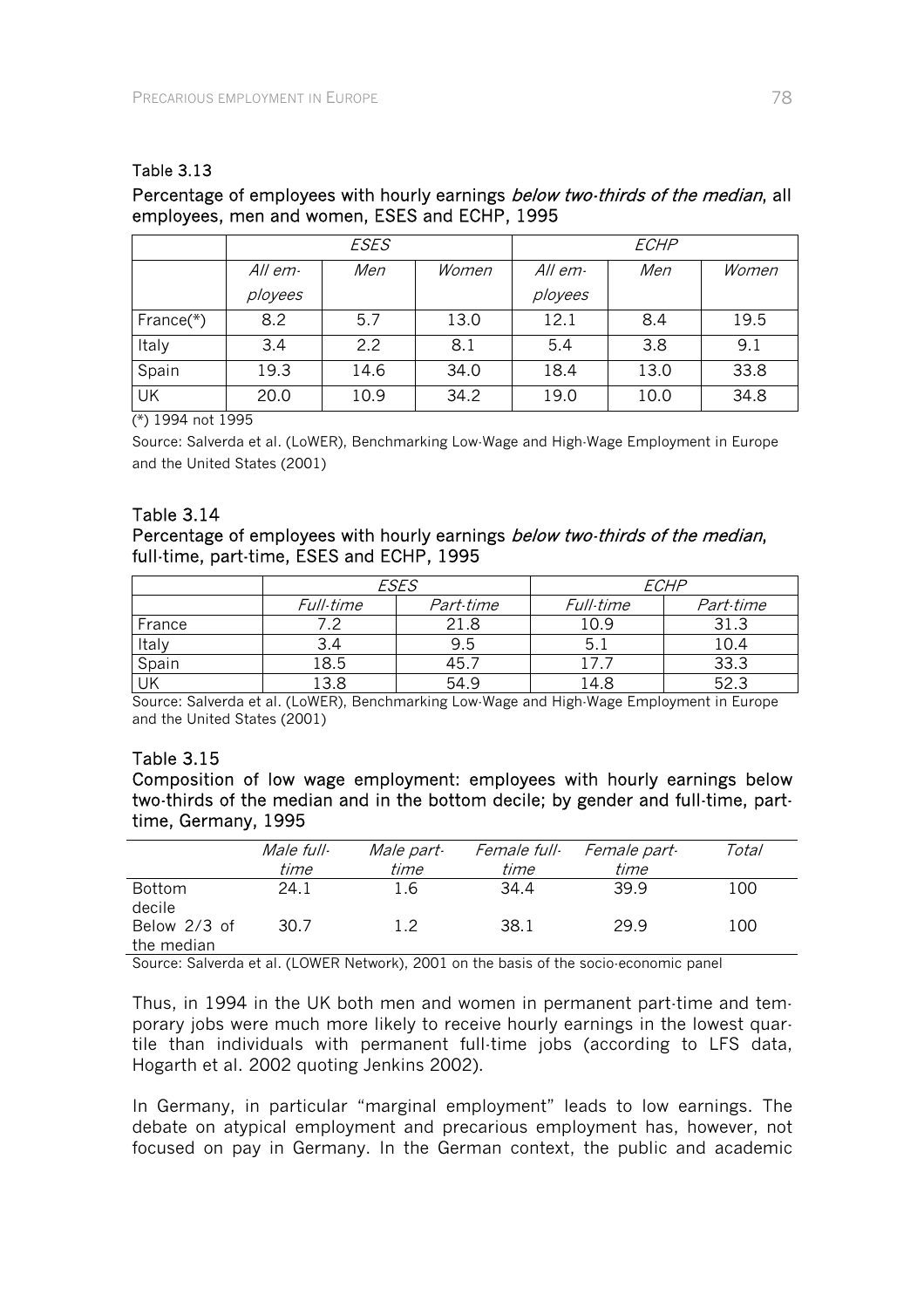-

interest in the recent past has been on labour market policies and social reforms in order to boost the low wage sector.

Also in Italy, there is some empirical evidence, that the annual average wages of workers in irregular employment are markedly lower than regular employment wages (Frey et al., 2002). In particular, the schemes aiming at integrating young people into employment where connected to low wages (e.g. combined training and work contracts) and also other labour market programmes like social utility temporary workers, workships, vocational insertion plans were linked to wages largely lower than those paid to workers with typical contracts for the same jobs. It shpuld be noted in this context, that there is in Italy a problem of substantial territorial differences in the level of effective wages.

#### Wage inequality, working poor and income mobility

In the UK an increase in cross-sectional earnings inequality has been recorded. Earnings inequality rose markedly since the 1970s, only faltering in the early to mid-1990s (Hogarth et al. 2002, p. 35).

At the same time, earnings mobility *decreased* over this period, meaning that the rise in cross-sectional earnings was reinforced over time to the point where lifetime earnings inequality also rose (Hogarth et al. 2002 quoting McKnight, 2000). 1

Whilst there is considerable year-to-year income mobility, it is mostly short range and there is a high level of persistence of people and households found in low incomes. Using the BHPS Gardiner and Hills (1999) work with a five-fold typology of income trajectories: flat, rising, falling, 'blip' and others. Averaging over all income levels, 40 per cent of the population have flat trajectories over the four-year period studied so 60 per cent experience significant movement. About 9 per cent are in poverty and remain so throughout the period (i.e. have a 'flat poor' trajectory); 12 per cent fall into poverty, 'blip' out of poverty and then experience another poverty spell; 14 per cent rise out of poverty, 'blip' back in and have a repeated spell. Taken over a longer period using the BHPS data, about 3 per cent of households remained in poverty for eight successive years.

Poverty is not, however, the same as 'social exclusion' and with the eventual recognition of the latter term by the policy and scientific communities in the UK, there have been attempts to give it more analytical power by producing statistical measures of its incidence and severity (Atkinson, 1998; Burchardt et al., 1999,2002). Since the much longer-standing technical debate about and indicators of poverty is still running, Hogarth et al. (2002) assume that the embryonic treatments of social exclusion have far to develop too. On the basis of four criteria (income, work, social interaction and political engagement) which together are taken roughly to be the key ingredients in determining a state of social exclusion, only 1.5 per cent or less of the population of working age are deemed to be socially excluded on all dimensions in any one year. Using the same measure, 30 per cent of the working age population are excluded in terms of at least one

 $1$  Taking women separately, however, their position improved, partly through greater upward mobility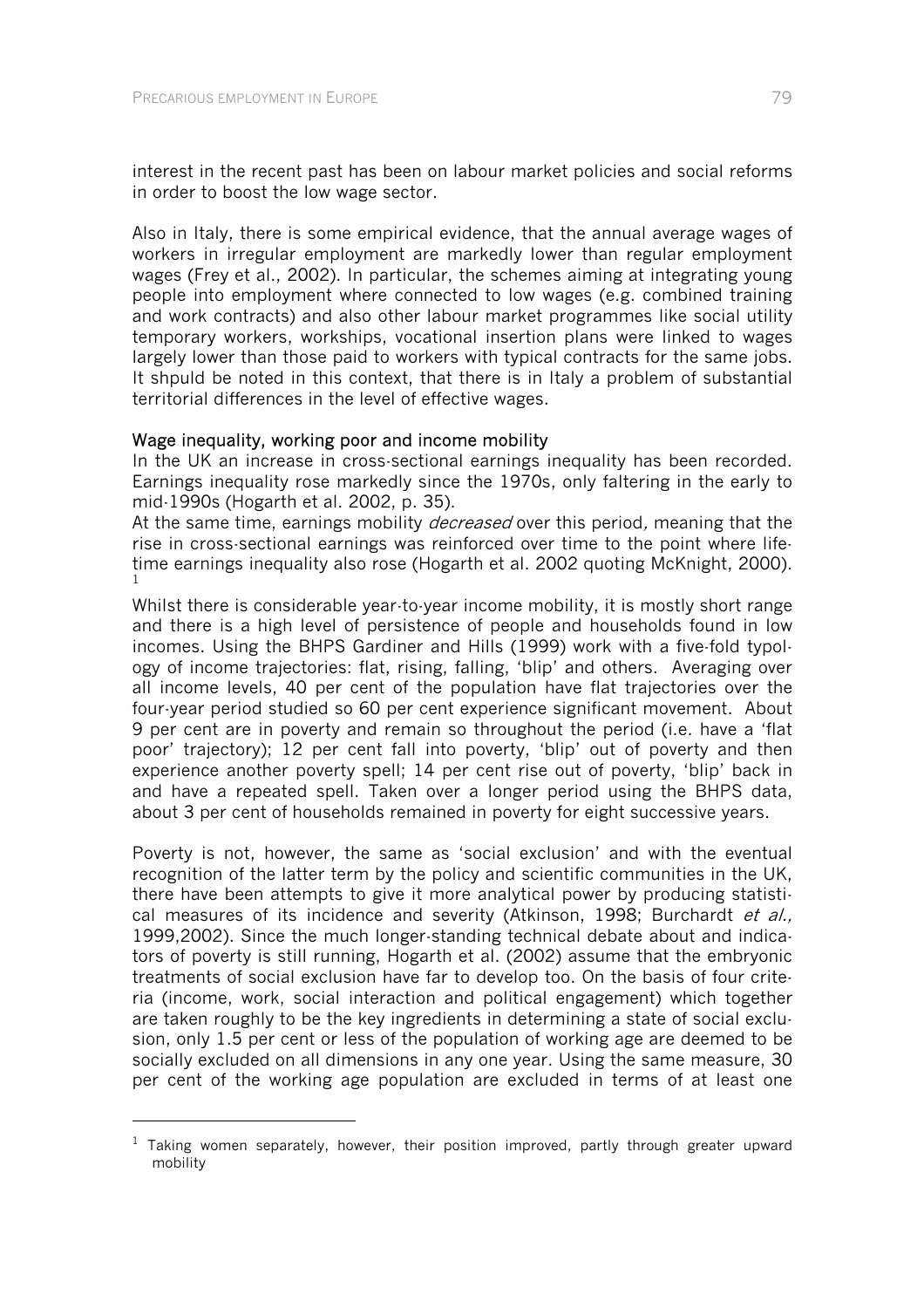measure in any one year and this rises to 50 per cent in any one year of three and over 60 per cent in any one year of eight.<sup>1</sup>

In France, in the context of the debate of precarious ways of living, there is much concern about the working poor (*travailleurs pauvres*). A working poor person is defined by statisticians as having been in employment for more than six months during the survey year and belonging to a household whose income has less than the poverty threshold. According to this definition, in 1996, 1.3 million persons were identified as working poor, corresponding to 6% of the population in the survey year (Barbier et al., 2002). The working poor rate was about 14% among self-employed and as well as among those holding an atypical employment contract. Among the self-employed, 50% worked in agriculture. In absolute terms (270,000 working poor with an atypical work contract), the biggest groups of working poor had fixed-term contracts, were seasonal employees or were in temporary employment and training schemes. Furthermore, among part-timers higher shares of working poor were observed.

In Germany, the problem of "working poor" is less debated, however, in the context of "new poverty" affecting families, the growing share notably of families with children despite labour income has been acknowledged.<sup>2</sup> However, it has been stated in the German case, that poverty resulting from low income constitutes more a transitional rather than a permanent problem for most families.

In Spain, a high wage dispersion can be recorded. Real wages grew between 1996 and 2000, but there was no increase of the Minimum Wages in real terms. Anyway, the growth of real wages lacked significantly behind GNP growth. It has been argued, that this discrepancy is due to the expansion of low-productivity jobs ands precarious employment (Frade et al., 2002, p. 22).

#### **Training**

-

In general, precarious employment is associated, among other factors, to low skills levels. Furthermore, except for the UK, workers on temporary and fixedterm contracts mostly don't get in-house training. Also self-employed and "false" self-employed are getting less training than other groups. Furthermore, part-time employment is more likely to lead to less training than full-time employment. A lower level of training engenders bad career opportunities.

In the Italian case, researchers have stated that atypical employment relationships, including hidden work, temporary work, subsidised contracts as well as often freelance coordinated work are linked to a lack of training, retraining and acquiring useful competences. Also in the case of combined training and work

<sup>&</sup>lt;sup>1</sup> This leads Burchardt *et al.* (for example, 2002) to conclude that there is no 'under class' in the UK, i.e. a sizeable body of people who are permanently excluded according to all the factors taken into account. At the same time they argue that a majority of the population will experience exclusion at some stage *and in some way*.

 $2$  In 1995, according to an evaluation of the socio-economic panel about 1,3 million households with head aged between 25 and 55 years were identified as working poor (Strengmann-Kuhn 1997).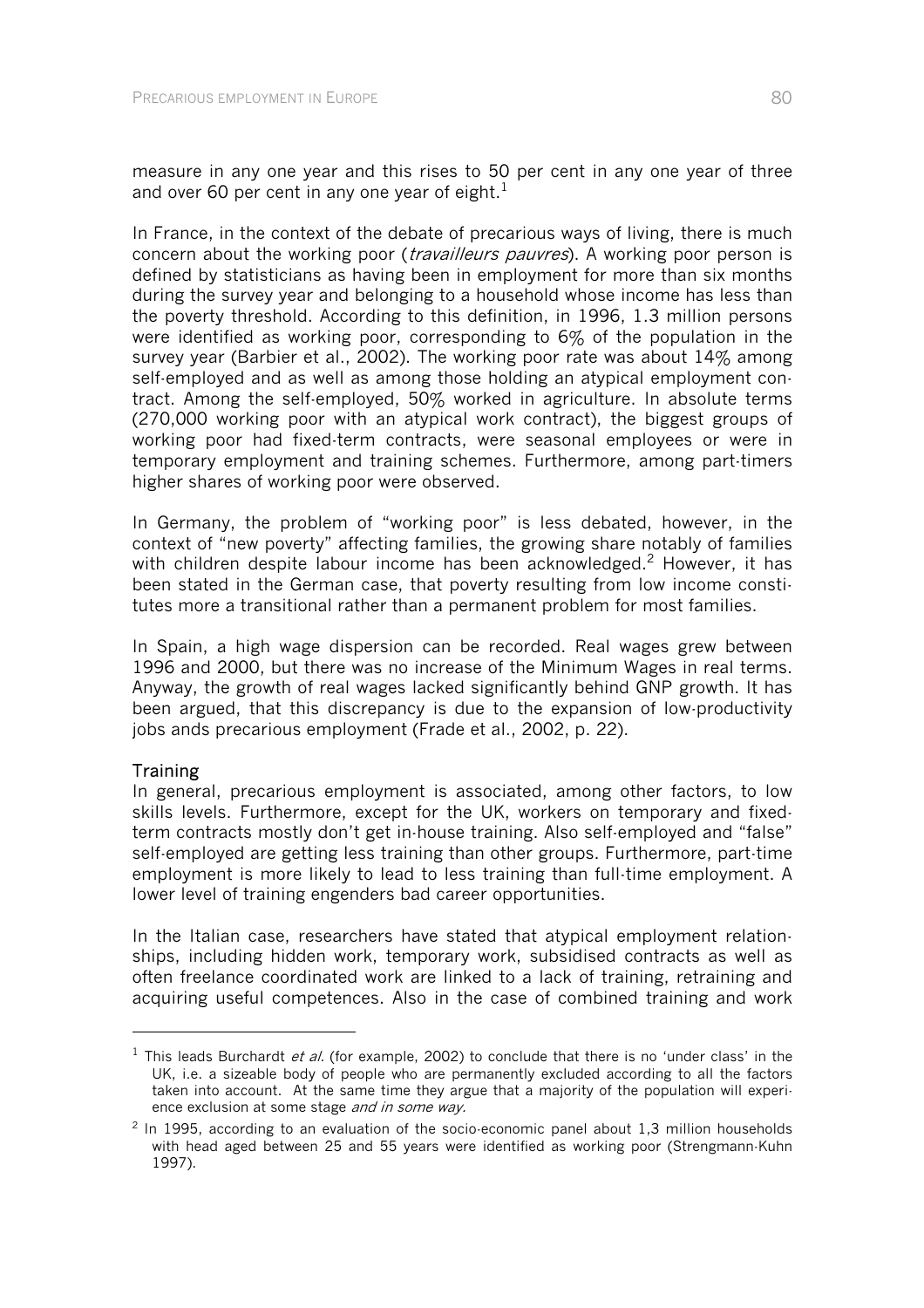and apprenticeship contracts inadequate training has been reported (Frey et al. 2002).

In contrast, for the UK the picture seems not to be clear-cut. In particular selfemployed were identified to be little involved in training (12%), agency workers, part-time workers and casual workers received more training (between 19% and 24% respectively), while a high share of workers on fixed-term contracts and of home workers received training (34% and 38% respectively in 1998/99) (Hogarth et al. 2002).<sup>1</sup> This picture reflects again, that in the British case it can be doubted that fixed-term contracts, with the majority of holders of such contracts being highly qualified, can be classified as precarious employment.

## 3.4. Social rights and social protection

#### Social protection

In general terms social protection is lower in cases of quasi self-employment and in the case of hidden economy. As long as an employment contract exists, the general social protection rules are applied (however, with some exceptions, e.g. special regulations for marginal employed in Germany). In a long-term perspective instable employment with repeatedly spells of unemployment as well as part-time work reduce the individual social security, in particular with regard to pensions in pay-as-you-go systems which link pensions to the working biography.

#### Hidden economy

With regard to social protection and social rights, hidden employment represents the most "precarious" form of employment. For many years, hidden employment has been one of the main aspects in the debate about precarious employment in Spain and Italy.

In Italy, there is a difference while considering illegal employment whether the illegal employment is the main source of income or whether it is second-jobholders or women seeking not to pay social security contribution. In the last cases precariousness is not perceived as constituting a problem for the workers affected but for the financing of the welfare state (Frey et al. 2002).

#### Industrial Relations

-

Typically, the collective actors are not concerned with marginalised workers. Unions normally represent the core workers. It has also be shown, that the other way round, the spread of precarious employment is linked to a narrowing of the collectively regulated labour market segment or to a decrease in union power. One of the underlying reasons for this trend is that precarious workers are more difficult to unionise as they often only stay for a short time with one employer, or

<sup>&</sup>lt;sup>1</sup> Recent figures from LFS show that 29% of employees of working age received training in 1999/2000.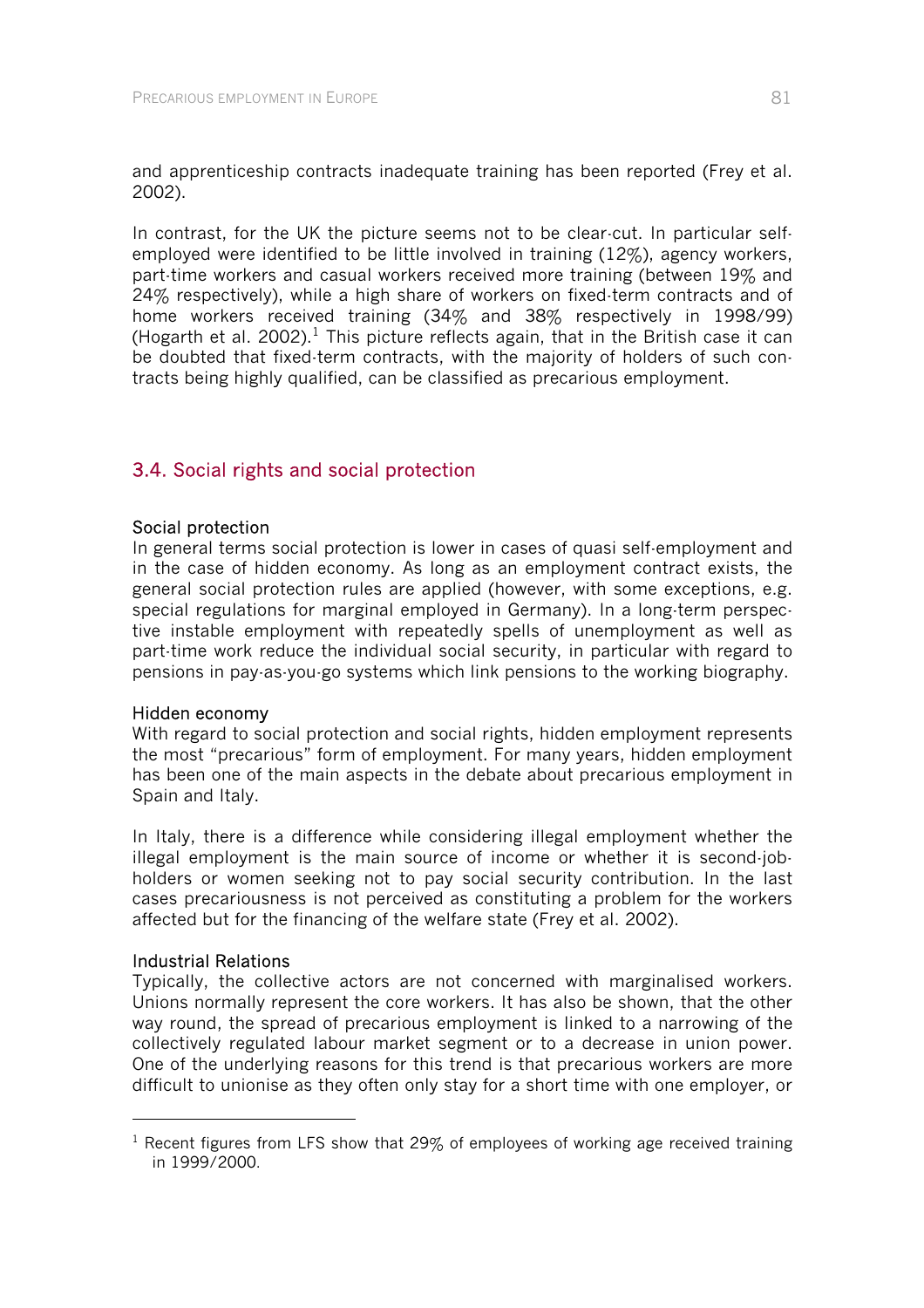because their status does not correspond to a salaried employee. A lack of collective protection and in some cases of collective rights can be identified as a common feature of most forms of precarious employment in the countries reviewed.

## 3.5 Radar Chart Approach

As part of this ongoing research project, data of the Survey on the Working and Living Conditions carried out in 2000 by the European Foundation for the Improvement of the Working and Living Conditions Measurement of precarious employment have been analysed by using a radar chart approach (Vogler-Ludwig forthcoming). This survey combines individual data for 21,800 cases for all 15 EU countries in a structured sample, and allows for defining various indicators for precariousness.

The target was to develop a common method for measuring the extent of precarious employment in the five EU countries observed. As precarious employment is perceived as a multidimensional phenomenon, eight different indicators were constructed:

- lowest income quartile
- $\bullet$  job tenure  $\lt 1$  year
- fixed term or temporary employment agency contract
- low intellectual job content
- high degree of *Fremdbestimmung* (heteronomy)
- harassment during the last 12 months
- working unsocial hours

l

• bad physical job environment

The indicators were combined in radar charts and presented for the total of the labour force, and its subgroups (gender, age, occupation).

The striking result of this data extraction is that precarious jobs are highly concentrated on young persons and on less skilled workers. This can be observed in all countries of the EU. In addition, female workers are more likely to be found in low paid jobs and short-term jobs while men are more likely to be in a job with unfavourable physical job conditions.

Basically, the data reveal that compared to EU average, in particular Spain showed a higher incidence of bad physical job environment, job tenures under one year, fixed-term contracts and a high degree of heteronomy meaning a low degree of work autonomy. In contrast, in Italy and in Germany most indicators proved to remain below EU average, except a slightly higher percentage of Italians reporting a low job content.<sup>1</sup> In France the percentage of respondents indicating a bad physical job environment was slightly higher as compared to EU

 $<sup>1</sup>$  Compared to Italy, mobbing was more important in the German case, while, in Italy as compared</sup> to Germany, working unsocial hours had more relevance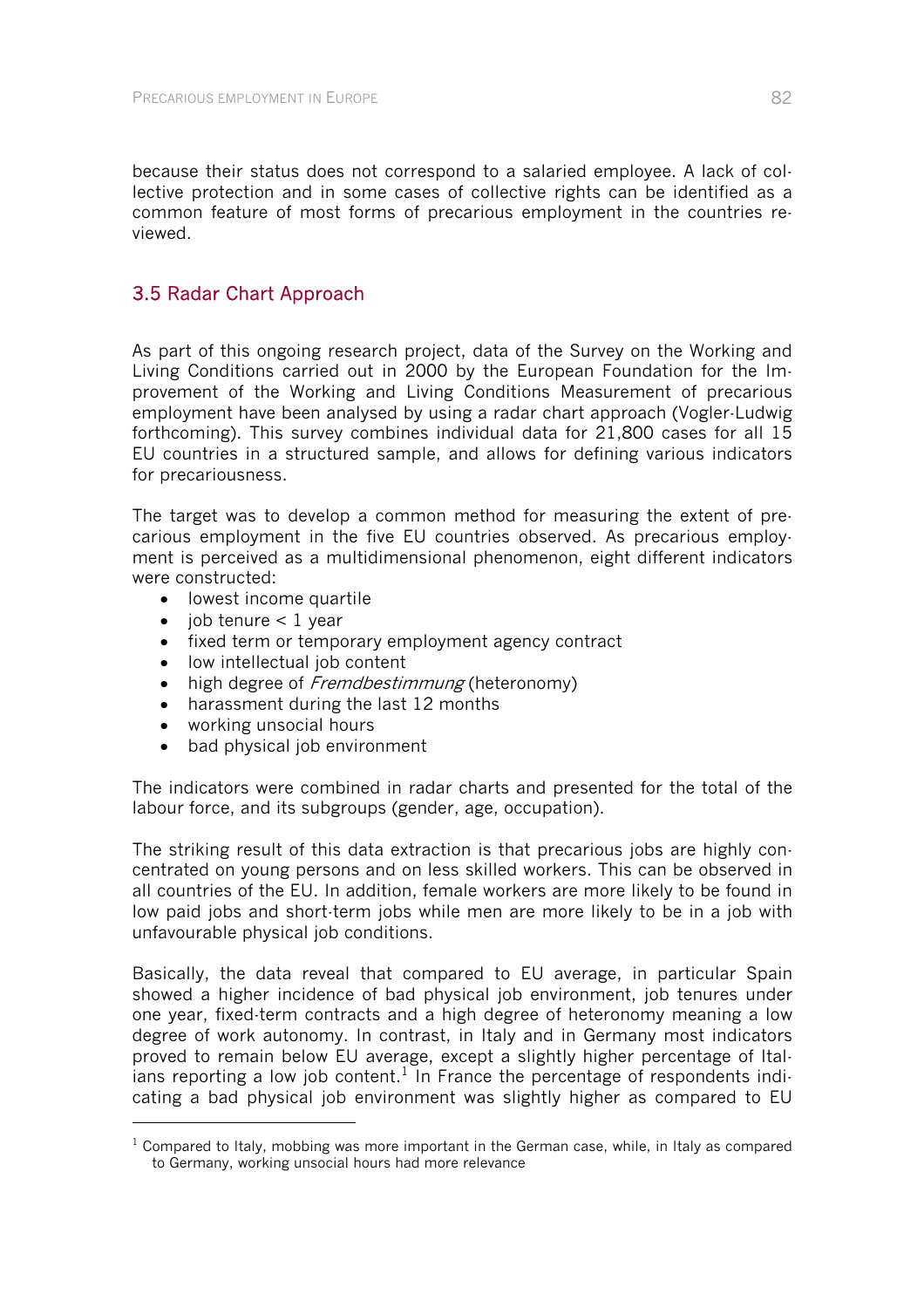l

average, most of the other indicators ranging near EU average. However, less French respondents reported to have a low job content as compared to EU average. Also the British case is not diverging significantly from EU-average but with a higher percentage of persons who experienced mobbing. In general, there might be a problem that these data insufficiently reflect the cases of hidden employment.

The analysis of the data reveals, that on EU average at least one of the 8 indicators applied to 70% of the respondents. In Germany, this share was lower (65%), followed in this ranking by Italy (67%), France and the UK (74%) and finally Spain (79%). However, the respective shares are significantly lower if at least two of the characteristics are valid with the following only slightly modified ranking: Italy (36%), Germany (38%), France (43%), UK (45%) and Spain (52%). Taken "at least 3 indicators valid" as a degree of employment precariousness, the incidence of precariousness again by far lower with both Germany and Italy experiencing the lowest shares (16%), followed by France and the UK (20%) and finally by Spain (30%). It should be added that "at least four indicators valid" were stated by 5 to 6% of the German and Italian respondents, 7 to 8% of the British and French respondents and by 13% of the Spanish ones.  $1$ 

The data of the Third survey clearly show that on EU average the chosen indicators are significantly higher for 15 to 23 years old. The data also shows major differences between men and women in all countries. In particular do women in all countries under review situating themselves within the lowest income groups and with the exception of France women are more likely than men to have job tenures below one year. Chapter 5 of this report will look at the distribution of precarious jobs among different groups of workers into more detail.

 $<sup>1</sup>$  The good Italian performance is somewhat astonishing. One possible explanation would be that in</sup> the official economy there is a high degree of stability which contrasts the importance of hidden employment reported by Frey et al. 2002. Furthermore, the survey data may still underestimate the portion of quasi self-employed which can be regarded being in precarious employment, even though the share of persons with tenure under one year is significantly higher according to the survey data as compared to the Eurostat data.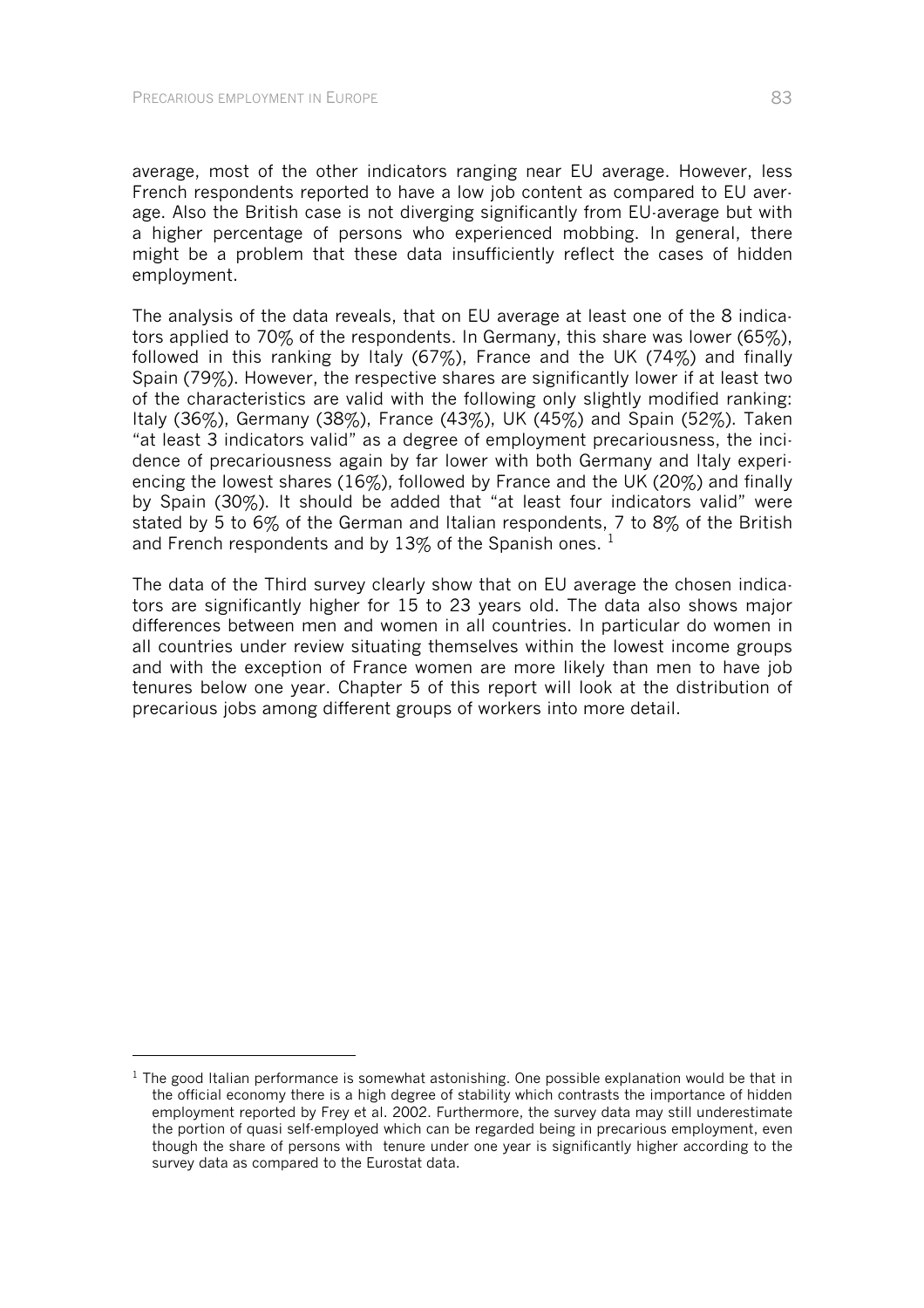## 3.6 Is precarious employment on the increase?

Eurostat data give a rough indication whether atypical forms of employment, including part-time employment were on the increase. However, these data don't tell whether precarious employment has proven to be on the increase, as it is not clear for how much atypical employment forms do reflect individual choice (parttime employment) nor whether the atypical employment form is a long-lasting situation and alternate with periods of unemployment or represents a relatively short transition period to stable employment. In particular does the following table not contain any information on the development of short-tenure employment relationships.

#### Table 3.16

Share of atypical employment forms in 1988 and 1998 in  $\%$  all gainfully employed

|           | <i>Employment</i> |         | self-employed        |      | Part-time |                        | Temporary em- |  |
|-----------|-------------------|---------|----------------------|------|-----------|------------------------|---------------|--|
|           | growth rate       |         | without employees    |      |           | ployed $({}^*)$        |               |  |
|           |                   |         | outside the agricul- |      |           |                        |               |  |
|           |                   |         | tural sector         |      |           |                        |               |  |
|           | 1988/98           | 1988    | 1998                 | 1988 | 1998      | 1988                   | 1998          |  |
| France    | 4.5               | 4.6     | 4.2                  | 12.0 | 17.3      | 6.6                    | 12.2          |  |
| Italy     | $-3.4$            | No data | 10.2                 | 5.6  | 7.4       | 4.1                    | 6.1           |  |
| Germany   |                   |         | 4.3                  |      | 18.3      |                        | $10.9$ (**)   |  |
| West-     |                   |         |                      |      |           |                        |               |  |
| Germany   | 7.7               | 3.1     | 4.5                  | 13.2 | 20.0      | $10.1$ <sup>**</sup> ) | $10.0$ (**)   |  |
| Spain     | 12.4              | 12.6    | 11.3                 | 5.4  | 8.1       | 15.8                   | 25.3          |  |
| <b>UK</b> | 4.8               | 7.8     | 8.4                  | 21.9 | 24.9      | 5.2                    | 6.1           |  |
| EU        | 18.8              | 8.6     | 7.1                  | 13.2 | 17.4      | 7.8                    | 10.6          |  |

(\*) including apprentices, trainees etc.

 $\chi^2$ ) excluding apprentices, workships, temporary contracts at university, the share of temporary iobs ranges at a level of 5%!. In Italy in France the figures are about two percentage points lower in that case. No important differences could be observed for Spain and the UK.

Source: Eurostat data, Hoffmann, Walwei, IAB Kurzbericht 14 / 2000.

The development and the level of self-employment (including helping family members) in the Southern European countries (as well as partly in France) is strongly influenced by the sectoral shift with regard to the agricultural sector. In Spain and in Italy the share of self-employed still is at a high level (23% and 29% respectively). The development of self-employed without employees outside the agricultural sector, which can be roughly be regarded as an indicator for "false" self-employment was increasing in West-Germany and the UK and (slightly) decreasing in Spain and France (Table 3.13). Frey et al. 2002 are reporting an increase in the case of Italy. Most remarkable are the different levels of presumed "false" self-employment.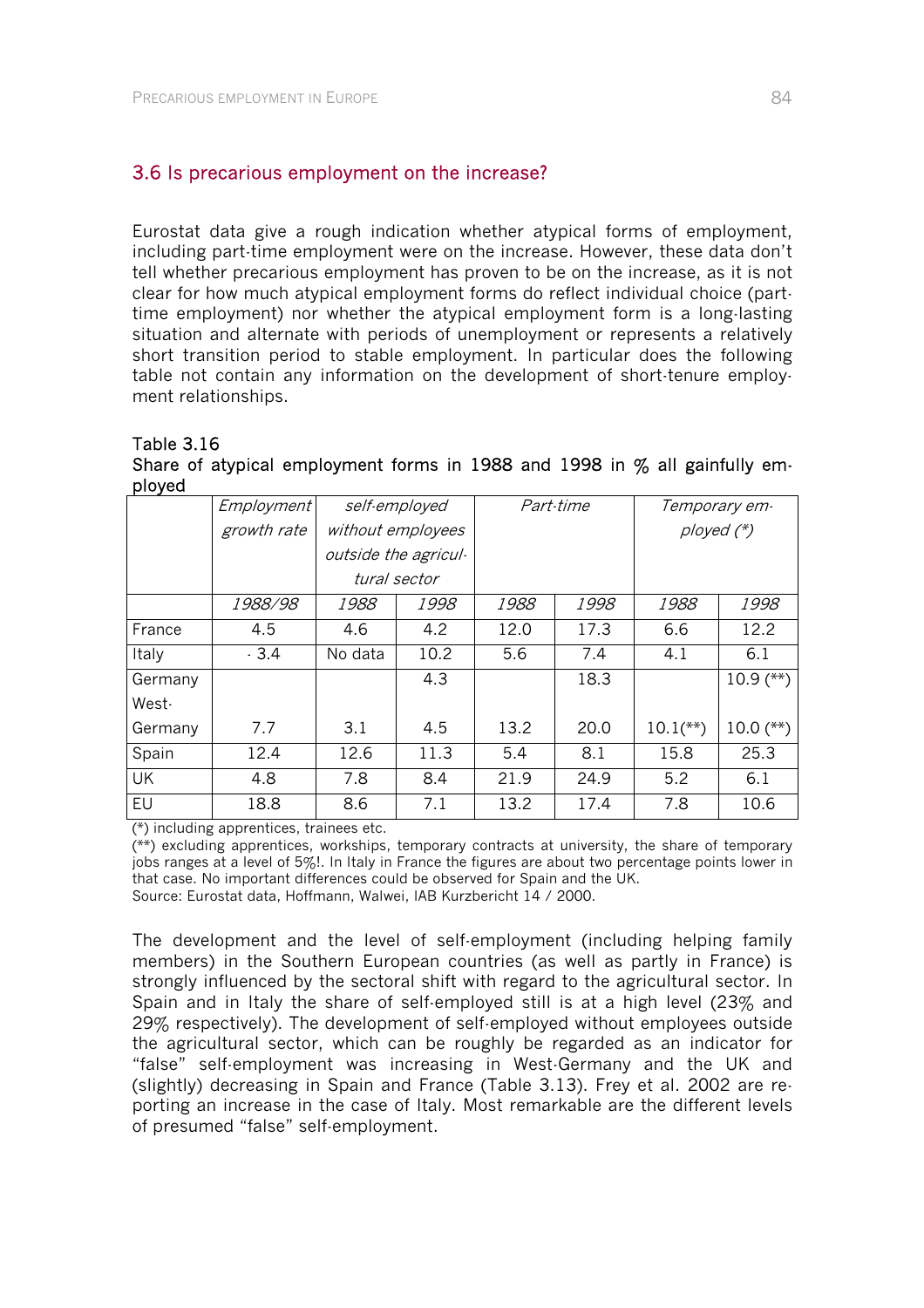-

With regard to part-time employment, major differences between levels and growth rates can be observed (Table 3.13). During the 1990s, in the UK high levels of part-time employment but low growth rates could be recorded, while the contrary is true for Italy and in particular for Spain. France and Germany are ranging at an intermediate in respect to levels, but experienced also high growth rates.

As regards temporary employment high growth rates could be recorded in Spain and France and Italy, although departing from very different levels (in particular low in Italy and high in Spain).

In France, the "formes particulières d'emploi" (FPE) have increased for the last ten years. Fixed-term contracts nearly doubled between 1990 and 2000 whereas temporary agency work more than doubled. Thus, the number of subsidised temporary work (CES and CEC) nearly doubled over the 1990s with considerable increases in the first half of the 1990s and a declining volume in the second half.

In Italy, atypical employment, as measured by permanent part-time salaried work and limited duration or "temporary" ones, grew from 9.5% of total employees in 1993 to 14.7% in 1999 (Frey et al. 2002). Furthermore, between 1996 and 2000 the number of "freelance coordinated workers" nearly doubled. Between 1998 and 2000 the number of temporary agency workers rose from 50,000 to 400,000 (p. 15).

In Germany, a sharp rise in "marginal employment" (*geringfügige Beschäftigung*) could be recorded between 1987 and 1997.

The rise of temporary employment in Spain occurred mainly in the 1980s and early 1990s, but at least until 1997 temporary employment was still on the increase (Frade et al. 2002). After the 1997 labour market reforms, temporary employment seems to have stabilised at a level representing more or less a third of the labour force, whereas the volume of new "stable" salaried<sup>1</sup> has grown significantly. Since then, in a context of overall employment growth and after labour law reforms, the volume of "stable" salaried has grown significantly, The second half of the 1990s have seen a decline in youth unemployment. The share of women in temporary employment grew over the last years.

Also in the UK an important rise in temporary employment could be observed between 1993 and 1998 (+28%, Hogarth et al. 2002), however, not only the level but also the composition of temporary employed in Britain seem to differ dramatically from those in the Spanish case, as more high-skilled were temporary employed in the UK.

In contrast to other countries, the UK self-employment and false selfemployment was rising during the 1980s. Self-employment remained at its 1990

 $1$  As measured by the number of new "stable" contracts, which are contracts with reduced career prospects and lower dismissal costs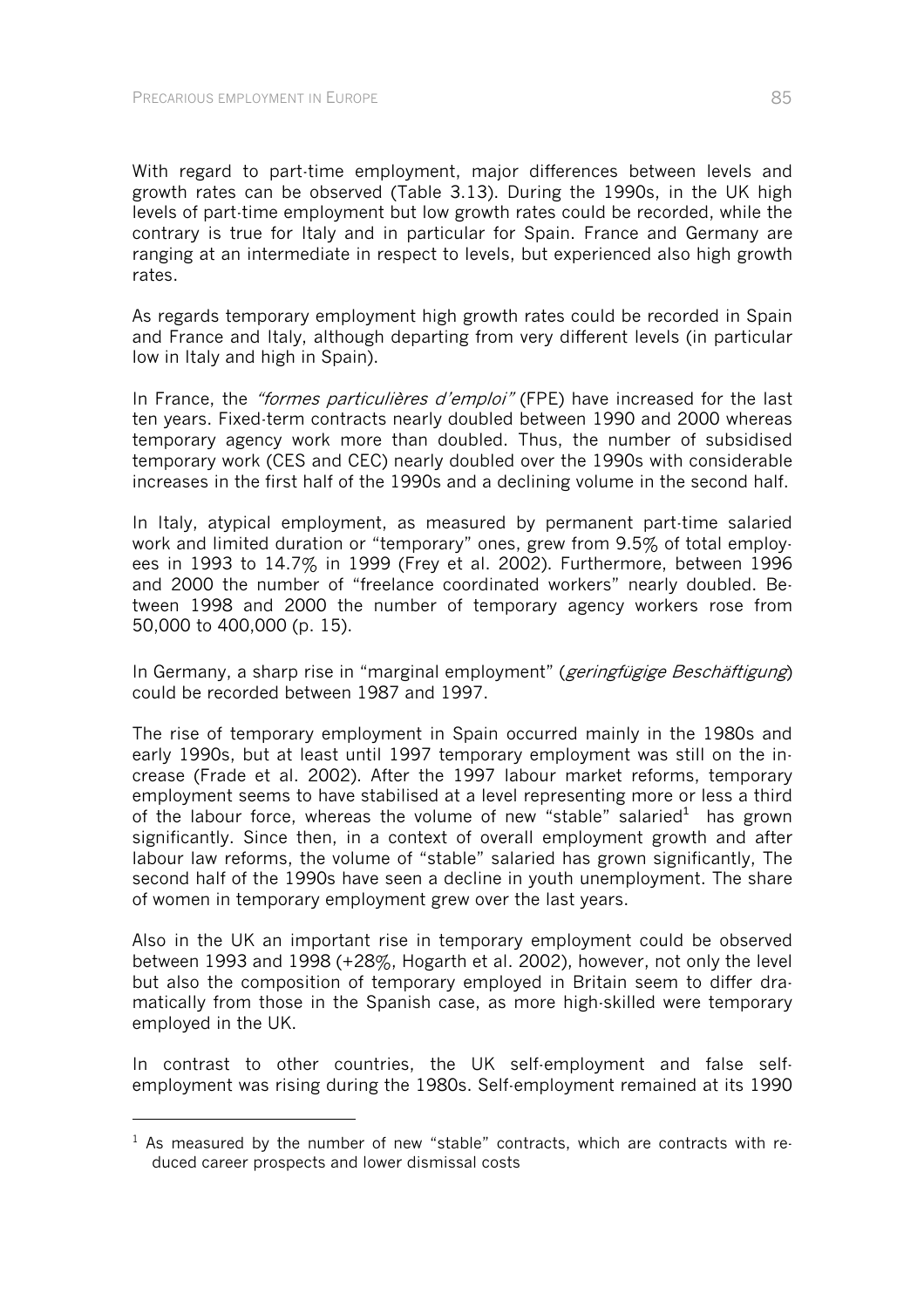peak throughout the 1990s (Hogarth et al. 2002). The country report, referring to Purcell et al. (1999), states that in the UK the proportion of the workforce in temporary jobs remained stable during the 1980s but grew in 1990s reaching a peak in 1997. Workers in the UK now face a greater probability that they will be in fixed-term or temporary employment than in the past – but its incidence remains modest.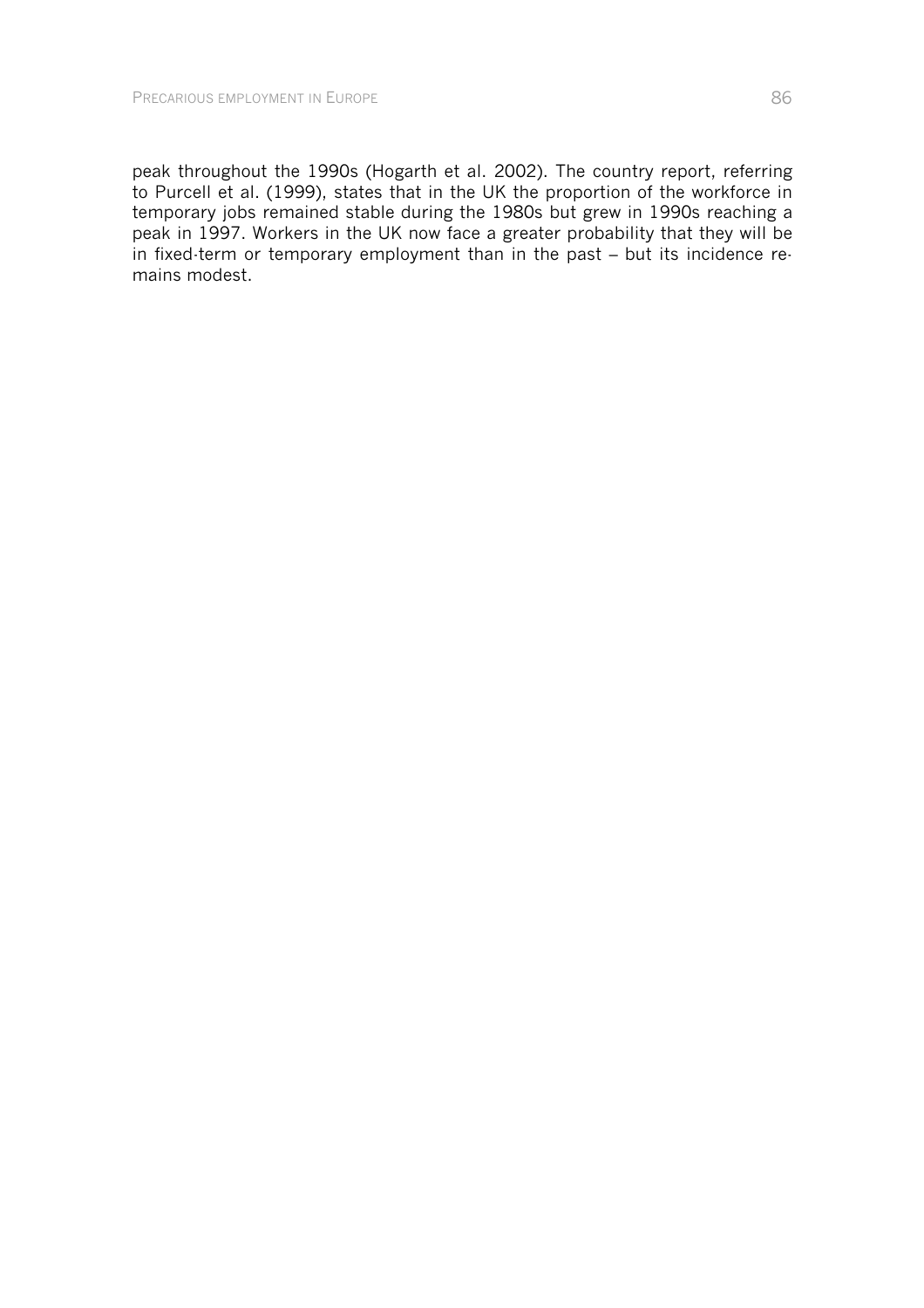# 4 The dynamics of precarious employment: transitional labour markets versus precarious employment traps.

In order to fully grasp the degree of insecurity and the distribution of labour market risks as well as to assess the implications of precarious employment for the individual and for the society as a whole it is crucial to analyse, whether the employment under consideration might enable the worker to improve its situation in the long-term, especially in regard to employment and income stability.

Thus, the key question is whether precarious employment can be regarded as a transitional phase to enter the "regular" labour market and thus is more characterising the entry process into the labour market or whether it is marking a more durable situation indicating that specific groups of persons have problems to enter the labour market. Rotation between unemployment and employment is than characterising precarious employment, employment instability reflecting a general labour market risk for specific groups of persons. Finally it will be asked whether unstable employment represents a transitional period or whether people are trapped in precarious employment.

With reference to the theory a distinction can thus be made between a deep segmentation of the labour market with no bridges between the labour market segments ("partition model") and the "queuing model" (Chap 2.2). Precarious employment proves to be a labour market entry problem in the first place in the countries under review. However, the mixes between the different types of labour segmentations differ across countries.

The transition between unemployment, or not being in the labour force (mainly because of childcare or education) and employment can be characterised by a period of "unstable" or "insecure" employment. The problem of precarious employment arises in the event, that this period is relatively long and in case this period is terminated by unemployment or exiting the labour market.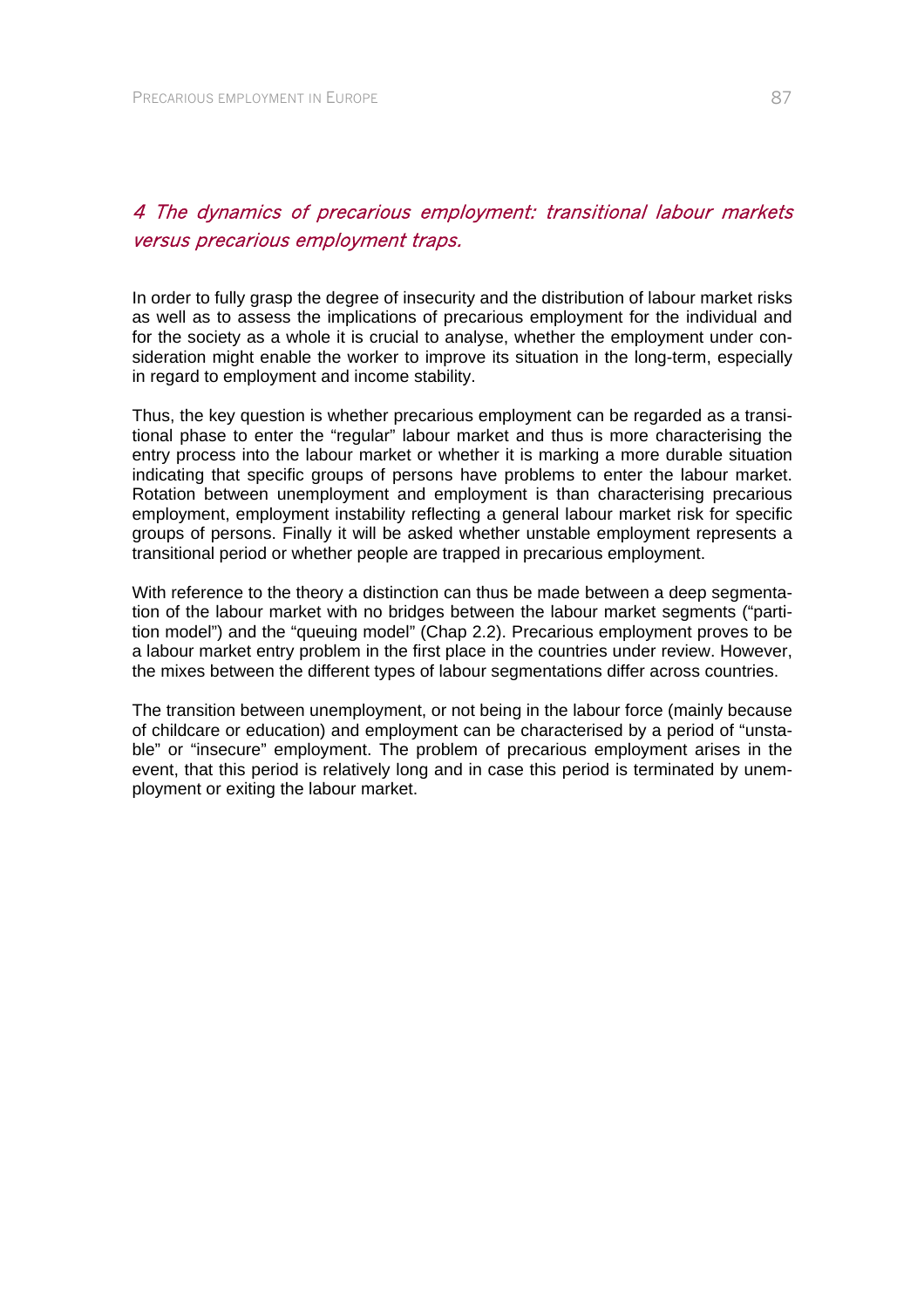### Figure 1 Dynamics of Precarious employment



To a lesser extent, precarious employment can also characterise the period of exiting employment, e.g. if in the German case "Kurzarbeit" fails to keep jobs or specific schemes for gradual retirement.

The mobility of workers between unemployment, unstable and stable employment contracts was analysed in the Employment in Europe 2001 and the Employment in Europe 2002 reports of the European Commission on the grounds of the European household panel ECHP. At EU level almost one third of all those employed in temporary contracts in 1995 were in a permanent job after a year, whereas more than 20% left the labour force or became unemployed. Almost half of those in temporary contracts a year ago were still in temporary contracts one year later (see table below). All in all it has been argued by the Commission according to these figures, that employment proved to be quite stable, with 90% of those detaining a permanent contract still did so a year later.

## Table 4.1 Transitions out of permanent and temporary jobs 1995/96 and 1995/98 (transition rates in %), EU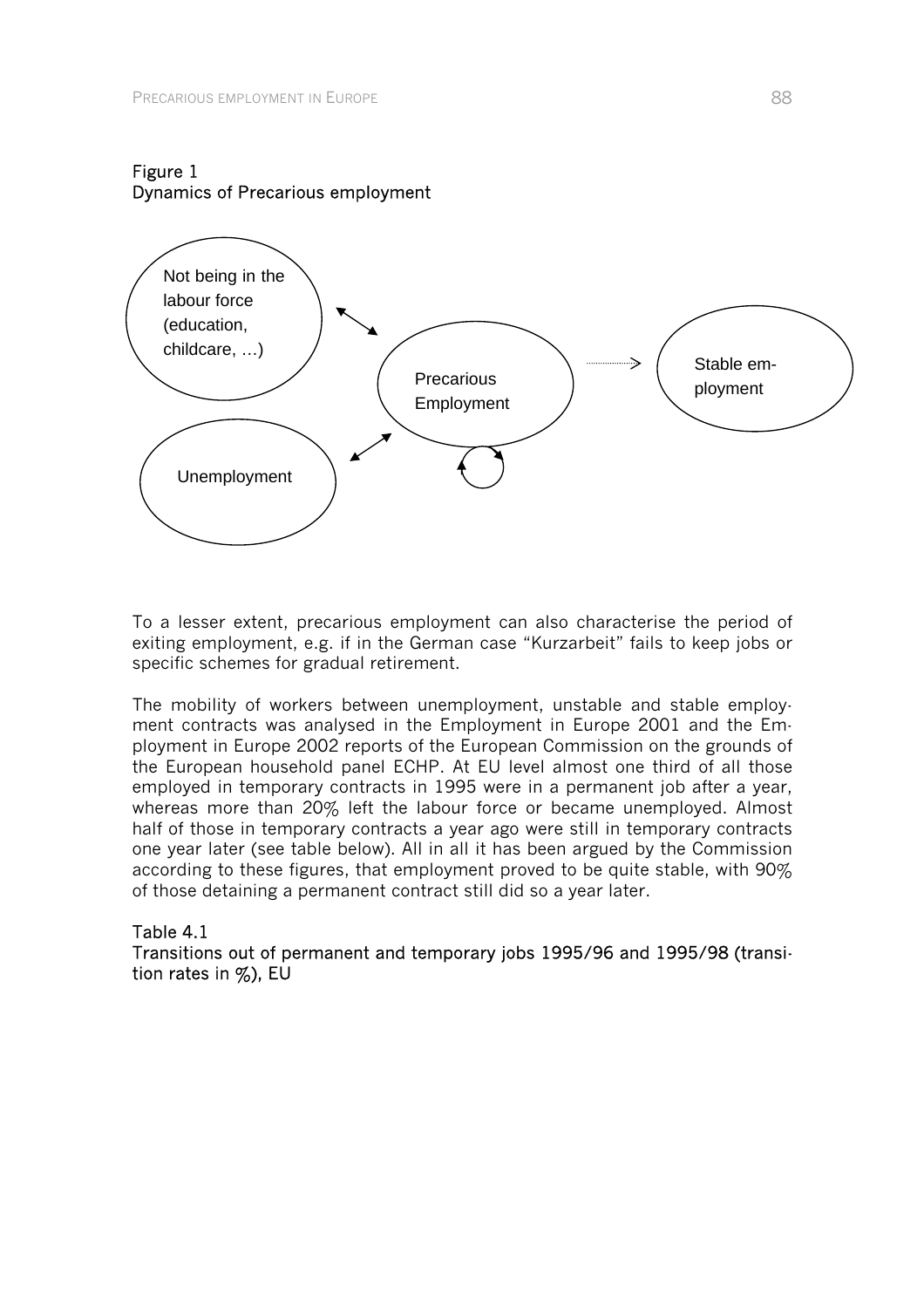|                 | Job status 1995 |           |              |            |  |  |  |  |
|-----------------|-----------------|-----------|--------------|------------|--|--|--|--|
| Job status 1996 | Permanent       | Temporary | Unemployment | Inactivity |  |  |  |  |
| Permanent       | 91.9            | 29.7      | 9.7          | 2.6        |  |  |  |  |
| Temporary       | 2.5             | 46.6      | 11.9         | 1.5        |  |  |  |  |
| Unemployment    | 2.1             | 14.4      | 58.3         | 3.0        |  |  |  |  |
| Inactivity      | 3.4             | 9.2       | 20.1         | 92.8       |  |  |  |  |
| Job status 1998 | Permanent       | Temporary | Unemployment | Inactivity |  |  |  |  |
| Permanent       | 85.3            | 45.5      | 19.1         | 5.2        |  |  |  |  |
| Temporary       | 2.9             | 29.6      | 15.0         | 2.9        |  |  |  |  |
| Unemployment    | 3.8             | 14.2      | 40.43        | 3.3        |  |  |  |  |
| Inactivity      | 8.0             | 10.8      | 25.5         | 88.6       |  |  |  |  |

Source: ECHP, European Commission, Employment in Europe 2002.

#### Table 4.2 Transition out of dead-end jobs into jobs of different quality, 1997/98

|                 | $11$ and the case of about the lower metallier of annotone diagnets. If $2277720$ |                 |      |                                   |
|-----------------|-----------------------------------------------------------------------------------|-----------------|------|-----------------------------------|
| Transition into | Transition into                                                                   | Transition into |      | Transition into   Transition into |
| inactivity      | unemployment                                                                      | dead-end jobs   |      | low-paid jobs   high quality jobs |
|                 | 13.7                                                                              | 38.0            | 12.0 | 29.2                              |

Source: ECHP, European Commission, Employment in Europe 2002

However, transitions out of temporary work varied considerably across countries. Between 1995 and 1996, about 20% of the Spanish and of the French temporary workers were unemployed one year later (these figures were the highest across Europe), as against more or less 10% in the other three countries, with UK showing the lowest rate. In contrast to Spain, the transition between temporary employment and permanent work was particularly high in Germany and in the UK (with transition rates of about 40% in Germany and slightly less in the UK, as compared to less than 20% in Spain, the other two countries ranging in the middle). The transition rate between temporary employment and inactivity was highest in the UK (nearly 20%), and lowest in Spain and France (with rates amounting to less than 10%).

According to the Employment in Europe 2002, also transition rates from unemployment into employment differ significantly across countries. Persistence in unemployment between two years was particularly marked in France. Transitions back into employment were highest in Spain and the UK, while lowest in Italy. In the UK and in Germany transitions from unemployment into employment are dominated by transitions into permanent jobs as opposed to Spain and France where a large majority of the previously unemployed moves into temporary jobs. However, in the case of the UK it has also been argued, that re-entry to the labour market after a period of unemployment is most likely to take place through low paid temporary work (Hogarth et al. 2002, p. 10 referring to Purcell et al. 1999). Nevertheless, the UK seems to be less deeply segmented than the other labour markets as regards the transition from unstable to stable jobs. In France and Spain a combination of low transitions from temporary to permanent jobs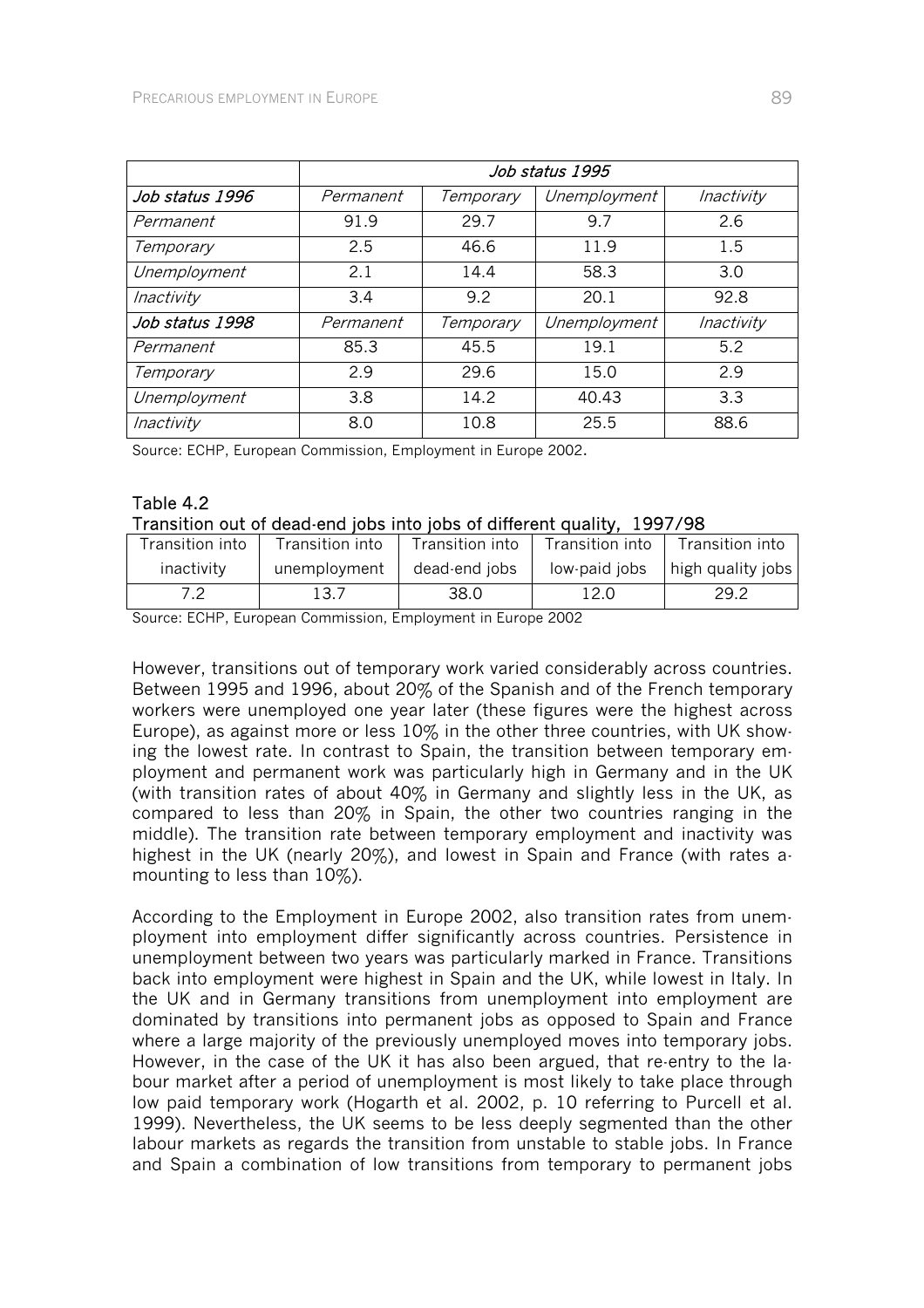and relatively high outflow rates in particular into unemployment leads to unfavourable transition patterns over long periods (European Commission, Employment in Europe 2002). The case of Germany and Italy, however, show that a higher year-to year transition from temporary to permanent jobs, do not necessarily guarantee a favourable evolution over longer periods, because of high outflows from temporary employment into unemployment. It should be added that in France, Germany and Spain high outflows from low quality jobs into unemployment despite relatively high year-to-year quality upward dynamics are stated in the Employment in Europe 2002 report. In the case of Germany, the rotation between not being in the labour force and atypical work has has indeed been demonstrated in the literature in respect to marginal employed women (Düll et al, 2002).

Our interpretation would be, that temporary employment as a specific form of unstable employment doesn't play the same role at the labour market in the different countries, thus other forms of atypical employment as well as of unstable employment need to be looked at into more detail.

The relevance of unstable employment relationships to enter the "regular" labour market has been demonstrated for the French case. Temporary contracts are only one form of atypical contracts. Encompassing more employment statuses (formes particulières d'emplon, it has been shown, that 1998, for an unemployed the probability to get an "atypical job" is at the same level than to get a permanent job (Barbier et al. 2002a). At the beginning of the 1990s, the probability of moving into a permanent job was found to be higher than into atypical employment.

Most importantly, in the case of France it has been shown, that the probability to stay in "atypical" work from one year to the other was about 42% and the probability for an "atypical" worker to get unemployed was about 24% in 1998 (Barbier et al., 2002a). In the case of Italy, it has been reported that, at the end of 1999, only 20% of "limited duration employees" (15.5% for young people with combined training and work contracts) detained an unlimited duration employment contract after three years from the first fixed term job and  $36.4\%$  (42,7%) for young people with training/work contracts) after five years. Furthermore, it has been stated, that beginning to work with an atypical contract can have a negative impact on future working conditions, in particular with regard to employment stability and professional perspectives (Frey et al., p. 18). In the case of Germany it has been shown in the case of the temporary agency workers that previously employed persons have by far better chances to move into "regular" employment, than previously unemployed. Those who moved into "regular" employment stayed on average for a longer period (on average 10 months) with temporary employment agency as compared to those becoming unemployed or exiting the labour market (Düll et al.2002).

The risk of unemployment is clearly linked to atypical employment: In France 40,% of persons that became unemployed according to the ILO criteria in 2001, were previously working on atypical work contracts (fixed-term contracts and temporary agency work) while 25% became unemployed because of layoffs (Bar-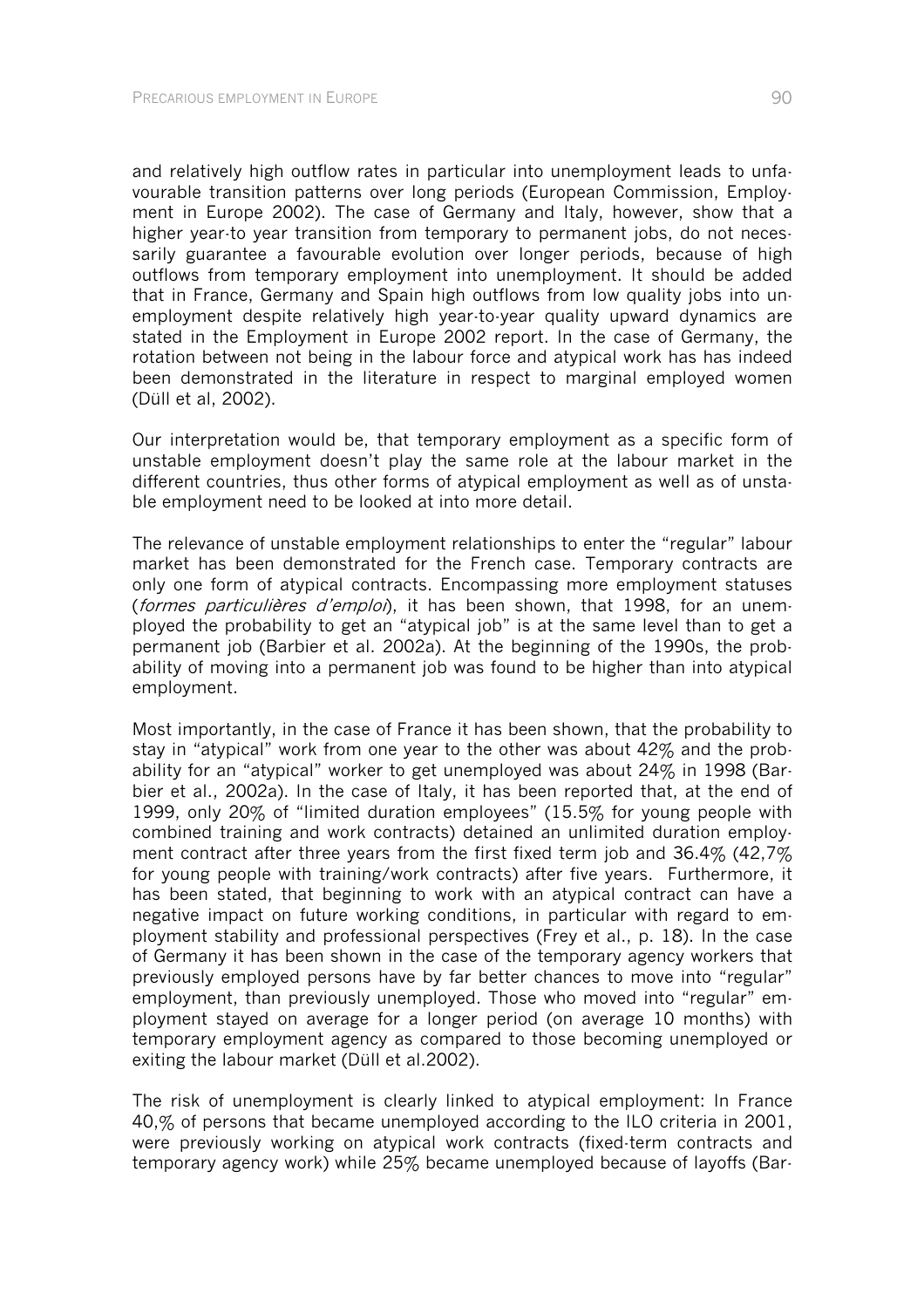bier et al. 2002a). Furthermore, the probability to remain unemployed or to rotate between unemployment and short-term contracts was higher for previously "atypical" workers than for previously permanent workers. Also the UK experience seems to confirm these findings, although temporary employment is relatively less widespread than in the other countries. Overall, the research in the UK indicates that the risk of becoming unemployed is greater where the individual is in temporary work and where the job is unskilled. Furthermore, it was found that resignation and reasons like temporary employment accounted for the majority of job separations (Hogarth et al. 2002). In Italy, it has been shown that at the of 1999, 37.8% of "limited duration employees" were found to be unemployed after a period of three years (against the 6.8% of unlimited duration ones) and 30,4% after five years (26,2 for young people with training/work contracts) (Frey et al. 2002).

With regard to involuntary part-time employment, the ECHP data for 1995 and 1996 reveal that on EU average about one third of involuntary part-time workers got a full-time job a year later. The corresponding transition rate amounted only 20% in France, while this rate was at EU average in the UK and slightly above in Italy and Germany, while this transition rate reached nearly 40% in Spain. In the case of Spain, but also of France, involuntary part-time work often led to unemployment (European Commission, Employment in Europe 2001, p. 72).

The research findings of a recent study published by the European Foundation for the Improvement of the Living and Working Conditions reveal, that temporary agency workers in Germany, France, the UK, The Netherlands and Spain are more typically recruited among permanent employees rather than among unemployed (Storrie 2002). This seems to be particularly true for the UK. Thus, 32% of temporary agency workers in the countries under review were detaining an open-ended contract the just before and 17% were already agency workers. About a third of temporary agency workers hold an unlimited contract after one year with a client or another company. In this respect the balance with regard to the inflows and outflows of open-ended contracts is more or less zero. However, it is striking that 36% of interviewed persons still were temporary agency workers one year later. Furthermore, it is interesting that 34% of temporary agency workers were not employed before taking up this job, while the share of those being not employed one year later was only half of it. This finding can be regarded as an indication that temporary agency work may function as a bridge between unemployment and permanent employment.

An analysis of the OECD data on separation rates by reasons for leaving the job in 1993/94, shows the importance of the termination of temporary contracts as a reason for getting unemployed (Table 4.2). However, major differences across the countries can be observed. In Spain, nearly three quarters (73%) of those exiting employment for unemployment, hold a temporary contract, in France and Italy the termination of temporary contracts accounted for more than half of the separations. The UK ranged at an intermediate level, as one in six separations occurred because of the termination of temporary contracts, while in Germany the corresponding share was only about  $7\%$ .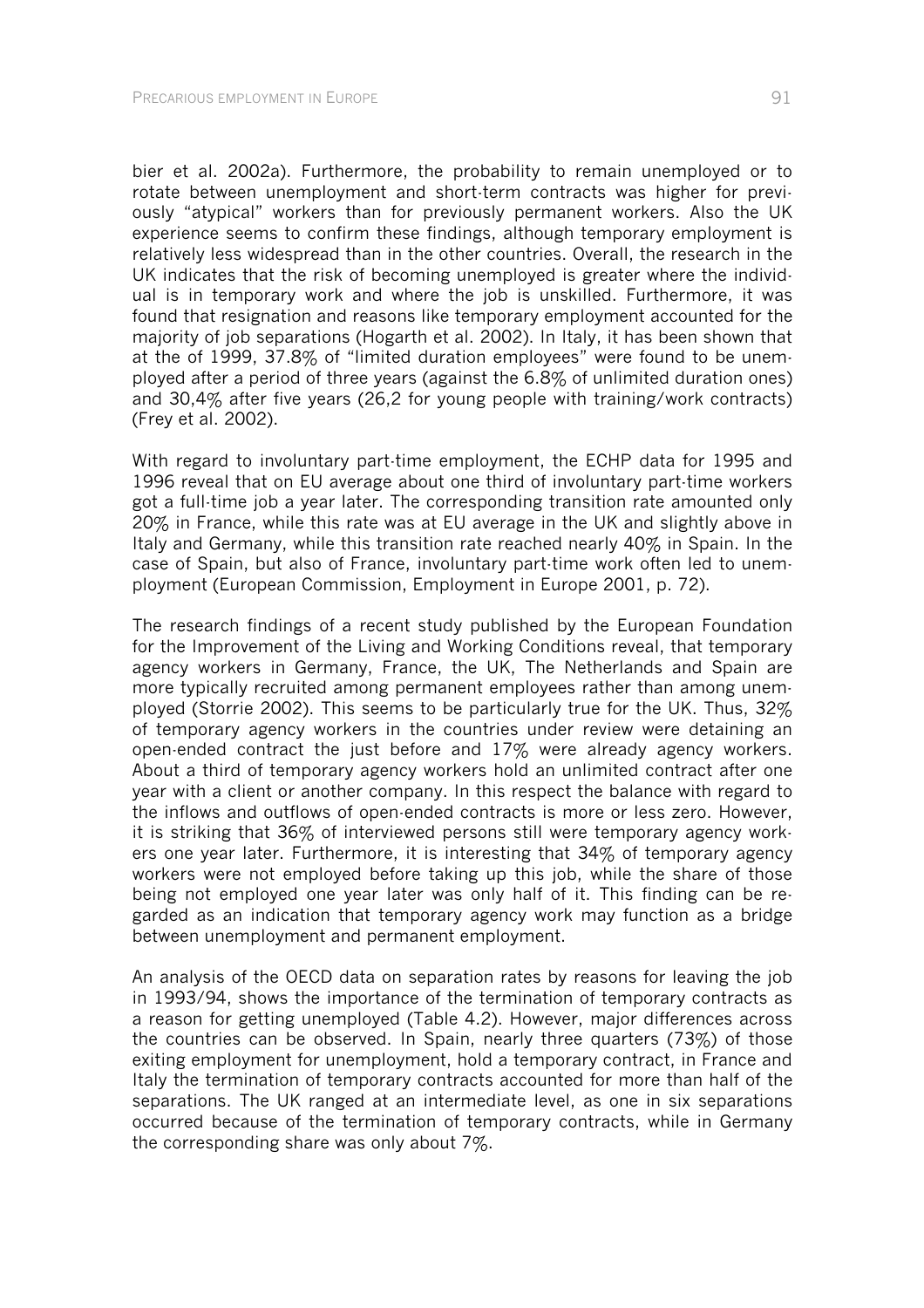### Table 4.3

Estimated separation rates by reason for leaving last job (for those currently unemployed or not in the labour force who left jobs within the past 6 months)

|        |        | Layoffs and quits | Layoffs (percent of total employment) |        |                |              |                |        |
|--------|--------|-------------------|---------------------------------------|--------|----------------|--------------|----------------|--------|
|        |        |                   | All                                   |        | Dismissals and |              | Temporary con- |        |
|        |        |                   |                                       |        |                | redundancies | tracts         |        |
|        | 1984/8 | 1993/9            | 1984/8                                | 1993/9 | 1984/8         | 1993/9       | 1984/8         | 1993/9 |
|        | 5      | 4                 | 5                                     | 4      | 5              | 4            | 5              | 4      |
| Franc  | 3.2    | 5.9               | 2.9                                   | 5.0    | 1.3            | 1.8          | 1.4            | 3.1    |
| e      |        |                   |                                       |        |                |              |                |        |
| Ger-   | 1.6    | 4.3               | 1.1                                   | 2.8    | 0.7            | 2.0          | 0.2            | 0.3    |
| many   |        |                   |                                       |        |                |              |                |        |
| Italy  | 1.5    | 2.7               | 1.4                                   | 2.3    | 0.5            | 0.8          | 0.8            | 1.4    |
| Spain  | 7.7    | 14.8              | 7.2                                   | 12.8   | 1.5            | 1.7          | 5.7            | 10.8   |
| $(*)$  |        |                   |                                       |        |                |              |                |        |
| UK     | 4.4    | 4.4               | 2.7                                   | 2.7    | 1.8            | 1.8          | 0.8            | 0.8    |
| $(**)$ |        |                   |                                       |        |                |              |                |        |

(\*) 1987

Source: OECD 1997, on the basis of the EU Labour Force Survey

In Spain, the data suggest, that a substitution of stable for temporary jobs was carried out during the adjustment process. In particular, high unemployment was found as having substantially contributed to the growth of precarious employment (Frade et al. 2002). In the case of Spain it can be shown, that the groups being the most affected by precarious employment were found to be primarily the same groups experiencing high unemployment (notably young people, elderly, women and immigrants). Unemployment and a comparatively low level of social transfers for the unemployed is putting a pressure to take up an employment under unfavourable conditions.

With regard to the dynamic dimension of precarious employment, the analysis of the individual dynamics of quality in jobs carried out by the European Commission on the grounds of the ECHP is interesting. As already stated, low quality jobs are in the place defined by low or decent pay/productivity, but may also encompass employment security and career prospects. On EU average, more than a third of those employed in "dead-end jobs" or low pay/productivity jobs" in 1995 (see for definitions section 2.3) benefited from improved job quality in 1996. At the same time however, almost 40% of those employed in dead-end jobs did not benefit from improving job quality, and a quarter left employment into either unemployment or inactivity (European Commission, Employment in Europe 2001, p. 77). On EU-average stagnation is more pronounced among low pay/productivity jobs, which is not surprising as a part these jobs are secure by definition, but downwards mobility to unemployment, inactivity or dead-end jobs was still quite important (15%). The cross-country comparison reveals of transi-

<sup>(\*\*) 1983</sup>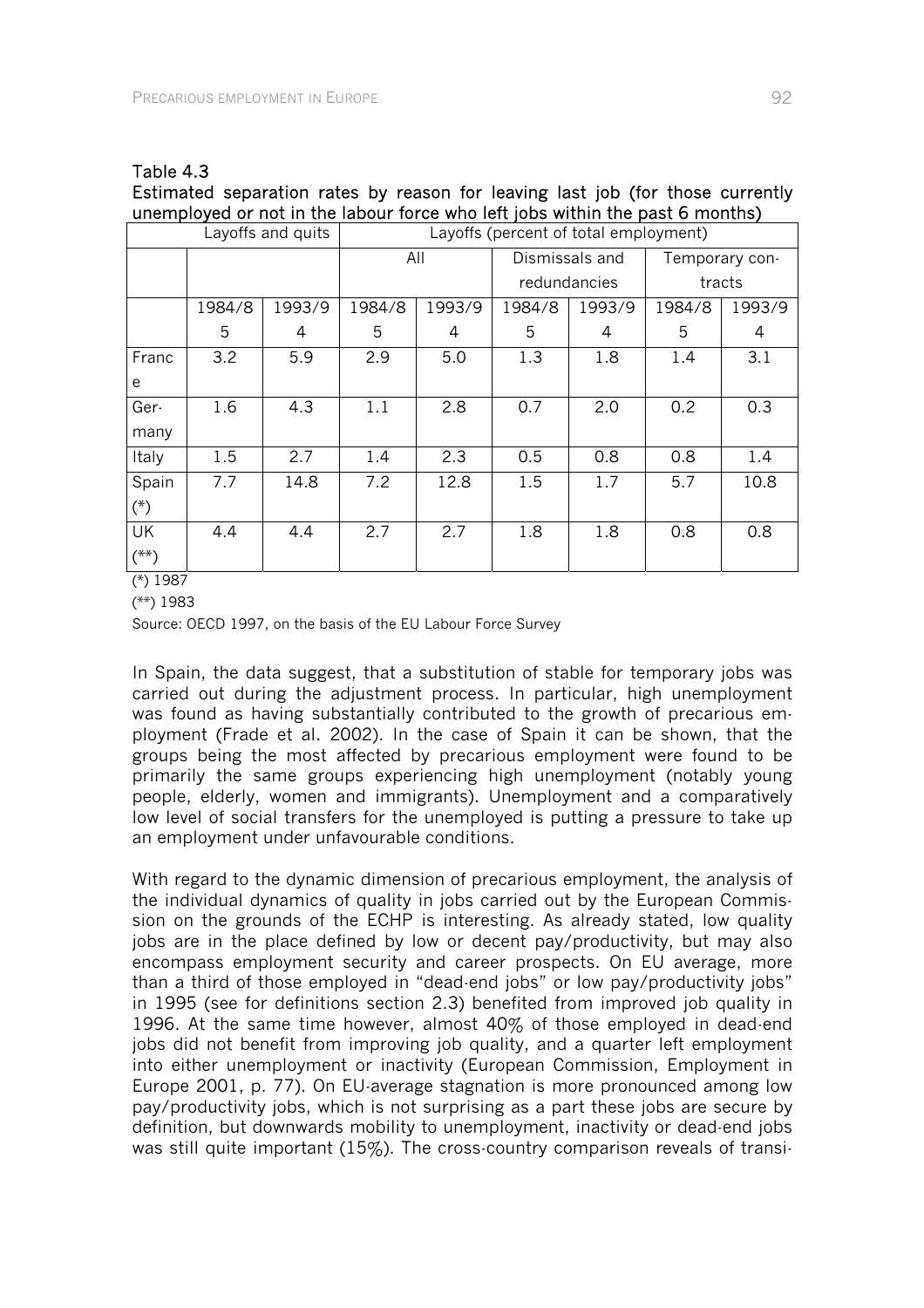tion rates out of dead-end jobs reveals major differences between the UK and Germany on the one hand side and Spain and Italy on the other hand. As already mentioned, there are no data for the measurement of dead-end jobs in France. Thus in the UK and in Germany, roughly half of the workers in dead-end jobs improved their situation between 1995 and 1996. Italy, takes an intermediate position as approximately a third of those in dead-end jobs experienced upward mobility, while in Spain about a quarter did. A further major difference consists in the relative weight of moving either into inactivity or unemployment. While in Spain about 20% of those in dead-end jobs moved into unemployment a year later, in the UK more than 20% moved into inactivity.

# 5. The supply-side of the labour market: specific groups of workers affected by precarious employment

As has been already demonstrated precarious employment can be primarily be regarded as a labour market entry problem as a common feature of all countries under review. Nevertheless, there seems to exist major differences with regard to the mobility out of precariousness across the five countries under review (Chap 4). Furthermore, there are similarities but also differences between the countries as regards the groups of workers in precarious employment.

## 5.1 Young people

-

In general terms, the transition between education and training and stable employment has become increasingly difficult in all countries. The gradual labour market entry constitutes a problem in case of long transition periods and in case the young people do not succeed to get stable jobs.

The problem of youth unemployment is unevenly distributed among the countries (Table 5.1). In Italy and in Spain at least a quarter of young people was unemployed. France and the UK range at an intermediate position, young people bearing more than twice the average risk of unemployment<sup>1</sup>. In Germany, the problem of young not being able to enter the labour market in stable conditions in the medium-term is less accentuated and is concentrated among the unskilled.

 $1$  According to the British national report, employed people aged 16-19 years are more than five times as likely to enter unemployment as those aged 20 and over. At the same time, young people are three times as likely as someone aged over 29 to hold a temporary job, and are twice as likely to be employed in a partly skilled or unskilled job (p. 8).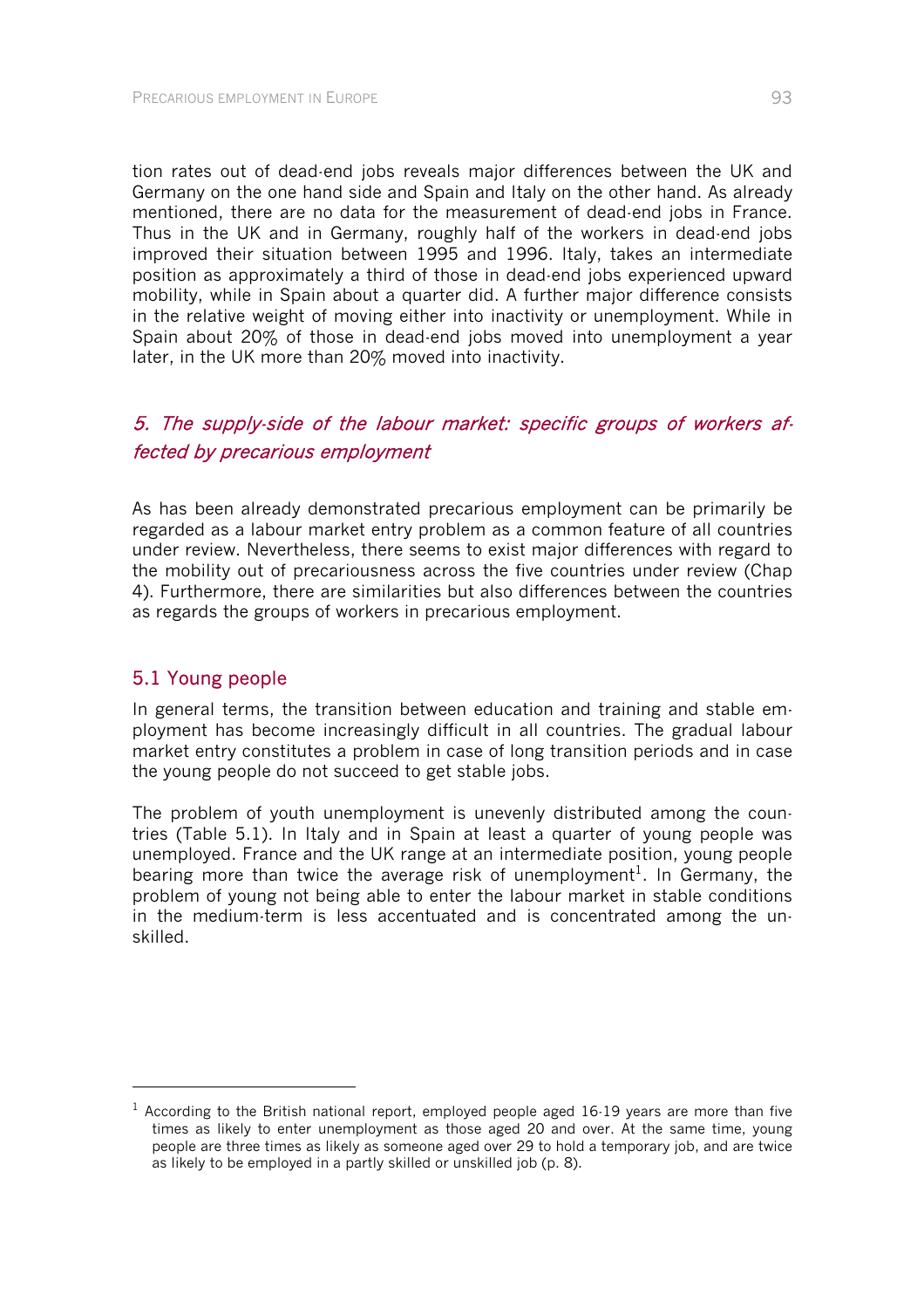|                      | Italy | Spain | France | UK   | Germany |
|----------------------|-------|-------|--------|------|---------|
| Youth unemployment   | 28.3  | 25.1  | 18.5   | 12.1 | 7.9     |
| rate (below age 25)  |       |       |        |      |         |
| unemploy-<br>Average | 9.5   | 13.0  | 8.5    | 5.1  | 9.6     |
| ment rate            |       |       |        |      |         |

#### Table 5.1 Youth unemployment rates, July 2001

Source: European Commission, GD Education and Culture 2001

There are also major differences as regards the characteristics of youth temporary employment. In countries with high youth unemployment rates, the shift from temporary employment to permanent jobs appears to be more difficult.

In Italy, temporary work is strongly linked to age: nearly half of workers detaining a fixed-term contract and over 60% of temporary agency workers were aged below 29 years (Frey et al. 2002 referring to the ISTAT labour force survey). However, it should be added, that in the Southern regions this applies also to an important share of young adults (more than 30 years old). The employment schemes targeted at the young especially to those with a low level of general education into the labour market (in particular combined training and work contract) as well as the apprenticeship contracts explain largely this age structure. As has already been stated only a small proportion of the young detaining a apprenticeship contract or a combined training and work contract move into a permanent job. Even after a period of three years only one in four young people formerly employed on a combined training and work contract detained a permanent job). It is important to note, that this sharp segmentation by age holds not true while considering "false" self-employment (as defined by freelance coordinated labour contracts).

In Spain, young people were found to be mainly affected by short employment tenures. It has been stated that increasing temporary employment of young people has significantly contributed to the expansion of short tenures (Frade et al. 2002 quoting Bilbao 1998). Labour Force Survey data show, that the share of workers employed on temporary contracts aged below 24 years was about 53% in 1988 and rose to a share of 73% in 1998. Also in the Spanish case, the evaluation of labour market programmes aimed at integrating the young people into work has shown that they have only limited effect on the employability and prospects of the young people (Frade et al. 2002 quoting Alvarez Aledo, 1996).

In the French case, the dimension of the labour market entry problem of young people is reflected by the fact, that job loss rates for young worker were found to be five times higher than for middle aged groups. Furthermore, almost all new entrants, mainly young workers but also women, are hired on short-term contracts independently from their skills level. They experience higher separation rates: it seems that "French society" has put all the burden of flexibility upon these categories (Barbier et al. 2002a referring to Galtier and Gautié 2000 and Barbier and Nadel 2000). Actually, a third of the young people aged below 25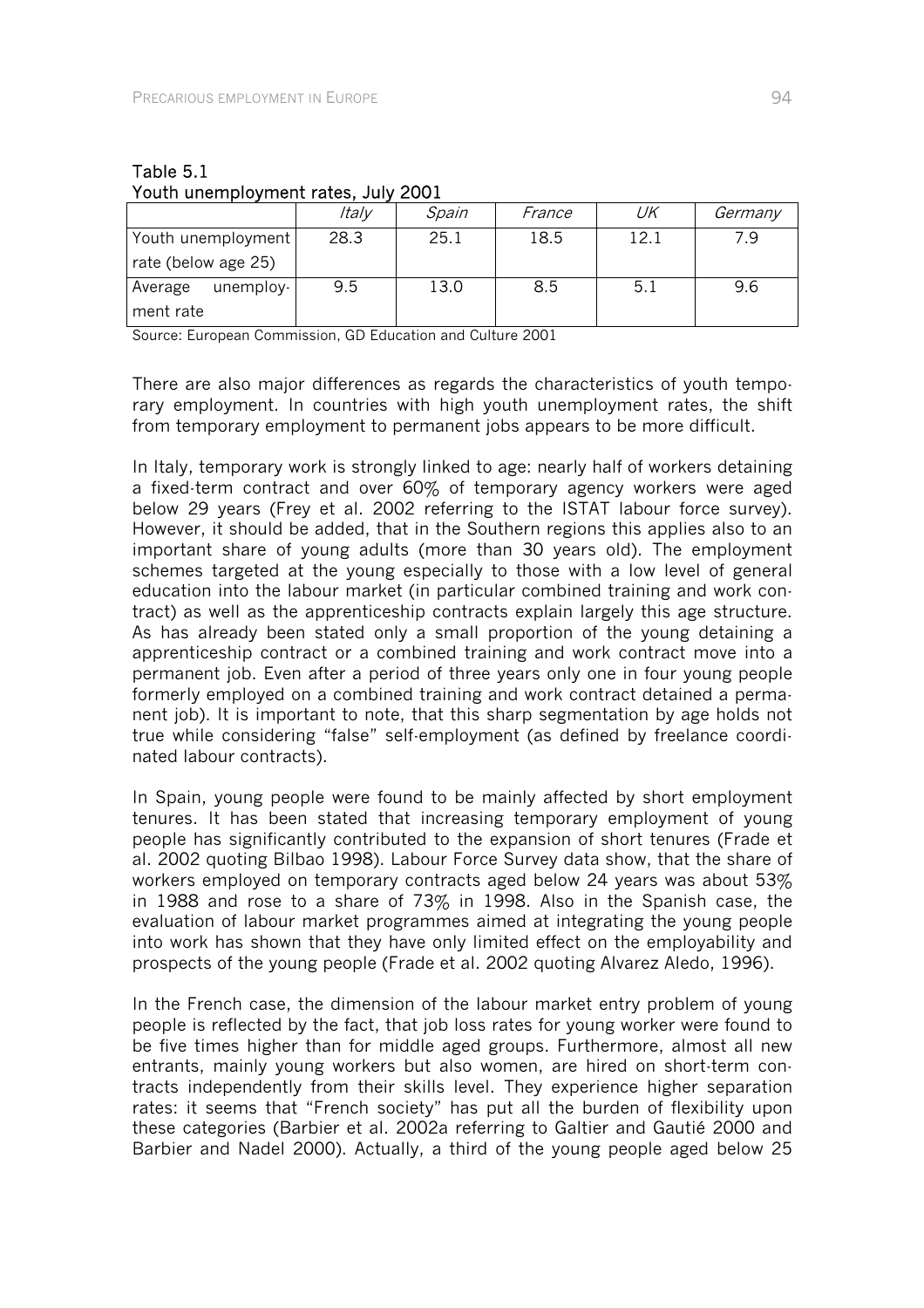are working on an atypical contract (formes particulières d'emploi) and 29% were working part-time in 1998, half of them involuntarily (Enquete emploi IN-SEE). It has been reported in the French case, that the period of integration has lengthened considerably during the 1980s and the 1990s and has been widely discussed in the scientific and political arena.

As a feature of the dual system of vocational training, the number of apprenticeship contracts is high in Germany. In Germany, labour market researchers are in general explicitly excluding apprentices while analysing atypical employment. Most importantly, in contrast to Italy, most apprentices get a permanent job after finishing apprenticeship. Furthermore, the German dual system is endowing the apprentices with a tradable qualification at the labour market. Nevertheless, the analysis of the data reveals, that in particular younger with no formal qualification and, to a lesser degree, but still above average, university graduates detain "insecure" employment contracts. With regard to young people without formal qualification, there is a severe problem of integrating them in the labour market. They are most likely to be trapped in "precarious" employment.

In the UK, in particular part-time employment for the 16-19 years old was widespread. However, it has to be taken into account that many of them were still in education.

|                                                   | France                   | Italy                                                  | Germany                                                                             | Spain   | UK                                                     |
|---------------------------------------------------|--------------------------|--------------------------------------------------------|-------------------------------------------------------------------------------------|---------|--------------------------------------------------------|
| Temporary<br>employment                           | High<br>All skill levels | High<br>Mainly edu-<br>cation and<br>skills levels $1$ | Low (exclud-<br>ing, appren-<br>tices)<br>Low-skilled                               | High    | Low<br>Mainly 16-19<br>years old                       |
| quasi self-<br>employment,<br>self-<br>employment | Low                      | Medium                                                 | Low                                                                                 | No data | Low                                                    |
| Part-time                                         | Medium                   | High                                                   | Medium<br>(mostly)<br>marginal<br>employment<br>in relation<br>with educa-<br>tion) | No data | Very High<br>(mostly in<br>relation with<br>education) |

Table 5.2 Incidence of young people being in atypical employment in the five countries

Finally, it is important to note, that in the UK and in Spain short tenures and temporary work, and in the case of the UK also part-time work is also affecting elderly workers.

-

 $1$  However, with deep differences by contract and territorial areas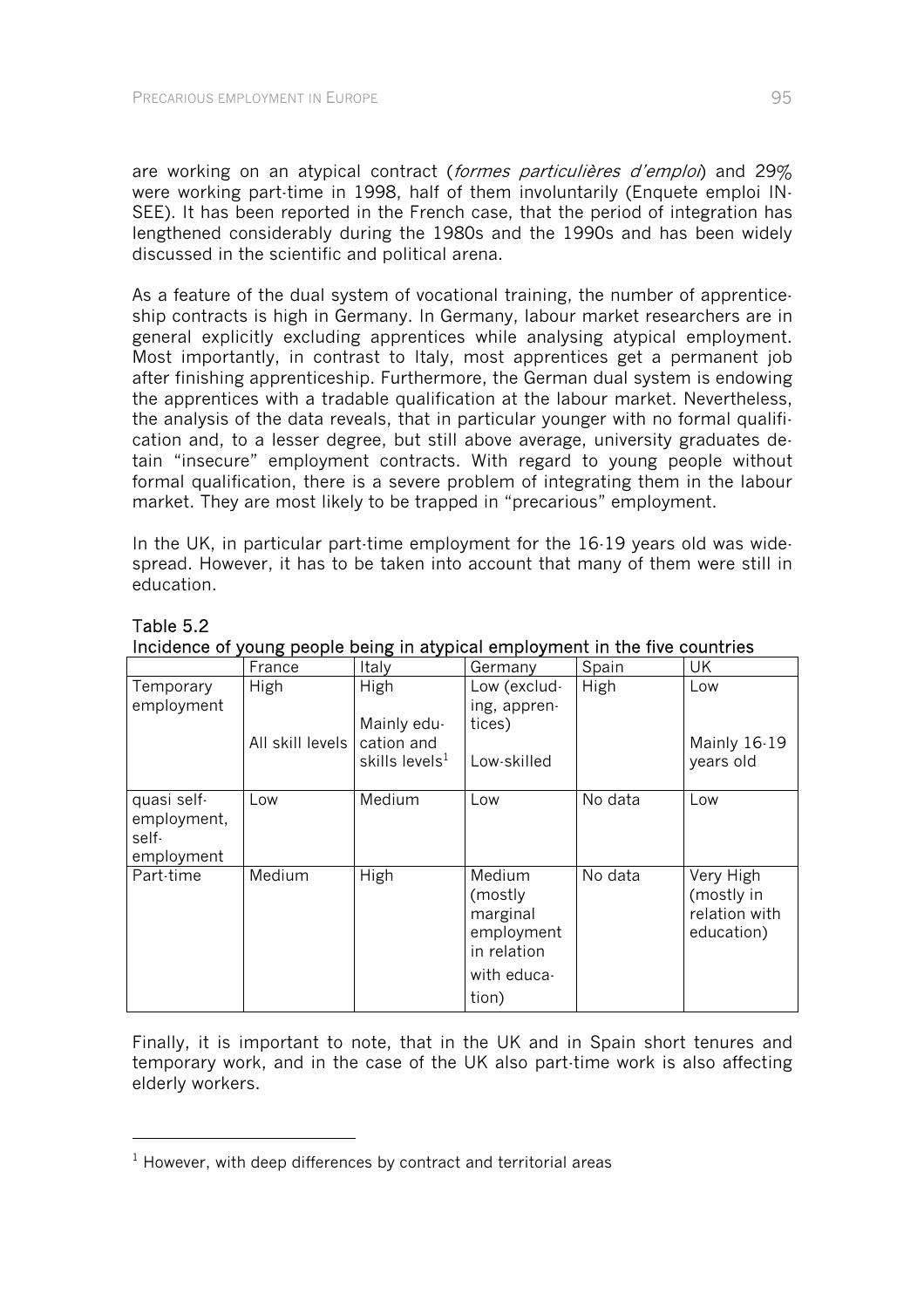## 5.2 Gender

-

Precarious employment is strongly gendered. Discontinuous working biographies, external constraints on the possibility to take up a job (childcare facilities) are rendering stable employment more difficult for women. Furthermore, the tax and social protection systems are in general designed to lower the incentive for married women to take up a job.

In most of the countries under review, it has been clearly shown that women are more likely to work on temporary contracts and / or to have short tenures. In Spain, women have been tremendously been affected by temporality, even though their situation seems to have slightly improved since the 1997 reform. A great part of female jobs is positioned in the lower strata of the professional structure (Frade et al. 2002 quoting Torns 1999). Female employment in Spain is mainly concentrated in the services sector as well as in the textile and dress making industry. There exists within the female segment of the labour market a considerable difference between public and private employment. Public employment concentrates a great proportion of female stable, qualified employment, while the predominant female employment in the private sector is employment in the service sector characterised by unstable employment conditions (Frade et al. 2002 quoting Recio 1999).

The analysis of British LFS data in 1994 showed, that the majority of women's temporary jobs was in part-time jobs, while for men they consisted in full-time jobs (Hogarth 2002 referring to Dex and Mc Culloch 1995). In the British case, the analysis of LFS data in 1994 also showed, that the share of women being in atypical employment, including part-time was twice as high for women than for men. Thus, half the employed women were in atypical employment (Dex and Mc Culloch 1995). The same analysis further showed that women had a lower job tenure than men.

In Italy, the women were largely over-represented among fixed-term contracts, as they represented half of the fixed-term employees in 2001 (the share of total female employment being only at of 37%) (Frey et al. 2002).

In contrast in the French case, the rate of atypical employment (excluding parttime work) has been found to be only slightly higher for women than for men.<sup>1</sup> Nevertheless in the French case it has been shown, that in contrast to elderly men, women being more than 50 years old were more likely to be trapped in precarious employment (Barbier et al. 2002a).

A common feature to all countries consist in the higher shares of women working part-time. In the Spanish context it has to be noted, that part-time jobs for women are rather new in Spanish labour relations. There are indications that women are often involuntarily working part-time.

 $<sup>1</sup>$  It should be noted, that atypical employment measured by FPE might underestimate the share of</sup> women in atypical employment.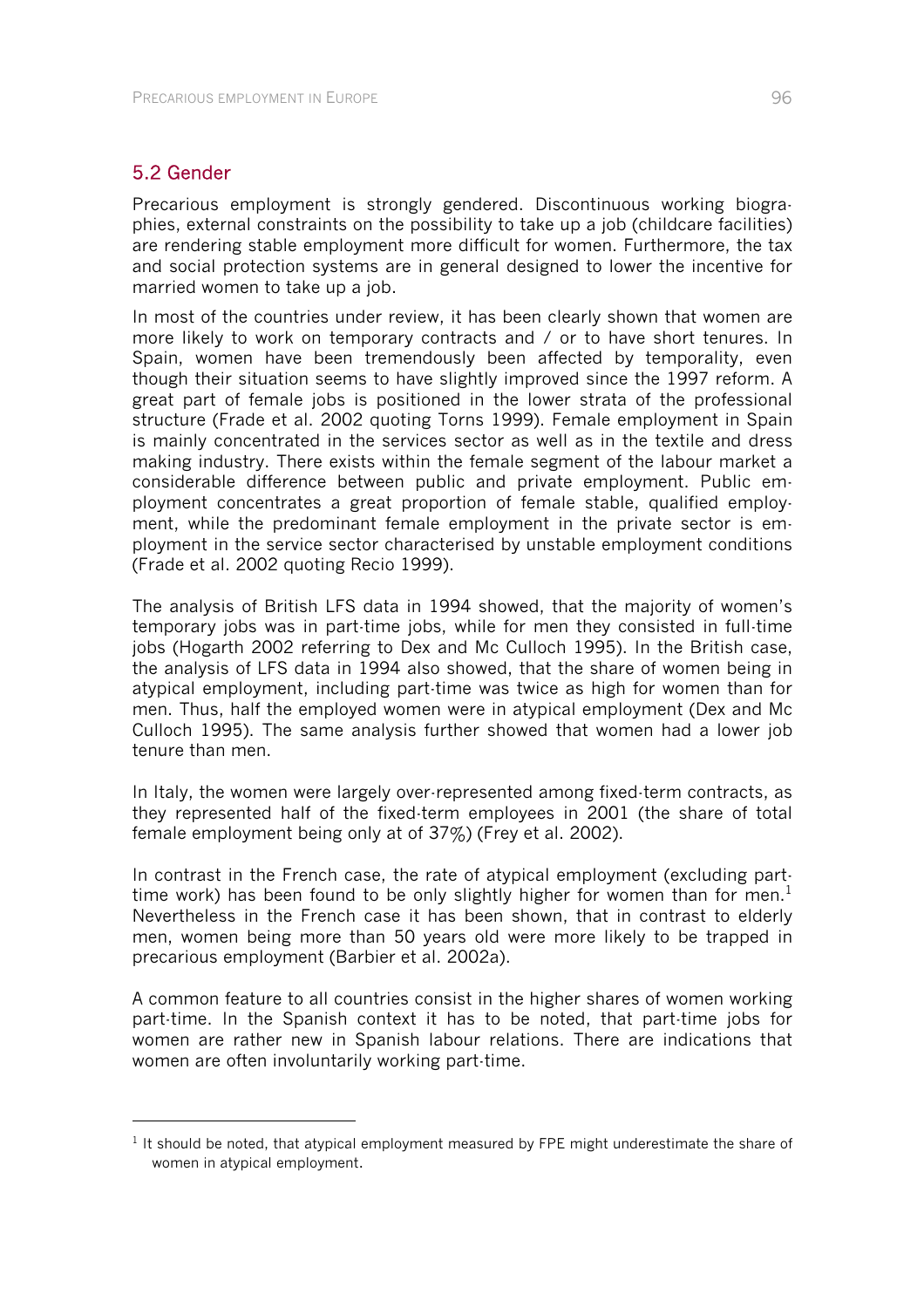In the case of West-Germany and the UK, it has already been shown that most of part-time work, and in case of the UK also of temporary work did correspond to the choice of the women. However, it has also be argued that an important share of part-time jobs can be classified as "bad" jobs with regard to hourly earnings, collective rights and representation and partly also with regard to social protection. In the German case, it has also been demonstrated that for women the transition from marginal part-time employment into stable employment is more difficult than for men. Discontinuous and marginal female employment generating low life-cycle incomes among women has been intensively debated in Germany, however it is mostly not perceived as a problem of "precarious" employment in the academic debate in the first place. The focus is more on reforming pension system.

Furthermore, at least in the case of Germany and the UK, an interrelationship between bad infrastructure for childcare facilities and voluntary part-time work has been identified (Hogarth et al. 2002,Düll et al. 2002). Except for France, childcare provisions are bad in all countries under review. The problem of involuntary part-time has been addressed in particular in the French case, representing nearly a third of female part-timers in 2001. But also in Spain and Italy involuntary part-time was found to be relatively important. The volume of female part-time employees in these countries and thus the volume of reported involuntary part-time employment is considerably lower than in France.

As we have demonstrated above (Chap 3), more than 30% of part-time jobs in Spain, the UK and in France lasted for less than a year, with the highest figure in the Spanish case.

In the Spanish case it has been reported, that women were to a greater extent threatened by unemployment than men. In contrast, in Germany the expansion of female employment has engendered lower unemployment figures among women than men. In order to assess the gender gap of labour market risks, underemployment and thus focusing on discouraged workers is a more valuable concept.

Actually, the moves from not being in the labour force and precarious employment are of particular relevance for the analysis of female employment. In the UK and in Spain, it has been argued that labour market and product market deregulation and flexibilisation strategies have led to increasing been part-time work, either in relation with temporary work or irregular or illegal forms of work in the informal economy. In both countries, the evidence suggests that although deregulation has led to an increase in non-standard work, overall it is not the registered unemployed who have taken up these new jobs, but the hidden labour supply of married women (Darmon et al. 2002 quoting Cousins, C. 1994). Also in Germany, the interrelationship between "marginal employment" (*geringfügige* Beschäftigung) and not being in the labour force has been underlined. In Italy, women are more often not in the labour force.

In France, female workers in industrial sectors experience the worst situations, which are also combined with lower pay (Barbier et al. 2002a quoting Gollac and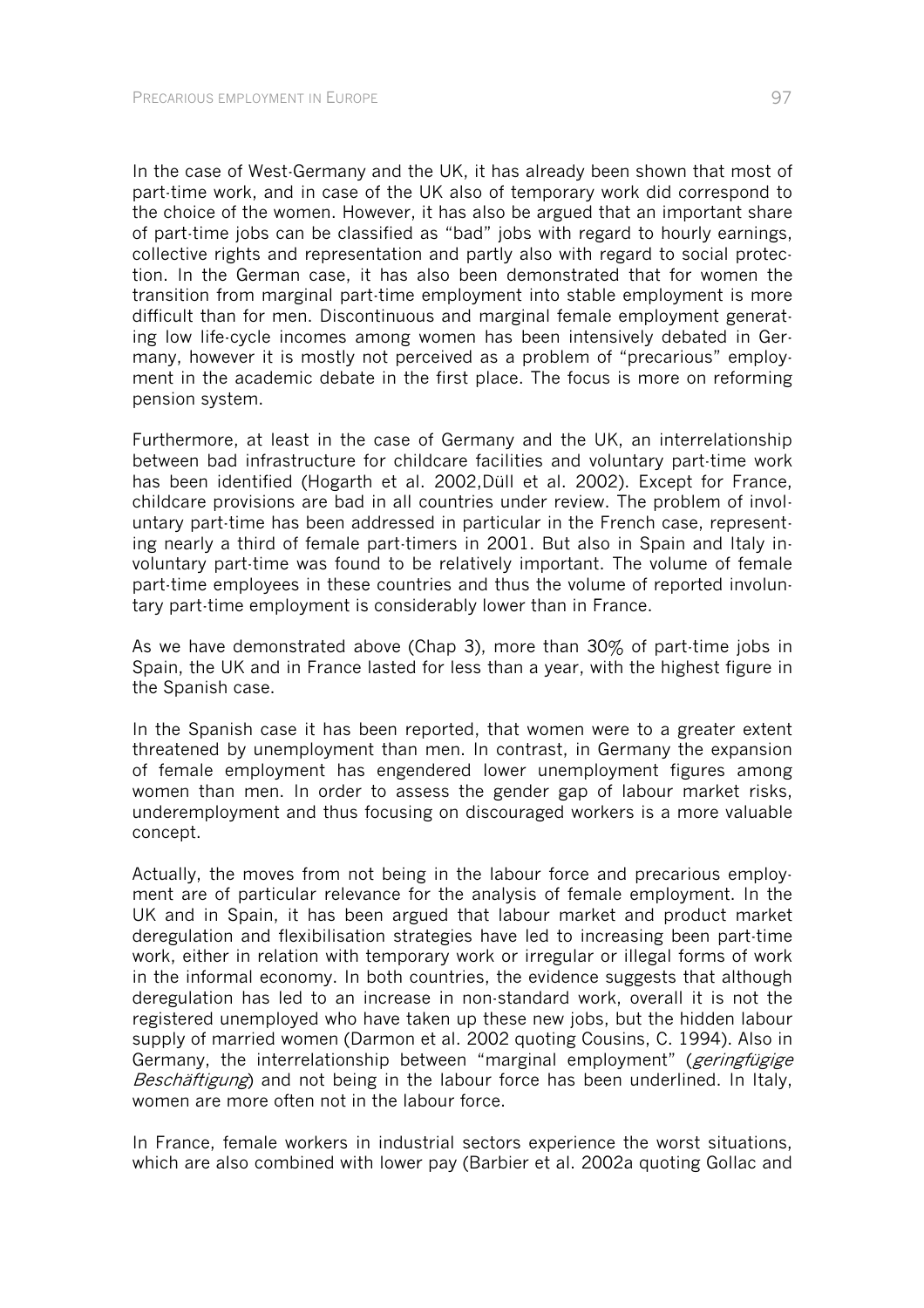Volkoff 2000). Bad working conditions have also been reported in a range of service sector activities and retail trade. Also in the other countries, women might be particularly exposed to bad working conditions.

| Alypical and short-tendre employment by gender |              |                 |                |         |             |  |  |
|------------------------------------------------|--------------|-----------------|----------------|---------|-------------|--|--|
|                                                | France       | Italy           | Germany        | Spain   | UK          |  |  |
| Part-time                                      | Women        | Women           | Women          | Women   | Women       |  |  |
| employment                                     |              |                 |                |         |             |  |  |
| Fixed-term                                     | No<br>gender | Women           | No<br>gender   | Women   | Women       |  |  |
| contracts                                      | difference   |                 | difference     |         |             |  |  |
| short tenures<br>(slightly                     |              |                 | (slightly more |         |             |  |  |
| more                                           |              |                 | men)           |         |             |  |  |
|                                                | women)       |                 |                |         |             |  |  |
| Temporary                                      | Men          | No<br>gender    | Men            | No data | No data     |  |  |
| Agency work                                    |              | difference      |                |         |             |  |  |
| self-<br>quasi                                 | No data      | Men             | Men            | No data | Men         |  |  |
| employment,                                    |              |                 |                |         |             |  |  |
| self-                                          |              | self-<br>(quasi | (self-         |         | (self-      |  |  |
| employment                                     |              | employment)     | employment)    |         | employment) |  |  |

Table 5.3 Atypical and short-tenure employment by gender

However, not all forms of atypical employment are typically female employment. In general, self-employment is a domain for men. Especially, in Italy it has been reported that around three quarters of quasi self-employed (parasubordinati) were men (according to ISTAT data of 1999). Also in the UK self-employment is a domain of men, but women are over-represented among the low earning selfemployed (Hogarth et al. 2002 referring to Meager et al. 1994). In Germany, in particular temporary agency work constitutes a typical domain for men.

## 5.3 Low-skilled

In general terms, a clear correlation between a low skills level and precarious employment can be observed. However, it is also important to note, that in some countries also highly skilled workers are over-represented among some forms of atypical employment.

Low-skilled are facing a higher unemployment risk and have in general more difficulties to integrate into the labour market. In Germany, the unemployment rate for people without a vocational training has more than tripled between 1980 and 1995 (from 9.5% to 20%) in West Germany, and there was a further increase up to 1997. In East Germany, the labour market dichotomy between unskilled and graduates were even more accentuated (German report, p. 26). In France the problem of unskilled not finding an employment seems to be less accentuated than in Germany. In 2001 in France, 14% of the unskilled were underemployed (Barbier et al. 2002a quoting INSEE première 2001).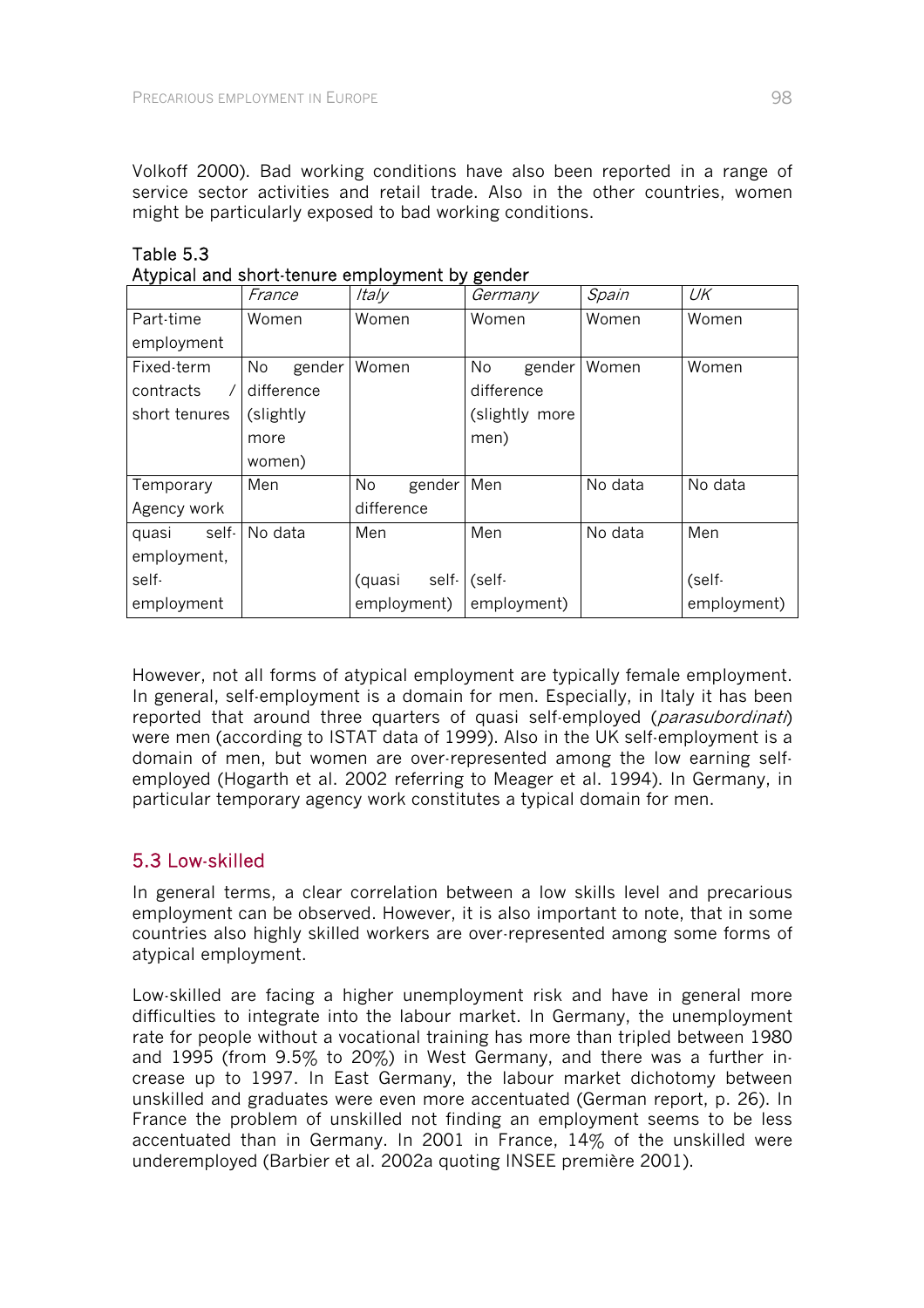-

In France, nearly one in six unskilled workers were detaining an atypical work contract (formes particulières d'emploi, excluding part-time). In particular, their share increased significantly since the beginning of the 1990s. The growth of labour market programmes targeting those considered least employable have been one of the main causes for the stabilising and then increasing part of low skilled jobs in the economy. Especially, part-time employment and involuntary part-time employment is widespread among the low-skilled. Women are largely over-represented among the low-skilled employees.

In Germany, the correlation between the formal qualification level of a person and "insecure" employment (*unsichere Beschäftigung*), as defined by temporary employment including subsidised employment contracts, temporary agency work, "marginal" employment, freelance is less evident as for unemployment (Schreyer 2000). Especially, in West Germany a polarisation of workers with "insecure" employment relationships can be observed with regard to the skills level. Though, "insecure" employment is particularly widespread among workers with no qualifications, the share of graduates from universities detaining an "insecure" employment contract lies also above average (Schreyer 2000). $<sup>1</sup>$  Also</sup> in France, the share of professional and high level managers among the fixedterm contracts rose over the 1990s representing 15% of all fixed-term contracts in 2000, but the majority of those detaining a fixed-term contracts still were blue-collar workers. In Italy as well, an increasing number of persons with a university degree are temporary employed. The sharpest rise in temporary employment in Italy could be observed among the unskilled (Frey et al. 2002 referring to ISTAT data). However, in contrast to Germany and France, in Italy temporary employment showed higher growth rates among workers with an intermediate qualification level (except for skilled blue-collar workers) than for highly skilled workers.

In contrast to the continental European countries, in the UK temporary employment is concentrated amongst the higher level occupations (managers, professionals, associate professionals). This basically different structure of temporary employment in the UK can be explained by the high share of short-tenure jobs and thus temporary employment fulfils another function in the context of a flexible labour market.

At the European level, the problem of precarious workers being overqualified for their job has been addressed. Thus, more temporary and fixed-term contract workers feel overqualified for the job as compared to permanent contracts (Veronique Letourneux 1998). In the case of Germany, this finding has been confirmed for quasi self-employed (*Scheinselbständigkeit*) (Dietrich 1998). In the case of Italy, temporary workers are presumed to be often overqualified for their jobs (Frey et al. 2002).

 $1$  Most importantly for our analysis, the of graduates from a (polytechnic) university are overrepresented among false self-employed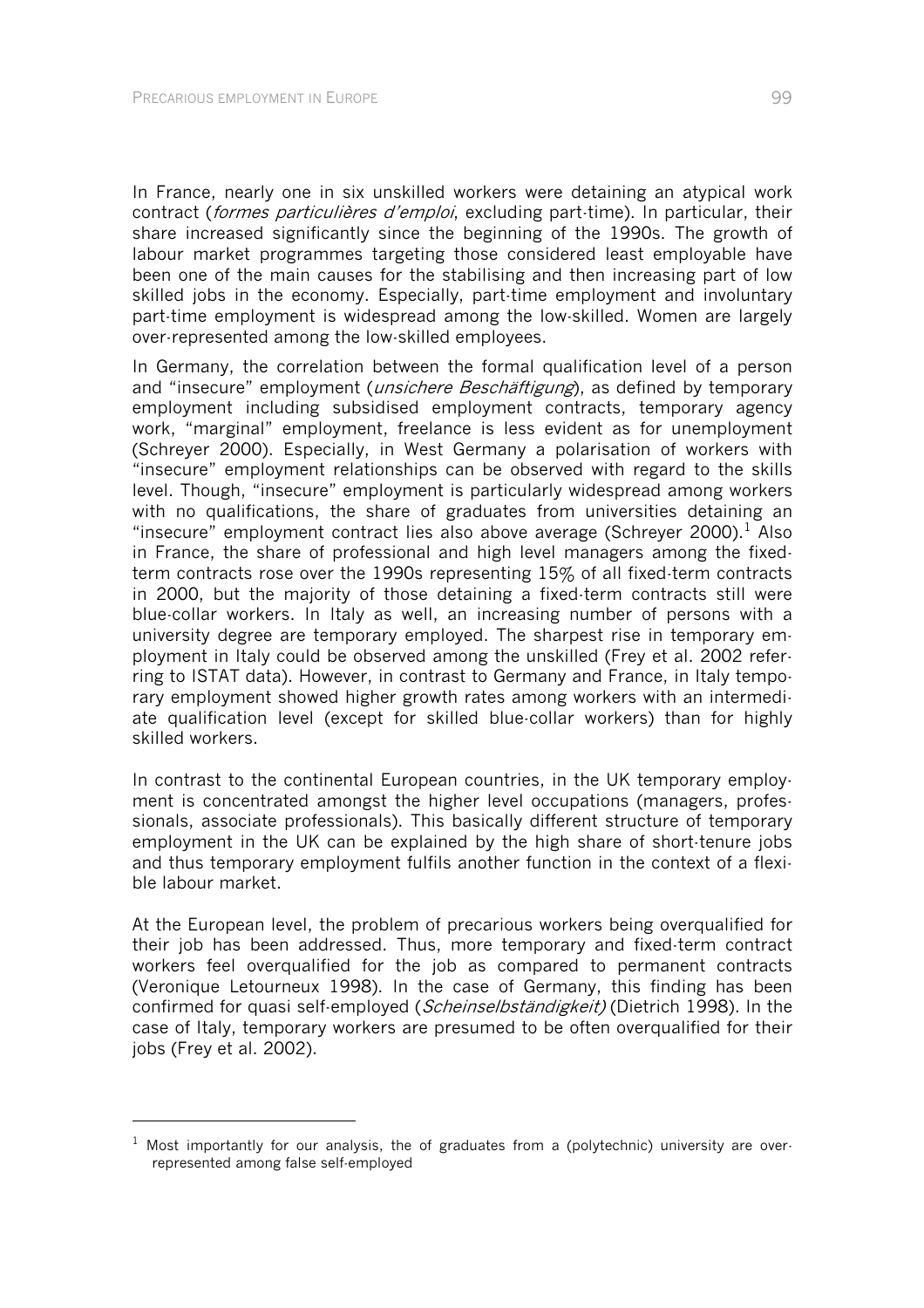## 5.4 Immigrants

l

As a common feature in all five countries immigrants are more likely to be in precarious employment than nationals. In particular, those groups of immigrants who anyway face more difficulties to integrate into the labour market are more likely to be in precarious employment and to be trapped in precariousness. Precariousness is in particular linked to the country of origin, the immigrant status and the phase of immigration.

As in Germany, the educational and skills level of immigrants of the second and third generation is still far below the average for German nationals, their labour market risks are still above average reflected in higher unemployment rates. Nonetheless, new employment opportunities for non-nationals and in particular for the new immigration groups have arisen in the low-skilled service sector segment. The share of non-nationals working with an "insecure" employment contract<sup>1</sup> amounted to at least 18% as against 11% among German nationals (according to a survey which might underestimate the share of foreigners, Schreyer 2000). Moreover, it can be assumed that in Germany non-nationals coming from outside the EU, in particular from the Central and East European Countries, are working in the hidden economy, as they are often working without detaining a work permit. In particular temporary migrants are found to work in the low-wage sector and precarious employment among (new) immigrants is reported to be on the increase (Schulz 1999).

In France, immigrant workers<sup>2</sup> do face higher labour market risks than the overall population but this fact mainly stems from the positions they hold: as for sectors, they are employed in sectors that are most exposed to employment precariousness: the construction trade for men and the "service aux particuliers" for women. As for positions, they are more often low-skilled: 65.5% of the immigrants are industrial or clerical workers (as against 56% for the overall population). Therefore, they are more often exposed to atypical jobs: 13% have fixedterm job contracts and  $11\%$  work in temporary work agencies. 42.3% of immigrant women work part-time as against 31.7% of all active women. They are also more exposed to unemployment: in 1999, 500.000 immigrants were unemployed, representing 15% of the unemployed, whereas they represent only 8.6% of the population. Although, their higher risks are mainly accounted for by the positions held, data show for France that all other things equal, their unemployment risk is higher than the overall population. In 1999, the unemployment rate for industrial and clerical workers was  $21\%$  for immigrants whereas it was  $14\%$ in general (Barbier et al. 2002a).

In Italy, the focus of the debate has been on the growing number of immigrants in the hidden economy (Frey et al. 2002 quoting Censis 1978, Calvanese 1983,

 $<sup>1</sup>$  Temporary employment, temporary agency work, "marginal" employment and freelance</sup>

 $2$  Comparisons, in particular with Germany are difficult, as second and third generation of formerly immigrants are more likely to have adopted the French nationality. On the other hand, All persons living in France and born abroad are considered immigrants, whether they are still foreign citizens or have obtained French citizenship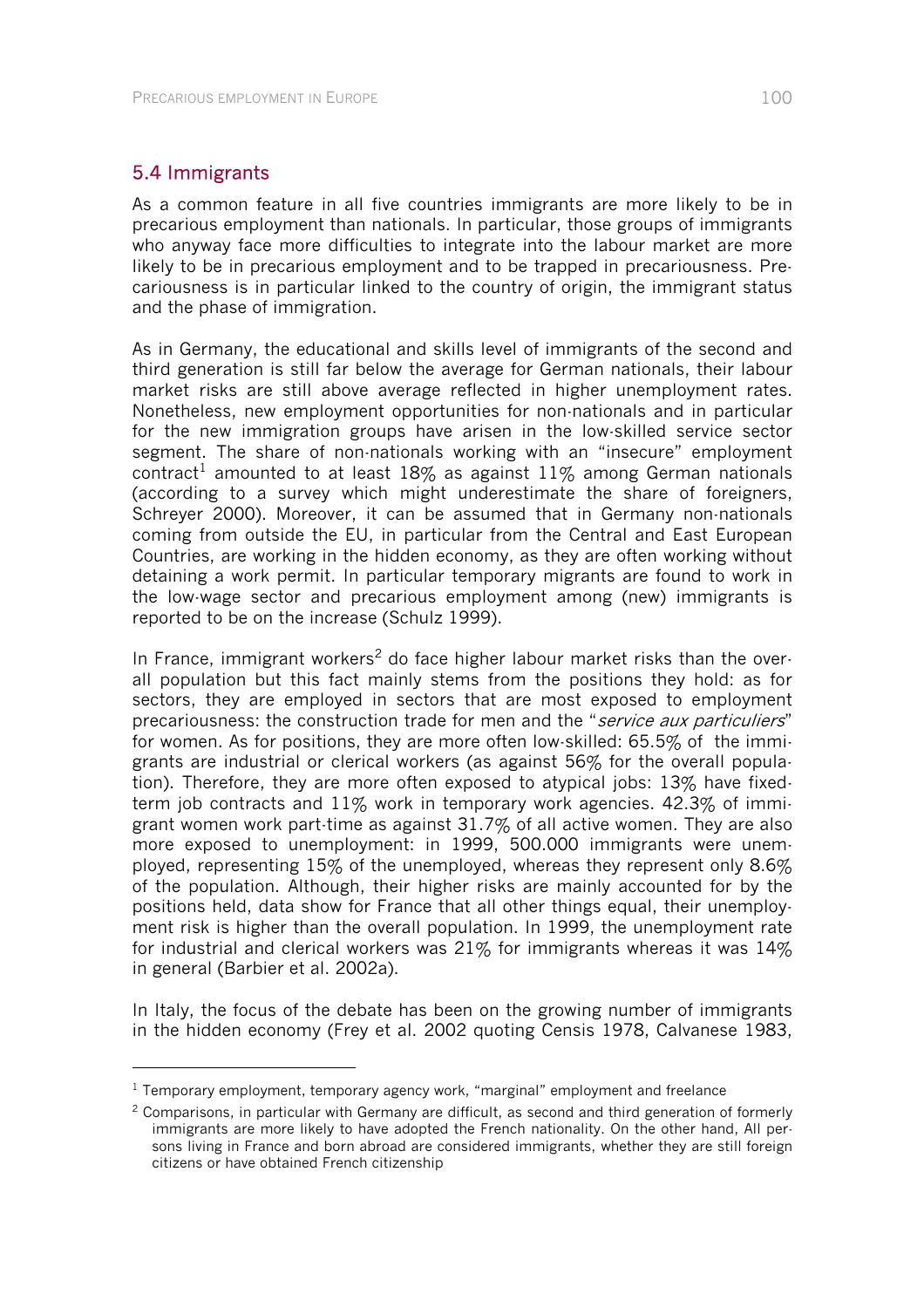Mingione 1985, Pugliese 1985). Furthermore, a number of studies reveal the bad working conditions of "irregular" immigrants (Frey et al. 2002 quoting Ambrosini, 1998 and 1999; Ambrosini, Lodigiani and Manfrini, eds., 1997; Calavanese and Pugliese, 1995; Frey and Livraghi, 1996; Reyneri, 1996 and 1998; Strozza, 1999).

Also in Spain immigrants are severely affected by precarious employment. Immigration, which remained for many years at a comparatively low level, was rising in particular since the mid 1990s. Their employment concentrated on the low-skilled and low-wage labour market segments. The concentration process in some sectors (domestic services, agriculture, hotels and restaurants, construction, and retail trade) and labour market segments follows rather strict specialisation patterns based on gender and nationality or geographical origin (Frade et al. quoting Cachón, 1997).

Like in the other countries, in the UK a concentration of immigrants across sectors has been reported. But unlike the other countries, a large number of immigrants are employed in the health sector but also in IT, management and administrative occupations, although immigrants are over-represented in manual jobs. Thus, in contrast to the four continental European countries immigrant workers were found to be generally more skilled than UK workers. The employment situation of immigrants heavily depends on the country of origin and the English speaking fluency. But it has been stated in the British case, that other things being equal, the employment position of ethnic minority groups is more precarious than the majority white ethnic group (Hogarth et al. 2002).

## 5.5 Disabled

1

The disabled have in general to face a higher unemployment risks and tend to be discriminated at the labour market.<sup>1</sup>

In the UK, disabled people are highly represented in the self-employed category (Hogarth et al. 2002). Also in France, disabled individuals are more often selfemployed than the average of persons in employment (Barbier et al. 2002a). Furthermore, in France a high share of disabled working part-time would like to work more hours.

 $1$  To give an example, in the UK, disabled earn one quarter less than those who are non-disabled.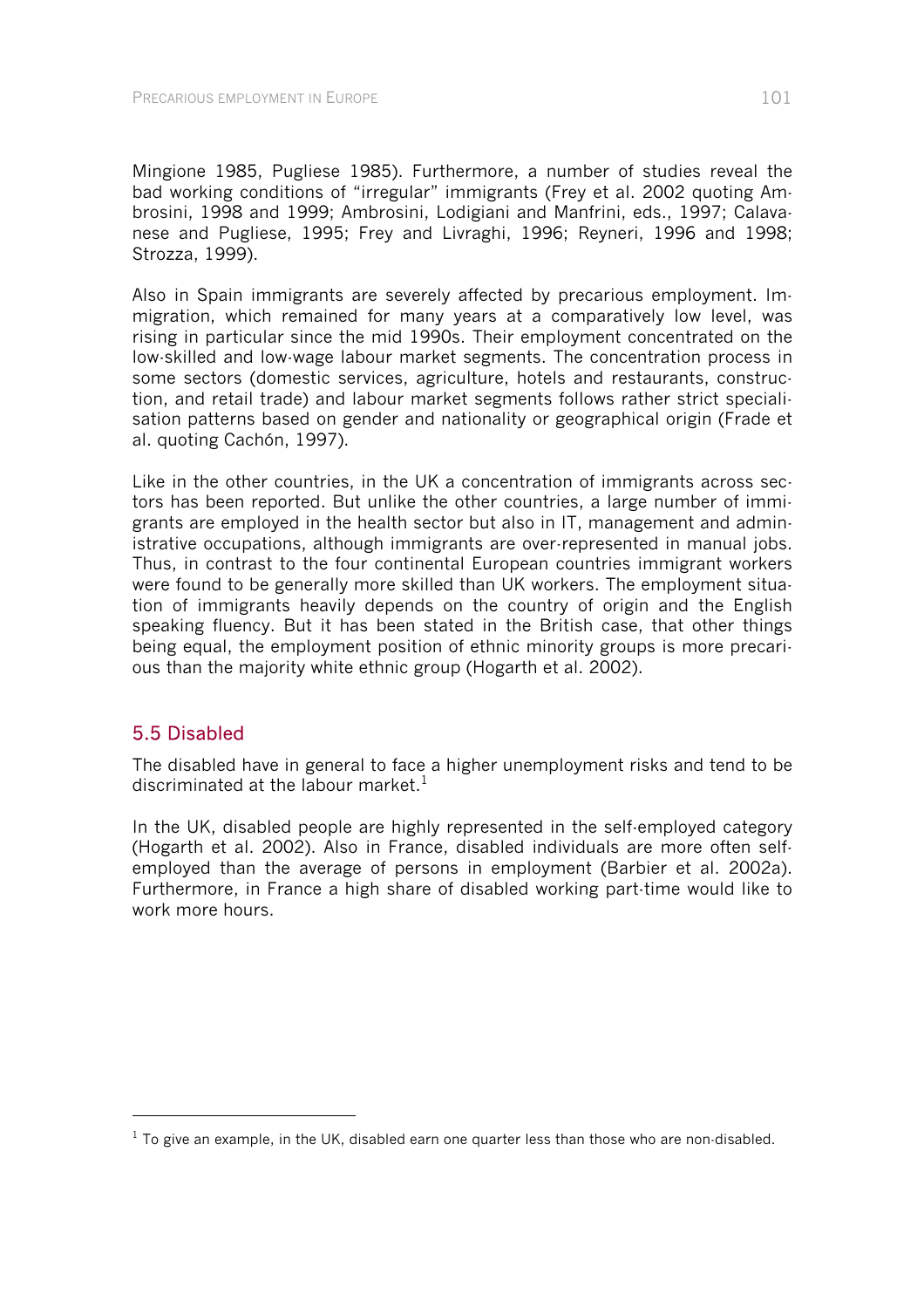## 6. The demand side of the labour market: sectors and type of companies

## 6.1. Sectors

On EU average, non-permanent jobs are concentrated in the primary sector, hotels, restaurants and construction (precarious employment accounting for 35.6%, 26.7% and 16% respectively of all paid employment) – there are high levels of seasonal work in all these sectors (Veronique Letourneux, 1998).

The focus of atypical and short-tenure employment is concentrated in the service sector in all the five countries. According to Labour Force data, temporary employment is concentrated in personal services in all five countries, and in particular in Italy and in the UK (Table 6.1). In general tenures have found to be shorter in the service industries than in the manufacturing sector (Table 6.2). Especially, personal services are characterised by temporary employment and short-tenure work. In most countries further typical service sector sub-branches with a high share of precarious workers are: hotels and restaurants, retail trade as well as private households. But as the analysis of skill structure (Chap 3) suggests, temporary employment is concentrated in the low-skilled sectors, but in most countries an increasing share of highly skilled temporary workers could be identified. The cultural industries in particular in France, but also in Germany and the UK are reported to have high shares of peripheral forms of employment (including self-employment). It will have to be analysed in our further research work to what extent they can be classified as precarious. Temporary employment is also on the increase in the public sector in the UK (in particular education and health sector), Spain, France, Germany. Furthermore, some of the national reports identify a concentration of atypical work in retail trade (Italy, Germany with regard to "marginal" employment, UK with regard to part-time with variable hours and temporary employment).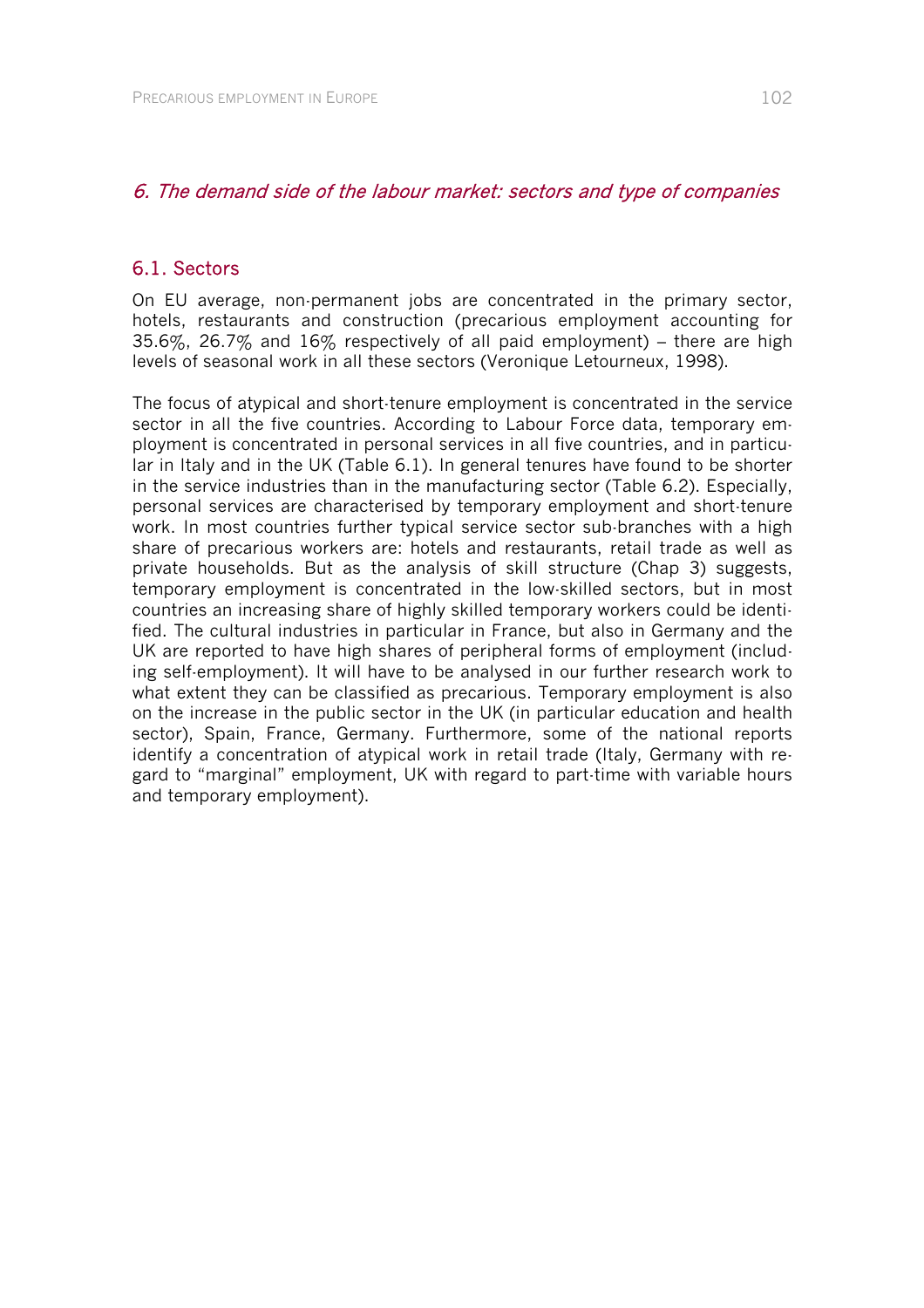#### Table 6.1 Temporary employment by sector, 1999 Ratio of incidence of temporary employment in each sector to average incidence for all sectors

|         | Manu-     | Electric- | Con-      | Pro-     | Dis-     | Personal | Social   | $Inci-$  |
|---------|-----------|-----------|-----------|----------|----------|----------|----------|----------|
|         | facturing | itygas    | struction | ducer    | tribut.  | services | services | dence in |
|         |           | and       |           | services | services |          |          | all<br>% |
|         |           | water     |           |          |          |          |          | sectors  |
|         |           | supply    |           |          |          |          |          |          |
| France  | 0.89      | 0.52      | 1.16      | 0.83     | 0.80     | 1.21     | 1.18     | 14.0     |
| Germany | 0.76      | 0.83      | 1.19      | 0.85     | 0.86     | 1.36     | 1.20     | 12.7     |
| Italy   | 0.63      | 0.50      | 1.40      | 0.86     | 0.87     | 1.88     | 0.93     | 9.9      |
| Spain   | 0.87      | 0.44      | 1.88      | 0.76     | 0.92     | 1.22     | 0.66     | 32.7     |
| UK      | 0.60      | 1.07      | 1.00      | 0.98     | 0.60     | 1.57     | 1.42     | 6.8      |

Source: OECD 2001, p. 118. Data on the basis of the European Labour Force survey

#### Table 6.2

## Sectoral differences in average job tenure, 1999 Ratio of incidence of average job tenure for each sector to average tenure for all sectors

|         | Manu-     | Electric- | Con-      | Pro-     | Dis-     | Personal | SOCIAL          | $Inci-$  |
|---------|-----------|-----------|-----------|----------|----------|----------|-----------------|----------|
|         | facturing | itygas    | struction | ducer    | tribut.  | services | <b>SERVICES</b> | dence in |
|         |           | and       |           | services | services |          |                 | $%$ all  |
|         |           | water     |           |          |          |          |                 | sectors  |
|         |           | supply    |           |          |          |          |                 |          |
| France  | 1.09      | 1.44      | 0.90      | 0.87     | 0.92     | 0.63     | 1.12            | 11.2     |
| Germany | 1.11      | 1.38      | 0.83      | 0.88     | 0.94     | 0.69     | 1.08            | 10.3     |
| Italy   | 0.93      | 1.28      | 0.85      | 0.93     | 1.01     | 0.76     | 1.16            | 12.1     |
| Spain   | 1.08      | 1.48      | 0.62      | 0.91     | 0.97     | 0.70     | 1.23            | 10.1     |
| UK      | 1.11      | 1.46      | 1.15      | 0.85     | 0.87     | 0.68     | 1.12            | 8.3      |

Source: OECD 2001, p. 119. Data on the basis of the European Labour Force survey

In the four continental European countries a concentration in the construction sector could be observed. In Italy and presumably in Spain, temporary work was particularly widespread in the agricultural sector. Furthermore, in Italy "hidden" work is concentrated in the agricultural sector and in the construction industry (Frey et al. 2002). Also in the case of France, atypical employment is widespread in agriculture.

According to an evaluation of the European labour force survey carried out by the OECD, a concentration of temporary employment could be observed in the construction industry in the four continental European countries (Table 6.1). In particular, a comparatively high incidence of temporary employment was characterising the Spanish and (though to a lesser extent) the Italian construction industry. In the German case, the concentration of temporary work in the construction tends to be higher than reflected in the data as illegal temporary work is quite common. Furthermore, a particularity of the German construction industry consists in the use of quasi self-employed.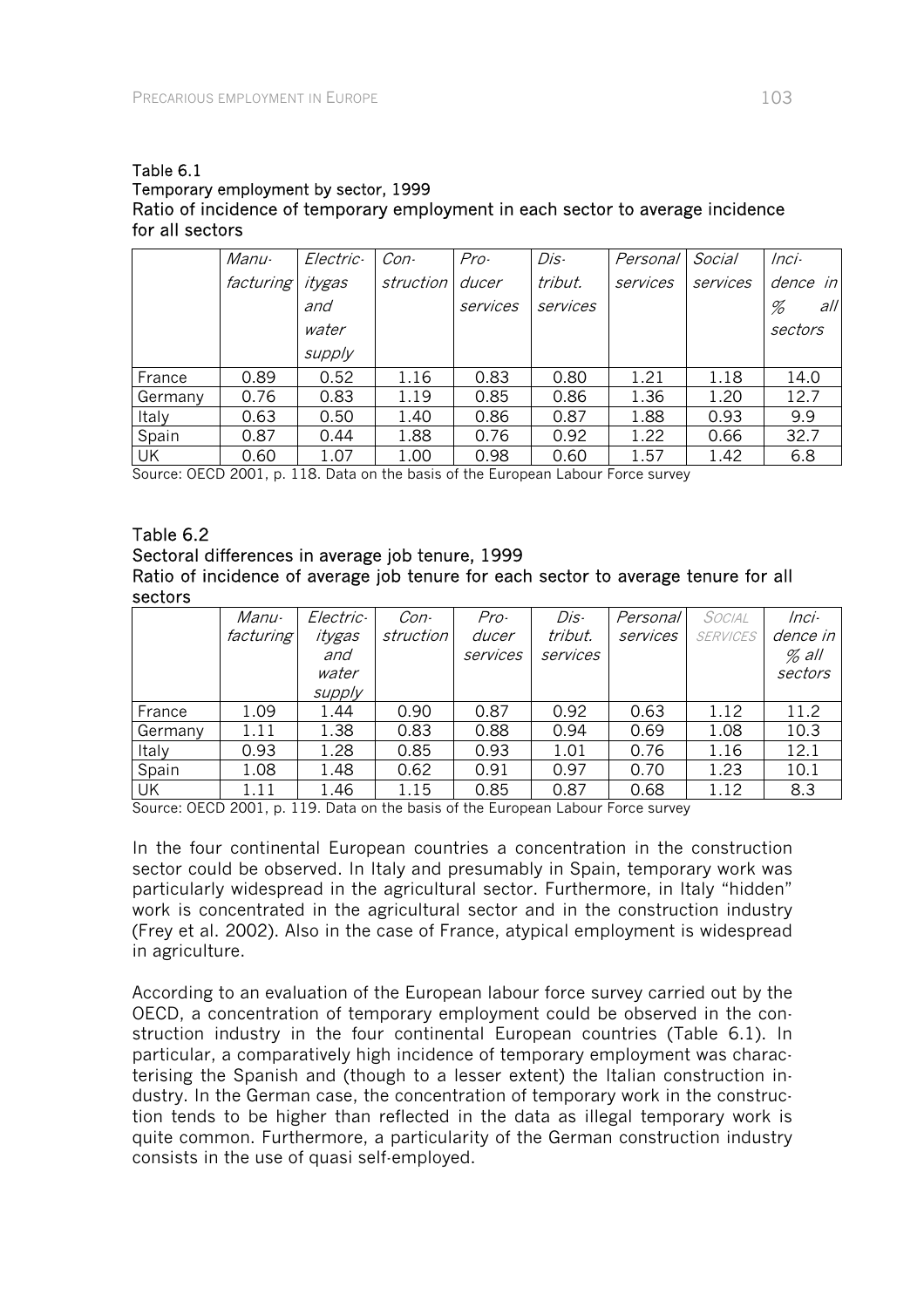In all five countries, temporary employment was found to be less widespread in the manufacturing sector than on the average of the economy. This might be partly due to the fact, that the manufacturing is traditionally more regulated by the collective actors than other sectors. Furthermore, except in Italy, the job tenures tend to be longer in the manufacturing sector than on average of the economy (Table 6.2). However, in the Italian case it has been argued, that including quasi self-employed (freelance coordinated workers, *parasubordinati*), the incidence of temporary employment tends to be higher in the manufacturing industries and much lower in agricultural sector (Frey et al. 2002).

However, there are differences in regard to special manufacturing sub-sectors. In France, a relatively high incidence of temporary agency work *(intérim*) was found in the car manufacturing industry. Those findings contrast sharply to other countries, in particular Germany, where the car manufacturing industry is presumed to be a sector with a high share of "regular" employment. But these differences may be due to statistical problems in comparative terms (in particular attribution of suppliers to branches). According to a study carried out on behalf of the Dublin Foundation, in the case of the Italian car industry the extensive use of non-permanent contracts and the use of combined work and training contracts could be observed (Goudswaard, Nanteuil 2000). Furthermore, a comparative study on outsourcing and industrial relations in the motor manufacturing industry reveals that the working conditions in all five countries worsened at the bottom of the of subcontracting pyramide and pay gaps widened (European Industrial Relations Observatory). A link between low value added production as well as high flexibility requirements and the use of temporary employment and in extreme cases use of "false self-employed" workers as well as the use of illegal clandestine employment can be observed.

Although there is an obvious concentration of "precarious employment" in lowskilled and value-added branches of the economy, not only unskilled workers are found to work under precarious conditions, as has been already stated (Chap 3, 4). To give an example, in Germany the majority of the quasi self-employed carry out white-collar jobs (Dietrich 1998, p. 172). According to empirical studies, among blue-collar workers, the "false self-employed" are often employed in occupations of the construction and annexed services and are skilled workers. But also electricians and architects are represented among false self-employed (Buch 1999).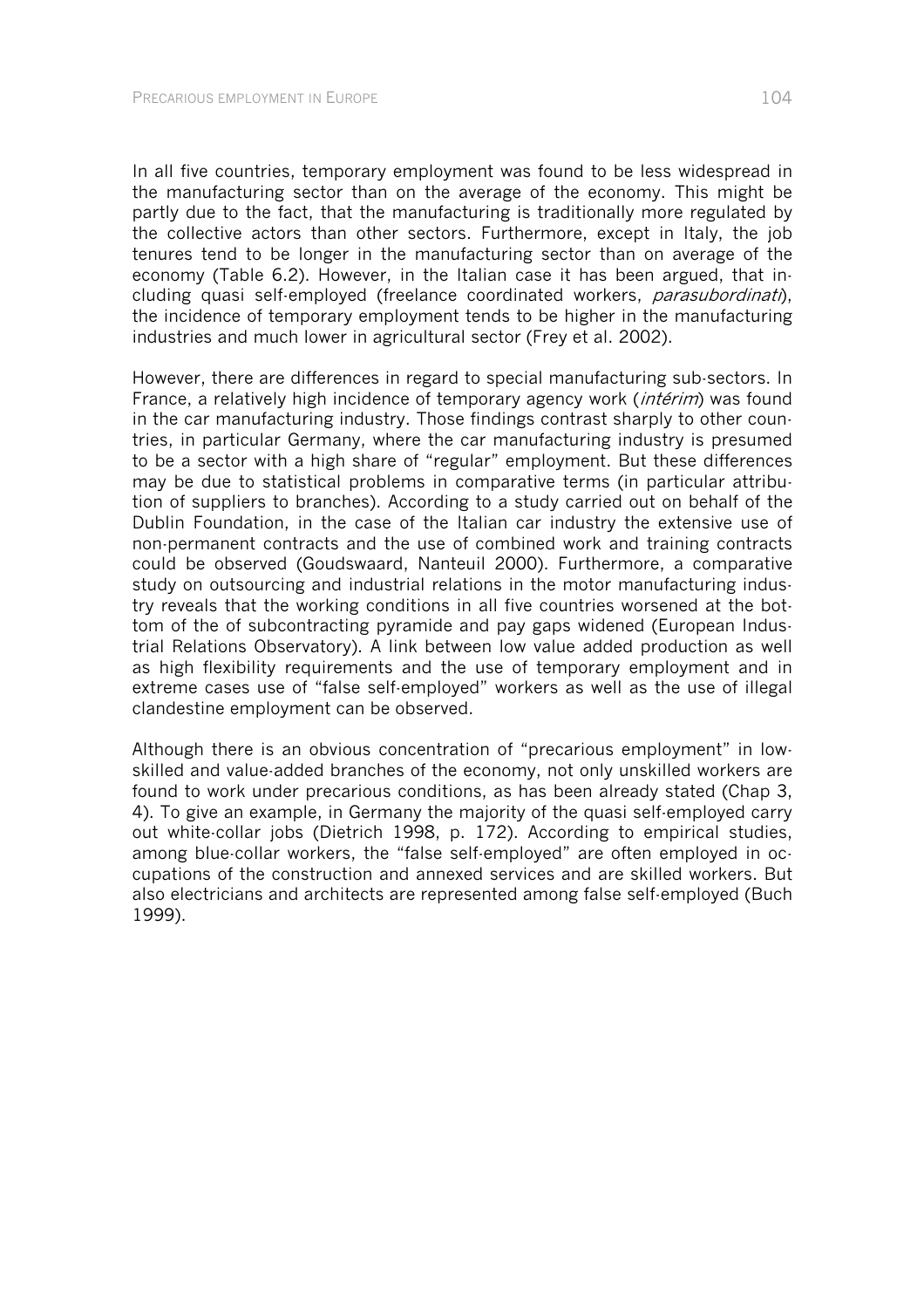## 6.2. Enterprise size

The argument that in particular small enterprises need to be more flexible than larger ones and therefore offer less stable employment conditions is quite popular. Actually, on the EU average small enterprises (1 to 9 employees) make greater use of precarious employment than larger ones (21% of non-permanent contracts in comparison with  $11\%$  in enterprises with 500 or more employees) (European Foundation for the Improvement of the living and working conditions).

However, the analysis of our five countries shows that the link between small enterprises and precarious employment is far from obvious. In Spain, the link between large companies and stability and security of employment seems to have disappeared. In France, the total rate of fixed-term contracts and temporary agency work was found to be highest for the medium sized firms. In contrast to France, "peripheral" employees (temporary workers, occasional workers, freelancer and temporary agency workers) can be identified in micro firms and small enterprises. With regard to temporary agency work, this predominance of small enterprises is even more obvious. The most stable type of enterprises in regard to peripheral employees were medium sized companies employing between 100 and 999 employees. Large companies show a tendency to make more use of peripheral employees. Also in Italy a concentration of fixed-term work and parttime employees, freelance coordinated workers and of hidden employment in small enterprises and microfirms, mainly in the service sector, can be observed. But it has also be demonstrated in the Italian case, that firms employing more than 200 employees have a high tendency to demand temporary workers (including apprentices, combined training and work employees and agency temporary workers). A different situation would appear with regard to part-time work which is clearly concentrating in firms employing less than 50 workers. On the contrary in the UK, a tendency for the number of part-time employees and temporary staff to increase in line with the number of employees at an establishment could be observed. Large proportions of part-timers were employed at multi-site organisations that incorporated several small establishments (retail, financial services sectors, hospitals). Subcontracting was used by a wide range of British establishments irrespective of size.

The differences in the structure of economic sectors by company size may explain part of the differences in the use of atypical employment across countries as well as sector specific business strategies. To give an example, the retail sector is characterised by a concentration in large companies in the British case, while in Italy comparatively more small enterprises are acting at the market.

#### 6.3. Regional dimension

The reported regional disparities are linked to different regional production models and structural shifts. In Italy, the strong presence of the agricultural sector and the structural weakness in the building, manufacturing and service sectors in the South and in Germany the transformation process of the East-German economy are at the roots of regional disparities. In Italy, precarious work is rela-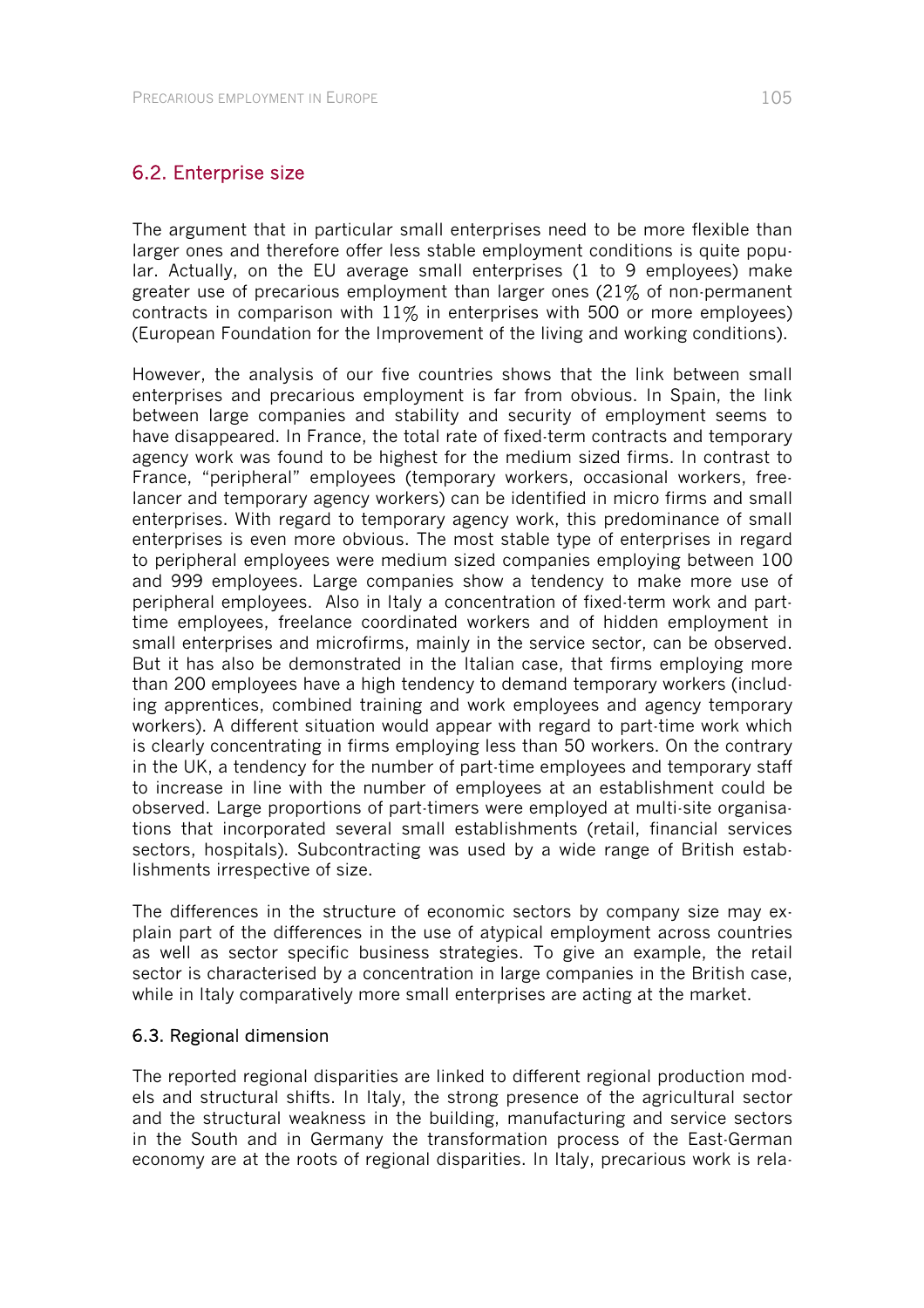tively more present in the Southern regions. In particular, is the hidden economy by far more important in Southern Italy than in the other parts of Italy (except for temporary agency work which is more widespread in the Nothern industrialised regions, Frey et al. 2002). In Germany, the regional dichotomy between East and West seems less clear cut and is still shaped by the transformation process. Although, East-German workers face higher labour market risks reflected in higher unemployment rates, they are less likely to be in "atypical" employment than the West-German workers. But, in East Germany subsidised temporary employment contracts are more widespread than in West Germany and also involuntary employment is more important.

Also in Spain, employment presents very employment regional differences. According to the last report on employment of the Spanish union CC.OO, temporary employment rates are much higher in the regions located in the South of Spain than those located in the North. Thus, temporality rates in Andalucia are more than double those of Madrid, which can partly be explained by the comparatively higher weight of in the South of sectors with the highest rates of temporality such as construction and agriculture (CC.OO 2002).

# 7. The correlates of precarious employment at the macro level: the national regulatory framework, policy and economic context

## 7.1. Interaction between the political system and precarious employment

In general, the debate on precariousness in the national context is strongly linked to the expectations of the society from the welfare state.<sup>1</sup> In France, this is leading the scientific debate to make wide use of the notion of precariousness, addressing the question whether the whole society is precarious. In contrast, in the UK the problem of precariousness and of precarious employment is not addressed as such. In Germany, the debate on precarious employment is strongly linked to the discussions on reforming the social security systems. Precarious employment can be regarded in this respect as a distributional problem.

#### Social protection system

l

The different systems of the social protection systems lead to diverging approaches for combining income security and employment insecurity.

In the Germany case it has been stated that marginal employed, and in the Italian case with regard to "irregular" workers detaining contracts with less or no social protection, might be in some cases covered by the social protection system, namely the dual jobholders, housewives, retired workers and students.

 $<sup>1</sup>$  The interaction between the political system and preacrious employment has been analysed in</sup> more detail in a comparative policy report within the ESOPE project (Barbier et al. forthcoming)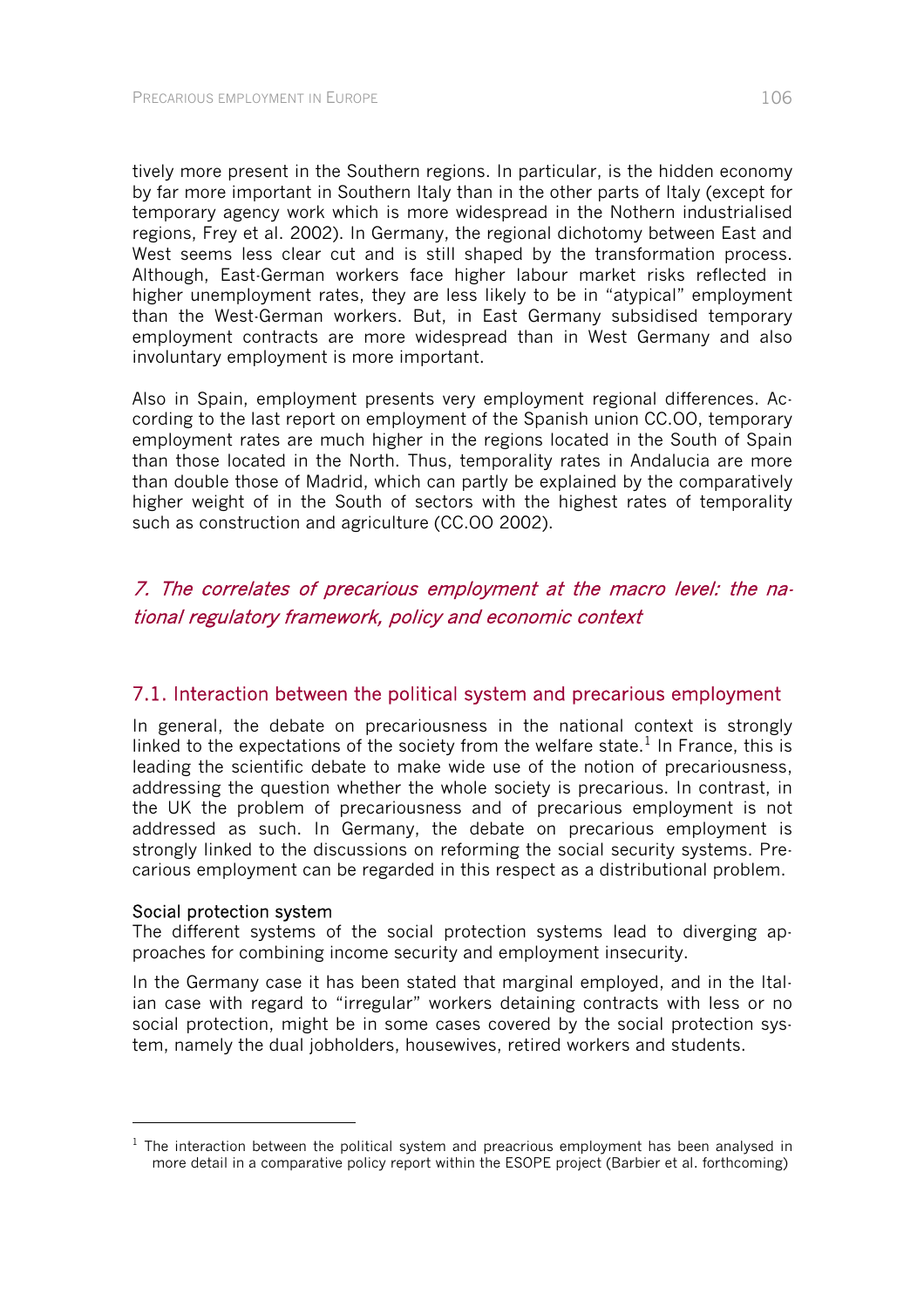In the Italian case it has been argued that the social protection system determined the diffusion of various kinds of atypical employment. Not only the size of hidden employment depends on this structure but also the spread of combined training and work contracts and of several other forms of atypical employment partly induced by social security contributions being lower than those charged on standard employment. Furthermore, research in this field underlines that the very low social charges applied to freelance coordinated work has had a strong impact on the rapid spread of this form of atypical employment.

The design of the social protection system is setting incentives or disincentives for taking up employment under unfavourable conditions. Thus, in the UK, where individuals loose their jobs, there are strong financial incentives for them to reenter the labour market because payments from Jobseekers' Allowance and/or Income support (means tested social security) are low relative to wage levels (Hogarth et al. 2002). In the same way in Spain, low coverage and low unemployment benefits entails intensified pressure for accepting precarious and temporary employment. (Frade et al. 2002). Also in Italy the level of social benefits is comparatively low.

In the German public debate, the link between the comparatively generous social protection system and unemployment has retained much attention in the recent past. It is asked whether the unemployment benefits and the social assistance regime are discouraging people from working ("social assistance trap"). The presently debated reform of the social protection system allowing a combination of work and benefiting from a lower social assistance rate would imply that atypical forms and precarious forms of employment could be much higher (Düll et al. 2002).

In comparative terms, not only Germany but also France has set up a relatively generous social protection system. In contrast to Germany, however, the public debate is concentrating on solidarity (Chap 2.1).

#### Labour market policy

The previous chapters clearly demonstrated, that in the case of France, Italy and Germany an important share of fixed-term employment contracts are policy driven in the context of wage subsidies. The labour market effects of the wage subsidies are rather questionable, often these labour market policy measures fail to integrate people into the "regular" labour market.

#### Labour market regulation

The level of regulation seems also to play an important role. Thus, Spain has a particularly high share of atypical, especially temporary employment while the contrary is true for the UK. The reasons for this difference seems to lie in the level of employment protection. Companies in Spain are obviously trying to escape employment protection linked to permanent contracts. In order to deregulate the Spanish labour market, a number oflegal provisions have been made to allow for a wide use of temporary contracts. There have been around 10 to 12 kinds of legal contracts at any moment in the last fifteen years, and 14 in some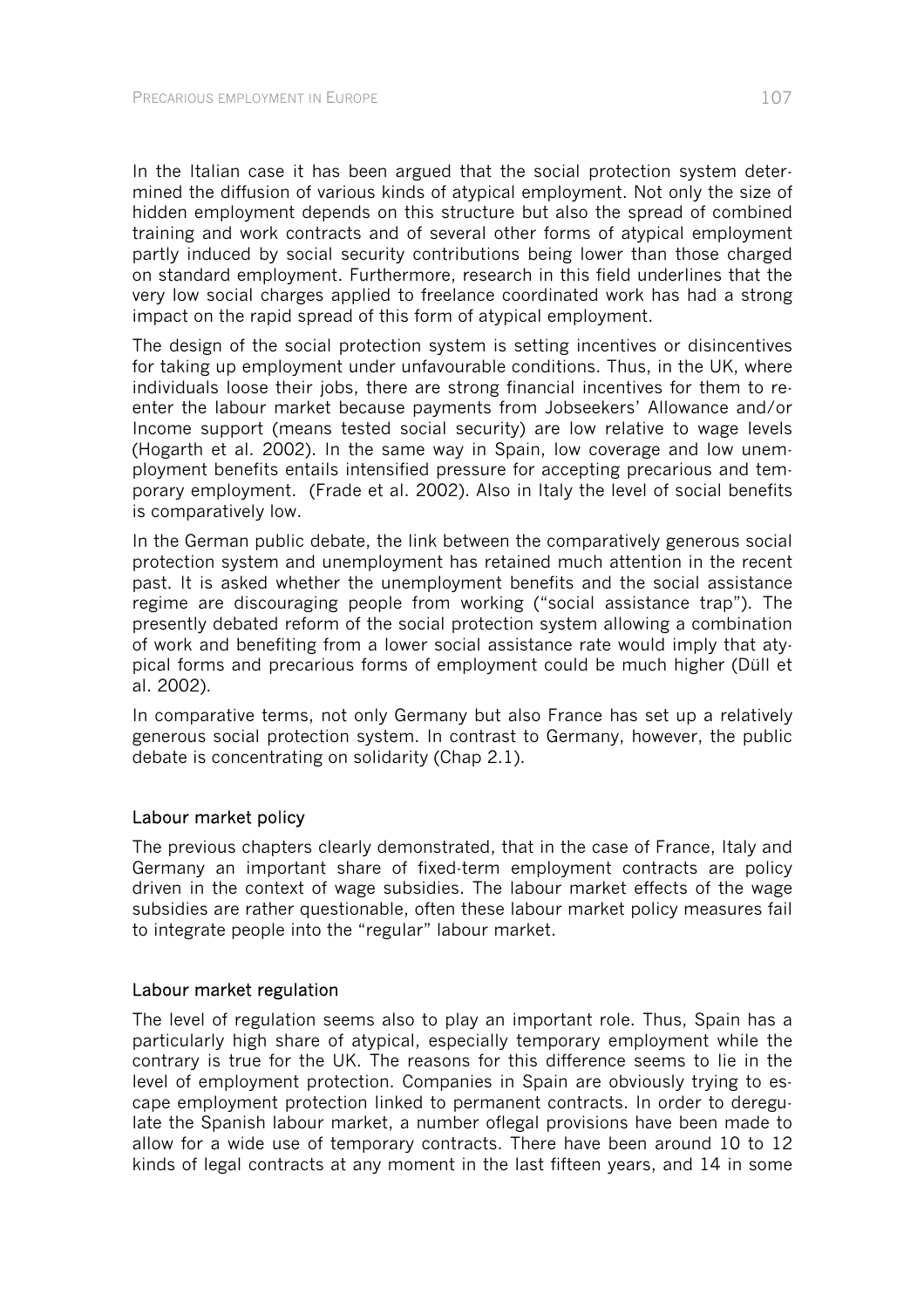periods.<sup>1</sup> However, in the UK workers feel their job more insecure. This may be an indicator, that in the UK precarious employment does less stick to the nonstandard employment forms but that more "regular jobs" are at risk.

Especially, in the Spanish and the Italian context it has been argued that rigid labour markets are generating the spread of precarious employment. However, the link between the degree of labour market regulation taken for itself does not explain differences in the levels of precarious employment (e.g. see diverging levels of precarious employment in Italy and Spain, despite a high degree of labour market regulation in both countries, but see also the case of France and Germany).

Another strand of arguments explaining the spread of precarious employment refers to the decline in union power in a number of countries. Actually, the spread of precarious employment takes more place in sectors where union density has never been high (e.g. catering) as well as among groups of workers who have never been sufficiently targeted by the unions (women, low-skilled, younger worker, etc.). In particular, in the Spanish case it has been argued that the lack of union power explains largely the spread of precarious employment (Frade et al. 2002). However, it has to be noted that the industrial relations systems as well as the level of union power vary significantly across European countries (Düll 1995).

Thus, in Italy the recourse to atypical employment was seen as a way of reducing the influence of powerful trade unions. This interpretation appears to be consistent with the fact that a relevant part of federal unions contrasts the further spread of limited duration employment, tends to limit the share of it by means of collective bargaining and attempts to create some forms of union organisation in the field of atypical employment (Frey et al. 2002 referring to Altieri e Oteri, 1999; Carrieri e Leonardi, 2000; Cisl, 1999; Orecchio, 2000; Vettor, 1999, concerning, in particular, the free-lance coordinated work). Furthermore, in Italy and in Germany flexibility tends to be collectively negotiated.

Moreover, in the German context, besides the analysis of the decline of union power, unions still hold a great deal of power which has led some authors to explain the relative low level of precarious employment by the relatively high level of union power (Vogler-Ludwig 2002). Deriving from an insider-outsider model one can argue that the outsiders are in Germany are more typically unemployed rather than in precarious employment.

# Training system

l

There appears to be a link between the vocational training system of a country and the extent of the labour market entry problem for the young people. As has

 $1$  The contractual modalities are considered in the literature as "de jure" precarious employment, that is precarious employment created through legilslation (Frade et al. 2002).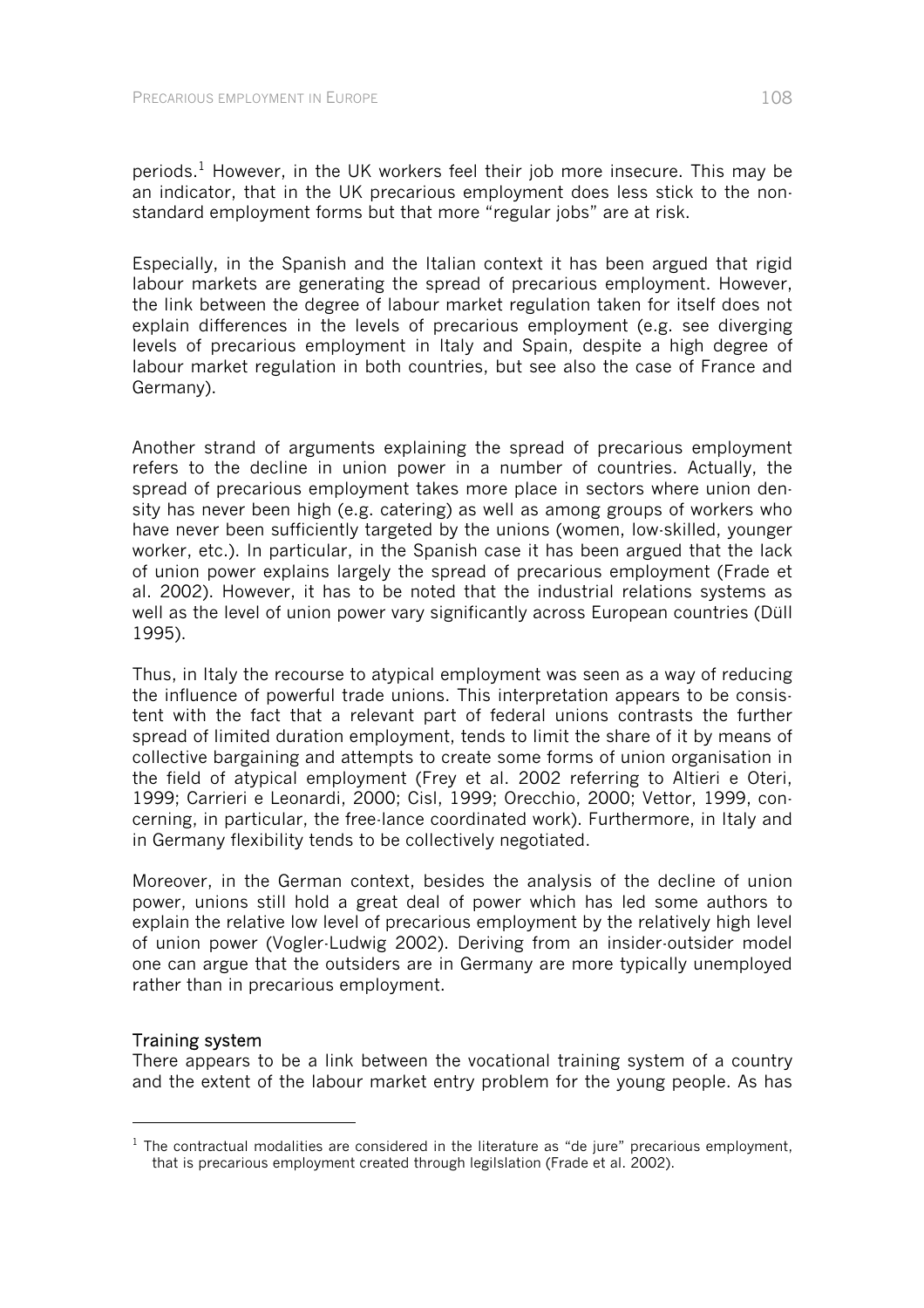already been argued, the German "dual" system of vocational training seems to be comparatively successful in bringing young people into permanent employment (Düll et al. 2002). The tradability of qualifications at the external labour market may also lower the risk of being trapped in precarious employment when (re-)entering the labour market. In France, several qualification programmes have been initiated by the State in order to enhance the skills level mainly of young workers like training schemes in the public sectors (Barbier et al. 2002a). We can also observe a rise of "*contrats de qualification*" which follows the model of "dual" vocational training in Germany (but still at a low level).

In the UK, the evidence points to certain sections of the population failing to acquire the most basic skills required to function in the labour market. This has been seen by some as a system failure which recognises that the deficiencies of the compulsory education system are such that post-16 vocational education and training is unable to compensate for them. Related to this is the 'low skill equilibrium' analysis that speculatively suggests that the supply and demand for skills has reached equilibrium at a sub-optimal level in relation to productivity.

In the case of Italy, it has been argued that, on the basis of available information, limited duration employment and other contracts with low firings costs has been utilised by employers as a mean of workforce selection given the unsatisfactory quality of skills provided by basic and vocational education.

# 7.2. Macroeconomic performance and precarious employment

The cyclical character of precarious employment has been acknowledged in a number of country reports. However, it is not evident in all cases to what extent precarious employment has led to employment creation and on the contrary, to what extent the permanent jobs have been substituted by atypical employment (see also Chap 4 on individual trajectories and Chapter 2.2.8 on the strategy's of firms). As we have seen from the analysis at the enterprise level, precarious employment may increase in order to overcome short-term labour demand, but may also be increasingly used in cyclical downturns (subsidised fixed-term contracts, fear to hire permanent staff). Furthermore, it has to be kept in mind, that precarious employment has not only a cyclical component but might also represent an element of the overall flexibility strategy of firms and thus has also a structural component.

Also the European Commission demonstrates in its latest Employment in Europe 2002 report that differences exist in the role of temporary contracts between countries. According to their findings in Spain (until the mid 1990s) and France, the share of temporary employment increases over the business cycle with GDP. By contrast, the share of temporary contracts seems anticyclical in Germany, in the UK and in Spain after 1995). In its further analysis, the the report of the European Commission shows that the elasticity of employment to GDP over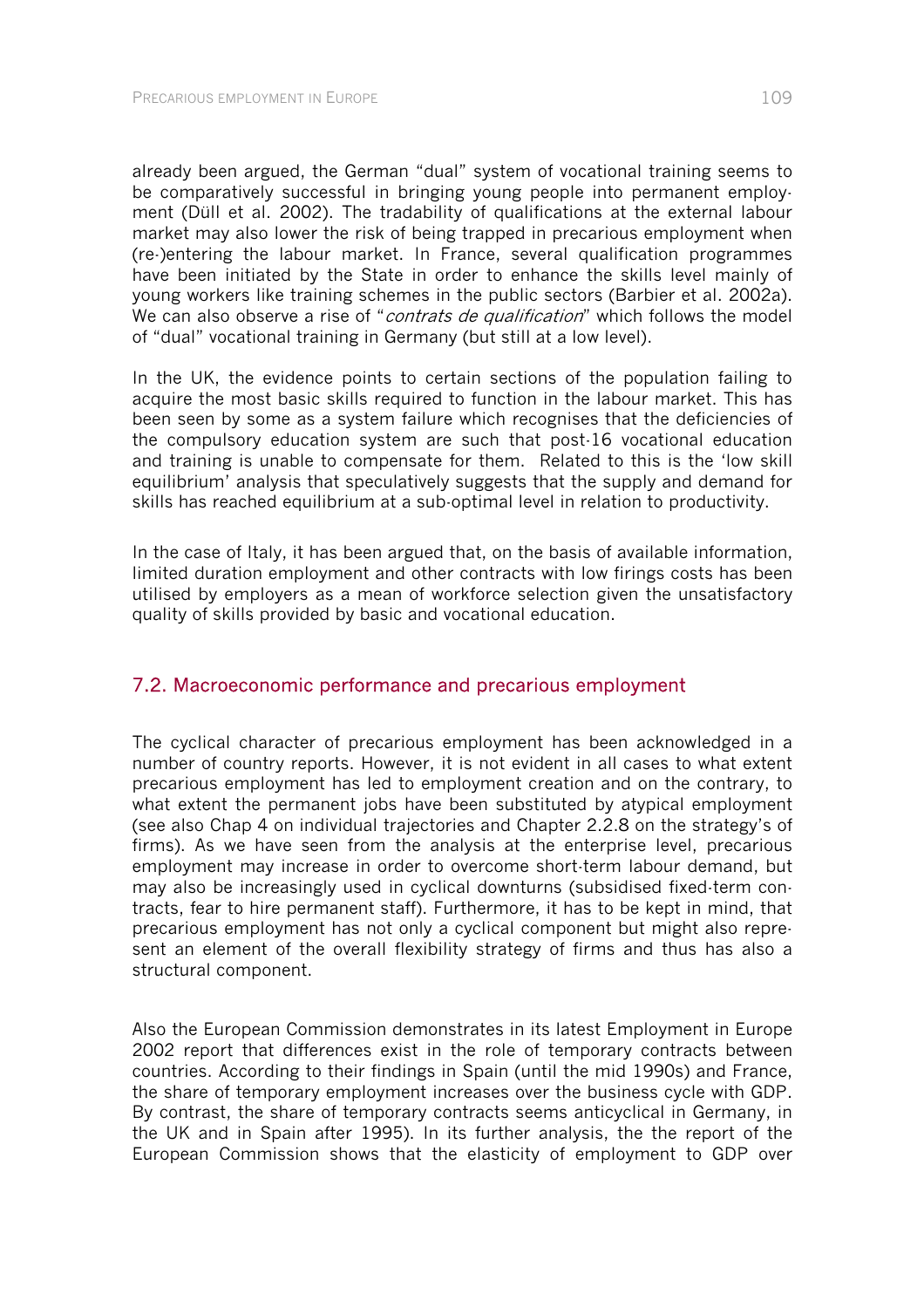business cycle is higher for those countries where the long-term share of temporary jobs is higher. It could also be recorded that in some countries a substitution between permanent and temporary employment takes place over the business cycle (employment in Europe 2002), enhancing the "structural component" of precarious employment.

In Spain, although existing data sources are inadequate to study the substitution effect between precarious employment and stable employment, many scientific studies claim that there has indeed been a substitution of stable for temporary employment (Frade et al. 2002 referring to Poveda & Santos 1998, p. 26). While the number of employees declined over this period the volume temporary workers remained unchanged. The context has considerably changed in the second half of the nineties with continuous high economic growth and relevant labour reforms (mainly in 1997).<sup>1</sup> The impact of the spread of precarious employment on the unemployment level is not clear cut, but it seems that there has been little effect. Both unemployment and precarious employment are still largely above EU average. While unemployment decreased over the last years the volume of precarious employment has not changed significantly (Frade et al. 2002).

In the Italian case, the analysis of 1999 data is showing a parallel rise in typical and atypical employees. Thus, it can be argued that the availability of atypical contracts not only determined displacement effects against typical work but also made possible the creation of some additive jobs otherwise not feasible (Frey et al. 2002 quoting the Ministero del Lavoro e della Previdenza Sociale, 2000). Consequently, it has been argued in the Italian context, that precarious employment tends to reduce the segmentation between employment and unemploved $2$ but at the same time it deepens the segmentation within the core-periphery model. Also in the French case, a clear link between job creation, expansion and mean levels of "formes particulières d'emploi" (atypical contracts) has been identified (Barbier et al. 2002).

In the UK it has been reported that when the economy is buoyant, the share of precarious employment tends to fall.<sup>3</sup> (Hogarth et al. 2002).

The expansion of precarious employment appears to be only a valuable strategy in the context of a low productivity production model allowing for an extensive

l

 $1<sup>4</sup>$  From 1994 to 2001 the number of people working has increased by 3.1 millions, of which 2.4 were stable workers (which amounts to 27% of people at work and 42% of stable workers). From the point of view of access to stable employment, 30% of the new stable contracts were officially registered between 1997 and 2000 as coming from former temporary contracts in the same firm. And there are surely other cases of people with temporary contracts and in unemployment which became new stable workers during this period. From this point of view, these coverted contracts represent only one in ten temporary workers as average for the last five years. It would thus seem that there is indeed a queue; however, it is a queue so long and the prospects of leaving it so meagre, that it hardly matches a life" (Frade et al., 2002, p. 37).

<sup>2</sup> In particular, youth unemployment decreased

 $3$  Note, however, that in the British case the notion of precariousness is used in rather restrictive way by the authors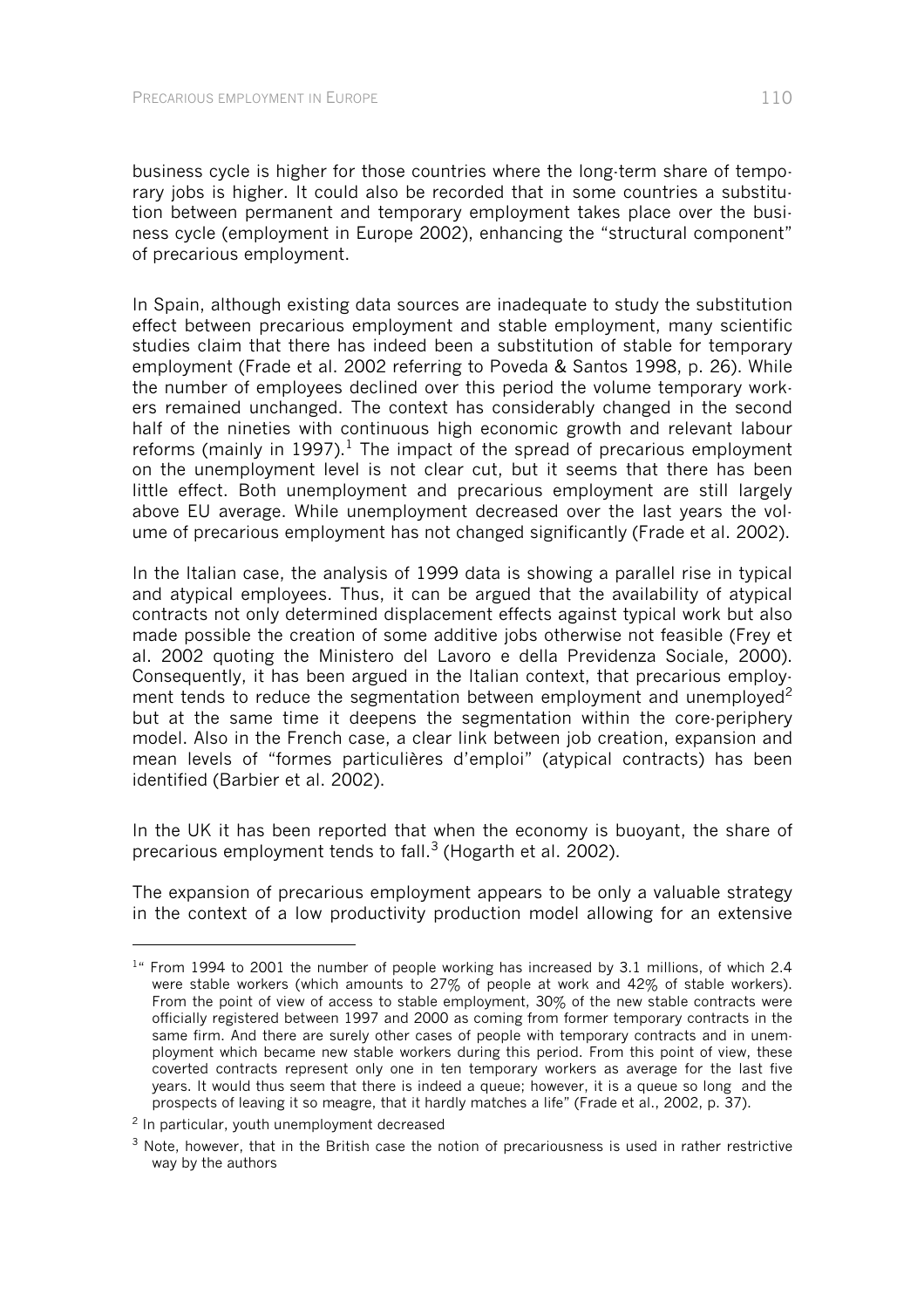l

use of numerical flexibility (Chap 2.2). Thus, Spain and the UK show the highest figures of short tenures. In countries with high-wage high-productivity strategies there is a stronger interest in stable employment relationships, as instability is linked to costs like the loss of firm-specific skills. In particular in Germany it has been argued that a high skills level and stable employment relationships constitute the basis its high wage – high productivity strategy (Düll et al. 2002). It appears that the same can be stated for the case of France. In contrast in the UK and in Spain precarious employment needs to be placed in the context of the poor productivity performance in the economy of both of these two countries but in particular in Spain. In the case of Italy, such kind of general statements encounter the problem of the very high dichotomy between Northern and Southern Italy.<sup>1</sup> Nevertheless, it seems that the general link between the "productive" model of a country or a region (and linked to it to the flexibility strategies adopted by companies) and the incidence of precarious employment could also be in the case of Italy. The analysis of flexibility strategies in particular sectors<sup>2</sup> will shade light on the question whether there is a general link between the productivity level, the maturity of the sector as well as the type of flexibility strategy adopted and the spread of precarious employment.

Most country reports elaborated within this research project are demonstrating the danger that precarious employment has a bad impact on the accumulation of human capital. Thus, in particular in the Italian case, the "queuing" of young people has to be viewed rather critically. In the continental European countries, a labour market segmentation is being identified with regard to training (lack of inhouse training for precarious workers). A further problem in regard to precarious employment can arise from the fact that workers are often carrying out tasks not corresponding to their skills. This leads to a devaluation of human capital. In a more general view, there may be less incentives to invest in training as the duration of job decreases and as insecurity rises, (OECD 1997 referring to: Burchell (1996): The unequal Distribution of Job Insecurity", University of Cambridge, mimeo.).

 $1$  In contrast to the regional differences between East and West Germany, Northern and Southern Italy show significantly differences in both the productivity level of the regional economies as well as in the relative incidence of precarious employment.

 $2$  The analysis of precarious employment in the social care sector, cultural industries and call centres is part of the ESOPE research project.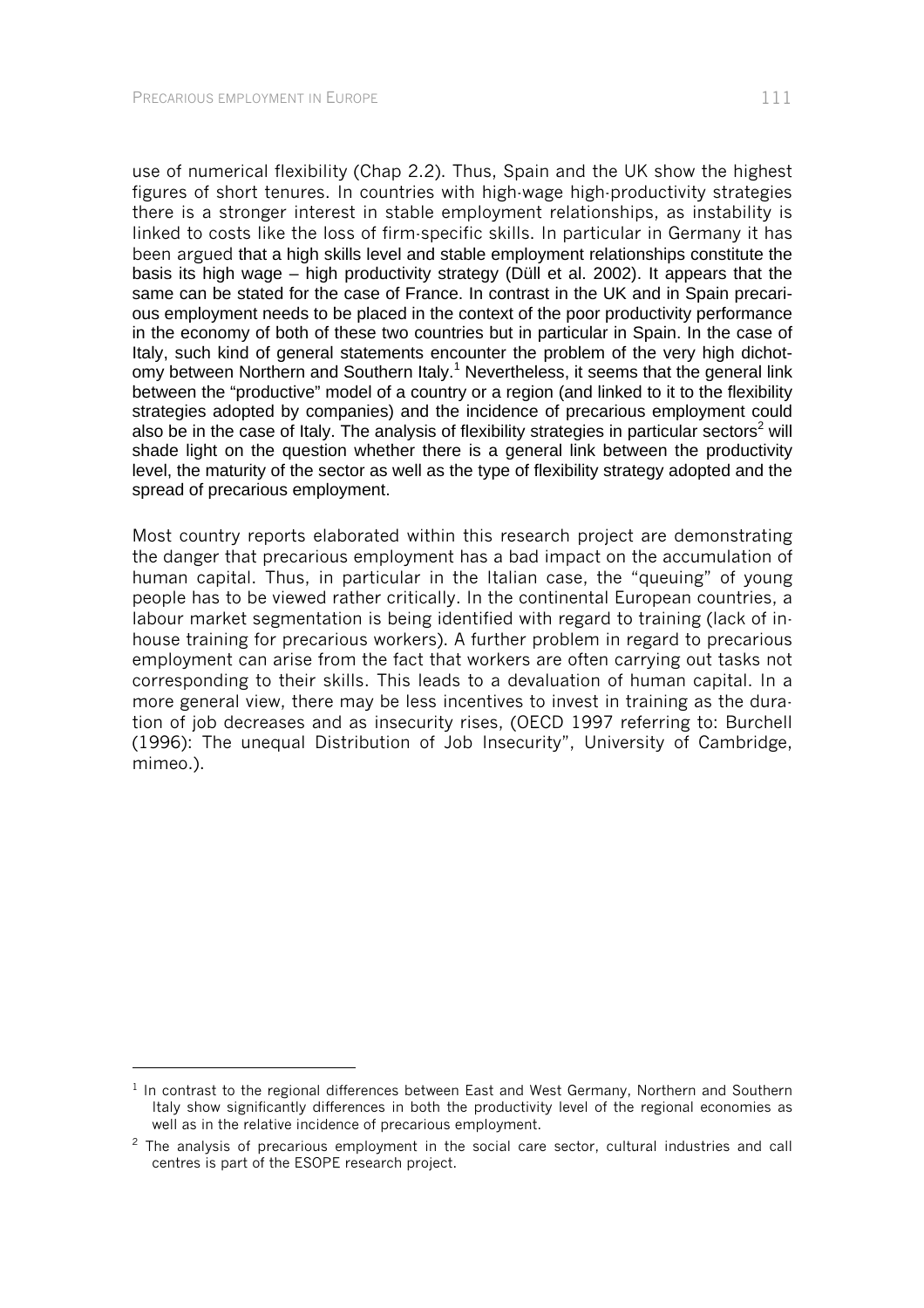# 8. Conclusions

The comparison of precarious employment has demonstrated that the different levels of analysis - criteria of the job, of the jobholders including trajectories, and contextual factors like the strategies of firms and the overall national regulatory and economic context - are determining all together the incidence, structure and trends of precarious employment. Furthermore, unstable forms of employment and "insecure" employment play specific roles in the different national context.

The difficulty with assessing the extent of precarious employment in an international comparison lies in the different forms of employment relationships which can be considered as precarious in the national context. They are strongly influenced by labour market policy (especially employment subsidies and the level of unemployment benefits) labour market regulation (e.g. employment protection, see in particular UK vs. Spain) and social values (see volume of involuntary parttime employment).

#### Incidence and trends of precarious employment as a characteristic of the job

Furthermore, precarious employment has proved difficult to assess as it doesn't represent a statistical category and as the different indicator used have to be treated with caution. The table below shall give an overview of the most typical forms and dimension of precarious employment in each country. Of course all forms and dimensions do exist and are debated at the national level, however with a varying incidence and scope.

# Table 8.1

|                                      | France                                                                            | Italy                                                                                                                                             | Germany                                                                     | Spain       | UK                                                                               |
|--------------------------------------|-----------------------------------------------------------------------------------|---------------------------------------------------------------------------------------------------------------------------------------------------|-----------------------------------------------------------------------------|-------------|----------------------------------------------------------------------------------|
| <b>Short tenures</b>                 | High                                                                              | Medium                                                                                                                                            | Medium                                                                      | High        | High                                                                             |
| Fixed-term<br>contracts<br>Temporary | Medium<br>Mainly tem-<br>porary sub-<br>sidised<br>labour is<br>debated<br>Medium | Low<br>Mainly tem-<br>porary subsi-<br>dised labour<br>is debated<br>(in particular<br>combined<br>training and<br>work con-<br>tracts)<br>Medium | Medium<br>Mainly tem-<br>porary subsi-<br>dised labour<br>is debated<br>Low | High        | Low<br>(increasing,<br>sharp in-<br>crease of<br>temporary<br>agency<br>workers) |
| agency work                          |                                                                                   |                                                                                                                                                   |                                                                             |             |                                                                                  |
| part-time                            | Medium                                                                            | Low                                                                                                                                               | Medium                                                                      | Low         | High                                                                             |
|                                      |                                                                                   |                                                                                                                                                   | (But high                                                                   | (High inci- | (but not                                                                         |

## Incidence and relevance of different forms and dimensions of precarious employment in the national context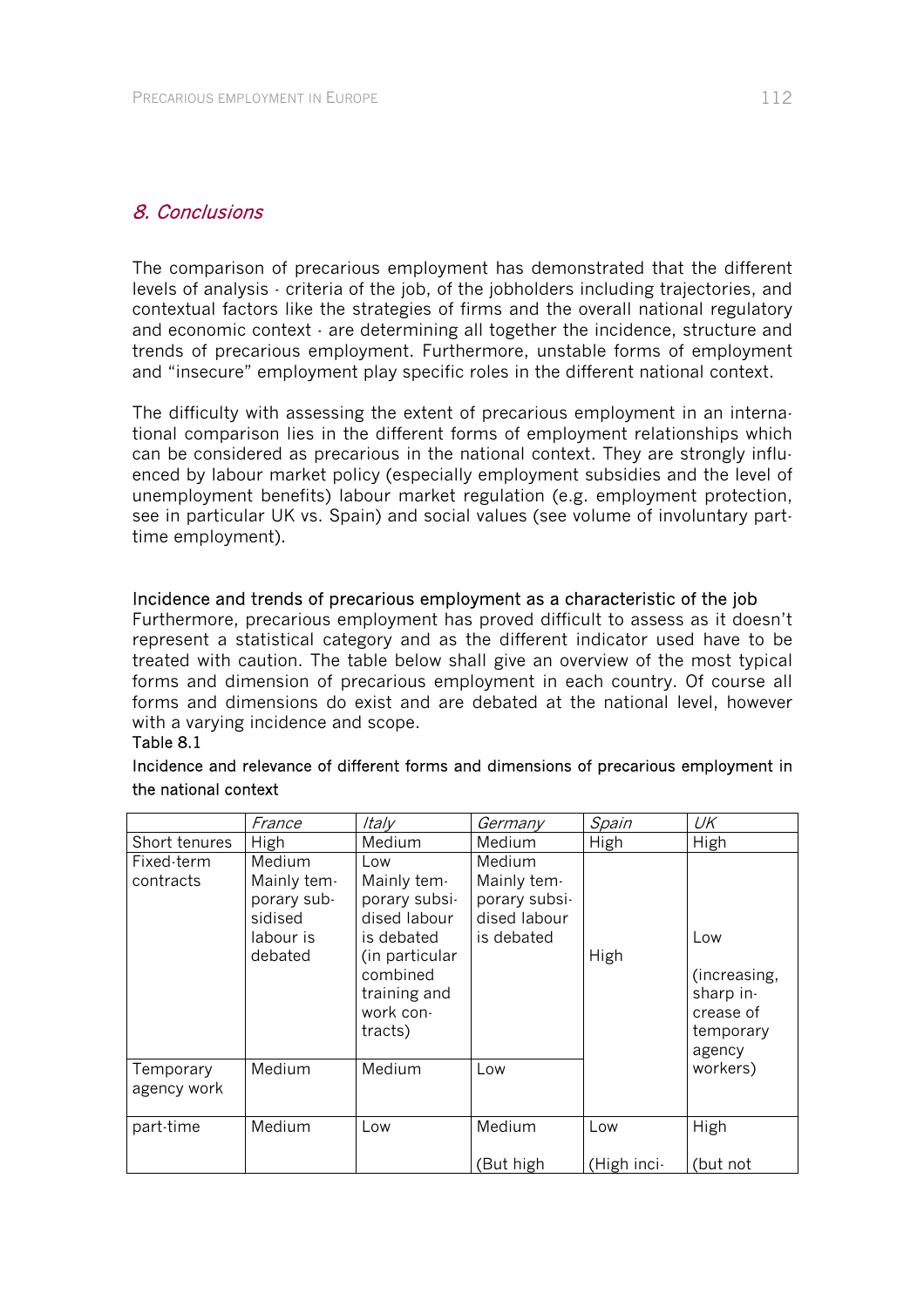| Involuntary                                                                     | High                                                                                     | High                                                                                                                                                    | incidence<br>and rele-<br>vance of<br>marginal<br>"employed")<br>Low | dence in<br>connection<br>with tempo-<br>rary em-<br>ployment)<br>High | perceived as<br>precarious<br>employment)<br>Medium        |
|---------------------------------------------------------------------------------|------------------------------------------------------------------------------------------|---------------------------------------------------------------------------------------------------------------------------------------------------------|----------------------------------------------------------------------|------------------------------------------------------------------------|------------------------------------------------------------|
| part-time                                                                       |                                                                                          |                                                                                                                                                         | (High only in<br>East Ger-<br>many)                                  |                                                                        |                                                            |
| Quasi self-<br>employment,<br>freelance                                         | Low                                                                                      | High                                                                                                                                                    | Low                                                                  | High                                                                   | Medium,<br>(but<br>high in the<br>cultural<br>industry)    |
| Bad working<br>conditions for<br>"atypical<br>workers"                          | No data<br>(Correlation<br>between bad<br>working<br>conditions<br>and atypical<br>empl) | High in the<br>hidden econ-<br>omy and in<br>general for<br>the low edu-<br>cated and<br>skilled work-<br>ers operating<br>in the South-<br>ern regions | No data<br>(In general<br>low-skilled)                               | High                                                                   | High<br>(work intensi-<br>fication,<br>subcontrac-<br>tor) |
| Working poor                                                                    | Medium<br>(But high<br>relevance in<br>the debate)                                       | Medium<br>(low-paid<br>work is<br>mostly linked<br>to "atypical<br>work" but<br>may also<br>occur in<br>standard<br>employment)                         | Low                                                                  | High                                                                   | High                                                       |
| Hidden eco-<br>nomy                                                             | Medium $(*)$                                                                             | High                                                                                                                                                    | Medium $(*)$                                                         | High                                                                   | Medium $(*)$                                               |
| Little / no<br>collective<br>rights and<br>representation<br>of above<br>groups | High                                                                                     | High                                                                                                                                                    | High                                                                 | High                                                                   | High                                                       |

 (\*) According a comparative study on share of hidden economy in GDP, F. Schneider, Schattenwirtschaft – Tatbestand, Ursachen, Auswirkungen, Vortrag auf der Tagung "Die Arbeitswelt im Wandel" in Mönchengladbach, April 2000

The basic findings of the comparative research on the incidence and structure of the different dimensions of precarious employment or functional equivalents of precarious employment can be summarised as follows:

• Precarious employment is characterised by short tenures in Spain and to a lesser degree in the UK. In comparison with the other countries it is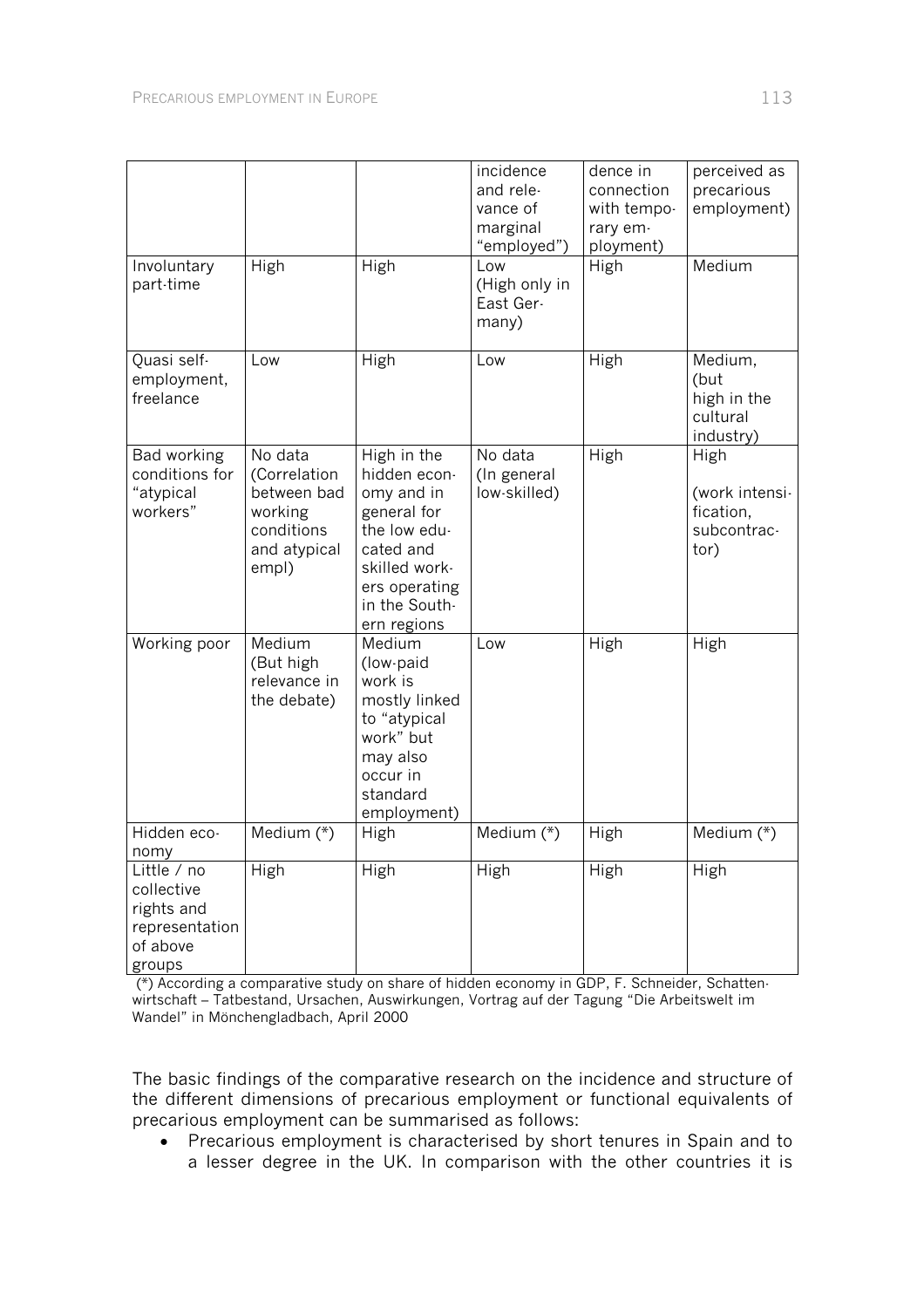striking that in Spain a high share of contracts even lasts less than six months. In contrast to the UK, where employment protection is low, in Spain in the context of high level of employment protection short tenures are realised through fixed-term contracts and temporary agency work. In Italy, temporary employment and short tenures as measured by the Eurostat data are at a low despite the high degree of labour market regulation. However, the temporal dimension might be underestimated in the case of Italy as the high volume of quasi self-employed are likely to be not adequately reflected in the data. Nevertheless, it appears that there is no Southern European model with regard to temporal dimension of precarious employment.

- Interestingly, in France and Germany temporary employment is widespread either in the public sector or as a form of subsidised labour and or thus State induced.
- Involuntary part-time has proved to range at a high level in the latin countries France, Italy and Spain. Voluntary part-time employment is typically high in West-Germany and in the UK. In the case of these two countries, it has been argued that due to the lack of childcare facilities women are somewhat obliged to take on part-time jobs on a voluntary basis. In the case of Italy and Spain, where also a dramatic lack childcare facilities can be observed, the low levels of voluntary part-time employment reflect that less women try to combine work and family lives.
- Quasi self-employment and freelance work plays a major role in Italy, but also in Spain.
- Also hidden employment is important in these two Southern countries.
- The working poor phenomenon is reported to be high in Spain and in the UK (in the British context the high level of wage inequality needs to be stressed), but retains also much attention in France and in Italy although the problem is less pronounced. In the case of Italy it has been underlined that the incidence of low-paid employees appears generally much higher at the end of the 1990s than at the mid 1990s. In Spain low wages are strongly correlated with temporary work, while in other countries the link between low wages and contract forms seem to be less clear cut.
- Bad working conditions seems to be a main feature of precarious employment.

Although, the concept of precarious employment makes a quantification of "precarious employment" difficult, as contextual factors seem to be quite decisive, an attempt has been undertaken by the analysis of the data of the Third Survey on the Working and Living Conditions carried out in 2000. The identified degrees of employment precariousness depend heavily on how many of the indicators of the different dimensions have to be fulfilled at the same time. Interestingly the data showed a clear ranking among the countries with Germany and Italy proving to have the lowest shares in all different "degrees" of precarious employment, France and the UK taking a middle field position and Spain ranging far behind the other four countries.

According to the concept of "low quality jobs" of the European Commission, one quarter of all jobs in the European Union can be considered as low quality jobs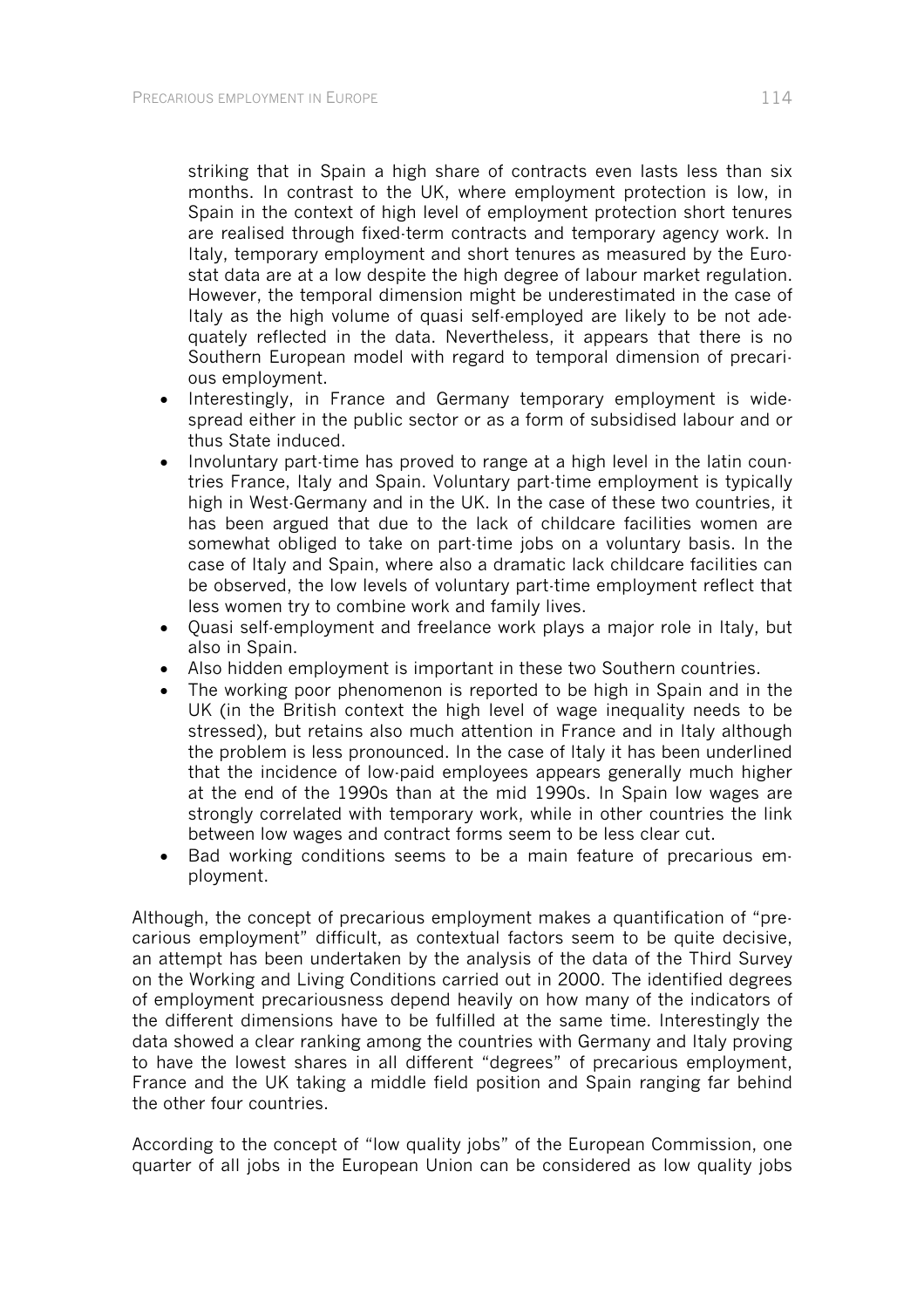(Employment in Europe 2001, see also section 2.3). Of these, roughly a third of those jobs are jobs without employment security or employer provided-training. The Commission describe these jobs as "precarious jobs without any career prospects". The other two thirds of jobs of lower quality are low pay/productivity jobs but offer at least some job security or career prospects.<sup>1</sup> Unsurprisingly, in 1996 the share of dead-end jobs was particularly high in Spain (about a quarter of all jobs). Together with jobs of low pay/low productivity, the share of "low quality jobs" in Spain amounted to about 40%. In Italy, the UK and Germany the share of "low quality jobs" was roughly at EU average. Especially in the UK and in Germany the bulk of them were low pay/low productivity jobs (approximately 20% of all jobs in these countries). There are no comparable data for France in the Employment in Europe 2001 report.

The comparison of these two approaches to precarious jobs and to bad jobs shows how difficult a quantification of the phenomenon is.

In most countries precarious employment or at least atypical employment has increased over the last two decades. However, with the exception of Spain, where it has been reported that precarious employment has become a structural feature of Spanish labour market, this growth, mostly departing from a low level, has not abolished permanent full-time jobs as the global employment norm. In Spain, a stabilisation and even low decrease of precarious employment over the recent past can be recorded, however, precarious employment still remains at a high level in this country.

In Spain the growth in precarious employment over the last two decades was driven in particular by the rise in temporary work, however not in the recent past (see above). In Italy, the rise in the number of quasi self-employed (*parasubordi*nati) needs to be stressed, in France a rise in atypical employment (*formes par*ticulaires d'emploi) has been recorded and in Germany marginal part-time employment (*gerinfügige Beschäftigung*) grew until the end of the 1990s. It should be added that in Spain and France also a rise in involuntary part-time employment was recorded, while in France it stabilised and even slightly decreased.<sup>2</sup>

Despite the rise of precarious employment in all countries since the mid 1980s, the data of the Survey on the working and living conditions carried out by the European Foundation in Dublin suggest that on the whole atypical employment has not grown at least between 1995 and 2000 and that the standard employment form prevails on the European labour markets.

#### Sectors and types of companies

l

The focus of atypical and short-tenure employment is concentrated in the service sector in all the five countries. According to Labour Force data, temporary em-

<sup>&</sup>lt;sup>1</sup> Share of employed in low pay/productivity jobs: 17%; dead-end: 8% of which 3% with low pay/productivity and the other 5% with decent pay/productivity.This data rest on the evaluation of ECHP, wave 3 (1996)

 $2$  It should be noted, however, that there is a discrepancy between growth rates and levels.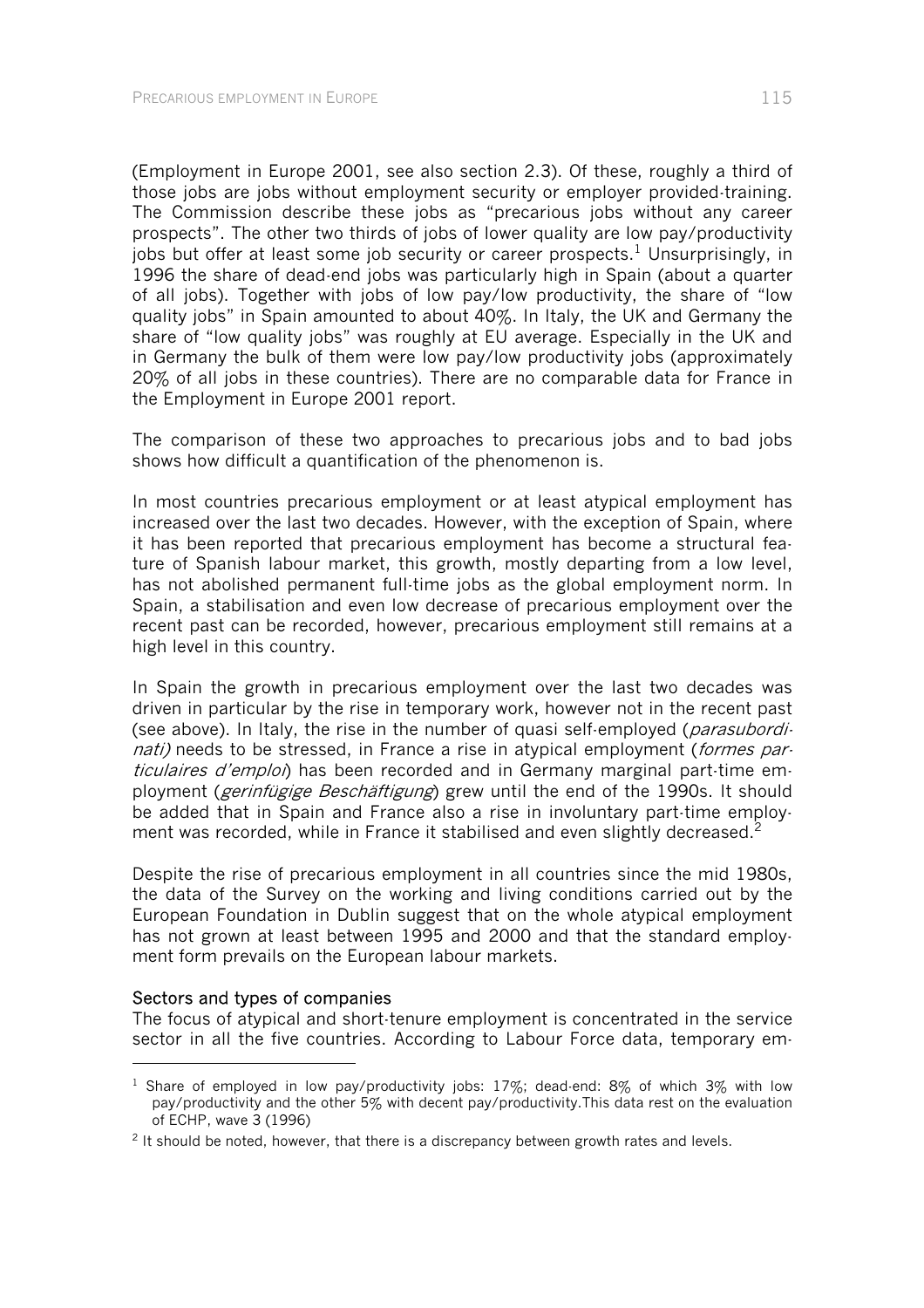ployment is concentrated in personal services in all five countries, and in particular in Italy and in the UK. Furthermore, in all five countries, temporary employment was found to be less widespread in the manufacturing sector than on the average of the economy. This might be partly due to the fact, that the manufacturing sector is traditionally more regulated by the collective actors than other sectors. Furthermore, except in Italy, the job tenures tend to be longer in the manufacturing sector than on average of the economy.<sup>1</sup> Especially, personal services are characterised by temporary employment and short-tenure work. In most countries further typical service sector sub-branches with a high share of precarious workers are: hotels and restaurants, retail trade as well as private households. Temporary employment is also on the increase in the public sector in the UK, Spain, France, Germany, Italy.

The analysis of skill structure suggests, temporary employment is concentrated in the low-skilled sectors, but in most countries an increasing share of highly skilled temporary workers could be identified. The cultural industries in particular in France, but also in Germany and the UK are reported to have high shares of peripheral forms of employment (including self-employment). It will have to be analysed in our further research work to what extent they can be classified as precarious.

Furthermore, the analysis of our five countries shows that the link between enterprise size and precarious employment is far from obvious. The differences in the structure of economic sectors by company size may explain part of the differences in the use of atypical employment across countries as well as sector specific business strategies. To give an example, the retail sector is characterised by a concentration in large companies in the British case, while in Italy comparatively more small enterprises are acting at the market.

#### Structure of jobholders

As regards the structure of low quality jobs in the European Union, it can be stated in general terms that the gender gap is quite important. Furthermore, there is a higher and - with the exception of Germany even a markedly higher probability for young people to be in jobs with low pay and insecure jobs with bad career prospects. A low skills level also leads to an above average probability to be in precarious employment. These findings are also confirmed by the employment in Europe 2001 report presented by the European Commission. Furthermore, our research work has demonstrated that immigrants are particularly likely to be in precarious employment.

# **Trajectories**

l

 $1$  However, in the Italian case it has been argued, that including quasi self-employed (freelance coordinated workers, *parasubordinati*), the incidence of temporary employment tends to be higher in the manufacturing industries and much lower in agricultural sector (Frey et al. 2002).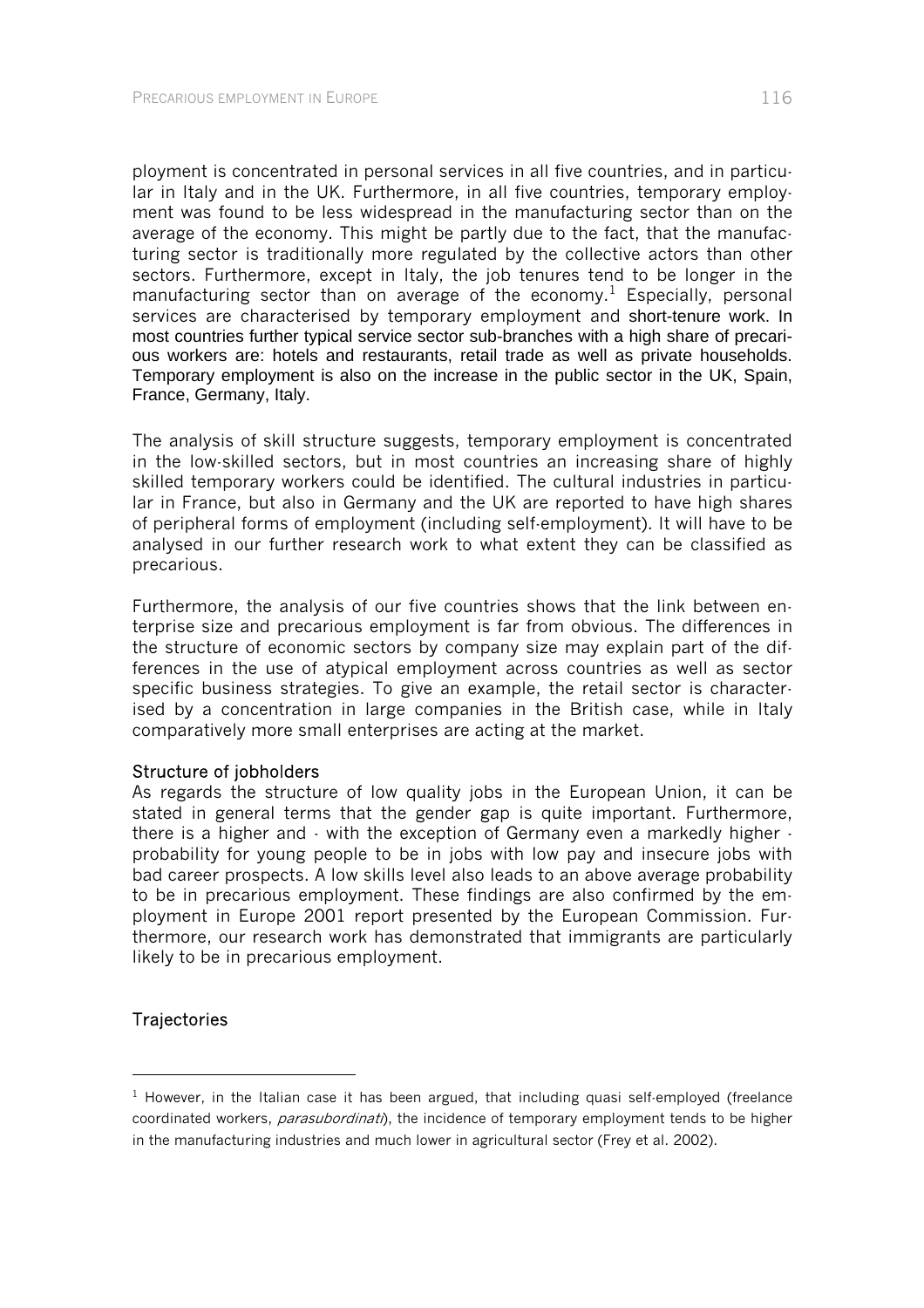The Spanish labour market can be described as being highly segmented Of all the five countries under review, the Spanish labour market seems to be strongest following the "partition" model, rather than the queuing model. Age plays a major role in the segmentation of labour markets in precarious and non-precarious employment in Spain. But also other groups are reported to be strongly affected, in particular women and immigrants. The transition rates are the poorest in the EU, and only for a minority of workers do precarious forms of employment constitute a transitional period. Precarious employment has thus become a structural feature of the Spanish labour market, although the flows are important. However, it has to be noted, that transition rates may have significantly changed in the late nineties due to the growth of stable employment (Frade et al. 2002).

In contrast to the Spanish example, the case of the UK seems less clear cut. The British flexible labour market might be less deeply segmented than the Spanish one. Although in the case of the UK it has been reported that the risk of unemployment is greater where the individual is in temporary work and where the job is unskilled. Furthermore, one of the findings is, that income mobility has decreased over time. Whilst there is considerable year-to year income mobility, it is mostly short range and there is a high level of persistence of people and households found in low incomes. According to the data derived from the ECHP in the UK (and in Germany) more workers in dead-end-jobs experienced upwards mobility than in Italy especially in Spain (European Commission 2001). However, it should be noted that in the UK 20% of those in a dead-end-job moved into inactivity a year later, while in Spain 20% of those in dead-en-jobs moved into unemployment.

In France, age plays a crucial role in defining the outsiders (i.e. those who hold a temporary job). This would mean that the "labour queue model" prevails. But for some categories, defined by more permanent characteristics (unskilled women for example), their situation refers more to the "partition model": they seem to be trapped in secondary jobs. Barbier et al. (2002a) conclude that there would seem that there are various types of outsiders: short-term, long term and even permanent ones. Notwithstanding the influence of economic cycles, the French labour market seems to have moved away from the "labour queue" model and got nearer to the "partition" model during the last twenty years. They presume in the case of France that the pool of "permanent" outsiders, i.e. those who will remain in the "secondary" sector throughout their active life cycle, has increased, especially among the less skilled workers. This may partly explain why precarious employment has retained so much attention in France in relation to its incidence.

Italy, the picture is more diffuse as regional differences are important. Local areas, in particular in Southern regions characterized by a less integrated and weaker productive structure show a higher incidence of the work which would appear most exposed to the dimensions of precarious employment, such as hidden employment and temporarily created employment to meet unemployment problems. At the same time these regions show a lower incidence of what could be called "dynamic types" of atypical work, like *parasubordinati* (freelance coordinated work) and temporary agency work. In these regions the question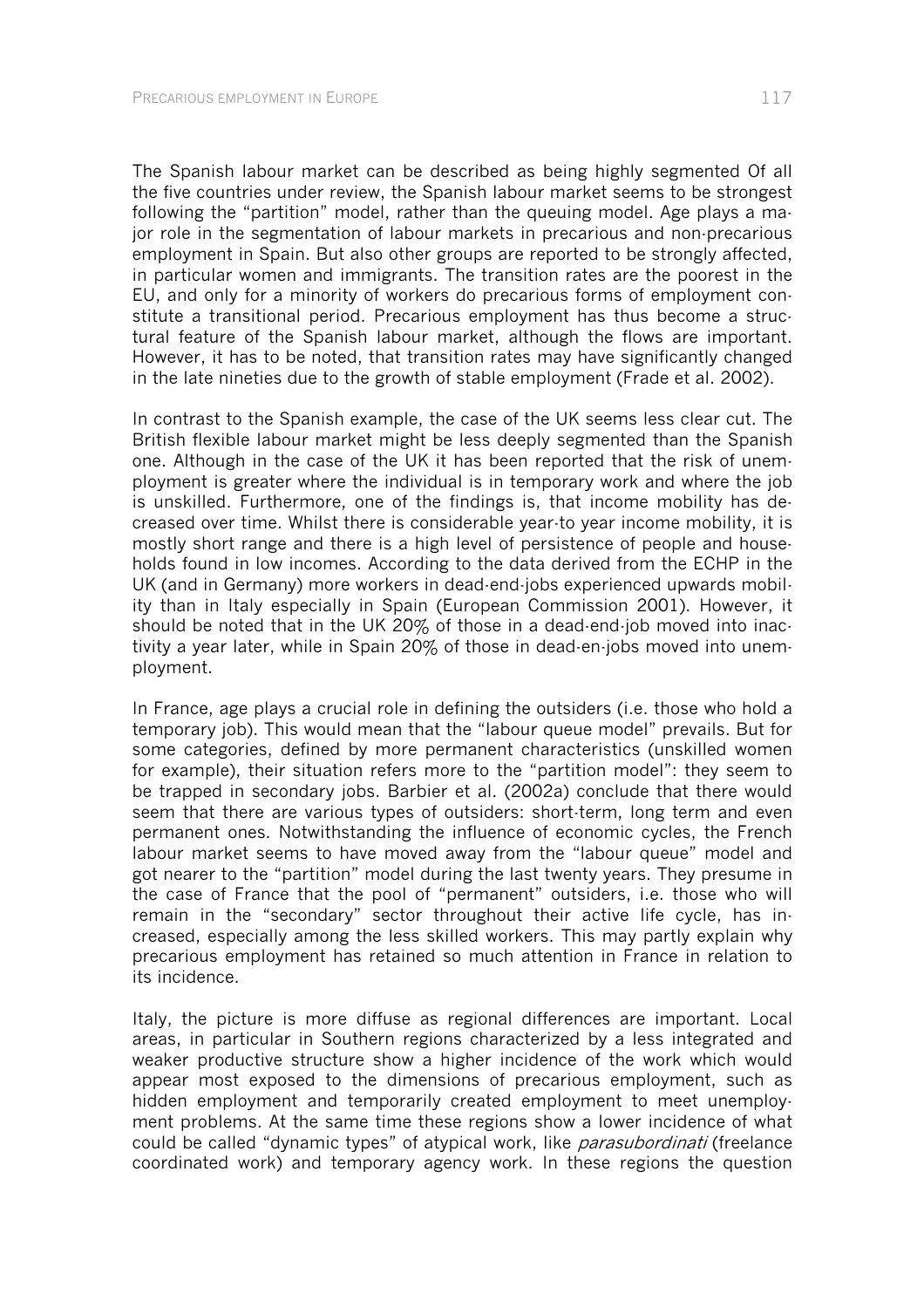transition is more clear-cut than in Nothern regions. Thus local areas characterised by an articulated and dynamic productive structure, with a large presence of small and micro enterprises alongside medium sized enterprises show a higher presence of "regular" atypical work. Furthermore the *parasubordinati*, which account for a large part of the "regular" atypical work represent a highly heterogeneous group. Nevertheless, some researchers underline the presence of a "precariousness trap" in Italy. In this light the companies' behaviour with regard to training or retraining strategies on the job appears to be a crucial aspect in many types of atypical contracts. Especially young are often to be found in the same precarious employment situation after five years. It has been advocated in the case of Italy, that a way to overcome the "precariousness trap" in the context of atypical contracts in the strongest local productive systems would consist in implementing learning strategies.

In comparative terms, the incidence the precarious employment in Germany appears to be low. Although a more important share of persons in unstable employment experience upwards mobility with regard to their employment situation than in other continental European countries, some groups of workers are likely to be trapped in precarious employment: foreigners, low-skilled, in some cases women-returner and especially in the case of cumulative labour market risks (f.ex. unskilled, female and foreigner). Thus, for those excluded from the "regular" labour market, instable and insecure forms of employment do not represent a bridge to permanent employment. The German labour market is shaped by its dual structure, with insiders retaining a great deal of power and benefiting from a high degree of employment stability and "outsiders" who must bear the bulk of numerical flexibility and who are not collectively represented. Most of them are unemployed, some of them working under "insecure" conditions. However, it is important to stress that in contrast to many European countries, for the vast majority of young people (in case they are not belonging to the low-skilled), atypical employment is more likely to represent a transitional phase between education and training and permanent employment.

More than in other countries the regional division of Italy in two completely different types of economies is reflected in differences in the incidence and the nature of precarious employment. These fundamental differences could not be found in the case of Germany, despite important discrepancies between East and West German economies and labour market situations. This might be linked to the particularities of the transformation process and the very strong tradition of regular employment relationships in the ex-GDR. The incidence of atypical employment might be lower in East than in West Germany, however, East Germans are more likely to be trapped in it due to the high regional unemployment figures.

The comparative analysis suggests, that the segmentation lines have deepened with no bridge to stable employment for the groups of workers who have anyway to face higher unemployment risks (low or "wrong" skills, immigrants, elderly worker) in a number of countries. Nevertheless, the analysis also shows that for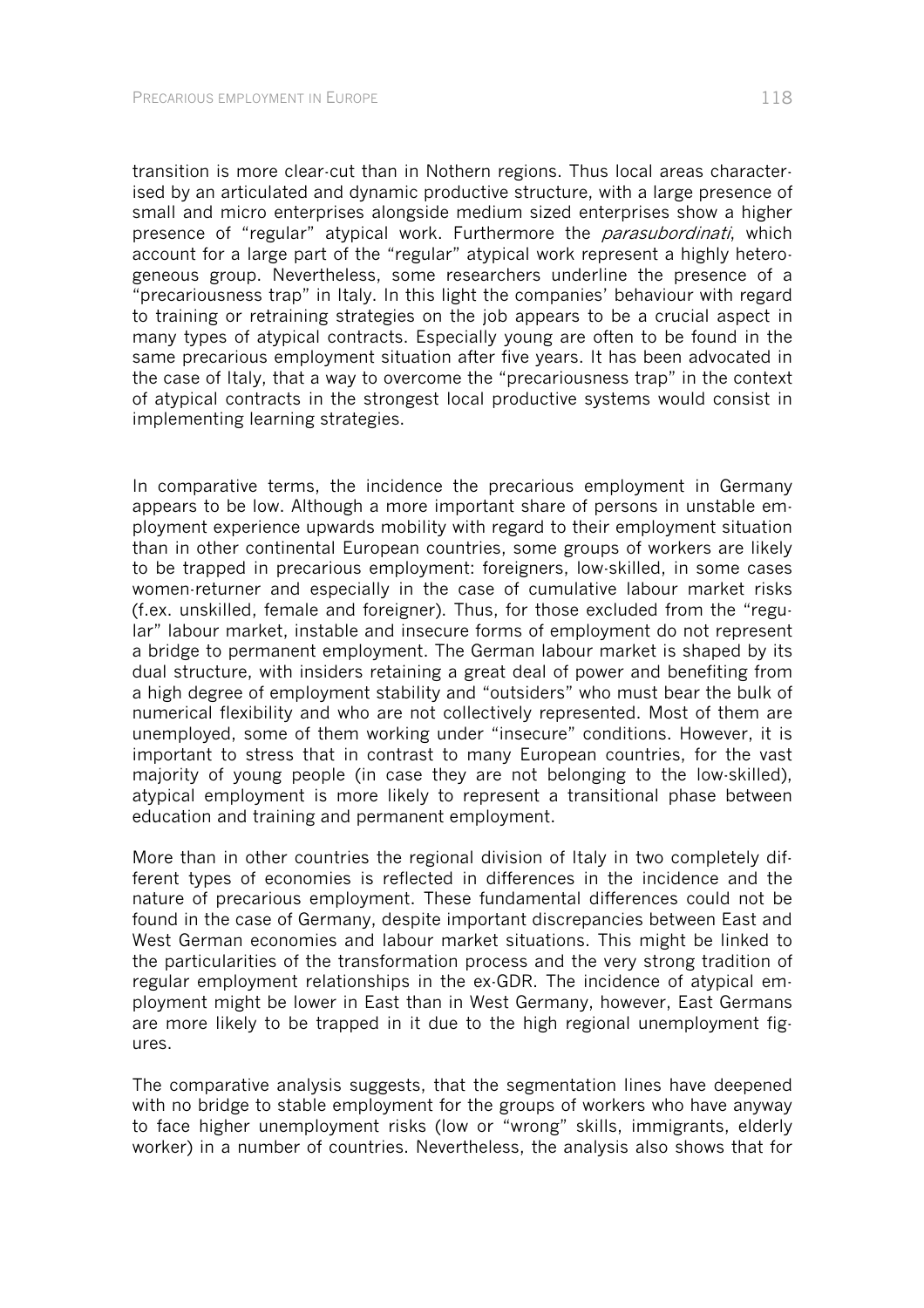some groups of workers precarious jobs may represent a transitional phase to stable employment (mainly young skilled workers, skilled women returner). Furthermore, there might be differences with regard to the sector in which precarious jobs is offered. Further sectoral research work will tackle this question.

#### Contextual factors

The hypothesis could be formulated that there might be a trade-off between unemployment and precarious employment. Although, there are good arguments supporting that there is a link between labour market deregulation and the growth of "bad job" (see again example of the UK, but also the growth of temporary employment in Spain linked to labour market flexibilisation, high level of unemployment but low level of precarious employment in Germany), the literature shows that the interlinkage is not clear cut. In the case of Spain it has been argued, that the expansion of precarious employment until the mid 1990s has substituted stable jobs rather than lowered unemployment. Other factors might be decisive. In the case of Italy, it has been suggested that both effects of precarious employment, a substitution and an employment creation take place.

The expansion of precarious employment proves to be only a valuable strategy in the context of a low productivity production model allowing for an extensive use of numerical flexibility. Thus, Spain and the UK show the highest figures of short tenures. In countries with high-wage high-productivity strategies there is a stronger interest in stable employment relationships, as instability is linked to costs like firm-specific skills. It seems that other flexibility strategies like the functional flexibility or even the flexibilisation of working time have gained importance in these countries. The Italian case represents a particular situation as "freelance coordinated workers" are found to be one of the most important groups of precarious workers. This finding applies not only to low-skilled work with a low degree of autonomy but also to high-skilled workers. However, also in the case of Italy this specific form of precarious employment might be explained by a regional production model which is characterised by a high number of small flexible firms. The volume of external flexibility is smaller in France and Germany, but also tends to be more differentiated, as high-skilled might also experience unstable employment. In a context of a flexible labour market and a low level of labour market regulation this tendency can also be found in the UK. The business strategies vary not only across countries but also across sectors. It further needs to be investigated what types of flexibility strategies are implemented in different sectors and what impact this has on precarious employment.

Although, the rise of precarious employment has been pushed by the need for more flexibility, the use of a high volume of precarious employment is likely to engender negative effects on the competitive stance of the economy. In particular it has been argued, that the investment in human capital might fall at a suboptimal level.

Furthermore, it has been demonstrated that high levels of social protection might be combined with low level of precarious employment, and high level of precarious employment combined with low level of social protection. Thus, in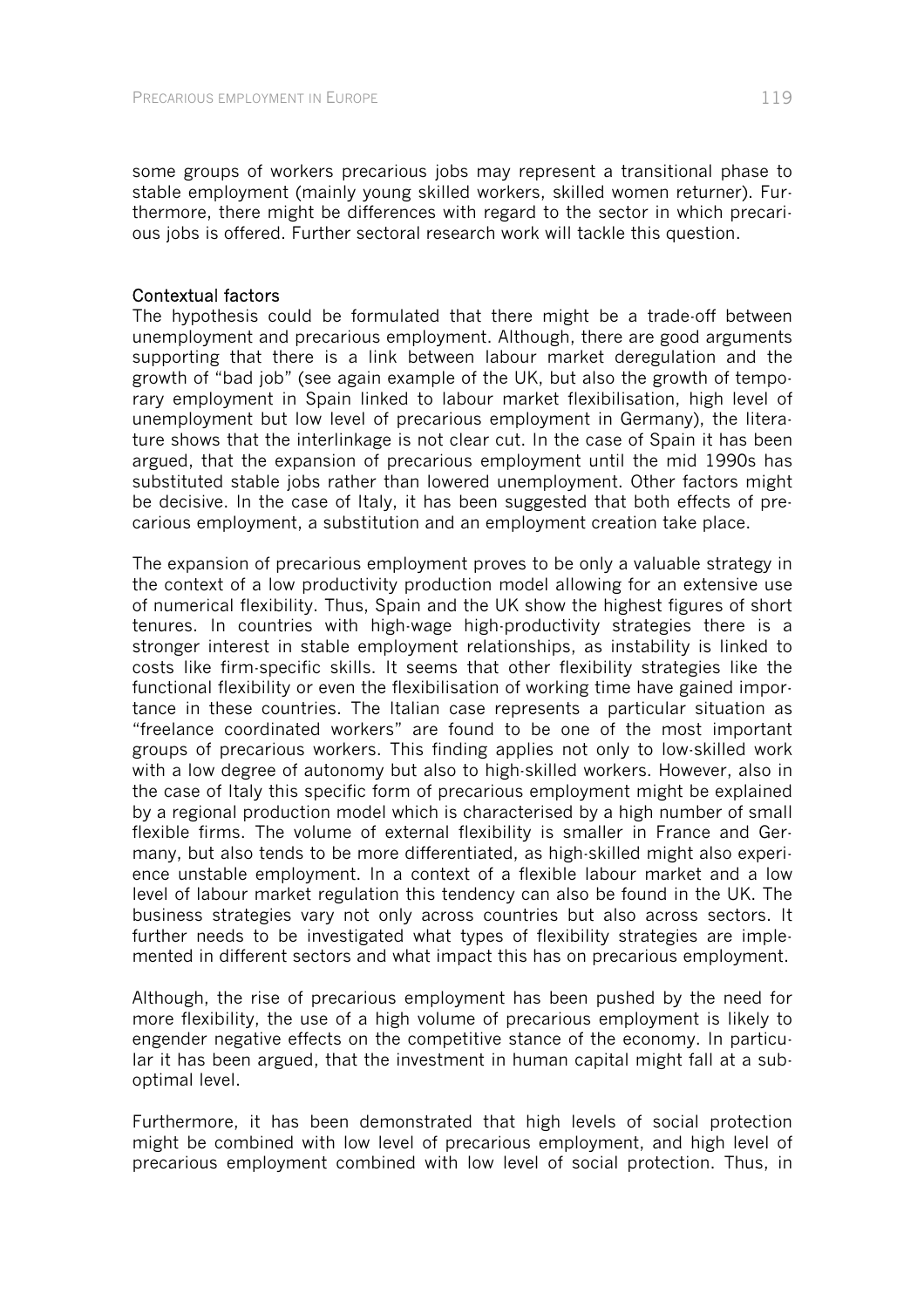countries with a low level of social benefits individuals are more likely to take up jobs of a bad quality. This has opened the debate about the working poor. In the case of Spain, it has been argued that families play a major role in bearing the costs of precarious employment and in this context it has been referred to a model of integrated precariousness (Laparra 2000). In contrast of the concern of a growing number of working poor in a number of countries, in Germany the debate focuses on how a low-wage sector could be developed in connection with social policy reforms that would force people into work but at the same time avoid the working poor phenomenon.

To conclude, the hypothesis could be formulated that a countries' or regions' production model and linked to it the major flexibility strategies pursued as well as the social security system are determining to a large extent the incidence of precarious employment or its functional equivalent, while the degree of labour market regulation has a greater impact on the specific shape of precarious employment takes in the national context (e.g. low tenures, atypical forms of employment).

#### Perception of precarious employment at the national level

The perception and the weight of the debate on precarious employment at national level do not necessarily reflect the incidence of precariousness. Thus, in comparative terms the incidence of precarious employment in France seems to stay at a low or middle field position while France is probably the country where precarious employment has retained the highest interest in the academic and in the public debate. In contrast, the data suggest that in the UK the incidence of precarious employment (or functional equivalents) is higher than in France, the question of precarious employments not addressed as such. Contextual factors are once again decisive (tradition of a strong state vs. liberalism and individualistic approach). In Italy the debate is highly politicised and ranges in the tradition of macro-regulation by the collective actors. Also in Germany we have seen that the debate about precarious employment stems from the concern about collective labour market regulation and the power of the trade-unions to do so. However, in Germany a second approach towards precarious employment is evolving, as academics and politicians are advocating for enhancing precarious employment and enlarging transitional labour markets in order to reduce unemployment and to respond to the flexibility needs of the workforce. Finally, in Spain precarious employment has entered the academic debate like in Germany only at the end of the 1980s. Despite the very high incidence of precarious employment, the debate on hidden employment and unemployment in Spain still outweights the debate on precarious employment. The Spanish academic debate departs from a segmentation theory approach and focuses on power relationship. The public debate seems to be dominated by the deregulation and flexibility debate, although the shift in the balance of power is addressed.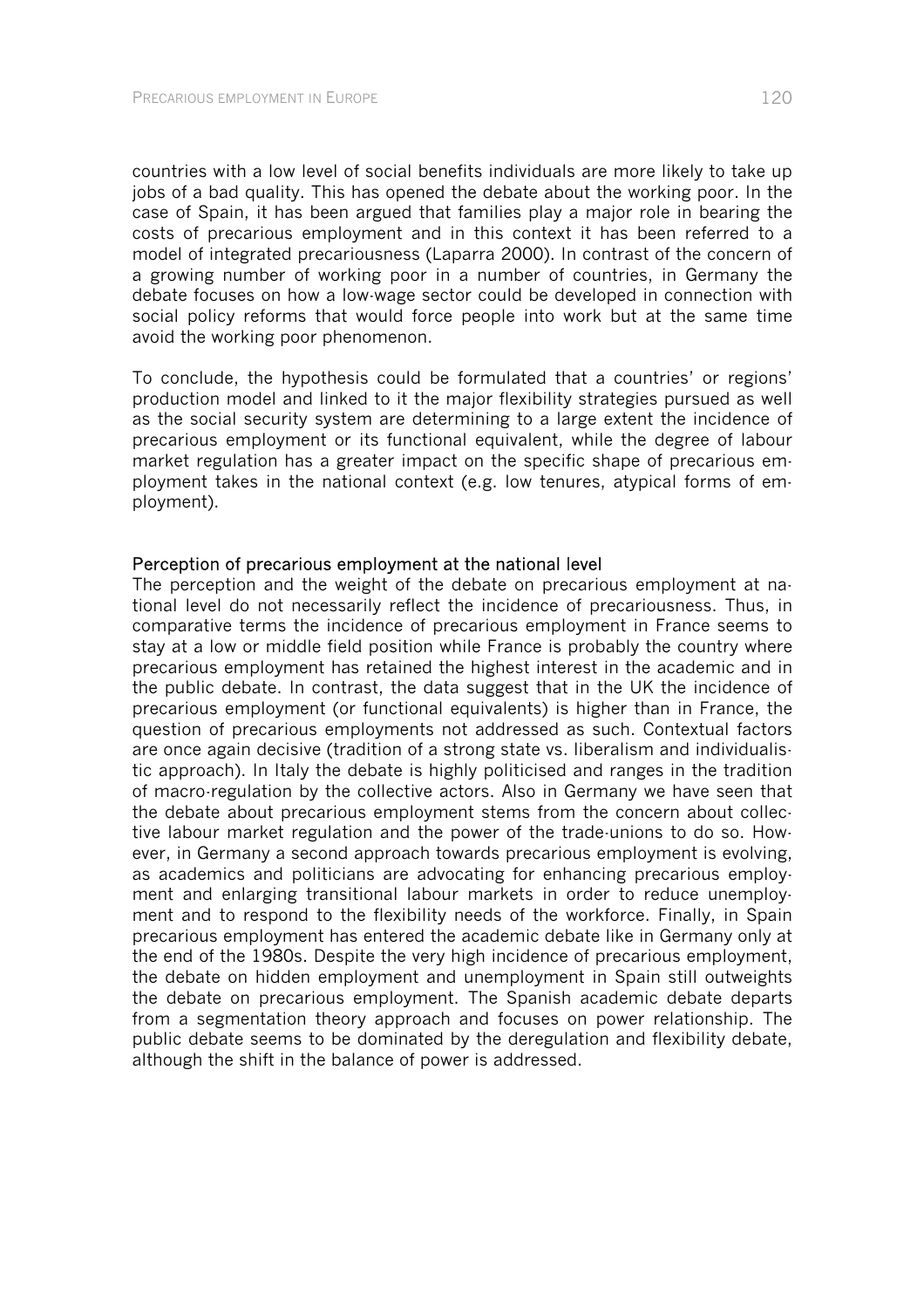## BIBLIOGRAPHY

Accornero, A., (1998): Fra subordinazione e autonomia, Lavoro Informazione, no. 22.

- Accornero, A.; Altieri, G.; Oteri, C., (2001): Lavoro flessibile, Edisse, Roma.
- Addabbo, T.; Borghi, V., ed., (2001): Riconoscere il lavoro. Una ricerca sulle lavoratrici con contratti di collaborazione nella provincia di Modena, Angeli, Milano.
- Agenzia per l'impiego del Veneto, (2000): Solo una grande giostra? La diffusione del lavoro a tempo determinato, Angeli, Milano.
- ALAI Associazione Lavoratori Atipici e Interinali, (1999): Identikit del lavoratore atipico, ALAI-CISL, Modena.
- Albertini, S., (1980): Il lavoro minorile in provincia di Brescia, Economia e Lavoro, no. 1- 2.
- Alessandrini, P., ed., (1978): Lavoro regolare e lavoro nero, Il Mulino, Bologna.

Allen, S.; Wolkowitz, C., (1987): Homeworking, Myths and Realities, Macmillan, London.

- Almus, M.; Engels, J.; Lechner, M.; Pfeiffer, F.; Spengler, H., (1998): Wirkungen gemeinnütziger Arbeitnehmerüberlassung in Rheinland-Pfalz, Beiträge zur Arbeitsmarktund Berufsforschung, no. 225, Nürnberg
- Alòs-Moner, R. de, (2001): Fragmentació i insecuretat en el treball productiu i vida quotidiana, Revista Catalana de Sociologia, no. 15, Barcelona, p. 9-25.
- Altieri, G.; Carrieri, M., ed., (2000): Il popolo del 10%. Il boom del lavoro atipico, Donzelli, Roma.
- Altieri, G.; Oteri, C., (1999): Flessibilità tutelata, flessibilità condivisa, Rassegna Sindacale, no. 40.
- Altmann, N.; Binkelmann, P.; Düll, K.; Stück, H., (1982): Grenzen neuer Arbeitsformen Betriebliche Arbeitsstrukturierung, Einschätzung durch Industriearbeiter, Beteiligung der Betriebsräte, Campus Verlag, Frankfurt a.M., New York.
- Álvarez Aledo, C., (1997): El impacto de la contratación laboral temporal sobre el sistema productivo español, Madrid, CES.
- Ambrosini, M., (1998): Convenienze nascoste. L'inserimento degli immigrati nell'economia informale, Studi di Sociologia, XXXVI, 3.
- Ambrosini, M., (1999): Il lavoro sommerso degli immigrati in Italia, Servizio Migranti, IX, 1.
- Ambrosini, M.; Lodigiani, R.; Mandrini, S., ed., (1997): Lavorare nell'ombra. L'inserimento degli immigrati nell'economia informale, Quaderni I.S.Mu, no. 3.
- Appelbaum, E., (2001): Transformations of work and employment and new insecurities, Conference on the Future of Work, Employment and Social protection, Annecy, January 18-19, 2001, Geneva, ILO.
- Atkinson, J; Meager, N., (1986): Changing Work Patterns: How Firms Achieve Flexibility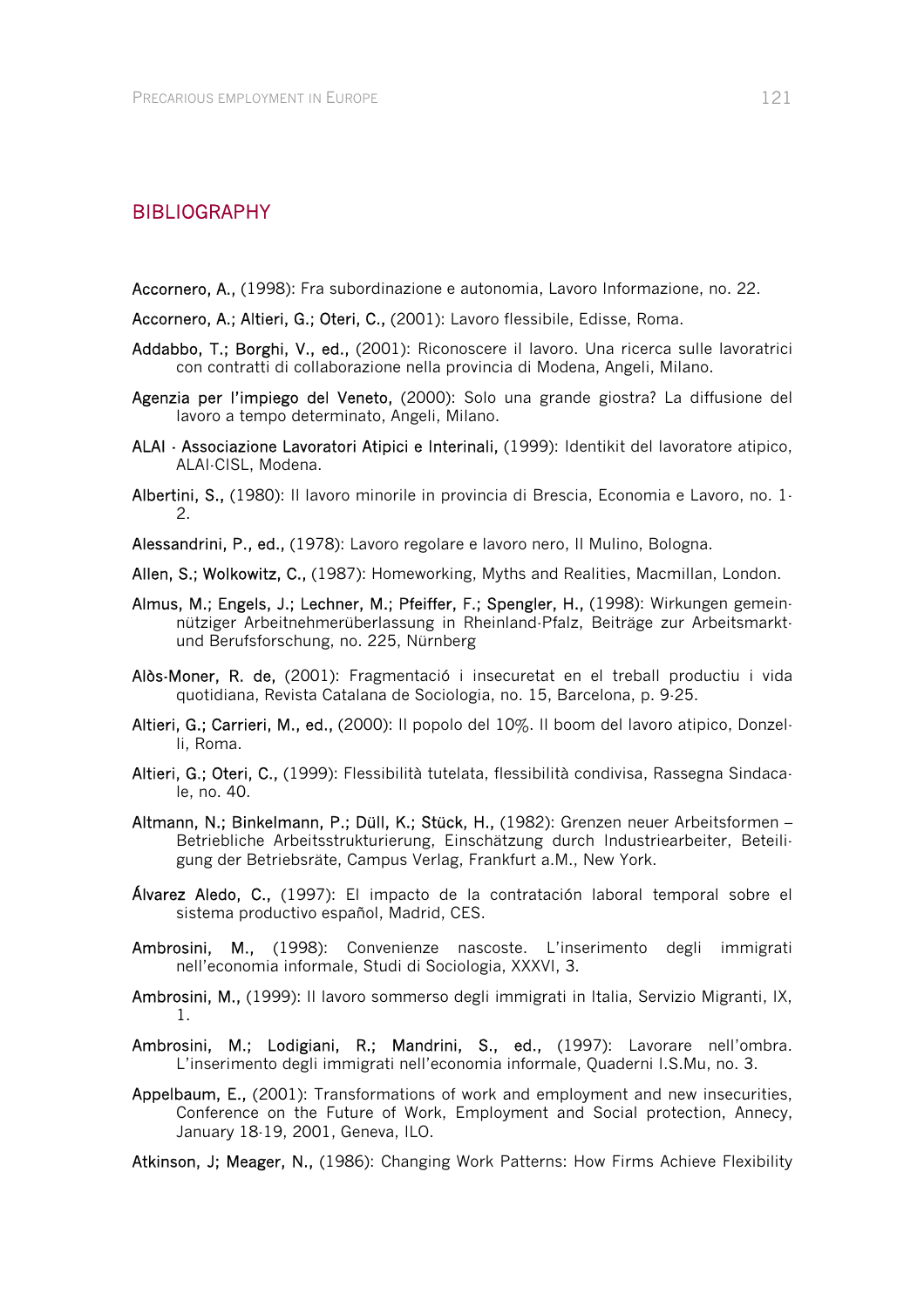to Meet New Needs, National Economic Development Office, London.

- Atkinson, J., (1984): Manpower strategies for flexible organisations, Personnel Management, August, 1984.
- Auer, P.; Cazes, S., (2000): The resilience of the long-term employment relationship: evidence from the industrialized countries, International Labour Review, Vol 139 (no. 4), p. 389-408 + countries reports to be issued in 2001.
- Avitabile, A., (1997): Senza legge né garanzia, Rassegna Lavoro.
- Avitabile, A., (2000): Aspettando la legge Smuraglia, Rassegna Sindacale, no. 45.
- Bäcker, G., (2000): Vorsicht Falle! Niedriglöhne durch Kombi-Einkommen: Steigende Armut statt mehr Beschäftigung, in: Schäfer C. ed.: geringere Löhne – mehr Beschäftigung? Niedriglohnpolitik, VSA-Verlag, Hamburg.
- Baden, C.; Kober, T.; Schmid, A.; (1996): Arbeitsmarktsegmentation im technologischen Wandel. Wirkungen neuer Informationstechnologien auf Struktur und Funktionsweise von Arbeitsmärkten, edition Sigma, Berlin.
- Baglioni, C.; Negrelli, S.; Paparella, D., ed., (1995): Le Relazioni Sindacali in Italia, Rapporto 1993/94, Cesos, Edizioni Lavoro, Roma.
- Baici, E.; Samek Lodovici, M., (2001): La disoccupazione. Modelli, diagnosi e strategie per il mercato del lavoro in Italia, Carocci, Roma.
- Ballestrero, V., (1987): L'ambigua nozione di parasubordinazione, Lavoro e Diritto, no. 1.
- Banca d'Italia, (1997): I bilanci delle famiglie italiane nell'anno 1995, Supplementi al Bollettino Statistico – Note metodologiche e informazioni statistiche, Roma.
- Barbier: Théret, (2003): The French Social Protection System Path Dependencies and Societal Coherence, in: Gilbert, N., ed.: Continuities and Change in the Welfare State: Marginal Adjustments or a Paradigm Shift?, Transaction Publishers, (forthcoming).
- Barbier; Théret, (2001): Welfare to Work or Work to Welfare, the French Case, in: Gilbert, N.; Van Voorhis, R., ed.: Activating the Unemployed: A Comparative Appraisal of Work-Oriented Policies, p. 135-183, Transaction Publishers, Rutgers, New Jersey.

Barbier, J.C. dir., Brygoo, A., with Tarquis F. and a contribution by Cabotte L. (2002c): Case study monograps. The French "domiciliary care for the elderly sector": a specific flexibility/security/quality regime?, "National level" report ESOPE Project, FP, Centre d'études de l'emploi, Noisy-le-Grand.

- Barbier, J.C. dir., Viguier, F., with Tarquis F. (2002d): Case study monographs. The French "performing arts sector": A specific flexibility/security/quality regime?, "National level" report ESOPE Project, FP 5, Centre d'études de l'emploi, Noisy-le-Grand
- Barbier, J.C.; Nadel, H., (2000): La flexibilité du travail et de l'emploi, Flammarion, Paris.
- Barbier, J.C., (1982): L'organisation du travail, Le Sycomore, Paris.
- Barbier, J.C., (1990): Comparing family policies in Europe: methodological problems, International social security review, no. 3, p. 326-341.
- Barbier J.C., (1999): A propos des difficultés de traduction des catégories d'analyse des marchés du travail et des politiques de l'emploi en contexte comparatif européen,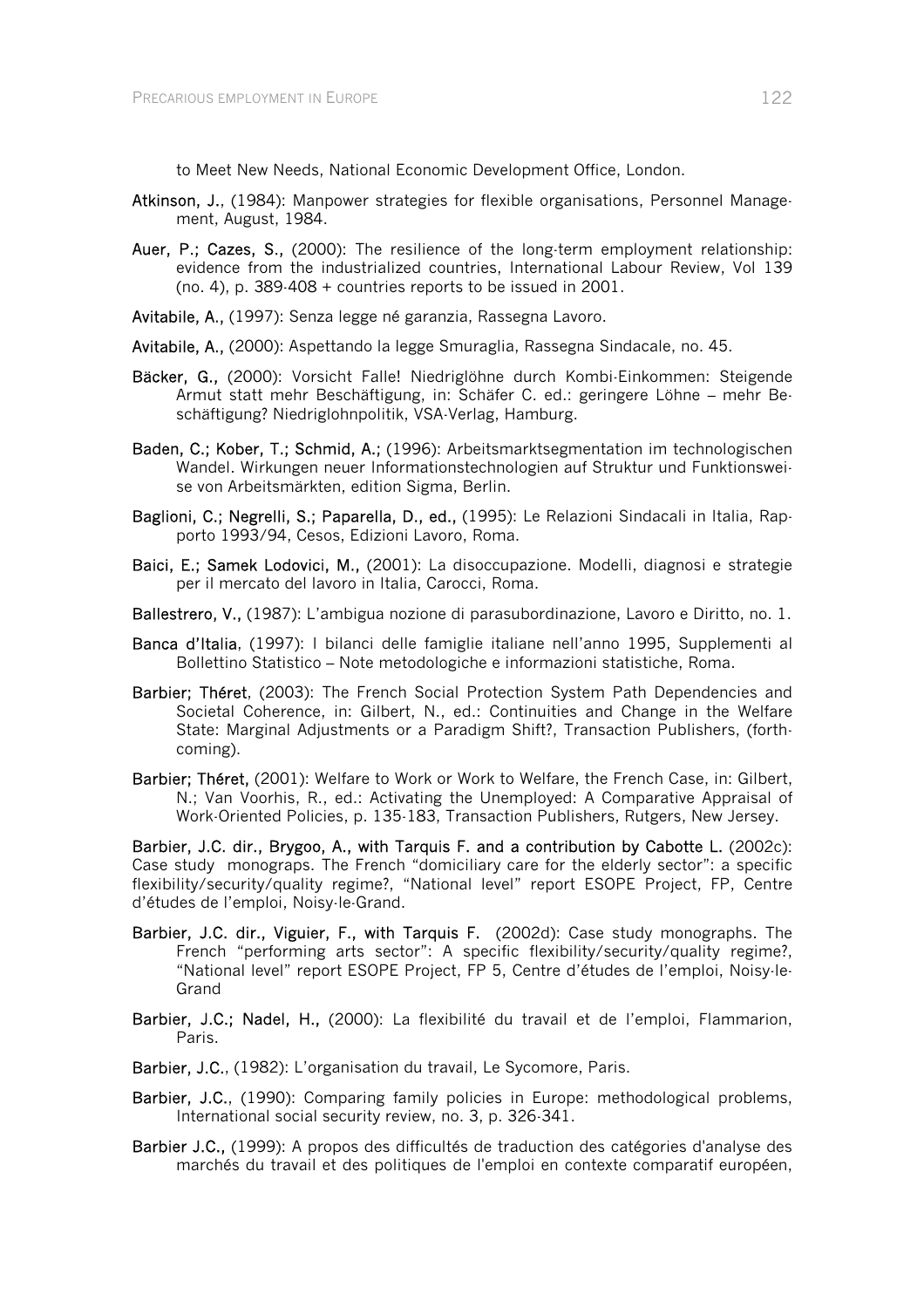Communication au séminaire Catégorisations des statuts d'emploi et d'activité, LASMAS - IRESCO, Paris, 15 novembre 1999, Cahiers du Lasmas, 00-2, p. 21-41 [Document de travail, 2000, no. 3, CEE, septembre]

- Barbier, J.C., (2001a): Les mesures d'aide à l'embauche dans le secteur non marchand: une analyse comparative européenne, rapport pour l'instance d'évaluation des emplois du secteur non marchand (Conseil national de l'évaluation), Mars, Noisy le Grand + annexes [english translation: Temporary subsidised employment in the public and non-profit sector: a European comparative study, 64 p.+ annexes] [extrait in Robineau, 2002, p. 493-540]
- Barbier, J.C., (2002): Conditions d'une comparaison internationale approfondie. Sociétés contemporaines, n° 46.
- Barbier, J.C., (2002a): A survey of the use of the term précarité in French economics and sociology, Document de travail CEE, forthcoming, Noisy le Grand
- Barbier, J.C., (2002): Conditions d'une comparaison internationale approfondie, Sociétés contemporaines, forthcoming.
- Barbier, J.C., (2002b): 'Precariousness' of employment: Linguistic and conceptual differences, Political discourse and academic debate in five countries, Germany, Spain, France, Italy and the UK, Presentation for the ESOPE meeting, München, March,  $5<sup>th</sup>$
- Barbier, J.C. Barbier, J.C., dir., Brygoo, A., Viguier, F., (2002a): A tentative Approach to precarious employment in France : Defining and assessing precarious employment in Europe : a review of main studies and surveys. ESOPE Project, FP 5, Centre d'études de l'emploi, Noisy-le-Grand.
- Barbier, J.C. et al., (2003): ., dir., Brygoo, A., Viguier, F., and Tarquis, F., : Managing labour market-related Risks : a comparative analysis of regulation frameworks and policies.: Policy Analysis report, France, ESOPE Project FP 5, Centre d'études de l'emploi, Noisy-le-Grand.
- Barbieri, P., (1998): Il lavoro indipendente negli anni novanta, Impresa e Stato, luglio/agosto.
- Barbieri, P., (1999): Liberi di rischiare. Vecchi e nuovi lavoratori autonomi, Stato e Mercato, no. 56.
- Bardaii, J., (1999): Premières Informations et Premières synthèses, DARES, no. 99-07.
- Bardaji, J., (2001): Première informations et Premières synthèses, DARES, octobre, no. 43.3.
- Barnard, C.; Clark, J.; Lewis, R., (1995): The exercise of individual employment rights in the member states of the European Union. Employment Department Research Series, Research Report no. 49, London.
- Baron, J. N.; Bielby, W.T., (1984): The organization of work in a segmented economy, American Sociological review, no. 49, p. 454-73.
- Barsotti, O.; Potestà, L., (1983): Segmentazione del mercato del lavoro e doppia occupazione, Il Mulino, Bologna.
- Bartelheimer, P., (1998): Nichts ist mehr total normal Atypische Arbeitsverhältnisse und entstandardisierte Erwerbsverläufe, in: Institut für Sozialwissenschaftliche Forschung, ed.: Jahrbuch Sozialwissenschaftliche Technikberichterstattung, Sonder-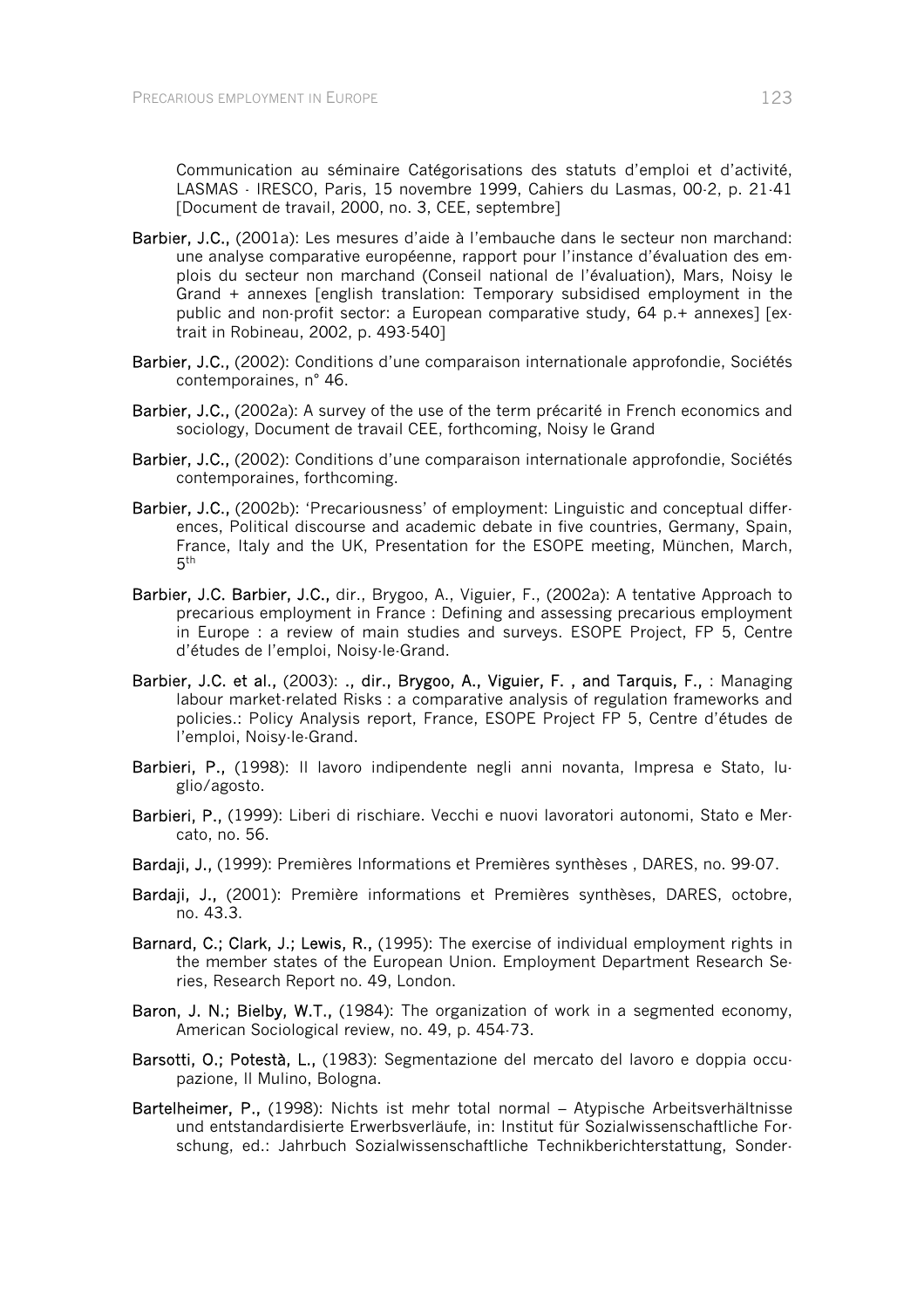band Beobachtungsfeld Arbeit, Berlin, p. 165-207.

- Beatson, M., (2000): Job 'quality' and job security, Labour Market Trends, 108, no.10, p. 441-449.
- Beaud, S., ed., (1993): Le rêve de l'intérimaire, in: Bourdieu P.: La misère du monde, Seuil, p. 541-568.
- Beaumont, P., (1980): An analysis of the problem of industrial accidents in Britain, International Journal of Manpower, 1, no. 1, p. 25-29.
- Beck, U., (1986): Risikogesellschaft. Auf dem Weg in eine andere Moderne, , Frankfurt a.M.
- Beck, U., (1999): Un nuevo mundo feliz: La precariedad del trabajo en la era de la globalización, Paidós, Barcelona, 2000 (original German edition in Francfort, Campus Verlag).
- Beckmann, P.; Kurt, B., (2001): Erwerbstätigkeit der Frauen. Die Betreuung der Kinder ist der Schlüssel, in: IAB Kurzbericht, no. 10, Nürnberg.
- Beffa, J.L.; Boyer, R.; Touffut, J.P., (1999): Les relations salariales en France, Etat, entreprises, marchés financiers, Notes de la fondation St Simon, Paris.
- Beiträge zur Arbeitsmarkt- und Berufsforschung: Wirkungen gemeinnütziger Arbeitnehmerüberlassung in Rheinland-Pfalz, no. 225, Nürnberg
- Belorgey, J.M., (2000): Minima sociaux, revenus d'activité, précarité, rapport CGP, La Documentation Française, Paris.
- Beltrán Pérez, C., (1997): El empleo temporal en el mercado de trabajo español. Propuestas para la integración de los sujetos en un enfoque analítico global, Sociología del Trabajo, no. 982.
- Benach, J.; Gimeno, D.; Benavides, F. G., (2001): Types of employment and health indicators in the European Union, EFIWLC, Dublin.
- Bender, S.; Kaltenborn, B.; Rudolph, H.; Walwei, U., (1999): Förderung eines Niedriglohnsektors. Die Diagnose stimmt, die Therapie noch nicht, in: IAB Kurzbericht no. 6, Nürnberg.
- Bertola, G.; Boeri, T.; Nicoletti, G., (2001): Welfare and Employment in a United Europe, MIT Press, Cambridge, MA, USA.
- Bertola, G.; Ichino, A., (1995): In mezzo al guado. Dalla rigidità alla flessibilità nel problema occupazionale italiano, in: Galimberti, F., et al., ed.: Le nuove frontiere della politica economica, Il Sole 24 Ore – Bear Sterns.
- Besson, J.L.; Comte, M., (1992): La notion de chômage en Europe, analyse comparative, rapport pour la MIRE, miméo, Paris, p. 434.
- Bessy, C.; Eymard Duvernay, F.; de Larquier, G.; Marchal, E., (2001): Des marchés du travail équitables? Une approche comparative France/Royaume Uni, PIE, Peter Lang, Bern.
- Bettio, F.; Villa, P., (1989): Non-wage work and disguised wage employment in Italy, in: Rodgers, G.; Rodgers, J., ed.: Precarious Jobs in Labour Market Regulation, International Institute of Labour Studies, Free University of Brussels, International Labour Office, Geneva.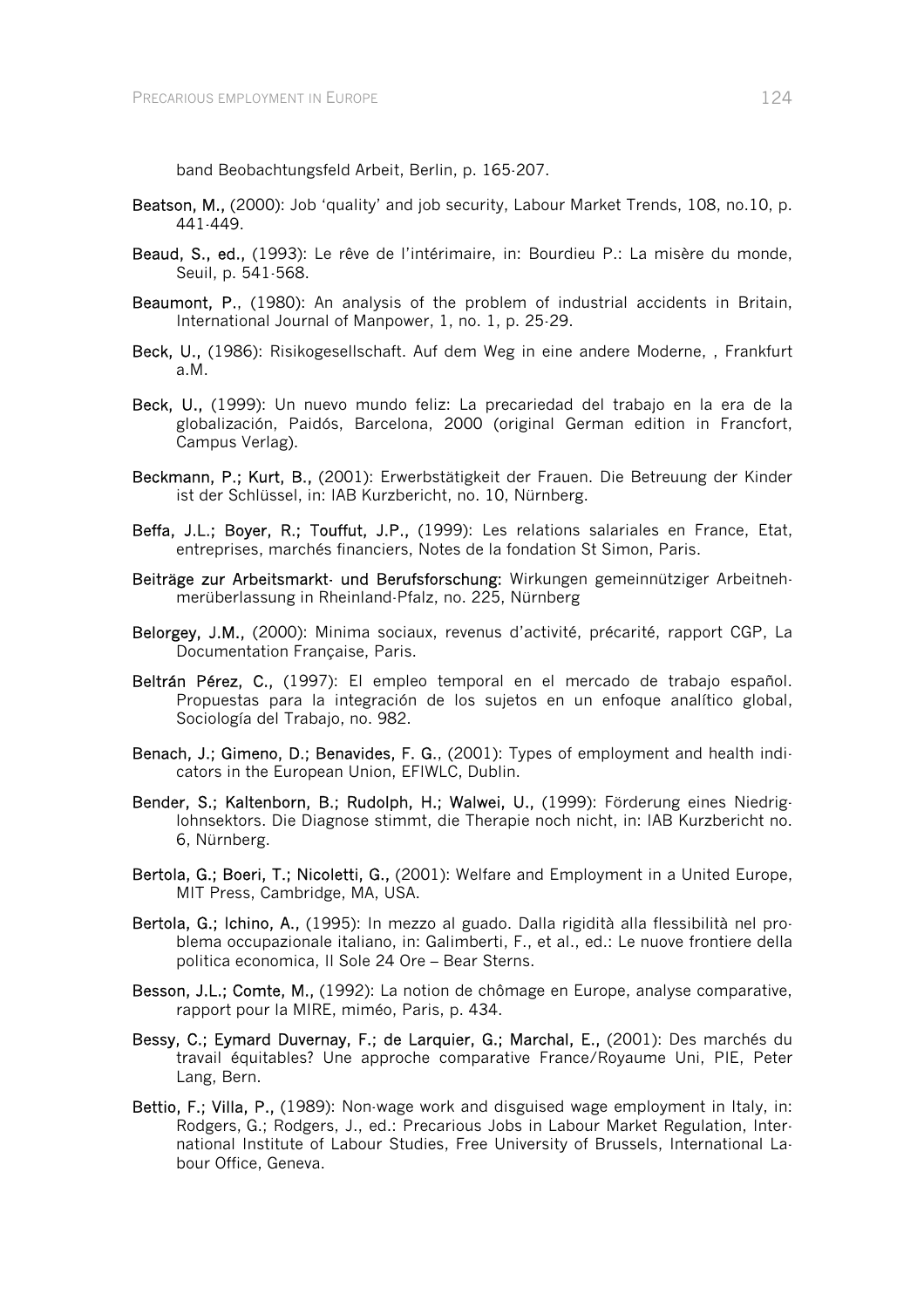- Biagi, M., (1998): Le ragioni in favore di uno statuto dei nuovi lavoratori, Stato e Mercato, no. 46.
- Biagi M., Tiraboschi M., (1999): Lavoro atipico, profili qualificatori e intensità dell'obbligo di sicurezza, Quaderni di Diritto del Lavoro e Relazioni Industriali, no. 1.
- Bianchi, F.; Giovannini, P., ed., (2000): Il lavoro nei paesi d'Europa. Un'analisi comparativa, Angeli, Milano.
- Bielenski, H., (1998): Befristete Beschäftigung, in: Schupp, J.; Büchel, F.; Diewald, M.; Habich, R.: Arbeitsmarktstatistik zwischen Realität und Fiktion, Wissenschaftszentrum Berlin für Sozialforschung WZB, edition sigma, Berlin, p. 167-181.
- Bielenski, H., (1999): Employment options of the Future: High demand for new jobs in Europe, High interest for non standard work-forms, Munich, Prepared for EFIWLC.
- Bilbao, A., (1988): El trabajador socializado, Sociología del Trabajo, no. 4, Madrid.
- Bilbao, A., (1993): Obreros y ciudadanos. La desestructuración de la clase obrera, Trotta, Madrid.
- Bilbao, A., (1998): El trabajador precario, Arxius de Sociologia, no. 2, Junio 1998, p. 39- 56, Valencia.
- Blanchard, O.J.; Portugal, P., (1998): What hides behind an unemployment rate: comparing Portuguese and US unemployment, National Bureau of Economic Research, Working Paper no. 6636.
- Blanpain, R. (Ed.), (1999): Non-Standard Work and Industrial Relations, Kluwer Law International, The Hague.
- Blau, H.; Hofmann, H.; Meyerle, W.; Munz, S.; Vogler-Ludwig, K., (1997): Germany, ed. by ifo-Institut für Wirtschaftsforschung, European Commission, Employment and Social Affairs, in: Labour Market Studies no. 1, Luxemburg.
- Bloch, L.; Estrade, M.A., (1998-99): Les formes particulières d'emploi en France: un marchepied vers les emplois stables?, France Portrait social 1998-99, INSEE, Paris, p. 123-139.
- Bodin, R-P., (2001): Wide-ranging forms of work and employment in Europe, Conference on the Future of Work, Employment and Social protection, Annecy, January 18-19, 2001, ILO, Geneva.
- Boeri, T., (1997): le istituzioni del mercato del lavoro: un confronto internazionale, in: Nardis, S. de; Galli, G., ed.: La disoccupazione italiana, Il Mulino, Bologna.
- Bologna, S.; Fumagalli, A. ed., (1997): Il lavoro autonomo di seconda generazione, Feltrinelli, Milano.
- Boltanski, L.; Chiappello, E., (1999): Le nouvel esprit du capitalisme, Gallimard, Paris.
- Bono, A. del, (2000): Call centers, ¿el trabajo del futuro? El caso de Estrategias Telefónicas, S.A. (ESTRATEL), Sociología del Trabajo, no. 39, primavera 2000, p. 3-31.
- Bortolotti, F.; Falsini, S., (1999): Il lavoro atipico in Toscana, Flash Lavoro Quaderni, no. 72.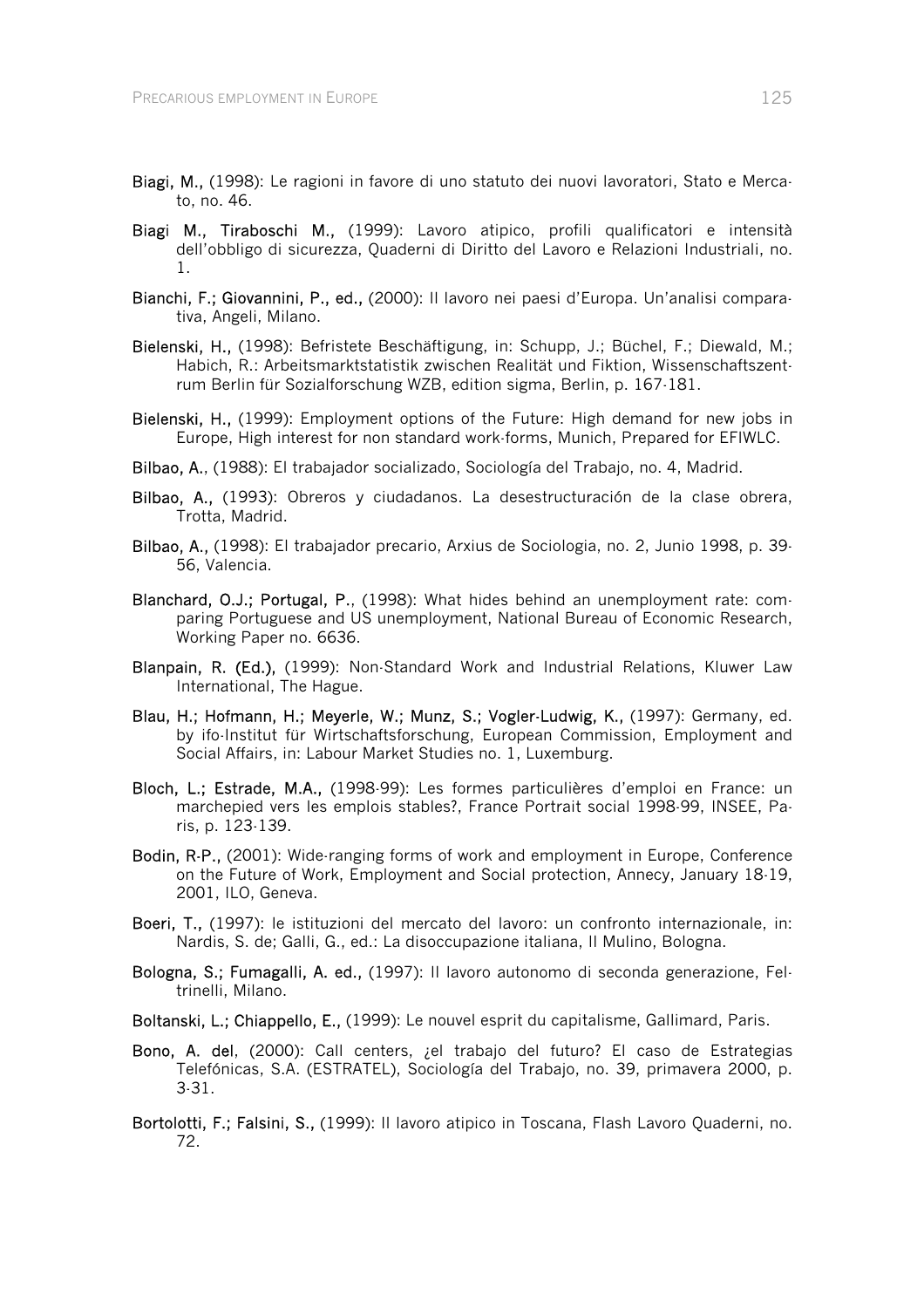- Borzaga, C., (1997): Part-time o short full-time? Un'analisi su microdati dell'offerta di lavoro femminile, Lavoro e Relazioni Industriali, no. 1.
- Bosch, G., (1986): Hat das Normalarbeitsverhältnis eine Zukunft?, in: WSI-Mitteilungen, , p. 163-176.
- Bosch, G., (1990): Qualifizieren statt entlassen Beschäftigungspläne in der Praxis, Opladen,.
- Bosch, G.; Zühlke-Robinet, V., (1999): Der Bauarbeitsmarkt in Deutschland. Zum Zusammenhang von Produktionsstrukturen, Arbeitsmarkt- und Regulierungssystem, in: Industrielle Beziehungen, 6. Jg., Heft 3, p. 239-267.
- Botta, P., (1998): Valori e flessibilità nell'esperienza lavorativa dei giovani, Il Mulino, no. 4.
- Boudon, R.; Bourricaud, F., (1982): Dictionnaire critique de la sociologie, PUF, Paris.
- Bourdieu, P., (1993): La Misère du Monde, Ed. du Seuil.
- Bourdieu, P., (1998): Contrefeux, Liber Raisons d'agir, Paris.
- Bourdieu, P., (1963): Travail et travailleurs en Algérie, Mouton et Co, Paris.
- Boyer, R., ed., (1986): La flexibilité du travail en Europe, La découverte, Paris.
- Boyer, T., (2002): Décisions de licenciement et marchés financiers: paradoxe, dysfonctionnement et illégitimité de la convention financière working paper, Centre d'étude de l'emploi, forthcoming.
- Brandolini, A.; Cipollone, P.; Sestito, P., (2001): Earnings dispersion, low pay and household poverty in Italy, 1977-1998, Temi di discussione del Servizio Studi, Banca d'Italia, Roma.
- Brittner, S.; Dingeldey, I.; Strauf, S.; Weinkopf, C., (1998): Für eine Reform der geringfügigen Beschäftigung, Projektbericht des Instituts Arbeit und Technik, Gelsenkirchen.
- Brixy, U.; Gillberg, R.; Hess, D.; Schröder, H., (2002): Wie nah am Arbeitsmarkt sind die Arbeitslosen, in: IAB Kurzbericht 2, 21.01.2002.
- Brose, H.-G., (1990): Berufsbiographien im Umbruch. Erwerbsverlauf und Lebensführung von Zeitarbeitnehmern, in: Mayer K.U., Lebensverläufe und sozialer Wandel, Sonderheft der Kölner Zeitschrift für Soziologie und Sozialpsychologie 31, Oppladen, p. 179-211.
- Brose, H.-G.; Schulze-Böing, M.; Wolrab-Sahr, (1987): Diskontinuität und Berufsbiographie: Das Beispiel der Zeitarbeit, in: Soziale Welt, 38. Jg, p. 499 ff.
- Brown, W.; Deakin, S.; Hudson, M.; Pratten, C. and Ryan, P. (1998): The Individualisation of Employment Contracts in Britain, Research paper No. 4, Department of Trade and Industry.
- Brun, F., (2002): Usages d'entreprise et immobilisation du travail, l'exemple de la confectio, CEE 4 Pages, janvier-février, n° 48.
- Brunetta, R.; Ceci, A., (1998): Il lavoro sommerso in Italia: cause, dimensioni e costibenefici dell'emersione, Economia Italiana.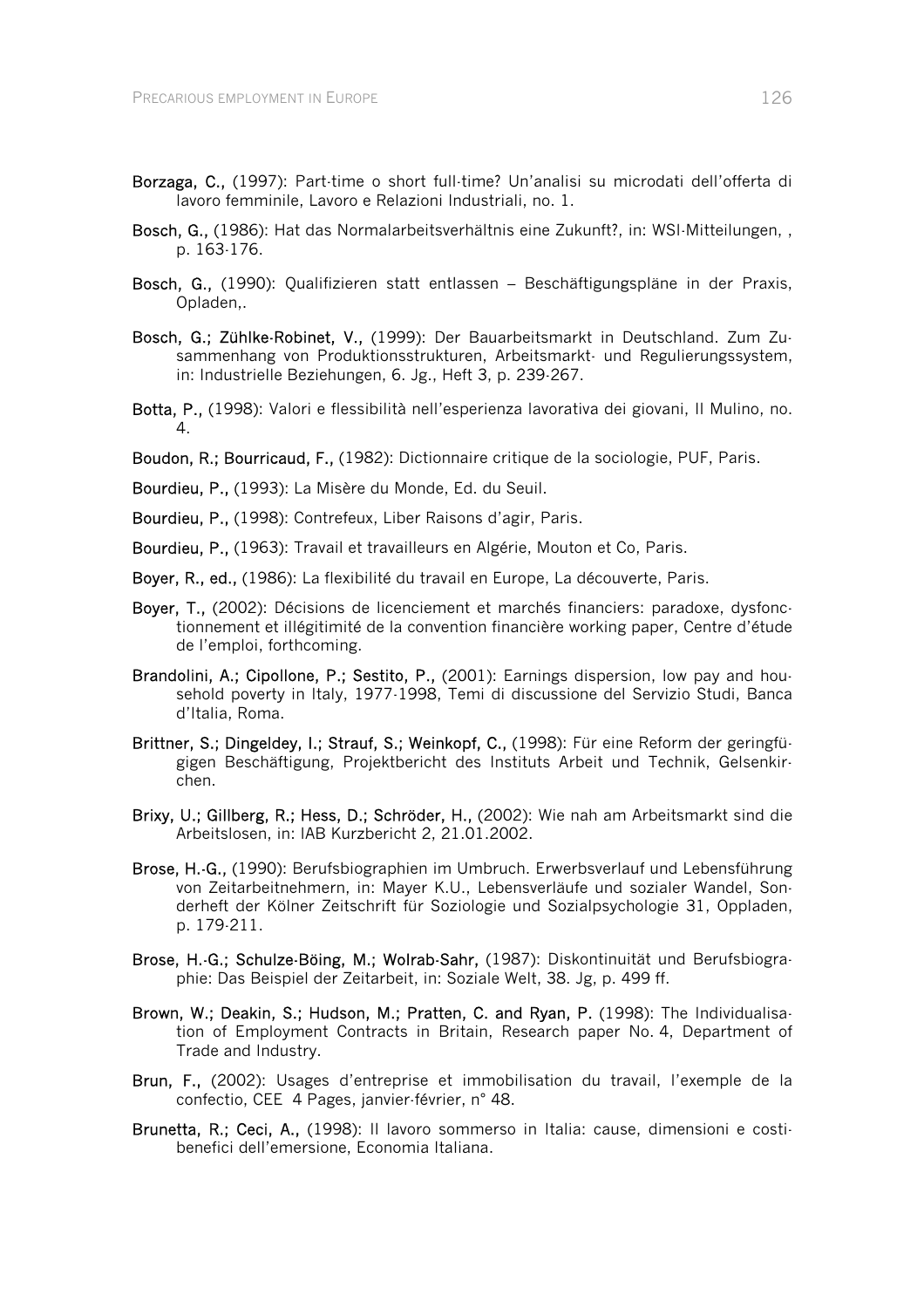- Brusco, S., (1974): Organizzazione del lavoro e decentramento produttivo nel settore metalmeccanico, Flm, Bergamo.
- Buch, H., (1999): Ungeschützte Beschäftigungsverhältnisse, Scheinselbständigkeit und geringfügige Beschäftigung auf dem deutschen Arbeitsmarkt, Frankfurt a.M.
- Bundesantsalt für Arbeit, (2001): Arbeitsmarktanalyse für das Bundesgebiet insgesamt, die alten und neuen Länder, Amtliche Nachrichten der Bundesanstalt für Arbeit, Jg. 49, Sondernummer, Nürnberg, 28. Juni 2001.
- Bundesministerium für Arbeit und Sozialforschung, (2001): Lebenslagen in Deutschland. Der erste Armuts- und Reichtumsbericht der Bundesregierung, Bundestagsdrucksache N2. 14 / 5990.
- Bundesministerium für Forschung und Technologie, Bundesministerium für Arbeit und Sozialordnung, ed., (1987): Forschung zur Humanisierung des Arbeitslebens – Dokumentation, Bonn.
- Bundesministerium für Forschung und Technologie, Bundesministerium für Arbeit und Sozialordnung, Bundesministerium für Bildung und Wissenschaft, ed., (1989): Forschungs- und Entwicklungsprogramm Arbeit und Technik – Dokumentation, Bonn.
- Burchardt, T., (1999): Disability benefit reform: falling between the stools of 'work' and 'security'? Benefits, 27, January/February.
- Burchardt, T., (2000): Enduring Economic Exclusion: Disabled People, Income and Work, York Publishing Services, Melrosegate.
- Burchardt, T., (2000): The dynamics of being disabled. Journal of Social Policy, 29, no. 4, p. 845-68.
- Burchell, B., 2001(2002): The prevalence and redistribution of job insecurity and work intensification, in Burchell, B.; Ladipo, D.; Wilkinson F.: Job Insecurity and Work Intensification, Routledge, London.
- Burchell, B.; Deakin, S.; Honey, S., (1999): The Employment Status of Individuals in Nonstandard Employment, Employment Relations Research Series Paper no.6., Department of Trade and Industry.
- Burgess, S.; Nickell, S., (1990): Labour turnover in UK manufacturing, Economia, 57, no. 227, p. 295-318.
- Buslei, H.; Steiner, V.; unter der Mitarbeit von Brosius, F., (1999): Beschäftigungseffekte von Lohnsubventionen im Niedriglohnbereich, Zentrum für Europäische Wirtschaftsforschung, ZEW-Wirtschaftsanalyse 42, Nomos-Verlag, Baden-Baden.
- Butera, F., (2000): Telematica e lavoro: contesti virtuali, persone reali, Notiziario del Lavoro, no. 75.
- Butera, F.; Donati, E.; Cesaria, R., (1997): I lavoratori della conoscenza, Angeli, Milano.
- Buttler, F.; Walwei, U., (1994): The Employment Contract: Cooperation Requires Stability, in: IAB topics no. 7, Nürnberg.
- Cachón, L., (1997): Segregación sectorial de los inmigrantes en el mercado de trabajo en España, Cuadernos de Relaciones Laborales, no. 10, pp. 49-73.
- Cahiers Français, (2001): Les nouvelles questions de l'emploi, no. 304, La documenta-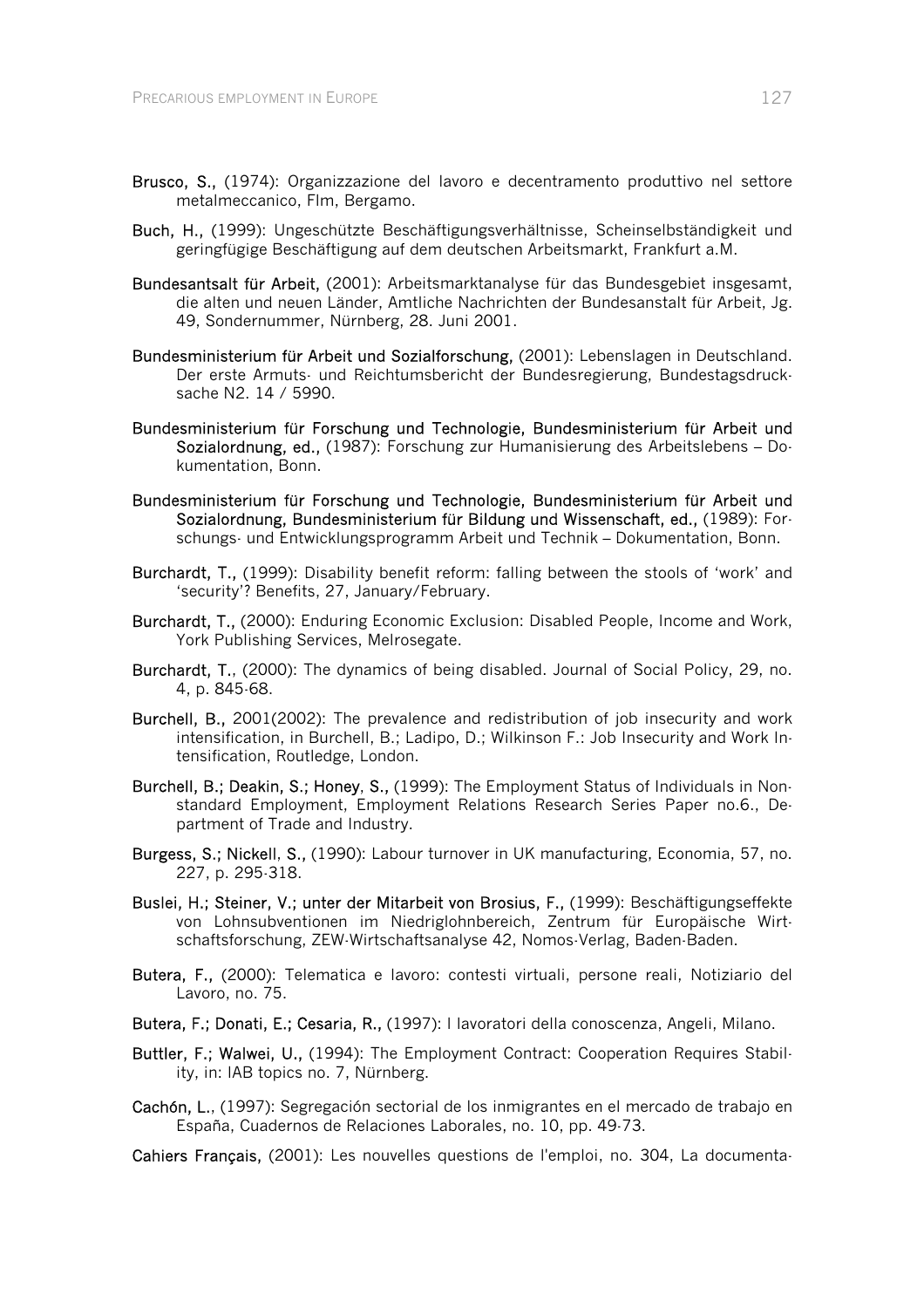tion Française, septembre-octobre, Paris.

- Caillé, A., (1994): Temps choisi et revenu de citoyenneté, au delà du salariat universel, Démosthène MAUSS, Caen.
- Caire, G., (2001): Economie du travail, Bréal, Paris.
- Calissano, F., (1999): L'utilizzo del lavoro temporaneo: punto di convenienza economica e scelte aziendali, Personale e Lavoro, no. 435.
- Calvanese, F., (1983): Gli immigrati stranieri in Italia, Inchiesta, no. 33, Bari.
- Calvanese, F., (1988): Emigration and immigration in Italy: recent trends, Labour, no.3, Winter.
- Calvanese, F.; Pugliese, E., (1990): I tempi e gli spazi della nuova immigrazione, Inchiesta, no.90, October-December.
- Calza Bini, P., (1976): Economia Periferica e Classi Sociali, Liguori, Napoli.
- Calza Bini, P., (1981): Doppio lavoro e politica dell'occupazione, Economia e Lavoro, no. 1.
- CAM, Comunidad Autónoma de Madrid, (1990): Políticas empresariales de mano de obra (study carried out in the industrial area of the south of Madrid), CAM ( chapters 3, 'Política de mano de obra en la construcción', and 7, 'Política empresarial de mano de obra y segmentación del mercado de trabajo').
- Camera dei Deputati, (1998): Indagine conoscitiva sul lavoro nero e minorile, Atti Parlamentari, Roma.
- Camera dei Deputati, (1999): Norme di tutela dei lavori atipici, documenti no. 5651, 4 febbraio.
- Campiglio, C., (1997): Mani invisibili, mani libere e mani che lavorano, Il Mulino, no. 371.
- Cano, E., (1996): El trabajo precario: concepto y dimensiones, in: La Roca, F.; Sánchez, A., ed.: IV Jornadas de Economía crítica, Trabajo y Medio Ambiente, Valencia.
- Cano, E., (1997): Canvi socioeconòmic i precarització laboral en el sistema capitalista, doctoral thesis, Universitat de València.
- Cano, E., (1998): La investigació sobre la precarietat laboral al País Valencià, Arxius de Sociologia, no. 2, Junio, Valencia, p. 167-178.
- Cappellini, G., (1999): Il part-time come strumento di politica dell'occupazione e del lavoro: analisi economica ed evidenza empirica, in: Frey, L.; Livraghi, R., ed.: Gestione del tempo di lavoro e lavoro femminile, Quaderni di Economia del Lavoro, no. 64, Angeli, Milano.
- Carbonero, M. A., (1997): Estrategias laborales de las familias en España, CES, Madrid
- Carcano, M.; Ghilardi, L.; Botticelli, R.; Jorio, F., (1998): La flessibilità del lavoro: da eccezione a regola?, CGIL, Parma.
- Carmignani, F., ed., (1999): Professioni: una base di stock per le pressioni Excelsior, Centro Studi Unioncamere, Roma.

Carmignani, F.; Rustichelli, E.; Marzano, G., (2001): Il lavoro interinale – Prime analisi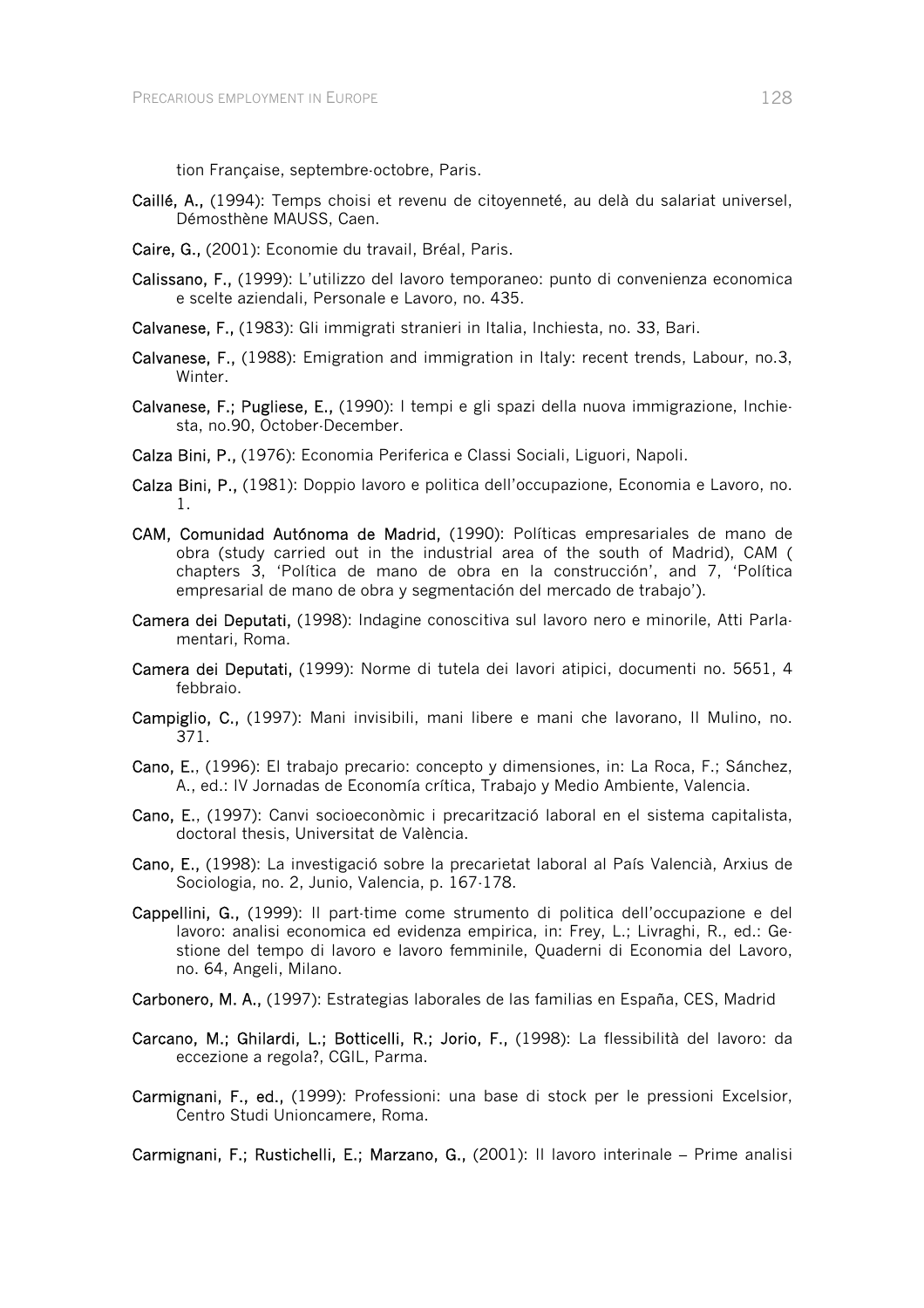sui dati amministrativi, Isfol, Monografie sul Mercato del Lavoro e le Politiche per l'Impiego no. 5, Roma.

- Carpenter, M.; Jefferys, S., (2000): Management, work and welfare in Western Europe: A historical and comparative analysis, Edward Elgar, Cheltenham.
- Carrieri, M.; Leonardi, S., (2000): I problemi della regolazione sociale, in: Altieri, G.; Carrieri, M., ed.: Il popolo del 10%. Il boom del lavoro atipico, Donzelli, Roma.
- Casadio, P.; D'Aurizio, L.; Tartaglia Polcini, R., (2000): Flessibilità oraria occupazionale e retributiva nell'industria: complemento o sostituto?, rapporto dattiloscritto presentato alla riunione annuale AIEL, Ancona, settembre.
- Cases, C.; Missègue, N., (2001): Une forte segmentation dans les activités de service, Economie et statistique, no. 334, 2001-4
- Casey, B. (1988): Temporary Employment in Britain, Policy Studies Institute/Anglo German Foundation, Policy Studies Institute. London.
- Castaño, C., (1994): Tecnología, empleo y trabajo en España, Madrid, Alianza. (part of chapter 8 on impact and conclusions).
- Castel, R., (1995): Les métamorphoses de la question sociale, une chronique du salariat, Fayard, Paris.
- Castillo, J.J., ed., (1988): La automación y el futuro del trabajo, Ministerio de Trabjo y Seguridad Social, Madrid.
- Castillo J.J. ed., (1999): El trabajo del futuro, Editorial Complutense, Madrid.
- Castillo, J.J.; Prieto, C., (1983): Condiciones de Trabajo. Un enfoque renovador de la sociología del trabajo, CIS, Madrid
- Cavicchia, L., (2000): Parasubordinazione: origini giuridiche, evidenze empiriche e rappresentazioni sociali, tesi di laurea, Facoltà di Sociologia, Università di Roma La Sapienza, Roma.
- CC OO FECOMA, (2000): Legislar la subcontratación: Nos va la vida, Sociología del Trabajo, no. 40, otoño 2000, p. 108-126.
- CE, DG Emploi et affaires sociales, (2001): L'emploi en Europe 2001. Évolution récente et perspectives, Office des publications officielles des Communautés européennes, Luxembourg.
- CENSIS, (1978): La presenza dei lavoratori stranieri in Italia, Roma.
- CENSIS, (1979): XII Rapporto, 1978, sulla situazione sociale del paese, Angeli, Milano.
- CENSIS, (1999): IF: l'impatto della flessibilità sul lavoro delle donne, Rapporto di Ricerca, luglio, Roma.
- CENSIS, (2001): I nuovi lavoratori individuali, Roma.
- CERES, (1979): Dal lavoro nero alla misurazione del reddito sommerso, Notiziario CE-RES di Economia del Lavoro, anno VI, no. 10, Roma.
- CERIT, (1998): La figura del lavoratore atipico. Caratteristiche, bisogni e aspettative, Sondaggio, Milano.
- CES, (1996): Panorama sociolaboral de la mujer en España, no. 6, Madrid.
- CES, (1996b): El trabajo a tiempo parcial. Informe del Consejo Económico y Social,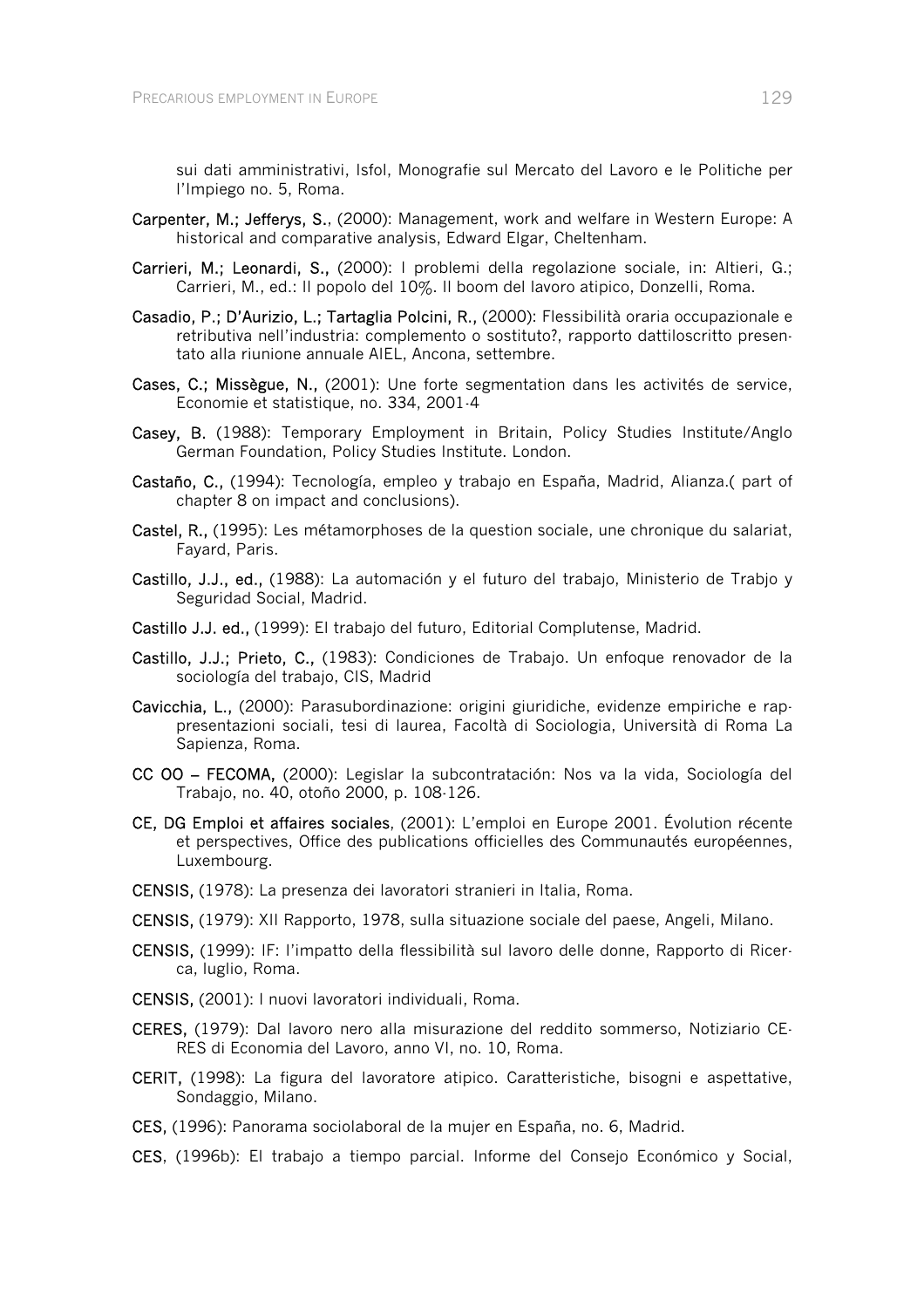Madrid.

- CES, (2000): Memoria sobre la situación socioeconómica y laboral, CES, Madrid.
- CGT (Confederación General del Trabajo), (2001): Guía sobre empresas de trabajo temporal: todo lo que quiso saber y nadie le quiso contar, CGT,
- Chacartegui, C., (2000): ETT y contrato de trabajo, Tirant lo Blanch, Valencia.
- Charmes, J., (1999): Informal sector, Poverty and Gender, A Review of Empirical Evidence, Background paper for the World Development Report 2001, The World Bank, p. 44.
- CISL, (1999): Nuovi lavori o nuove forme di lavoro?, paper, Ufficio Studi CISL, Milano.
- CNEL, (1999): Dal lavoro ai lavori: il lavoro atipico in Italia, Atti del Seminario, 8 aprile, Roma.
- Cohen, D.; Dupas, P., (2000): Trajectoires comparées des chômeurs, en France et aux Etats-Unis, Economie et Statistiques, no. 332-333, août.
- Cohen, D.; Lefranc, A.; Saint Paul, G., (1997): The French Unemployment, a transatlantic perspective, Economic Policy, no. 20
- Concialdi, P.; Ponthieux S., (2000): Salariés à bas salaires et travailleurs pauvres: une comparaison France – Etats Unis, Premières synthèses, ministère de l'emploi et de la solidarité, DARES, no. 02.1, janvier.
- Contini, B., (1979): Lo sviluppo di un'economia, Comunità, Milano.
- Contini, B., (1998): Lavoro autonomo e flessibilità, Impresa e Stato, luglio/agosto.
- Contini, B.; Malpede, C.; Pacelli, L.; Rapiti, F., (1996): La mobilità del lavoro in Italia (1985-1991), in: Galli, G.. ed.: La mobilità della società italiana, SIPI, Roma.
- Cowell, F.; Schokkeart, E., (2001): Risk perceptions and distributional judgements. European Economic Review, 45, no. 4-6, p. 941-52.
- Cowell, F., (1999): Estimation of inequality indices, in: Silber, J., ed.: Income Inequality Measurement: From Theory to Practice, Kluwer Academic, Dordrecht.
- Coyle, D., (1998): Jobs in a weightless world, Economic Report 12, no. 5, Employment Policy Institute, London.
- Cuadernos de Relaciones Laborales, (1997): no. 10, special issue devoted to 'immigration and labour market'.
- Cuadrado, J. R., ed., (1999): El sector servicios y el empleo en España. Evolución reciente y perspectivas de futuro, Fundación BBV, Madrid.
- Cully, M., (1998): A Survey in Transition: The Design of the 1998 Workplace Employee Relations Survey, Discussion paper, July 1998, Department of Trade and Industry, London.
- Cully, M.; O'Reilly, A.; Millward, N.; Forth, J.; Woodland, S.; Dix, G.; Bryson, A., (1999a): The 1998 Workplace Employee Relations Survey – First Findings. DTI Discussion Paper. London: Department of Trade and Industry.
- Cully, M.; Woodland, S.; O'Reilly, A.; Dix, G. (1999b): Britain at Work: As Depicted by the Workplace Employee Relations Survey, Routledge, London.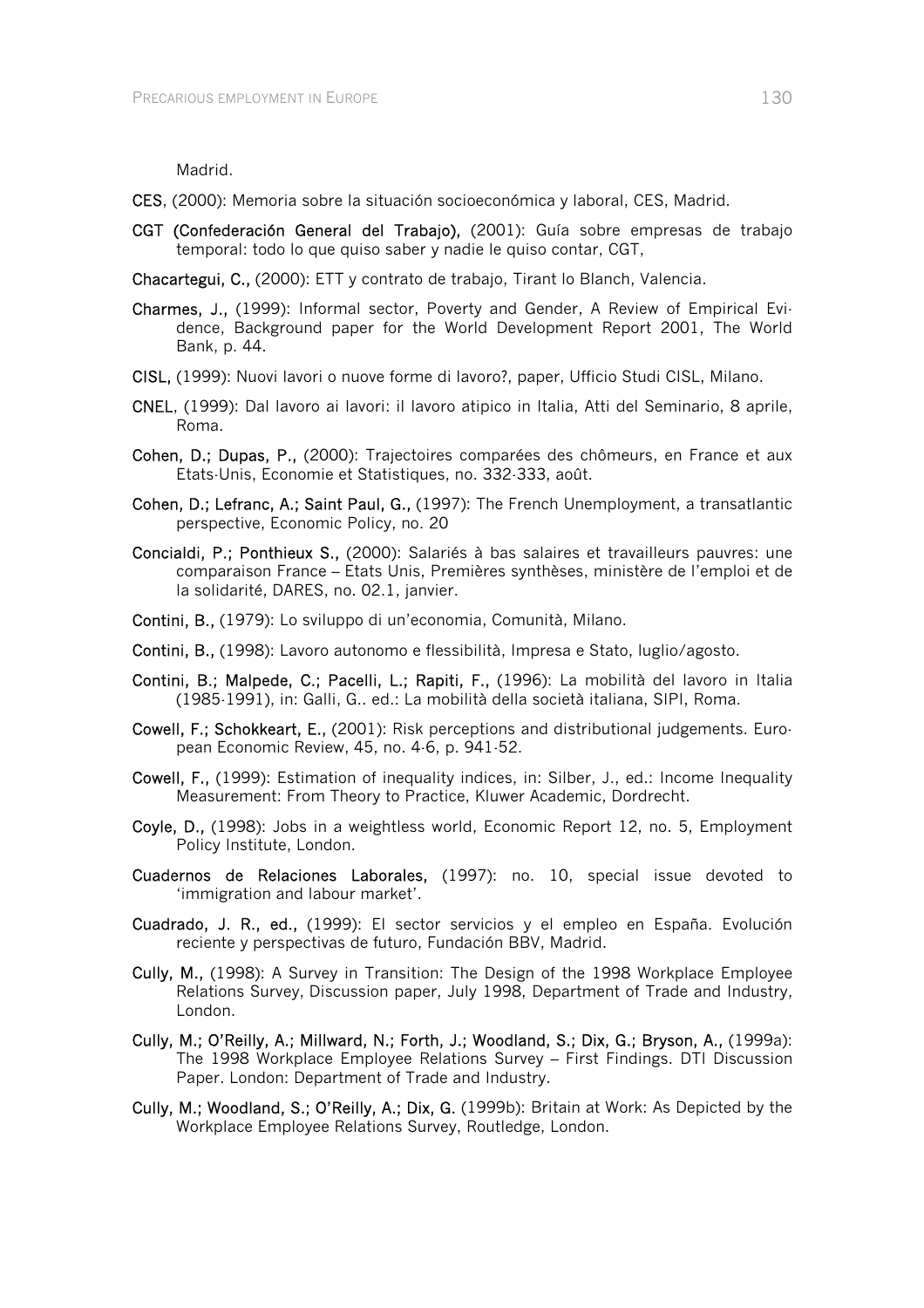- D'Alessio, N.; Oberbeck, H. (1999): Call Center als organisatorischer Kristallisationspunkt von neuen Arbeitsbedingungen, Beschäftigungsverhältnissen und einer neuen Dienstleitungsstruktur, in: IAB, ISF et al. (München): Sozialwissenschaftliche Technikberichtserstattung, edition sigma, Berlin, p. 157-180.
- Dallago, B., (1988): L'economia irregolare, Angeli, Milano.
- DARES Premières Informations Premières synthèses: no. 25.3-322; no. 42.2; no.26.1; no.36.1; no.39.1; no.44..1; no.45.2; no.44.3; N 20.1; no.41.3; no.10.2; no.43.3; no.13.1 ; no.44.1
- Darmon, I; Frade, C., (2002): Precarious Employment in a comparative pespective: A review of cross-national research, ESOPE Project, ICAS Institute, Barcelona.
- Dauty, F.; Morin, M.L. (1992), Entre le travail et l'emploi, la polyvalence des contrats à durée déterminée, Travail et emploi, no. 52, p. 20-36.
- De Grip, A.; Hoevenberg, J.; Willems, E., (1997): Atypical employment in the European Union. International Labour Review, 136, no. 1, p. 49-71.
- De Luca, L.; Bruni, M., (1993): Unemployment and Labour Market Flexibility: Italy, ILO, Ginevra.
- De Nardis, S.; Galli, G., ed., (1997): La disoccupazione italiana, Il Mulino, Bologna.
- De Nicola, P., (1991): Atipico, dunque indispensabile, Politica ed Economia, no. 6.
- Deaglio, M., (1978): L'occupazione irregolare in Piemonte, Centro Einaudi, Torino.
- Deaglio, M., (1985): Economia sommersa ed analisi economica, Giappichelli, Torino.
- Deiß, M., (1999): Flexibilität versus Beschäftigung. Zur Entwicklung von Beschäftigungsund Arbeitsstrukturen am Beispiel des Lebensmitteleinzelhandels, in: ISF München et al., ed.: Jahrbuch für sozialwissenschaftliche Technikberichtserstattung 1998/99, Berlin, p. 181-213.
- Deiß, M.; Döhl, V., (1992): Vernetzte Produktion Automobilzulieferer zwischen Kontrolle und Autonomie, VERLAG, Frankfurt a.M., New York.
- Dejours, C., (1993): Travail, usure mentale, essai de psychopathologie du travail, Bayard, réédition augmentée, Paris.
- Del Boca, D., (1984): Differenziali salariali e alternative di orario, Economia e lavoro.
- Del Monte, A.; Raffa, M., (1977): Tecnologia e decentramento produttivo, Rosenberg and Sellier, Torino.
- Delsen, L., (1991): Atypical employment relations and government policy in Europe, Labour, 5, no. 3, p. 123-49.
- Deneuve, C., (2001): Des modifications du contrat de travail aux inégalités statutaires, in: Les nouvelles questions d'emploi, Cahiers français, no. 304, octobre, p. 17-24.
- Desmarez, P., (2000): New employment forms and Social exclusion, UWWCLUS workshop Brussels, November 9th-11th, 2000.
- Dex, S.; Scheibl, F.; Smith, C.; Coussey, M., (2000): New Working Patterns, The Centre for Tomorrow's Company, Research Report.
- Dex, S.; McCulloch, A., (1995): Flexible Employment in Britain: A statistical Analysis, Research Discussion Series no. 15., Equal Opportunities Commission, Manchester.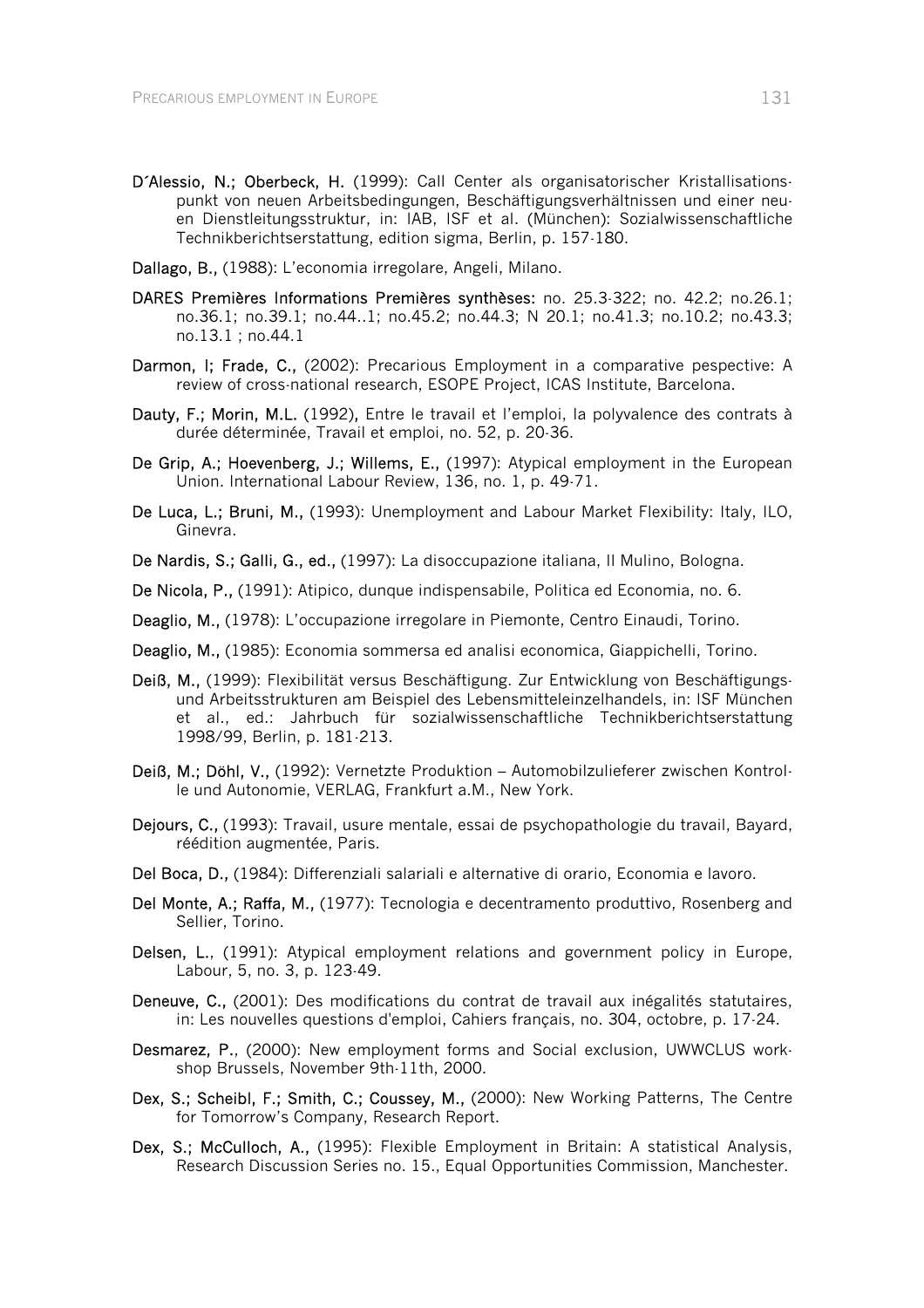- Dickens, L.; Hall, M., (1995): The State: labour law and industrial relations, in: Edwards, P., ed.: Industrial Relations Theory and Practice in Britain, Blackwell, Oxford.
- Dietrich, (1998): Erwerbsverhalten in der Grauzone von selbständiger und abhängiger Erwerbsarbeit, in: Beiträge zur Arbeitsmarkt- und Berufsforschung, Band 205, Nürnberg.
- Dingeldey, I., (2000): Das neue 630 DM-Arbeitsverhältnis: Impuls oder Illusion für mehr Beschäftigung?, In: Schäfer C. ed.: Geringere Löhne – mehr Beschäftigung? Niedriglohnpolitik, VSA-Verlag, Hamburg, p. 92-113.
- Doogan, K., (2001): Insecurity and long-term employment, Work, Employment and Society, 15, no. 3, p. 419-41.
- Dostal, W.; Stooß, F.; Troll, L., (1998): Beruf Auflösungstendenzen und erneute Konsolidierung, Mitteilungen aus der Arbeitsmarkt- und Berufsforschung, 31. Jg., Heft 3, p. 438-458.
- Dreger, C.; Kempe, W.; Kolb, J.; Trabert, L., (1998): Was bringt ein Kombilohn? Eine ökonometrische Analyse der Arbeitsangebotsreaktionen von Sozialhilfeempfängern und der fiskalischen Effekte für Sozialhilfeträger, in: Mitteilungen aus der Arbeitsmarkt- und Berufsforschung, 31. Jg., Heft 4, p. 705-714.
- Düll, H.; Ellguth, P., (1999a): Betriebliche Strukturen der Teilzeitbeschäftigung in Westund Ostdeutschland – Ergebnisse aus dem IAB Betriebspanel 1993, 1996 und 1998, in: Mitteilungen aus der Arbeitsmarkt- und Berufsforschung, 32. Jg., Heft 3, p. 269-280.
- Düll, H.; Ellguth, P., (1999b): Atypische Beschäftigung: Arbeit ohne betriebliche Interessenvertretung? Empirische Analyse mit dem IAB-Betriebspanel zum Einfluß von Betriebsräten auf befristete und geringfügige Beschäftigung, in: WSI-Mitteilungen 3/1999, p. 165-176.
- Düll, K; Düll, N. (2002): Precarous Employment in Europe: A Comparative Study of Labour Market Related Risks in Flexible Economies, ESOPE Projekt: Precarious employment in five European countries, Country Report Germany, Workpackage 1.1
- Düll, K., (1985): Eine kritische Überlegung zum Ende der Arbeitsteilung, in: Lutz, B.: Soziologie und gesellschaftliche Entwicklung, Verhandlungen des 22. Deutschen Soziologentages in Dortmund, Campus Verlag, Frankfurt a.M., New York
- Düll, K., (2000): Jenoptik, in: Kaisergruber D.; Knoll, M., ed.: les cahiers du Groupe Bernard Brunhes, sept. 2000, no. 6, p. 32ff.
- Düll, K.; Bechtle, G.; Moldaschl, M., (1991): Massenarbeiter und Personalpolitik in Deutschland und Frankreich – Montagerationalisierung in der Elektroindustrie I, Campus Verlag, Frankfurt a.M., New York.
- Düll, N., (1998): Population Aging and German Economic Performance, in: Bosworth, Burtless, ed.: Aging Societies. The global dimension, The Brookings Institutions, Washington.
- Düll, N.; Vogler-Ludwig, K., (1998): Self-employment in Germany, European Commission, GD Employment & social affairs, Employment Observatory, Sysdem Trends no. 31, Winter 1998.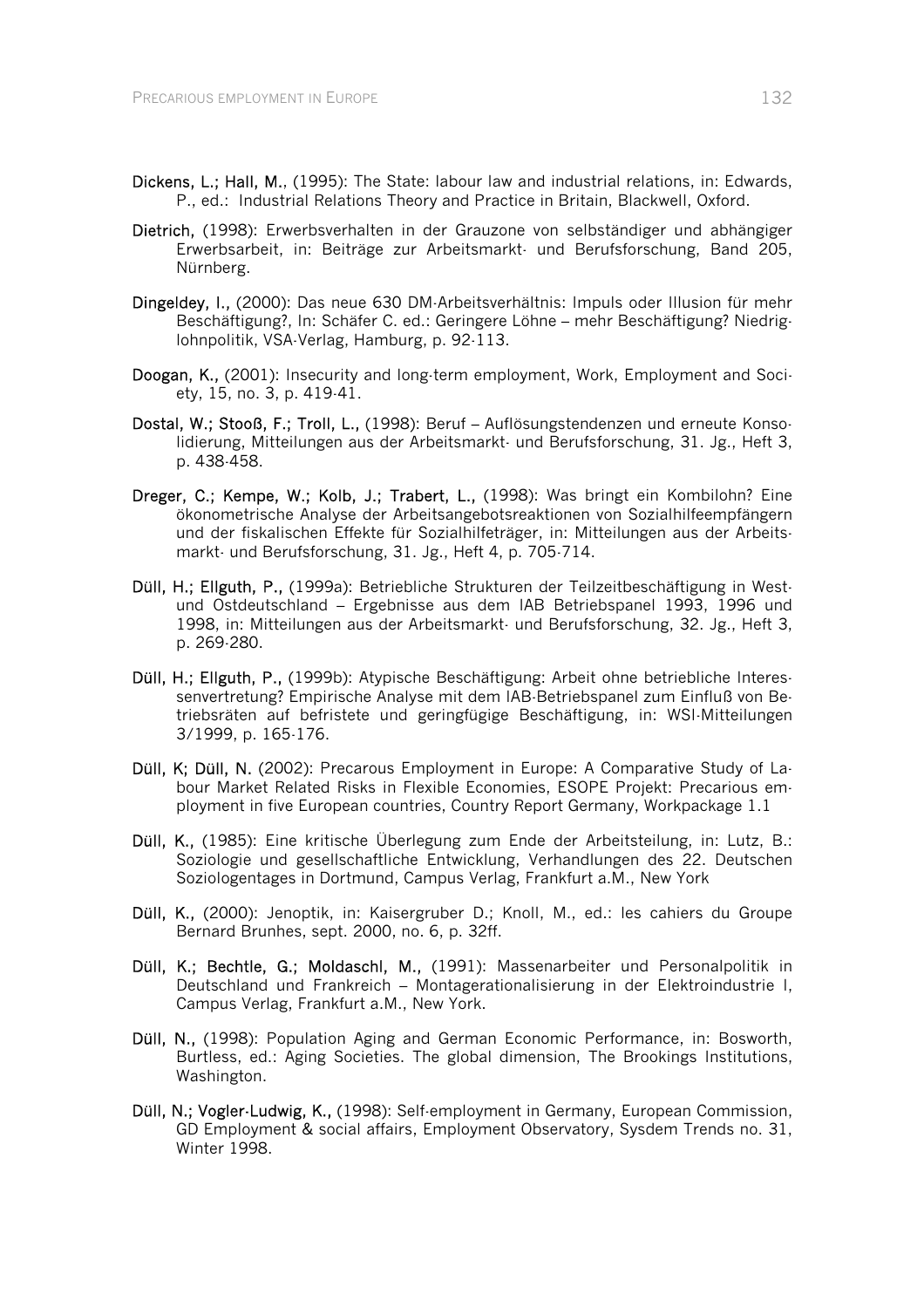- Düll, N.; Vogler-Ludwig, K., (1998): Underemployment. Recent Trends. Germany, European Commission, GD Employment & social affairs, Employment Observatory, Sysdem Trends no. 30, Summer 1998.
- Düll, N., (1995): Die Auswirkungen der europäischen wirtschaftlichen Integration auf den organisierten Arbeitsmarkt (L'Impact de l'integration europenne sur les relations industrielles), Verlag V. Florentz, Reihe Volkswirtschaftliche Forschung und Entwicklung, München.
- Durán López, F., (1998): La participación de los trabajadores, Revista del Ministerio de Trabajo y Asuntos Sociales, no. 13, p. 77-94.
- Dwyer T.; Raferty, A., (1991): Industrial accidents are produced by social relations of work: a sociological theory of industrial accidents, Applied Ergonomics, 22, no. 3, p. 167-78.
- Elias, N., (1974): La société de cour, Flammarion, Paris.
- Elias, P.; McKnight, A., (2001): Skill measurement in official statistics: recent developments in the UK and the rest of Europe, Oxford Economic Papers, 53, no. 3, p. 508-40.
- Elordi, A.; del Rey, S.; Serrano, J. E.; Gala, C., (2001): Trabajo, temporalidad y empresas de trabajo temporal en España, Asociación de Grandes Empresas de Trabajo Temporal, Madrid.
- Emmerich, K.; Walwei, U.; Zika, G., (1997): Beschäftigungswirkungen aktueller rechtspolitischer Interventionen im Bereich des Sozial-, Arbeits- und Steuerrechts, in: WSI-Mitteilungen 8, Düsseldorf.
- Engelbrecht, G.; Jungkunst, M., (2001): Erziehungsurlaub. Hilfe zur Wiedereingliederung oder Karrierehemmnis?, in: IAB Kurzbericht Nr. 11
- Esping Andersen, G., (1999): Social Foundations of Postindustrial Economies, Oxford University Press, Oxford.
- ETUI, (2001): Benchmarking Working Europe, Brussels: ETUI. Available on ETUI's web page
- European Commission, Directorate General for Employment and Social Affairs, (2001): Employment in Europe 2001, Recent Trends and Prospects, Office for Official Publications of the European Communities 2001.
- European Commission, (2000): Employment in Europe, Brussels.
- European Foundation, (1996): Second European Surevy on Working Conditions, EFIWLC, Dublin.
- European Foundation, (1997): Time constraints and autonomy at work in the European Union, EFIWLC, Dublin.
- European Foundation, (2001): Third European Survey on Working Conditions, EFIWLC, Dublin.
- European Foundation for the Improvement of Living and Working Conditions, (2002): Quality of work and employment in Europe. Issues and challenges, Foundation paper No. 1, February 2002.
- Eurostat, (1996): European Labour Force Survey 1995, Office for Official Publications,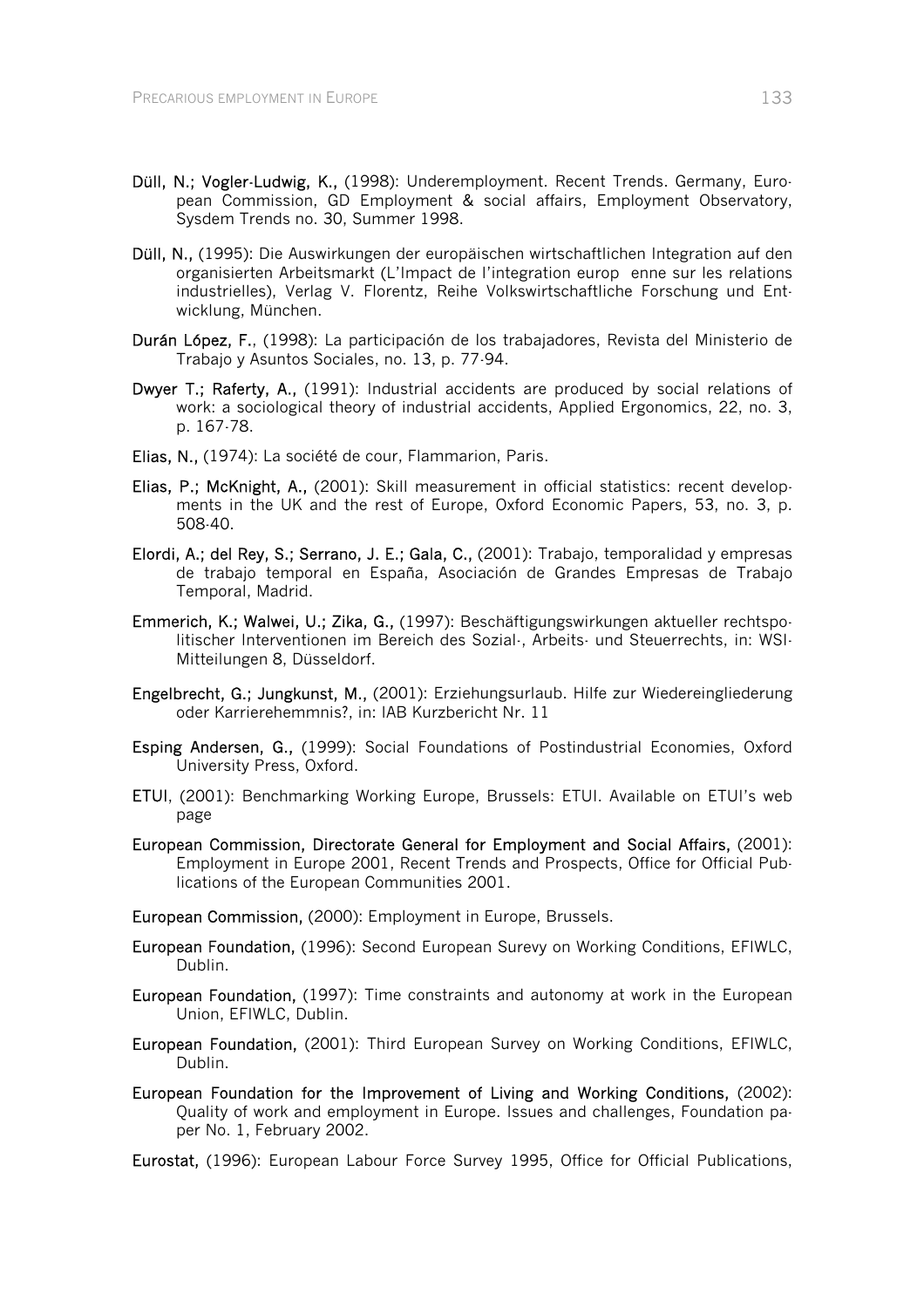Luxembourg.

- Eurostat, (1996): ECHP Wave 2 Evaluation: Longitudinal Response Rates Empirical Results, Doc. PAN 72/96, Eurostat, Luxembourg.
- Eurostat, (1996): Labour Force Survey.
- Eymard Duvernay, F.; Marchal, E., (1997): Façons de recruter, le jugement des compétences sur le marché du travail, Métailié, Paris.
- Eymard Duvernay, F., (1981): Les secteurs de l'industrie et leurs ouvriers, Economie et Statistique, n° 138, novembre, p. 49-68.
- Eymard Duvernay, F.; Marchal, E., (2000): Qui calcule finit par déraisonner: les experts du marché du travail, Sociologie du Travail, no. 42, p. 411-432.
- Faguer, J.P., (1999): Pour une histoire de la précarité: transformation des emplois précaires et mode de management, Lettre du Centre d'études de l'emploi, no. 57, avril.
- Failla, A., (2000): Un esperimento di lavoro mobile, Notiziario del Lavoro, no. 75.
- Falguera, M., (1966): Las ETT: su problemática jurídica y sindical. Propuestas para la negociación colectiva, CERES, Barcelona.
- Faustini, G., (1996): Il rapporto di collaborazione coordinata e continuativa come strumento di politica del lavoro, Lavoro e Relazioni Industriali, no. 4.
- Fazzino, E., ed., (2001): Il lavoro atipico, I quaderni della flessibilità, 24 Ore, Milano.
- Fazzino, E., ed., Il lavoro interinale, I quaderni della flessibilità, 24 Ore, Milano.
- Felstead, A., (1991): The social organisation of the francise: a case of controlled selfemployment, Work Employment and Society, 79, no. 3, p. 519-35.
- Felstead, A.; Burchell, B.; Green, F., (1998): Insecurity at work, New Economy, 5, no. 3, p. 180-4.
- Felstead, A.; Jewson, N., (1999): Flexible labour and non-standard employment: an agenda of issues, in: Felstead, A.; Jewson, N., ed.: Global Trends in Flexible Labour, MacMillan Press, London.
- Fenge, R.; Ochel, W., (2001): Die Vereinbarkeit von Familie und Beruf: der Schlüssel für eine kinderreiche Gesellschaft, in: ifo-Schnelldienst no. 12, p. 17-29.
- Fernández Steinko, A, (1997): Continuidad y ruptura en la modernización industrial de España, CES, Madrid.
- Fina, L., (1997): El aumento del trabajo a tiempo parcial en Europa. Problemas y oportunidades, Papeles de Economía, no. 72, p. 62-68.
- Fiorillo, F.; Santacroce, S., (2000): Contratti atipici e accumulazione di competenze specifiche, paper presentato alla Riunione Annuale dell'AIEL, Ancona.
- Fitoussi, J.P., (1995): Le débat interdit, monnaie, Europe, pauvreté, Arléa, Paris.
- Flecker, J., (1998): Not-Wendigkeit? Zum Zusammenhang von flexiblen Unternehmensformen, Qualifikationsnaforderungen und Arbeitsmarktregulierung, in: Zilian, Flecker, ed.: Flexibilisierung: Problem oder Lösung?, Berlin, p. 207-222
- Flórez, I., (1994): La contratación laboral como medida de política de empleo en España: La creciente flexibilidad en el acceso al empleo, Consejo Económico y Social,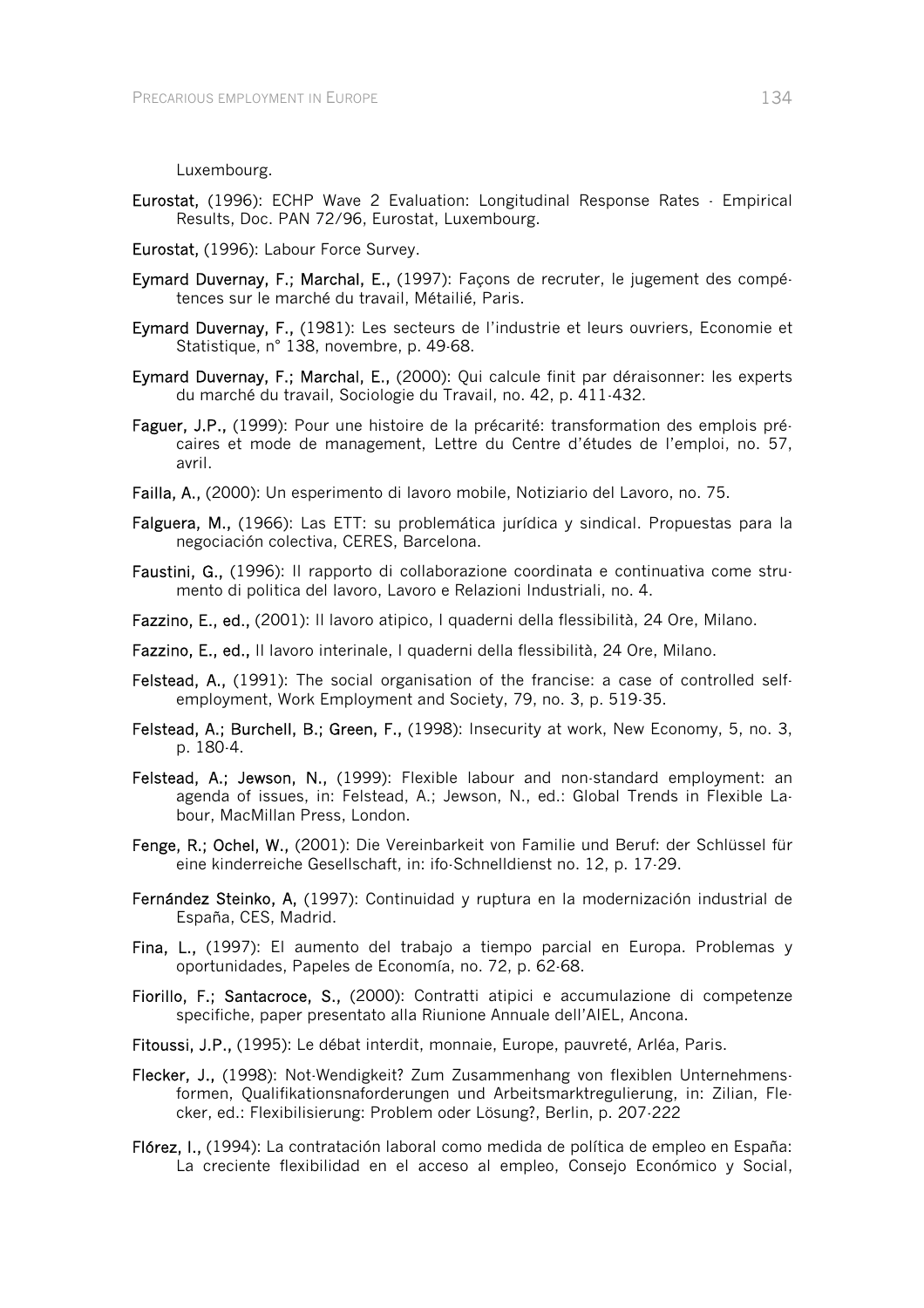Madrid.

- Fourcade, B., (1992): L'évolution des situations d'emploi particulières de 1945 à 1990, Travail et emploi, no. 52, p. 4-19.
- Fourmont, N.; Gallioz, S.; Pichon, A., (2001): Flexibilité du travail et de l'emploi: contextes, pratiques et stratégies, in : Les Cahiers d'Evry, centre Pierre Naville, Université d'Evry val d'Essonne, octobre.
- Frade, C.; Castillo, A., (2002): Polarización social, xenofobia y racismo en una localidad del cinturón industrial de Barcelona, research report for the Council of La Llagosta, ICAS Institute, Barcelona.
- Frade, C.; Laparra, M.; Alvarez, I.; Perez, B.; Darmon, I.; Gonzalés, R., (2002): Literature review of precarous employment in Spain, ESOPE Project, ICAS Institute and Universidad Pública de Navarra, Spain.
- Franz, W.; Steiner, V.; Buscher, H.; Buslei, H., (1997): Arbeitsmarktflexibilität und Beschäftigung, in: Zentrum für Europäische Wirtschaftsforschung, ed.: Gutachten für das Bundesministerium für Wirtschaft, Mannheim
- Frey, L.; Croce, G; Pappadà, (2002): "Precarious" Employment in Italy · a Literature Review, ESOPE Project: Precarious Employment in five countries, Country Report Italy, Workpackage 1.1.
- Frey, L., (1972): I problemi del lavoro a domicilio in Lombardia, Giunta Regionale Lombardia - Assessorato al lavoro e ai problemi demografici, Milano.
- Frey, L., (1974): Dal lavoro a domicilio al decentramento produttivo, Rassegna Sindacale, no. 44-45.
- Frey, L., (1978): La gestione del tempo di lavoro, Economia del lavoro, no. ¾, Ceres, Roma.
- Frey, L., (1980): Lavoro e economia sommersa in Lombardia, Economia del lavoro, no. 3.
- Frey, L., (1981): Le figure miste e la problematica occupazionale in provincia di Milano, Economia del lavoro, no. 4.
- Frey, L., (1984): Nuove tecnologie, lavoro ed economia sommersa, Economia del lavoro, no. 3-4.
- Frey, L., (1986): Verso l'esplicitazione del lavoro sommerso nell'attuale contesto di minorazione tecnologica e organizzativa, Economia del Lavoro, no. 3-4.
- Frey, L., (1997): Il lavoro sommerso in Italia e le strategie per farlo emergere, in: Frey L., ed.: Le informazioni sul lavoro in Italia: significato e limiti delle informazioni provenienti da indagini sulle famiglie, Quaderni di Economia del Lavoro, no. 59, Angeli, Milano.
- Frey, L., (2000): Croce G., Espinasse J.M., Ghignoni E., Flessibilità istruzione e lavoro giovanile in Italia, Quaderni di Economia del Lavoro, no. 68.
- Frey, L., ed., (1975): Il potenziale di lavoro in Italia, Documenti ISVET no. 50/1- 50/19, Roma.
- Frey, L.; Livraghi, R, (1988): La segmentazione in aree ad elevata partecipazione femminile, Quaderni di Economia del Lavoro, no. 34, Angeli, Milano.
- Frey, L.; Livraghi, R, (1996): La coesistenza, la sottoccupazione, l'immigrazione e il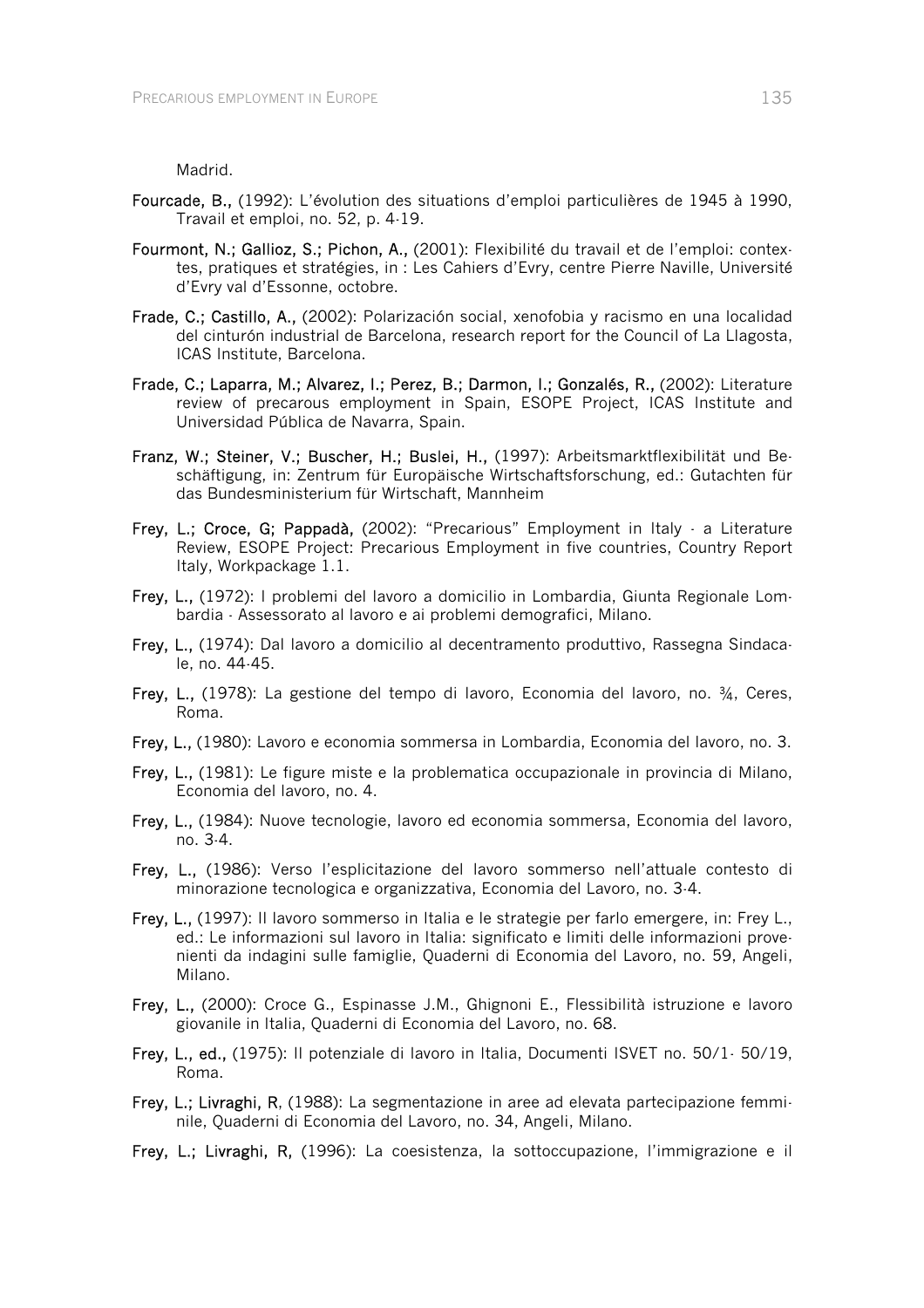comportamento dei lavoratori residenti in Italia, Economia e politica industriale, XXIII, 91.

- Frey, L.; Livraghi, R.; De Santis, G., (1975): Lavoro a domicilio e decentramento dell'attività produttiva nei settori tessile e dell'abbigliamento, Angeli, Milano.
- Frey, L.; Livraghi, R., ed., (1998): Contratti atipici e tempo di lavoro, Quaderni di Economia del lavoro, no. 62, Angeli, Milano.
- Frey, L.; Livraghi, R., ed., (1999): Gestione del tempo di lavoro e lavoro femminile, Quaderni di Economia del Lavoro, no. 64, Angeli, Milano.
- Frey, L.; Lindley, R.M., (1997): The comparison, integration and use of European labour statistics: a research perspective. Labour Statistics in the European Union: Labour Statistics, Basic Needs. Proceedings of the first CEIES Seminar, The Hague, 3 May 1996, Office for Official Publications of the European Communities, Luxembourg, p. 12-26.
- Fuà, G., (1976): Occupazione e capacità produttive: la realtà italiana, Il Mulino, Bologna.
- Fuchs, J., (2001): Der Zusammenhang von stiller Reserve und geringfügiger Beschäftigung, in: Mitteilungen aus der Arbeitsmarkt- und Berufsforschung, Jg. 34, Heft 2, p. 152-164.
- Gadrey, J., (1992): L'économie des services, La Découverte, Paris,
- Galantino, L., (1998): Lavoro atipico, formazione professionale e tutela dinamica della professionalità del lavoratore, Diritto delle Relazioni Industriali, no. 3.
- Galli, G., ed., (1996): La mobilità della società italiana, Sipi, Roma.
- Gallie, D.; Marsh, C.; Vogler, C., ed., (1998): Social change and the experience of unemployment, Oxford University Press, Oxford, p. 188-212.
- Gallie, D.; White, M.; Cheng, Y.; Tomlinson, M., (1998): Restructuring the employment relationship, Oxford University Press, Oxford.
- Gallino, L., ed., (1982): Occupati e bioccupati, Il Mulino, Bologna.
- Gallino, L., ed., (1985): Il lavoro e il suo doppio. Seconda occupazione e politiche del lavoro in Italia., Il Mulino, Bologna.
- Galtier, B.; Gautié, J., (2000): Employment Protection and Labour Market Policies: Trade-offs or Complementarities, the case of France, report for the ILO, mimeo, p. 78.
- Ganoulis, I., (1997): Flussi del mercato del lavoro e vincoli al licenziamento, in: Nardis, S. de; Galli, G., ed.: La disoccupazione italiana, Il Mulino, Bologna.
- Garatto, G.; Olivero, F., ed., (1995): Immigrati. La sfida di una società multietnica, Edizioni Piemme, Casale Monferrato.
- García Serrano, C.; Toharía, L., (1993): Paro y formación profesional: un análisis de los datos de la encuesta de población activa, Revista de Economía y Sociología del Trabajo, no. 19-20, Marzo-Junio 1993, p. 172-181.
- García Serrano, C.; Garrido, L.; Toharía, L., (1999): Empleo y paro en España: algunas cuestiones candentes, in: Miguélez, F. and Prieto, C., ed.: Las relaciones de empleo en España, Madrid, S. XXI.
- Gardiner, K.; Hills, J., (1999): Policy implication of new data on income mobility, Eco-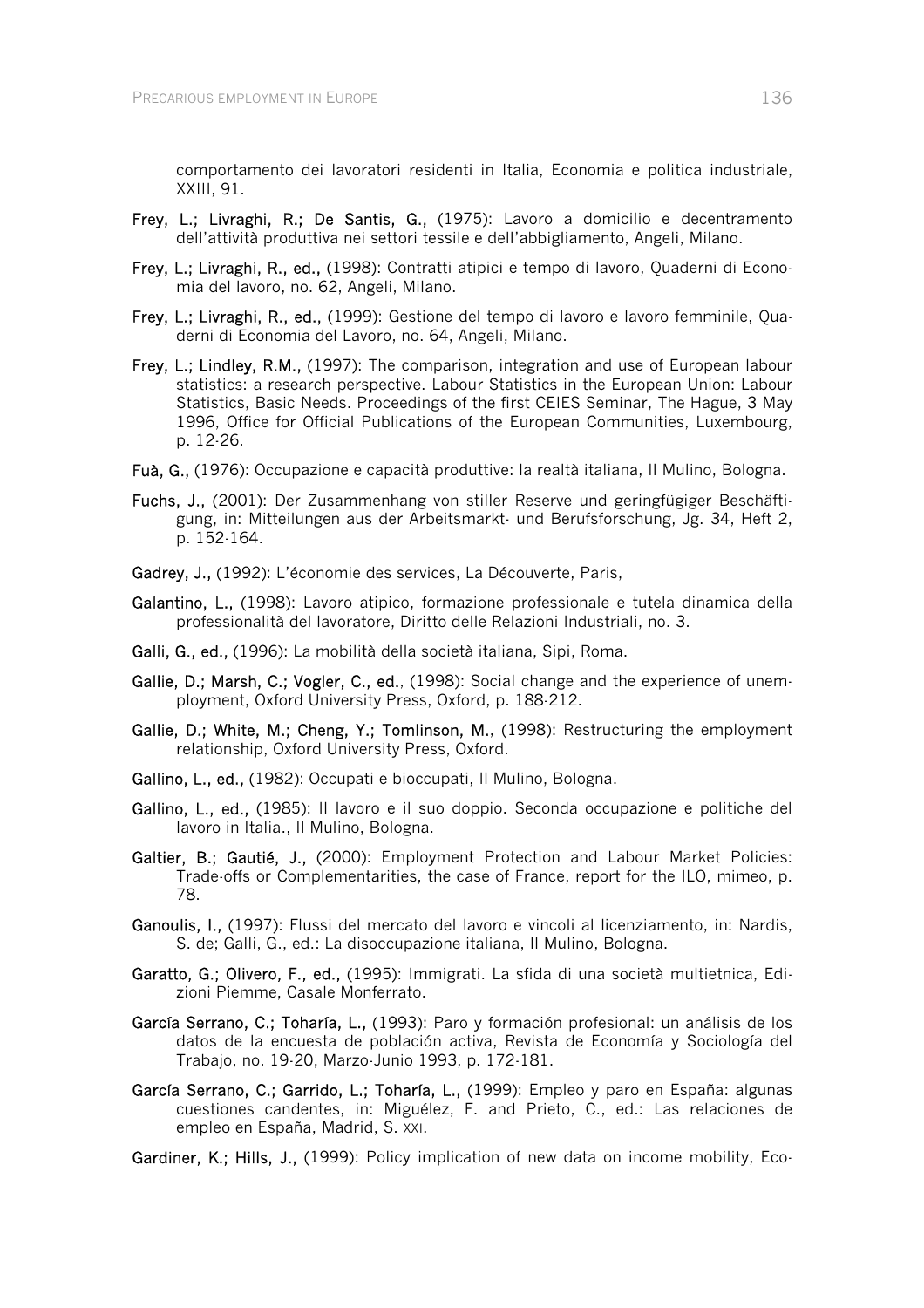nomic Journal, 109, no. 453.

- Gautié, J.; Nauze-Fichet, E., (2000): Déclassement sur le marché du travail et retour au plein-emploi, in: La Lettre du CEE, no. 64, déc. 2000.
- Gazier, B., (1993): Les stratégies de ressources humaines, La Découverte, Repères, Paris.
- Giannelli, G., (1997): Squilibrio dell'offerta di lavoro e rigidità dell'orario di lavoro in Italia: un'analisi microeconometrica su un campione nazionale e un campione regionale, Politica Economica, no. 1.
- Gibert, F., (2001): Noves formes d'ocupació i empresa: una anàlisi tipológica, Revista Catalana de Sociologia, no. 15, Barcelona, p. 87-105.
- Glott, R., (1998): Beschäftigung und Arbeit im Dienstleistungsbereich, in: ISF München et al., ed.: Jahrbuch für sozialwissenschaftliche Technikberichtserstattung, Berlin, p. 63-94
- Goldmann, M.; Richter, G., (1991): Beruf und Familie: Endlich vereinbar? Teleheimarbeit von Frauen, Dortmund.
- Goldthorpe. J. (forthcoming): Social class and the differentiation of employment contracts, in: Goldthorpe, J.: Numbers and narratives: Essays for a future sociology, Clarendon Press, Oxford.
- Gollac, M.: Volkoff, S., (2000): Les conditions de travail, La Découverte, Paris.
- González, J., (1995): Desconcertante relación jurídica entre el trabajador temporal y el empresario cesionario, Revista de Trabajo y Seguridad Social, no. 17, MTSS.
- Goudswaard, Nanteuil, (2000): Flexibility and Working Conditions: A Qualitative and Comparative Study in Seven EU Member States. A Summary, the European Foundation for the improvement of living and working conditions
- Goudswaard, A.; Andries, F., (2001): Employment status and working conditions in the Third European Survey on Working conditions, EFIWLC, Dublin.
- Goudswaard, A.; de Nanteuil, M., (2000): Flexibility and working conditions: a qualitative and comparative study in seven EU member states, EFIWLC, Dublin.
- Grandi, M., (1999): Il problema della subordinazione tra attualità e storia, in: Grandi, M., ed.: Le trasformazioni del lavoro. La crisi della subordinazione e l'avvento di nuove forme di lavoro, Angeli, Milano.
- Grandi, M., ed., (1999): Le trasformazioni del lavoro. La crisi della subordinazione e l'avvento di nuove forme di lavoro, Angeli, Milano.
- Graziani, A., ed., (1975): Crisi e ristrutturazione dell'economia italiana, Einaudi, Torino.
- Grazioli, P.; La Rosa, M., (1998): Indipendenti ma non autonomi? Una proposta di ricerca sul lavoro parasubordinato in Emilia Romagna, Diritto delle Relazioni Industriali, no.3.
- Gregg, P.; Wadsworth, J., (1999): The State of Working Britain, Manchester University Press, Manchester.
- Grubb, D.; Wells, W. (1993): Employment regulation and patterns of work in EC countries, OECD Economic Studies, no. 21, Winter, Paris, p. 7-58.
- Guiducci, M., (1980): Il lavoro minorile in provincia di Salerno, Economia del Lavoro, no.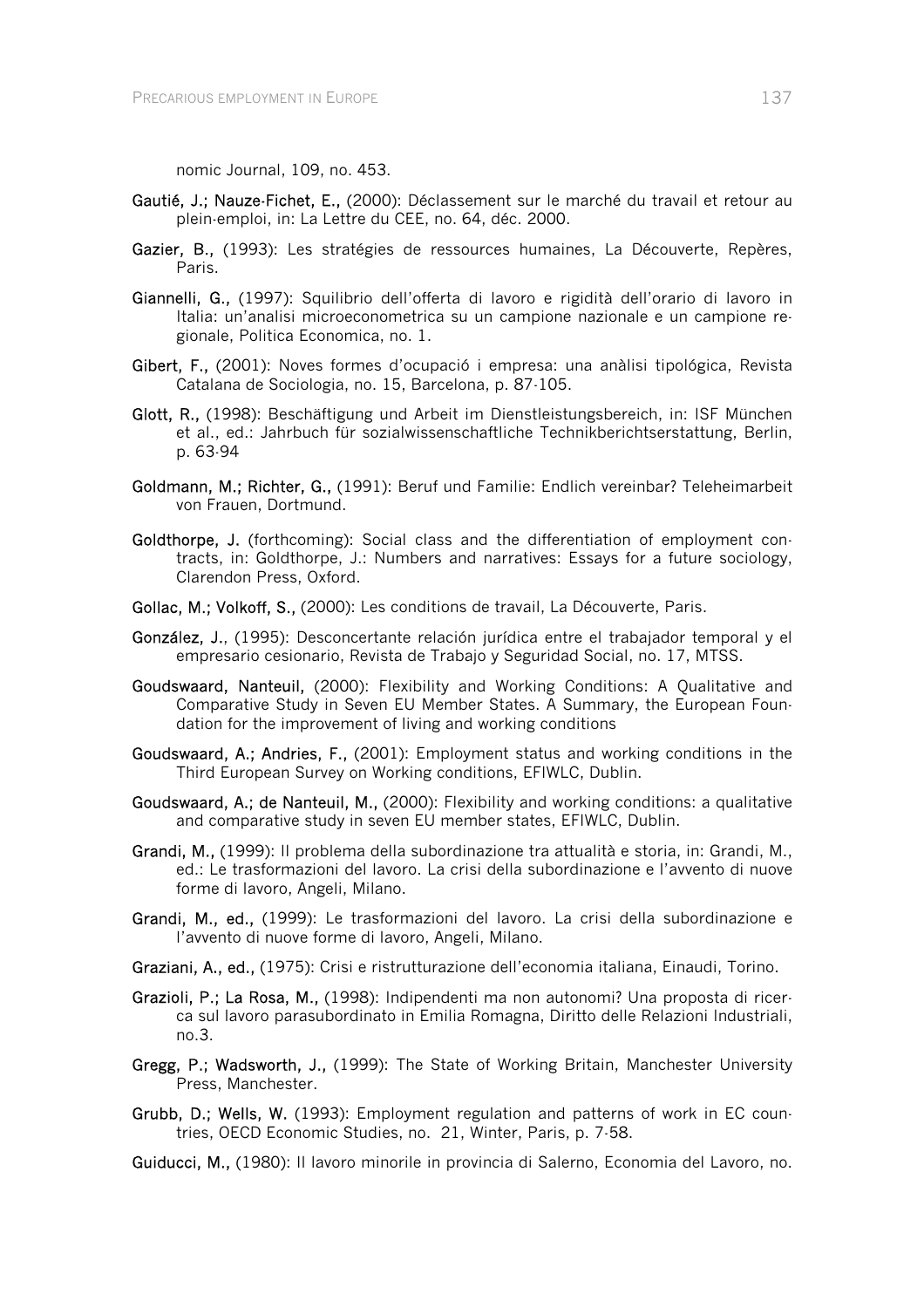1-2, Roma.

- Gunnigle, P.; Turner, T.; Morley, M., Employment flexibility and industrial relations arrangements at organisational level: a comparison of five European countries, Employee Relations, 20, no. 5, p. 430-42.
- Hakim, C., (1987): Trends in the flexible workforce, Employment Gazette, November, p. 549-60.
- Hanesch, W., (2000): Beschäftigungsentwicklung, Niedrigverdienste und Working Poor in den USA, in: Schäfer, C. ed.: geringere Löhne – mehr Beschäftigung? Niedriglohnpolitik, VSA-Verlag Hamburg, p. 20-43.
- Hasluck, C., (2000): Early Lessons from the evaluation of New Deal programmes, Labour Market Trends. 108, no. 8.
- Heineck, G.; Schwarze, J., (2001): Auswirkungen der Einführung der Sozialversicherungspflicht für geringfügige Beschäftigung – Eine Evaluation der 630DM Jobs-Reformgesetze, in: Mitteilungen aus der Arbeitsmarkt- und Berufsforschung, 34 Jg., Heft 3, p. 314-329.
- Henriet, B., (1988): Travail, mode d'emploi, PUF, Paris.
- Hespanha, P.; Hansen, H., (1998): Integration policies: a cross-national comparative study of views on inclusion and exclusion. INPART project, TSER.
- Hiller, A., (2001): Arbeitsmarkttheoretische Berücksichtigung der Heterogenität des Faktors Arbeit. Eine problemorientierte mikroökonomisch fundierte Untersuchung zur heterogenitätsbedingten Arbeitslosigkeit, Rainer Hampp Verlag, München.
- Hills, J.; Le Grand, J.; Piachaud, D., ed., (2002): Understanding Social Exclusion, Oxford University Press, Oxford.
- Hobcraft, J.; Kiernan, K., (2001): Childhood poverty, early motherhood and adult social exclusion, British Journal of Sociology, 52, no. 3, p. 495-517.
- Hoffman D.; Stetzer, A., (1996): A cross-level investigation of factors influencing unsafe behaviour and accidents, Personnel Psychology, 49, Summer, p. 271-79.
- Hoffmann, E.; Walwei, U., (1998): Normalarbeitsverhältnis: ein Auslaufmodell Überlegungen zu einem Erklärungsmodell für den Wandel der Beschäftigungsformen, in: Mitteilungen aus der Arbeitsmarkt- und Berufsforschung, 31. Jg., Heft 3, p. 409- 425.
- Hoffmann, E.; Walwei, U., (1999): The Change in Employment Forms Empirical Results and First Explanatory Approaches, in: IAB topics 34, Nürnberg.
- Hoffmann, E.; Walwei, U., (2000): Ländervergleich Deutschland Dänemark: Erosion oder Renaissance der Normalarbeit?, in: IAB Kurzbericht no.16.
- Hogarth, T; Lindley, R.M.; Scheibl, F., (2002): Precarious Employment in the United Kingdom: A review, ESOPE Projekt: Precarious employment in five European countries, Country Report United Kingdom, Workpackage 1.1.
- Hogarth, T.; Hasluck, C.; Pierre, G.; Winterbotham, M.; Vivian, D., (2000): Work-Life Balance 2000: Results From the First Baseline Study, DfES Research Series, Department for Education and Skills, Nottingham.
- Holst, E.; Maier, F., (1998): Normalarbeitsverhältnis und Geschlechterrollem, in: Mittei-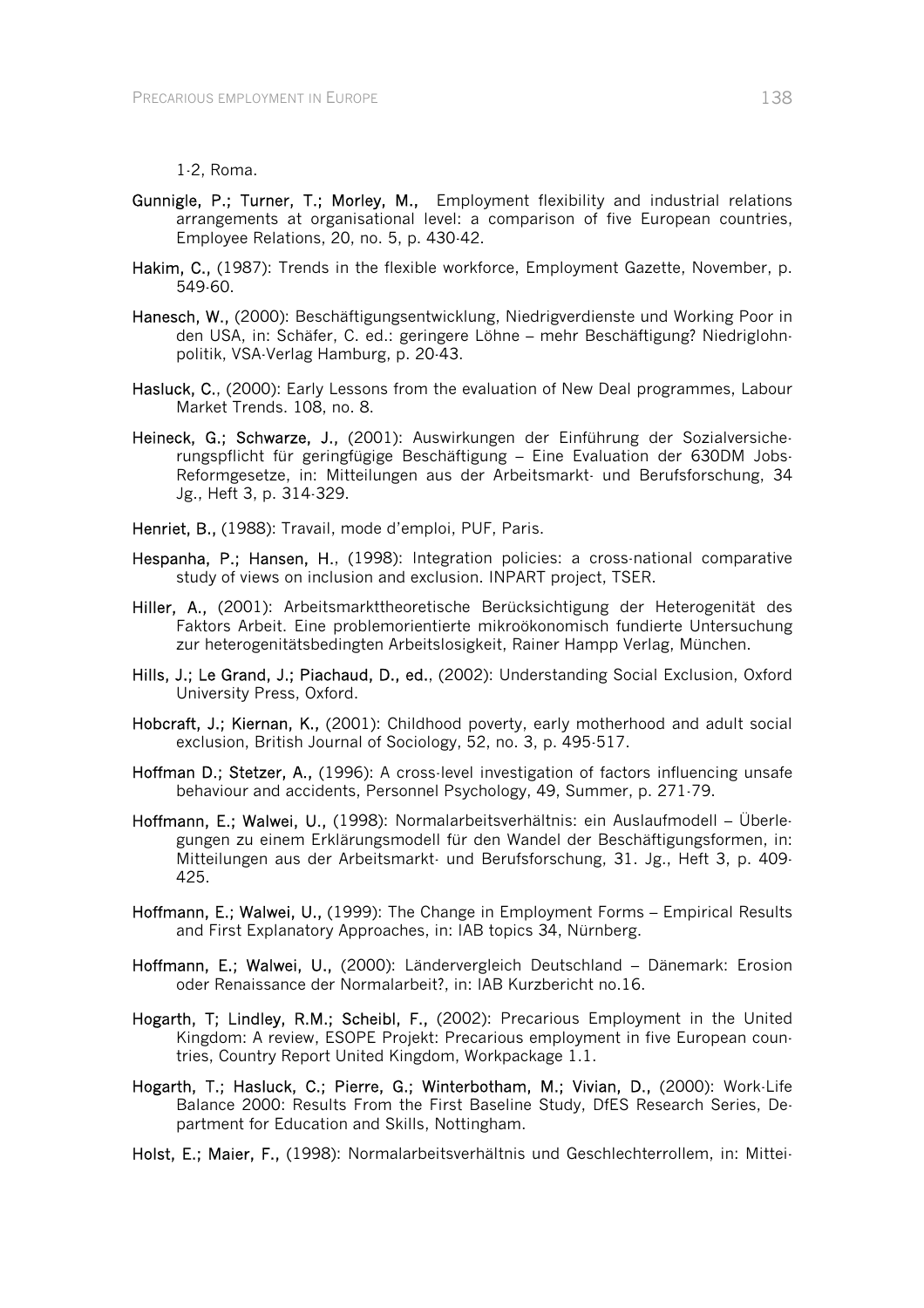lungen aus der Arbeitsmarkt- und Berufsforschung, 31. Jg., Heft 3, p. 506-517.

- Holst, E.; Schupp, J., (2000): Stille Reserve wichtig für die Arbeitsmarktflexibilität in Deutschland, in: DIW-Wochenbericht Nr. 29.
- Holst, E.; Schupp, J., (2001): Erwerbsverhalten von Frauen: Trotz Annäherung immer noch deutliche Unterschiede zwischen Ost und West, in: DIW-Wochenbericht Nr. 42.
- Hutsebaut, M., (1999): Sécurité Sociale et travail atypique: un point de vue syndical européen, ISE, Accessible on ETUI's web page
- IAL, ISFEL, CIDOSPEL, (1998): Nuove professioni tra dipendenza e autonomia, Rapporto di Ricerca, Bologna.
- Insee Liaison sociales , DARES (2001): Les dossier thématiques Intérim et CDD , parcours /usages/enjeux, éditions liaisons
- Insee Première: Janvier 1999 no.626; Janvier 2000 no. 693; Janvier 2000 no. 695; Février 2000 no. 699: Octobre 2000 no. 43.2; Octobre 2000 no. 42.1; Octobre 2000 no. 745; Juillet 2001 no. 796; Mars 2001 no. 10.1; Août 2001 no. 33101 2000; Avril 2001 no. 769; octobre 2001 no. 42.2; no. 658; no. 723; no. 785.
- Insee, (1990-2000): enquêtes structure des emplois.
- Insee, (1990-2000): les bulletins mensuel de la statistique.
- Insee, (1998-1999 et 2000-2001): France Portrait social Insee.
- Insee, (1999): Economie et statistique marché du travail, no. 321-322.
- Insee (1999): Economie et statistique marché du travail, no. 323 1999-3.
- Insee (2000): Economie et statistique marché du travail, no. 331 2000-1.
- Insee (2000): Economie et statistique marché du travail, no. 335 2000-5.
- Insee Le travail temporaire des formes particulières d'emploi IRES Matisse proposé à Economie et Statistique.
- Institut für Sozialforschung und Gesellschaftspolitik ISG, (1997): Sozialversicherungsfreie Beschäftigung, Untersuchung im Auftrag des Bundesministeriums für Arbeit und Sozialordnung (2. Wiederholungsuntersuchung), Köln
- IRES, (1998): Le nuove forme di lavoro: opportunità, caratteristiche e problemi regolativi del lavoro coordinato e continuativo, Rapporto di Ricerca, settembre, Roma.
- IRES-CGIL, (2000): Call Center: identikit dell'operatore, Roma.
- IRES-CGIL, (2001): La flessibilità secondo gli imprenditori, Rassegna Sindacale, no. 24, Roma.
- IRES-CGIL, (2001): Lavoratori atipici. Una ricerca IRES, Rassegna Sindacale, no. 22, Roma.
- IRES-CGIL, (2001): Call Center, Roma.
- IRES-CGIL, (2001): In cinque anni, quasi cinquecentomila occupate in più, Roma.
- IRES-CGIL, (2001): Riallineamento e sommerso nel Mezzogiorno, Roma.
- ISAE Istituto di Studi e Analisi Economica, (2000): Rapporto Trimestrale, aprile, Roma.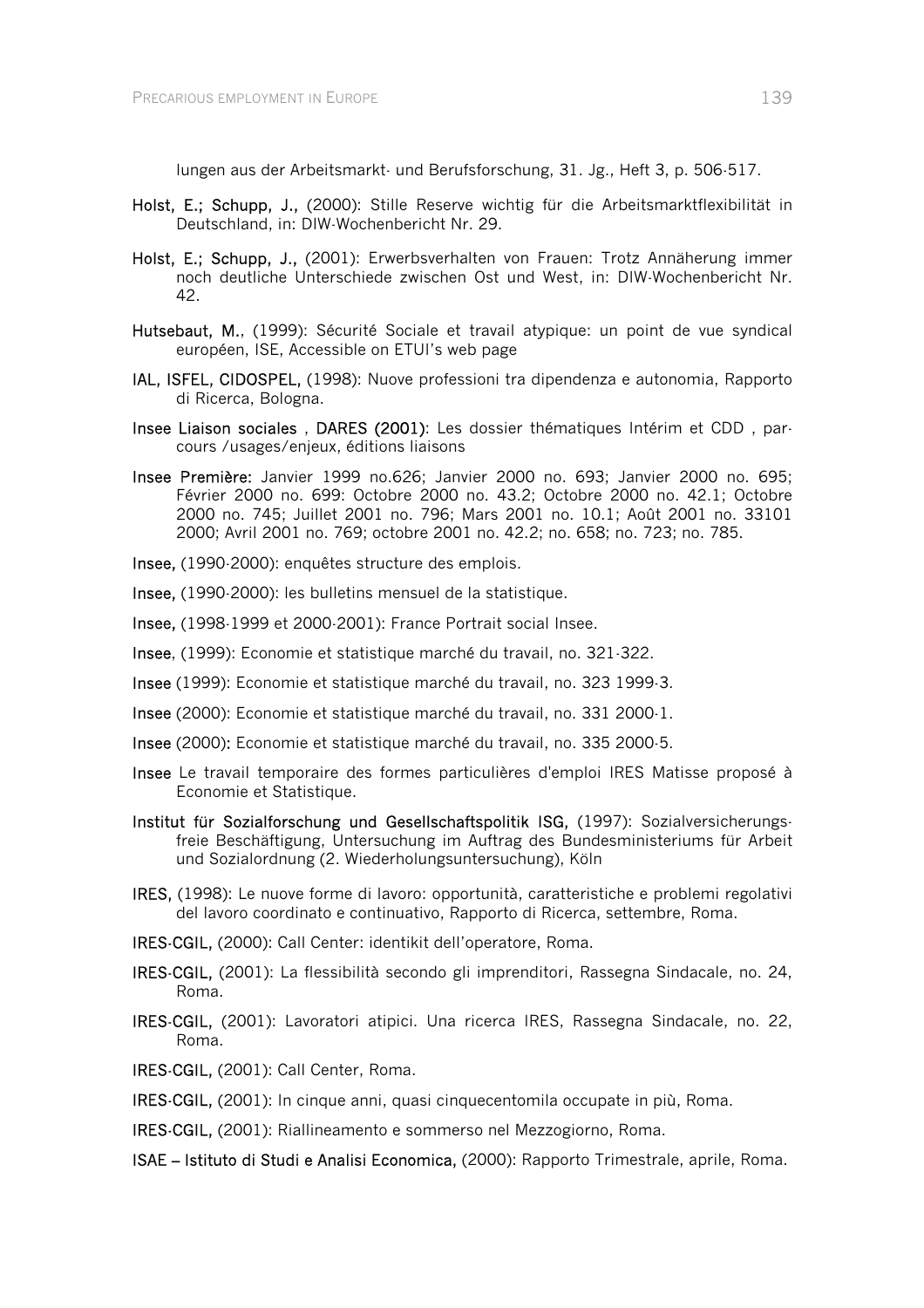- ISFOL, (1998): Il lavoro in Italia: profili, percorsi e politiche, Franco Angeli, Milano.
- ISFOL, (2000): Rapporto 2000, Strumenti e Ricerche, Angeli, Milano.
- ISPO, (1998): Lavoro atipico e lavoro atipico: atteggiamenti e opinioni, Rapporto di ricerca, settembre, Milano.
- ISTAT, (1990): La nuova contabilità nazionale, Roma.
- ISTAT, (1993): The Underground Economy in Italian Economic Accounts, Analisi di Statistica, Serie X, vol. 2, Roma.
- ISTAT, (2000): Rapporto Annuale. La situazione nel paese nel 1999, Istituto di Statistica, Roma.
- Jahn, E., (2002): Zur ökonomischen Theorie des Kündigungsschutzes. Volatilität der Arbeitsnachfrage und duale Arbeitsmärkte. Abhandlungen zur Nationalökonomie, Duncker & Humblodt, Berlin.
- Jaufmann, D., (1998): Pflege und Technik: Eine neue Qualität von Dienstleistungsarbeit?. in: ISF et al., ed.: Jahrbuch für sozialwissenschaftliche Technikberichtserstattung 1997, Berlin, p. 95-145.
- Jefferys, S.; Pires de Lima, M., (2001): Does exclusion in work result from differences in economic structure?, in: Desmarez et al.: Employment and exclusion: final report, forthcoming (paper communicated by P. Desmarez).
- Jenkins, J., (2001): Patterns of pay: results from the 2001 New Earnings Survey, Labour Market Trends, 110, no.3, March, p. 129-39.
- Jenkins, S.; Schluter, C.; Wagner, G., (2000): The Dynamics of Child Poverty: Britain and Germany Compared, DIW Discussion Papers no. 233, Berlin.
- Jódar, P.; Lope, Andreu, (1985): Con el agua al cuello. El trabajo en la economía sumergida, Editorial Revolución, Madrid.
- Jolly, D., (2000): A critical evaluation of the contradictions for disabled workers arising from the flexible labour market in Britain, Disability and Society, 15, no. 5, p. 795- 810.
- Jungbauer-Gans, M.; Hönisch, P., (1998): Dauer geringfügiger Beschäftigungen, in: Mitteilungen aus der Arbeitsmarkt- und Berufsforschung, 31. Jg., Heft 4, p. 697- 704.
- Karr, (1999): Kann der harte Kern der Arbeitslosigkeit durch einen Niedriglohnsektor aufgelöst werden, in: IAB Kurzbericht no. 3.
- Kay, S., (2001): Annual review article 2000: between flexibility and regulation: rights equality and protection at work, British Journal of Industrial Relations, 39, no. 2, p. 285-303.
- Keller, H.; Seifert, H., (1998): Zwischenbilanz der Deregulierung, in: Keller, B.; Seifert, H.: Deregulierung am Arbeitsmarkt,Hamburg, p. 9-35.
- Kern, H.; Schumann, M., (1970): Industriearbeit und Arbeiterbewusstsein, Suhrkamp Verlag, Frankfurt a.M.
- Kern, H.; Schumann, M., (1984): Das Ende der Arbeitsteilung? Rationalisierung in der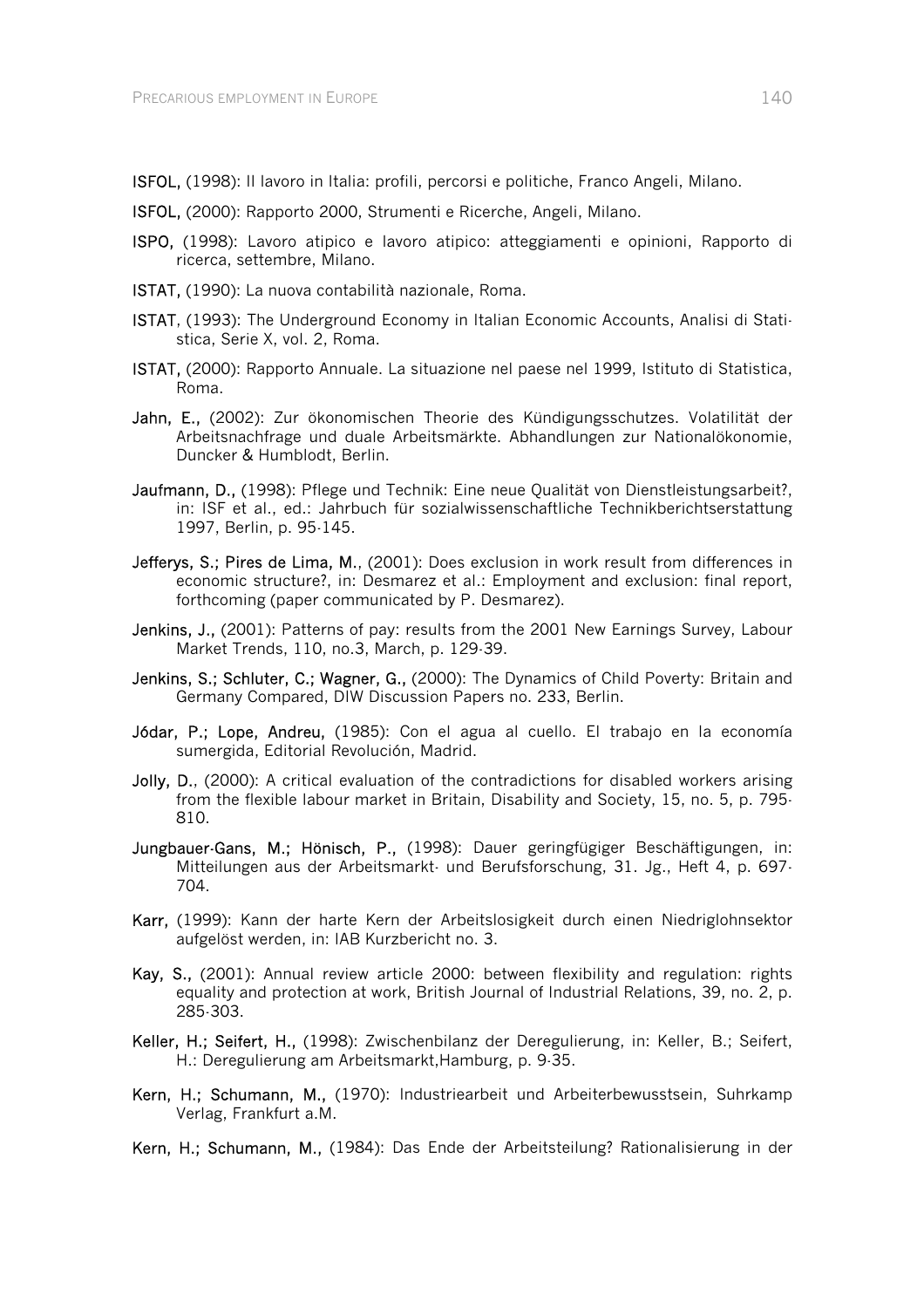industriellen Produktion, Verlag C.H. Beck, München.

- Kern, H.; Schumann, M., (1985): Industriearbeit im Umbruch Versuch einer Vorhersage, in: Lutz, B.: Soziologie und gesellschaftliche Entwicklung. Verhandlungen des 22. Deutschen Soziologentages in Dortmund, p. 382-410.
- Kirsch, J.; Klein, M.; Lehndorff, S.; Voss-Dahm, D., (1999): Darf´s etwas weniger sein? Arbeitszeiten und Beschäftigungsbedingungen im Lebensmittelhandel. Ein europäischer Vergleich, Berlin.
- Kistler, E.; Sing, D., (1998): Mangelnde Integration von Arbeitsangebot und –nachfrage, Marginalisierung und Humankapitalentwicklung. Oder: Wie kann gestandenen Soziologen so etwas passieren?, in: Institut für Sozialwissenschaftliche Forschung, ed.: Jahrbuch Sozialwissenschaftliche Technikberichterstattung, Sonderband Beobachtungsfeld Arbeit, Berlin.
- Klebaner, P.; Martin, G.; Offredi, C., (1988): Au-delà du revenu minimum, Futuribles, novembre, p. 3-14.
- Knuth M., (1996): Drehscheiben im Strukturwandel Agenturen für Mobilitäts-, Arbeitsund Strukturförderung, Berlin, p. 269f.
- Kratzer, N., (2001): Entgrenzung von Arbeit. Neue Leitbilder der Erwerbsarbeit? Ansätze zur arbeitspolitischen Bewertung und Gestaltung, Projektbericht, München, Veröffentlichung durch die Hans-Böckler Stiftung in Vorbereitung.
- Kratzer, N.; Döhl, V., (2000): Flexibilisierung des Fachkräfteeinsatzes, in: Lutz, B.; Meil, P.; Wiener, B.; ed.: Industrielle Fachkräfte für das 21. Jahrhundert – Aufgaben und Perspektiven für die Produktion von morgen, Campus Verlag, Frankfurt / New York, p. 239-278.
- Kratzer, N.; Döhl, V.; Sauer, D., (1998): Arbeit im Wandel Sozialberichtserstattung vor neuen Herausforderungen, in: IfS-Frankfurt a.M.; INIFES - Stadtbergen; ISF-München; SOFI Göttingen, ed.: Jahrbuch für sozialwissenschaftliche Technikberichtserstattung – Beobachtungsfeldarbeit; edition sigma, Berlin 1998, p. 97-127.
- Kress, U., (1998): Vom Normalarbeitsverhältnis zur Flexibilisierung des Arbeitsmarkts Ein Literaturbericht, in: Mitteilungen aus der Arbeitsmarkt- und Berufsforschung, Heft 3, p. 488-505.
- Kühl, J., (1996): Arbeitslosigkeit in der vereinigten Bundesrepublik Deutschland, in: Aus Politik und Zeitgeschichte B 33/93, p. 18-20.
- L'Horty, Y., (1997): Les flux entre emploi, chômage et inactivité: leur effet sur les variations du chômage, Economie et Statistique, no. 306-6.
- Labour Market Trends, (2000): Time series of the Labour Force Survey two quarters longitudinal datasets. Labour Market Trends, Vol. 108, no. 8, p. 369-77.
- Labour Market Trends, (2001): Labour market status now and one year ago, Labour Market Trends, Vol. 109, no. 10, p. 470-71.
- Labour Market Trends, (2001): People leaving employment characteristics and flows, Labour Market Trends, Vol. 109, no. 11.
- Labour Market Trends, (2001): Redundancies in the United Kingdom, Labour Market Trends, Vol. 109, no. 6, 315-22.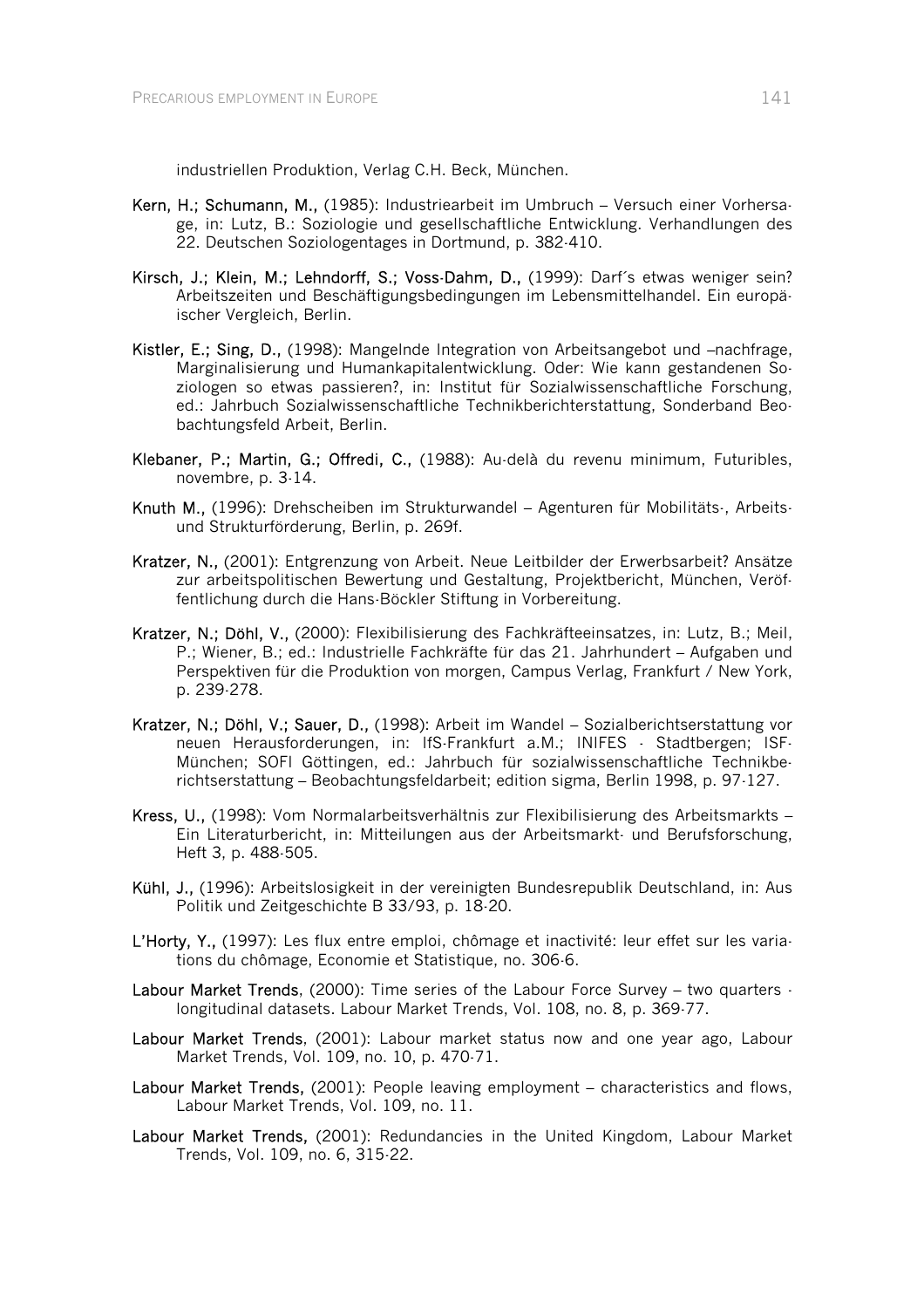- Labour Market Trends, (2001): Temporary workers by occupation, industry and reason, Labour Market Trends, 109, no.1.
- Lagarenne, C.; Legendre, N., (2000): Les travailleurs pauvres en France: facteurs individuels et familiaux, Economie et statistique, INSEE, no. 335.
- Lallement, M., (2000): Du travail à l'emploi, de l'organisation à l'entreprise, un double tournant problématique, in: Berthelot J.M., ed.: La sociologie française contemporaine, PUF, Paris, p. 143-154.
- Lallement, M., (2001): L'emploi des sociologues, in: Pouchet A., ed.: Sociologie du travail, quarante ans après, Elsevier, Paris.
- Laparra, Miguel, (2002): Una perspectiva de conjunto en el espacio social de la exclusión, in: Moreno, L.: Pobreza y Exclusión. La 'malla de seguridad' en España, Politeya, Madrid.
- Layte, R.; Levin, H.; Hendrickx, J.; Bison, I., (2000): Unemployment and cumulative disadvantage in the labour market, in: Gallie, D.; Paugam, S., ed.: Welfare regimes and the experience of unemployment in Europe, Oxford University Press, Oxford.
- Lefèvre, G., Michon, F., Viprey, M., (2001), Les stratégies des entreprises temporaires, La lettre de l'IRES, n° 49, octobre..
- Lehndorff, S. (1997): Zeitnot und Zeitsouverenität in der just-in-time Fabrik Arbeitsorganisation und Arbeitsbedingungen in der europäischen Automobilzulieferindustrie, München und Mehring.
- Lenoir, R., (1974): Les exclus, Seuil, Paris.
- Leon, P.; Marocchi, M., ed., (1973): Sviluppo economico e forza-lavoro, Marsilio, Padova.
- Les nouvelles dimensions de la précarité (1999): actes du colloque des 28 et 29 octobre 1999 (Lessor) PUF, Paris.
- Letourneux, V., (1998): Precarious employment and working conditions in Europe, European Foundation for the Improvement of Living and Working Conditions, Dublin.
- Lindley, R.M, (1993): Rights and responsibilities: contrasting expectations of European employment policies., in: Freyssinet, J, ed.: Convergence des Modèles Sociaux Européens, Ministère du Travail, de l'Emploi et de al Formation Professionnelle, Paris, p. 248-59.
- Lindley, R.M., (1991): Individuals, human resources and markets, in: Stevens, J.; Mackay, C., ed.: Training and Competitiveness, Kogan Page, London, p. 201-28.
- Lindley, R.M., (1994): Pour une Sociologie Économique des Structures d'Emploi, in: Erbes-Seguin, S., ed.: L'Emploi: Dissonances et Défis, L'Harmattan, Paris, p. 203- 33.
- Lindley, R.M., (1997): Labour Market Flexibility in the European Union, in: Amadeo, E.; Horton, S., ed.: Labour Productivity and Flexibility, Macmillan, London, p. 150-71.
- Lindley, R.M., (2000): Knowledge-Based Economies: The European Employment Debate in a New Context. Reports Prepared for the Portuguese Presidency of the European Union. Co-ordinated by Maria Joao Rodrigues. Action Line: Employment, Economic Reforms and Social Cohesion – For a Europe of Innovation and Knowledge. Gabinete do Primeiro Ministro, Lisbon, p. 33-83.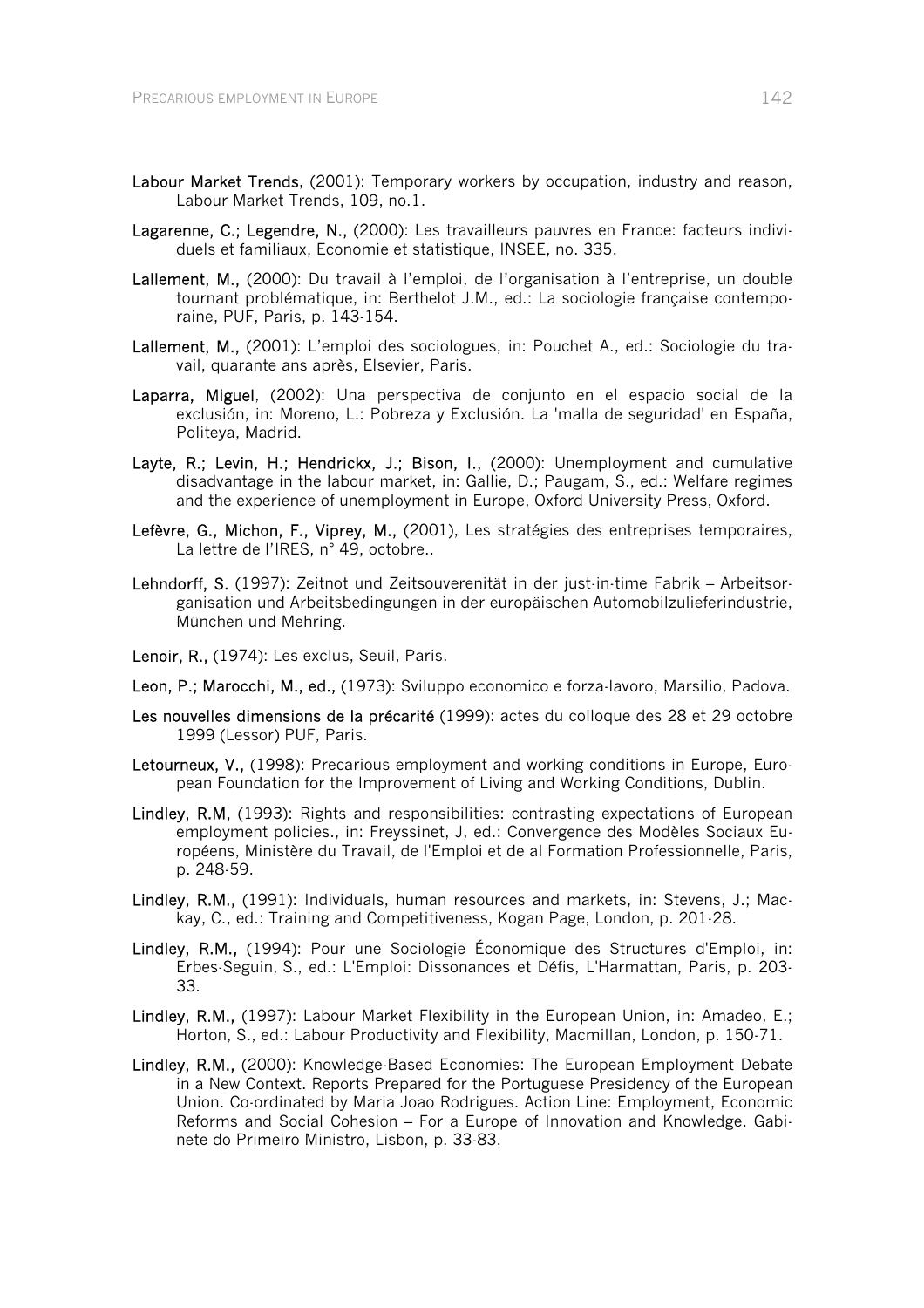- Lindley, R.M., ed., (1980): Economic Change and Employment Policy, Macmillan, London, p. 395.
- Lope Peña, A.; Gibert, F., (2001): Les noves formes d'ocupació i de treball i els seus mecanismes de regulació: una anàlisi de la literatura, Revista Catalana de Sociologia, No 15, Barcelona, p. 173-2000.
- Lope, A.; Martín Artiles, A., (1995): Las relaciones entre formación y empleo: ¿Qué formación, para qué empleo?, Revista de Economía y Sociología del Trabajo, no. 27-28, Marzo-Junio 1995, p. 254-262.
- López, M., (2000): Contrato de trabajo y remuneración en la nueva regulación de las empresas de trabajo temporal, Tirant lo Blanch, Valencia.
- LoWER network, (2000): The European-American Jobs Gap, Low Wage and High Wage Employment, Earnings Mobility and Job Quality, University of Amsterdam web page .
- LoWER network, (2001): Benchmarking Low-Wage and High-Wage Employment in Europe and the United States: A Study of New European Datasets and National Data for France, Germany, the Netherlands, the United Kingdom and the United States. EC, DG ESA web page .
- Lutz, B., (1985): Soziologie und gesellschaftliche Entwicklung. Verhandlungen des 22. Deutschen Soziologentages in Dortmund 1984, Campus Verlag, Frankfurt a.M. / New York.
- Lutz, B., (1987): Arbeitsmarktstruktur und betriebliche Arbeitskräftestrategie Eine theoretisch-historische Skizze zur Entstehung betriebszentrierter Arbeitsmarktsegmentation, Campus Verlag, Frankfurt a.M., New York.
- Mac Intyre, A., (1972): Is a Science of Comparative Politics Possible?, in: Laslett P.; Runciman W.G.; Skinner Q., ed.: Philosophy, Politics and Society, Fourth Series, Basil Blackwell, Oxford, p. 8-26.
- Madec, A.; Murard, N., (1995): Citoyenneté et politiques sociales, Flammarion, Dominos, Paris.
- Magatti, M., (1998): Il lavoro parasubordinato nel modello di sviluppo del nord, Impresa e Stato, luglio/agosto.
- Magvas, (2001): Neuregelung der 630-DM-Jobs. Geringfügige Beschäftigung aus betrieblicher Perspektive, in: IAB Kurzbericht Nr. 18.
- Malsch, Th.; Seltz, R., (1988): Die neuen Produktionskonzepte auf dem Prüfstand Beiträge zur Entwicklung der Industriearbeit, 2. Auflage, Berlin.
- Marelli, E.; Porro, G., ed., Il lavoro tra flessibilità e innovazione. Le tendenze del mercato del lavoro in Lombardia, Angeli, Milano.
- Martín Aguado, A. (1996): Expansión de la precarización tras la contrarreforma laboral: La negociación colectiva como instrumento neutralizador y generador de empleo estable, Cuadernos de Relaciones Laborales, No 9, Madrid.
- Martín Artiles, A., (1994): Flexibilidad y Relaciones Laborales. Estrategias Empresariales y Acción Sindical. CES, Madrid.
- Martin-Houssart, G., (2001): De plus en plus de passages vers un emploi stable, INSEE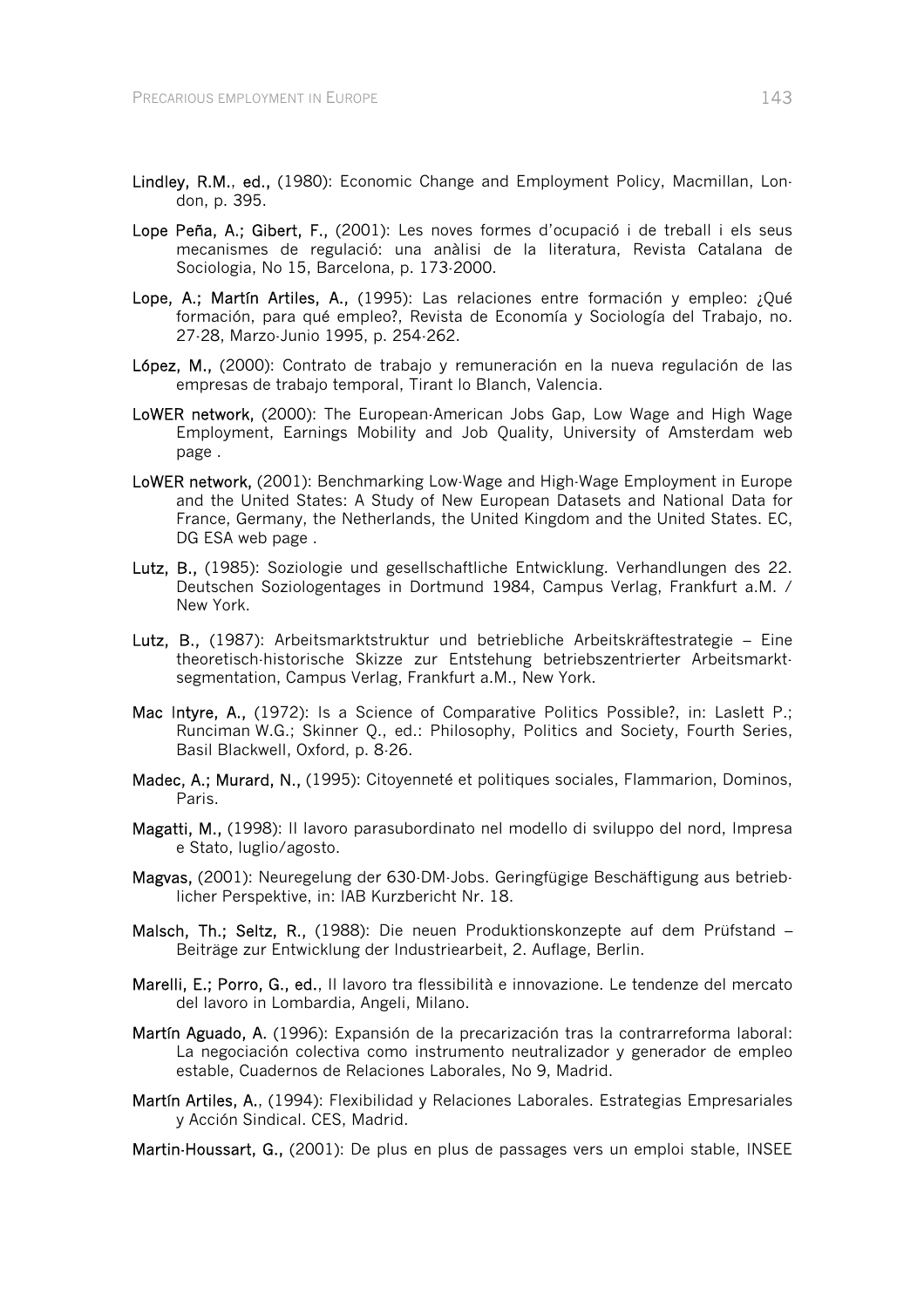Première, no. 769, avril.

- Maruani, M. ; Reynaud, E., (1993): Sociologie de l'emploi, coll. Repères, La Découverte, Paris.
- Maruani, M.; Reynaud, E.; Romani, C., ed., (1989): La flexibilité en Italie, Syros Alternative, Paris.
- Massarelli, N.e; Santacroce S., (2001): Occupazione a termine: porta verso la stabilità o trappola della precarietà?, testo dattiloscritto presentato alla riunione annuale AIEL, settembre, Firenze.
- Mateman, S.; Renooy, P.H., (2001): Undeclared work in Europe. Towards an integrated approach of combating undeclared labour. Final Report, Regioplan Research Advice and Information, Publicationnr. 424, Amsterdam.
- Matthes, J., ed., (1983): Krise der Arbeitsgesellschaft? Verhandlungen des 21. Soziologentages in Bamberg 1982, Frankfurt, New York.
- Maurice M., (1989): Méthode comparative et analyse sociétale: les implications théoriques des comparaisons internationales, Sociologie du travail, no. 2, p. 175-191.
- Maurice, M.; Sellier, F.; Silvestre, J.- J. (1982): Politique d'éducation et organisation industrielle en France et en Allemagne, essai d'analyse sociétale, PUF, Paris.
- Mayhew, C.; Quinlan, M.; Ferris, R., (1997): The effect of subcontracting/outsourcing on occupational health and safety: survey evidence from 4 Australian industries. Safety Science, 25, no. 1-3, p. 163-78.
- McKnight, A., (2000): From childhood poverty to labour market disadvantage: changes in the intergenerational transmission of social exclusion, in: Salverda, W; Lucifora, C; Nolan, B., ed.: Policy Measures for Low-Wage Employment in Europe, Edward Elgar, Cheltenham.
- McKnight, A., (2001): Earnings Top-Up Evaluation: Effects on Unemployed People. Part Two, Econometric Analysis. Research Report no. 131. Department of Social Security. Corporate Document Services.
- McKnight, A.; Elias, P. (2002): Empirical variation in employment relations and conditions validating the new social classification, in: Rose, D.; Pevalin, D., ed.: The National Statistics Socio-Economic Classification: An Introduction for Researchers, Sage, London.
- McKnight, A.; Hasluck, C.; Elias, P., (2000): Evaluation of the New Deal for Lone Parents: Early Lessons form the Phase One Prototype – Cost-Benefit Analysis and Econometric Analyses, Research Report no. 110, Department of Social Security.
- Meager, N.; Bates, P.; Dench, S.; Honey, S.; M. Williams, (1998): Employment of Disabled People; Assessing Extent of Participation, Research Report No. 69, Department for Education and Employment.
- Medina, J. E., (1999): La ordenación jurídica del tiempo de trabajo a través de las empresas de trabajo temporal en la hostelería, in: Quesada, R., ed.: Tiempo de trabajo: empleo y calidad en la industria turística; Consejo Social, Universidad de Málaga, Málaga.
- Meinhardt V.; Schupp J.; Schwarze, J.; Wagner, G., (1997): Einführung der Sozialversicherungspflicht für 610-DM-Jobs und Abschaffung der Pauschalbesteuerung; in: DIW Wochenbericht Jg. 64, no. 45, p. 895-898.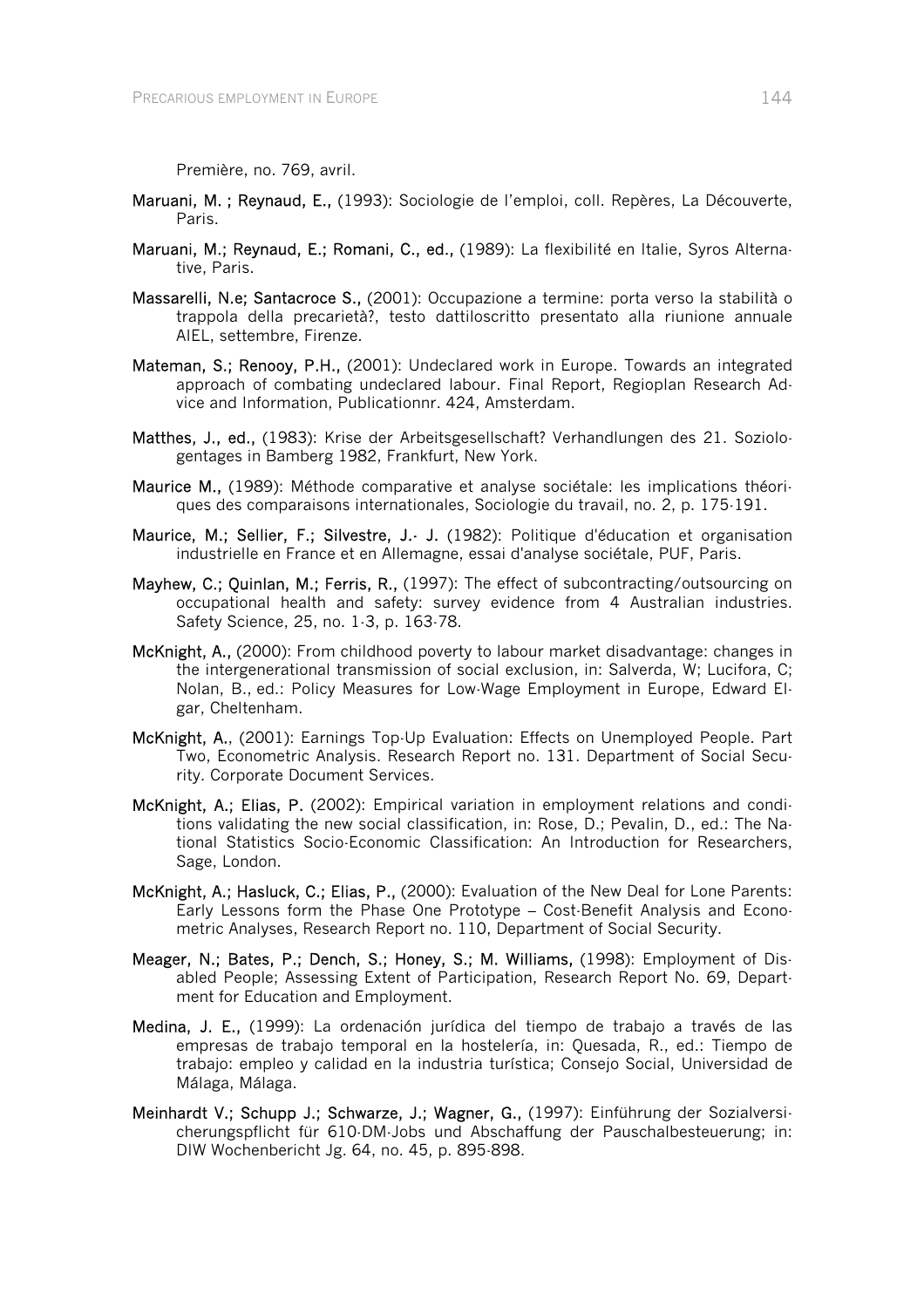- Meldolesi, L., (1996): Le strategie dello sviluppo locali, Istituto di Ricerche e Interventi Sociali, Villa Medicea di Artimino.
- Meldolesi, L., (1998): Dalla parte del Sud, Laterza, Milano.
- Mendel, G., (1992): La société n'est pas une famille, La Découverte, Paris.
- Mendius, H.-G., (1994): Arbeitsförderungspraxis in den neuen Ländern Auslöser für eine Umorientierung betrieblicher Qualifizierungspolitik? In: Arbeitskreis sozialwissenschaftlicher Arbeitsmarktforschung, ed.: Arbeitspapier 6, Gelsenkirchen, p. 10- 27.
- Mendius, H.G.; Sengenberger, W.; Weimer, S., (1987): Arbeitskräfteprobleme und Humanisierungspotentiale in Kleinbetrieben, Campus Verlag, Frankfurt, New York.
- Mercader, J., (1994): La intermediación en el mercado de trabajo tras la reforma laboral: realidades y respuestas, Revista de Trabajo y Seguridad Social, no. 14, MTSS, Madrid.
- Merli Brandini, P., (1996): Evoluzione strutturale dell'occupazione dipendente e indipendente, Quaderni ISRIL, no. 2.
- Michon, F. ; Ramaux C., (1992): CDD et intérim: bilan d'une décennie, Travail et emploi, no. 52, p. 37-56.
- Michon, F., (1987): La segmentation, 15 ans après, les tendances récentes de l'analyse économique du marché du travail, SET, Université de Paris I, mimeo, p. 36.
- Michon, F.; Germe J.F., (1979): Stratégies des entreprises et formes particulières d'emploi, report for the Commissariat général du Plan, 2 volumes, SET, Université de Paris I, Paris.
- Miera, F. (1996): Zuwanderer und Zuwanderinnen aus Polen in Berlin in den 90er Jahren. Thesen über Auswirkungen der Migrationspolitiken auf ihre Arbeitsmarktsituation und Netzwerke; in: Wissenschaftszentrum für Sozialforschung Berlin WZB, discussion papers FS I 96 – 106, Berlin.
- Miguélez, F., Prieto, C., ed., (1999): Las relaciones de empleo en España, Madrid, S. XXI.
- Miguélez, F., (1995): El mercado de trabajo en España y la persistencia de las diferencias con la Unión Europea. ¿Un modelo en expansión?, Revista de Economía y Sociología del Trabajo, no. 27-28, Marzo-Junio 1995, p. 61-69.
- Míguelez, F.; Lope, A.; Coller, X.; López, P., (1998): La segmentación laboral: hacia una tipología del ámbito productivo, Papers. Revista de Sociología, no.55, p. 45-77.
- Miguélez, F.; Prieto, C., ed., (1991): Las relaciones laborales en España, Madrid, S. XXI.
- Miguélez, F.; Prieto, C.; Castaño, C., (1996): Recursos humanos y relaciones laborales en el sector bancario español, Universidad Autónoma of Barcelona and Universidad Complutense of Madrid, mimeograph.
- Milano, S., (1982): La pauvreté en France, Le Sycomore, Paris.
- Milano, S., (1988): La pauvreté absolue, Hachette, Paris.
- Millward, N.; Stevens, M.; Smart, D.; Hawes, W.R., (1992): Workplace Industrial Relations in Transition, Dartmouth, Aldershot.
- Mingione E., (1985): Marginale e povero: il nuovo immigrato in Italia, Politica ed econo-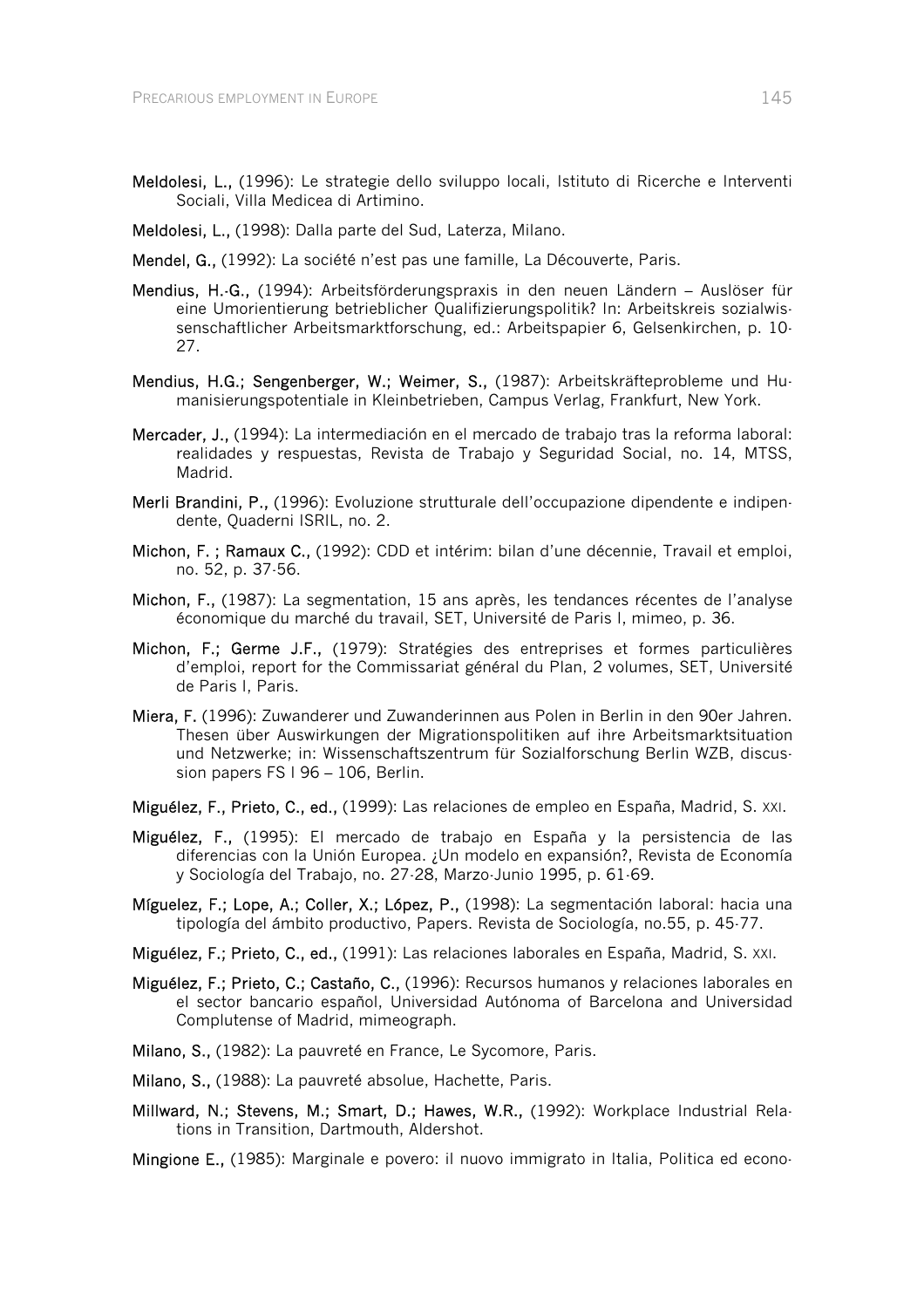mia, no. 6, Roma.

- Ministero del lavoro e delle politiche sociali, (2001): Il Libro Bianco sul mercato del lavoro in Italia, Roma.
- Ministero del lavoro e delle politiche sociali, (2001): Rapporto di monitoraggio sulle politiche occupazionali e del lavoro, no. 2, Roma.
- Ministero del lavoro e delle previdenza sociale, (2000): Rapporto di monitoraggio sulle politiche occupazionali e del lavoro, no. 1, Roma.
- Ministry of employment and Ministry of social affairs, (1988): Pauvreté, précarité, revenu minimum, références sociales (preface by Milano S.), Documentation française, Paris.
- Miró Acedo I.; Ortiz, D., (2001): Treball, valors i canvi. Les ruptures en la precarietat, Generalitat de Catalunya, Secretaria General de Joventut, Barcelona.
- MISEP, (1998): Special dossier on self-employment in Europe, Trends no. 31, MISEP, Winter 1998, Summary introduction and country reports.
- Modood, T.; Berthhoud, R., (1997): Ethnic Minorities in Britain: Disability and Disadvantage, Policy Studies Institute, London.
- Moldaschl, (1991): Frauenarbeit oder Facharbeit? Montagerationalisierung in der Elektroindustrie II, Campus Verlag, Frankfurt a.M., New York.
- Moldaschl, (1998): Internationalisierung des Marktes Neue Unternehmensstrategien und qualifizierte Angestellte, in: ISF München et al., ed.: Jahrbuch sozialwissenschaftliche Technikberichterstattung 1997 – Schwerpunkt: Moderne Dienstleistungswelten, edition sigma, Berlin, p. 197-250.
- Montagne, S.; Sauviat, C., (2001): L'influence des marchés financiers sur les politiques sociales des entreprises: le cas français, in: Travail et Emploi, no. 87, juillet 2001, p. 111-126.
- Mottura, G., (1991): Le presenze extracomunitarie sul mercato del lavoro italiano: osservazioni sullo stato della questione, IRPA Regione Emilia Romagna, Bologna.
- Mottura, G., ed., (1992): L'arcipelago immigrazione. Caratteristiche e modelli migratori dei lavoratori stranieri in Italia, Ediesse, Roma.
- Mottura, G.; Pugliese, E., (1975): Agricoltura Mezzogiorno e mercato del lavoro, Il Mulino, Bologna.
- Munz, S., (1996): Ansätze zur Überwindung der Benachteiligung von Frauen im Erwerbsleben. Forschungsvorhaben im Auftrag des Bundesministeriums für Wirtschaft, ifo Institut für Wirtschaftsforschung, München.
- Mutz, G., (1997): Arbeitslosigkeit und gesellschaftliche Individualisierung, in: Beck U., Sopp P., ed.: Individualisierung oder Integration. Neue Konfliktlinien und neuer Integrationsmodus?, Opladen, p. 161-179.
- Mutz, G.; Ludwig-Mayerhofer, W.; Koenen E.J.; Eder, K; Bouß, W., (1995): Diskontinuierliche Erwerbsverläufe. Analysen zur postindustriellen Arbeitslosigkeit, Opladen.
- Napoli, M., (1998): Dallo Statuto dei lavoratori allo Statuto dei lavori, Diritto delle Relazioni Industriali, no. 3.
- Naredo, J. M., (2001): Configuración y crisis del mito del trabajo, Archipiélago, no. 48,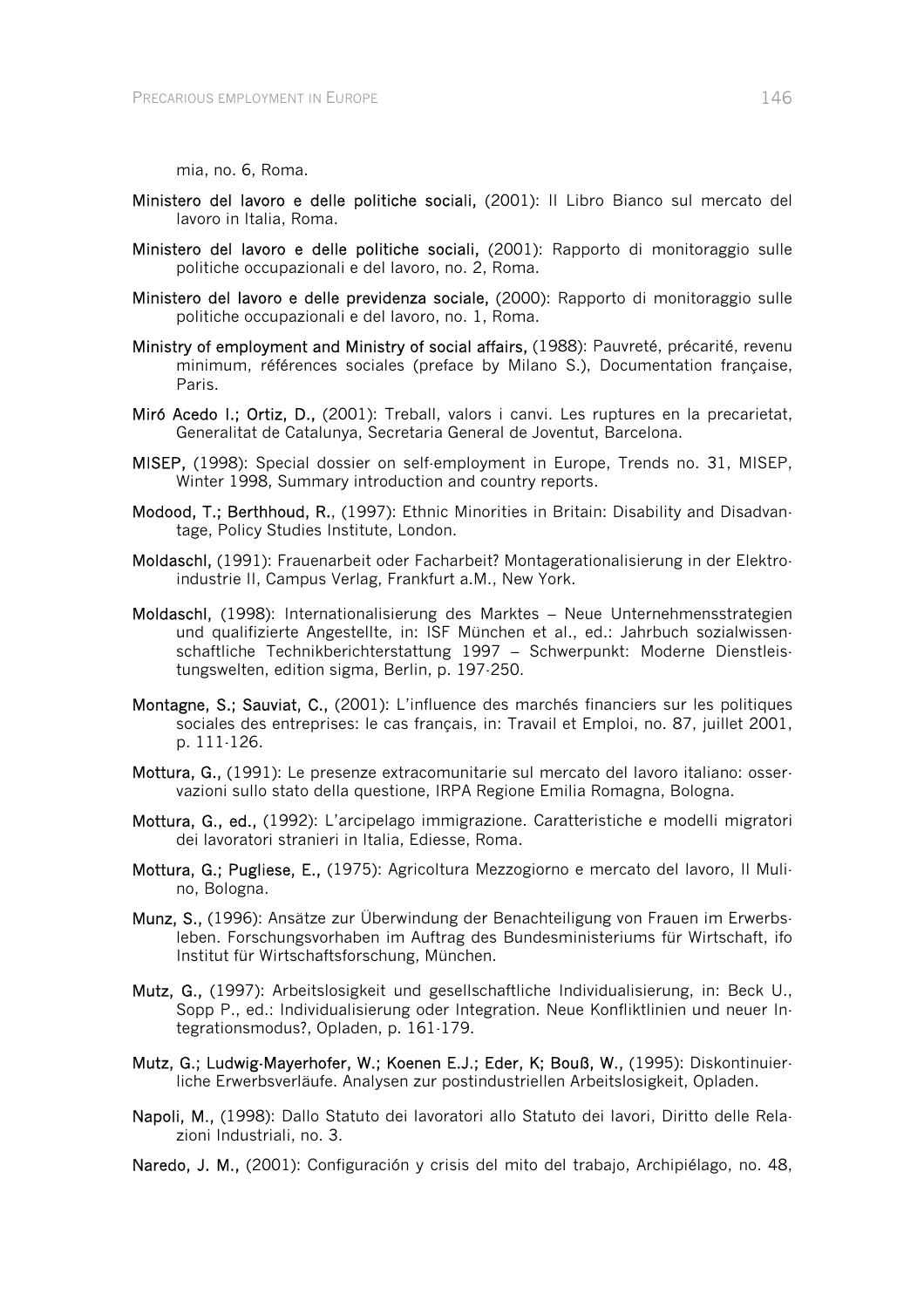Setp-Oct 2001, p. 13-23.

Negarville, ed., (2001): I lavoratori socialmente utili, Italia Lavoro, Roma.

- Nichols T.; Armstrong, P., (1973): Safety or Profit: Industrial Accidents and the Conventional Wisdom, Falling Wall Press, Bristol.
- Nicole-Drancourt, C., (1990): Organisation du travail des femmes et flexibilité de l'emploi, Sociologie du travail, 1990, no. 2, p. 173-193.
- Nicole-Drancourt, C., (1992): L'idée de précarité revisitée, Travail et emploi, no. 52, p.  $57 - 70.$
- Nicoletti, G.; Haffner, R.; Nickell, S.; Scarpetta, S.; Zoega, G., (2001): European Integration, Liberalization and Labor Market Performance, in: Bertola G., Boeri T., Nicoletti G., Welfare and Employment in a United Europe, MIT Press, Cambridge (Mass.).
- Nicoletti, G.; Scarpetta, S.; Boylaud, O., (2000): Summary indicators of product market regulation with an extension to employment protection legislation, Economics Department Working Paper no. 226., OECD, Paris.
- Nienhüser, W., (1999): Legal, illegal. Die Nutzung und Ausgestaltung von Arbeitskräftestrategien in der Bauwirtschaft, in: Industrielle Beziehungen, 6. Jg., Heft 3, p. 292- 320.
- Noll, H., (1998): Sozialberichtserstattung: Funktionen, Merkmale und Grenzen; in: Institut für Sozialwissenschaftliche Forschung, ed.: Jahrbuch Sozialwissenschaftliche Technikberichterstattung, Sonderband Beobachtungsfeld Arbeit, Berlin, p. 65-93.
- OECD, (1993): OECD Employment Outlook, Paris.
- OECD, (1994): OECD Jobs Study, Paris.
- OECD, (1996): OECD Employment Outlook, Paris.
- OECD, (1997) Employment Outlook, Paris.
- OECD, (1999): OECD Employment Outlook, Paris.
- Offe, C., (1982): Arbeit als soziologische Schlüsselkategorie?, in: Matthes J., ed.: Krise der Arbeitsgesellschaft? 21. Deutscher Soziologentag in Bamberg, Campus Verlag, Farnkfurt a.M., New York
- Office for National Statistics, (2000): Labour Market Trends, 108, no. 9, September, The Stationery Office, Norwich.
- Office for National Statistics, (2001): Labour Market Trends, 109, no. 1, January, The Stationery Office, Norwich.
- Offredi, C., (1988): La précarité des années quatre-vingt ou un phénomène social en gestation dans la société, Revue internationale d'action communautaire, printemps, no. 19/59, p. 21-32.
- Orecchio, D., (2000): Visibili solo se rappresentati, Rassegna Sindacale, no. 19.
- Ortiz de Villacian, D., (1998): Les ETT: la institucionalització de la precarietat, Revista Catalana de Sociologia, No 7, Barcelona, pp. 193-211.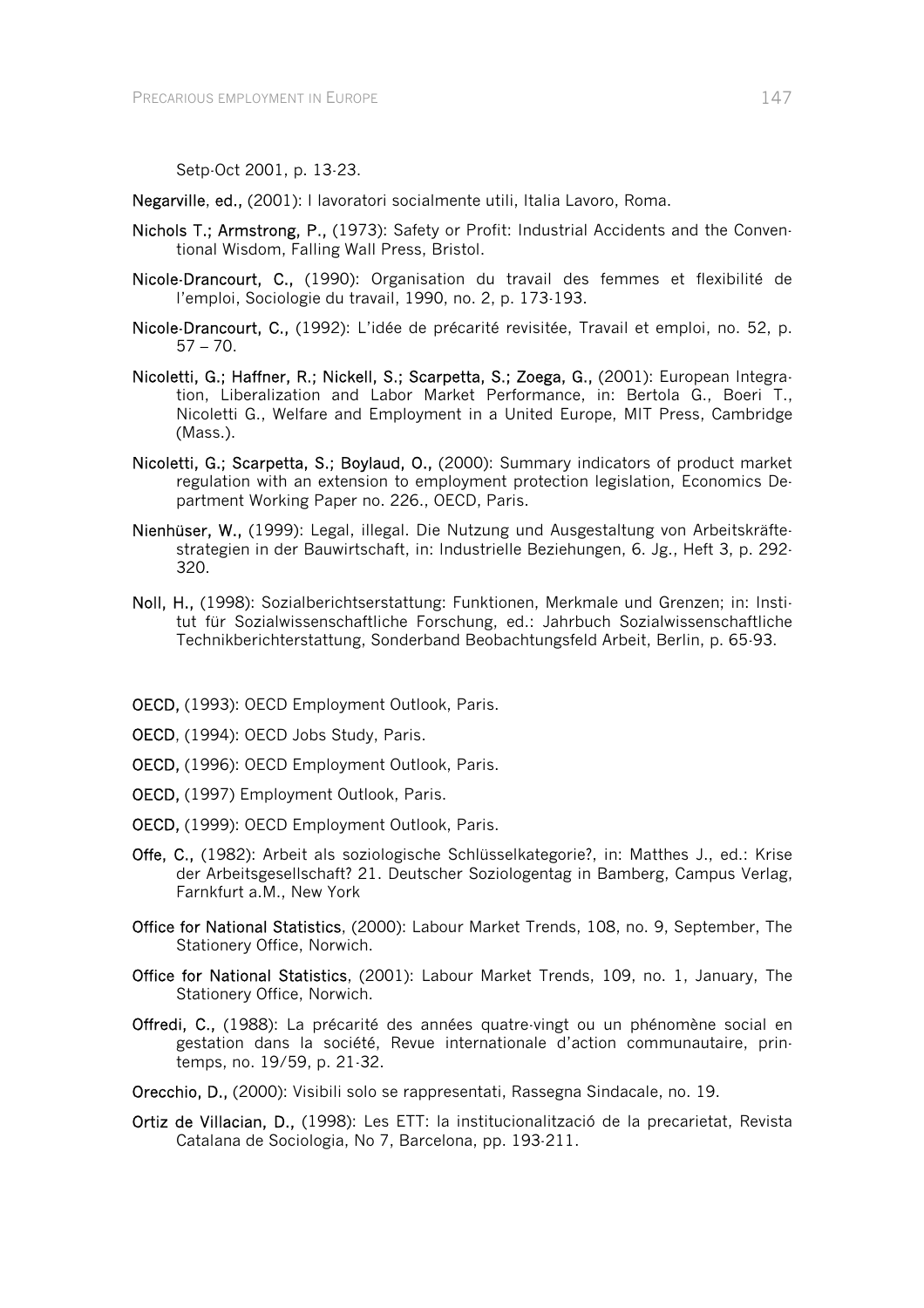- Osservatorio Mercato del Lavoro della Toscana, (2001): Indagine sui cambiamenti della qualità e delle condizioni di lavoro in Toscana, Firenze.
- Outin, J.L., (1993): La politique de l'emploi et le chômage de longue durée: entre le tri des chômeurs et la mise en forme des marges de l'emploi, in: Gazier, B., Emploi, nouvelles donnes, Economica, Paris, p. 144-164.
- Paci, M., (1973): Mercato del lavoro e classi sociali in Italia, Il Mulino, Bologna.
- Passarelli, G., (1997): Flessibilità e rapporto di lavoro, in Persiani M., ed., Argomenti di Diritto del Lavoro, CEDAM,
- Passarelli, G., (1999): Attualità della fattispecie lavoro subordinato, AA.VV., Le trasformazioni del lavoro. La crisi della subordinazione e l'avvento di nuove forme di lavoro, Angeli, Milano.
- Paugam, S., (1991): La disqualification sociale, essai sur la nouvelle pauvreté, PUF, Paris.
- Paugam, S., (1993): La société française et ses pauvres, PUF, Paris.
- Paugam, S., (2000a): L'exclusion, usages sociaux et apports de la recherche, in: Berthelot, J.M., ed.: La sociologie française contemporaine, PUF, Paris, p. 155-171.
- Paugam, S., (2000b): Le salarié de la précarité, PUF, Paris.
- Paugam, S., Russell, H., (2000): The effects of employment precarity and unemployment on social isolation, in: Gallie, D., Paugam, S., op. cit.
- Paugam, S.; Zoyem, J.P.; Charbonnel, J.M., (1993): Précarité et risque d'exclusion en France, Documents du CERC, no. 109, 3è trimestre, CERC, Paris, p. 169.
- Peinado, A., (1988): La discriminación salarial de la mujer en el mercado de trabajo español, MTSS, Madrid.
- Pelaggi, L., (1999): Prospettive di evoluzione normativa dei lavori atipici, in: AA.VV., Le trasformazioni del lavoro. La crisi della subordinazione e l'avvento di nuove forme di lavoro, Angeli, Milano.
- Persiani, M., ed., (1997): Argomenti di Diritto del Lavoro, CEDAM,
- Perulli, A., (1997): Il diritto del lavoro tra crisi della subordinazione e rinascita dell'autonomia, Lavoro e Diritto, no. 2.
- Petit, P., (1986): Heurs et malheurs de L'Etat face au rapport salarial: la France, in: Boyer, R., ed.: La flexibilité du travail en Europe, La découverte, Paris, p. 35–44.
- Pialoux, M.; Beaud, S., Permanents et temporaires, in: Bourdieu, P., ed.: La misère du monde, Seuil, p. 493-512.
- Piazza, M., ed., (1996): Part-time e flessibilità, mimeo, Roma.
- Piazza, M.; Ponzellini, A.; Provengano, E.; Tempia A., ed., (1997): Riprogettiamo il tempo, Fondazione Regionale Pietro Severo – Gender Milano.
- Picot, A.; Reichwald, R., Wigand, R.T., (1996): Die grenzenlose Unternehmung, Wiesbaden.
- Pignoni, M.-T.; Poujouly, C. Premières informations et Premières synthèses, Trajectoires professionnelles et récurrence du chômage, 99-04, no. 14.3.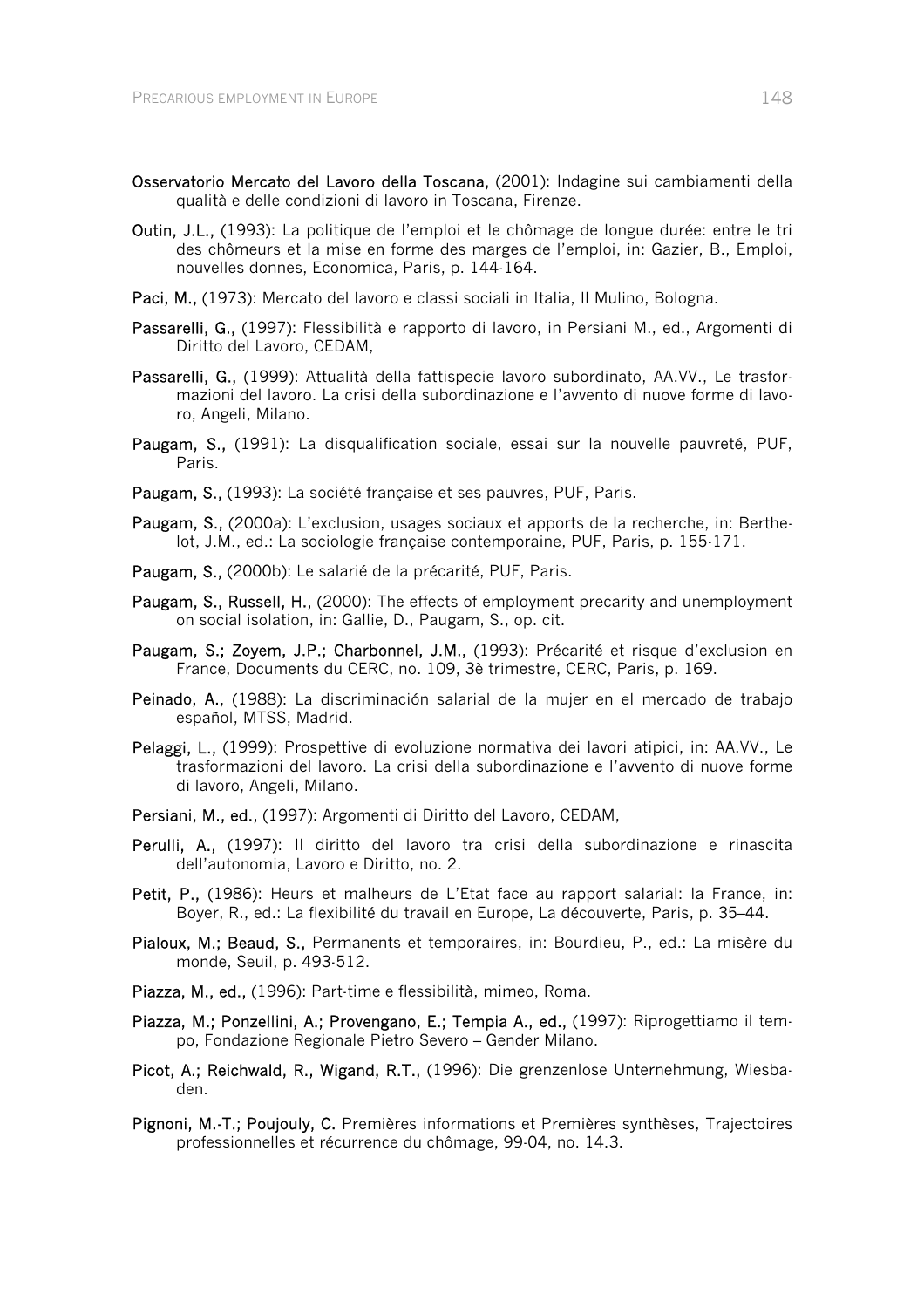- Pitrou, A., (1978a): Vivre sans famille?, les solidarités familiales dans le monde d'aujourd'hui, Privat, Toulouse.
- Pitrou, A., (1978b): La vie précaire, des familles face à leurs difficultés, Études CNAF, Paris.
- Pohl, G; Wiedemuth, J., (2000): Mehr Beschäftigung durch Lohnsubventionierung im Niedriglohnsektor?, In: Schäfer C. ed.: geringere Löhne – mehr Beschäftigung? Niedriglohnpolitik, VSA-Verlag Hamburg, p. 77-91.
- Polanyi, K., (1983): La grande transformation. Aux origines politiques et économiques de notre temps, Gallimard, Paris.
- Polavieja, J. G., (2001): Insiders and outsiders: structure and consciousness effects of labour market deregulation in Spain (1984-1997), Instituto Juan March de Estudios e investigaciones, Madrid.
- Political discourse and academic debate in five countries, Germany, Spain, France, Italy and the UK, (2002): Presentation for the ESOPE meeting, München, March, 5th.
- Pollert, A., (1988): The flexible firm fixation or fact?, Work, Employment and Society, 2, no.3, p. 281-316.
- Pouchet, A., ed.: Sociologie du travail, quarante ans après, Elsevier, Paris.
- Poveda, M. and Santos, A., (1998): El mercado de trabajo devastado. Procesos de flexibilidad a la española, Arxius de Sociologia, no. 2, June 1998, p. 13-37.
- Prieto, C., (1991): Las prácticas empresariales de gestión de la fuerza de trabajo, in: Miguelez, F.; Prieto, C., ed., (1991): Las relaciones laborales en España, Madrid Siglo XXI, p. 185-210.
- Prieto, C., (1999): Crisis del empleo, ¿crisis del orden social?, in: Miguelez, F.; Prieto, C., ed.: Las relaciones laborales en España, Madrid Siglo XXI, p. 529-548.
- Prieto, C., ed., (1994): Trabajadores y condiciones de trabajo, Madrid, Edics. HOAC.
- Pugliese, E., (1983): Aspetti dell'economia informale a Napoli, Inchiesta, no. 59-60, Bari.
- Pugliese, E., (1985): Quale lavoro per gli stranieri in Italia, Politica ed Economia, no. 9, Roma.
- Pugliese, E., ed., (1982): I giovani tra scuola e lavoro nel Mezzogiorno, Angeli, Milano.
- Purcell, K.; Hogarth, T.; Simm, C., (1999): Whose flexibility? The cost and benefits of 'non-standard' working arrangements and contractual relations, Joseph Rowntree Foundation, York.
- QUIT, Grup d'Estudis Sociològics sobre la Vida Quotidiana i el Treball, (1997): Economía, trabajo y empresa. Sobre el impacto económico y laboral de los Juegos Olímpicos de 1992, CES, Madrid.
- R&P, (1998): I contratti di formazione lavoro in Italia tra il 1985 e il 1996; alcune riflessioni, Isfol, Torino.
- Rainbird, H., (1990): Self-employment: a form of disguised wage labour?, in: Pollert, A., ed.: Farewell to Flexibility? Restructuring Work and Employment, Blackwell, Oxford.
- Rapiti, F., (1997): Lavoro autonomo, lavoro dipendente e mobilità: un quadro sintetico sull'Italia, in: Bologna, S.; Fumagalli, A., ed.: Il lavoro autonomo di seconda gene-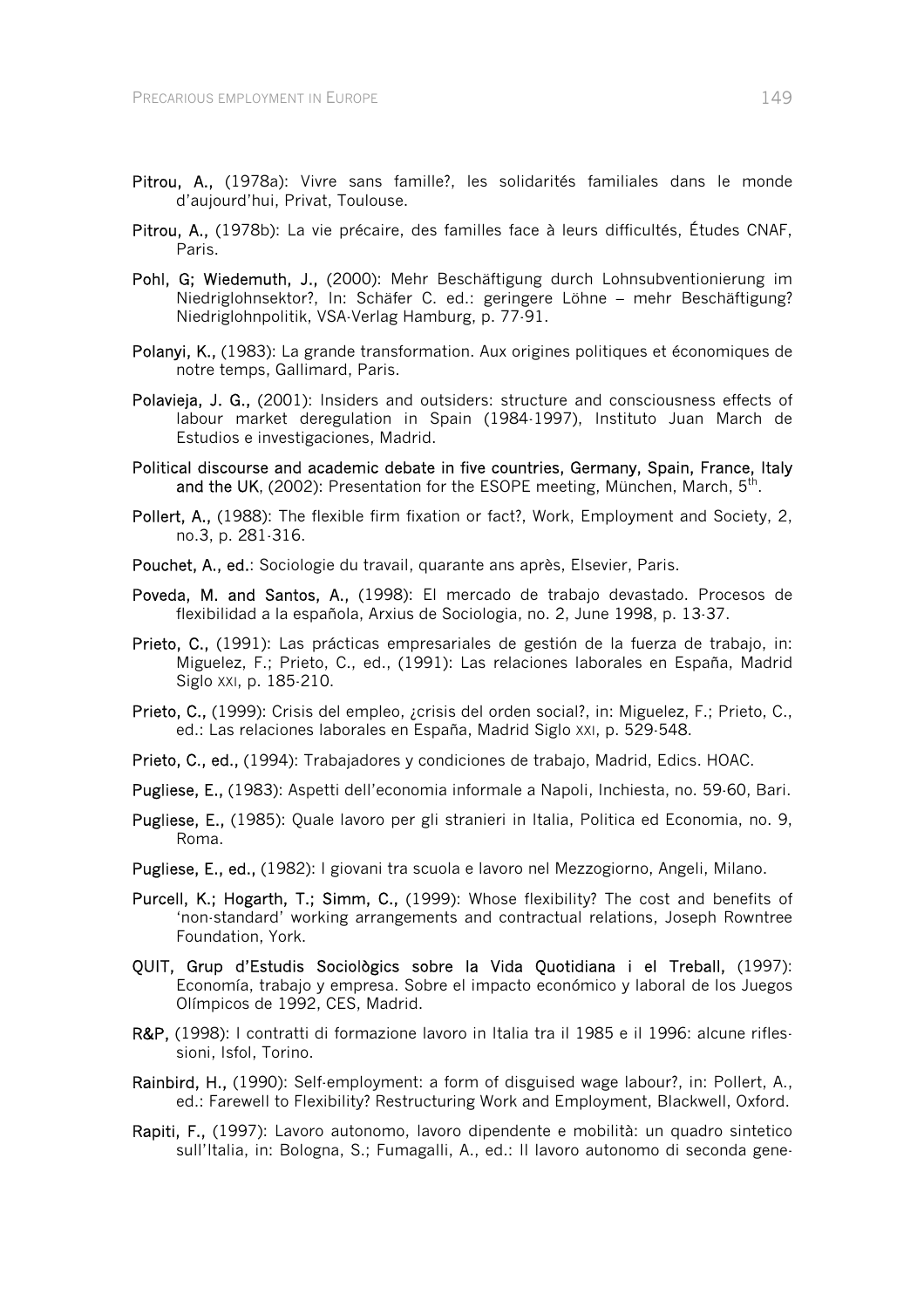razione, Feltrinelli, Milano.

- Rauch, A.; Reinberg, A., (2000): Qualification and employment opportunities, in: IAB topics no. 38, Institut für Arbeitsmarkt- und Berufsforschung, Nürnberg.
- Recio, A., (1988): Flexibilidad, eficiencia y desigualdad (notas sobre la flexibilidad laboral), Sociología del Trabajo, no. 4.
- Recio, A., (1988a): Capitalismo y formas de contratación laboral, Ministerio de Trabajo y Asuntos Sociales, Madrid.
- Recio, A., (1999): La segmentación del mercado laboral en España, in: Miguélez, F., Prieto, C., ed.: Las relaciones de empleo en España, Madrid, S. XXI.
- Regini M., (1998): Flessibilità, deregolazione e politiche del lavoro, Il Mulino, no. 4.
- Regione Emilia-Romagna, (2001): Identikit dei lavoratori atipici, Bologna.
- Reich, R., (2001): The Future of Success, Heineman, London.
- Reichwald, R.; Koller, H., (1996): Die Dezentralisierung als Maßnahme zur Förderung der Lernfähigkeit von Organisationen – Spannungsfelder auf dem Weg zu neuen Innovationsstrategien, in: Bullinger, H.J., ed.: Lernende Organisationen, 105-153.
- Rendueles, C., (2001): Si la máquinas firmasen contratos: ETT y mercado laboral, Archipiélago, no. 48, Setp-Oct 2001, p. 47-51.
- Reyneri, E., (1984): Doppio lavoro e città meridionale, Il Mulino, Bologna.
- Reyneri, E., (1996): Inserimento degli immigrati nell'economia informale, comportamenti devianti e impatto sulle società di arrivo: alcune ipotesi di ricerca comparativa, Sociologia del lavoro, no. 64.
- Reyneri, E., (1998): Immigrazione ed economia sommersa, Stato e Mercato, no. 53.
- Ricci, L., (1996): Tra lavoro dipendente e lavoro autonomo: il caso delle collaboratrici coordinate e continuative, in: Rossi, N., ed.: Competizione e giustizia sociale 1994- 95. Terzo Rapporto CNEL sulla distribuzione del reddito, Angeli, Milano.
- Ricci, L., (1997): Il lavoro che cambia, in: Bologna S.; Fumagalli, A., ed.: Il lavoro autonomo di seconda generazione, Feltrinelli, Milano.
- Rix, A.; K. Davies; R. Gaunt; A. Hare, (1999): The Training and Development of Flexible Workers, Research Brief No. 118, Department of Education and Employment
- Rizza, R., ed., (1998): Politiche del lavoro e nuove forme di precarizzazione del lavoro. Angeli, Milano.
- Robineau, Y., (2002): Les mesures d'aide aux emplois du secteur non marchand, Rapport de l'instance d'évaluation, La Documentation Française, Paris.
- Robinson, P., (1997): Flexible employment and labour market regulation, in: Felstead, A., Jewson, N., ed.: Global Trends in Flexible Labour, Macmillan Business, Basingstoke.
- Roca, J., (2001): Les diferències salarials: Teories i dades empíriques, in: Brunel, I., ed.: Joves i transició al mercat laboral, Universitat Rovira i Virgili, Pòrtic, Barcelona.
- Rodgers G., Rodgers, J., ed., (1989): Precarious Jobs in Labour Market Regulation, International Institute of Labour Studies, Free University of Brussels, International Labour Office, Geneva.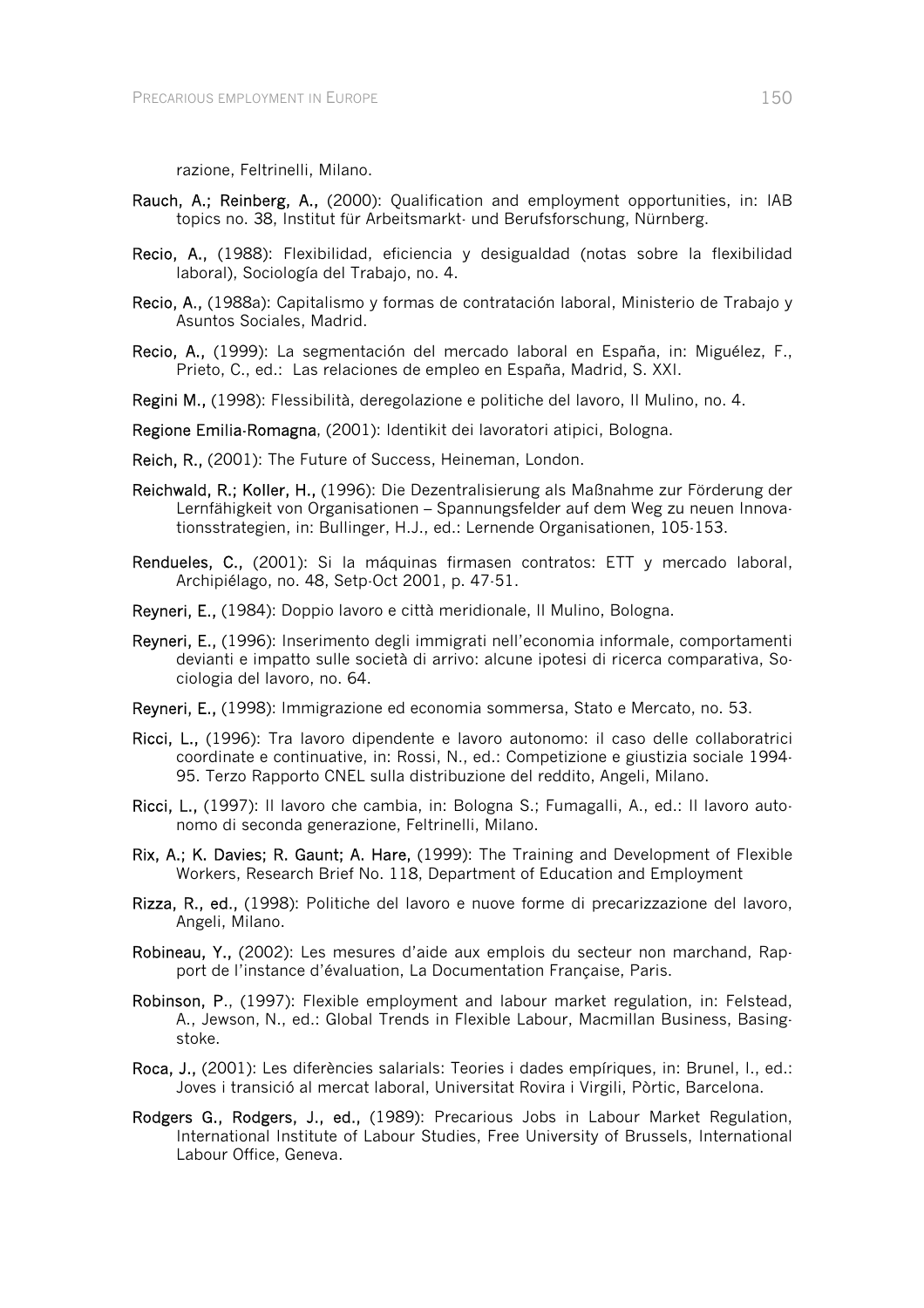- Rodgers, G.; Rodgers, J., ed., (1989): Precarious Jobs in Labour Market Regulation, The Growth of Atypical Employment in Western Europe, ILO (International Institute of Labour Studies), Free University of Brussels, Brussels.
- Rodgers, G.; Rodgers, J. ed. (1989): El trabajo precario en la regulación del mercado laboral: Crecimiento del empleo atípico en Europa Occidental, Madrid, Ministerio de Trabajo y Seguridad Social, 1992; original English edition published by the ILO's Institute for Labour Studies under the title of Precarious Jobs in Labour Market Regulation: The Growth of Atypical Employment in Western Europe.
- Rodriguez, E., (1999): Marginal Employment and Health in Germany and the United Kingdom. Does unstable Employment Predict Health?, in: Wissenschaftszentrum für Sozialforschung Berlin WZB, discussion papers FS I 99 - 203, Berlin.
- Roma G., ed., (2000): Nuove forme di lavoro, CENSIS, Roma.
- Roquero, E., (1996): Asalariados africanos trabajando bajo plástico. Un caso de segregación en el poniente de Almería, Sociología del Trabajo, no. 28, p. 3-24.
- Rose, M., (1985): Universalism, culturalism and the Aix Group: promise and problems of a societal approach to economic institutions, European Sociological Review, vol 1, no. 1, May, p. 65-83.
- Rossi, C., (1987): Il lavoro senza contributi e senza IVA, FAG, Milano.
- Rossi, N., ed. (1996): Competizione e giustizia sociale 1994-95. Terzo Rapporto CNEL sulla distribuzione del reddito, Angeli, Milano.
- Rousselet, J., (1974): L'allergie au travail, Seuil, Paris.
- Rubery, J., (1989): Precarious forms of work in the UK, in: Rodgers, G.; Rodgers, J., ed.: Precarious Jobs in Labour Market Regulation: The Growth of Atypical Employment in Western Europe, International Institute for Labour Studies, Geneva.
- Rubery, J., (1992): El trabajo precario en el Reino Unido, in: Rodgers, G. J., ed.: El trabajo precario en la regulación del mercado laboral. Crecimiento del empleo atípico en Europa Occidental, MTAS, Madrid. [original title: Precarious jobs in labour market regulations: the growth of atypical employment in Western Europe, 1989, ILO].
- Rubery, J., (1994): Changing Patterns of Work and Working Time: Towards the Integration of the Segmentation of the Labour Market in the UK, Manchester School of Management (UMIST), Manchester.
- Rubery, J., Wilkinson, F. ed., (1994): Employer strategy and the labour market, Oxford University Press, Oxford.
- Rudolph, (1999): Geringfügige Beschäftigung. Das 630-DM-Gesetz: Was ändert sich für wen?, in: IAB Kurzbericht Nr. 11
- Rudolph, (2000): Befristete Arbeitsverträge sind bald neu zu regeln, in: IAB Kurzbericht Nr. 12
- Ruesga, Santos M., (1987): Economía oculta y mercado de trabajo. Ministerio de Trabajo y Seguridad Social, Madrid.
- Russo, C.; Mastrangelo, T., (2001): I lavori atipici, Ente Bilaterale Nazionale Terziario, Romana Editrice, Roma.
- Salais, R.; Baverez, N.; Reynaud, B., (1986): L'invention du chômage, PUF, Paris.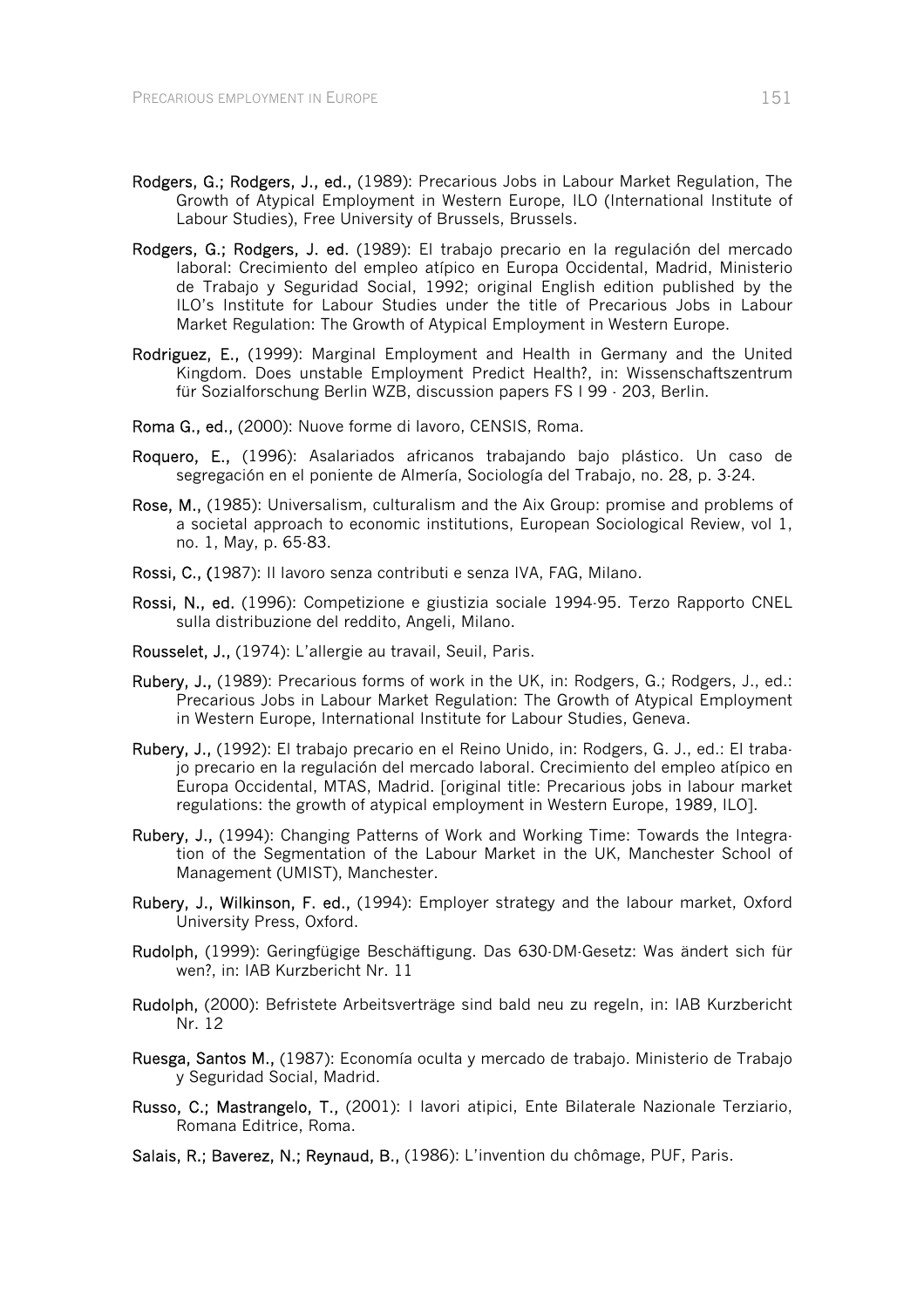- Salt, J.; Clarke, J., (2001): Foreign labour in the United Kingdom: patterns and trends, Labour Market Trends, 109, no. 10.
- Salverda, W.; Bazen, S.; Gregory, M., (2001a): The European-American Employment Gap, Wage Inequality, Earnings Mobility and Skill: A Study for France, Germany, the Netherlands, the United Kingdom and the United States. Final report to the European Commission, published by the Office for the Official Publications of the European Communities, Luxembourg.
- Salverda, W.; Nolan, B.; Maitre, B.; Mühlau, P., (2001b): Benchmarking Low-wage and High-Wage Employment in Europe and the United States, A Study of New European Datasets and National Data for France, Germany, the Netherlands, the United Kingdom and the United States, LOWER-Network
- Samek, Lodovici M., ed., (1999): Lavoro interinale in Lombardia, Regione Lombardia, Milano.
- Samek, Lodovici M.; Semenza R., ed., (2000): Il lavoro interinale in Lombardia: primo bilancio di una sperimentazione, Contributi di ricerca IRS, Milano.
- Samek, Lodovici M.; Semenza R., ed., (2001): Le forme del lavoro. L'occupazione non standard: Italia e Lombardia nel contesto europeo, IRS, Angeli, Milano.
- Sánchez Moreno, M.; Cutanda, A. (1991): Segmentación, flexibilidad y precarización en el mercado de trabajo en la comunidad valenciana, Revista de Treball, no. 16, Mayo-Agosto, Valencia, p. 169-183.
- Sauer, D., (1992): Auf dem Weg in die flexible Massenproduktion, in: Deiß, M., Döhl, V., ed.: Vernetzte Produktion – Automobilzulieferer zwischen Kontrolle und Autonomie, Frankfurt, New York, p. 49-79.
- Sauer, D.; Döhl, V., (1997): Die Auflösung des Unternehmens? Entwicklungstendenzen der Unternehmensorganisation in den 90er Jahren, in: Institut für Sozialwissenschaftliche Forschung ISF ed.: Jahrbuch sozialwissenschaftliche Technikberichterstattung 1996 – Schwerpunkt Reorganisation, edition sigma, Berlin, p. 19-76.
- Schäfer, C., (2000): Neue Arbeitsplätze durch mehr oder weniger Niedriglöhne? In: Schäfer, C. ed.: geringere Löhne – mehr Beschäftigung? Niedriglohnpolitik, VSA-Verlag, Hamburg, p. 7-19.
- Schampheleire, de J.; García, S.; Gomez, A., (1998): A comparative review of research on work and social inclusion, INPART project, TSER
- Scharpf, F.W., (2001): New challenges and political responses, Conference on the Future of Work, Employment and Social protection, Annecy, January 18-19, 2001, ILO, Geneva.
- Schleef, H., (1997): Vom Kombinat zum Konzern. Zur Umgestaltung des VEB Carl Zeiss Jena, in: Industrielle Beziehungen, 4. Jg., no. 4, p. 335-350.
- Schmid, G., (1996): Reform der Arbeitsmarktpolitik, in: WSI-Mitteilungen 10/1996, p. 629-641.
- Schmid, G., (1998): Transitional Labour Markets: A New European Employment Strategy. Wissenschaftszentrum Berlin WZB, Discussion Papers FS I, p. 98-206.
- Schmidt, R., (1985): Anmerkungen zum Konzept einer industriellen Modernisierung als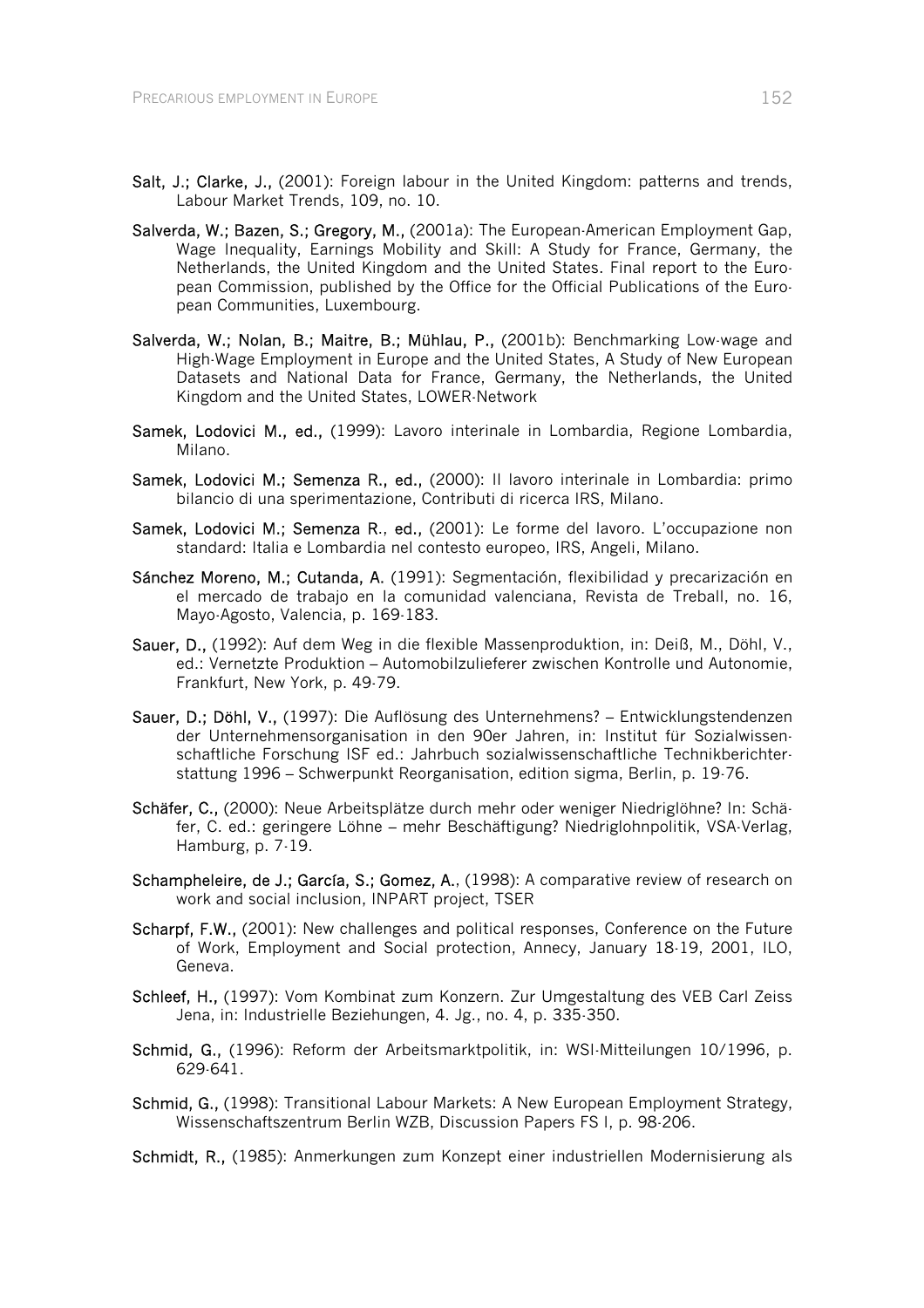gesellschaftliches Projekt, in: B. Lutz: Soziologie und gesellschaftliche Entwicklung. Verhandlungen des 22. Deutschen Soziologentages in Dortmund, Campus Verlag, Frankfurt a.M.

- Schnapper D., (1989): Rapport à l'emploi, protection sociale et statuts sociaux, Revue française de sociologie, XXX, 1, p. 3-29.
- Schnapper, D., (1981): L'épreuve du chômage, Gallimard, Idées, Paris [2è ed. revue et augmentée, 1994].
- Schönmann, I., (2001): Berufliche Bildung antizipativ gestalten: die Rolle der Belegschaftsvertretungen. Ein europäischer Vergleich, in: Wissenschaftszentrum für Sozialforschung Berlin WZB, discussion papers FS I, p. 01-202.
- Schreyer, (2000): BIBB/IAB-Erhebung: Unsichere Beschäftigung trifft vor allem die Niedrigqualifizierten, in: IAB-Kurzbericht Nr. 15.
- Schröder, E., (1997): Arbeitnehmerüberlassung in Vermittlungsabsicht. Start oder Fehlstart eines arbeitsmarktpolitischen Modells für Deutschland?, in: Beiträge zur Arbeitsmarkt- und Berufsforschung,Nürnberg.
- Schulz, E., (1999): Zuwanderung, temporäre Arbeitsmigranten und Ausländerbeschäftigung in Deutschland, in: Deutsches Institut für Wirtschaftsforschung DIW, Vierteljahreshefte zur Wirtschaftsforschung, Heft 3.
- Schumann, M.; Beathge-Kinsky, V.; Kuhlmann, M.; Kurz, C.; Warmann, U., (1994): Trendreport Rationalisierung – Automobilindustrie, Werkzeugbau, Chemische Industrie, Berlin.
- Schumann, M.; Gerst, D., (1997): Produktionsarbeit Bleiben die Entwicklungen stabil?, in: ISF u.a. ed.: Jahrbuch sozialwissenschaftliche Technikberichterstattung. Schwerpunkt Reorganisation, edition sigma, Berlin, p. 131-167.
- Schumann, M; Einemann, E.; Siebel Rebell, C.; Wittemann, K.P., (1982): Rationalisierung, Krise, Arbeiter – Eine empirische Untersuchung der Industrialisierung aus der Werft, Frankfurt.
- Schupp, J.; Schwarz, J.; Wagner, G., (1998): Methodische Probleme und neue empirische Ergebnisse der Messung geringfügiger Beschäftigung, in: Schupp, J., Büchel, F., Diewald M., Mabich, R. (1998): Arbeitsmarktstatistik zwischen Realität und Fiktion, Berlin, p. 31-39, p. 85-111.
- Semlinger, K., (1991): Flexibilität und Autonomie Zur Verteilung von Verhaltensspielräumen und Anpassungszwängen im Beschäftigungssystem, in: Semlinger, K., Flexibilisierung des Arbeitsmarkts, Campus Verlag, Frankfurt, New York, p. 17-38.
- Sengenberger, W., (1978): Die Segmentation des Arbeitsmarkts als politisches und wirtschaftliches Problem, in: Sengenberger, W.: Der gespaltene Arbeitsmarkt – Probleme der Arbeitsmarktsegmentation, Campus Verlag, Frankfurt a.M., New-York, p.15-42.
- Sengenberger, W., (1987): Struktur und Funktionsweise von Arbeitsmärkten Die Bundesrepublik Deutschland im internationalen Vergleich, Campus VerlagFrankfurt a.M., New York.
- Sennet, R, (1998): The Corrosion of Character: The Personal Consequences of Work in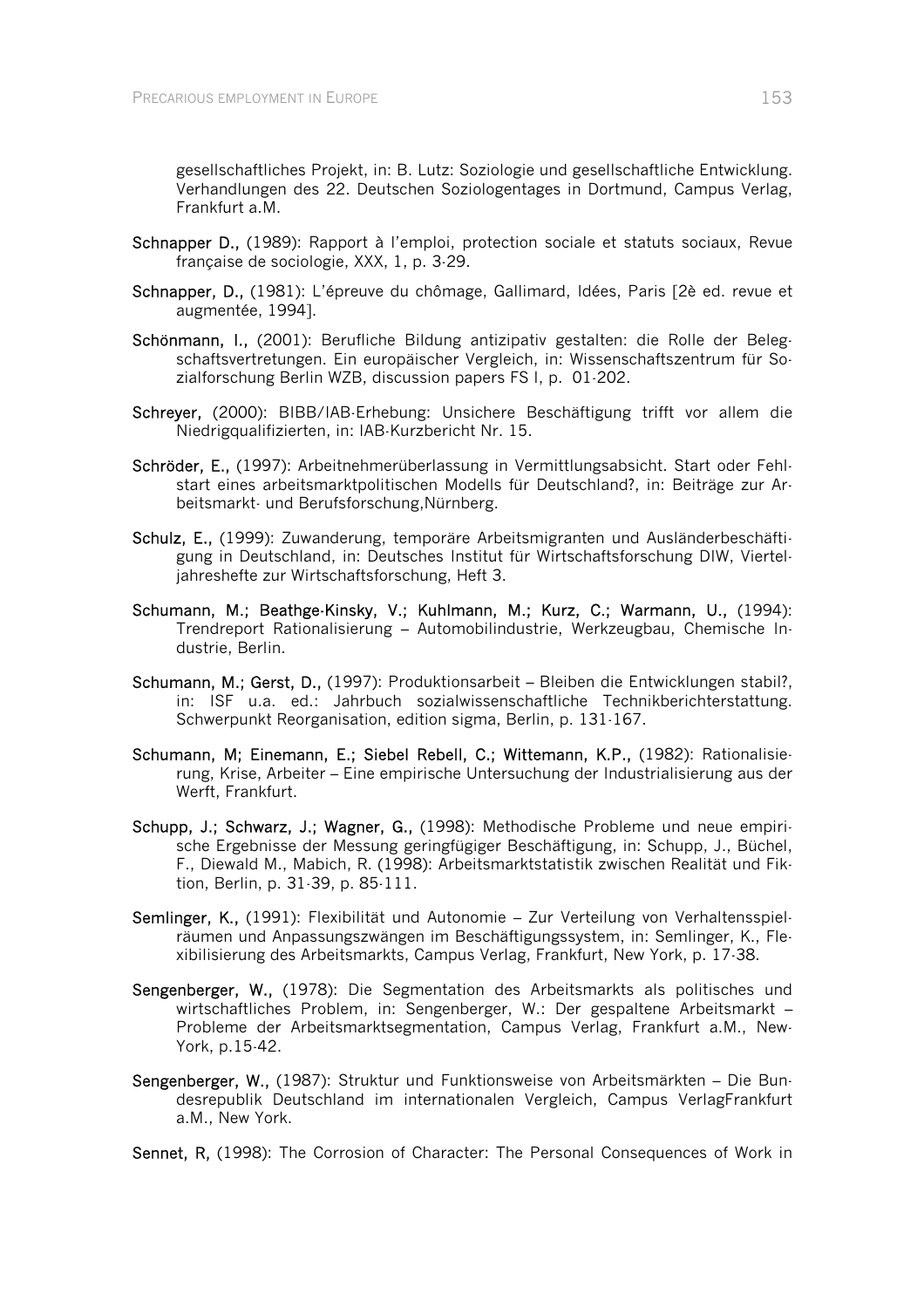the New Capitalism, W.W.Norton & Company, New York.

- Sennet, R., (2001): Interview with, 'La flexibilidad laboral', Archipiélago, no. 48, Setp-Oct 2001, p. 29-36.
- Sestito, P., (1996): I vincoli ad assunzioni e licenziamenti e la performance dell'occupazione, in: Galli, G., ed.: La mobilità della società italiana, SIPI, Roma.
- Sestito, P., (2002): Il mercato del lavoro in Italia. Com'è. Come sta cambiando, Laterza, Bari.
- Shields, M.A.; Wheatley Price, S. (2001): Language fluency and immigrant employment prospects, evidence from Britain's ethnic minorities, Applied Economics Letters, vol. 8, p. 741-45.
- Silver, H., (1996): Culture, Politics and National Discourses of the New Urban Poverty, in: Mingione, E., ed.: Urban Poverty and the Underclass, a Reader, Blackwell, Oxford, p.105-138.
- Simon, G., (2001): L'apprentissage: Nouveaux territoires, nouveaux usages, Bref, CEREQ, n°175, mai.
- Sinn, H.-W.; Flaig, G.; Werding, M.; Munz, S.; Düll, N.; Hoffmann; H.; Hänlein, A.; Kruse, J.; Reinhard H.-J.; Schulte, B., (2001): EU-Erweiterung und Arbeitskräftemigration. Wege zu einer schrittweisen Annäherung der Arbeitsmärkte, ifo Beiträge zur Wirtschaftsforschung 2, ifo Institut, München.
- Sly, F.; Stillwell, D., (1997): Temporary workers in Great Britain. Labour Market Trends. 105, no. 9, p. 347-54.
- Standing, G., (1999): Global Labour Flexibility seeking distributive justice, Macmillan Press Ltd, London.
- Standing, G., (2000): Modes of control: a Labour-status approach to decent work, ILO, Geneva.
- Storrie, D. (2001): Temporary agency work in the European Union, European Foundation for the Improvement of Living and Working Conditions, Dublin.
- Strozza, M., (1999): Costi e benefici dell'immigrazione. Immigrazione straniera ed economia irregolare, Presidenza del Consiglio dei Ministri – Dipartimento per gli Affari Sociali
- Supiot, A., (2001): Towards an international social order? Preliminary observations on the new regulations in work, employment and social protection, Conference on the Future of Work, Employment and Social protection, Annecy, January 18-19, 2001, ILO, Geneva.
- Sydow, J., (1992): Strategische Netzwerke Evolution und Organisation, Wiesbaden.
- Tagliaferri, T., (1980): Il lavoro minorile in provincia di Milano, Economia del lavoro, no. 1-2.
- Tarantelli, E., (1986): Economia politica del lavoro, UTET, Torino.
- Théret, B., (1995): De la comparabilité des systèmes nationaux de protection sociale dans les sociétés salariales, essai d'analyse structurale, contribution au colloque franco-allemand Comparer les systèmes de protection sociale en Europe, Berlin, 27-29 avril, p. 100.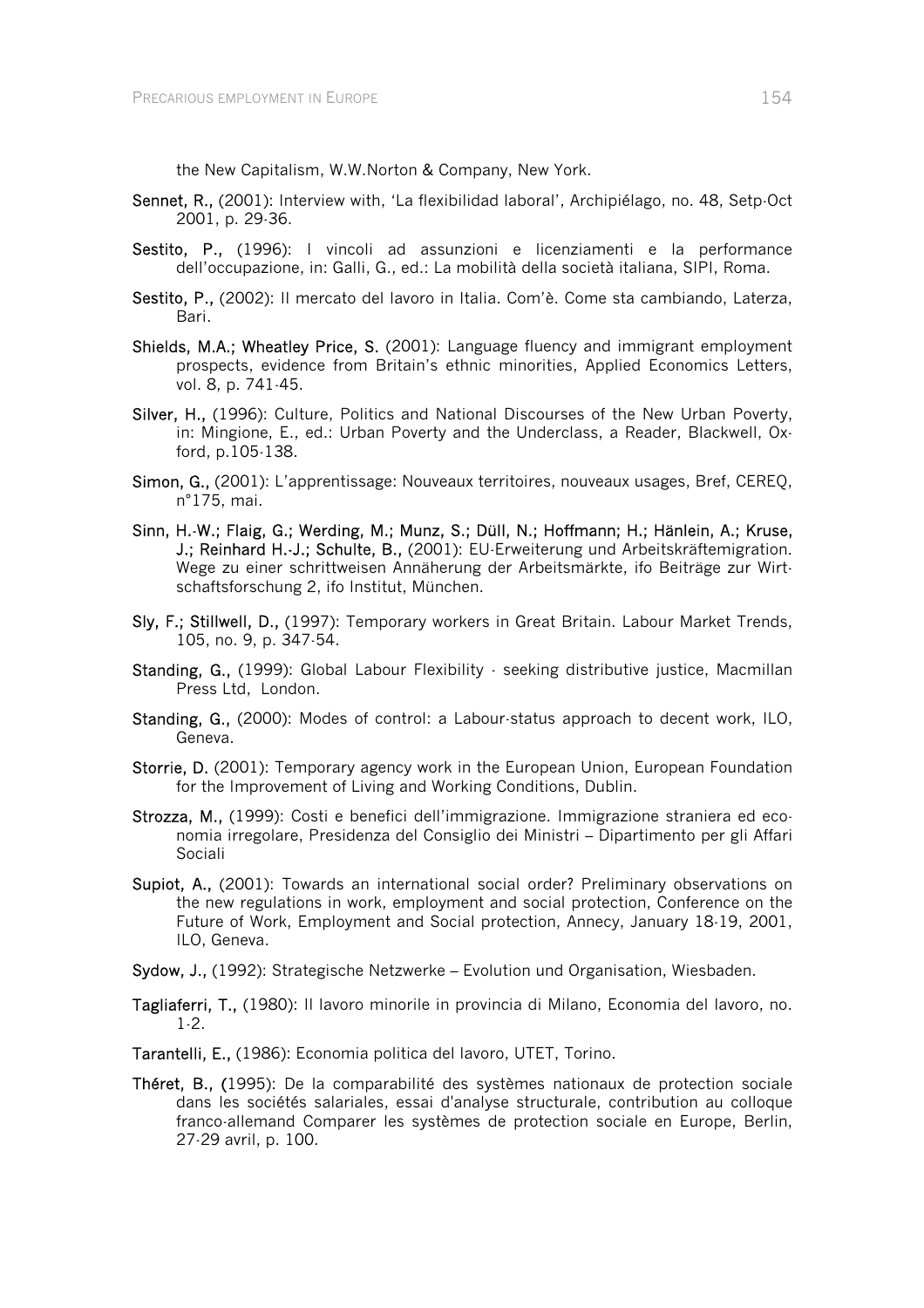- Théret B., (1996): De la comparabilité des systèmes nationaux de protection sociale dans les sociétés salariales: essai d'analyse structurale, in: MIRE, Comparer les systèmes de protection sociale en Europe, Vol. 2: Rencontres de Berlin, MIRE - Imprimerie Nationale, Paris, p. 439-503.
- Théret B., (1997): Méthodologie des comparaisons internationales, approches de l'effet sociétal et de la régulation: fondements pour une lecture structuraliste des systèmes de protection sociale, L'année de la régulation, Vol. 1, p. 163-228.
- Tomás, J. A.; Torrejón, M., (2001-2002): Flexibilidad productiva y organización del trabajo, Sociología del Trabajo, no. 41, invierno 2000-2001, p. 101-125.
- Topalov, C., (1994): Naissance du chômeur, 1880-1910, Albin Michel, Paris.
- Topalov, C., (1999): Une révolution dans les représentations du travail, l'émergence de la catégorie statistique de 'population active' au XIXè siècle en France, en Grande Bretagne et aux États Unis, Revue Française de Sociologie, juillet-septembre, XL, no. 3, p. 445-473.
- Torns, T., (1999): Las asalariadas: un mercado con género, in: Miguelez, F.; Prieto, C., ed., (1999): Las relaciones laborales en España, Madrid Siglo XXI, pp. 151-166.
- Torns, T., (2001): Entre l'atur i el temps parcial: noves maneres per a una vella desigualtat?, Revista Catalana de Sociologia, No 15, Barcelona, p. 27-40.
- Torres, J., (1998): Empleo precario y paro estructural. La degeneración del trabajo, in: Encuentro internacional Alternativas frente al desempleo, Fundación Sistema, Madrid.
- Treu, T., (1992): Labour flexibility in Europe, International Labour Review, 114, no. 3, p. 10-18.
- Twomey, B. (2001). Disability and the labour market, results from the summer 2000 LFS, Labour Market Trends, 109, no. 5.
- Unioncamere, (1997): L'occupazione in Italia nel 1997/98. le pressioni delle imprese, Progetto Excelsior, Sistema informativo per l'occupazione e la formazione, Roma.
- Unioncamere, (2000): L'occupazione in Italia nel 2000/01. le pressioni delle imprese, Progetto Excelsior, Sistema informativo per l'occupazione e la formazione, Roma.
- Valdés, B., (2001): Las empresas de trabajo temporal, Comares, Granada.
- Berkel, R. van., (1999): Inclusion through participation. The case studies: comparative report. INPART project, TSER.
- Vanselow, A.; Weinkopf, C., (1998): START Zeitarbeit NRW zwischen Sozialverträglichkeit und Wirtschaftlichkeit, Projektberichte des Instituts Arbeit und Technik, Gelsenkirchen
- Varesi, P. A.; Villa, P., (1986): Homeworking in Italy, France and the United Kingdom: Final Report, Commission of the European Communities – Employment Social Affairs and Education, V/1910/86.
- Vernizzi, D., (1997): Rapporti di collaborazione coordinata e continuativa: casi controversi e imposizione contributiva, Diritto delle Relazioni Industriali, no. 1.
- Vettor, T., (1999): Le ricerche empiriche sul lavoro autonomo coordinato e continuativo e le nuove strutture di rappresentanza sindacale NIDIL, ALAI e CPO, Lavoro e Diritto, no. 4.